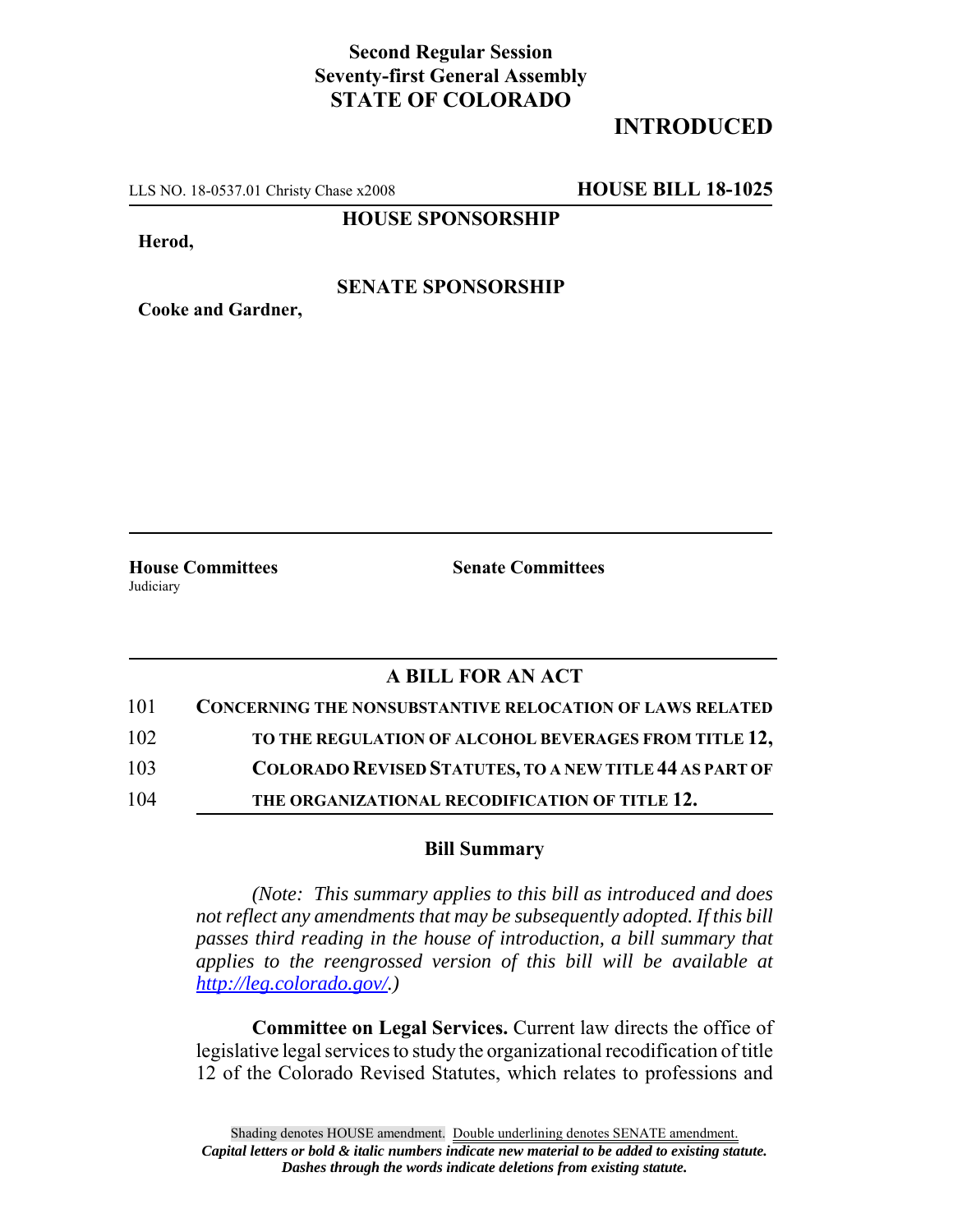occupations. One recommendation of the study is to relocate laws located in title 12 that are administered by the department of revenue to a new title 44, which will consist solely of laws administered by the department of revenue that regulate a variety of activities.

To implement this recommendation, **section 1** of the bill creates title 44, **section 2** relocates laws related to the regulation of alcohol beverages from title 12 to the new title, and **section 3** repeals the relocated laws from their current location. **Sections 4 through 25** make conforming amendments.

| $\mathbf{1}$   | Be it enacted by the General Assembly of the State of Colorado:    |
|----------------|--------------------------------------------------------------------|
| $\overline{2}$ | <b>SECTION 1.</b> In Colorado Revised Statutes, add title 44 as    |
| 3              | follows:                                                           |
| $\overline{4}$ | <b>TITLE 44</b>                                                    |
| 5              | <b>ACTIVITIES REGULATED BY THE</b>                                 |
| 6              | <b>DEPARTMENT OF REVENUE</b>                                       |
| $\overline{7}$ | <b>ARTICLE 1</b>                                                   |
| 8              | <b>Common Provisions</b>                                           |
| 9              | 44-1-101. Short title. THE SHORT TITLE OF THIS TITLE 44 IS THE     |
| 10             | "DEPARTMENT OF REVENUE ACTIVITIES REGULATION ACT".                 |
| 11             | 44-1-102. Legislative declaration. (1) THE GENERAL ASSEMBLY        |
| 12             | HEREBY FINDS AND DECLARES THAT:                                    |
| 13             | BEFORE THE ENACTMENT OF THIS TITLE 44, LAWS<br>(a)                 |
| 14             | ADMINISTERED BY THE DEPARTMENT OF REVENUE THAT REGULATE A          |
| 15             | VARIETY OF ACTIVITIES WERE CODIFIED IN TWO TITLES OF THE COLORADO  |
| 16             | REVISED STATUTES, MOST PROMINENTLY IN TITLE 12, WHICH GOVERNS      |
| 17             | PROFESSIONS AND OCCUPATIONS;                                       |
| 18             | (b) MOST PROFESSIONS AND OCCUPATIONS ARE REGULATED BY              |
| 19             | THE DEPARTMENT OF REGULATORY AGENCIES PURSUANT TO TITLE 12, BUT    |
| 20             | PRIOR TO THE 2017 LEGISLATIVE SESSION, TITLE 12 CONTAINED NUMEROUS |
|                |                                                                    |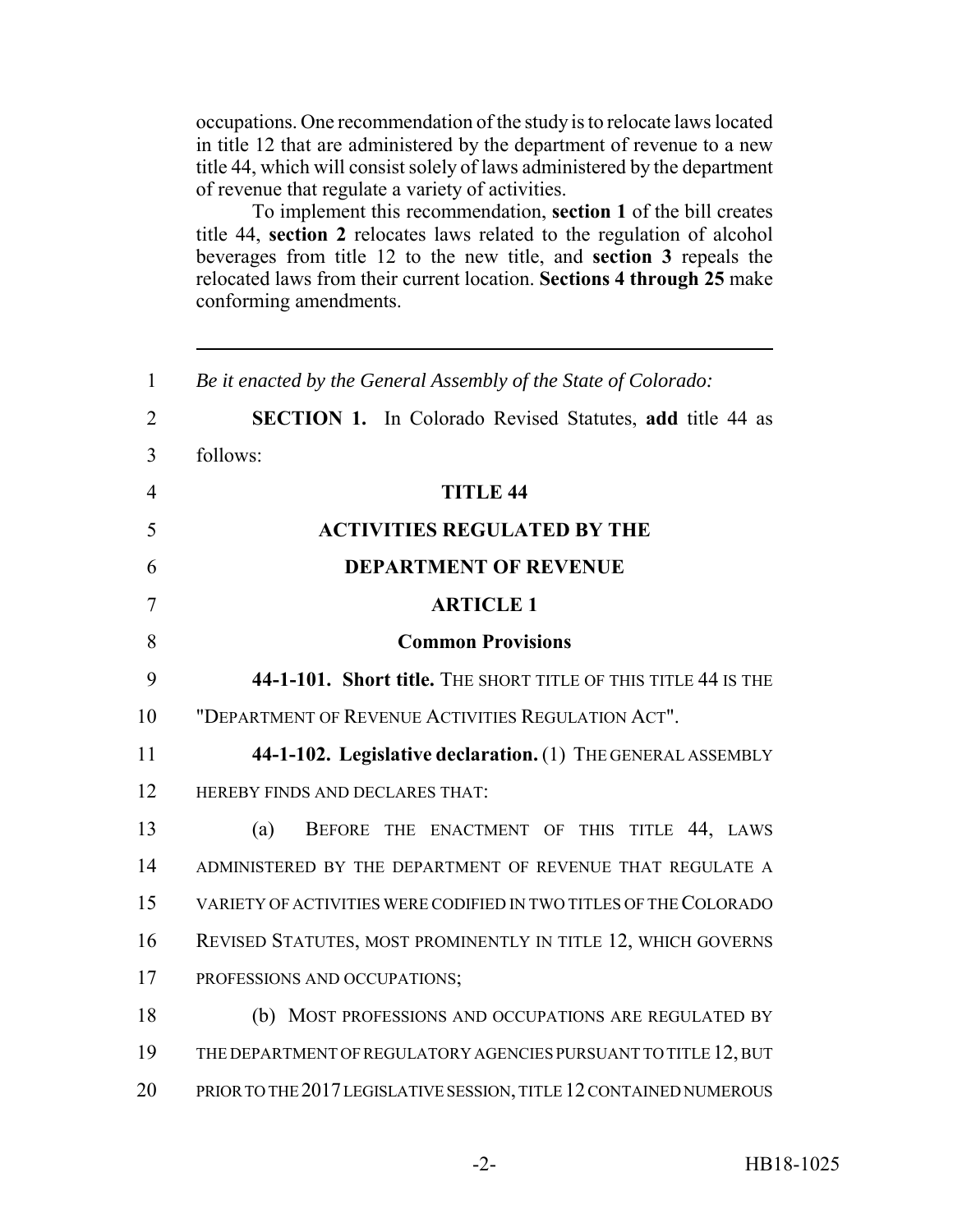LAWS THAT DID NOT PERTAIN TO THE REGULATION OF PROFESSIONS AND OCCUPATIONS AND WERE NOT ADMINISTERED BY THE DEPARTMENT OF REGULATORY AGENCIES;

 (c) WITH THE ENACTMENT OF SECTION 2-3-510 IN 2016, THE GENERAL ASSEMBLY DIRECTED THE OFFICE OF LEGISLATIVE LEGAL SERVICES TO STUDY AN ORGANIZATIONAL RECODIFICATION OF TITLE 12 OF THE COLORADO REVISED STATUTES, INCLUDING RELOCATING LAWS THAT DO NOT PERTAIN TO PROFESSIONS AND OCCUPATIONS AND ARE NOT ADMINISTERED BY THE DEPARTMENT OF REGULATORY AGENCIES;

10 (d) BASED ON RECOMMENDATIONS FROM THE TITLE 12 RECODIFICATION STUDY, THE GENERAL ASSEMBLY ENACTED SEVERAL 12 BILLS IN THE 2017 LEGISLATIVE SESSION TO RELOCATE OUT OF TITLE 12 MANY LAWS THAT ARE ADMINISTERED BY ENTITIES OTHER THAN THE 14 DEPARTMENT OF REGULATORY AGENCIES;

 (e) THE STUDY ALSO RECOMMENDED CREATING A NEW TITLE 44 FOR PURPOSES OF CONSOLIDATING LAWS ADMINISTERED BY THE DEPARTMENT OF REVENUE THAT REGULATE ACTIVITIES INTO A SINGLE TITLE IN ORDER TO FACILITATE BOTH:

 (I) THE PUBLIC'S AND REGULATED ENTITIES' UNDERSTANDING OF 20 THE LAWS THAT APPLY TO THEM; AND

**III)** THE DEPARTMENT OF REVENUE'S ADMINISTRATION OF THESE LAWS; AND

 (f) CREATING A NEW TITLE 44 CONSISTING OF LAWS ADMINISTERED 24 BY THE DEPARTMENT OF REVENUE THAT REGULATE VARIOUS ACTIVITIES IS NECESSARY TO IMPLEMENT THE RECOMMENDATIONS OF THE TITLE 12 RECODIFICATION STUDY AND FACILITATE THE REORGANIZATION OF TITLE 12 PERTAINING TO THE REGULATION OF PROFESSIONS AND OCCUPATIONS.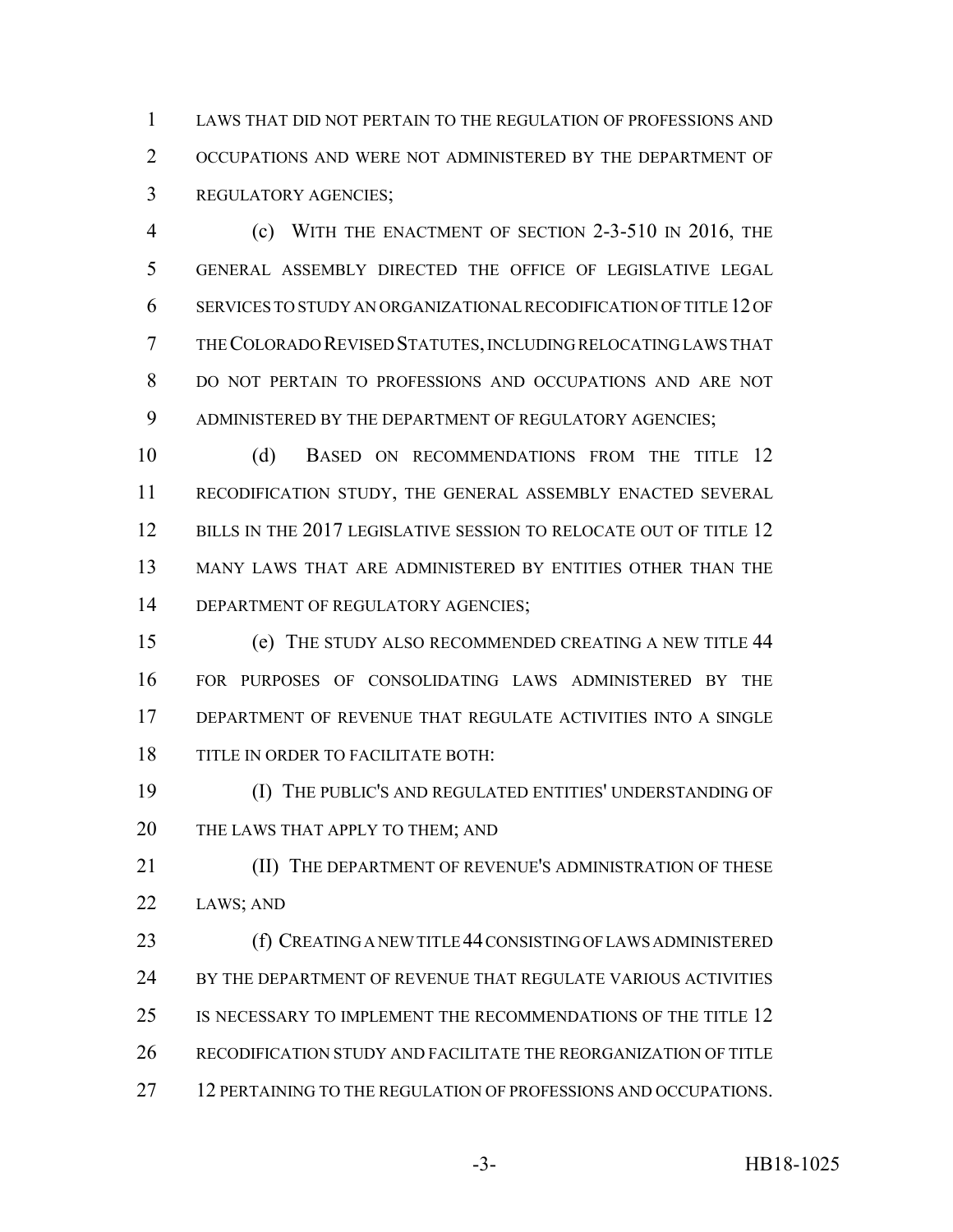| $\mathbf{1}$   | 44-1-103. Definitions. As USED IN THIS TITLE 44, UNLESS THE                 |
|----------------|-----------------------------------------------------------------------------|
| $\overline{2}$ | <b>CONTEXT OTHERWISE REQUIRES:</b>                                          |
| 3              | "DEPARTMENT" MEANS THE DEPARTMENT OF REVENUE<br>(1)                         |
| $\overline{4}$ | CREATED IN SECTION 24-1-117.                                                |
| 5              | (2) "EXECUTIVE DIRECTOR" MEANS THE EXECUTIVE DIRECTOR OF                    |
| 6              | THE DEPARTMENT.                                                             |
| 7              | <b>SECTION 2.</b> In Colorado Revised Statutes, add with amended            |
| 8              | and relocated provisions articles 3, 4, and 5 to title 44 as follows:       |
| 9              | <b>ARTICLE 3</b>                                                            |
| 10             | <b>Alcohol Beverages</b>                                                    |
| 11             | PART 1                                                                      |
| 12             | <b>GENERAL PROVISIONS</b>                                                   |
| 13             | 44-3-101. [Formerly 12-47-101] Short title. This article shall be           |
| 14             | known and may be cited as THE SHORT TITLE OF THIS ARTICLE 3 IS the          |
| 15             | "Colorado Liquor Code".                                                     |
| 16             | [Formerly 12-47-102] Legislative declaration.<br>44-3-102.                  |
| 17             | (1) The general assembly hereby declares that this article shall be deemed  |
| 18             | an exercise of the police powers of the state for the protection of the     |
| 19             | economic and social welfare and the health, peace, and morals of the        |
| 20             | people of this state and that no provisions of this article ARTICLE 3 shall |
| 21             | ever be construed so as to authorize the establishment or maintenance of    |
| 22             | any saloon.                                                                 |
| 23             | The general assembly further declares that it is lawful to<br>(2)           |
| 24             | manufacture and sell for beverages or medicinal purposes alcohol            |
| 25             | beverages, subject to the terms, conditions, limitations, and restrictions  |
| 26             | in this article ARTICLE 3.                                                  |
| 27             | 44-3-103. [Formerly 12-47-103] Definitions. As used in this                 |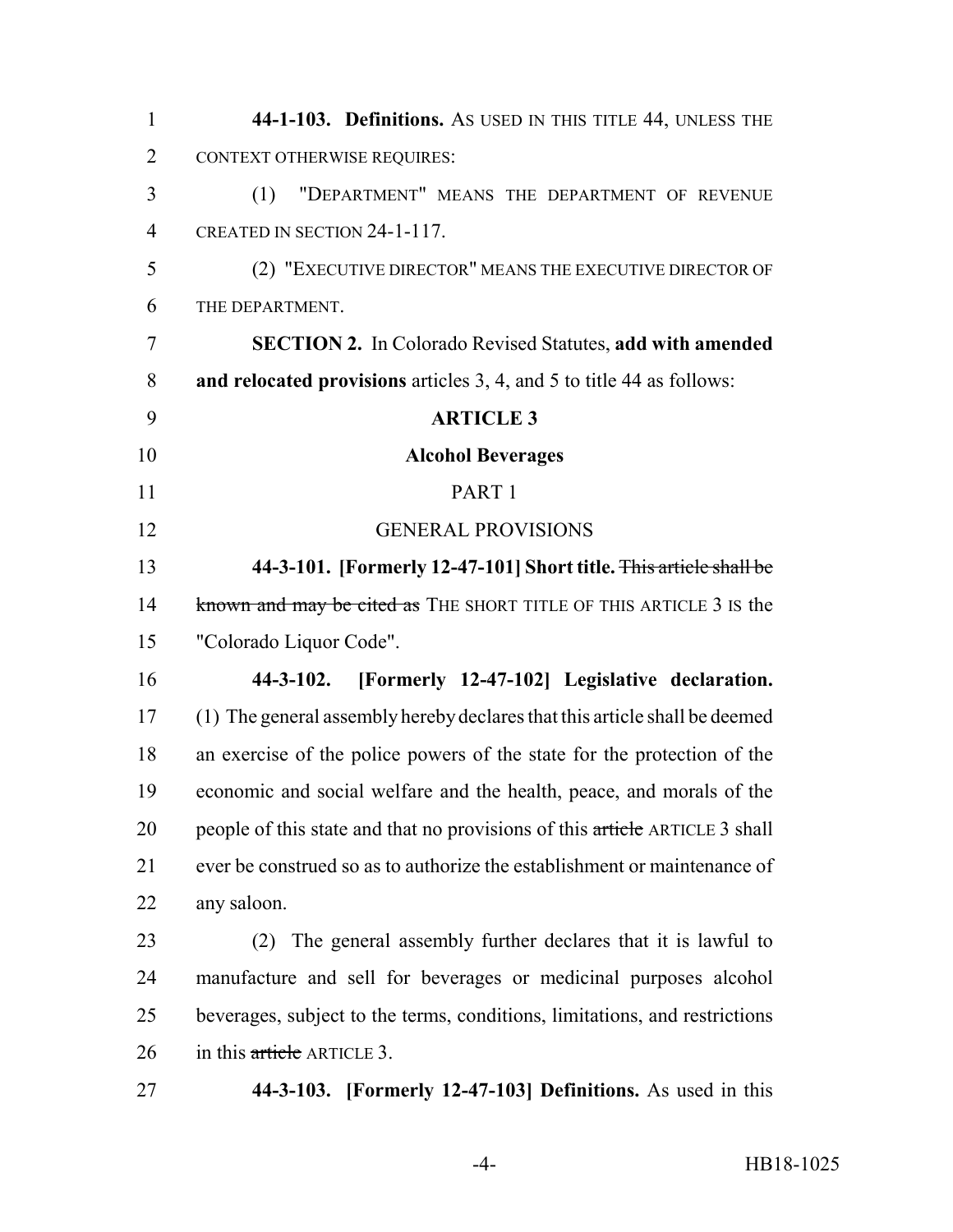1 article 47 and article 46 of this title 12 ARTICLE 3 AND ARTICLE 4 OF THIS TITLE 44, unless the context otherwise requires:

 (1) "Adult" means a person lawfully permitted to purchase alcohol beverages.

 (2) "Alcohol beverage" means fermented malt beverage or malt, vinous, or spirituous liquors; except that "alcohol beverage" shall not include confectionery containing alcohol within the limits prescribed by 8 section 25-5-410 (1)(i)(II).  $C.R.S.$ 

 $(2.5)$  (3) "Alternating proprietor licensed premises" means a distinct and definite area, as specified in an alternating use of premises application, that is owned by or in possession of a person licensed 12 pursuant to section 12-46-104 (1)(a), 12-47-402, 12-47-403, or 12-47-415 SECTION 44-3-402, 44-3-403, 44-3-417, OR 44-4-104 (1)(a) and within 14 which such licensee and other persons licensed pursuant to section  $12-46-104(1)(a)$ ,  $12-47-402$ ,  $12-47-403$ , or  $12-47-415$  SECTION 44-3-402, 44-3-403,44-3-417, OR 44-4-104 (1)(a) are authorized to manufacture and store vinous liquors, malt liquors, or fermented malt beverages in 18 accordance with the provisions of this article or article 46 of this title ARTICLE 3 OR ARTICLE 4 OF THIS TITLE 44, as applicable.

 $(3)$  (4) "Bed and breakfast" means an overnight lodging establishment that provides at least one meal per day at no charge other than a charge for overnight lodging and does not sell alcohol beverages by the drink.

 $(4)(5)$  "Brew pub" means a retail establishment that manufactures not more than one million eight hundred sixty thousand gallons of malt liquor and fermented malt beverages on its licensed premises or licensed alternating proprietor licensed premises, combined, each calendar year.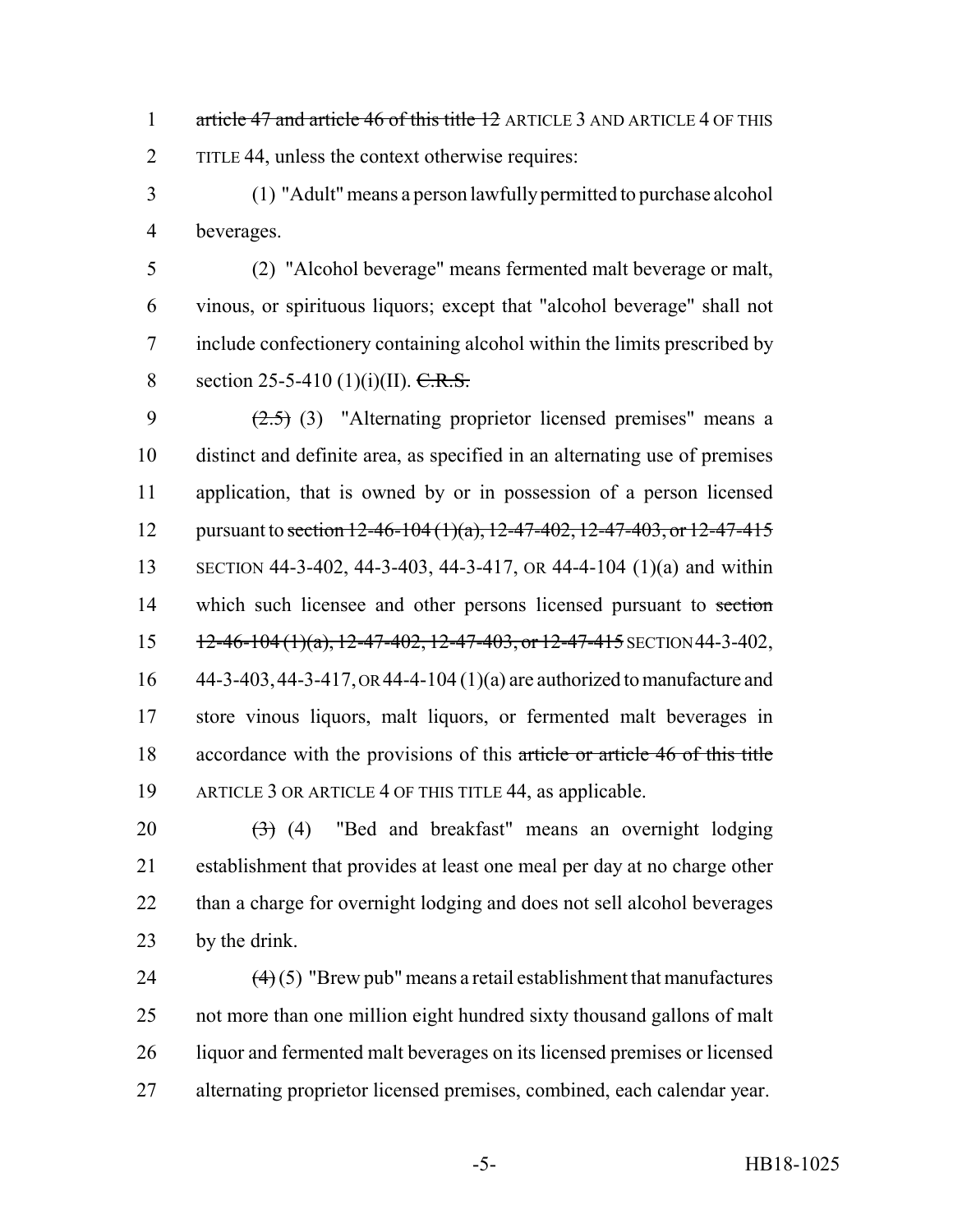1  $(5)(6)$  "Brewery" means any establishment where malt liquors or fermented malt beverages are manufactured, except brew pubs licensed under this article ARTICLE 3.

- 4  $(5.4)$  (7) "Campus" means property owned or used by an institution of higher education to regularly provide students with education, housing, or college activities.
- 7  $(5.6)(8)$  "Campus liquor complex" means an area within a campus 8 that is licensed to serve alcohol under section  $12-47-411$   $(2.5)$  SECTION 44-3-413 (3).
- 10  $(6)(9)$  "Club" means:
- 

(a) A corporation that:

- (I) Has been incorporated for not less than three years; and
- (II) Has a membership that has paid dues for a period of at least three years; and
- (III) Has a membership that for three years has been the owner, lessee, or occupant of an establishment operated solely for objects of a national, social, fraternal, patriotic, political, or athletic nature, but not for pecuniary gain, and the property as well as the advantages of which belong to the members;
- (b) A corporation that is a regularly chartered branch, or lodge, or chapter of a national organization that is operated solely for the objects of a patriotic or fraternal organization or society, but not for pecuniary gain.
- 24  $(6.5)$  (10) "Colorado grown" means wine produced from one hundred percent Colorado-grown grapes, other fruits, or other agricultural products containing natural sugar, including honey, manufactured by a winery that is located in Colorado and licensed pursuant to part 3 of this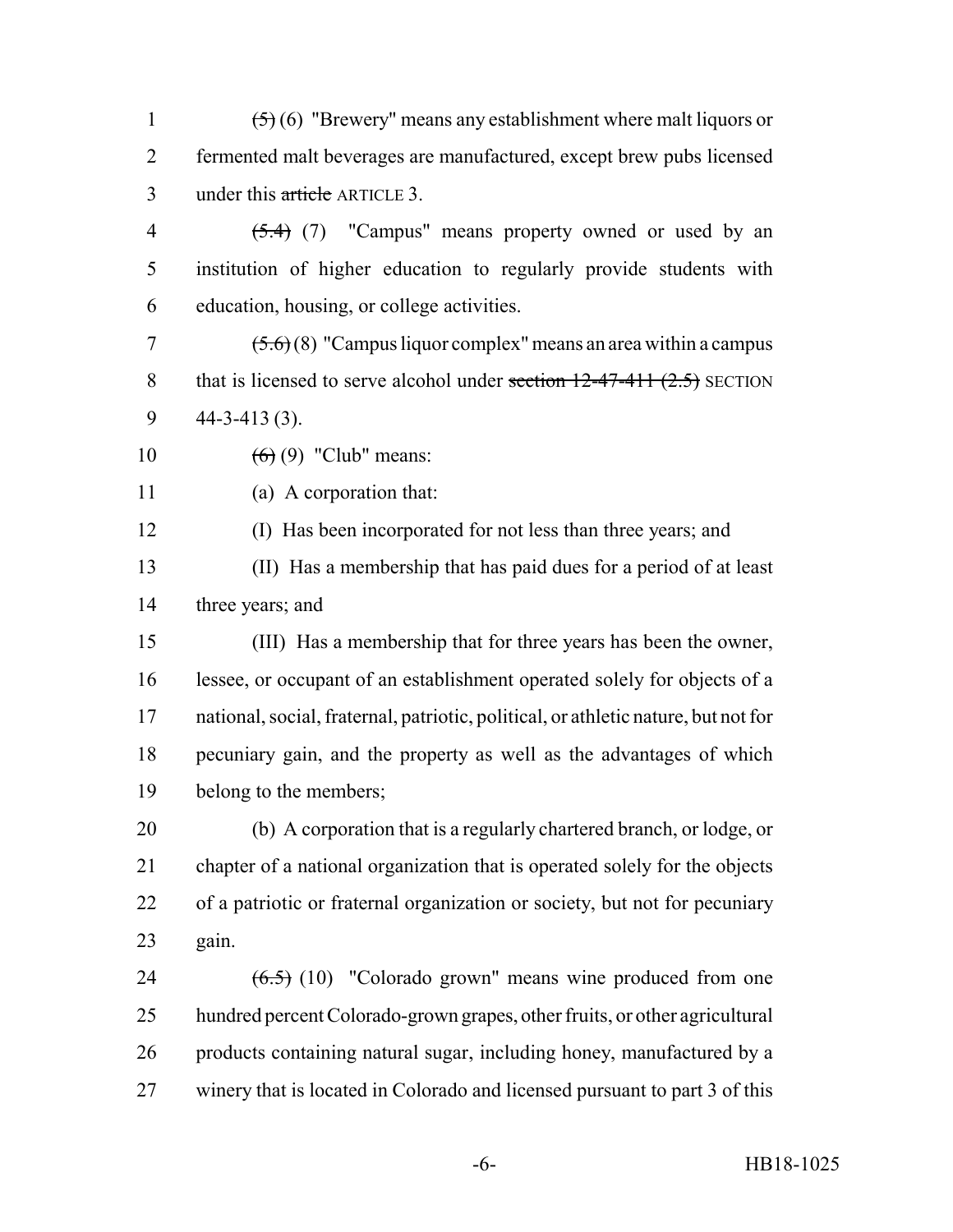article ARTICLE 3.

 $(6.6)$  (11) "Common consumption area" means an area designed as a common area in an entertainment district approved by the local licensing authority that uses physical barriers to close the area to motor vehicle traffic and limit pedestrian access.  $(6.9)$  (12) "Distill" or "distillation" means the process by which alcohol that is created by fermentation is separated from the portion of the liquid that has no alcohol content.  $(7)$  (13) "Distillery" means any establishment where spirituous liquors are manufactured.  $(7.3)$  (14) "Distillery pub" means a retail establishment: (a) Whose primary purpose is selling and serving food and alcohol beverages for on-premises consumption; and (b) That ferments and distills not more than forty-five thousand liters of spirituous liquor on its licensed premises each calendar year.  $(7.5)$  (15) "Entertainment district" means an area that: (a) Is located within a municipality and is designated in 18 accordance with section  $12-47-301$  (11)(b) SECTION 44-3-301 (11)(b) as an entertainment district; (b) Comprises no more than one hundred acres; and (c) Contains at least twenty thousand square feet of premises that, 22 at the time the district is created, is licensed pursuant to this article ARTICLE 3 as a: (I) Tavern; (II) Hotel and restaurant; 26 (III) Brew pub; (IV) Distillery pub;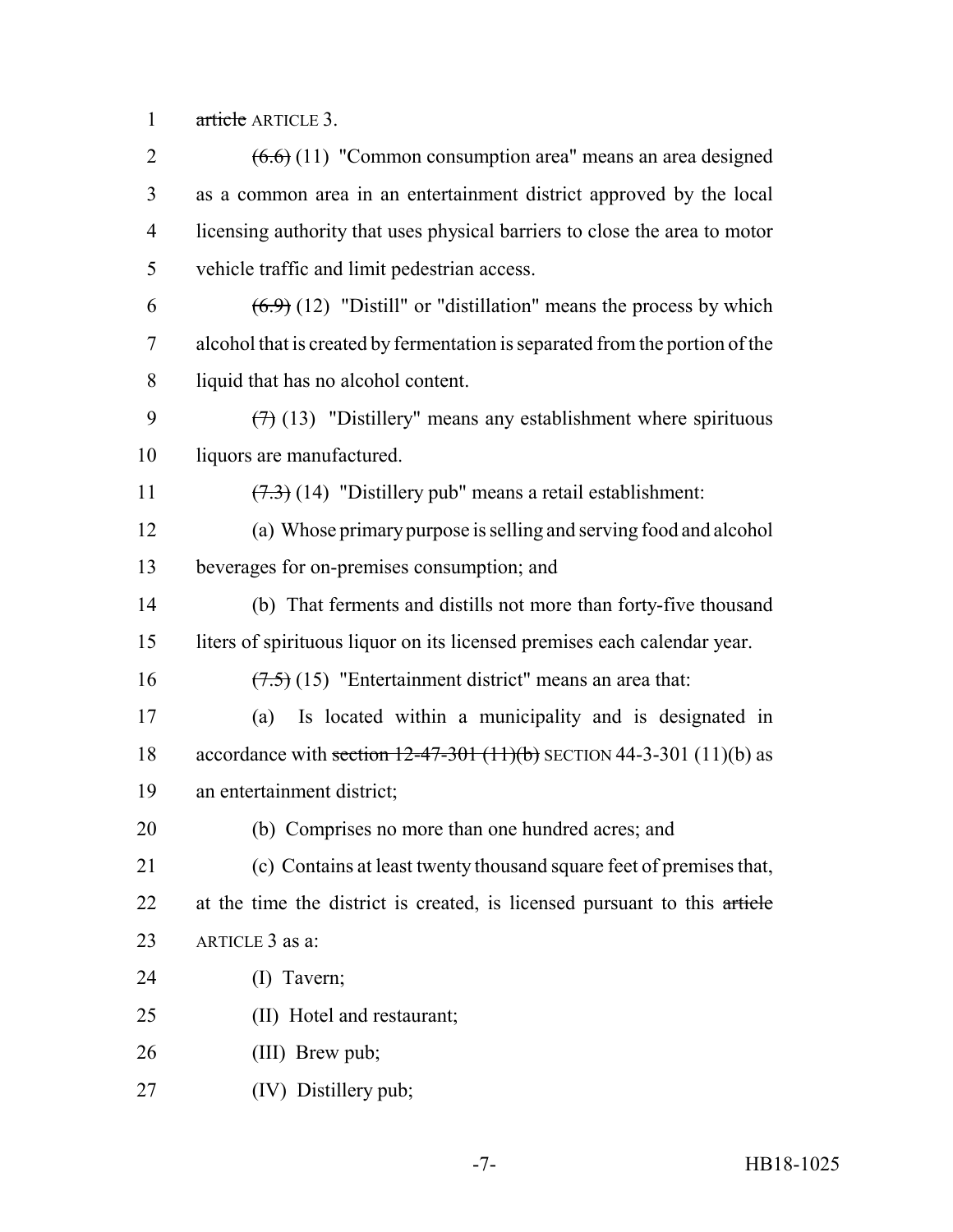(V) Retail gaming tavern; (VI) Vintner's restaurant; (VII) Beer and wine licensee; 4 (VIII) Manufacturer that operates a sales room pursuant to section 5 12-47-402 (2) or (6) SECTION 44-3-402 (2) OR (7); (IX) Beer wholesaler that operates a sales room pursuant to 7 section  $12-47-406$  (1)(b)(f) SECTION 44-3-407 (1)(b)(I); (X) Limited winery; or (XI) Lodging and entertainment facility licensee.  $(7.6)$  (16) "Expert taster" means an individual, other than a qualified student or qualified employee, who is at least twenty-one years of age and who is employed in the brewing industry or has demonstrated expertise or experience in brewing. (7.7) (17) "Ferment" or "fermentation" means the chemical process by which sugar is converted into alcohol. (8) (18) "Fermented malt beverage" has the same meaning as 17 provided in section 12-46-103 (1) SECTION 44-4-103 (1).  $(9)(19)$  "Good cause", for the purpose of refusing or denying a license renewal or initial license issuance, means: (a) The licensee or applicant has violated, does not meet, or has failed to comply with any of the terms, conditions, or provisions of this 22 article ARTICLE 3 or any rules and regulations promulgated pursuant to 23 this article ARTICLE 3; (b) The licensee or applicant has failed to comply with any special terms or conditions that were placed on its license in prior disciplinary proceedings or arose in the context of potential disciplinary proceedings; (c) In the case of a new license, the applicant has not established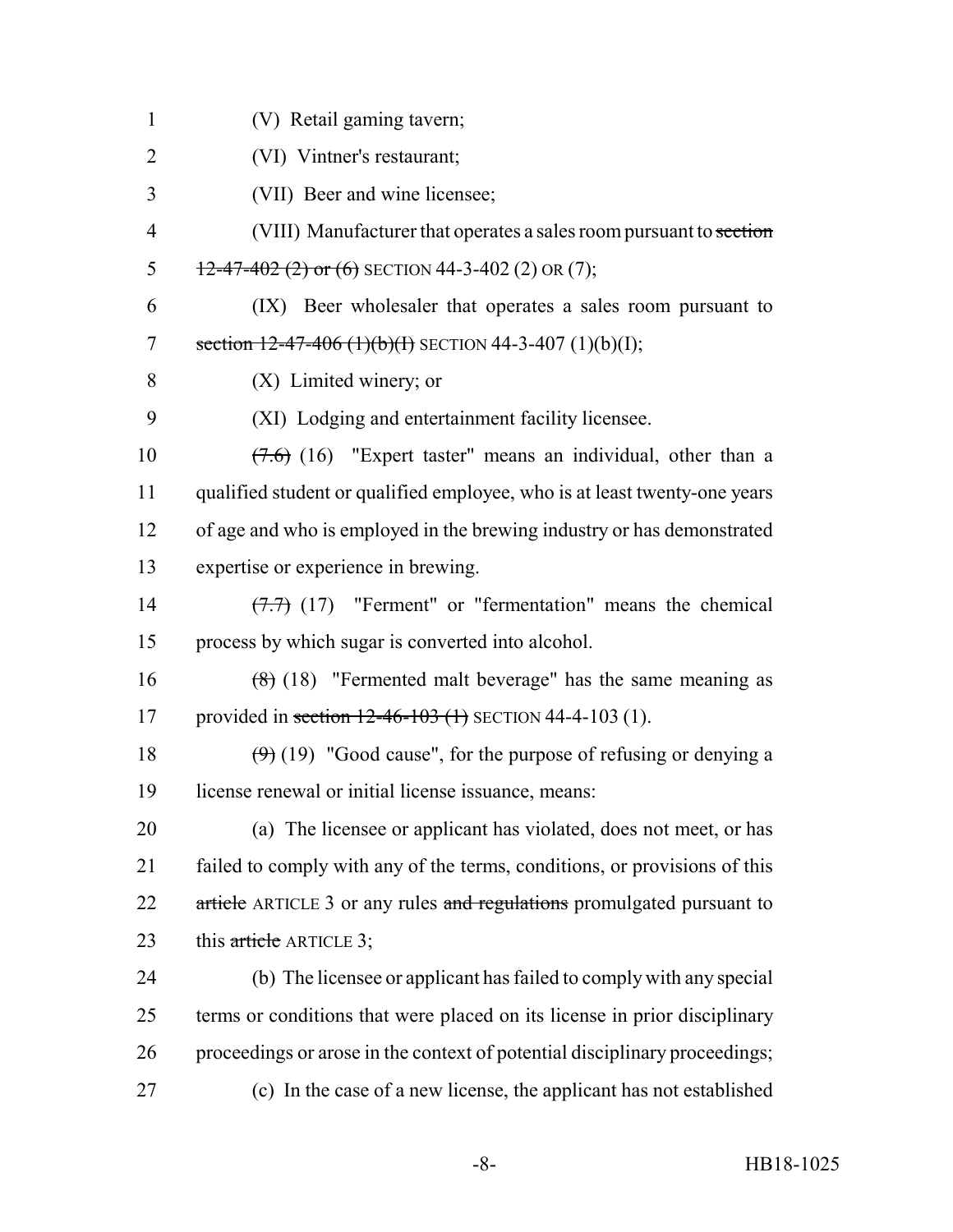the reasonable requirements of the neighborhood or the desires of its adult 2 inhabitants as provided in section  $12-47-301(2)$  SECTION 44-3-301(2); or

 (d) Evidence that the licensed premises have been operated in a manner that adversely affects the public health, welfare, or safety of the immediate neighborhood in which the establishment is located, which evidence must include a continuing pattern of fights, violent activity, or 7 disorderly conduct. For purposes of this paragraph (d) SUBSECTION (19)(d), "disorderly conduct" has the meaning as provided for in section  $9 \t 18-9-106$ . C.R.S.

 $\left(\frac{10}{20}\right)$  "Hard cider" means an alcohol beverage containing at least one-half of one percent and less than seven percent alcohol by volume that is made by fermentation of the natural juice of apples or pears, including but not limited to flavored hard cider and hard cider containing not more than 0.392 gram of carbon dioxide per hundred milliliters. For the purpose of simplicity of administration of this article ARTICLE 3, hard cider shall in all respects be treated as a vinous liquor except where expressly provided otherwise.

18  $\left(\frac{11}{21}\right)$  "Hotel" means any establishment with sleeping rooms for the accommodation of guests and having restaurant facilities.

20  $\left(\frac{12}{2}\right)$  (22) "Inhabitant", with respect to cities or towns having less than forty thousand population, means an individual who resides in a given neighborhood or community for more than six months each year.

23  $(13)(23)$  "License" means a grant to a licensee to manufacture or 24 sell alcohol beverages as provided by this article ARTICLE 3.

25  $(14)(24)$  "Licensed premises" means the premises specified in an 26 application for a license under this article ARTICLE 3 that are owned or in possession of the licensee within which the licensee is authorized to sell,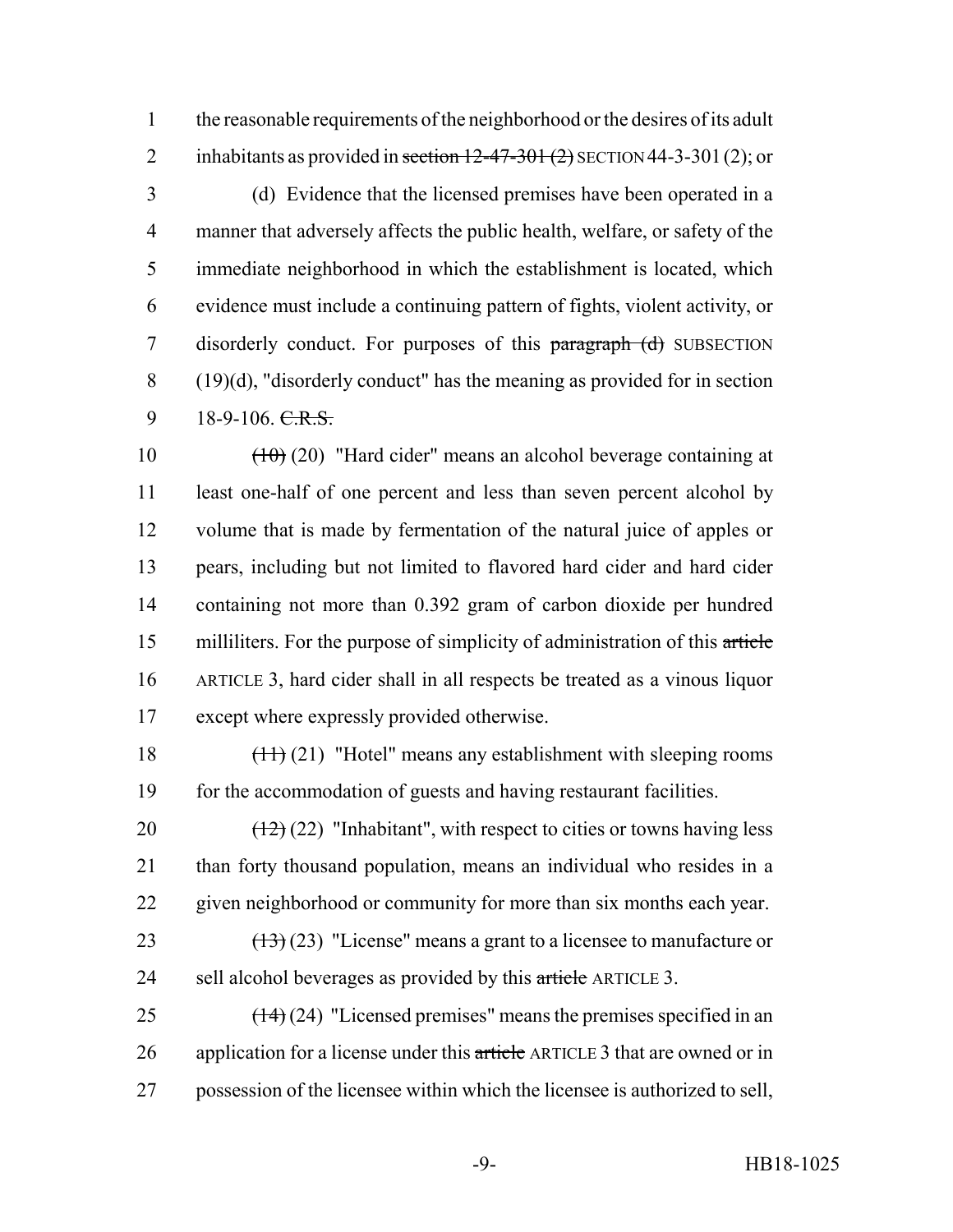dispense, or serve alcohol beverages in accordance with this article ARTICLE 3.

 (15) (25) "Limited winery" means any establishment manufacturing not more than one hundred thousand gallons, or the metric equivalent thereof, of vinous liquors annually within Colorado.

 $(16)$   $(26)$  "Liquor-licensed drugstore" means any drugstore licensed by the state board of pharmacy that has also applied for and has been granted a license by the state licensing authority to sell malt, vinous, and spirituous liquors in original sealed containers for consumption off the premises.

 $\left(\frac{17}{27}\right)$  (27) "Local licensing authority" means the governing body of a municipality or city and county, the board of county commissioners of a county, or any authority designated by municipal or county charter, municipal ordinance, or county resolution.

 (18) (28) "Location" means a particular parcel of land that may be identified by an address or by other descriptive means.

 (18.5) (29) "Lodging and entertainment facility" means an establishment that:

(a) Is either:

 (I) A lodging facility, the primary business of which is to provide the public with sleeping rooms and meeting facilities; or

 (II) An entertainment facility, the primary business of which is to provide the public with sports or entertainment activities within its licensed premises; and

 (b) Incidental to its primary business, sells and serves alcohol beverages at retail for consumption on the premises and has sandwiches and light snacks available for consumption on the premises.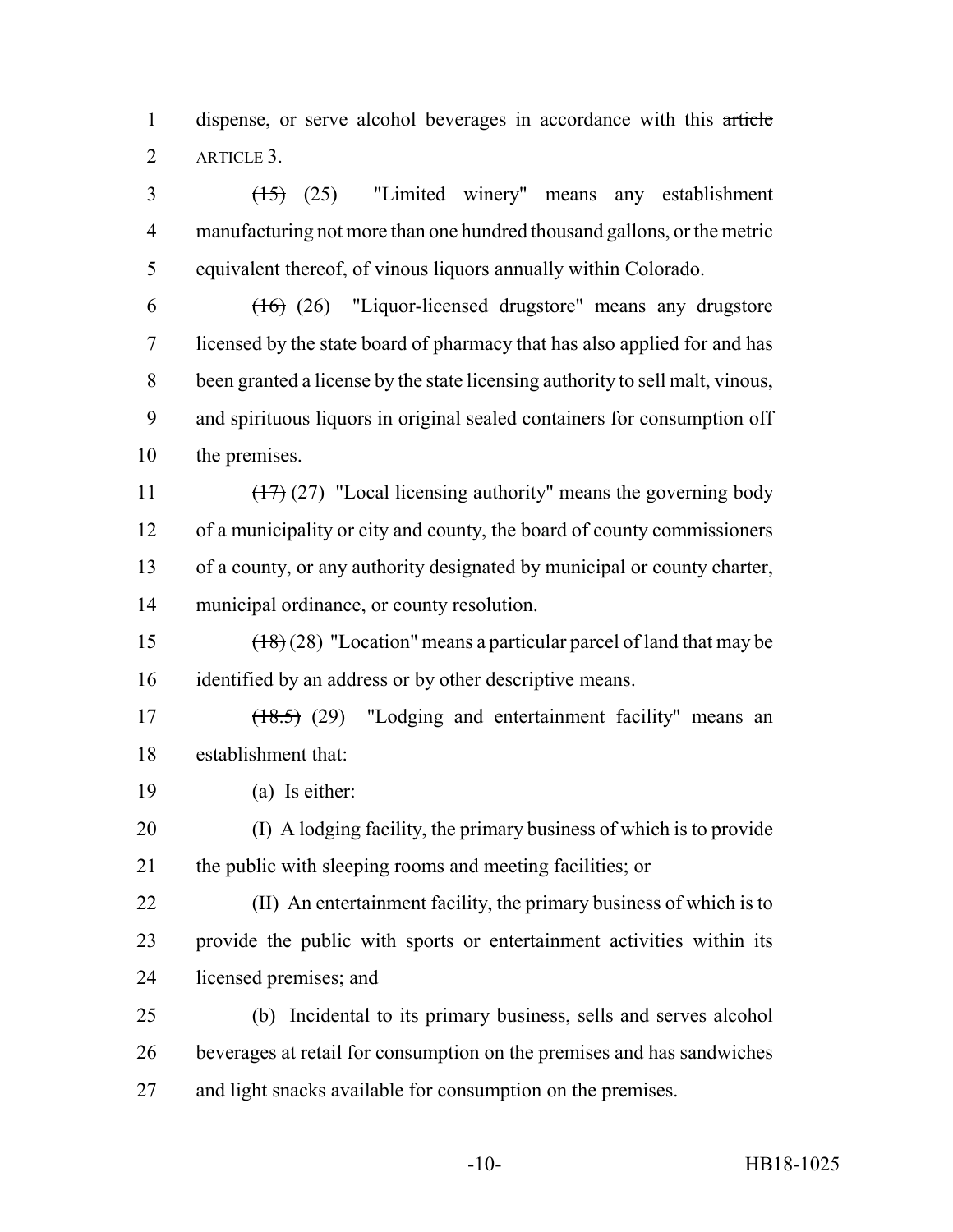(19) (30) **[***Editor's note: This version of subsection (30) is effective until January 1, 2019.***]** "Malt liquors" includes beer and shall be construed to mean any beverage obtained by the alcoholic fermentation of any infusion or decoction of barley, malt, hops, or any other similar product, or any combination thereof, in water containing more than three and two-tenths percent of alcohol by weight or four percent alcohol by volume.

 (19) (30) **[***Editor's note: This version of subsection (30) is effective January 1, 2019.***]** "Malt liquors" includes beer and means any beverage obtained by the alcoholic fermentation of any infusion or decoction of barley, malt, hops, or any other similar product, or any combination thereof, in water containing not less than one-half of one percent alcohol by volume.

14  $(20)(31)$  "Meal" means a quantity of food of such nature as is ordinarily consumed by an individual at regular intervals for the purpose of sustenance.

 (21) (32) "Medicinal spirituous liquors" means any alcohol beverage, excepting beer and wine, that has been aged in wood for four years and bonded by the United States government and is at least one hundred proof.

21  $(22)(33)(a)$  "Optional premises" means:

 (I) The premises specified in an application for a hotel and 23 restaurant license under this article ARTICLE 3 with related outdoor sports and recreational facilities for the convenience of its guests or the general public located on or adjacent to the hotel or restaurant within which the licensee is authorized to sell or serve alcohol beverages in accordance 27 with this article ARTICLE 3 and at the discretion of the state and local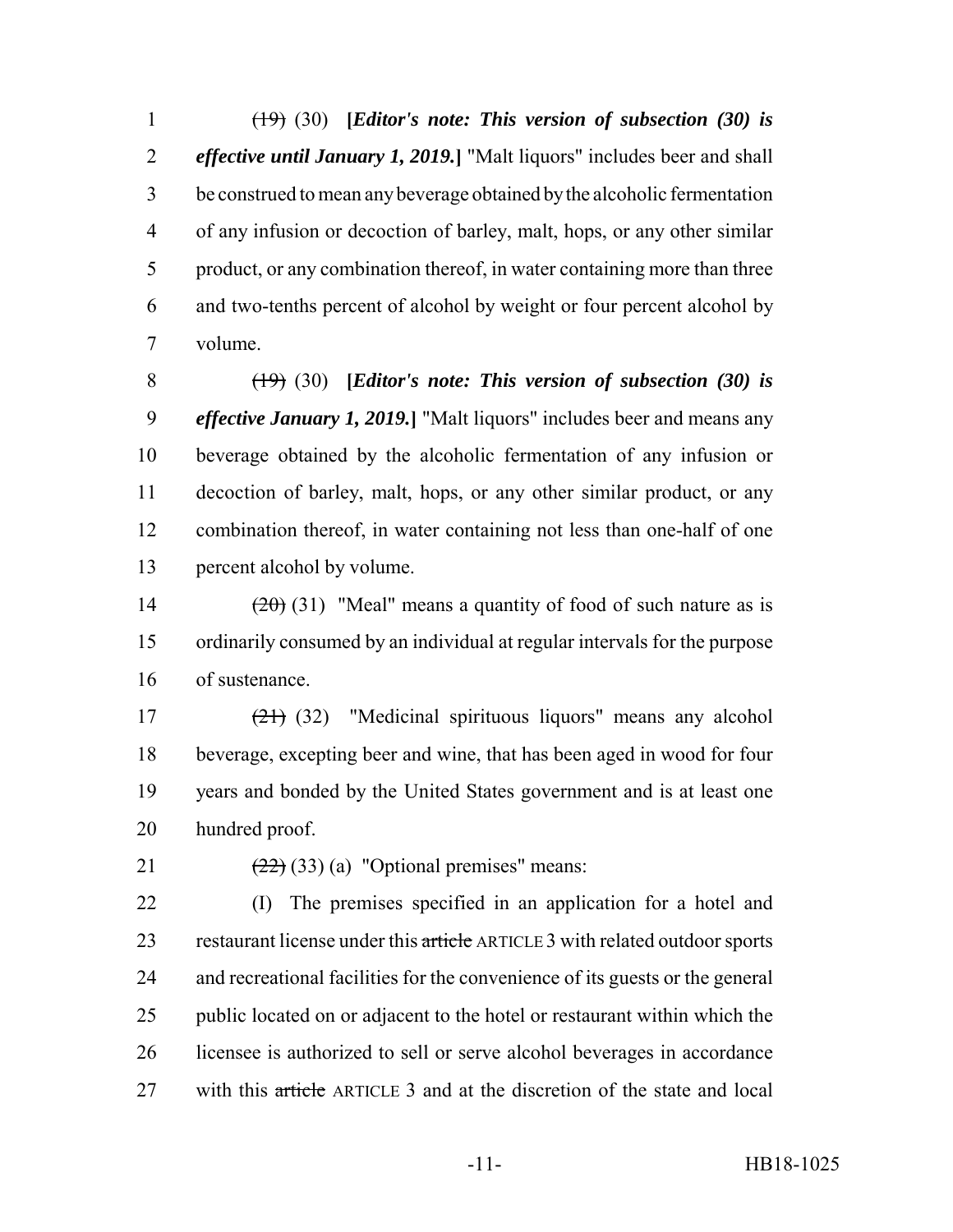licensing authorities; or

 (II) The premises specified in an application for an optional premises license located on an applicant's outdoor sports and recreational facility.

5 (b) For purposes of this subsection  $(22)$  SUBSECTION  $(33)$ , "outdoor sports and recreational facility" means a facility that charges a fee for the use of such facility.

8  $(22.5)$  (34) "Package", "packaged", or "packaging" means the process by which wine is bottled, canned, kegged, or otherwise packed into a sealed container.

 (23) (35) "Person" means a natural person, partnership, association, company, corporation, or organization or a manager, agent, servant, officer, or employee thereof.

 $(23.5)$  (36) "Personal consumer" means an individual who is at least twenty-one years of age, does not hold an alcohol beverage license issued in this state, and intends to use wine purchased under section  $17 \frac{12-47-104}{12}$  SECTION 44-3-104 for personal consumption only and not for resale or other commercial purposes.

19  $(23.7)(37)$  "Powdered alcohol" means alcohol that is prepared or sold in a powder or crystalline form for either direct use or reconstitution. 21  $(24)(38)$  "Premises" means a distinct and definite location, which

 may include a building, a part of a building, a room, or any other definite contiguous area.

 $(24.5)$  (39) "Promotional association" means an association that is incorporated within Colorado, organizes and promotes entertainment activities within a common consumption area, and is organized or 27 authorized by two or more people who own or lease property within an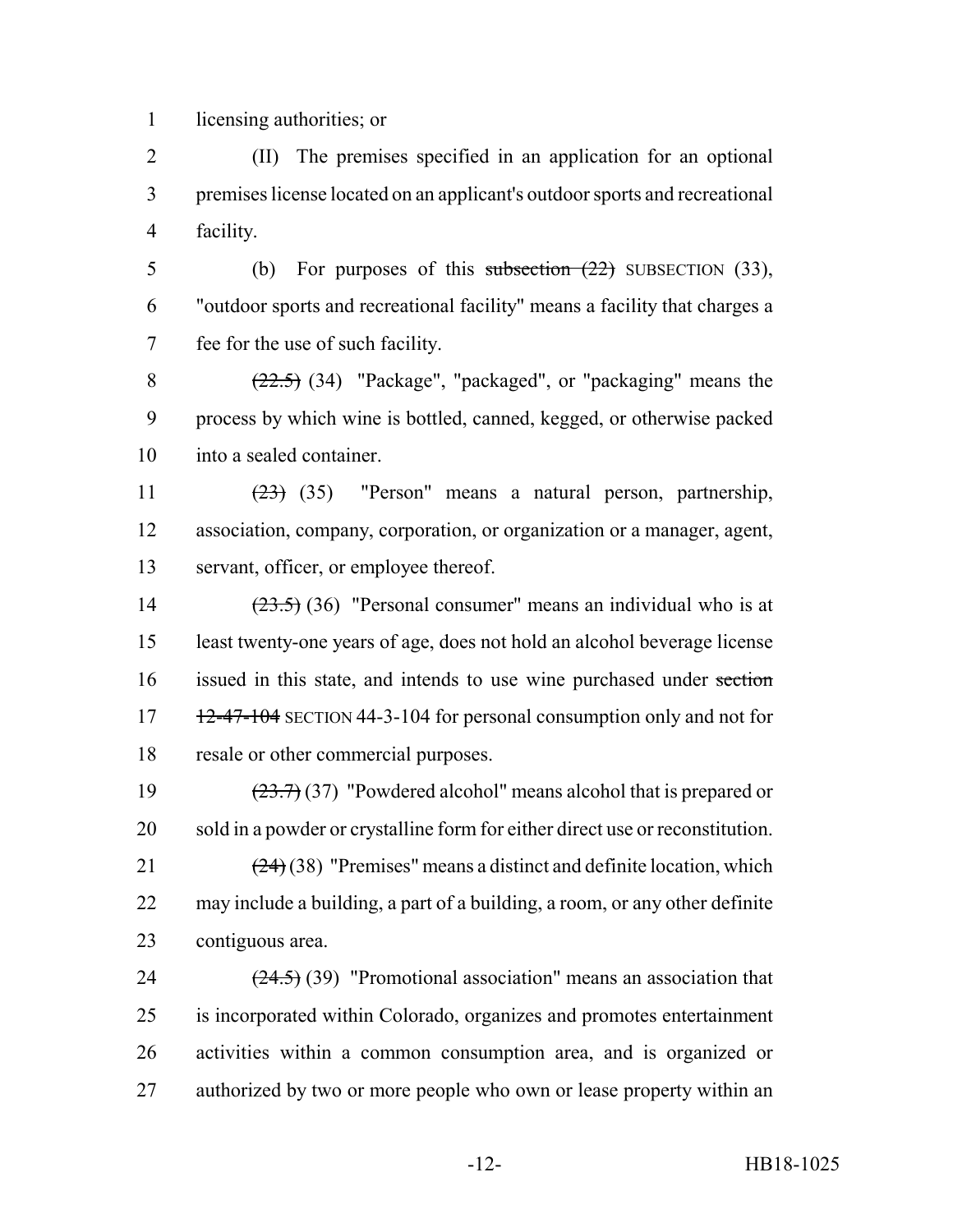# entertainment district.

| $\overline{2}$ | $(24.7)$ (40) "Qualified employee" means an individual who:                |
|----------------|----------------------------------------------------------------------------|
| 3              | (a) Is employed by a state institution of higher education;                |
| $\overline{4}$ | (b) Is engaged in manufacturing and tasting fermented malt                 |
| 5              | beverages or malt liquors for teaching or research purposes; and           |
| 6              | (c) Is at least twenty-one years of age.                                   |
| 7              | $(24.8)$ (41) "Qualified student" means a student who:                     |
| 8              | (a) Is enrolled in a brewing class or program offered at or by a           |
| 9              | state institution of higher education; and                                 |
| 10             | (b) Is at least twenty-one years of age.                                   |
| 11             | $(25)$ (42) "Racetrack" means any premises where race meets or             |
| 12             | simulcast races with pari-mutuel wagering are held in accordance with the  |
| 13             | provisions of article 60 of this title TITLE 12.                           |
| 14             | $(26)(43)$ "Rectify" means to blend spirituous liquor with neutral         |
| 15             | spirits or other spirituous liquors of different age.                      |
| 16             | $(27)$ (44) "Rectifying plant" means any establishment where               |
| 17             | spirituous liquors are blended with neutral spirits or other spirituous    |
| 18             | liquors of different age.                                                  |
| 19             | $(28)$ (45) "Resort complex" means a hotel with at least fifty             |
| 20             | sleeping rooms and that has related sports and recreational facilities for |
| 21             | the convenience of its guests or the general public located contiguous or  |
| 22             | adjacent to the hotel. For purposes of a resort complex only, "contiguous  |
| 23             | or adjacent" means within the overall boundaries or scheme of              |
| 24             | development or regularly accessible from the hotel by its members and      |
| 25             | guests.                                                                    |
| 26             | $(29)$ (46) "Resort hotel" means a hotel, as defined in subsection         |

27 (11) SUBSECTION (21) of this section, with well-defined occupancy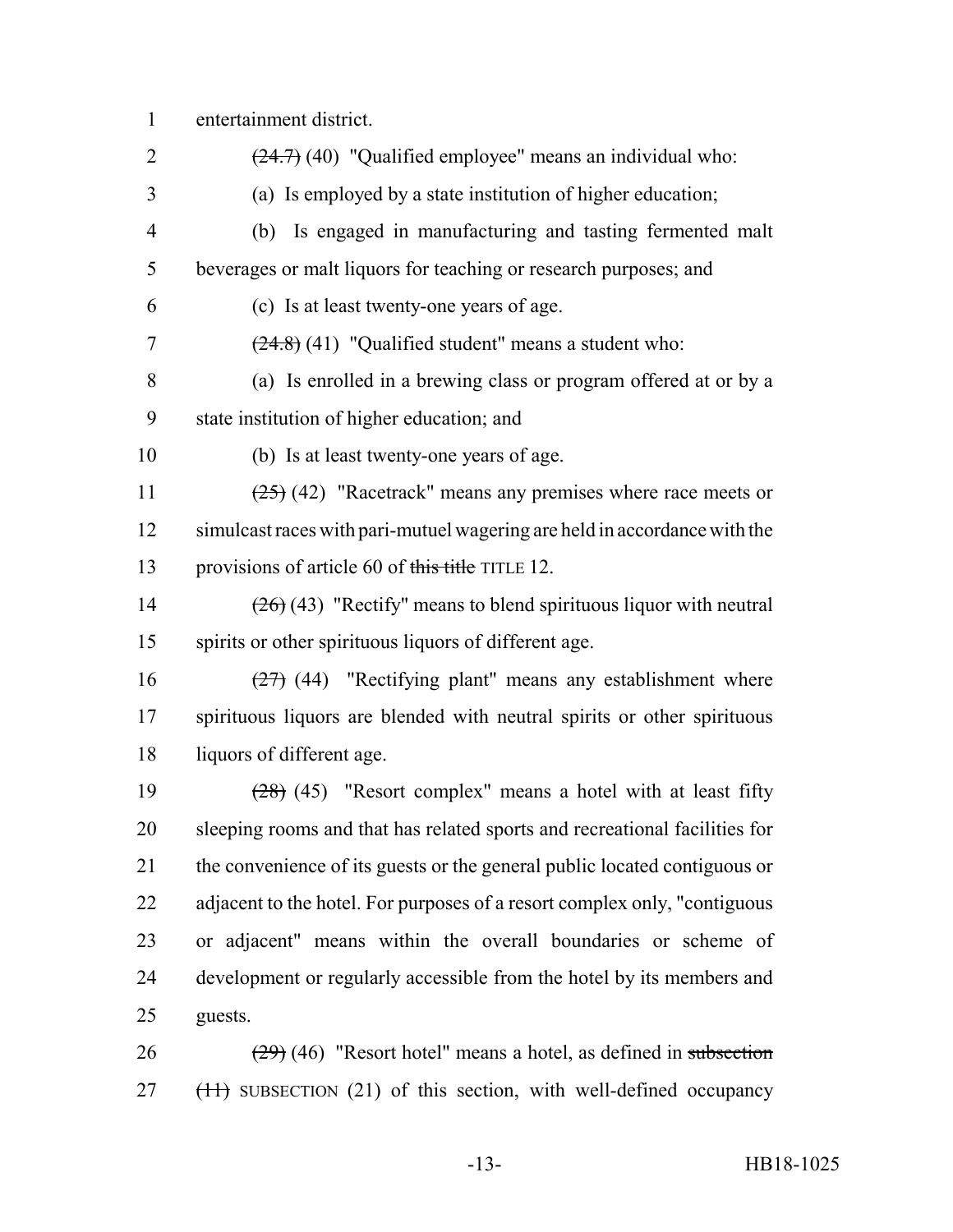seasons.

 $(30)$  (47) "Restaurant" means an establishment, which is not a 3 hotel as defined in subsection (11) SUBSECTION (21) of this section, provided with special space, sanitary kitchen and dining room equipment, and persons to prepare, cook, and serve meals, where, in consideration of payment, meals, drinks, tobaccos, and candies are furnished to guests and in which nothing is sold excepting food, drinks, tobaccos, candies, and items of souvenir merchandise depicting the theme of the restaurant or the geographical or historic subjects of the nearby area. Any establishment connected with any business wherein any business is conducted, excepting hotel business, limited gaming conducted pursuant to article 12 47.1 of this title TITLE 12, or the sale of food, drinks, tobaccos, candies, or such items of souvenir merchandise, is declared not to be a restaurant. 14 Nothing in this subsection (30) SUBSECTION (47) shall be construed to prohibit the use in a restaurant of orchestras, singers, floor shows, coin-operated music machines, amusement devices that pay nothing of value and cannot by adjustment be made to pay anything of value, or other forms of entertainment commonly provided in restaurants.

 (31) (48) "Retail liquor store" means an establishment engaged only in the sale of malt, vinous, and spirituous liquors in sealed containers 21 for consumption off the premises and nonalcohol products, but only if the annual gross revenues from the sale of nonalcohol products do not exceed twenty percent of the retail liquor store establishment's total annual gross 24 sales revenues, as determined in accordance with section  $12-47-407(1)(b)$ SECTION 44-3-409 (1)(b).

 $26 \left(31.5\right)$  (49) "Sales room" means an area in which a licensed 27 winery, pursuant to section  $12-47-402(2)$ ; SECTION 44-3-402(2); limited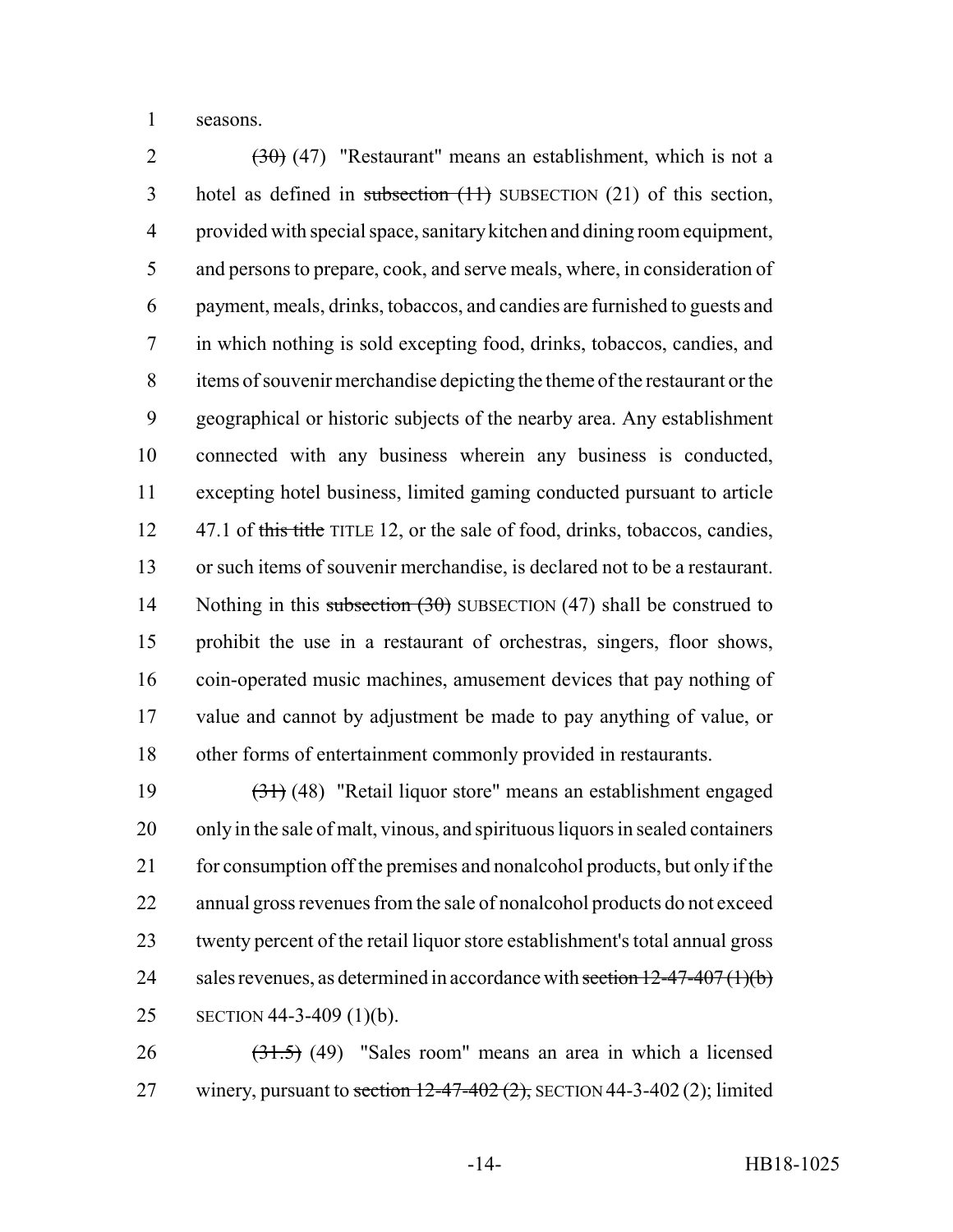1 winery, pursuant to section  $12-47-403$  (2)(e); SECTION 44-3-403 (2)(e); 2 distillery, pursuant to section  $12-47-402$  (6), SECTION 44-3-402 (7); or 3 beer wholesaler, pursuant to section  $12-47-406$  (1)(b) SECTION 44-3-407 (1)(b), sells and serves alcohol beverages for consumption on the licensed premises, sells alcohol beverages in sealed containers for consumption off the licensed premises, or both.

 $\frac{(32)}{(50)}$  "School" means a public, parochial, or nonpublic school that provides a basic academic education in compliance with school attendance laws for students in grades one to twelve. "Basic academic education" has the same meaning as set forth in section 22-33-104 (2)(b). 11 C.R.S.

 (33) (51) "Sealed containers" means any container or receptacle used for holding an alcohol beverage, which container or receptacle is corked or sealed with any stub, stopper, or cap.

 (34) (52) "Sell" or "sale" means any of the following: To exchange, barter, or traffic in; to solicit or receive an order for except 17 through a licensee licensed under this article or article 46 or 48 of this 18 title ARTICLE 3 OR ARTICLE 4 OR 5 OF THIS TITLE 44; to keep or expose for 19 sale; to serve with meals; to deliver for value or in any way other than gratuitously; to peddle or to possess with intent to sell; to possess or 21 transport in contravention of this article ARTICLE 3; to traffic in for any consideration promised or obtained, directly or indirectly.

 $(35)$  (53) "Sell at wholesale" means selling to any other than the intended consumer of malt, vinous, or spirituous liquors. "Sell at wholesale" shall not be construed to prevent a brewer or wholesale beer dealer from selling malt liquors to the intended consumer, thereof, or to prevent a licensed manufacturer or importer from selling malt, vinous, or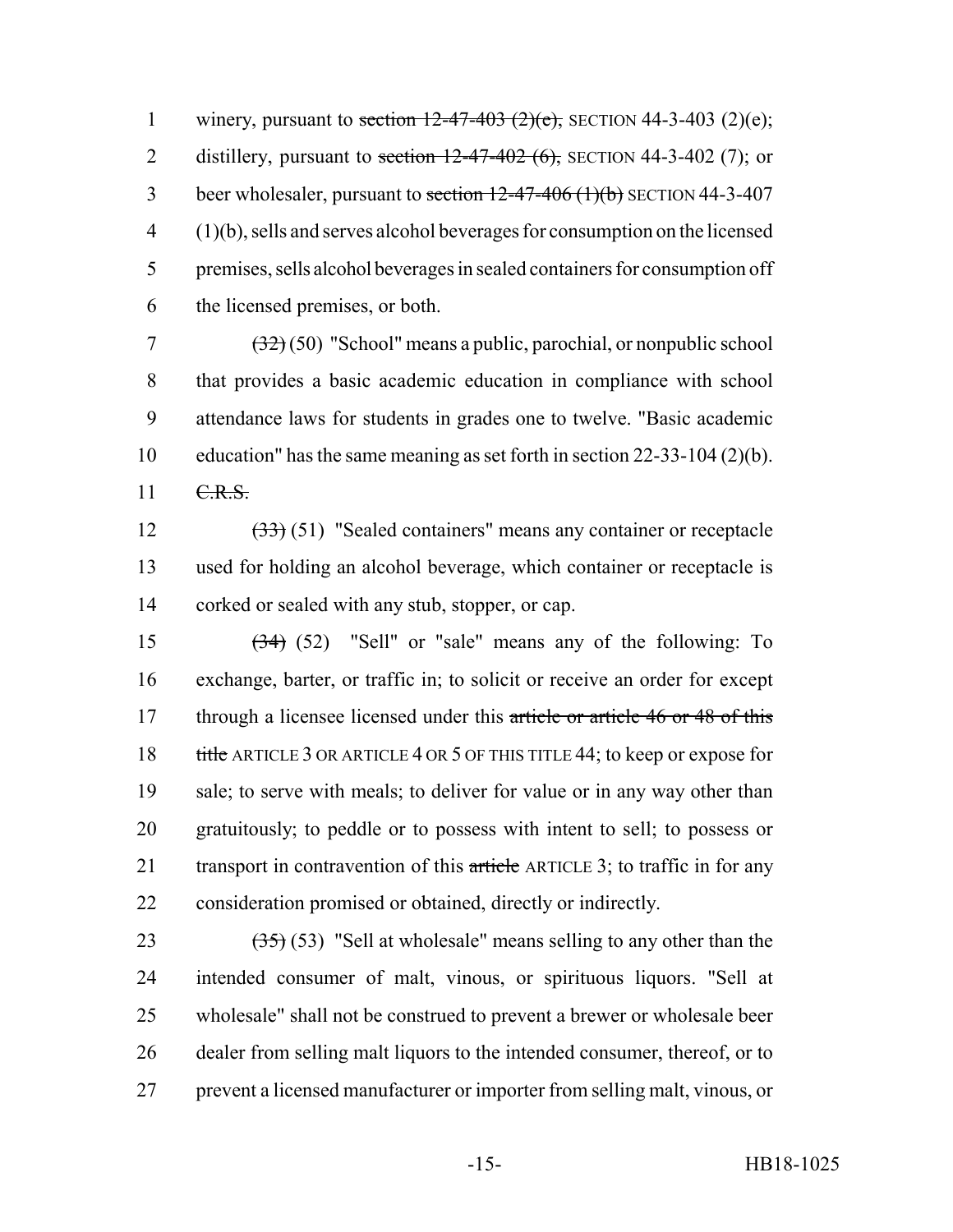spirituous liquors to a licensed wholesaler.

 (36) (54) "Spirituous liquors" means any alcohol beverage obtained by distillation, mixed with water and other substances in solution, and includes among other things brandy, rum, whiskey, gin, powdered alcohol, and every liquid or solid, patented or not, containing at least one-half of one percent alcohol by volume and which is fit for use for beverage purposes. Any liquid or solid containing beer or wine in 8 combination with any other liquor, except as provided in subsections (19) 9 and  $(39)$  SUBSECTIONS (30) AND (59) of this section, shall not be construed to be fermented malt or malt or vinous liquor but shall be construed to be spirituous liquor.

12  $(37)$  (55) "State licensing authority" means the executive director of the department of revenue or the deputy director of the department of revenue if the executive director so designates.

 (37.5) (56) "Tastings" means the sampling of malt, vinous, or spiritous liquors that may occur on the premises of a retail liquor store licensee or liquor-licensed drugstore licensee by adult patrons of the 18 licensee pursuant to the provisions of <del>section 12-47-301 (10)</del> SECTION 44-3-301 (10).

 (38) (57) "Tavern" means an establishment serving alcohol beverages in which the principal business is the sale of alcohol beverages 22 at retail for consumption on the premises and where sandwiches and light snacks are available for consumption on the premises.

24  $(38.5)$  (58) "Tax-paid wine" means vinous liquors on which federal excise taxes have been paid.

 $26 \left(39\right)$  (59) "Vinous liguors" means wine and fortified wines that contain not less than one-half of one percent and not more than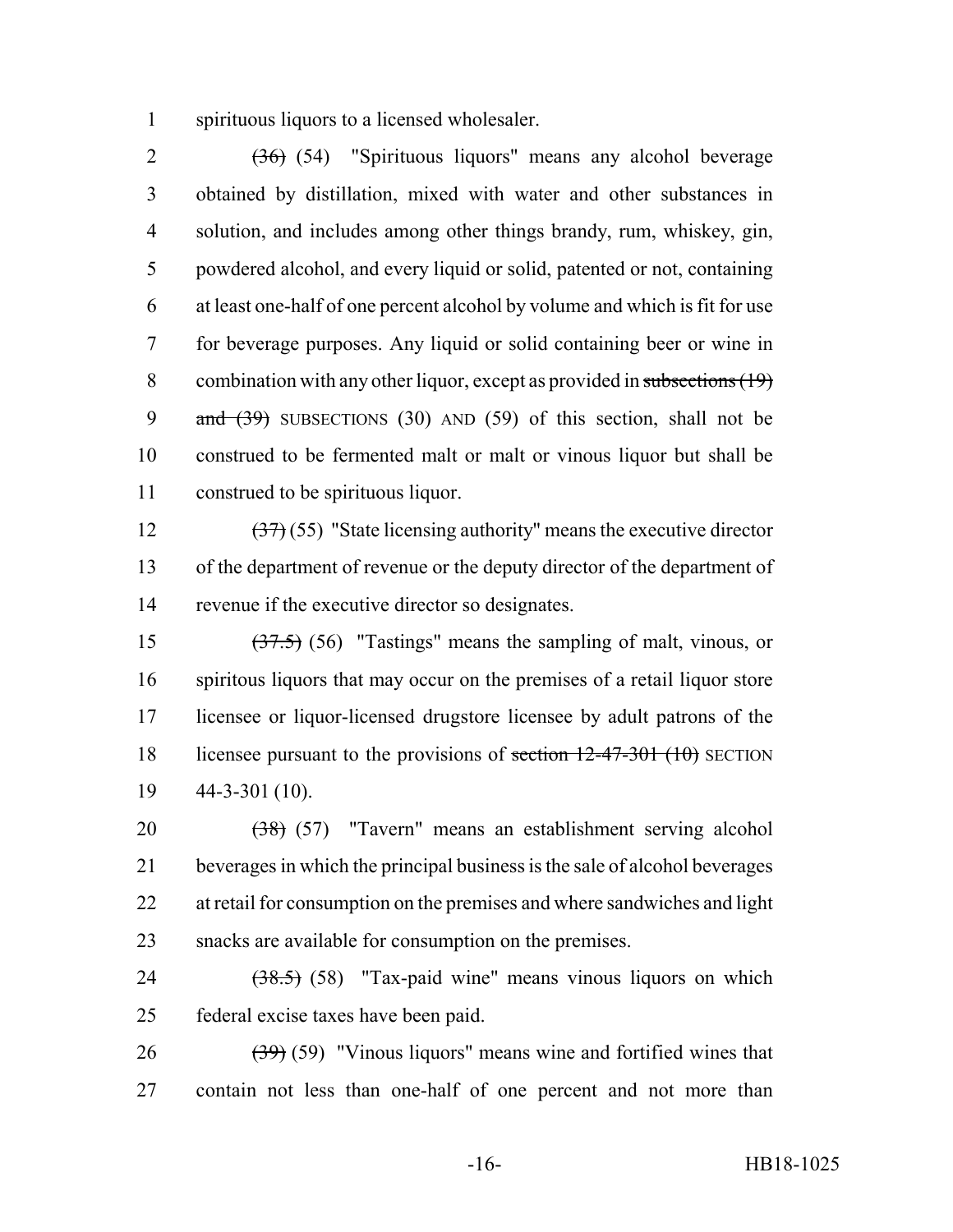twenty-one percent alcohol by volume and shall be construed to mean an alcohol beverage obtained by the fermentation of the natural sugar contents of fruits or other agricultural products containing sugar.

 $(39.5)(60)$  "Vintner's restaurant" means a retail establishment that sells food for consumption on the premises and that manufactures not more than two hundred fifty thousand gallons of wine on its premises each year.

8  $(40)(61)$  "Winery" means any establishment where vinous liquors are manufactured; except that the term does not include a vintner's restaurant licensed pursuant to section 12-47-420 SECTION 44-3-422.

 **44-3-104. [Formerly 12-47-104] Wine shipments - permits.** (1) (a) The holder of a winery direct shipper's permit may sell and deliver wine that is produced or bottled by the permittee to a personal consumer located in Colorado.

 (b) The holder of a winery direct shipper's permit may not sell or 16 ship wine to a minor, as defined in section 2-4-401 (6).  $C.R.S.$ 

 (2) A winery direct shipper's permit may be issued to only a person who applies for such permit to the state licensing authority and who:

 (a) Operates a winery located in the United States and holds all state and federal licenses, permits, or both, necessary to operate the winery, including the federal winemaker's and blender's basic permit;

 (b) Expressly submits to personal jurisdiction in Colorado state and federal courts for civil, criminal, and administrative proceedings and expressly submits to venue in the city and county of Denver, Colorado, as proper venue for any proceedings that may be initiated by or against the state licensing authority; and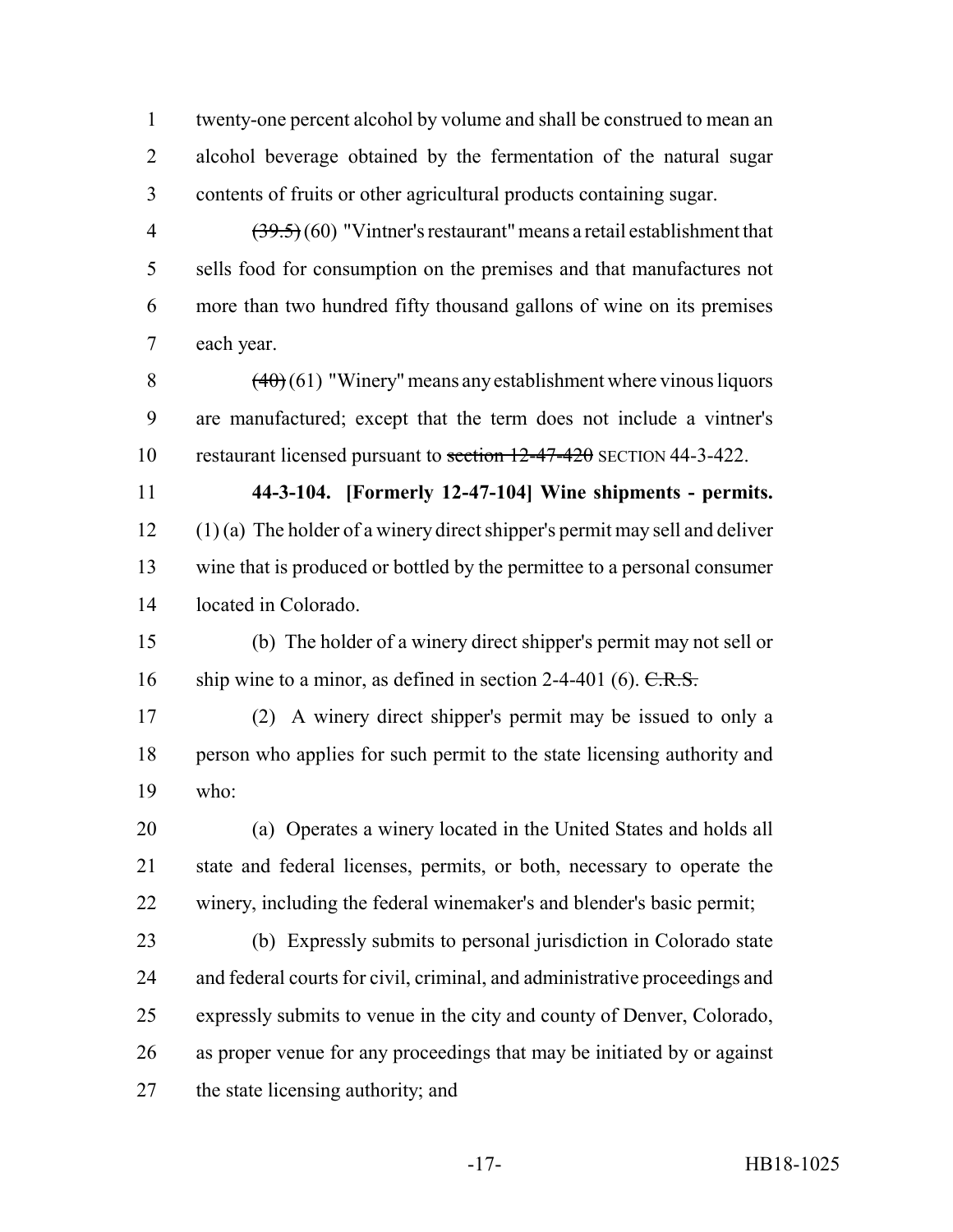1 (c) Except as provided in sections  $12-47-402$  (1) and  $12-47-406$  $(3)$  SECTIONS 44-3-402 (1) AND 44-3-407 (3), does not directly or indirectly have any financial interest in a Colorado wholesaler or retailer 4 licensed pursuant to section 12-47-406, 12-47-407, or 12-47-408 SECTION 44-3-407, 44-3-409, OR 44-3-410. (3) (a) All wine sold or shipped by the holder of a winery direct shipper's permit shall be in a package that is clearly and conspicuously labeled, showing that: (I) The package contains wine; and (II) The package may be delivered only to a person who is twenty-one years of age or older. (b) Wine sold or shipped by a holder of a winery direct shipper's permit may not be delivered to any person other than: (I) The person who purchased the wine; (II) A recipient designated in advance by such purchaser; or (III) A person who is twenty-one years of age or older. (c) Wine may be delivered only to a person who is twenty-one years of age or older after the person accepting the package: (I) Presents valid proof of identity and age; and (II) Personally signs a receipt acknowledging delivery of the package. (4) The holder of a winery direct shipper's permit shall maintain records of all sales and deliveries made under the permit in accordance 24 with section 12-47-701 SECTION 44-3-701. (5) A personal consumer purchasing wine from the holder of a winery direct shipper's permit may not resell the wine. (6) The state licensing authority may adopt rules and forms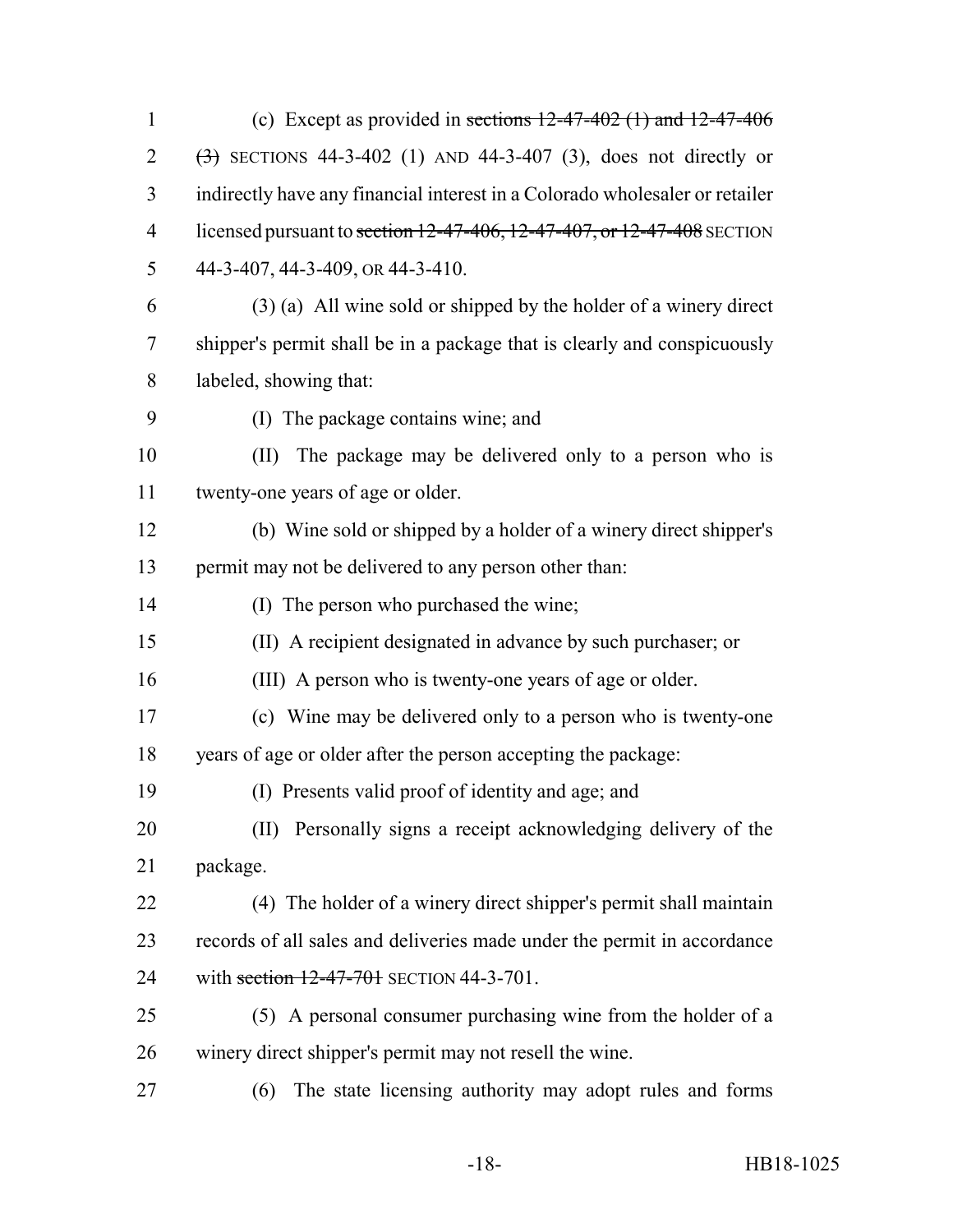necessary to implement this section.

 **44-3-105. [Formerly 12-47-105] Local option.** The operation of this article ARTICLE 3 shall be statewide unless any municipality or city and county, by a majority of the registered electors of any municipality or city and county, voting at any regular election or special election called for that purpose in accordance with the election laws of this state, decides against the right to sell alcohol beverages or to limit the sale of alcohol beverages to any one or more of the classes of licenses as provided by this 9 article ARTICLE 3 within their respective limits. Said THE local option question shall be submitted only upon a petition signed by not less than fifteen percent of the registered electors in the municipality or city and county; otherwise, the procedure with reference to the calling and holding of the elections shall be substantially in accordance with the election laws of the state. The expenses of the election shall be borne by the municipality or city and county in which the elections are held. The question of prohibition of sale of alcohol beverages or the limitation of 17 sales to any one or more of the classes of licenses provided in this article ARTICLE 3 shall not be submitted to the registered electors more than once in any four-year period.

 **44-3-106. [Formerly 12-47-106] Exemptions.** (1) The provisions of this article ARTICLE 3 shall not apply to the sale or distribution of sacramental wines sold and used for religious purposes.

23 (2) (a) Notwithstanding any provision of this article or article 46 24 of this title ARTICLE 3 OR ARTICLE 4 OF THIS TITLE 44 to the contrary, when permitted by federal law and rules and regulations promulgated pursuant thereto, an adult may produce, for personal use and not for sale, an amount of fermented malt beverage or malt or vinous liquor equal to the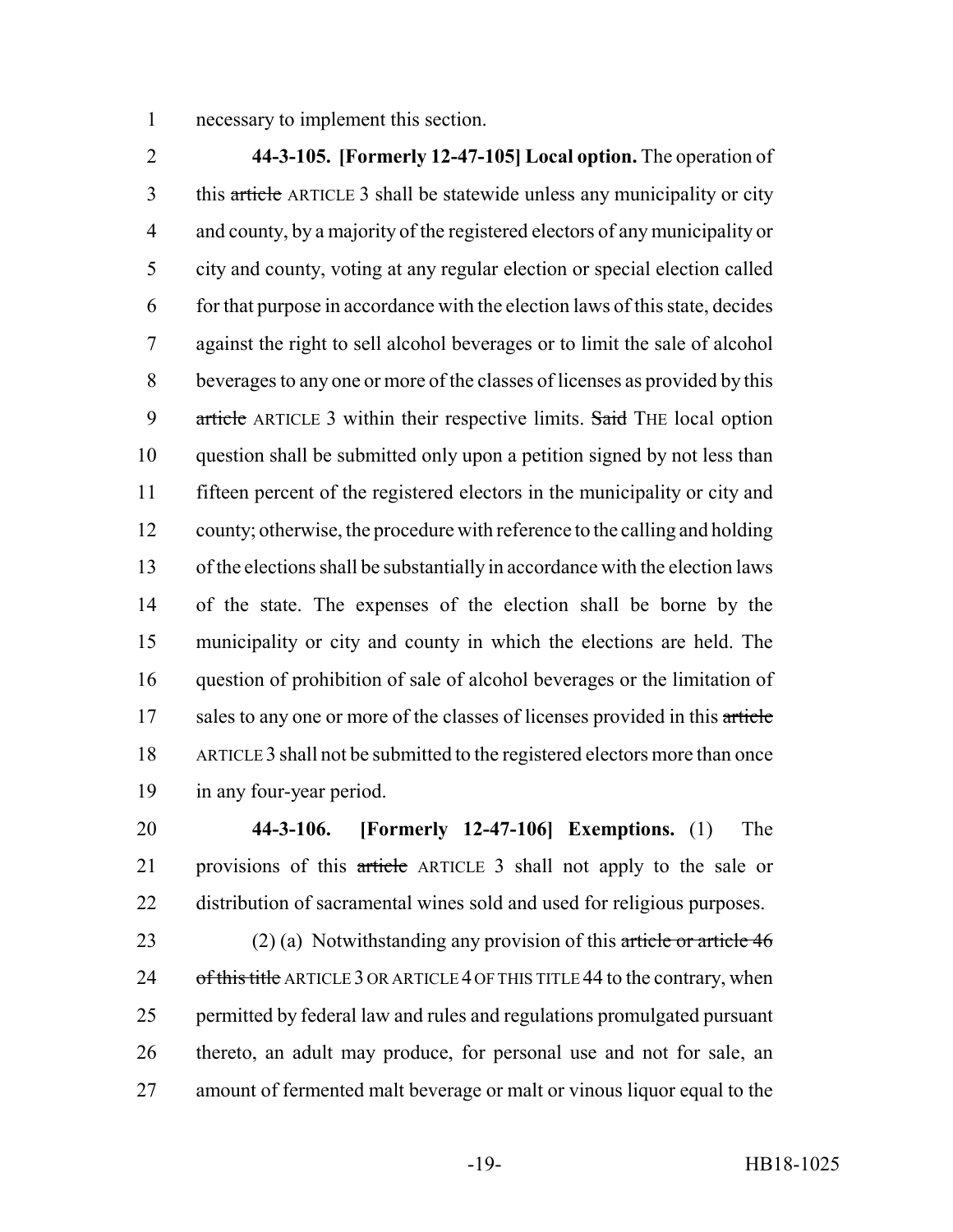amount that is exempt from the federal excise tax on the alcohol beverage when produced by an adult for personal use and not for sale.

 (b) The production of fermented malt beverages or malt or vinous liquors under the circumstances set forth in this subsection (2) shall be in strict conformity with federal law and rules and regulations issued pursuant thereto.

 (c) Fermented malt beverages or malt or vinous liquors produced pursuant to the provisions of this subsection (2) shall be exempt from any tax imposed by this article ARTICLE 3, and the producer shall not be 10 required to obtain any license provided by this article or article 46 of this 11 title ARTICLE 3 OR ARTICLE 4 OF THIS TITLE 44.

 (d) Malt liquors or vinous liquors produced in accordance with this subsection (2) may be transported and delivered by the producer to any licensed premises where consumption of malt liquors or vinous liquors by persons at least twenty-one years of age is authorized for use at organized affairs, exhibitions, or competitions, such as home brew or wine-making contests, tastings, or judgings. To claim this exemption, consumption must be limited solely to the participants in and judges of the events. Malt liquors or vinous liquors used for the purposes described 20 in this subsection  $(2)(d)$  must also be served in portions not exceeding six ounces and must not be sold, offered for sale, or made available for consumption by the general public.

23 (3) (a) The provisions of this article or article 46 of this title ARTICLE 3 OR ARTICLE 4 OF THIS TITLE 44, with the exception of the 25 requirements of section 12-47-503 SECTION 44-3-503, shall not apply to 26 the occasional sale of an alcohol beverage to any individual twenty-one 27 vears of age or older at public auction by any person where such THE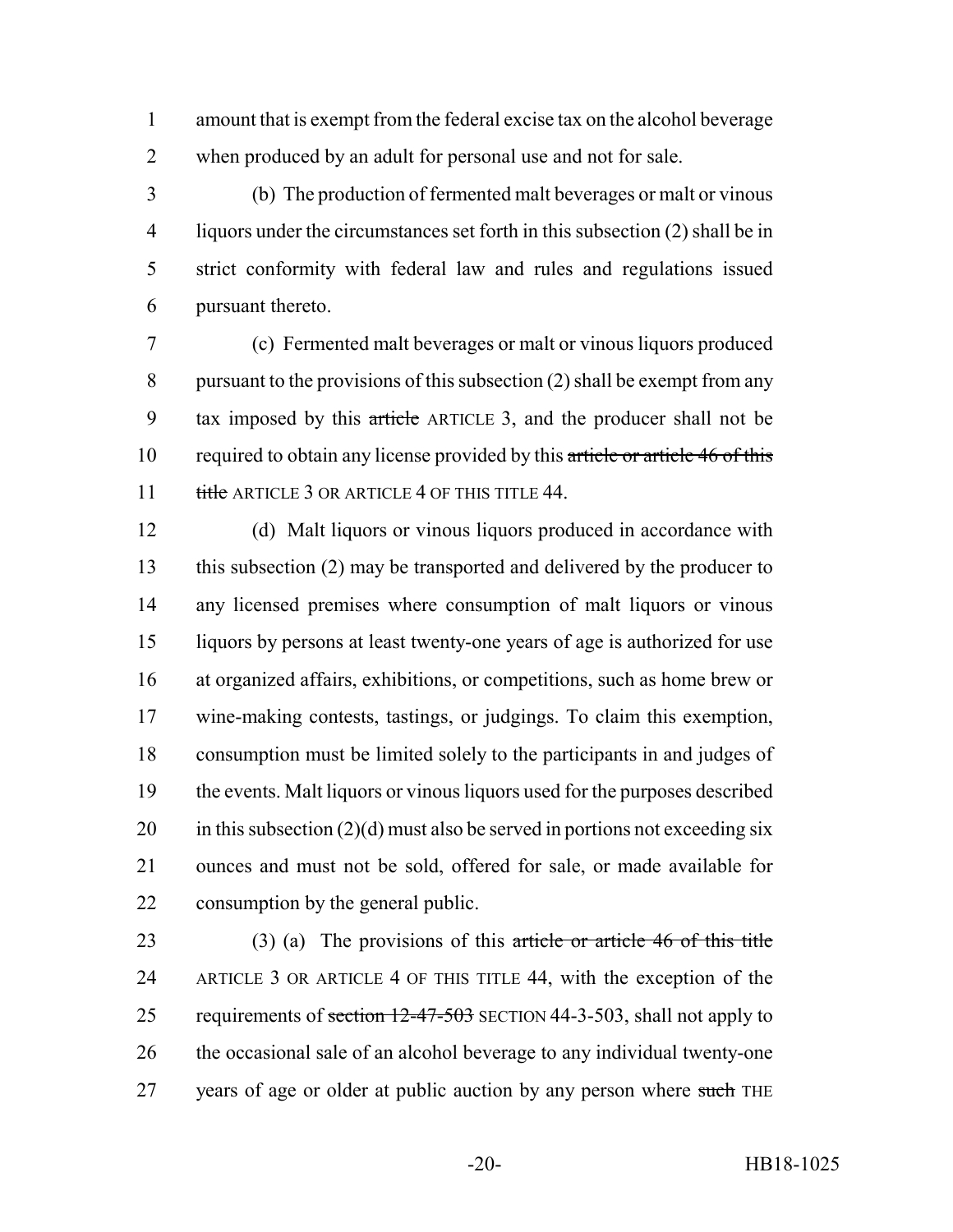1 auction sale is for the purpose of disposing of such THE alcohol beverage 2 as may lawfully have come into the possession of such THE person in the 3 due course of such THE person's regular business in the following manner:

4 (I) By reason of the failure of the owner of such THE alcohol 5 beverage to claim the same or to furnish instructions as to the disposition 6 thereof;

7 (II) By reason of the foreclosure of any lawful lien upon such THE 8 alcohol beverage by said THE person in accordance with lawful 9 procedure;

10 (III) By reason of salvage of such THE alcohol beverage, in the 11 case of carriers, from shipments damaged in transit;

12 (IV) By reason of a lawful donation of such THE alcohol beverage 13 to an organization qualifying under section 12-48-102 SECTION 44-5-102 14 for a special event permit; except that no more than four public auctions 15 per year shall be conducted pursuant to this subparagraph (IV) 16 SUBSECTION  $(3)(a)(IV)$ .

17 (b) The state licensing authority shall be presented records of all 18 transactions referred to in paragraph (a) of this subsection  $(3)$  SUBSECTION  $19$  (3)(a) OF THIS SECTION.

 (4) Any passenger twenty-one years of age or older arriving at any airport in this state on an air flight originating in a foreign country who 22 is thereby subject to customs clearance at such THE airport may lawfully possess up to one gallon or four liters (one imperial gallon), whichever measure is applicable, of an alcohol beverage without liability for the Colorado excise tax thereon.

26 (5) This article ARTICLE 3 shall not apply to state institutions of 27 higher education when such THE institutions are engaged in the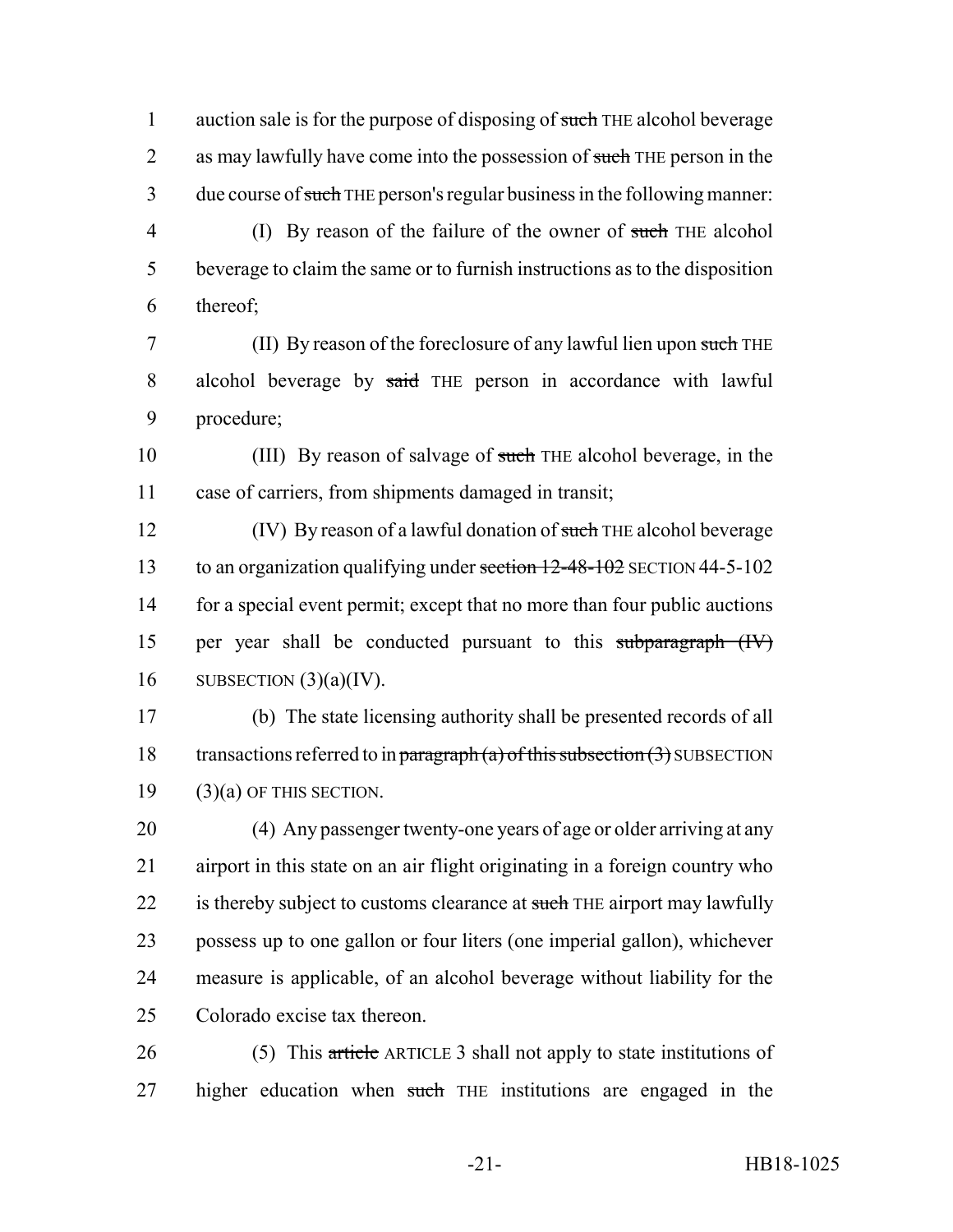manufacture of vinous liquor on alternating proprietor licensed premises 2 or premises licensed pursuant to section 12-47-402 or 12-47-403 SECTION 44-3-402 OR 44-3-403, for the purpose of enology research and education.

 (6) This article ARTICLE 3 does not apply to a state institution of higher education when the institution is engaged in the manufacture and tasting, at the place of manufacture or at a licensed premises, of malt liquors for teaching or research purposes, so long as the malt liquor is not sold or offered for sale and is only tasted by a qualified student, qualified employee, or expert taster. Any unused malt liquor product that is produced by a state institution of higher education in accordance with this 11 subsection (6) must be removed from a licensed premises at the end of an event if the event is held at a licensed premises located off campus.

 **44-3-107. [Formerly 12-47-107] Permitted acts.** Any person who has an interest in a liquor license may also be listed as an officer or director on a license owned by a municipality or governmental entity if 16 such THE person does not individually manage or receive any direct financial benefit from the operation of such license.

PART 2

STATE LICENSING AUTHORITY - DUTIES

**44-3-201. [Formerly 12-47-201] State licensing authority -**

 **creation.** (1) For the purpose of regulating and controlling the licensing of the manufacture, distribution, and sale of alcohol beverages in this 23 state, there is hereby created the state licensing authority, which shall be the executive director of the department of revenue or the deputy director of the department of revenue if the executive director so designates.

 (2) The executive director of the department of revenue shall be the chief administrative officer of the state licensing authority and may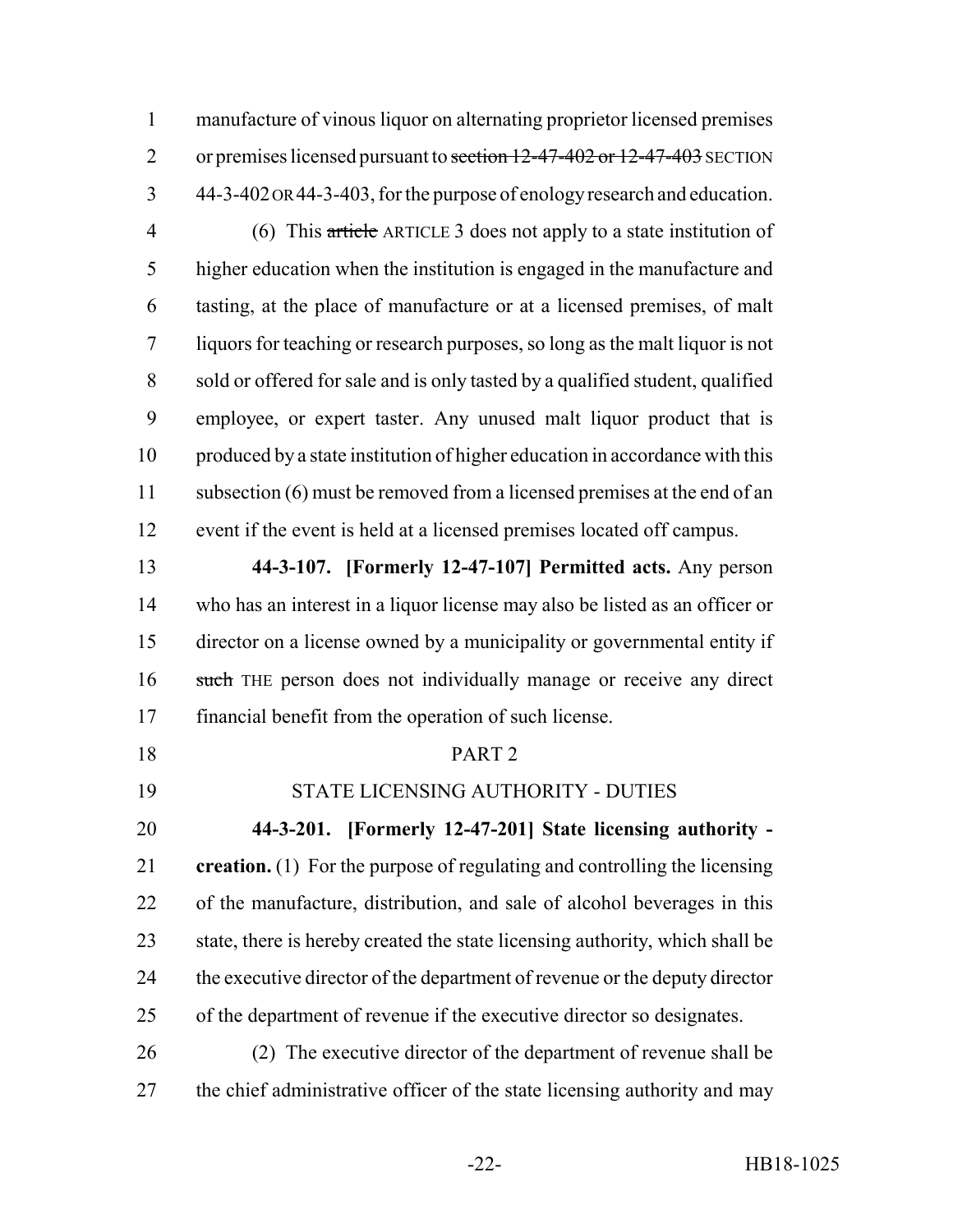1 employ, pursuant to section 13 of article XII of the state constitution, such clerks and inspectors as may be determined to be necessary.

 **44-3-202. [Formerly 12-47-202] Duties of state licensing authority - repeal.** (1) The state licensing authority shall:

 (a) Grant or refuse licenses for the manufacture, distribution, and sale of alcohol beverages as provided by law and suspend or revoke such licenses upon a violation of this article, article 46 or 48 of this title 8 ARTICLE 3, ARTICLE 4 OR 5 OF THIS TITLE 44, or any rule or regulation 9 adopted pursuant to such THOSE articles;

 (b) Make such general rules and regulations and such special rulings and findings as necessary for the proper regulation and control of the manufacture, distribution, and sale of alcohol beverages and for the 13 enforcement of this article and articles 46 and 48 of this title ARTICLE 3 AND ARTICLES 4 AND 5 OF THIS TITLE 44 and alter, amend, repeal, and 15 publish the same from time to time;

 (c) Hear and determine at public hearing all complaints against any licensee and administer oaths and issue subpoenas to require the presence of persons and production of papers, books, and records necessary to the determination of any hearing so held;

 (d) Keep complete records of all acts and transactions of the state licensing authority, which records, except confidential reports obtained from the licensee showing the sales volume or quantity of alcohol beverages sold or stamps purchased or customers served, shall be open for inspection by the public;

 (e) Prepare and transmit annually, in the form and manner prescribed by the heads of the principal departments pursuant to section 27 24-1-136,  $C.R.S.,$  a report accounting to the governor for the efficient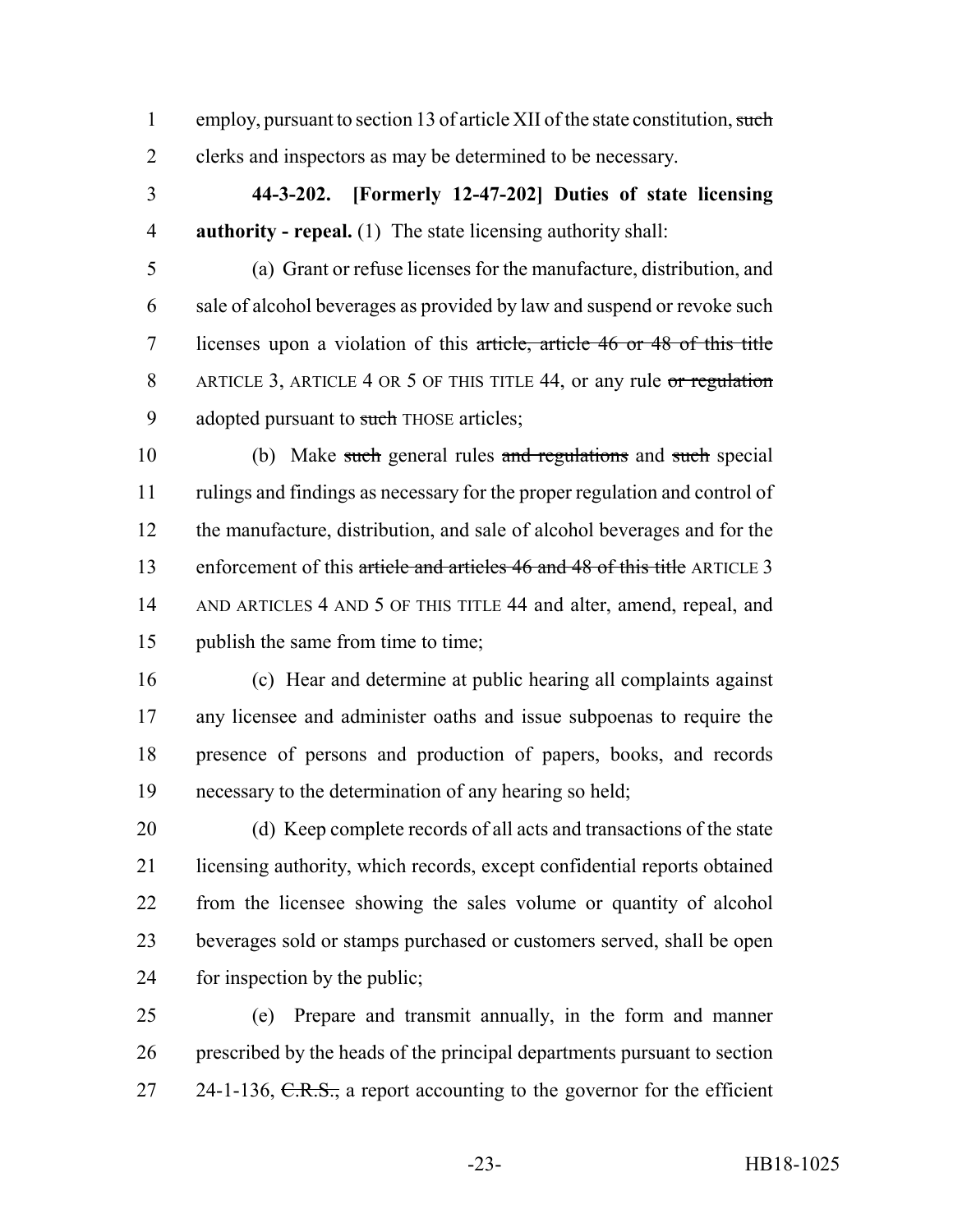discharge of all responsibilities assigned by law or directive to the state licensing authority;

 (f) Notify all persons to whom wholesale licenses have been issued as to applications for licenses and renewals of the licenses 5 provided in sections 12-46-104 (1) and 12-47-407 to 12-47-418 SECTIONS 6 44-3-409 TO 44-3-420 AND 44-4-104 (1).

7 (2) (a) (I) Rules adopted pursuant to paragraph (b) of subsection 8  $(\text{+)}$  SUBSECTION (1)(b) of this section may cover, without limitation, the following subjects:

 (A) Compliance with or enforcement or violation of any provision 11 of this article, article 46 or 48 of this title ARTICLE 3, ARTICLE 4 OR 5 OF 12 THIS TITLE 44, or any rule or regulation issued pursuant to such THOSE articles;

(B) Specifications of duties of officers and employees;

 (C) Instructions for local licensing authorities and law enforcement officers;

 (D) All forms necessary or convenient in the administration of this 18 article and articles 46 and 48 of this title ARTICLE 3 AND ARTICLES 4 AND 19 5 OF THIS TITLE 44;

 (E) Inspections, investigations, searches, seizures, and such activities as may become necessary from time to time, including a range of penalties for use by licensing authorities, which shall include aggravating and mitigating factors to be considered, when licensees' 24 employees violate certain provisions of article 46 of this title and this 25 article THIS ARTICLE 3 AND ARTICLE 4 OF THIS TITLE 44, including the sale or service of alcohol beverages to persons under twenty-one years of age or to visibly intoxicated persons;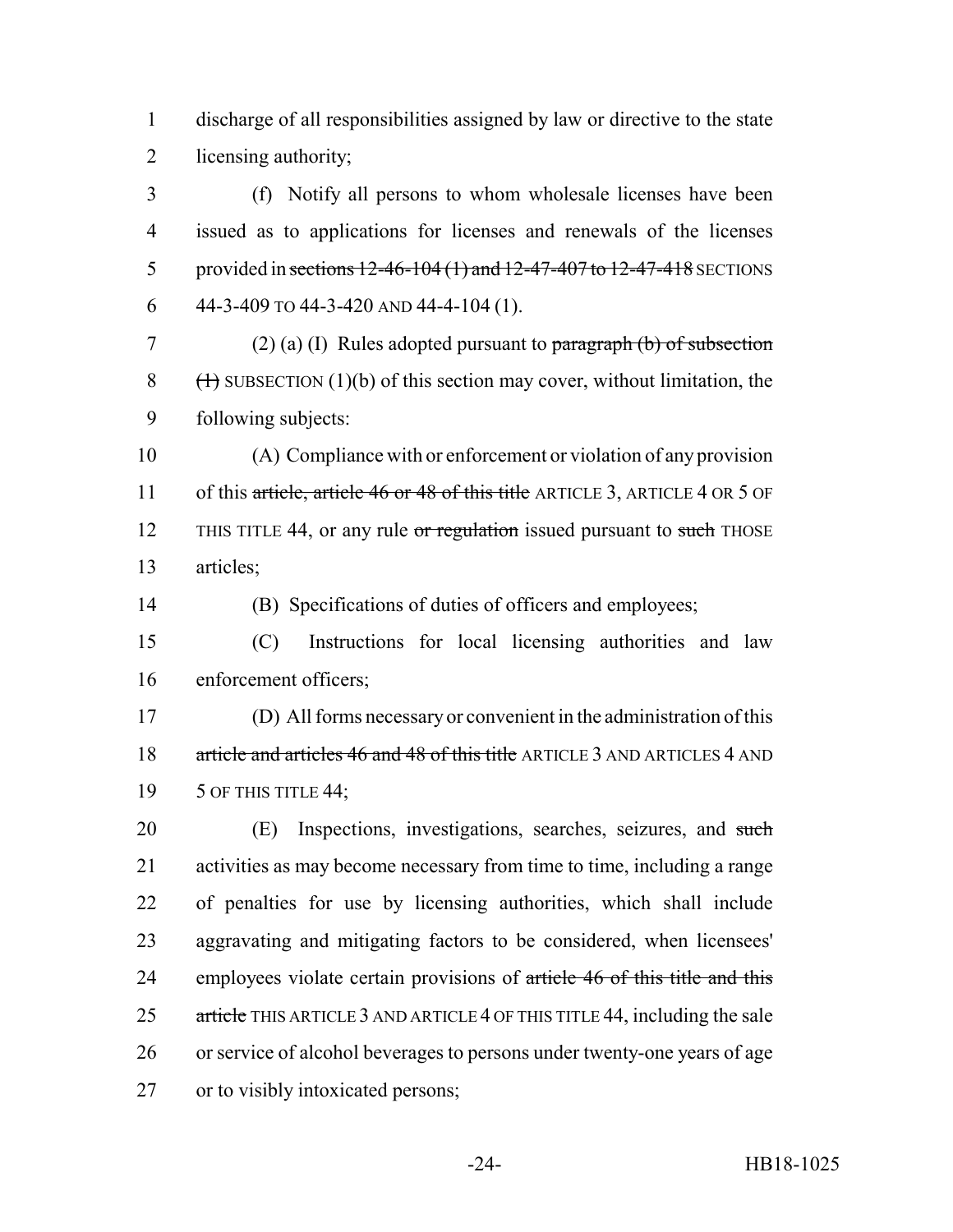| $\mathbf{1}$   | (F) Limitation of number of licensees as to any area or vicinity;            |
|----------------|------------------------------------------------------------------------------|
| $\overline{2}$ | (G) Misrepresentation, unfair practices, and unfair competition;             |
| 3              | (H) Control of signs and other displays on licensed premises;                |
| $\overline{4}$ | (I) Use of screens;                                                          |
| 5              | (J) Identification of licensees and their employees;                         |
| 6              | (K) Storage, warehouses, and transportation;                                 |
| 7              | (L) Health and sanitary requirements;                                        |
| 8              | Standards of cleanliness, orderliness, and decency, and<br>(M)               |
| 9              | sampling and analysis of products;                                           |
| 10             | (N) Standards of purity and labeling;                                        |
| 11             | (O) Records to be kept by licensees and availability thereof;                |
| 12             | Practices unduly designed to increase the consumption of<br>(P)              |
| 13             | alcohol beverages;                                                           |
| 14             | Implementation, standardization, and enforcement of<br>(Q)                   |
| 15             | alternating proprietor licensed premises. The state licensing authority      |
| 16             | shall consult with interested parties from the alcohol beverage industry in  |
| 17             | developing appropriate rules to ensure adequate oversight and regulation     |
| 18             | of alternating proprietor licensed premises.                                 |
| 19             | (R) Such other matters as are necessary for the fair, impartial,             |
| 20             | stringent, and comprehensive administration of this article and articles 46  |
| 21             | and $48$ of this title ARTICLE 3 AND ARTICLES 4 AND 5 OF THIS TITLE $44$ ;   |
| 22             | (S) The testing of the alcohol content of malt liquor and fermented          |
| 23             | malt beverage sold by persons licensed pursuant to this article or article   |
| 24             | 46 of this title ARTICLE 3 OR ARTICLE 4 OF THIS TITLE 44. The state          |
| 25             | licensing authority shall adopt such rules no later than January 1, 2011.    |
| 26             | This sub-subparagraph $(S)$ SUBSECTION $(2)(a)(I)(S)$ is repealed, effective |
| 27             | January 1, 2019.                                                             |
|                |                                                                              |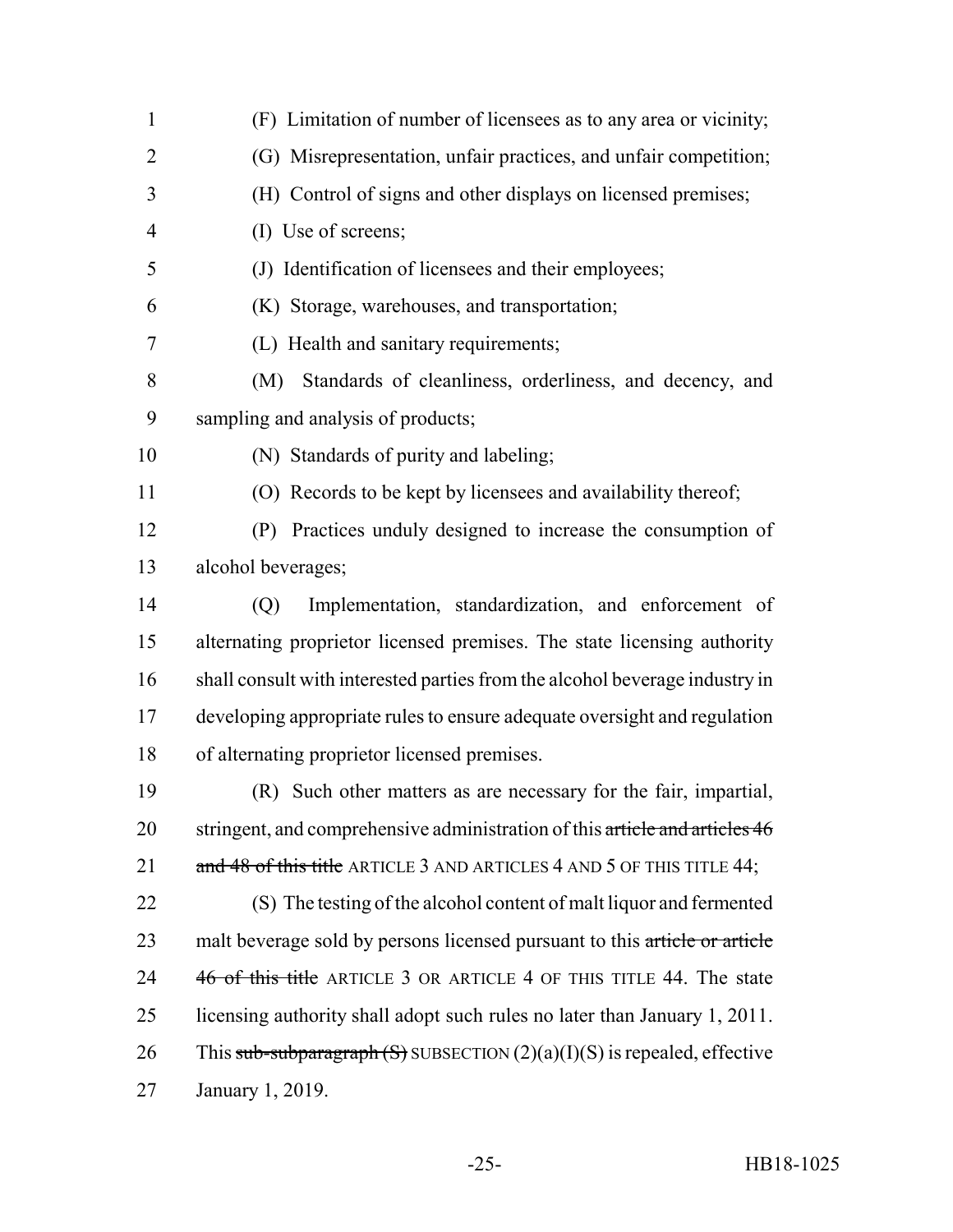(T) Sales rooms operated by licensed wineries, distilleries, limited wineries, or beer wholesalers, including the manner by which a licensee operating a sales room notifies the state licensing authority of its sales rooms, the content of the notice, and any other necessary provisions related to the notice requirement.

 (II) Nothing in this article and articles 46 and 48 of this title ARTICLE 3 AND ARTICLES 4 AND 5 OF THIS TITLE 44 shall be construed as delegating to the state licensing authority the power to fix prices. The licensing authority shall make no rule that would abridge the right of any licensee to fairly, honestly, and lawfully advertise the place of business 11 of or the commodities sold by such licensee. All such rules shall be reasonable and just.

 (b) (I) (A) The state licensing authority shall make no rule regulating or prohibiting the sale of alcohol beverages on credit offered or extended by a licensee to a retailer where the credit is offered or extended for thirty days or less. The state licensing authority shall enforce the prohibition against extending credit for more than thirty days for the 18 sale of alcohol beverages pursuant to 27 CFR part 6 and may adopt rules regulating or prohibiting the sale of alcohol beverages on credit where the credit is offered or extended for more than thirty days, consistent with the federal regulations.

22 (B) Nothing in this subparagraph  $(H)$  SUBSECTION  $(2)(b)(I)$  allows the state licensing authority to adopt a rule that restricts the ability of a licensee to, or prohibits a licensee from, making sales of alcohol beverages, on a cash-on-delivery basis, to a retailer who is or may be in arrears in payments to a licensee for prior alcohol beverage sales.

(II) Licensees shall comply with the prohibition against extending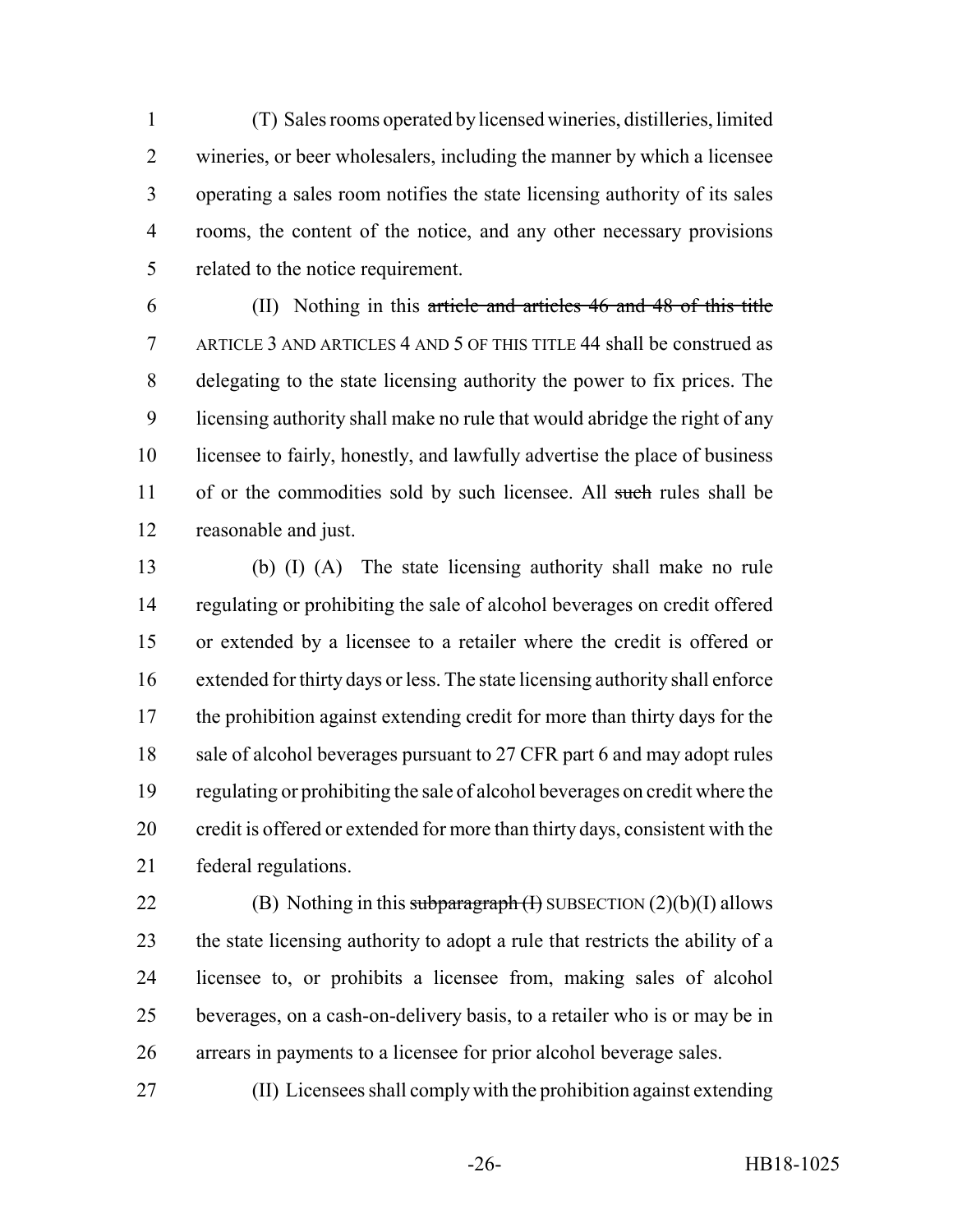credit to a retailer for more than thirty days for the sale of alcohol beverages, including beer, contained in 27 CFR part 6 and with rules adopted by the state licensing authority that are consistent with 27 CFR part 6.

 $\frac{11.5}{11.5}$  (III) Notwithstanding any provision of this article ARTICLE 3 to the contrary, a liquor-licensed drugstore licensed under section 12-47-408 SECTION 44-3-410 on or after January 1, 2017, shall not purchase alcohol beverages on credit or accept an offer or extension of credit from a licensee and shall effect payment upon delivery of the alcohol beverages.

 $(HH)$  (IV) As used in this paragraph (b) SUBSECTION (2)(b), "licensee" shall have the same meaning as "industry member", as defined in 27 CFR 6.11, and includes a person engaged in business as a distiller, brewer, rectifier, blender, or other producer; as an importer or wholesaler of alcohol beverages; or as a bottler or warehouseman and bottler of spiritous liquors.

 (3) In any hearing held by the state licensing authority pursuant to 18 this article or article 46 or 48 of this title ARTICLE 3 OR ARTICLE 4 OR 5 OF THIS TITLE 44, no person may refuse, upon request of the state licensing authority, to testify or provide other information on the ground of self-incrimination; but no testimony or other information produced in the hearing or any information directly or indirectly derived from such testimony or other information may be used against such person in any 24 criminal prosecution based on a violation of this article or article 46 or 48 25 of this title ARTICLE 3 OR ARTICLE 4 OR 5 OF THIS TITLE 44 except a prosecution for perjury in the first degree committed in so testifying. Continued refusal to testify or provide other information shall constitute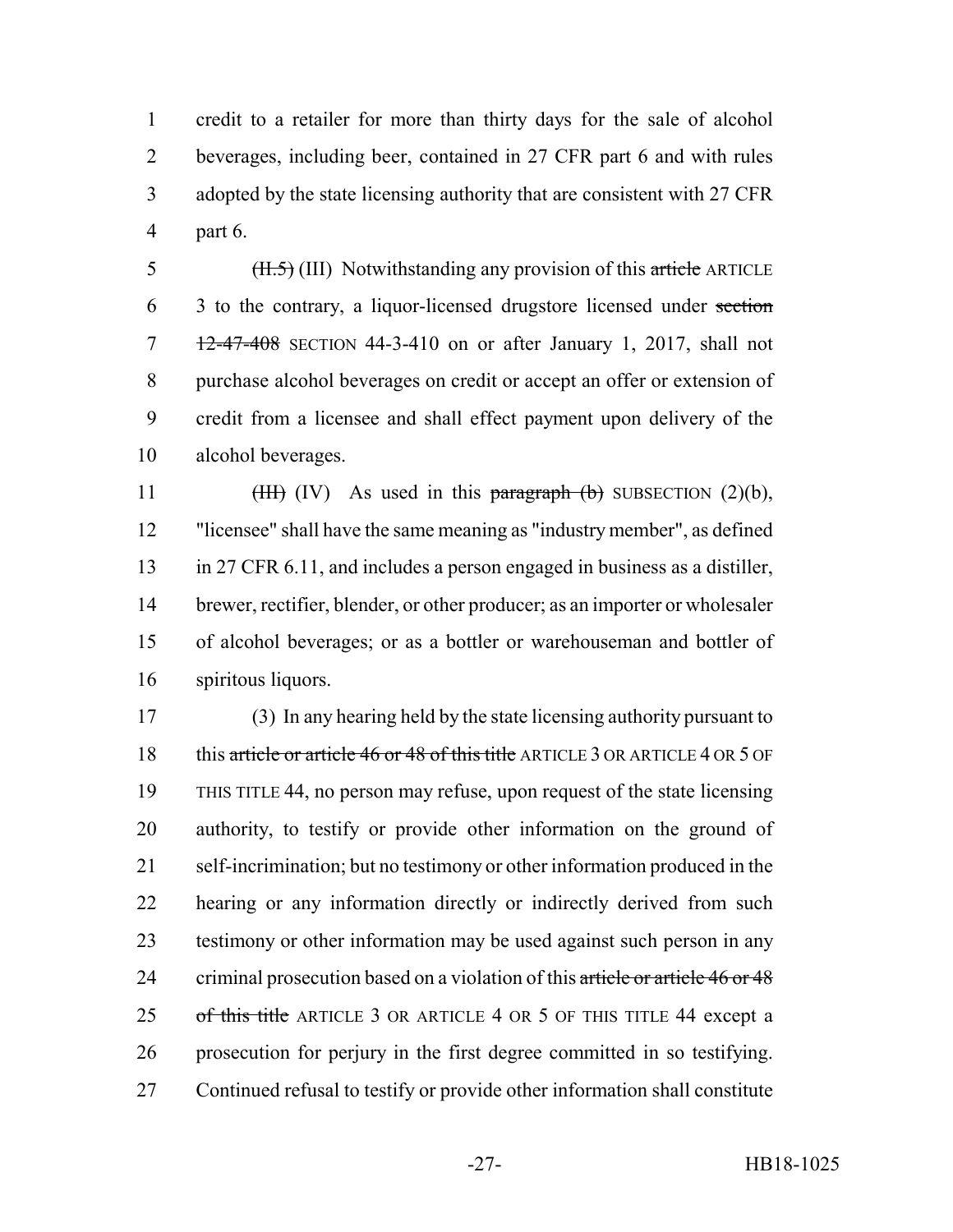1 grounds for suspension or revocation of any license granted pursuant to 2 this article or article 46 or 48 of this title ARTICLE 3 OR ARTICLE 4 OR 5 OF 3 THIS TITLE 44.

 **44-3-203. [Formerly 12-47-203] Performance of duties.** (1) The performance of the functions or activities set forth in this article and articles 46 and 48 of this title ARTICLE 3 AND ARTICLES 4 AND 5 OF THIS TITLE 44 shall be subject to available appropriations; but nothing in this section shall be construed to remove from the state licensing authority the responsibility for performing such functions or activities in accordance with law at the level of funding provided.

11 (2) Notwithstanding the provisions of subsection (1) of this 12 section, the state shall be the final interpretive authority as it relates to this 13 article and articles 46 and 48 of this title ARTICLE 3 AND ARTICLES 4 AND 14 5 OF THIS TITLE 44 and the rules and regulations promulgated thereunder, 15 concerning persons licensed pursuant to this article and articles 46 and 48 16 of this title ARTICLE 3 AND ARTICLES 4 AND 5 OF THIS TITLE 44 as 17 wholesalers, manufacturers, importers, and public transportation system 18 licensees.

### 19 PART 3

## 20 STATE AND LOCAL LICENSING

21 **44-3-301. [Formerly 12-47-301] Licensing in general.** (1) No 22 local licensing authority shall issue a license provided for in this article 23 or article 46 or 48 of this title ARTICLE 3 OR ARTICLE 4 OR 5 OF THIS TITLE 24 44 until that share of the license fee due the state has been received by the 25 department of revenue. All licenses granted pursuant to this article and 26 articles 46 and 48 of this title ARTICLE 3 AND ARTICLES 4 AND 5 OF THIS 27 TITLE 44 shall be valid for a period of one year from the date of their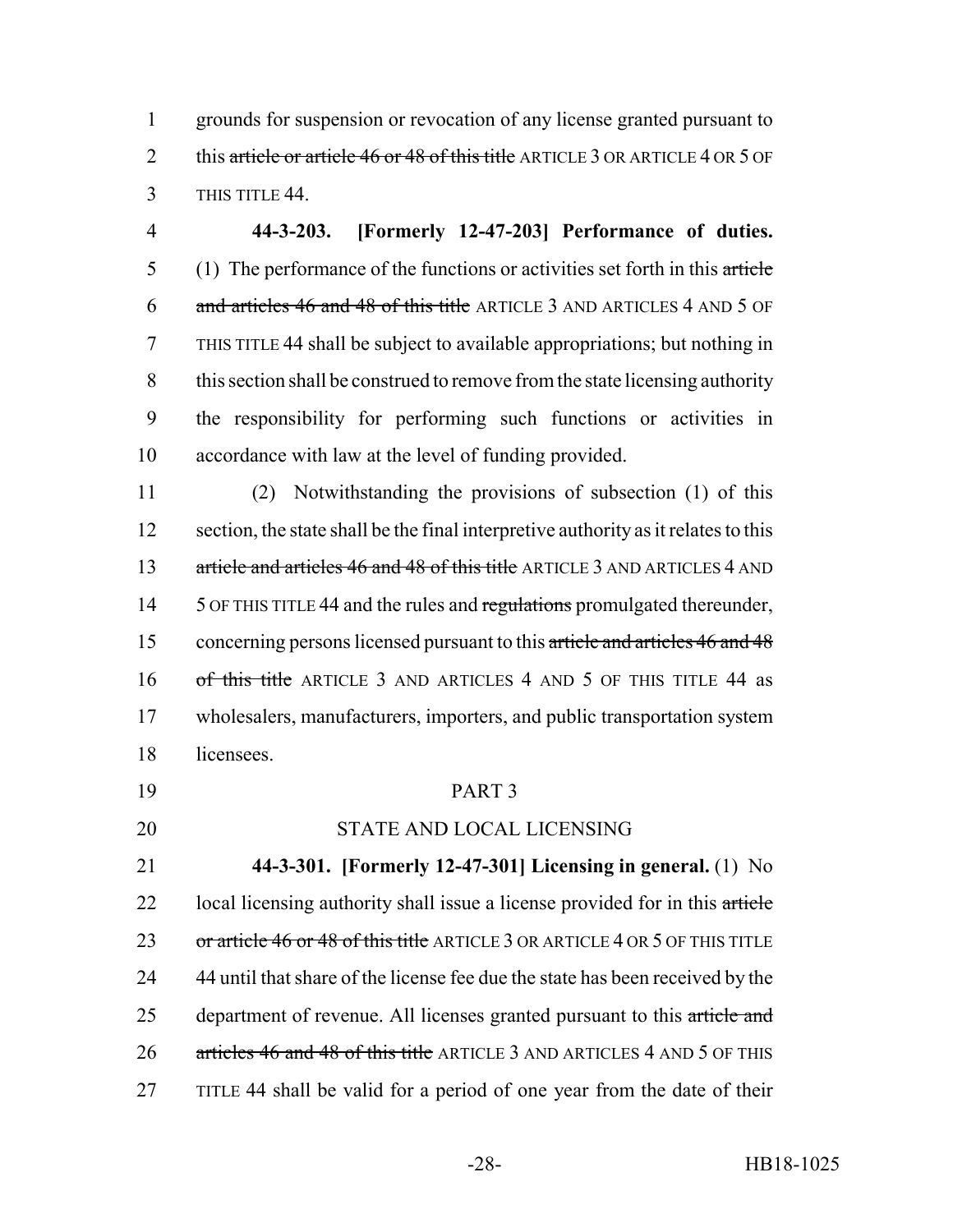1 issuance unless revoked or suspended pursuant to section 12-47-601 or 2 12-47-306 SECTION 44-3-601 OR 44-3-306.

 (2) (a) Before granting any license, all licensing authorities shall 4 consider, except where this article and article 46 of this title ARTICLE 3 AND ARTICLE 4 OF THIS TITLE 44 specifically provide otherwise, the reasonable requirements of the neighborhood, the desires of the adult inhabitants as evidenced by petitions, remonstrances, or otherwise, and all other reasonable restrictions that are or may be placed upon the neighborhood by the local licensing authority. With respect to a second 10 or additional license described in section  $12-47-401 \text{ (1)}$  (i) to  $(1)(t)$ ,  $(1)(v)$ , 11 or  $(1)(w)$  or  $12-47-410$  (1) SECTION 44-3-401 (1)(j) TO (1)(t), (1)(v), OR 12 (1)(w) OR 44-3-412 (1) or in a financial institution referred to in section  $12-47-308$  (4) SECTION 44-3-308 (4) for the same licensee, all licensing authorities shall consider the effect on competition of the granting or disapproving of additional licenses to such licensee and shall not approve an application for a second or additional hotel and restaurant or vintner's restaurant license that would have the effect of restraining competition shall be approved.

 (b) A local licensing authority or the state on state-owned property may deny the issuance of any new tavern or retail liquor store license 21 whenever such authority determines that the issuance of such THE license would result in or add to an undue concentration of the same class of license and, as a result, require the use of additional law enforcement resources.

25 (3) (a) Each license issued under this article 47 and article 46 of 26 this title 12 ARTICLE 3 AND ARTICLE 4 OF THIS TITLE 44 is separate and distinct. It is unlawful for any person to exercise any of the privileges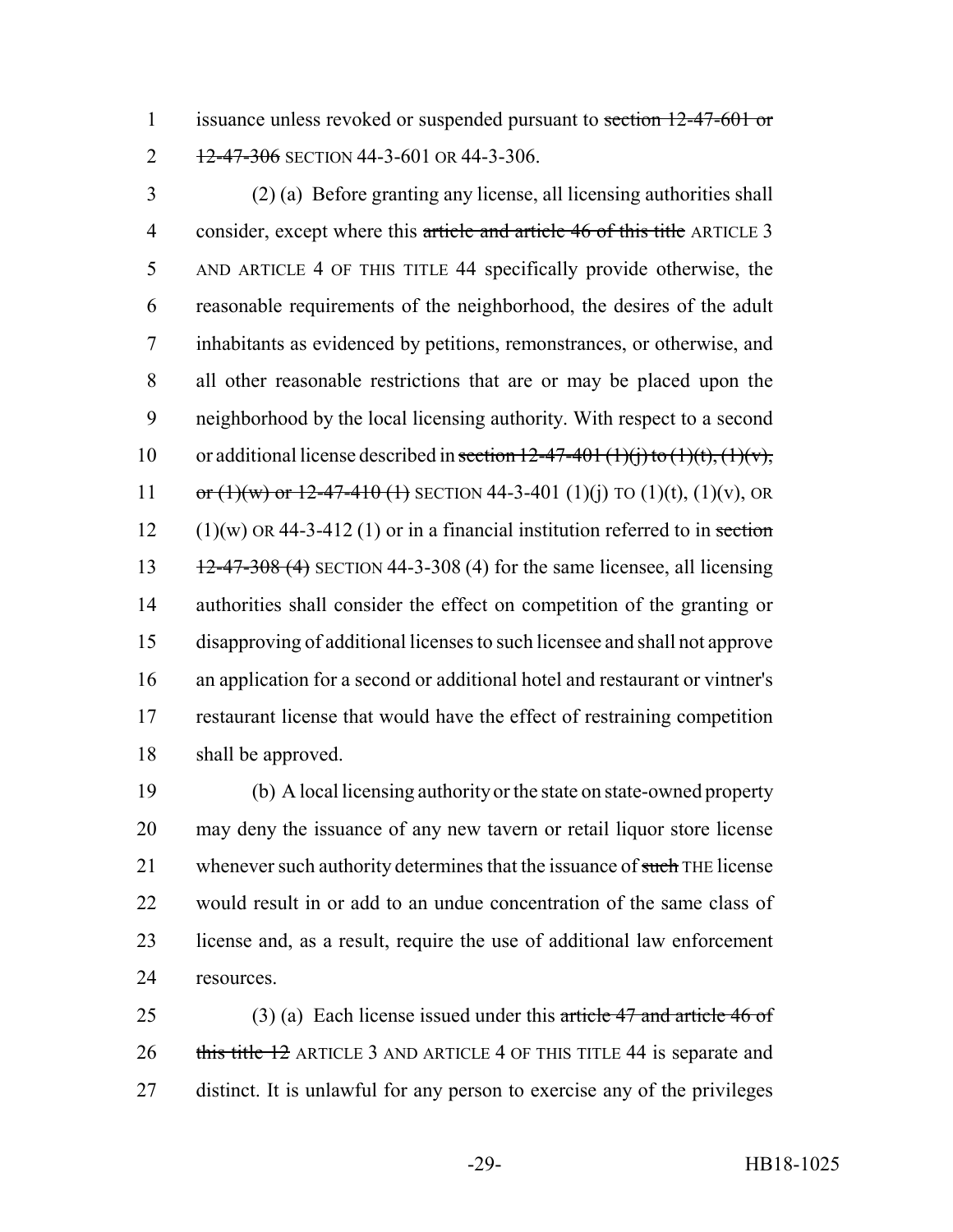granted under any license other than that which the person holds or for any licensee to allow any other person to exercise such privileges granted under the licensee's license, except as provided in section 12-46-104 4 (1)(a), 12-47-402 (2.5), 12-47-403 (2)(a), 12-47-403.5, or 12-47-415  $(\frac{1}{b})$  SECTION 44-3-402 (3), 44-3-403 (2)(a), 44-3-404, 44-3-417 (1)(b), 6 OR SECTION 44-4-104 (1)(a). A separate license must be issued for each specific business or business entity and each geographic location, and in said THE license the particular alcohol beverages the applicant is authorized to manufacture or sell must be named and described. For purposes of this section, a resort complex with common ownership, a campus liquor complex, a hotel and restaurant licensee with optional premises, an optional premises licensee for optional premises located on an outdoor sports and recreational facility, and a wine festival at which more than one licensee participates pursuant to a wine festival permit is considered a single business and location.

 (b) At all times a licensee shall possess and maintain possession 17 of the premises or optional premises for which the license is issued by 18 ownership, lease, rental, or other arrangement for possession of such THE premises.

20 (4) (a) The licenses provided pursuant to this article and article 46 21 of this title ARTICLE 3 AND ARTICLE 4 OF THIS TITLE 44 shall specify the date of issuance, the period which is covered, the name of the licensee, the premises or optional premises licensed, the optional premises in the case of a hotel and restaurant license, and the alcohol beverages that may 25 be sold on such THE premises or optional premises. The license shall be conspicuously placed at all times on the licensed premises or optional premises, and all sheriffs and police officers shall see to it that every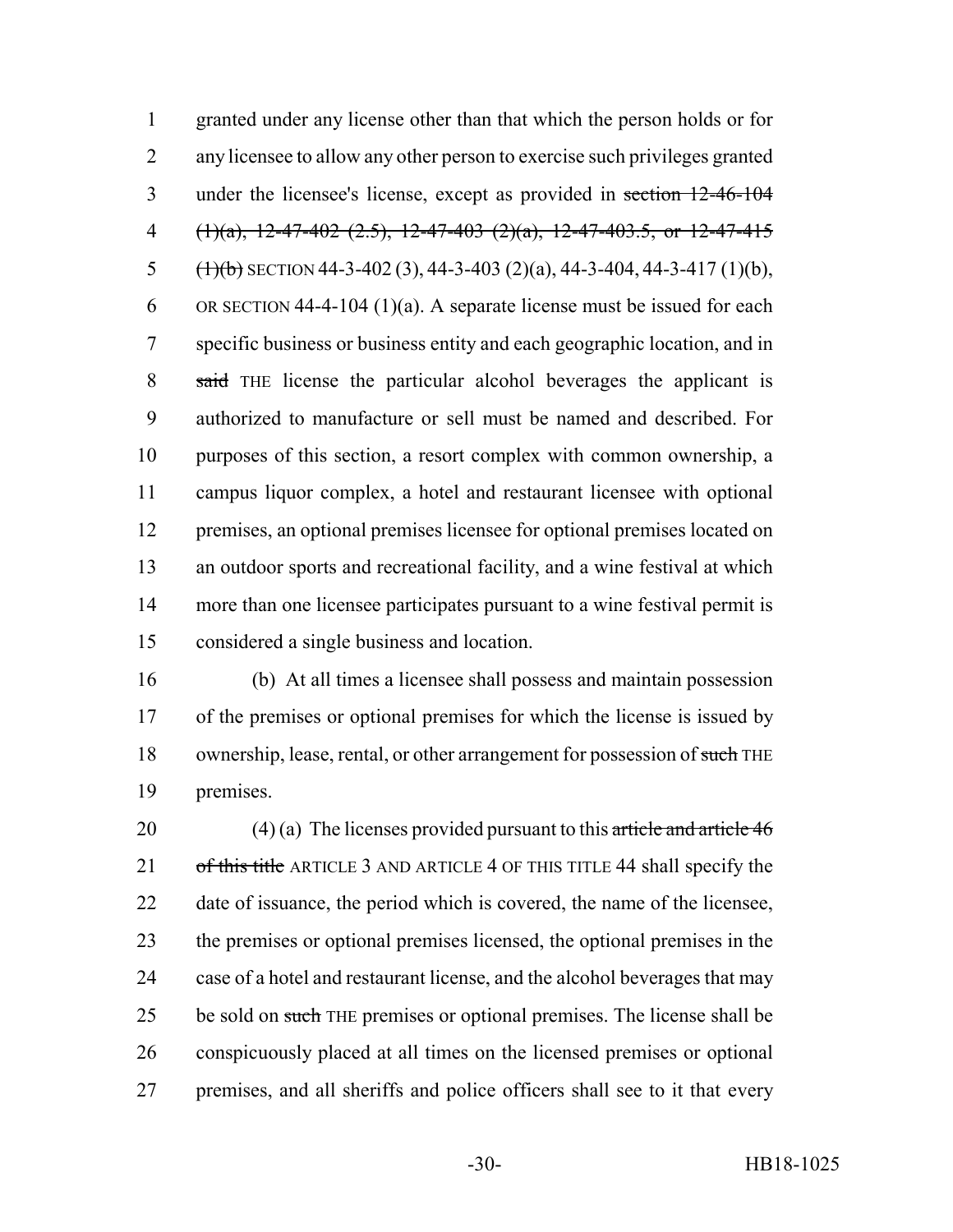person selling alcohol beverages within their jurisdiction has procured a license to do so.

 (b) No local licensing authority shall issue, transfer location of, or renew any license to sell any alcohol beverages until the person applying 5 for such THE license produces a license issued and granted by the state licensing authority covering the whole period for which a license or license renewal is sought.

 (5) In computing any period of time prescribed by this article ARTICLE 3, the day of the act, event, or default from which the designated period of time begins to run shall not be included. Saturdays, Sundays, and legal holidays shall be counted as any other day.

 (6) (a) Licensees at facilities owned by a municipality, county, or special district or at publicly or privately owned sports and entertainment venues with a minimum seating capacity of one thousand five hundred seats may possess and serve for on-premises consumption any type of alcohol beverage as may be permitted pursuant to guidelines established by the local and state licensing authorities, and the licensees need not have meals available for consumption.

 (b) Nothing in this article ARTICLE 3 shall prohibit a licensee at a 20 sports and entertainment venue described in paragraph (a) of this 21 subsection  $(6)$  SUBSECTION  $(6)(a)$  OF THIS SECTION from selling or providing alcohol beverages in sealed containers, as authorized by the license in effect, to adult occupants of luxury boxes located at stadiums, arenas, and similar sports and entertainment venues that are included within the licensed premises of the licensee. However, no person shall be allowed to leave the licensed premises with a sealed container of alcohol 27 beverage that was obtained in the luxury box. As used in this paragraph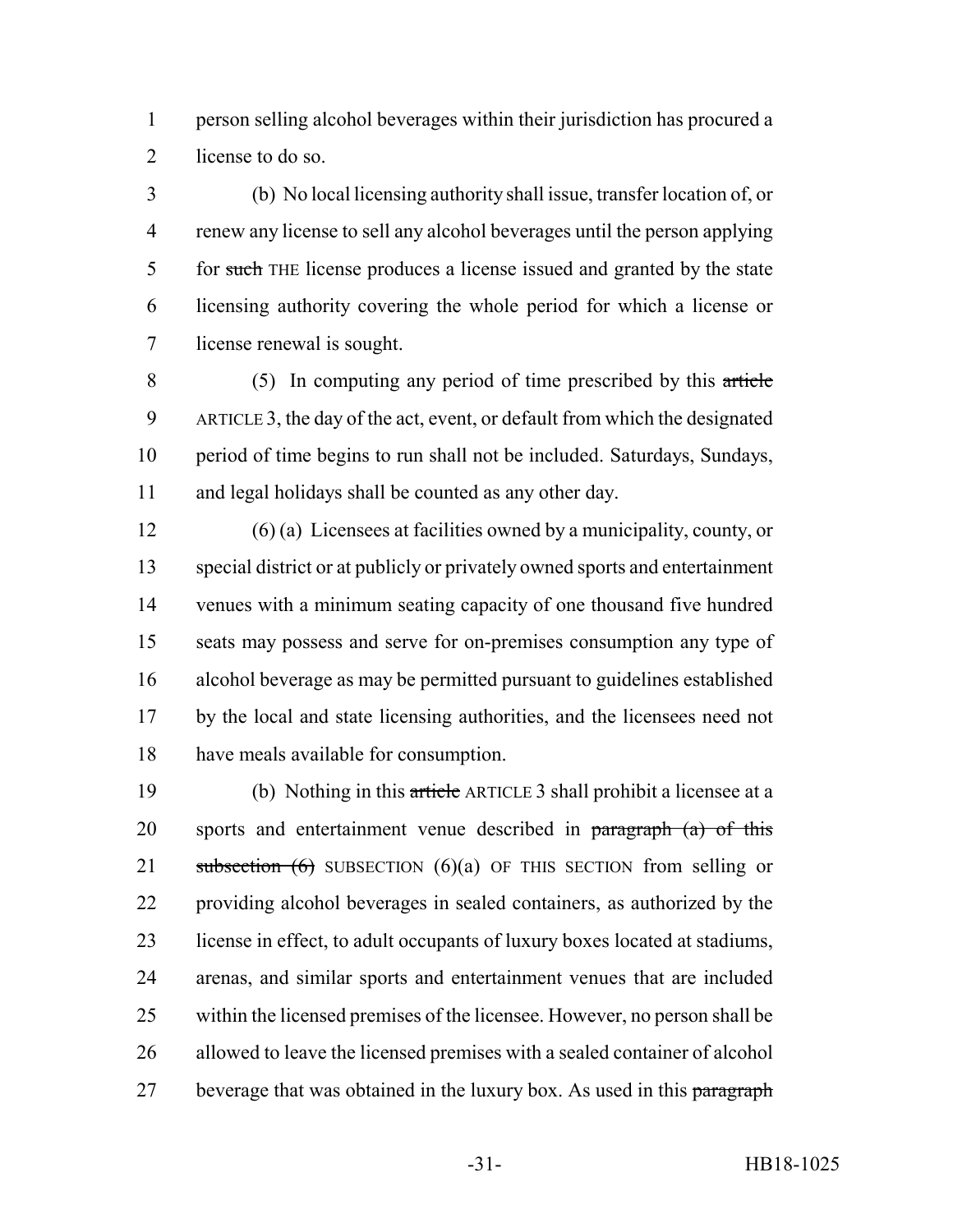1 (b) SUBSECTION  $(6)(b)$ , "luxury box" means a limited public access room or booth that is used by its occupants and their guests at sports and entertainment venues that are provided within the licensed premises.

 (7) A licensee shall report each transfer or change of financial interest in the license to the state licensing authority and, for retail licenses, to the local licensing authority within thirty days after the transfer or change. A report shall be required for transfers of capital stock of a public corporation; except that a report shall not be required for transfers of such stock totaling less than ten percent in any one year, but any transfer of a controlling interest shall be reported regardless of size. It is unlawful for the licensee to fail to report a transfer required by this 12 subsection (7). Such Failure to report shall be grounds for suspension or revocation of the license.

 (8) Each licensee holding a fermented malt beverage on-premises license or on- and off-premises license, beer and wine license, tavern license, lodging and entertainment license, club license, arts license, or racetrack license shall manage the premises himself or herself or employ a separate and distinct manager on the premises and shall report the name of the manager to the state and local licensing authorities. The licensee shall report any change in managers to the state and local licensing authorities within thirty days after the change. It is unlawful for the licensee to fail to report the name of or any change in managers as required by this subsection (8). The failure to report is grounds for suspension of the license.

25 (9) (a) (I) A licensee may move his or her permanent location to any other place in the same city, town, or city and county for which the license was originally granted, or in the same county if such license was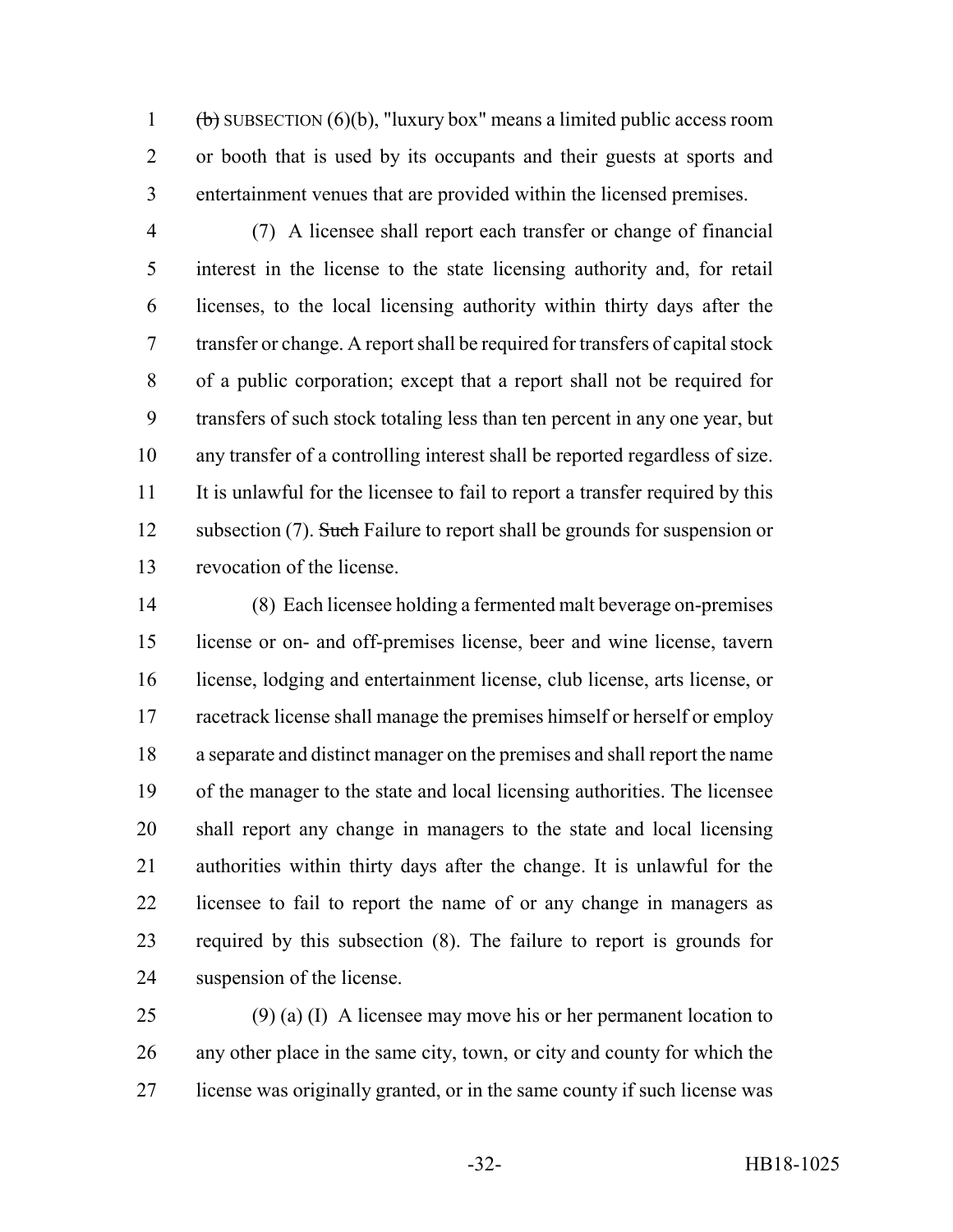granted for a place outside the corporate limits of any city, town, or city 2 and county, but it shall be unlawful to sell any alcohol beverage at any such place until permission to do so is granted by all the licensing 4 authorities provided for in this article ARTICLE 3.

 (II) Notwithstanding subparagraph (I) of this paragraph (a) 6 SUBSECTION  $(9)(a)(I)$  OF THIS SECTION, for a retail liquor store licensed on or before January 1, 2016, the licensee may apply to move the permanent location to another place within or outside the municipality or county in which the license was originally granted. It is unlawful for the licensee to sell any alcohol beverages at the new location until permission is granted by the state and local licensing authorities.

 (b) (I) In permitting a change of location, the licensing authorities shall consider the reasonable requirements of the neighborhood to which the applicant seeks to change his or her location, the desires of the adult inhabitants as evidenced by petitions, remonstrances, or otherwise, and all reasonable restrictions that are or may be placed upon the new district by the council, board of trustees, or licensing authority of the city, town, or city and county or by the board of county commissioners of any county.

 (II) If the state and local licensing authorities approve an 20 application for a change of location submitted under subparagraph (II) of 21 paragraph (a) of this subsection  $(9)$  SUBSECTION  $(9)(a)(II)$  OF THIS SECTION by a retail liquor store licensed on or before January 1, 2016, the licensee must change the location of its premises within three years after the approval is granted.

 (10) (a) The provisions of this subsection (10) shall only apply within a county, city and county, or municipality if the governing body of the county, city and county, or municipality adopts an ordinance or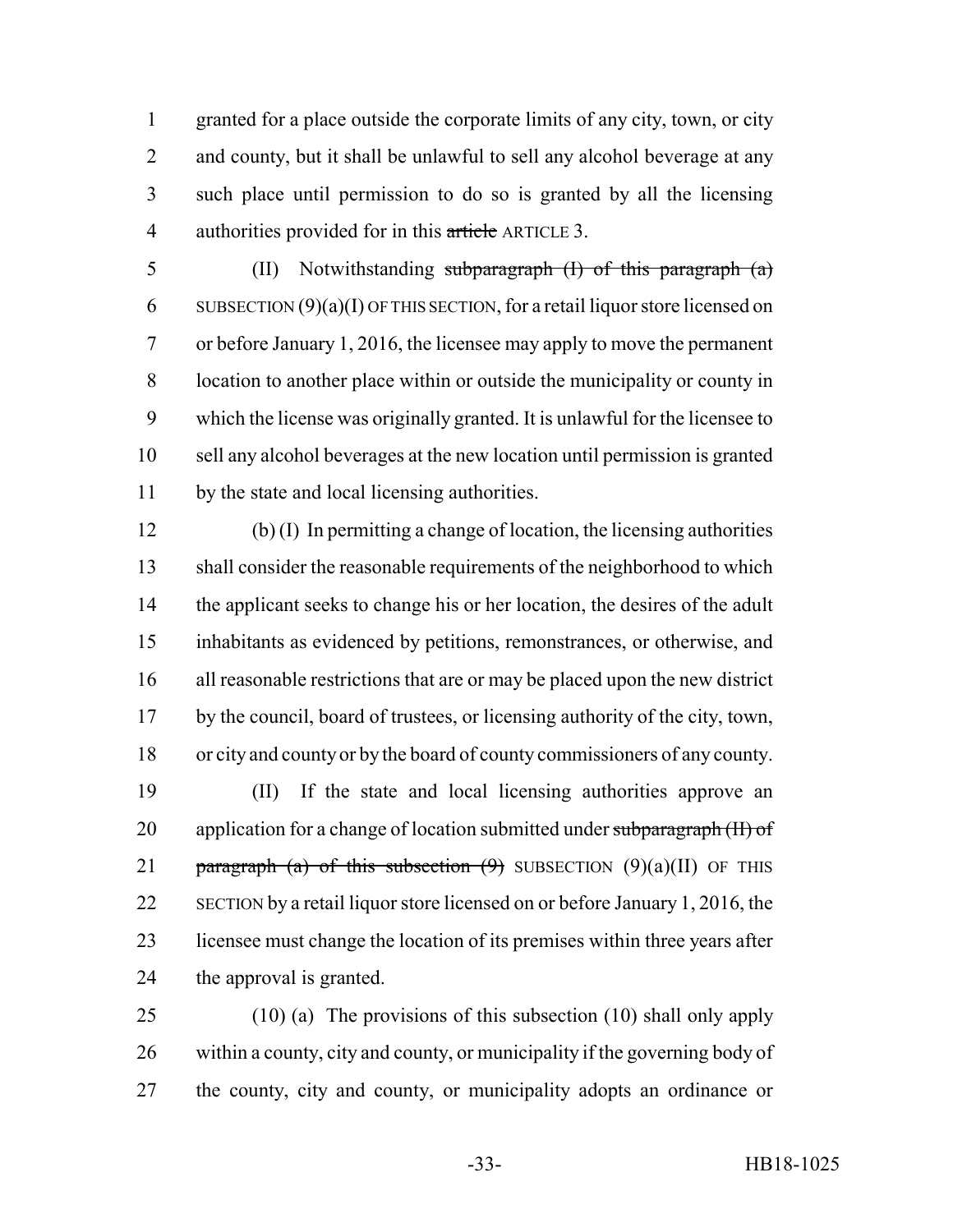resolution authorizing tastings pursuant to this subsection (10). The ordinance or resolution may provide for stricter limits than this subsection (10) on the number of tastings per year per licensee, the days on which tastings may occur, or the number of hours each tasting may last.

 (b) A retail liquor store or liquor-licensed drugstore licensee who wishes to conduct tastings may submit an application or application renewal to the local licensing authority. The local licensing authority may reject the application if the applicant fails to establish that he or she is able to conduct tastings without violating the provisions of this section or creating a public safety risk to the neighborhood. A local licensing authority may establish its own application procedure and may charge a reasonable application fee.

(c) Tastings are subject to the following limitations:

 (I) Tastings shall be conducted only by a person who has completed a server training program that meets the standards established by the liquor enforcement division in the department of revenue and who is either a retail liquor store licensee or a liquor-licensed drugstore licensee, or an employee of a licensee, and only on a licensee's licensed premises.

 (II) The alcohol beverage used in tastings must be purchased through a licensed wholesaler, licensed brew pub, licensed distillery pub, 22 or winery licensed pursuant to section 12-47-403 SECTION 44-3-403 at a cost that is not less than the laid-in cost of the alcohol beverage.

 (III) The size of an individual alcohol sample shall not exceed one ounce of malt or vinous liquor or one-half of one ounce of spirituous liquor.

(IV) Tastings shall not exceed a total of five hours in duration per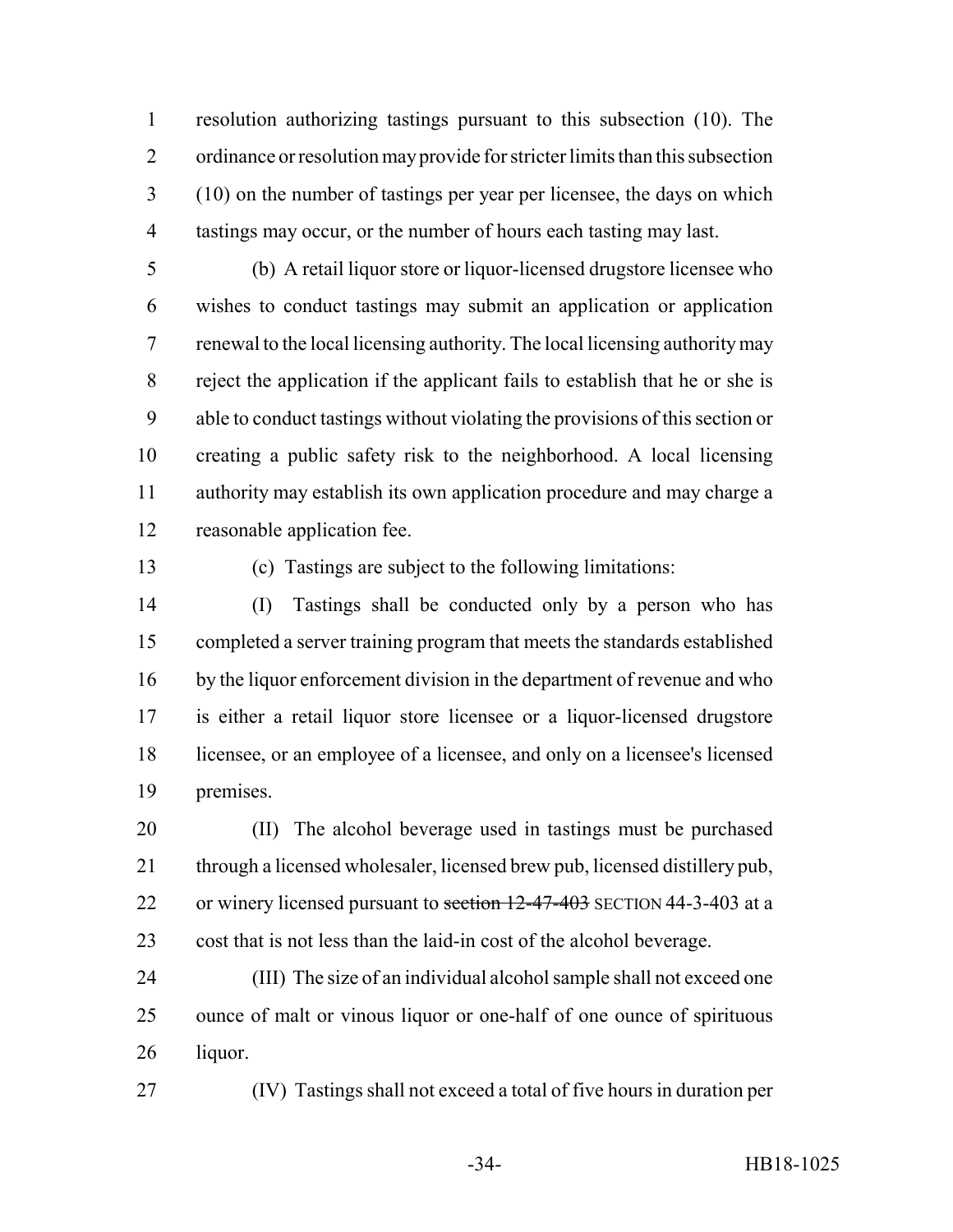day, which need not be consecutive.

 (V) Tastings shall be conducted only during the operating hours in which the licensee on whose premises the tastings occur is permitted to sell alcohol beverages, and in no case earlier than 11 a.m. or later than 7 p.m.

 (VI) The licensee shall prohibit patrons from leaving the licensed premises with an unconsumed sample.

 (VII) The licensee shall promptly remove all open and unconsumed alcohol beverage samples from the licensed premises or shall destroy the samples immediately following the completion of the tasting.

 (VIII) The licensee shall not serve a person who is under twenty-one years of age or who is visibly intoxicated.

 (IX) The licensee shall not serve more than four individual samples to a patron during a tasting.

 (X) Alcohol samples shall be in open containers and shall be provided to a patron free of charge.

 (XI) Tastings may occur on no more than four of the six days from a Monday to the following Saturday, not to exceed one hundred four days per year.

 (XII) No manufacturer of spirituous or vinous liquors shall induce a licensee through free goods or financial or in-kind assistance to favor the manufacturer's products being sampled at a tasting. The licensee shall bear the financial and all other responsibility for a tasting.

 (d) A violation of a limitation specified in this subsection (10) or of section 12-47-801 SECTION 44-3-801 by a retail liquor store or liquor-licensed drugstore licensee, whether by his or her employees,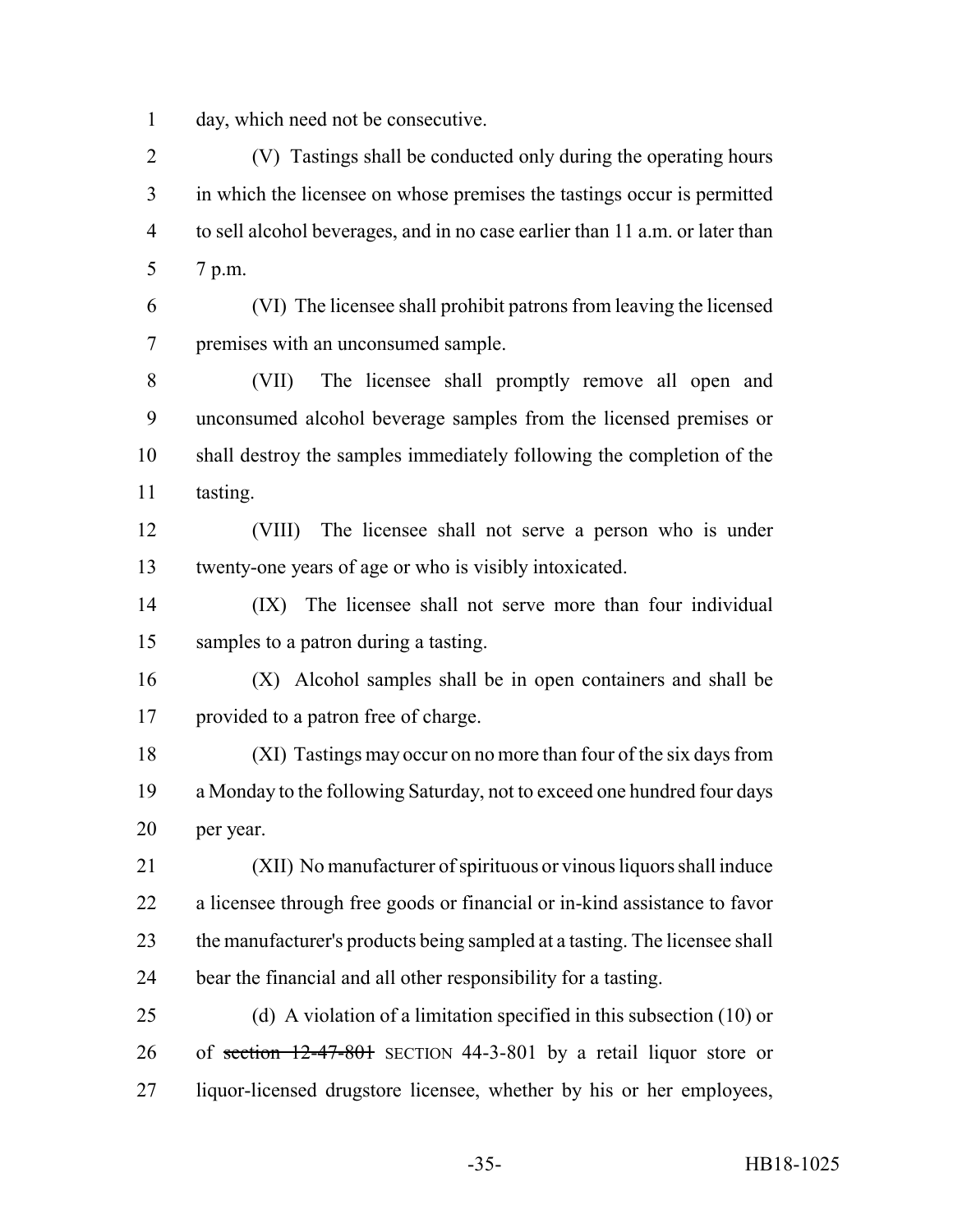agents, or otherwise, shall be the responsibility of the retail liquor store or liquor-licensed drugstore licensee who is conducting the tasting.

 (e) A retail liquor store or liquor-licensed drugstore licensee conducting a tasting shall be subject to the same revocation, suspension, and enforcement provisions as otherwise apply to the licensee.

 (f) Nothing in this subsection (10) shall affect the ability of a Colorado winery licensed pursuant to section 12-47-402 or 12-47-403 SECTION 44-3-402 OR 44-3-403 to conduct a tasting pursuant to the 9 authority of section  $12-47-402$  (2) or  $12-47-403$  (2)(e) SECTION 44-3-402 10 (2) OR 44-3-403 (2)(e).

 (11) (a) This subsection (11) applies only within an entertainment district that a governing body of a local licensing authority has created by ordinance or resolution. This subsection (11) does not apply to a special 14 event permit issued under article 48 of this title ARTICLE 5 OF THIS TITLE 44 or the holder thereof unless the permit holder desires to use an existing common consumption area and agrees in writing to the requirements of 17 this article ARTICLE 3 and the local licensing authority concerning the common consumption area.

 (b) A governing body of a local licensing authority may create an entertainment district by adopting an ordinance or resolution. An entertainment district shall not exceed one hundred acres. The ordinance or resolution may impose stricter limits than required by this subsection (11) on the size, security, or hours of operation of any common consumption area created within the entertainment district.

 (c) (I) A certified promotional association may operate a common consumption area within an entertainment district and authorize the attachment of a licensed premises to the common consumption area.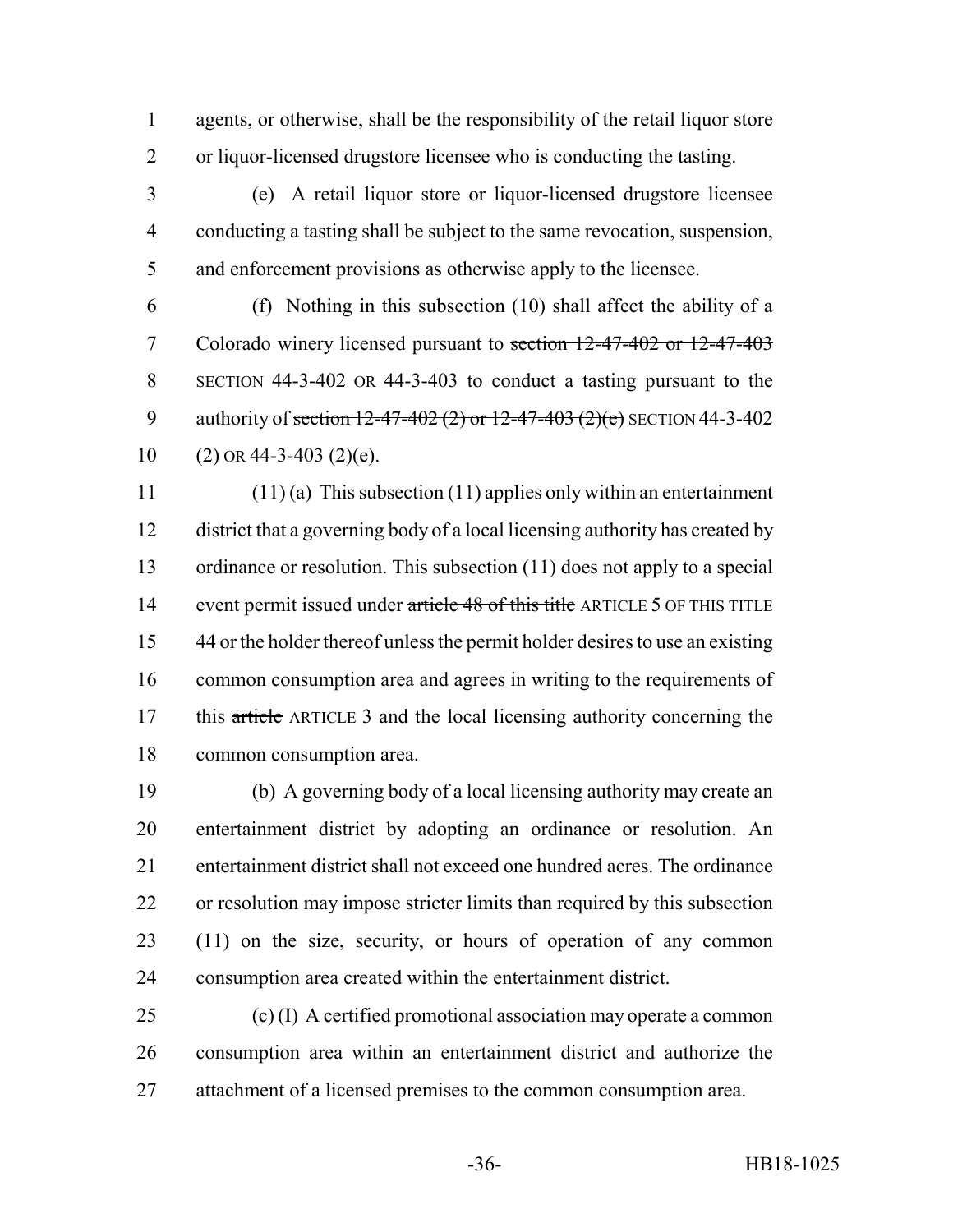(II) An association or licensed tavern, lodging and entertainment facility, hotel and restaurant, brew pub, distillery pub, retail gaming tavern, vintner's restaurant, beer and wine licensee, manufacturer or beer wholesaler that operates a sales room, or limited winery that wishes to create a promotional association may submit an application to the local licensing authority. To qualify for certification, the promotional association must:

(A) Have a board of directors;

 (B) Have at least one director from each licensed premises attached to the common consumption area on the board of directors; and

 (C) Agree to submit annual reports by January 31 of each year to the local licensing authority showing a detailed map of the boundaries of the common consumption area, the common consumption area's hours of operation, a list of attached licensed premises, a list of the directors and officers of the promotional association, security arrangements within the 16 common consumption area, and any violation of this article ARTICLE 3 committed by an attached licensed premises.

 (III) The local licensing authority may refuse to certify or may decertify a promotional association of a common consumption area if the promotional association:

21 (A) Fails to submit the report required by  $sub-sub-subparam(C)$ 22 of subparagraph (II) of this paragraph (c) SUBSECTION  $(11)(c)(II)(C)$  OF THIS SECTION by January 31 of each year;

 (B) Fails to establish that the licensed premises and common 25 consumption area can be operated without violating this article ARTICLE 3 or creating a safety risk to the neighborhood;

(C) Fails to have at least two licensed premises attached to the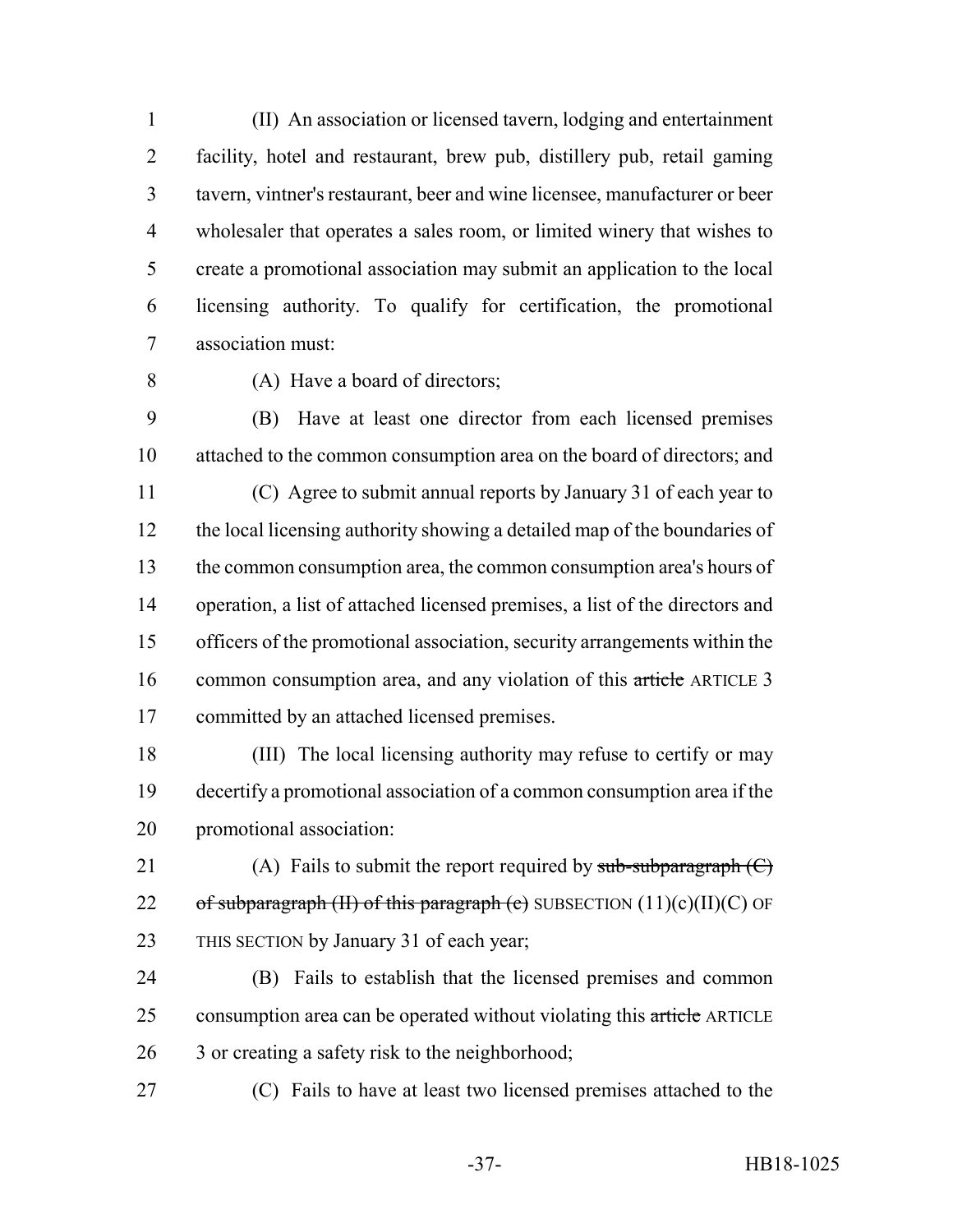common consumption area;

 (D) Fails to obtain or maintain a properly endorsed general liability and liquor liability insurance policy that is reasonably acceptable to the local licensing authority and names the local licensing authority as an additional insured;

 (E) The use is not compatible with the reasonable requirements of the neighborhood or the desires of the adult inhabitants; or

8 (F) Violates section 12-47-909 SECTION 44-3-910.

 (d) A person shall not attach a premises licensed under this article ARTICLE 3 to a common consumption area unless authorized by the local licensing authority.

 (e) (I) A licensed tavern, lodging and entertainment facility, hotel and restaurant, brew pub, distillery pub, retail gaming tavern, vintner's restaurant, beer and wine licensee, manufacturer or beer wholesaler that operates a sales room, or limited winery that wishes to attach to a common consumption area may submit an application to the local licensing authority. To qualify, the licensee must include a request for authority to attach to the common consumption area from the certified promotional association of the common consumption area unless the promotional association does not exist when the application is submitted; if so, the applicant shall request the authority when a promotional association is certified and shall demonstrate to the local licensing authority that the authority has been obtained by the time the applicant's 24 license issued under this article ARTICLE 3 is renewed.

 (II) The local licensing authority may deauthorize or refuse to authorize or reauthorize a licensee's attachment to a common consumption area if the licensed premises is not within or on the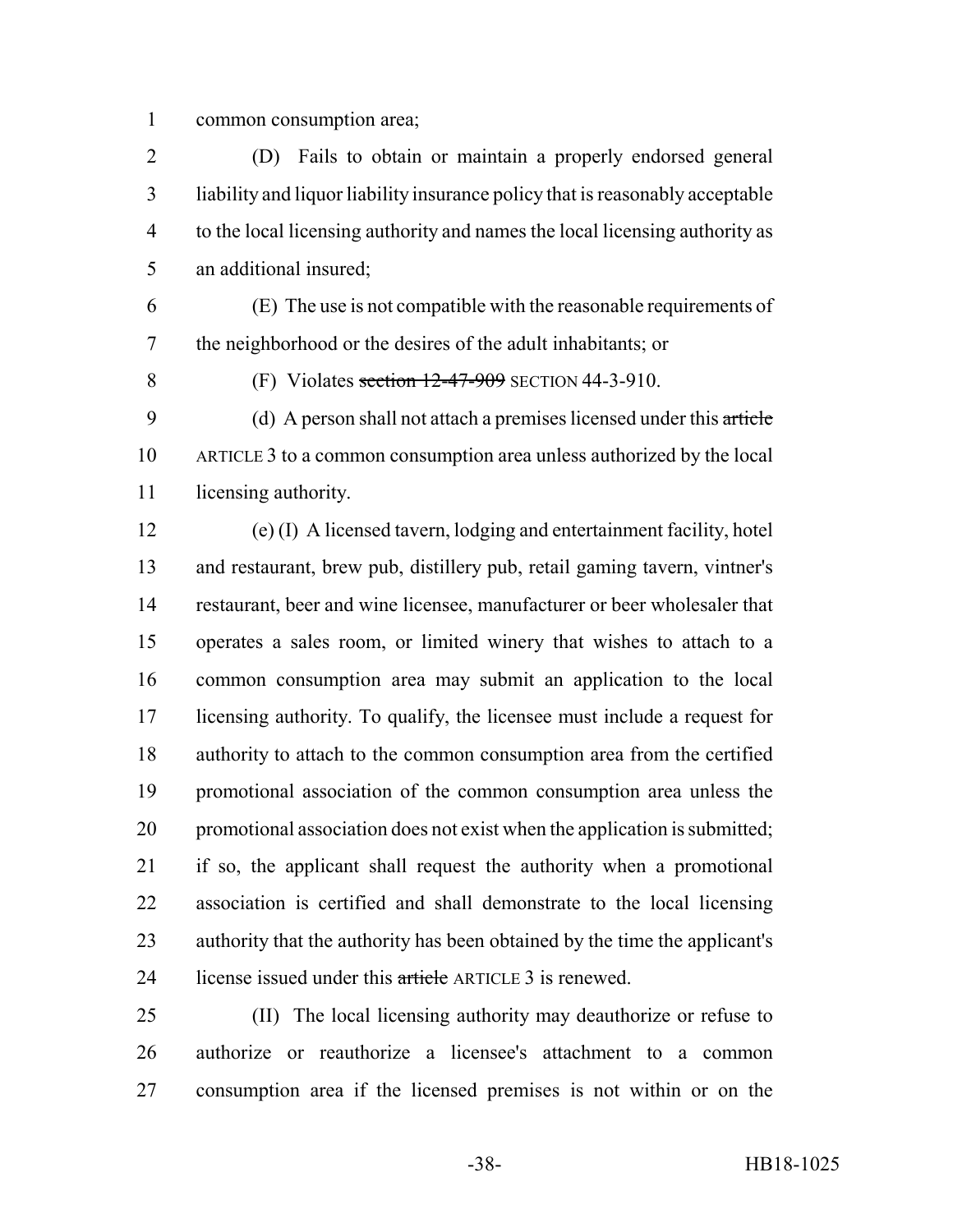perimeter of the common consumption area and if the licensee:

 (A) Fails to obtain or retain authority to attach to the common consumption area from the certified promotional association;

- (B) Fails to establish that the licensed premises and common 5 consumption area can be operated without violating this article ARTICLE 3 or creating a safety risk to the neighborhood; or
- 

7 (C) Violates section 12-47-909 SECTION 44-3-910.

 (f) A local licensing authority may establish application procedures and a fee for certifying a promotional authority or authorizing attachment to a common consumption area. The authority shall establish the fee in an amount designed to reasonably offset the cost of implementing this subsection (11). Notwithstanding any other provision 13 of this article ARTICLE 3, a local authority may set the hours during which a common consumption area and attached licensed premises may serve alcohol and the customers may consume alcohol. Before certifying a promotional association, the local licensing authority shall consider the reasonable requirements of the neighborhood, the desires of the adult inhabitants as evidenced by petitions, remonstrances, or otherwise, and all other reasonable restrictions that are or may be placed upon the neighborhood by the local licensing authority.

 (12) (a) Notwithstanding any other provision of this article ARTICLE 3, on and after July 1, 2016, the state and local licensing 23 authorities shall not issue a new license under this article ARTICLE 3 authorizing the sale at retail of malt, vinous, or spirituous liquors in sealed containers for consumption off the licensed premises if the premises for which the retail license is sought is located:

(I) Within one thousand five hundred feet of another licensed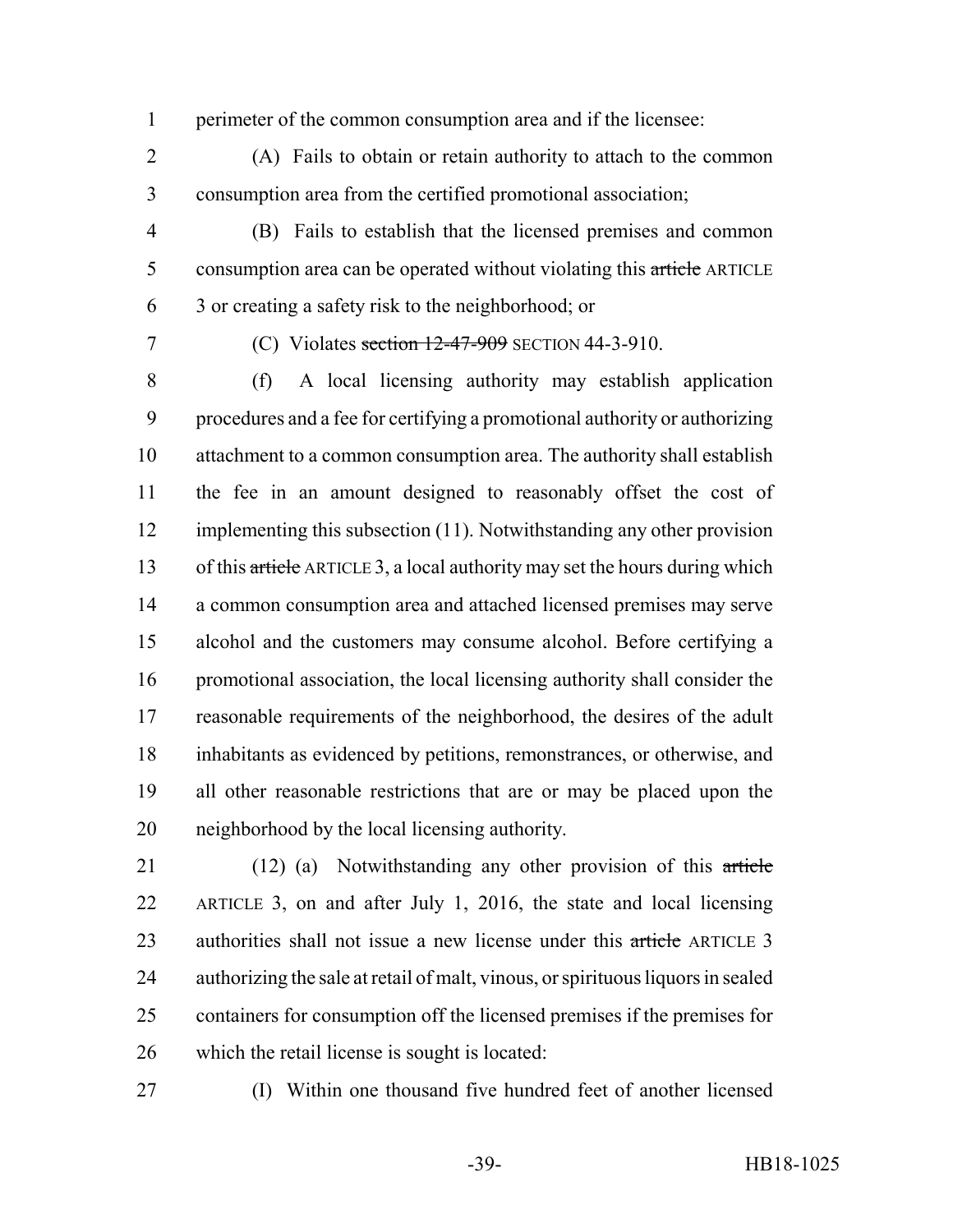premises licensed to sell malt, vinous, or spirituous liquors at retail for off-premises consumption; or

 (II) For a premises located in a municipality with a population of ten thousand or fewer, within three thousand feet of another licensed premises licensed to sell malt, vinous, or spirituous liquors at retail for off-premises consumption.

 (b) For purposes of this subsection (12), a license under this article ARTICLE 3 authorizing the sale at retail of malt, vinous, or spirituous liquors in sealed containers for consumption off the licensed 10 premises includes a license under this article ARTICLE 3 authorizing the sale of malt and vinous liquors in sealed containers not to be consumed at the place where the malt and vinous liquors are sold.

 (c) For purposes of determining whether the distance requirements 14 specified in paragraph (a) of this subsection  $(12)$  SUBSECTION  $(12)(a)$  OF THIS SECTION are satisfied, the distance shall be determined by a radius measurement that begins at the principal doorway of the premises for which the application is made and ends at the principal doorway of the other retail licensed premises.

 **44-3-302. [Formerly 12-47-302] License renewal.** (1) Ninety days prior to the expiration date of an existing license, the state licensing 21 authority shall notify the licensee of such THE expiration date by first class mail at the business' last-known address. Application for the renewal of an existing license shall be made to the local licensing authority not less than forty-five days and to the state licensing authority not less than thirty days prior to the date of expiration. No application for renewal of a license shall be accepted by the local licensing authority after the date of expiration, except as provided in subsection (2) of this section, but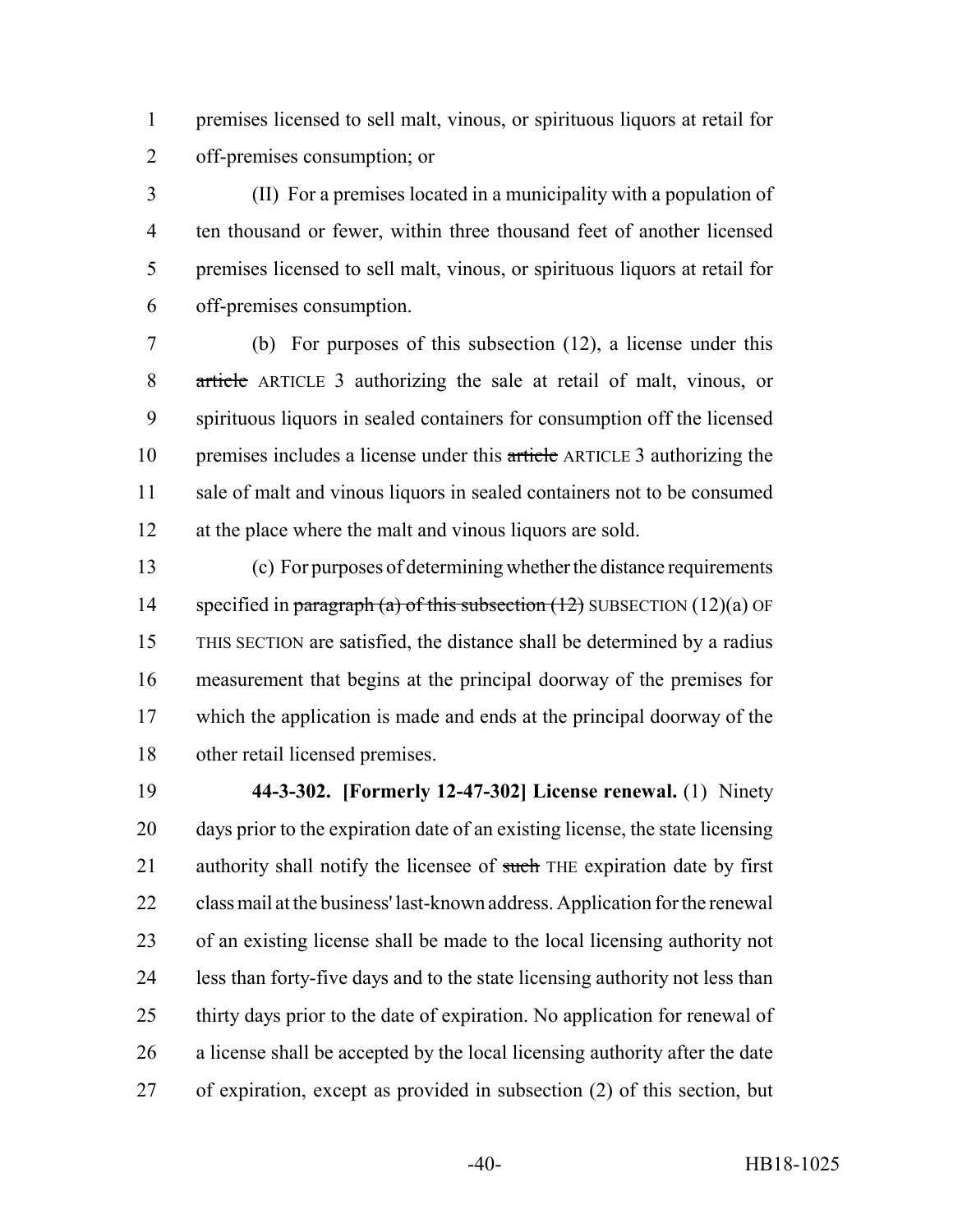filing with the local licensing authority shall be deemed filing with the state, and all renewals filed with the local licensing authorities prior to expiration, and subsequently approved, shall be processed by the state licensing authority, and the expiration date is extended until the state license is processed. The state or the local licensing authority, for good cause, may waive the forty-five- or thirty-day time requirements set forth in this subsection (1). The local licensing authority may cause a hearing on the application for renewal to be held. No renewal hearing provided for by this subsection (1) shall be held by the local licensing authority until a notice of hearing has been conspicuously posted on the licensed premises for a period of ten days and notice of the hearing has been provided the applicant at least ten days prior to the hearing. The licensing authority may refuse to renew any license for good cause, subject to judicial review. Any renewal hearing held by the state licensing authority 15 shall be pursuant to section  $12-47-305(2)$  SECTION 44-3-305(2).

 (2) (a) Notwithstanding the provisions of subsection (1) of this section, a licensee whose license has been expired for not more than ninety days may file a late renewal application upon the payment of a nonrefundable late application fee of five hundred dollars each to the state and local licensing authorities. A licensee who files a late renewal application and pays the requisite fees may continue to operate until both state and local licensing authorities have taken final action to approve or 23 deny such THE licensee's late renewal application.

 (b) A state or local licensing authority shall not accept a late renewal application more than ninety days after the expiration of a licensee's permanent annual license. Any licensee whose permanent annual license has been expired for more than ninety days must apply for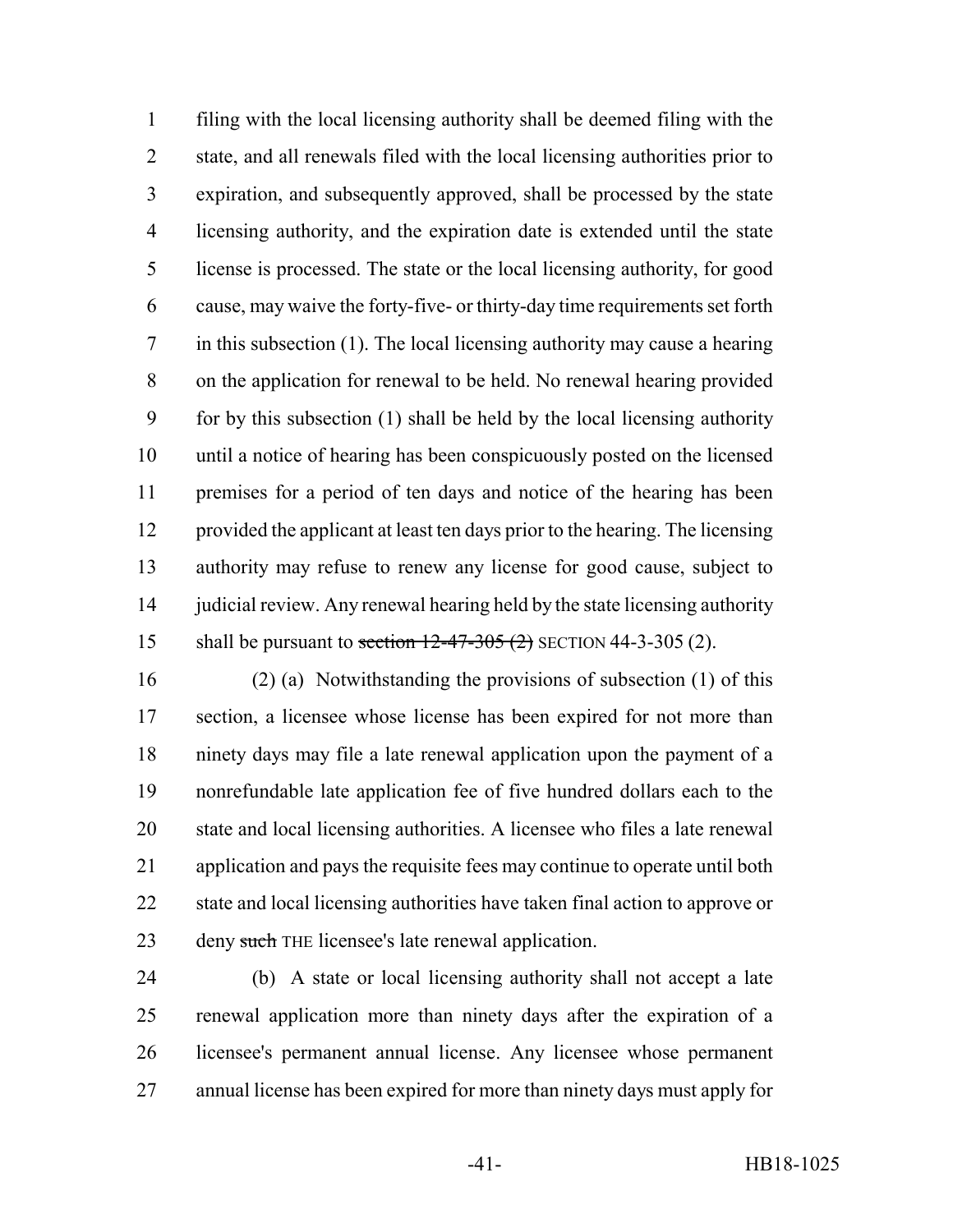1 a new license pursuant to section 12-47-311 SECTION 44-3-311 or a 2 reissued license pursuant to paragraph (d) of this subsection (2) 3 SUBSECTION (2)(d) OF THIS SECTION.

4 (c) Notwithstanding the amount specified for the fee in paragraph 5 (a) of this subsection  $(2)$  SUBSECTION  $(2)(a)$  OF THIS SECTION, the state licensing authority by rule or as otherwise provided by law may reduce the amount of the fee if necessary pursuant to section 24-75-402 (3) 8 C.R.S., to reduce the uncommitted reserves of the fund to which all or any portion of the fee is credited. After the uncommitted reserves of the fund are sufficiently reduced, the state licensing authority by rule or as otherwise provided by law may increase the amount of the fee as provided 12 in section 24-75-402 (4). C.R.S.

13 (d) (I) Notwithstanding paragraph (b) of this subsection (2) 14 SUBSECTION (2)(b) OF THIS SECTION, with the permission of the licensing authority, a licensee whose permanent annual license has been expired for more than ninety days but less than one hundred eighty days may submit to the local licensing authority, or to the state licensing authority in the case of a licensee whose alcohol beverage license is not subject to issuance or approval by a local licensing authority, an application for a reissued license. The licensing authority has the sole discretion to determine whether to allow a licensee to apply for a reissued license.

 (II) If the licensing authority does not allow the licensee's application, then the licensee must apply for a new license pursuant to 24 section 12-47-311 SECTION 44-3-311. A person who has applied for a new license shall not sell, or possess for sale in public view, any alcohol beverage until all required licenses have been obtained.

(III) For licensees subject to issuance or approval by a local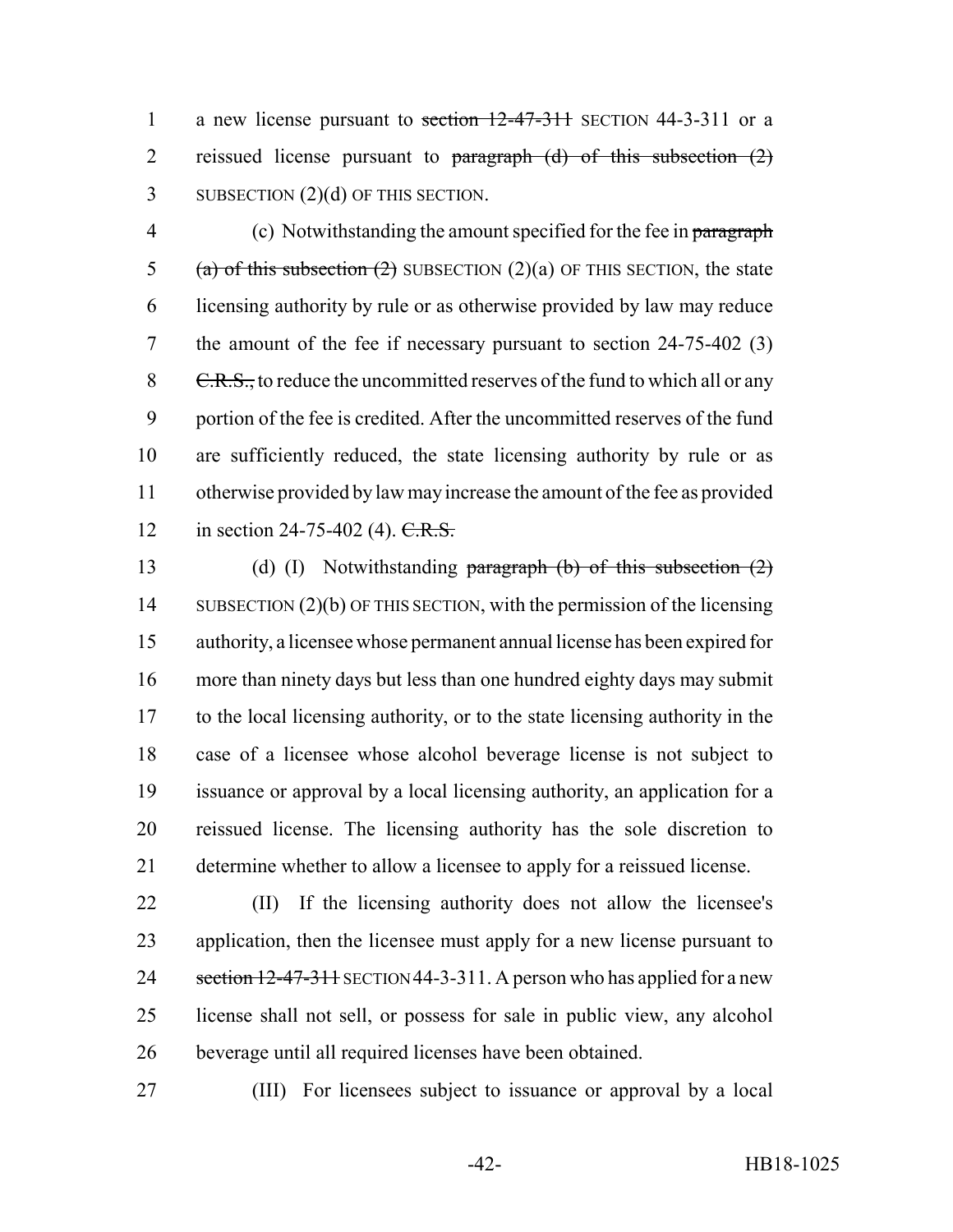licensing authority, if the local licensing authority allows the licensee to apply for a reissuance of the expired license, the licensee must submit to the local licensing authority:

(A) An application for a reissued license;

(B) Payment of a five-hundred-dollar late application fee; and

(C) Payment of a fine of twenty-five dollars per day for each day

the license has been expired beyond ninety days.

 (IV) After the local licensing authority accepts the application, late application fee, and fine, the licensee may continue to operate and sell alcohol beverages until the state licensing authority and local licensing authority have each taken final action on the licensee's application for license reissuance.

 (V) If the local licensing authority approves the reissuance of the licensee's license, the local licensing authority shall forward the approved application to the state licensing authority for review. In addition to the late application fee and fine imposed by the local licensing authority, the state licensing authority shall impose a five-hundred-dollar late application fee and a fine of twenty-five dollars per day for each day the license has been expired beyond ninety days.

 (VI) For licensees who are not subject to issuance or approval by a local licensing authority, if the state licensing authority allows the 22 licensee to apply for a reissuance of the expired license, the licensee must submit to the state licensing authority:

(A) An application for a reissued license;

 (B) Payment of a five-hundred-dollar late application fee; and (C) Payment of a fine of twenty-five dollars per day for each day

the license has been expired beyond ninety days.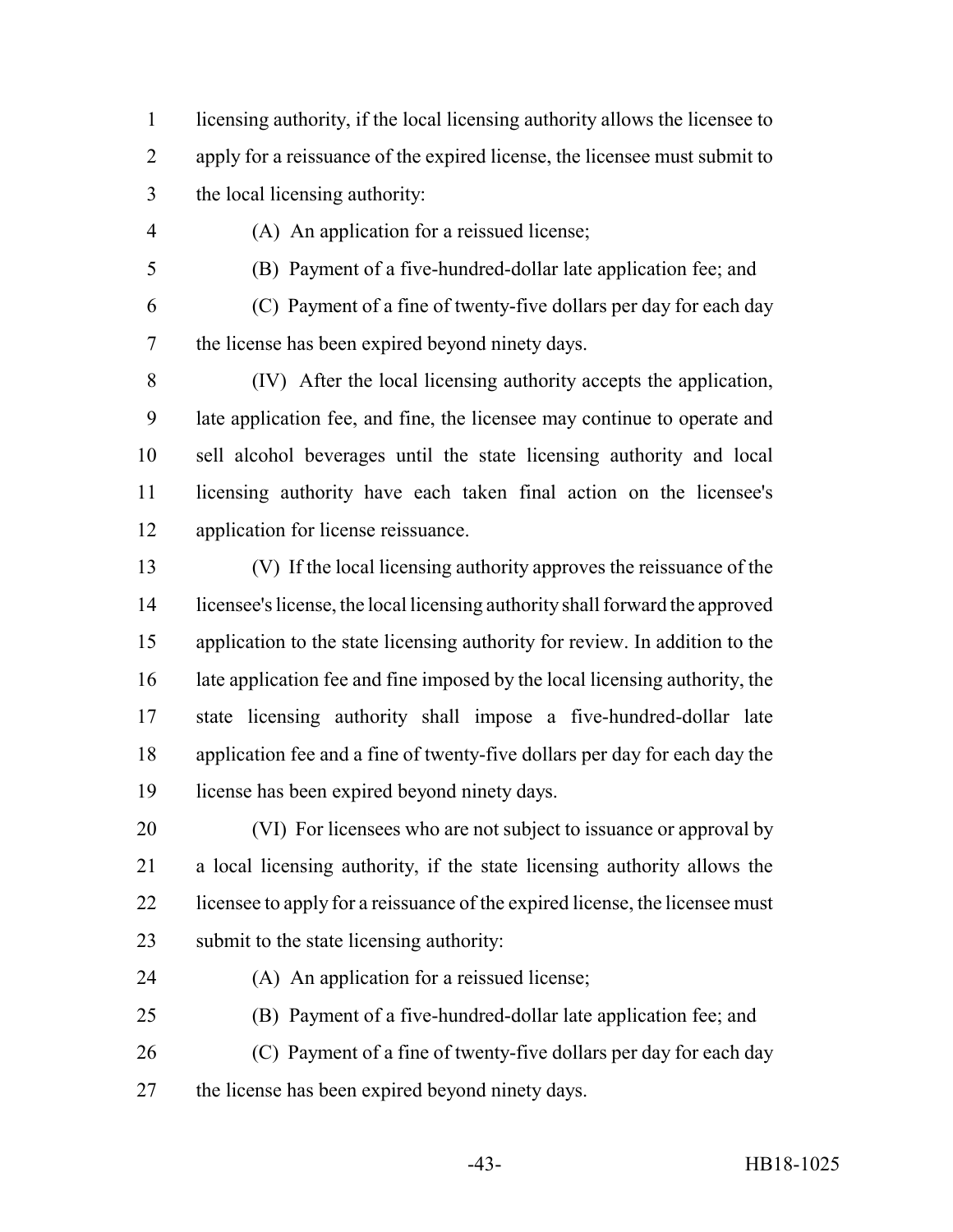(VII) After the state licensing authority accepts the application, late application fee, and fine, the licensee may continue to operate and sell alcohol beverages until the state licensing authority takes final action on the licensee's application for license reissuance.

 (VIII) If the state licensing authority approves the reissuance, the licensee will maintain the same license period dates as if the license had been renewed prior to the expiration date.

 (IX) If either the local or state licensing authority denies the licensee's application for reissuance of the expired license, then the licensee may apply for a new license pursuant to section 12-47-311 SECTION 44-3-311.

 (X) Neither the state nor local licensing authority may grant a licensee's application for license reissuance more than three times in any five-year period.

 **44-3-303. [Formerly 12-47-303] Transfer of ownership and temporary permits.** (1) (a) No license granted under the provisions of 17 this article or article 46 of this title ARTICLE 3 OR ARTICLE 4 OF THIS TITLE 44 shall be transferable except as provided in this subsection (1), but this 19 shall not prevent a change of location as provided in section 12-47-301  $(9)$  SECTION 44-3-301 (9).

 (b) When a license has been issued to a husband and wife, or to general or limited partners, the death of a spouse or partner shall not require the surviving spouse or partner to obtain a new license. All rights and privileges granted under the original license shall continue in full force and effect as to such survivors for the balance of the license period. 26 (c) (I) Except as provided in subparagraph  $(H)$  of this paragraph 27 (c) SUBSECTION (1)(c)(II) OF THIS SECTION, for any other transfer of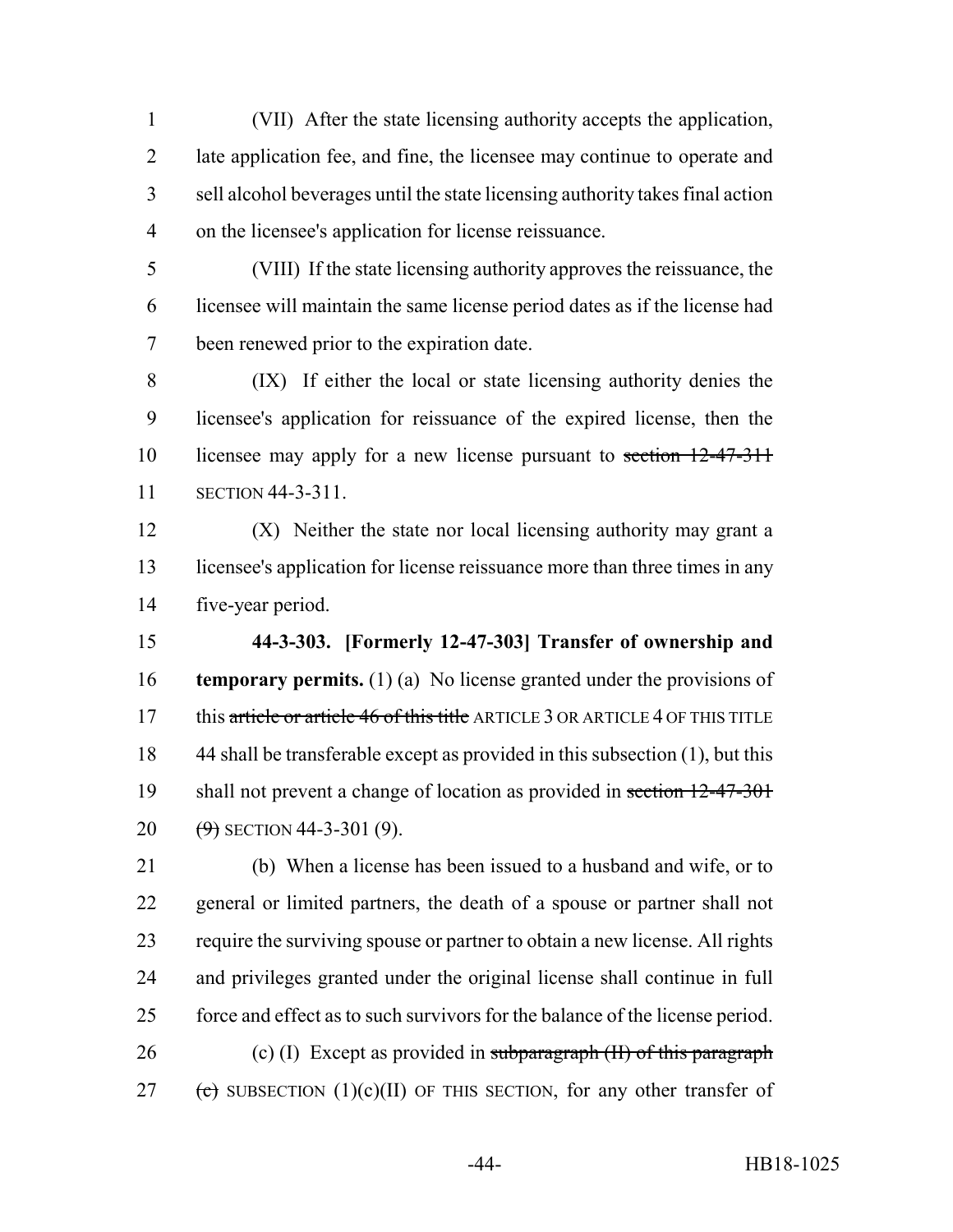ownership, application must be made to the state and local licensing authorities on forms prepared and furnished by the state licensing authority. In determining whether to permit a transfer of ownership, the 4 licensing authorities shall consider only the requirements of section 5 12-47-307 SECTION 44-3-307 and 1 CCR 203-2, rule 47-302, entitled "Changing, Altering, or Modifying Licensed Premises", or any analogous successor rule. The local licensing authority may conduct a hearing on the application for transfer of ownership after providing notice in accordance 9 with subparagraph (III) of this paragraph (c) SUBSECTION  $(1)(c)(III)$  OF THIS SECTION. Any transfer of ownership hearing by the state licensing 11 authority must be held in accordance with section 12-47-305 (2) SECTION 44-3-305 (2).

 (II) A license merger and conversion as provided for in section  $\frac{12-47-408}{100}$  SECTION 44-3-410 (1)(b) includes a transfer of ownership of at least two retail liquor stores, a change of location of one of the retail liquor stores, and a merger and conversion of the retail liquor store licenses into a single liquor-licensed drugstore license, all as part of a single transaction, and the liquor-licensed drugstore applicant need not apply separately for a transfer of ownership under this section. The liquor-licensed drugstore applying for a license merger and conversion 21 pursuant to section  $12-47-408(1)(b)$  SECTION 44-3-410(1)(b) is ineligible for a temporary permit pursuant to this section. The local licensing authority shall consider the reasonable requirements of the neighborhood 24 pursuant to section 12-47-312 SECTION 44-3-312 when making a determination on the merger and conversion of the retail liquor store licenses into a single liquor-licensed drugstore license. The local licensing authority may hold a hearing on the application for the license merger and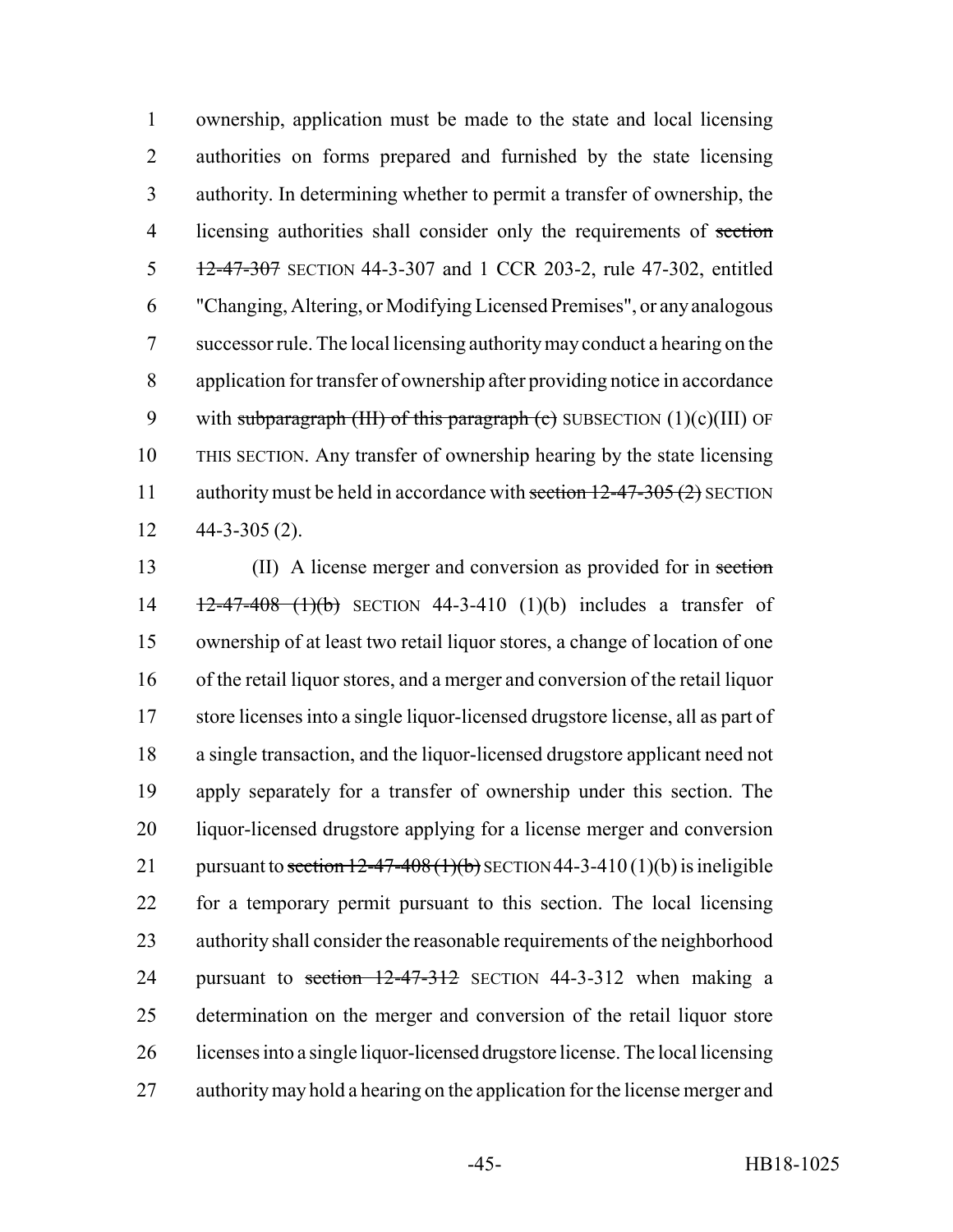1 conversion after providing notice in accordance with subparagraph (III) 2 of this paragraph (c) SUBSECTION  $(1)(c)(III)$  OF THIS SECTION.

 (III) Prior to holding a hearing as provided in this paragraph (c) 4 SUBSECTION  $(1)(c)$ , the local licensing authority shall notify the applicant of the hearing at least ten days before the hearing and shall post, or may direct the license applicant to post, a notice of the hearing in a conspicuous location on the licensed premises for at least ten consecutive days before the hearing.

 (d) The state or a local licensing authority shall not approve a transfer of ownership under this subsection (1) until the applicant files with the local licensing authority confirmation from each wholesaler 12 licensed under this article ARTICLE 3 that has sold alcohol beverages to the transferor that the wholesaler has been paid in full for all alcohol beverages delivered to the transferor.

 (2) Notwithstanding any provision of this article ARTICLE 3 to the contrary, a local licensing authority may issue a temporary permit to a transferee of any retail class of alcohol beverage license issued by the 18 local licensing authority pursuant to this article or article 46 of this title ARTICLE 3 OR ARTICLE 4 OF THIS TITLE 44; except that a local licensing authority shall not issue a temporary permit to a liquor-licensed drugstore that has acquired ownership of licensed retail liquor stores in accordance 22 with section  $12-47-408$  (1)(b) SECTION 44-3-410 (1)(b). A temporary permit authorizes a transferee to continue selling alcohol beverages as permitted under the permanent license during the period in which an application to transfer the ownership of the license is pending.

 (3) A temporary permit shall authorize a transferee to conduct business and sell alcohol beverages at retail in accordance with the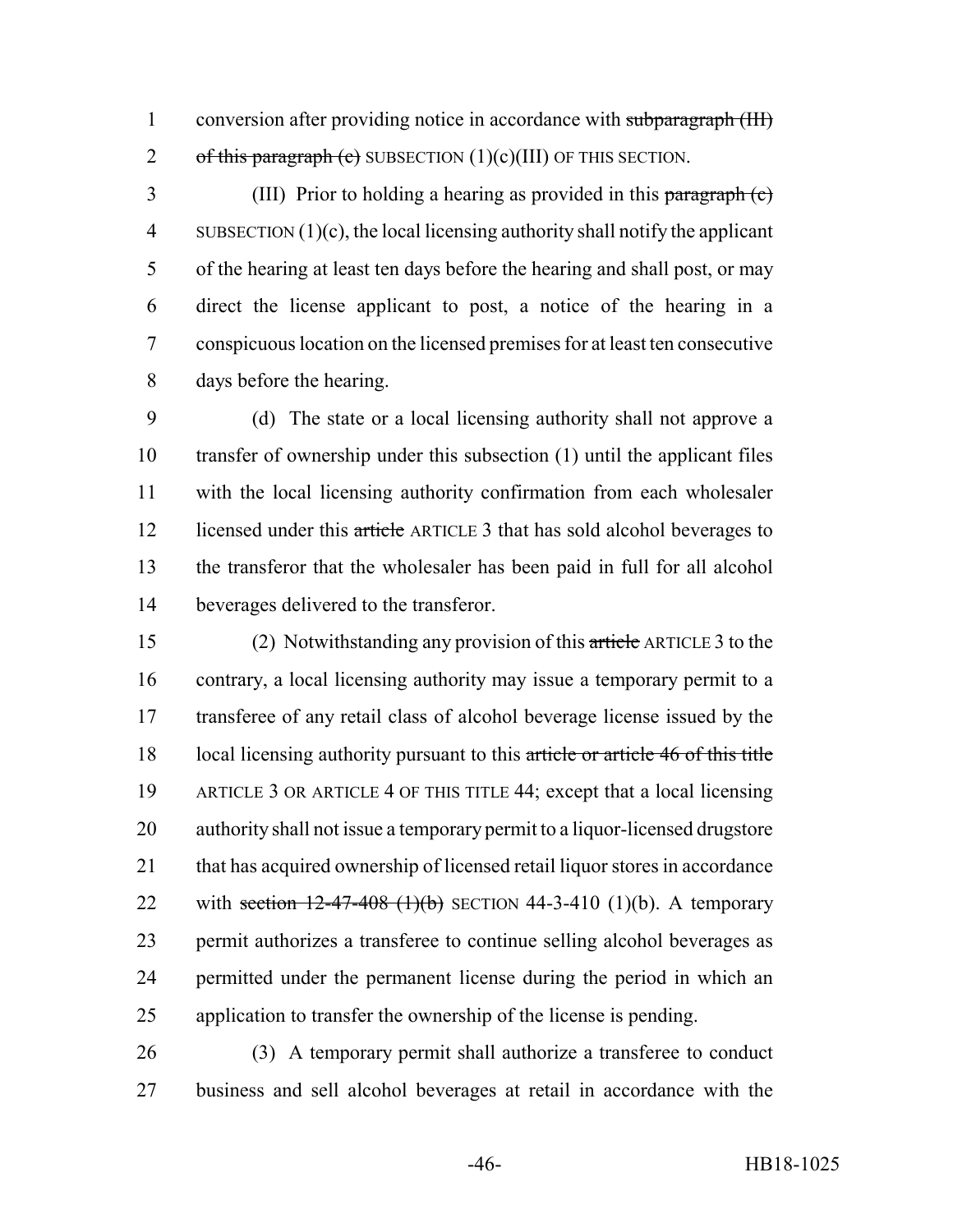license of the transferor subject to compliance with all of the following conditions:

 (a) The premises where such alcohol beverages are sold shall have been previously licensed by the state and local licensing authorities, and 5 such THE license shall have been valid at the time the application for transfer of ownership was filed with the local licensing authority that has jurisdiction to approve an application for a temporary permit.

 (b) The applicant has filed with the local licensing authority on forms provided by the department of revenue an application for the 10 transfer of the liquor license. Such THE application shall include, but not be limited to, the following information:

 (I) The name and address of the applicant; if the applicant is a partnership, the names and addresses of all the partners; and, if the applicant is a corporation, association, or other organization, the names and addresses of the president, vice-president, secretary, and managing officer;

(II) The applicant's financial interest in the proposed transfer;

(III) The premises for which the temporary permit is sought;

 (IV) Such other information as the local licensing authority may require; and

 (V) A statement that all accounts for alcohol beverages sold to the applicant are paid.

 (c) The application for a temporary permit shall be filed no later 24 than thirty days after the filing of the application for transfer of ownership and shall be accompanied by a temporary permit fee not to exceed one hundred dollars.

(d) When applying with the local licensing authority for a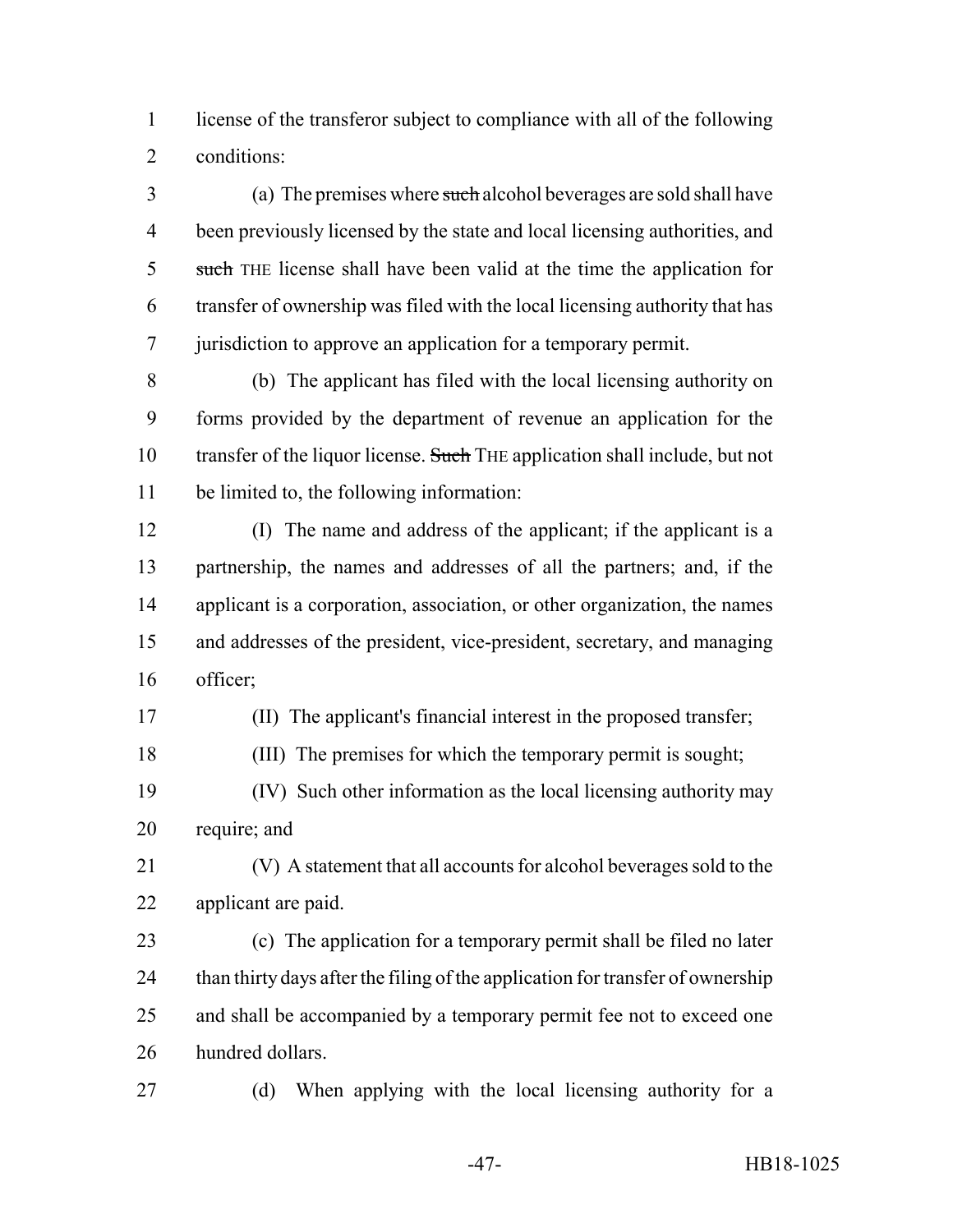temporary permit, the applicant shall provide a copy, by facsimile or 2 otherwise, of the statement made pursuant to subparagraph (V) of 3 paragraph (b) of this subsection  $(3)$  SUBSECTION  $(3)(b)(V)$  OF THIS 4 SECTION to the state licensing authority. Such THE statement is a public record and shall be open to inspection by the public.

 (4) A temporary permit, if granted, by a local licensing authority 7 shall be issued within five working days after the receipt of such THE application. A temporary permit issued pursuant to this section shall be valid until such time as the application to transfer ownership of the license to the applicant is granted or denied or for one hundred twenty days, whichever occurs first; except that, if the application to transfer the license has not been granted or denied within the one-hundred-twenty-day period and the transferee demonstrates good cause, the local licensing 14 authority may extend, in its discretion, the validity of said THE permit for an additional period not to exceed sixty days.

 (5) A temporary permit shall also be authorized in the event of a transfer of possession of the licensed premises by operation of law, a petition in bankruptcy pursuant to federal bankruptcy law, the appointment of a receiver, a foreclosure action by a secured party, or a court order dispossessing the prior licensee of all rights of possession 21 pursuant to article 40 of title 13.  $C.R.S.$ 

 (6) A temporary permit may be canceled, revoked, or summarily suspended if the local or state licensing authority determines that there is probable cause to believe that the transferee has violated any provision of 25 this article or article 46 of this title ARTICLE 3 OR ARTICLE 4 OF THIS TITLE 26 44 or has violated any rule or regulation adopted by the local or state licensing authority or has failed to truthfully disclose those matters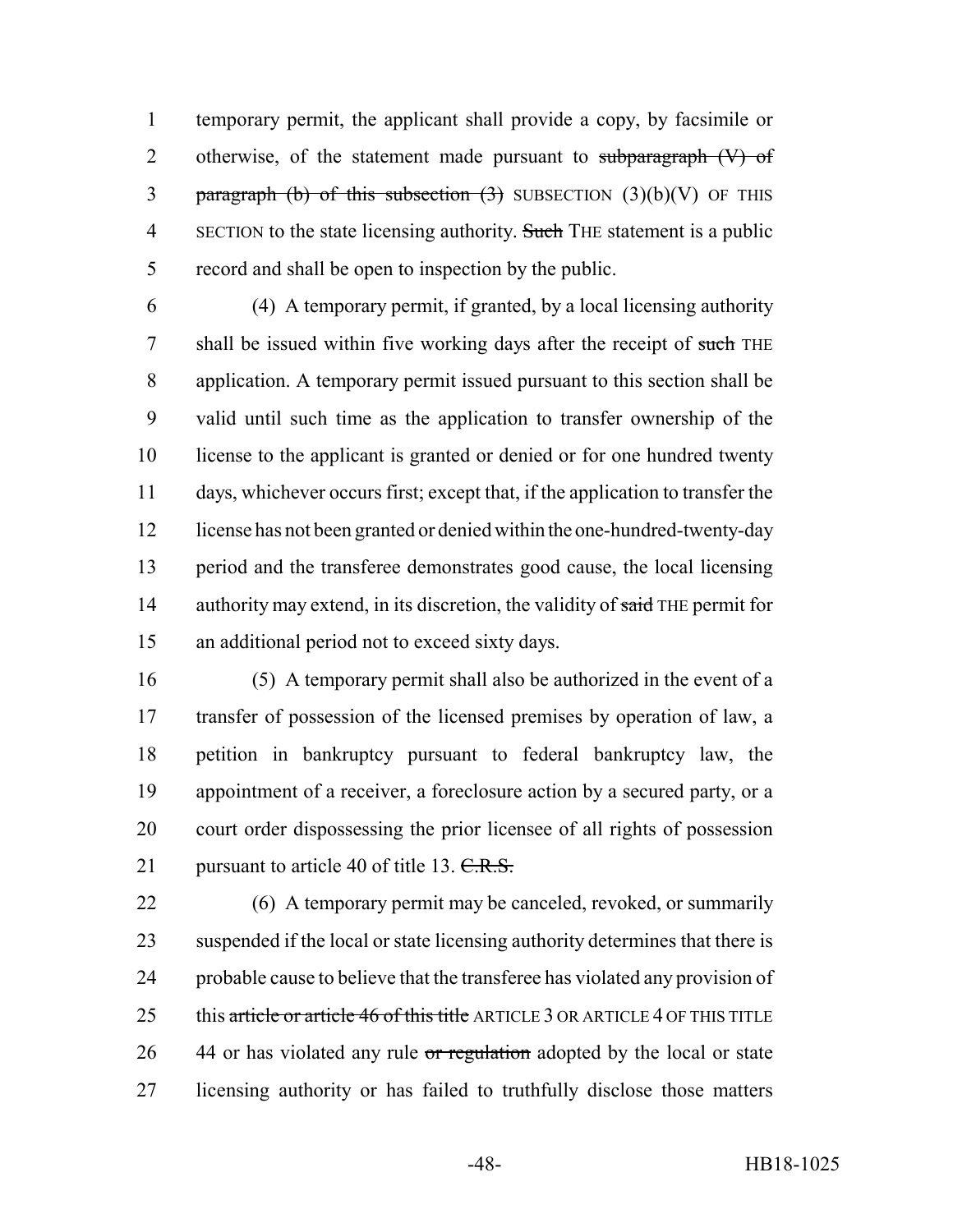required pursuant to the application forms required by the department of revenue.

 **44-3-304. [Formerly 12-47-304] State licensing authority - application and issuance procedures - definitions - rules.** 5 (1) (a) Applications for licenses under the provisions of this article and articles 46 and 48 of this title ARTICLE 3 AND ARTICLES 4 AND 5 OF THIS TITLE 44 shall be made to the state licensing authority on forms prepared and furnished by the state licensing authority and shall set forth such information as the state licensing authority may require to enable the 10 authority to determine whether a license should be granted. Such THE information shall include the name and address of the applicant, and if a partnership, also the names and addresses of all the partners, and if a corporation, association, or other organization, also the names and addresses of the president, vice-president, secretary, and managing officer, together with all other information deemed necessary by the licensing authority. Each application shall be verified by the oath or 17 affirmation of such THE person or persons as the state licensing authority may prescribe.

19 (b) Notwithstanding the requirements of paragraph (a) of this 20 subsection  $(1)$  SUBSECTION  $(1)(a)$  OF THIS SECTION, an applicant seeking licenses for multiple locations may request the state licensing authority to establish a master file. All requests for a master file shall be made on forms provided by the state licensing authority and shall contain such information as the state licensing authority may require to enable the authority to determine the suitability of the license applicant and its 26 principal owners as required pursuant to section 12-47-307 SECTION 44-3-307. The state licensing authority shall either approve the request for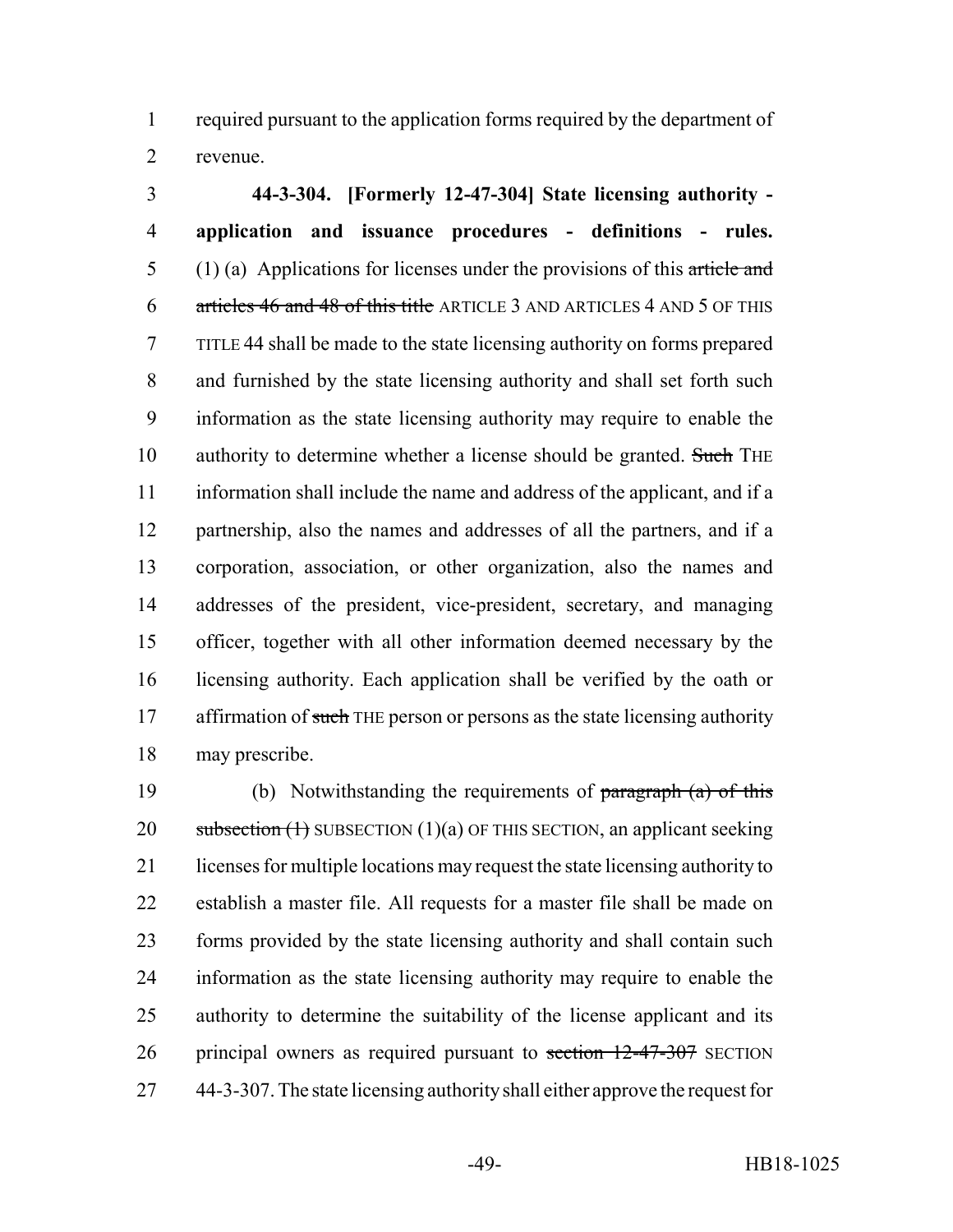a master file and issue an approval letter, or deny the request pursuant to 2 the provisions of section 12-47-305 SECTION 44-3-305. Any change to information contained in the master file shall be reported by the applicant or licensee to the state licensing authority within thirty days after the change. Failure to report all changes as required may be grounds for suspension or revocation of a license or licenses as determined by the state licensing authority. No local licensing authority shall require applicants with an approved master file to file additional background investigation forms or fingerprints. Nothing in this section shall prohibit a local licensing authority from conducting its own investigation, or from verifying any of the information provided by the applicant, or from denying the application of the applicant pursuant to the provisions set 13 forth in section 12-47-307 SECTION 44-3-307.

 (c) As used in this part 3, "master file" means a file that is established by the state licensing authority and that contains licensing and background information for an applicant seeking licenses pursuant to this 17 article ARTICLE 3 in multiple locations. Such THE master file shall be available to the local licensing authority.

 (d) The state licensing authority shall promulgate rules governing the minimum number of multiple locations required to establish and maintain a master file.

 (2) (a) Before granting any license for which application has been made, the state licensing authority or one or more of its inspectors may visit and inspect the plant or property in which the applicant proposes to conduct business and investigate the fitness to conduct such business of any person or the officers and directors of any corporation applying for a license. In investigating the fitness of the applicant or a licensee, the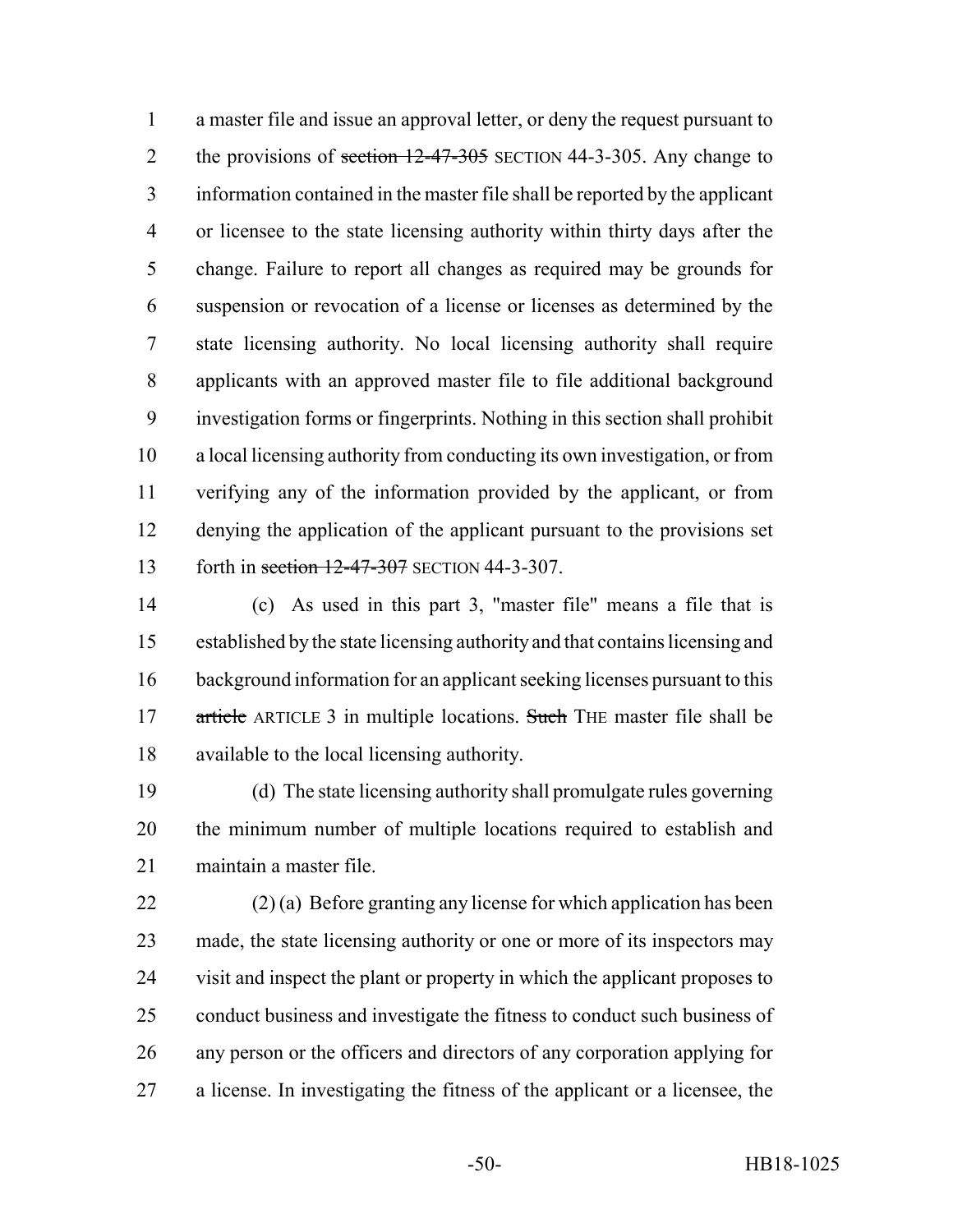state licensing authority may have access to criminal history record information furnished by a criminal justice agency, subject to any restrictions imposed by such agency. In the event the state licensing authority takes into consideration information concerning the applicant's criminal history record, the state licensing authority shall also consider any information provided by the applicant regarding such criminal history record, including but not limited to evidence of rehabilitation, character references, and educational achievements, especially those items pertaining to the period of time between the applicant's last criminal conviction and the consideration of the application for a license.

11 (b) As used in paragraph (a) of this subsection  $(2)$  SUBSECTION (2)(a) OF THIS SECTION, "criminal justice agency" means any federal, state, or municipal court or any governmental agency or subunit of such agency that performs the administration of criminal justice pursuant to a statute or executive order and that allocates a substantial part of its annual budget to the administration of criminal justice.

 (3) The state licensing authority shall not issue a license pursuant to this section until the local licensing authority has approved the 19 application provided for in section 12-47-309 SECTION 44-3-309.

 **44-3-305. [Formerly 12-47-305] Denial of application.** (1) The state licensing authority shall refuse a state license if the premises on which the applicant proposes to conduct its business do not meet the 23 requirements of this article ARTICLE 3, or if the character of the applicant 24 or its officers or directors is such that violations of this article or article 25 46 or 48 of this title ARTICLE 3 OR ARTICLE 4 OR 5 OF THIS TITLE 44 would be likely to result if a license were granted, or if in its opinion licenses already granted for the particular locality are adequate for the reasonable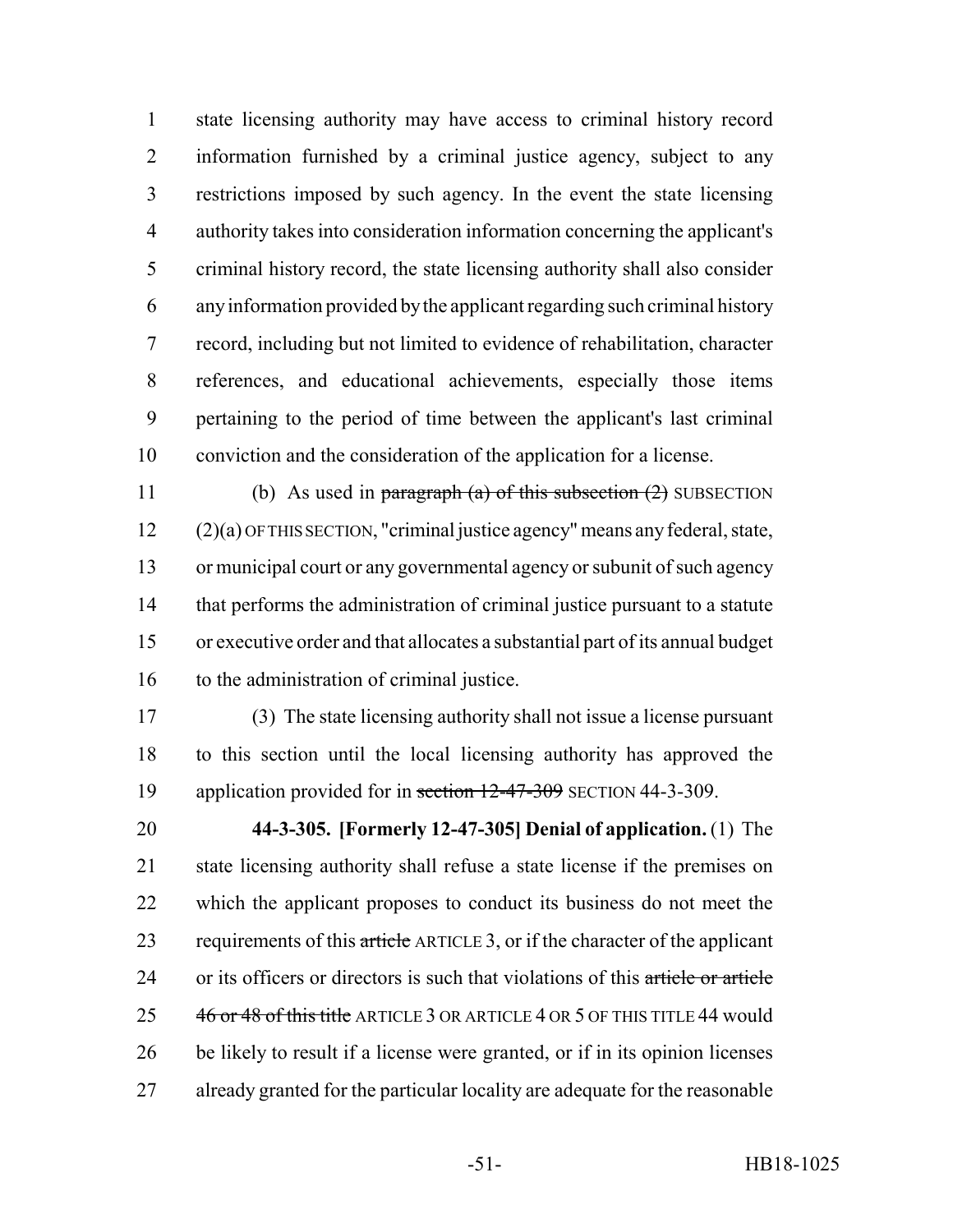needs of the community.

 (2) The state licensing authority shall not refuse a state license after a local license has been granted, except upon hearing after fifteen days' notice to the applicant and to the local licensing authority. The notice shall be in writing and shall state grounds upon which the application may be refused. If the applicant does not respond to the notice within fifteen days after the date of the notice, the application for a license shall be denied. Such THE hearing shall be conducted in 9 accordance with the provisions of section 24-4-105,  $C.R.S.,$  and judicial review of the state licensing authority's decision shall be pursuant to 11 section 24-4-106. C.R.S.

 **44-3-306. [Formerly 12-47-306] Inactive licenses.** The state or local licensing authority, in its discretion, may revoke or elect not to renew a retail license if it determines that the licensed premises has been inactive, without good cause, for at least one year or, in the case of a retail 16 license approved for a facility that has not been constructed, such THE facility has not been constructed and placed in operation within two years after approval of the license application or construction of the facility has 19 not commenced within one year after such THE approval.

 **44-3-307. [Formerly 12-47-307] Persons prohibited as licensees - definition.** (1) (a) No license provided by this article or article 46 or 48 22 of this title ARTICLE 3 OR ARTICLE 4 OR 5 OF THIS TITLE 44 shall be issued to or held by:

(I) Any person until the annual fee therefor has been paid;

(II) Any person who is not of good moral character;

 (III) Any corporation, any of whose officers, directors, or stockholders holding ten percent or more of the outstanding and issued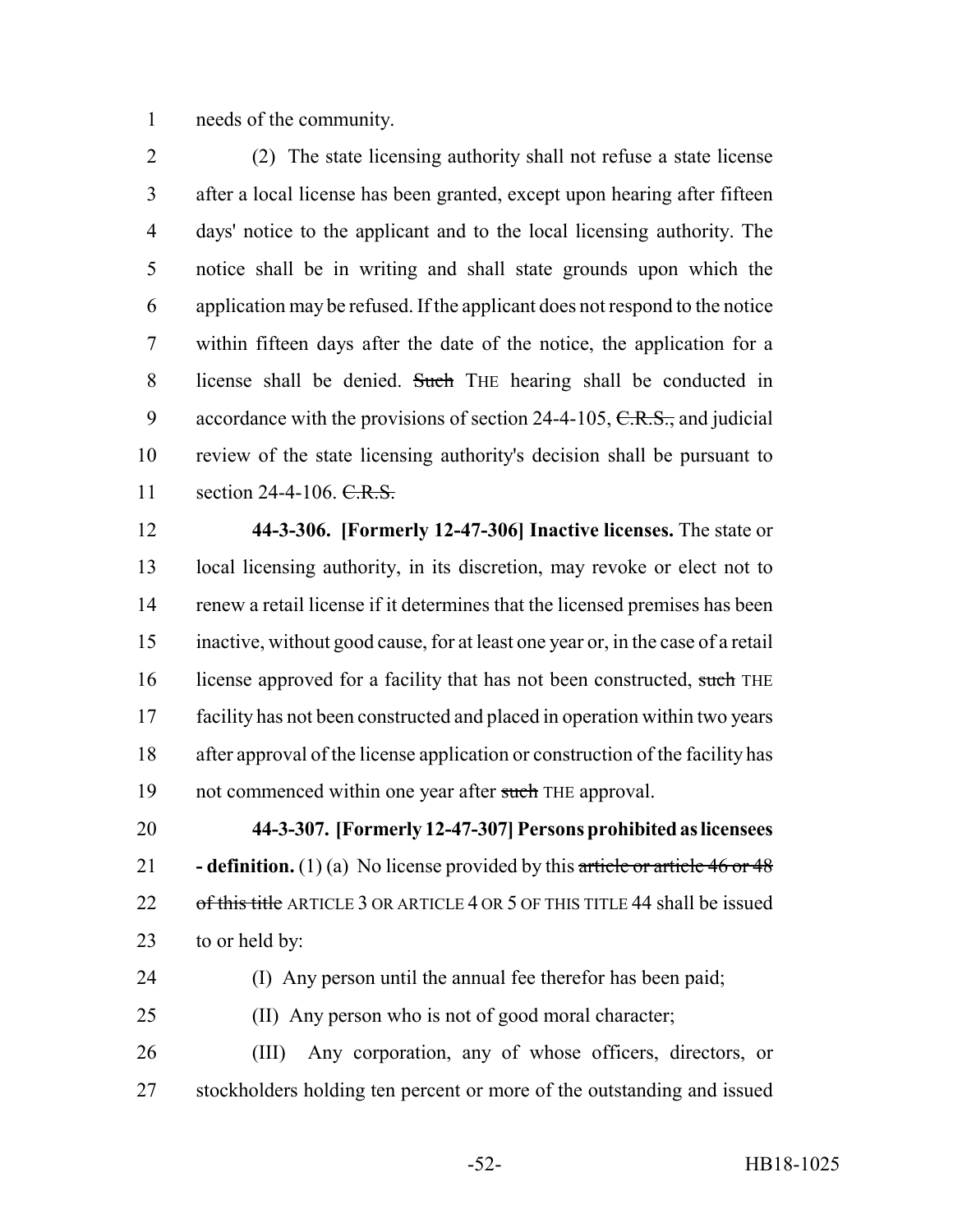capital stock thereof are not of good moral character;

 (IV) Any partnership, association, or company, any of whose officers, or any of whose members holding ten percent or more interest therein, are not of good moral character;

 (V) Any person employing, assisted by, or financed in whole or in part by any other person who is not of good character and reputation satisfactory to the respective licensing authorities;

 (VI) Any person unless such THE person's character, record, and reputation are satisfactory to the respective licensing authority;

(VII) Any natural person under twenty-one years of age.

 (b) (I) In making a determination as to character or when considering the conviction of a crime, a licensing authority shall be 13 governed by the provisions of section 24-5-101. C.R.S.

 (II) With respect to arts or club license applications, an investigation of the character of the president or chair of the board and the operational manager shall be deemed sufficient to determine whether to issue the arts or club license to the applicant.

 (2) (a) No license provided by this article ARTICLE 3 shall be issued to or held by a peace officer described in section 16-2.5-121, 16-2.5-122, 16-2.5-123, 16-2.5-125, 16-2.5-126, 16-2.5-128, or 21 16-2.5-129,  $C.R.S.,$  or the state licensing authority or any of its inspectors or employees.

 (b) A peace officer described in section 16-2.5-103, 16-2.5-105, 24 16-2.5-108, 16-2.5-132, or 16-2.5-149 <del>C.R.S.,</del> may not obtain or hold a 25 license under this article ARTICLE 3 to operate a licensed premises that is located within the same jurisdiction that employs the peace officer.

(3) (a) In investigating the qualifications of the applicant or a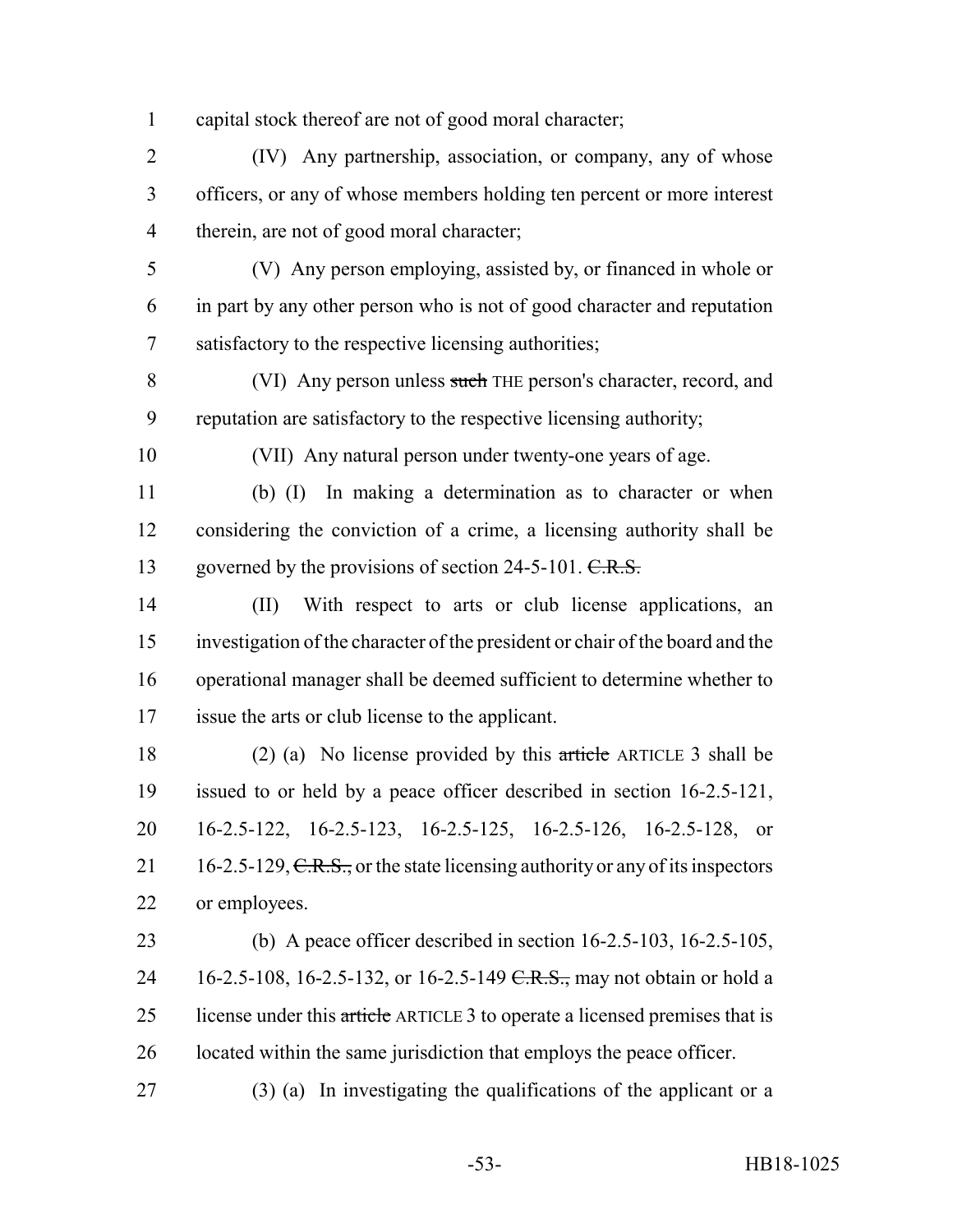licensee, the local licensing authority may have access to criminal history record information furnished by a criminal justice agency, subject to any restrictions imposed by such agency. In the event the local licensing authority takes into consideration information concerning the applicant's criminal history record, the local licensing authority shall also consider any information provided by the applicant regarding such criminal history record, including but not limited to evidence of rehabilitation, character references, and educational achievements, especially those items pertaining to the period of time between the applicant's last criminal conviction and the consideration of the application for a license.

11 (b) As used in paragraph (a) of this subsection  $(3)$  SUBSECTION (3)(a) OF THIS SECTION, "criminal justice agency" means any federal, state, or municipal court or any governmental agency or subunit of such agency that performs the administration of criminal justice pursuant to a statute or executive order and that allocates a substantial part of its annual budget to the administration of criminal justice.

 (c) At the time of the application for a license, the applicant shall submit fingerprints and file personal history information concerning the applicant's qualifications for a license on forms prepared by the state licensing authority. The state and local licensing authorities shall submit such fingerprints to the Colorado bureau of investigation for the purpose of conducting fingerprints-based criminal history record checks. The Colorado bureau of investigation shall forward the fingerprints to the federal bureau of investigation for the purpose of conducting fingerprints-based criminal history record checks. An applicant who has previously submitted fingerprints for alcohol beverage licensing purposes may request that the fingerprints on file be used. The licensing authorities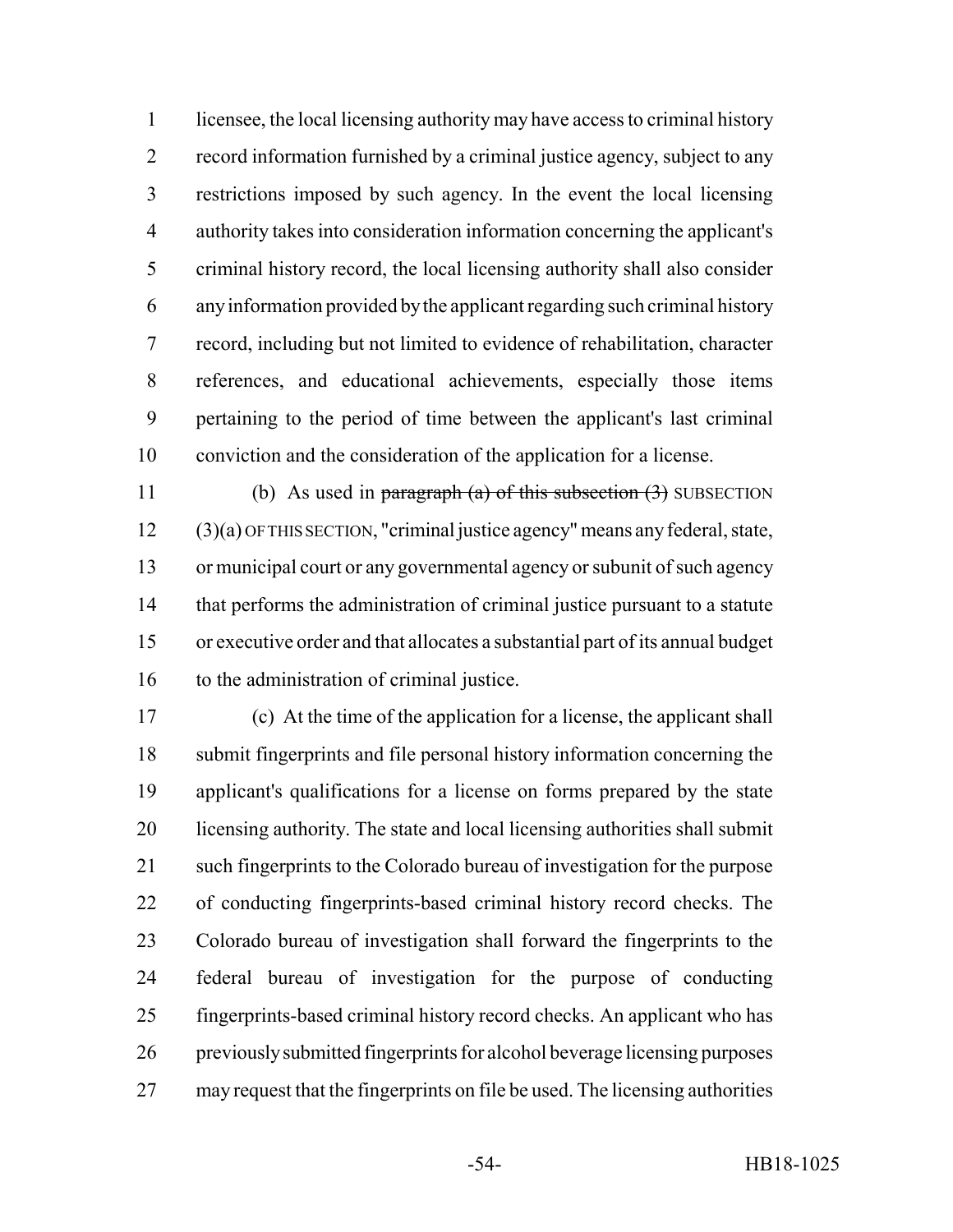shall use the information resulting from the fingerprints-based criminal history record check to investigate and to determine if an applicant is 3 qualified for a license pursuant to this article and article 46 of this title ARTICLE 3 AND ARTICLE 4 OF THIS TITLE 44. The licensing authority shall not be prohibited from verifying any of the information required to be submitted by an applicant pursuant to this section. An applicant shall not be required to submit additional information beyond that required in this subsection (3) unless the licensing authority has determined any of the following:

(I) The applicant has misrepresented a material fact;

(II) The applicant has an established criminal history record;

 (III) A prior criminal or administrative proceeding determined that the applicant violated alcohol beverage laws;

 (IV) The information submitted by an applicant is incomplete; or (V) The character, record, or reputation of the applicant, his or her agent, or his or her principal is such that a potential violation of this 17 article or article 46 of this title ARTICLE 3 OR ARTICLE 4 OF THIS TITLE 44 may occur if a license is issued to the applicant.

 **44-3-308. [Formerly 12-47-308] Unlawful financial assistance.** 20 (1) (a) It is unlawful for any person licensed pursuant to this article or 21 article 46 of this title ARTICLE 3 OR ARTICLE 4 OF THIS TITLE 44 as a manufacturer, limited winery licensee, wholesaler, or importer, or any person, partnership, association, organization, or corporation interested financially in or with any of said licensees, to furnish, supply, or loan, in any manner, directly or indirectly, to any person licensed to sell at retail 26 pursuant to this article or article 46 or 48 of this title ARTICLE 3 OR ARTICLE 4 OR 5 OF THIS TITLE 44 any financial assistance, including the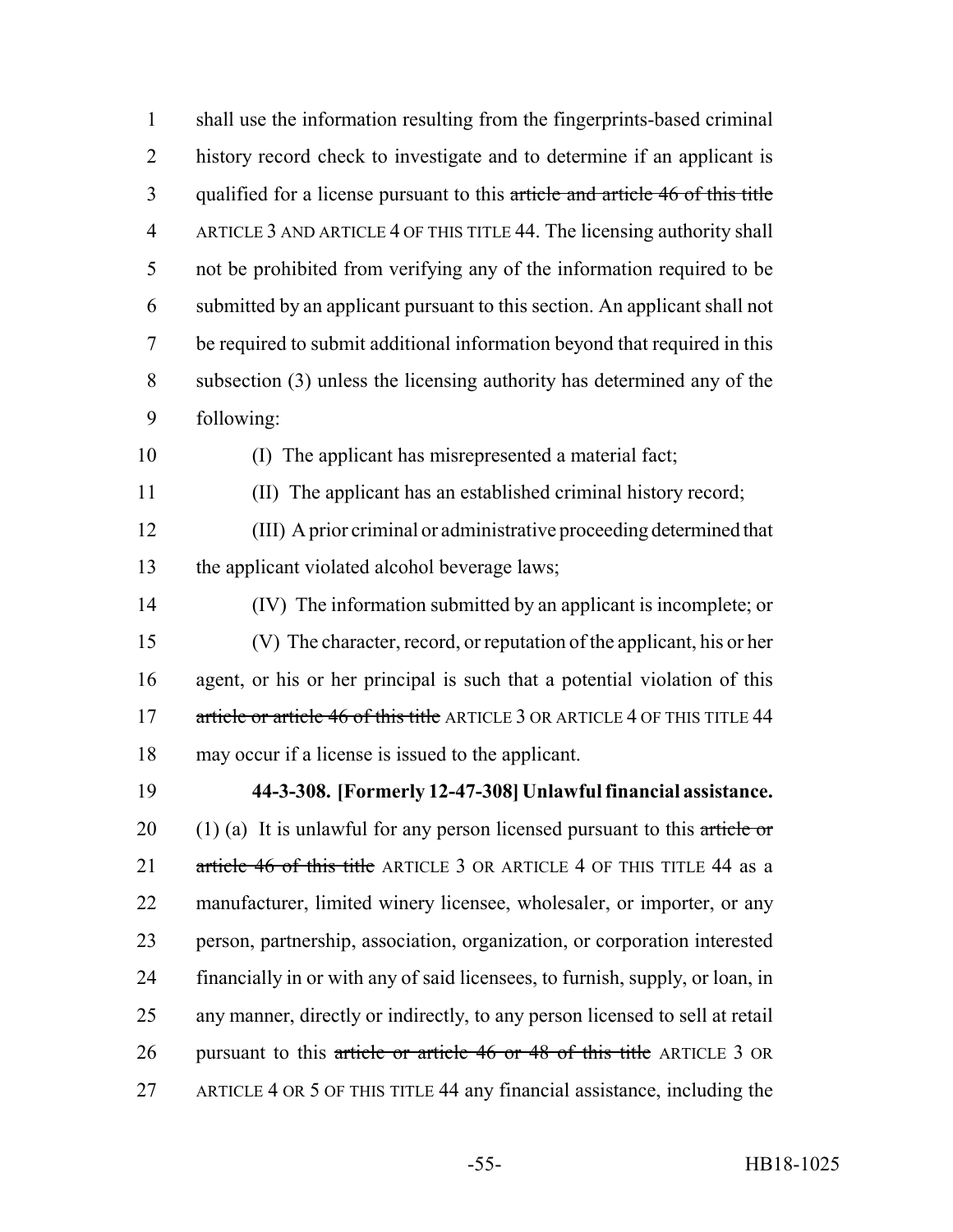1 extension of credit for more than thirty days, as specified in section  $12-47-202(2)(b)$  SECTION 44-3-202 (2)(b) or in rules of the state licensing authority, or any equipment, fixtures, chattels, or furnishings used in the storing, handling, serving, or dispensing of food or alcohol beverages within the premises or for making any structural alterations or improvements in or on the building in which such premises are located. This section shall not apply to signs or displays within such THE premises.

 (b) Notwithstanding the provisions of paragraph (a) of this 9 subsection  $(1)$  SUBSECTION  $(1)(a)$  OF THIS SECTION, any person or party 10 described in said paragraph (a) SUBSECTION (1)(a) OF THIS SECTION may provide financial or in-kind assistance, directly or indirectly, to a nonprofit arts organization that has been issued an arts license pursuant 13 to section 12-47-417 SECTION 44-3-419 or to a state-supported institution of higher education in Colorado, including local district colleges, area technical colleges, and the Auraria higher education center, or the governing board of a state-supported institution of higher education, or to a nonpublic institution of higher education as defined in section 18 23-3.7-102 C.R.S., that is operating pursuant to 26 U.S.C. sec. 501 (c)(3) of the federal "Internal Revenue Code of 1986", as amended, if the 20 institution has been issued a license pursuant to article 46, 47, or 48 of 21 this title THIS ARTICLE 3 OR ARTICLE 4 OR 5 OF THIS TITLE 44.

22 (2) The state licensing authority, by rule, and regulation, shall require a complete disclosure of all persons having a direct or indirect financial interest, and the extent of such interest, in each hotel and restaurant license and each retail gaming tavern license issued under this article ARTICLE 3. A willful failure to report and disclose the financial interests of all persons having a direct or indirect financial interest in a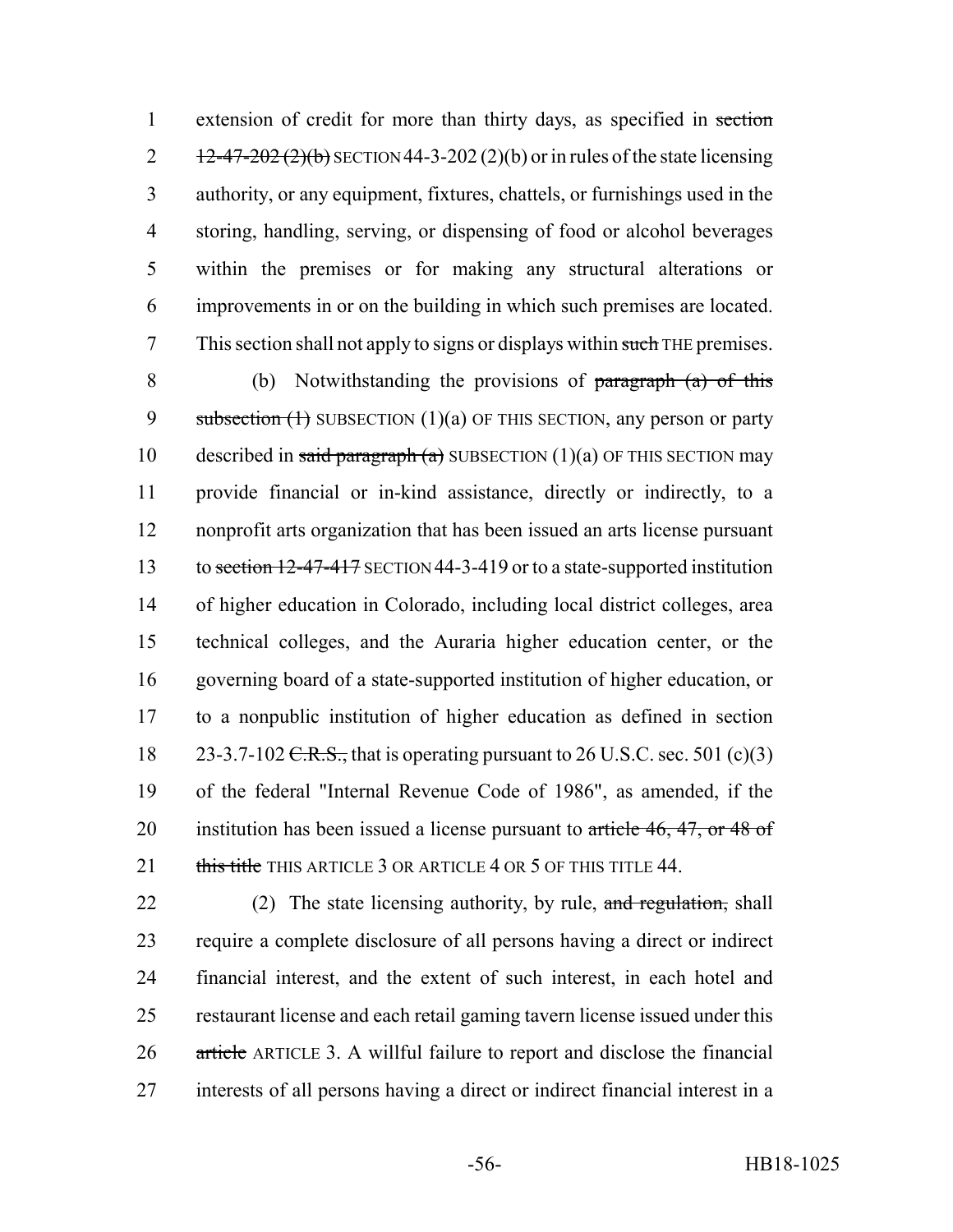hotel and restaurant license or in a retail gaming tavern license shall be grounds for suspension or revocation of such license by the state licensing authority. The invalidity of any provision of this subsection (2) concerning interest in more than one hotel and restaurant license or retail gaming tavern license shall invalidate all interests in more than one hotel and restaurant license or retail gaming tavern license, and such invalidity shall make any such interest unlawful financial assistance.

 (3) (a) It is unlawful for any person licensed to sell at retail 9 pursuant to this article or article 46 of this title ARTICLE 3 OR ARTICLE 4 OF THIS TITLE 44 to receive and obtain from the persons or parties described and referred to in subsection (1)(a) of this section, directly or indirectly, any financial assistance or any equipment, fixtures, chattels, or furnishings used in the storing, handling, serving, or dispensing of food or alcohol beverages within the premises or from making any structural alterations or improvements in or on the building on which such premises are located. This subsection (3) shall not apply to signs or displays within 17 such THE premises or to advertising materials that are intended primarily to advertise the product of the wholesaler or manufacturer and that have only negligible value in themselves or to the inspection and servicing of malt or vinous liquor-dispensing equipment to the extent necessary for the maintenance of reasonable standards of purity, cleanliness, and health.

22 (b) Notwithstanding the provisions of paragraph (a) of this 23 subsection  $(3)$  SUBSECTION  $(3)(a)$  OF THIS SECTION, a nonprofit arts 24 organization that has been issued an arts license pursuant to section 12-47-417 SECTION 44-3-419 or a state-supported institution of higher education in Colorado, including local district colleges, area technical colleges, and the Auraria higher education center, or the governing board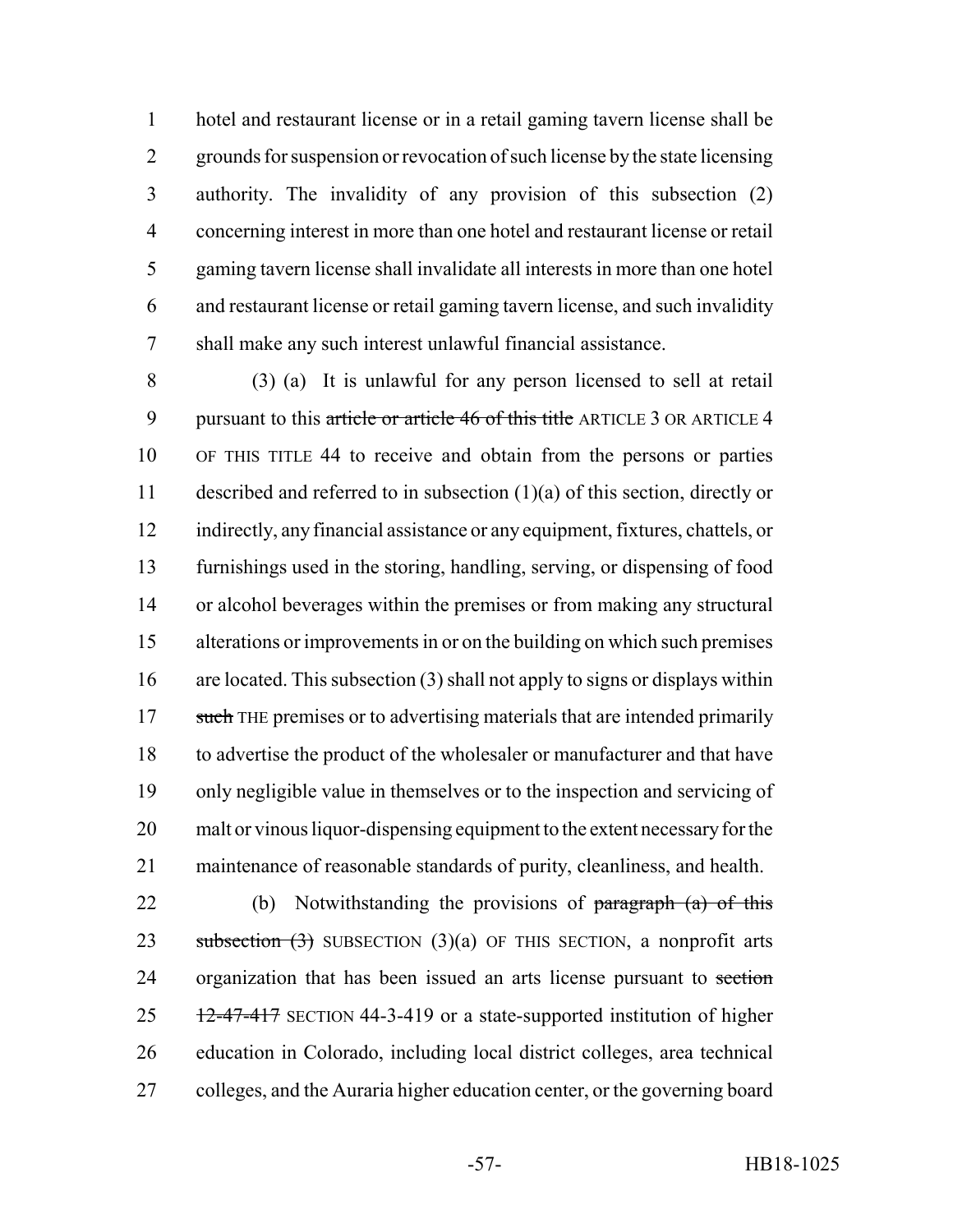1 of a state-supported institution of higher education, or a nonpublic 2 institution of higher education as defined in section  $23-3.7-102$  C.R.S., 3 that is operating pursuant to 26 U.S.C. sec. 501 (c)(3) of the federal 4 "Internal Revenue Code of 1986", as amended, if the institution has been 5 issued a license pursuant to article 46, 47, or 48 of this title THIS ARTICLE 6 3 OR ARTICLE 4 OR 5 OF THIS TITLE 44, may receive financial or in-kind 7 assistance, directly or indirectly, from the persons or parties described and 8 referred to in paragraph (a) of subsection  $(1)$  SUBSECTION  $(1)(a)$  of this 9 section.

10 (4) (a) Except as otherwise authorized, it is unlawful for any 11 person or corporation holding any license pursuant to this article or article 12 46 of this title ARTICLE 3 OR ARTICLE 4 OF THIS TITLE 44 or any person 13 who is a stockholder, director, or officer of any corporation holding a 14 license pursuant to this article or article 46 of this title ARTICLE 3 OR 15 ARTICLE 4 OF THIS TITLE 44 to be a stockholder, director, or officer or to 16 be interested, directly or indirectly, in any person or corporation that lends 17 money to any person or corporation licensed pursuant to this article or 18 article 46 of this title ARTICLE 3 OR ARTICLE 4 OF THIS TITLE 44, but this 19 subsection (4) does not apply to banks or savings and loan associations 20 supervised and regulated by an agency of the state or federal government, 21 or to FHA-approved mortgagees, or to stockholders, directors, or officers 22 thereof; and it is unlawful for any person or corporation licensed pursuant 23 to this article or article 46 of this title ARTICLE 3 OR ARTICLE 4 OF THIS 24 TITLE 44, or any stockholder, director, or officer of such corporation, to 25 make any loan or be interested, directly or indirectly, in any loan to any 26 other person licensed pursuant to this article or article 46 of this title 27 ARTICLE 3 OR ARTICLE 4 OF THIS TITLE 44; except that this paragraph  $(a)$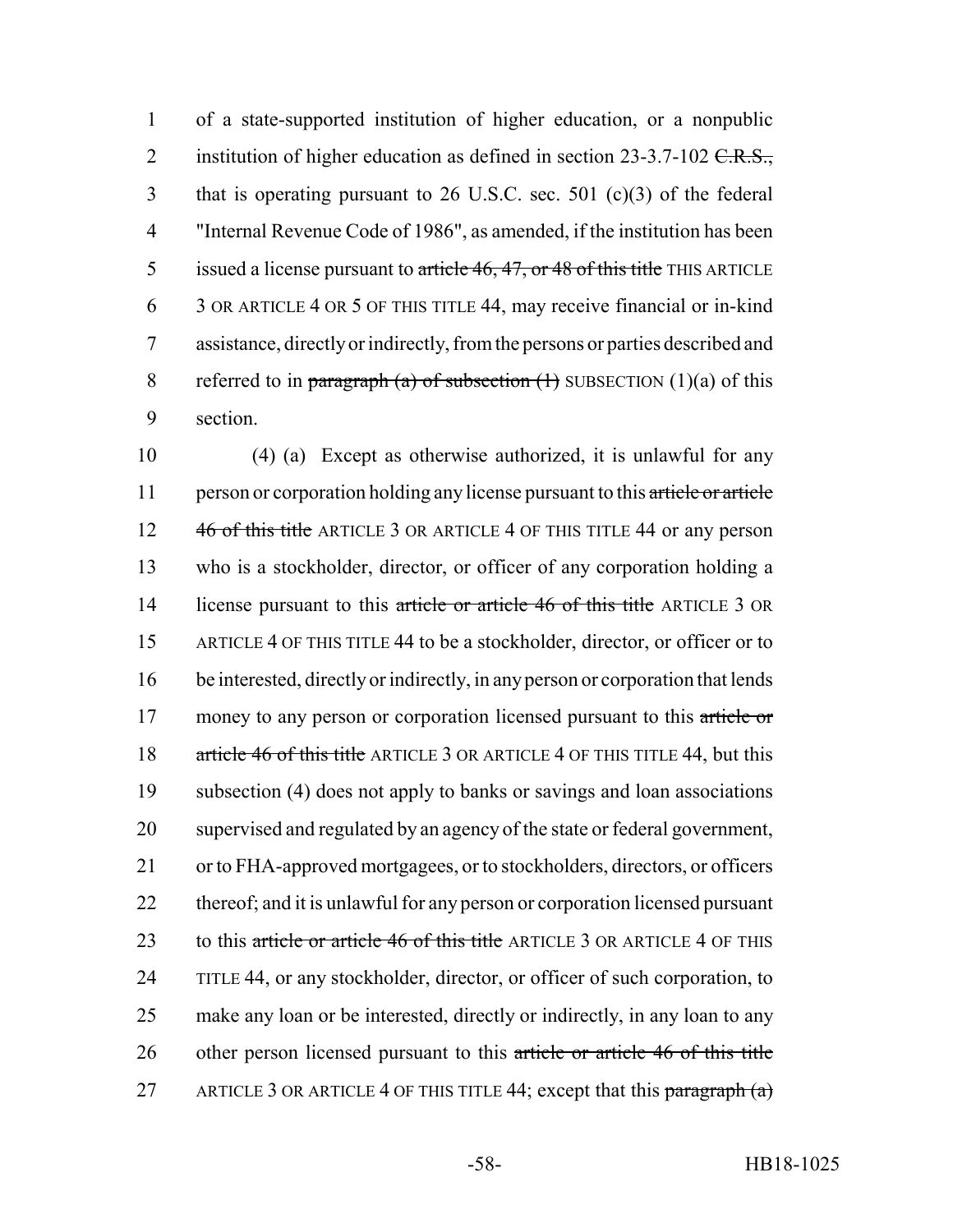SUBSECTION (4)(a) does not apply to any financial institution that comes into possession of a licensed premises by virtue of a foreclosure or deed 3 in lieu of foreclosure if such THE financial institution does not retain such premises for longer than one year or for such time exceeding one year as 5 provided in paragraph (b) of this subsection  $(4)$  SUBSECTION  $(4)(b)$  OF THIS SECTION.

 (b) In the case of a financial institution that comes into possession of a licensed premises by virtue of a foreclosure or deed in lieu of foreclosure, the state and the local licensing authority may grant a transfer of ownership for such license for a period of one year and, upon notice 11 and hearing, renewal of such license may be granted. This paragraph (b) 12 SUBSECTION (4)(b) shall apply in the case of every foreclosure or deed in lieu of foreclosure in which disposition of the license has not otherwise been made by the state or local licensing authority.

 (5) It is unlawful for any owner, part owner, shareholder, stockholder, or person interested, directly or indirectly, in any retail business or establishment of a person licensed to sell at retail pursuant to 18 the provisions of this article or article 46 or 48 of this title ARTICLE 3 OR ARTICLE 4 OR 5 OF THIS TITLE 44 to enter into any agreement with any person or party or to receive, possess, or accept any money, fixtures, supplies, or things of value from any person or party, whereby a person 22 licensed to sell at retail pursuant to this article or article 46 or 48 of this 23 title ARTICLE 3 OR ARTICLE 4 OR 5 OF THIS TITLE 44 may be influenced or caused, directly or indirectly, to buy, sell, dispense, or handle the product of any manufacturer of alcohol beverages. This subsection (5) shall not apply to displays within such premises.

(6) Any transaction, agreement, or arrangement prohibited by the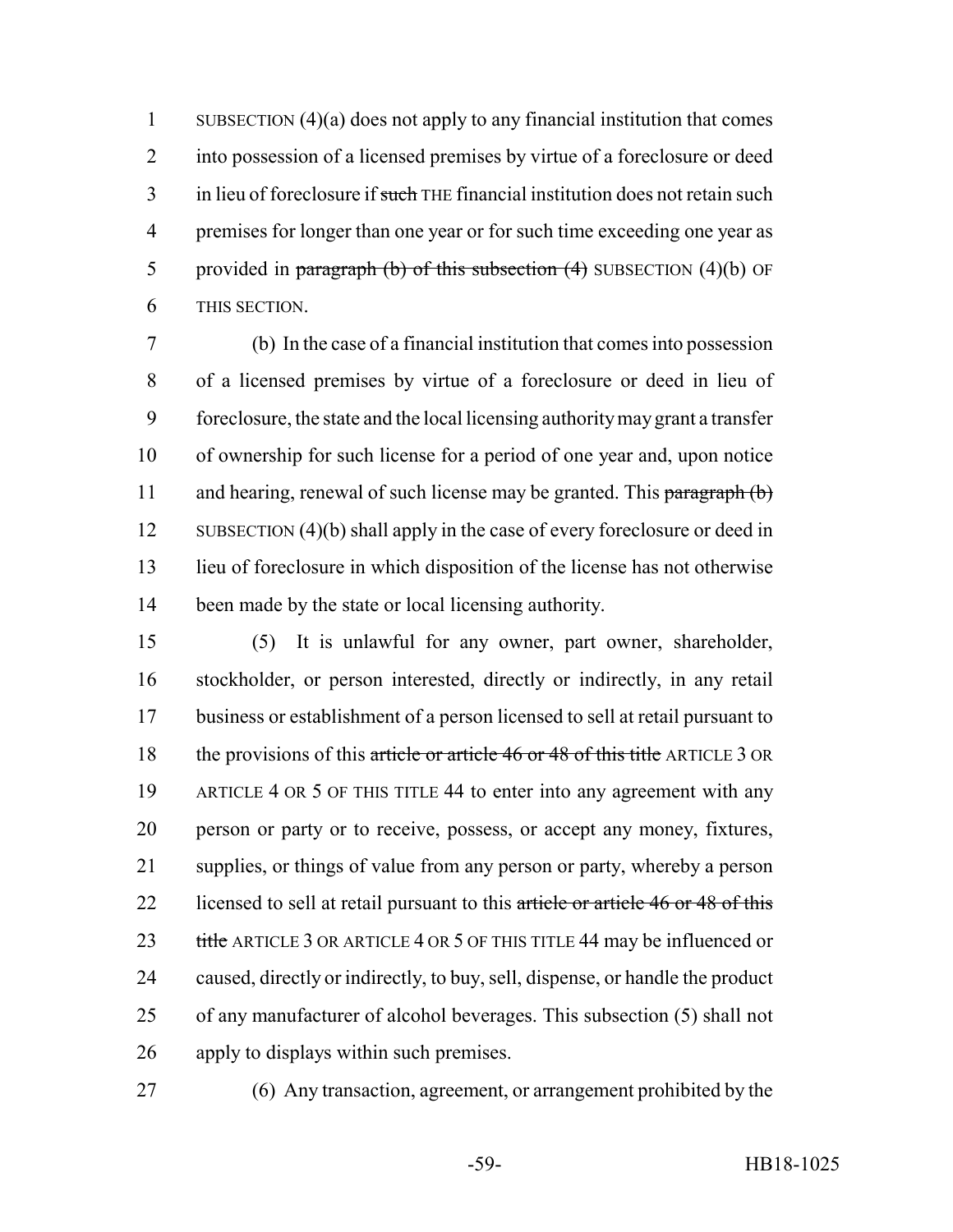provisions of this section, if made and entered into by and between the persons and parties described and referred to in this section, is unlawful, illegal, invalid, and void, and any obligation or liability arising out of such transaction, agreement, or arrangement shall be unenforceable in any court of this state by or against any such persons and parties entering into 6 such THE transaction, agreement, or arrangement.

 (7) This section is intended to prohibit and prevent the control of the outlets for the sale of alcohol beverages by any persons or parties 9 other than the persons licensed pursuant to the provisions of this article 10 or article 46 or 48 of this title ARTICLE 3 OR ARTICLE 4 OR 5 OF THIS TITLE 44.

 (8) It is unlawful for an owner, part owner, shareholder, or person interested directly or indirectly in a brew pub, distillery pub, or vintner's restaurant license to conduct, own in whole or in part, or be directly or 15 indirectly interested in a wholesaler's license issued under this article or 16 article 46 of this title ARTICLE 3 OR ARTICLE 4 OF THIS TITLE 44.

 **44-3-309. [Formerly 12-47-309] Local licensing authority - applications - optional premises licenses.** (1) A local licensing authority may issue only the following alcohol beverage licenses upon 20 payment of the fee specified in section 12-47-505 SECTION 44-3-505:

- (a) Retail liquor store license;
- (b) Liquor-licensed drugstore license;
- (c) Beer and wine license;
- (d) Hotel and restaurant license;
- (e) Tavern license;
- (f) Brew pub license;
- (g) Club license;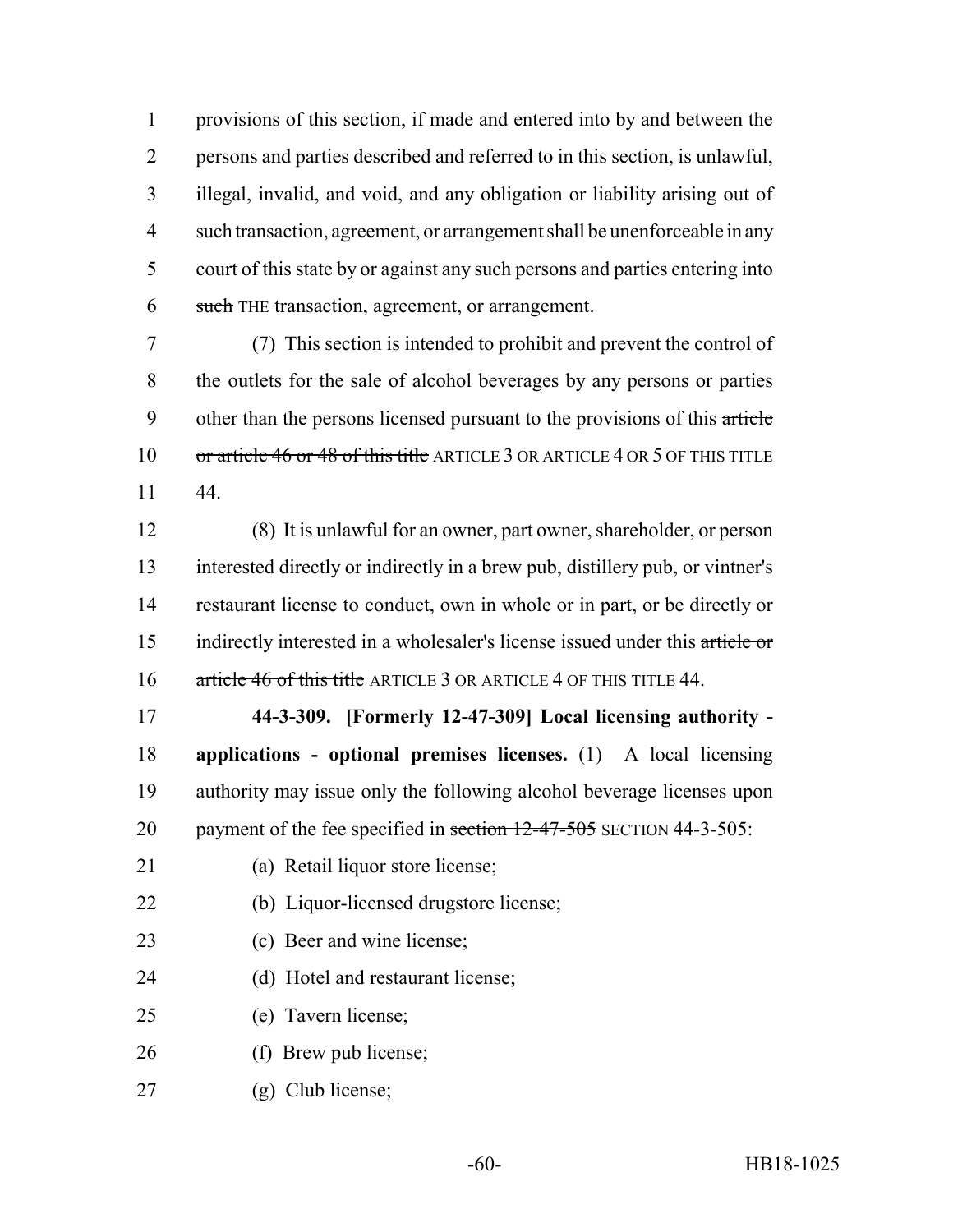- (h) Arts license;
- (i) Racetrack license;
- (j) Optional premises license;
- (k) Retail gaming tavern license;
- (l) Vintner's restaurant license;
- (m) Distillery pub license;
	-
- (n) Lodging and entertainment license.

 (2) An application for any license specified in subsection (1) of 9 this section or section 12-46-107 SECTION 44-4-107 shall be filed with the appropriate local licensing authority on forms provided by the state licensing authority and containing such information as the state licensing 12 authority may require. Each application shall be verified by the oath or affirmation of such persons as prescribed by the state licensing authority.

 (3) The applicant shall file at the time of application plans and specifications for the interior of the building if the building to be occupied is in existence at the time. If the building is not in existence, the applicant shall file a plot plan and a detailed sketch for the interior and submit an architect's drawing of the building to be constructed. In its discretion, the local licensing authority may impose additional requirements necessary for the approval of the application.

 **44-3-310. [Formerly 12-47-310] Optional premises license - local option.** (1) No optional premises license, or optional premises 23 permit for a hotel and restaurant license, as defined in section 12-47-103  $(22)(a)$  SECTION 44-3-103 (33)(a), shall be issued within any municipality or the unincorporated portion of any county unless the governing body of 26 the municipality has adopted by ordinance, or the governing body of the county has adopted by resolution, specific standards for the issuance of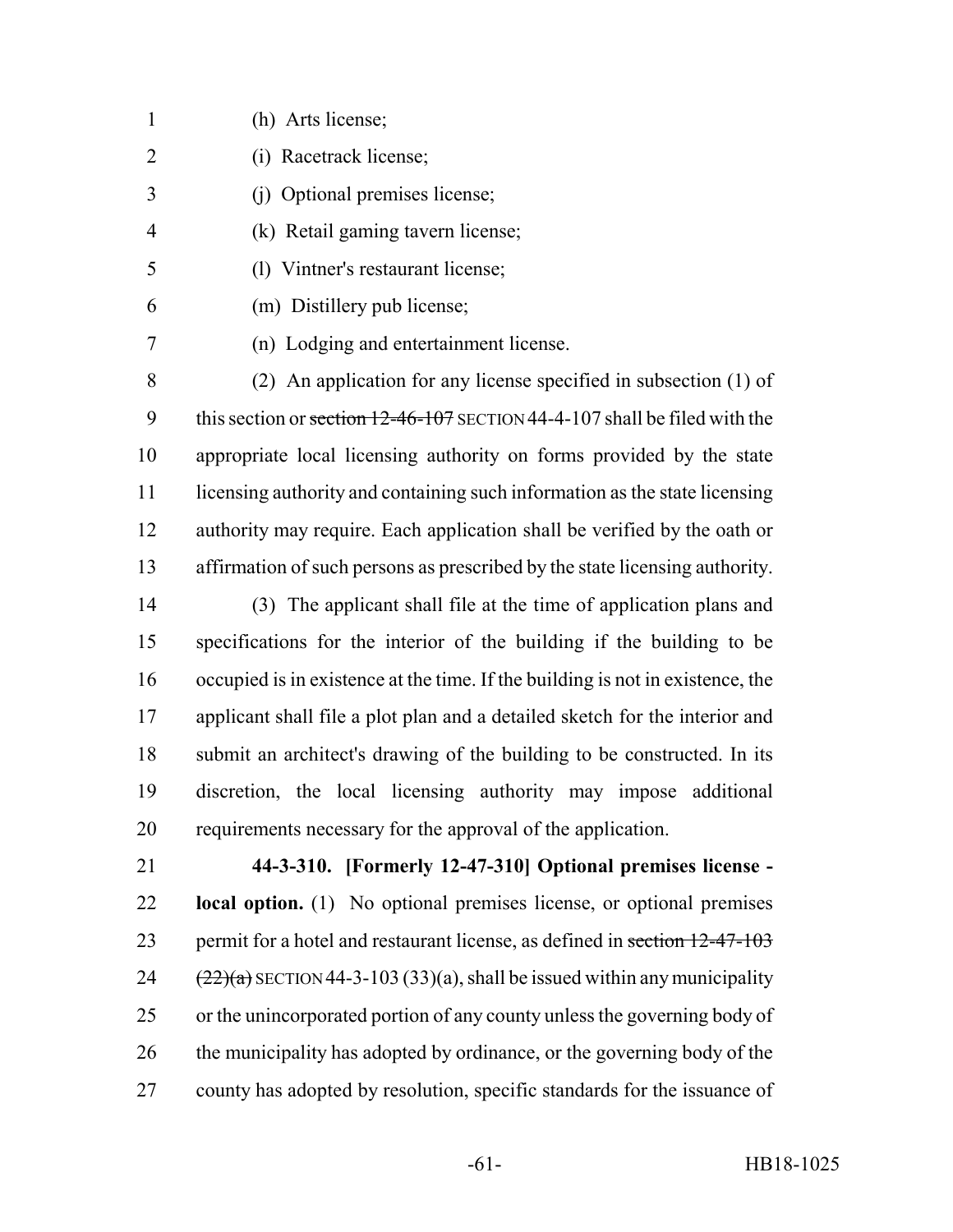optional premises licenses or for optional premises for a hotel and restaurant license. No municipality or county shall be required to adopt such standards or make such licenses available within its jurisdiction.

 (2) In addition to all other standards applicable to the issuance of 5 licenses under this article ARTICLE 3, the governing body may adopt additional standards for the issuance of optional premises licenses or for optional premises for a hotel and restaurant license that may include:

 (a) The specific types of outdoor sports and recreational facilities that are eligible to apply for an optional premises license or an optional premises for a hotel and restaurant license;

 (b) Restrictions on the number of optional premises that any one licensee may have on an outdoor sports or recreational facility;

 (c) A restriction on the minimum size of any applicant's outdoor sports or recreational facility that would be eligible for the issuance of an optional premises license or optional premises for a hotel and restaurant license;

 (d) Any other requirements necessary to ensure the control of the premises and the ease of enforcement.

 (3) An applicant for a hotel and restaurant license who desires to sell or serve alcohol beverages on optional premises shall file with the optional premises permit application a list of the optional premises 22 locations. Such THE application and list shall be filed with the state and local licensing authorities upon initial application, and each license year thereafter. Approval of the areas must be obtained from the state licensing authority and the local licensing authority. The decision of each authority shall be discretionary. In the event that the state and local licensing authorities allow the area or areas to be designated optional premises, no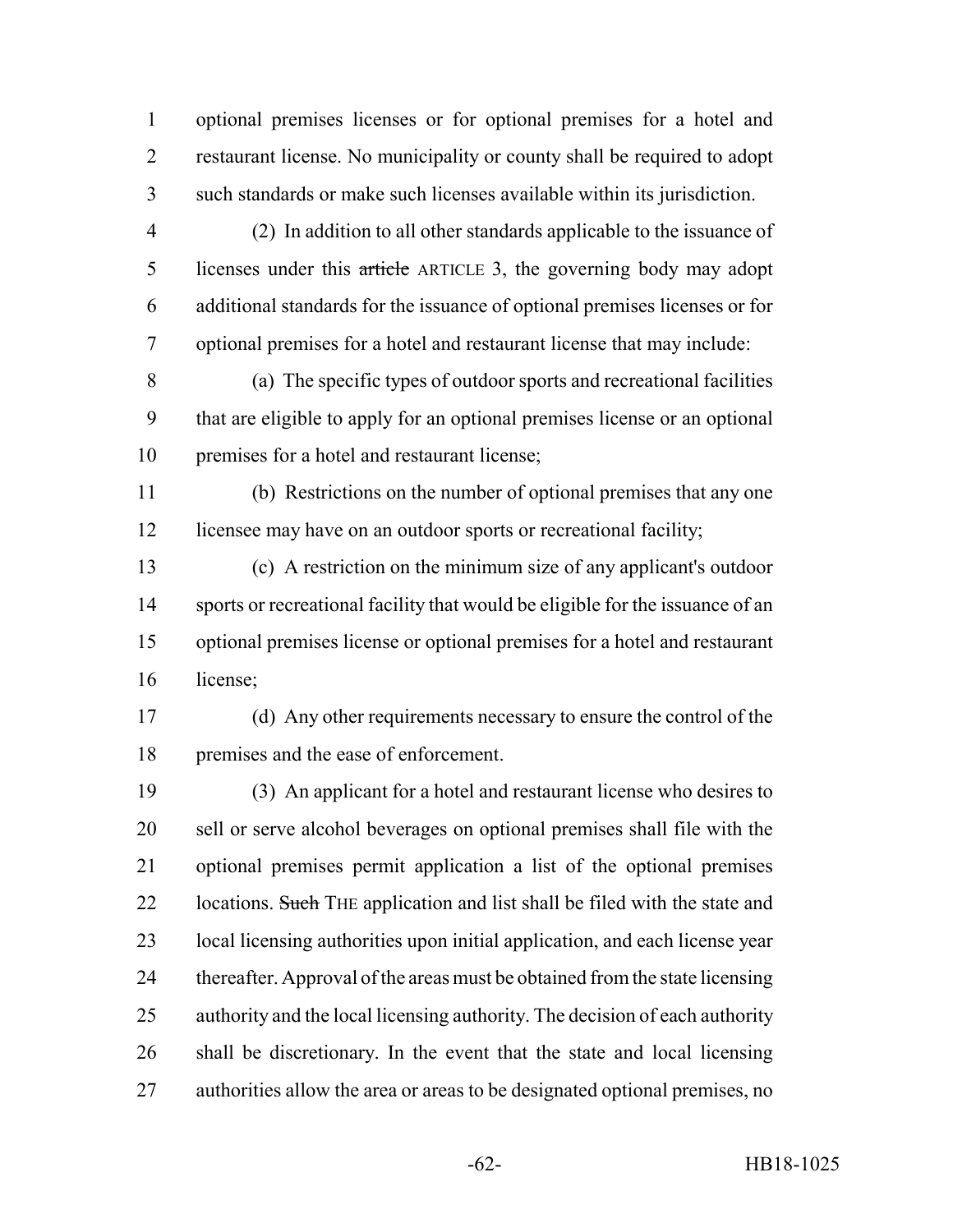alcohol beverages may be served on the optional premises without the licensee having provided written notice to the state and local licensing authorities forty-eight hours prior to serving alcohol beverages on the 4 optional premises. Such THE notice shall contain the specific days and hours on which the optional premises are to be used. This subsection (3) shall not be construed to permit the violation of any other provision of this article ARTICLE 3 under circumstances not specified in this subsection (3).

 (4) An applicant for an optional premises license who desires to sell, dispense, or serve alcohol beverages on optional premises shall file with the optional premises license application a list of the optional premises locations and the area in which the applicant desires to store alcohol beverages for future use on the optional premises. The applicant shall file the application and additional information with the state and local licensing authorities upon initial application and each license year thereafter. Approval of the license and areas must be obtained from the state licensing authority and the local licensing authority. The decision of each authority shall be discretionary. In the event that the state and local licensing authorities allow the area or areas to be designated optional premises, no alcohol beverages may be served on the optional premises without the licensee having provided written notice to the state and local licensing authorities forty-eight hours prior to serving alcohol beverages on the optional premises. The notice must contain the specific days and 24 hours on which the optional premises are to be used. This subsection (4) 25 does not permit the violation of any other provision of this article ARTICLE 3 under circumstances not specified in this subsection (4).

**44-3-311. [Formerly 12-47-311] Public notice - posting and**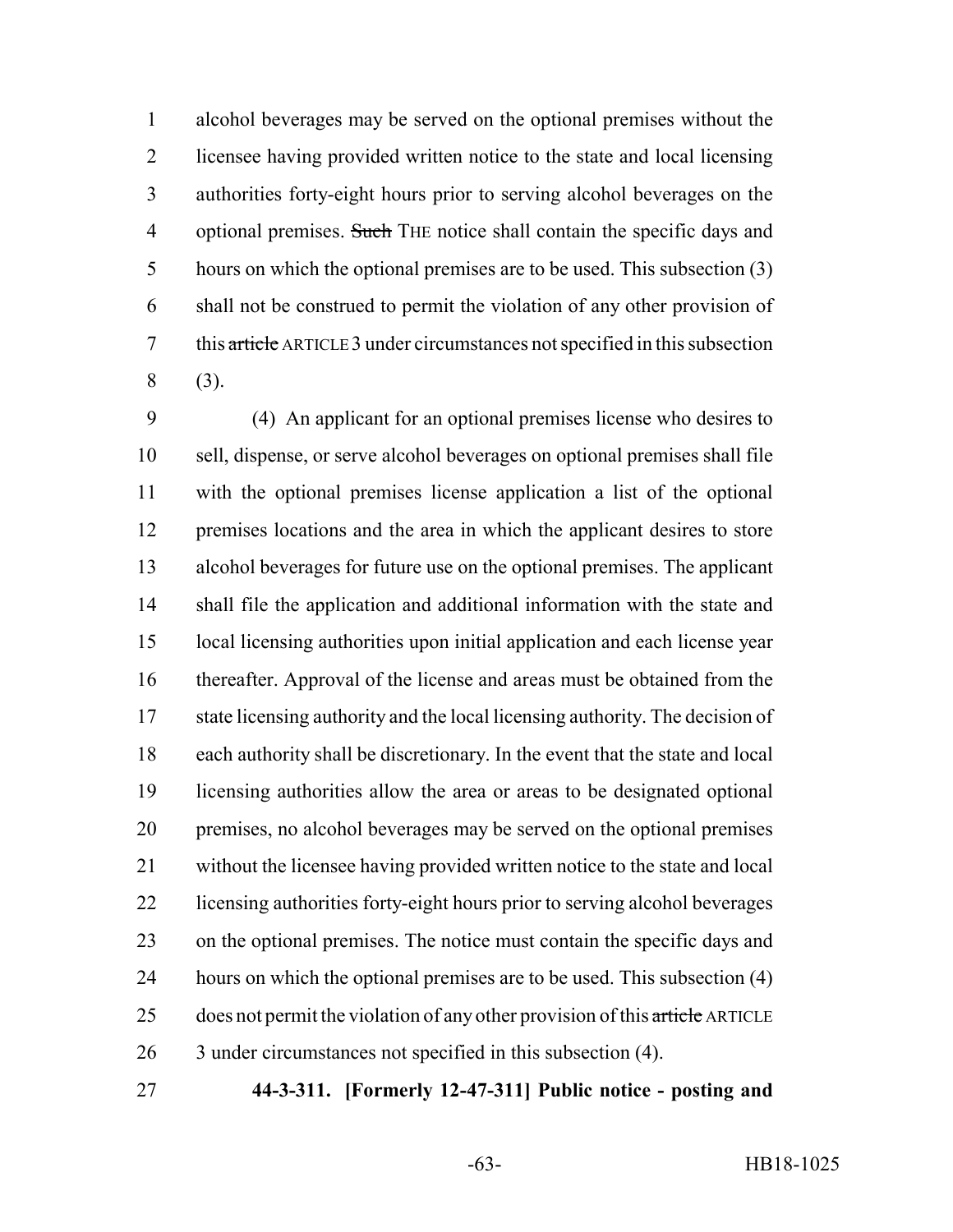**publication - definition.** (1) Upon receipt of an application, except an application for renewal or for transfer of ownership, the local licensing authority shall schedule a public hearing upon the application not less than thirty days from the date of the application and shall post and publish 5 the public notice thereof not less than ten days prior to such THE hearing. Public notice shall be given by the posting of a sign in a conspicuous place on the premises for which application has been made and by publication in a newspaper of general circulation in the county in which the premises are located.

 (2) Notice given by posting shall include a sign of suitable material, not less than twenty-two inches wide and twenty-six inches high, composed of letters not less than one inch in height and stating the type of license applied for, the date of the application, the date of the hearing, and the name and address of the applicant, and such other information as may be required to fully apprise the public of the nature of the application. If the applicant is a partnership, the sign shall contain the names and addresses of all partners, and if the applicant is a corporation, association, or other organization, the sign shall contain the names and addresses of the president, vice president, secretary, and manager or other managing officers.

 (3) Notice given by publication shall contain the same information as that required for signs.

 (4) If the building in which the alcohol beverage is to be sold is in existence at the time of the application, any sign posted as required in subsections (1) and (2) of this section shall be placed so as to be conspicuous and plainly visible to the general public. If the building is not constructed at the time of the application, the applicant shall post the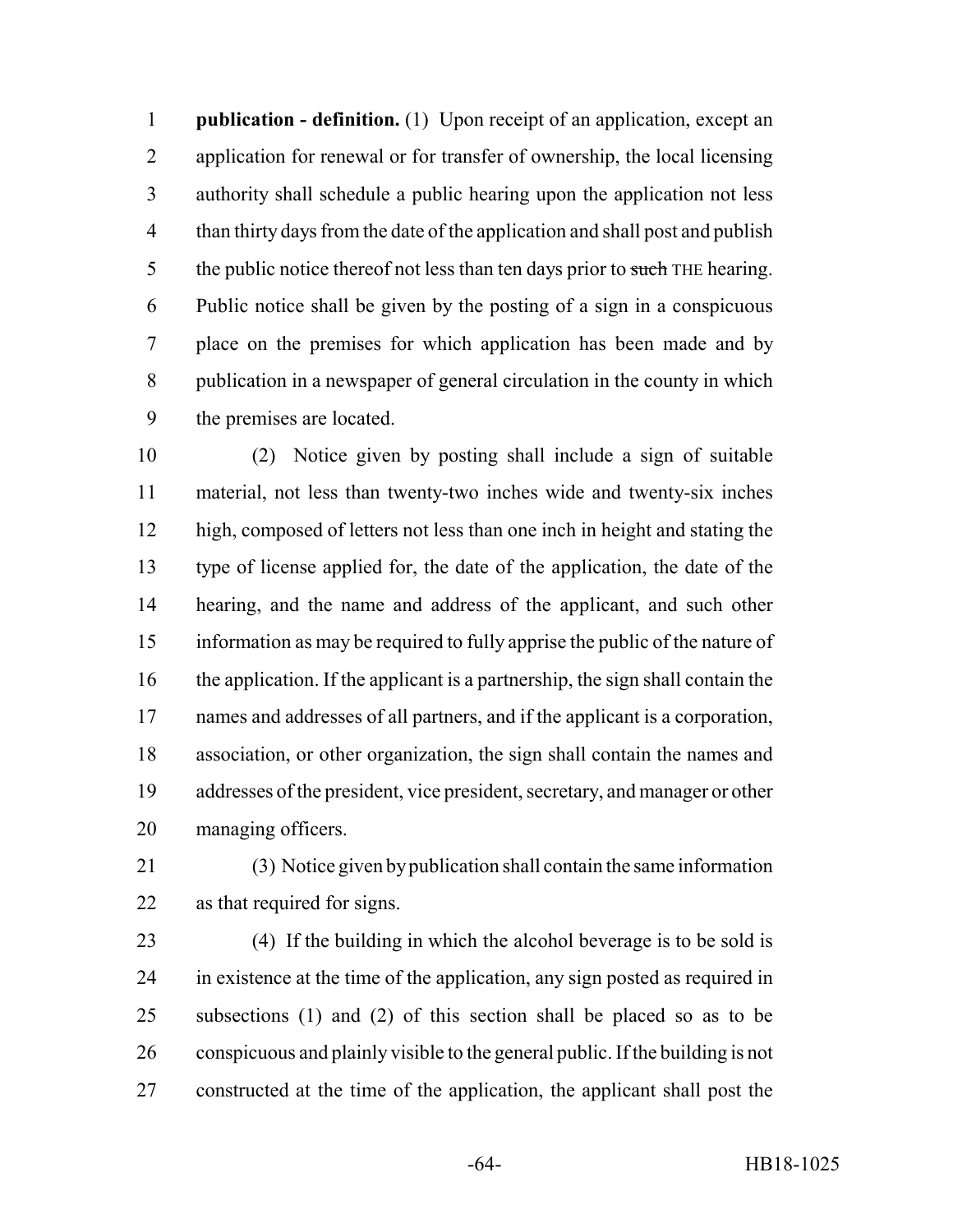premises upon which the building is to be constructed in such a manner that the notice shall be conspicuous and plainly visible to the general public.

 (5) (a) At the public hearing held pursuant to this section, any party in interest shall be allowed to present evidence and to cross-examine witnesses.

- (b) As used in this subsection (5), "party in interest" means any of the following:
- (I) The applicant;

(II) An adult resident of the neighborhood under consideration;

 (III) The owner or manager of a business located in the neighborhood under consideration;

 (IV) The principal or representative of any school located within five hundred feet of the premises for which the issuance of a license pursuant to section 12-47-309 (1) SECTION 44-3-309 (1) is under consideration.

 (c) The local licensing authority, in its discretion, may limit the presentation of evidence and cross-examination so as to prevent repetitive and cumulative evidence or examination.

 (d) Nothing in this subsection (5) shall be construed to prevent a representative of an organized neighborhood group that encompasses part or all of the neighborhood under consideration from presenting evidence 23 subject to this section. Such THE representative shall reside within the neighborhood group's geographic boundaries and shall be a member of 25 the neighborhood group. Such THE representative shall not be entitled to cross-examine witnesses or seek judicial review of the licensing authority's decision.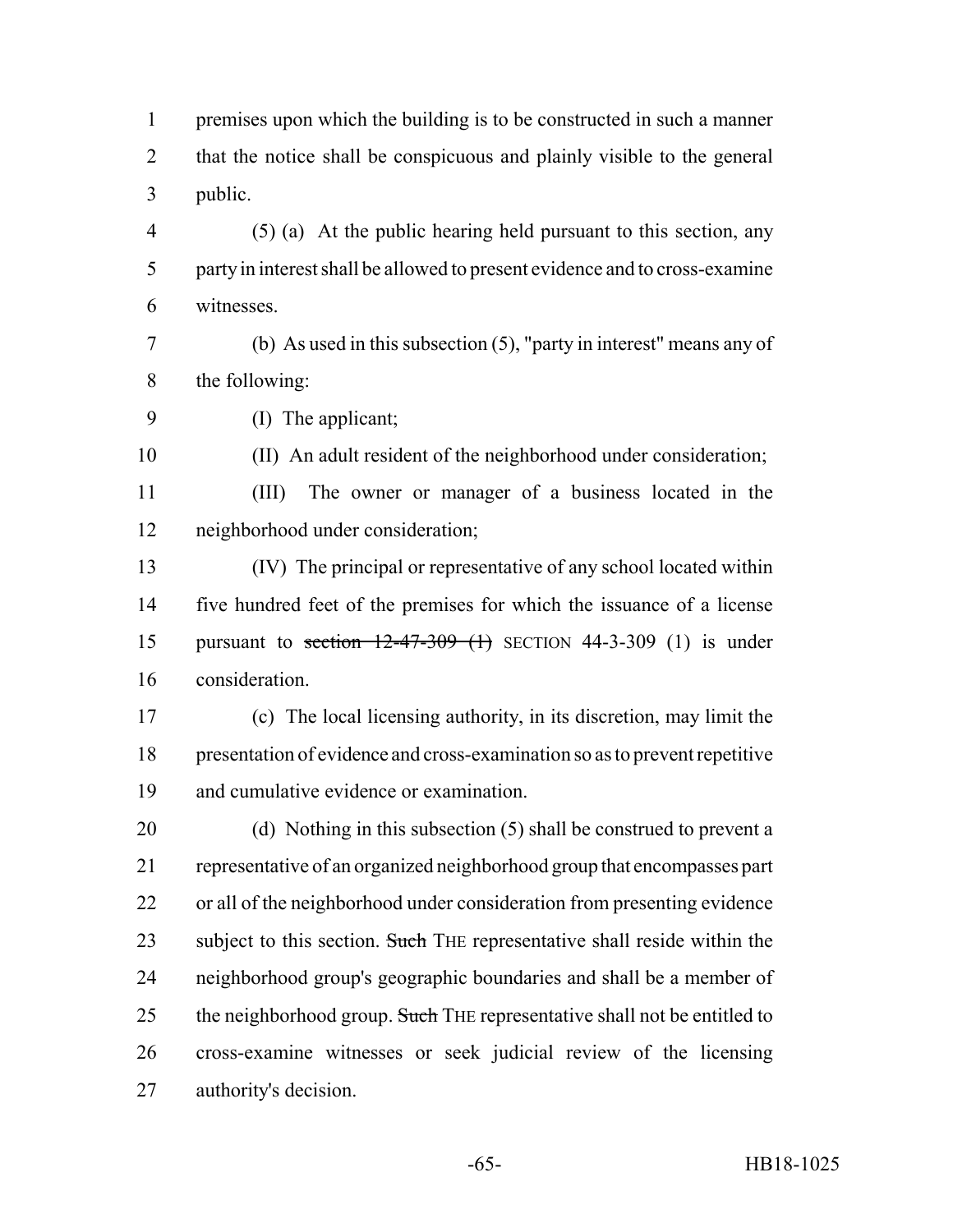**44-3-312. [Formerly 12-47-312] Results of investigation - decision of authorities.** (1) Not less than five days prior to the date of hearing, the local licensing authority shall make known its findings based on its investigation in writing to the applicant and other interested parties. The local licensing authority has authority to refuse to issue any licenses 6 provided in sections  $12-47-309(1)$  and  $12-46-107$  SECTIONS 44-3-309(1) AND 44-4-107 for good cause, subject to judicial review.

 (2) (a) Before entering any decision approving or denying the application, the local licensing authority shall consider, except where this article ARTICLE 3 specifically provides otherwise, the facts and evidence adduced as a result of its investigation, as well as any other facts, the reasonable requirements of the neighborhood for the type of license for which application has been made, the desires of the adult inhabitants, the number, type, and availability of alcohol beverage outlets located in or near the neighborhood under consideration, and any other pertinent matters affecting the qualifications of the applicant for the conduct of the type of business proposed; except that the reasonable requirements of the neighborhood shall not be considered in the issuance of a club liquor license. For the merger and conversion of retail liquor store licenses to a 20 single liquor-licensed drugstore license in accordance with section  $\frac{12-47-408 (1)(b)}{2}$  SECTION 44-3-410 (1)(b), the local licensing authority 22 shall consider the reasonable requirements of the neighborhood and the desires of the adult inhabitants of the neighborhood.

 (b) Any petitioning otherwise required to establish the reasonable requirements of the neighborhood shall be waived for a bed and breakfast permit applicant unless the local licensing authority has previously taken affirmative, official action to rescind the availability of such waiver in all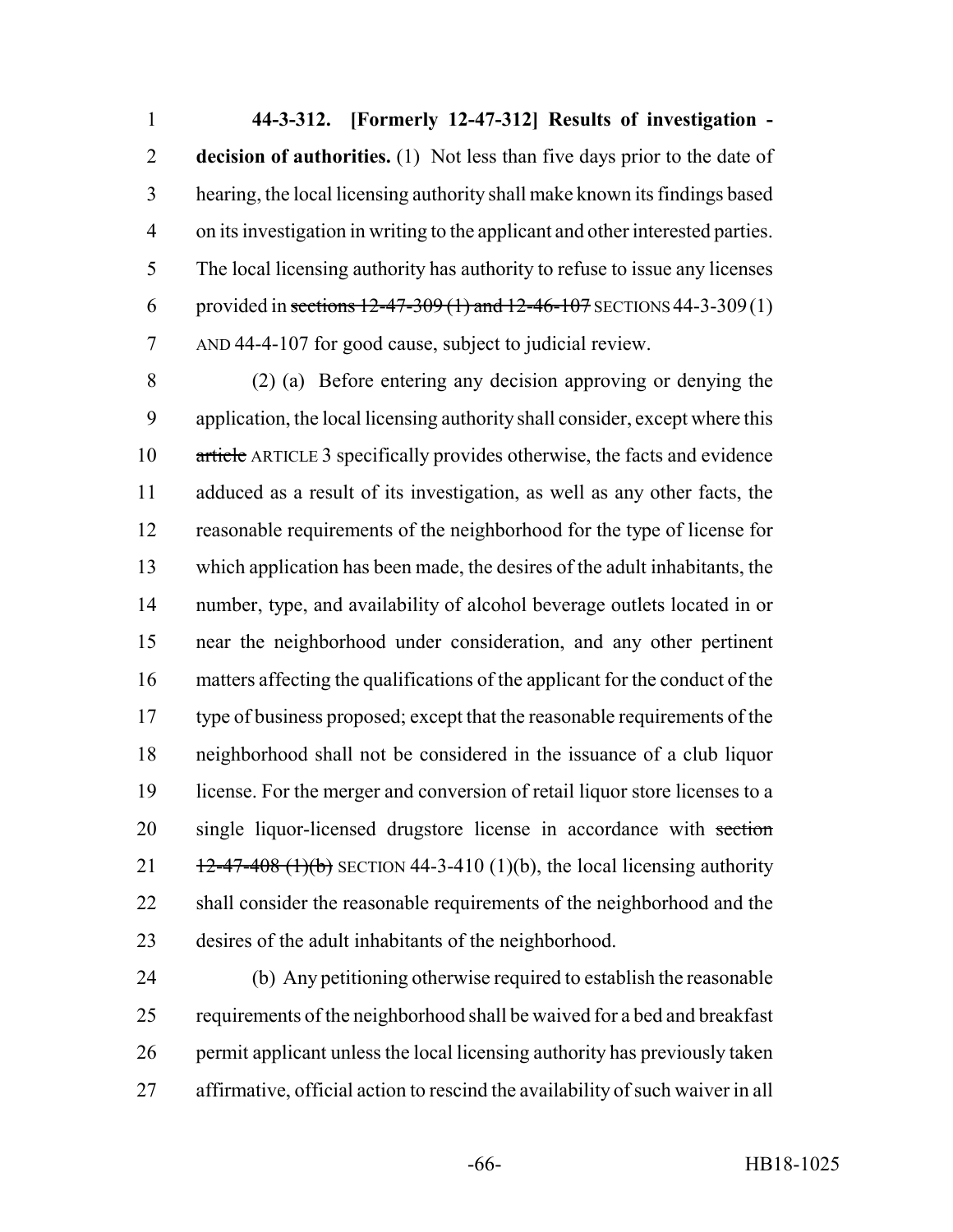subsequent cases.

 (3) Any decision of a local licensing authority approving or denying an application shall be in writing stating the reasons therefor 4 within thirty days after the date of the public hearing, and a copy of such THE decision shall be sent by certified mail to the applicant at the address shown in the application.

 (4) No license shall be issued by any local licensing authority after approval of an application until the building in which the business is to be conducted is ready for occupancy with such furniture, fixtures, and equipment in place as is necessary to comply with the applicable 11 provisions of this article and article 46 of this title ARTICLE 3 AND ARTICLE 4 OF THIS TITLE 44, and then only after inspection of the premises has been made by the licensing authority to determine that the applicant has complied with the architect's drawing and the plot plan and detailed sketch for the interior of the building submitted with the application.

 (5) After approval of any application, the local licensing authority 17 shall notify the state licensing authority of such THE approval, who shall investigate and either approve or disapprove such application.

 **44-3-313. [Formerly 12-47-313] Restrictions for applications for new license.** (1) No application for the issuance of any license 21 specified in section 12-47-309 (1) or 12-46-107 (1) SECTION 44-3-309 (1) OR 44-4-107 (1) shall be received or acted upon:

 (a) (I) If the application for a license described in section  $12-47-309$  (1) SECTION 44-3-309 (1) concerns a particular location that is the same as or within five hundred feet of a location for which, within the two years next preceding the date of the application, the state or a local licensing authority denied an application for the same class of license for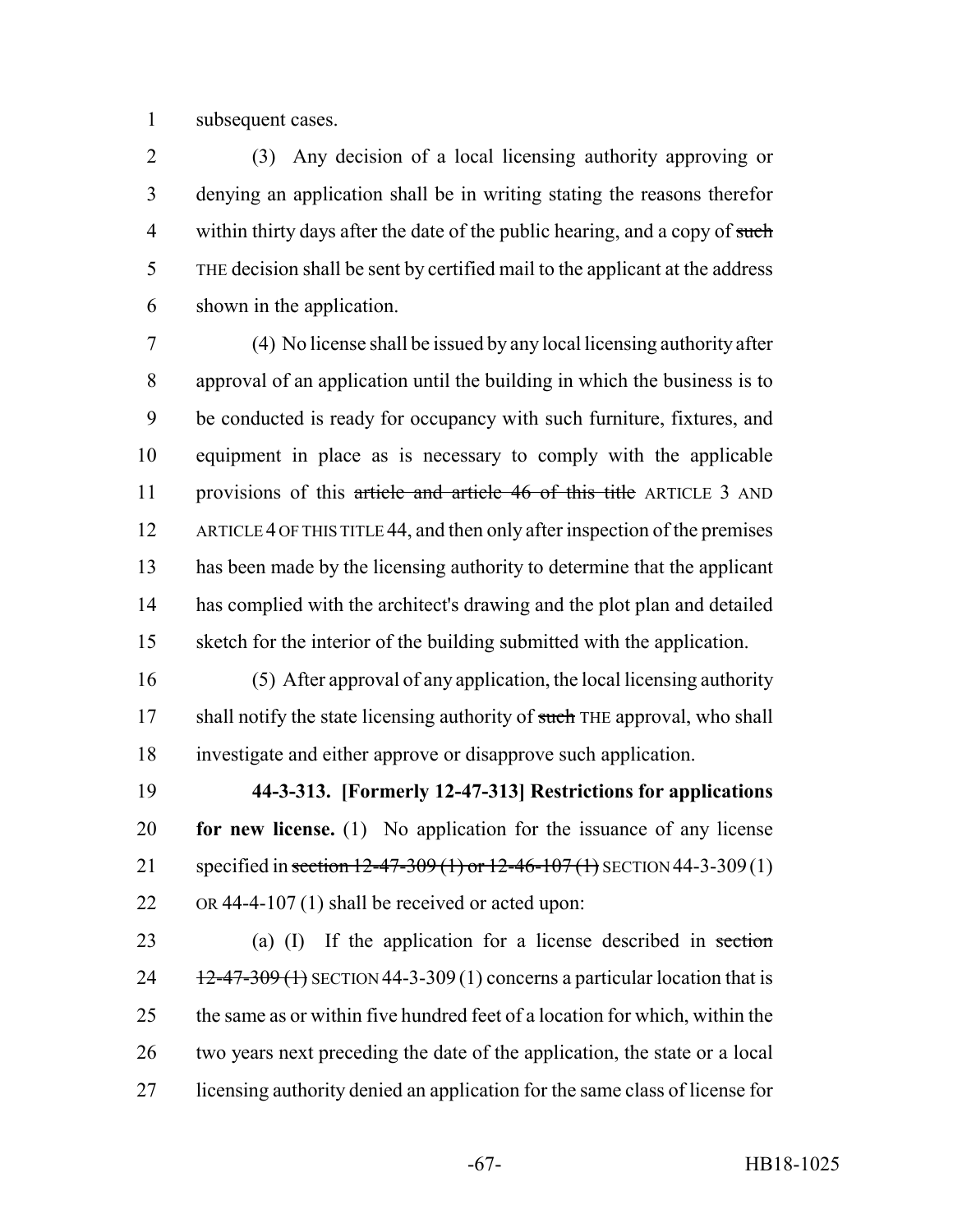the reason that the reasonable requirements of the neighborhood and the desires of the adult inhabitants were satisfied by the existing outlets.

3 (II) Subparagraph (I) of this paragraph (a) SUBSECTION  $(1)(a)(I)$  OF THIS SECTION shall not apply to cities in which limited gaming is permitted pursuant to section 9 of article XVIII of the state constitution.

 (III) No licensing authority shall consider an application for any license to sell fermented malt beverages at retail pursuant to section  $\frac{12-46-107(1)}{25}$  SECTION 44-4-107(1) if, within one year before the date of the application, the state or a local licensing authority has denied an application at the same location for the reason that the reasonable requirements of the neighborhood or the desires of the inhabitants were satisfied by the existing outlets.

 (b) Until it is established that the applicant is, or will be, entitled to possession of the premises for which application is made under a lease, rental agreement, or other arrangement for possession of the premises, or by virtue of ownership thereof;

 (c) For a location in an area where the sale of alcohol beverages as contemplated is not permitted under the applicable zoning laws of the municipality, city and county, or county;

 (d) (I) If the building in which the alcohol beverages are to be sold 21 pursuant to a license described in section 12-47-309 (1) SECTION 44-3-309 (1) is located within five hundred feet of any public or parochial school or the principal campus of any college, university, or seminary; except 24 that this subsection  $(1)(d)(I)$  does not:

 (A) Affect the renewal or reissuance of a license once granted; (B) Apply to licensed premises located or to be located on land owned by a municipality;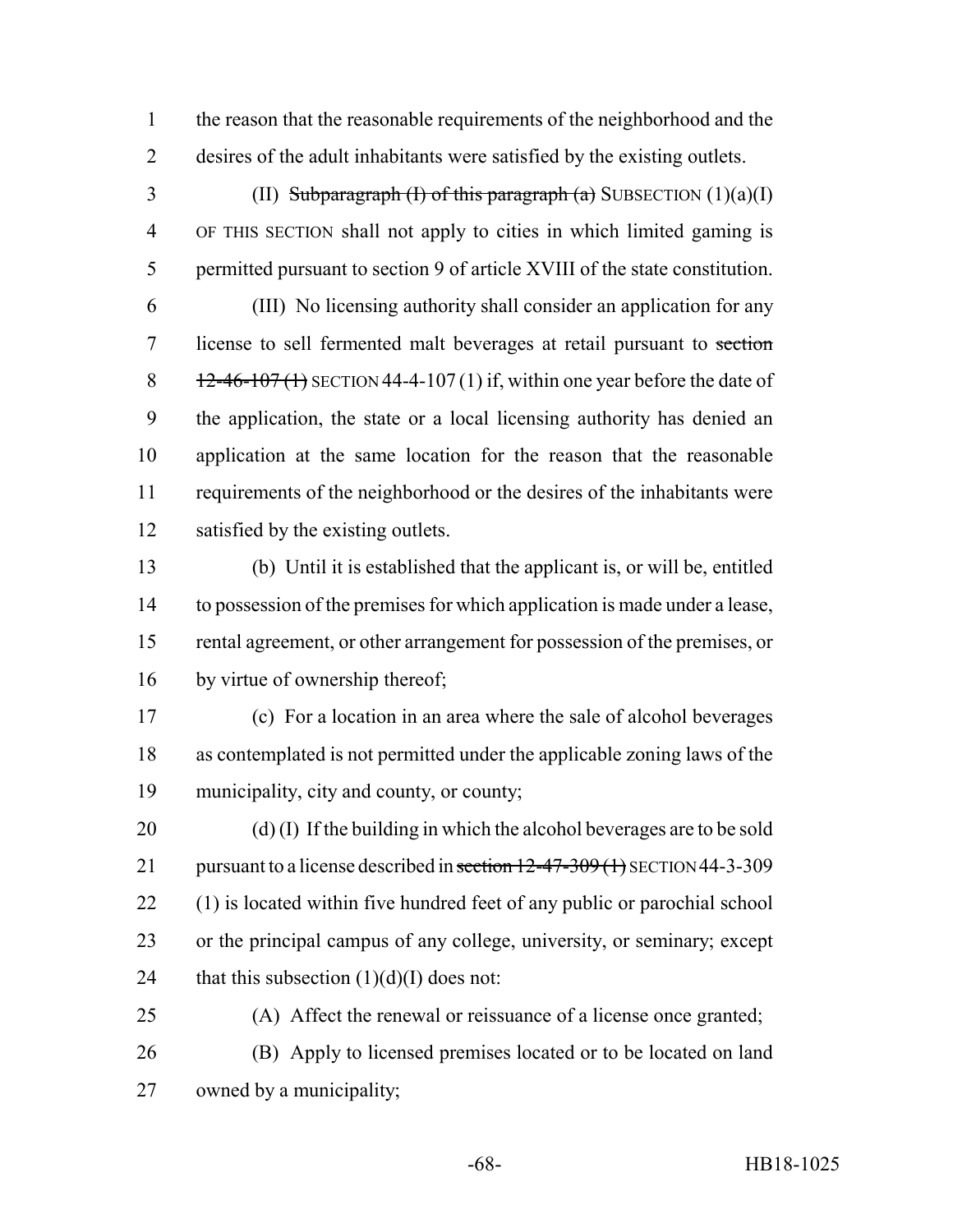- (C) Apply to an existing licensed premises on land owned by the state;
- (D) Apply to a liquor license in effect and actively doing business before the principal campus was constructed;
- (E) Apply to any club located within the principal campus of any college, university, or seminary that limits its membership to the faculty or staff of the institution; or
- 

(F) Apply to a campus liquor complex.

9 (II) The distances referred to in subparagraph (I) of this paragraph 10 (d) SUBSECTION (1)(d)(I) OF THIS SECTION are to be computed by direct measurement from the nearest property line of the land used for school 12 purposes to the nearest portion of the building in which liquor is to be sold, using a route of direct pedestrian access.

 (III) The local licensing authority of any city and county, by rule or regulation; the governing body of any other municipality, by ordinance; and the governing body of any other county, by resolution, may eliminate 17 or reduce the distance restrictions imposed by this paragraph (d) 18 SUBSECTION (1)(d) for any class of license, or may eliminate one or more types of schools or campuses from the application of any distance 20 restriction established by or pursuant to this paragraph (d) SUBSECTION 21  $(1)(d)$ .

22 (IV) In addition to the requirements of <del>section 12-47-312 (2)</del> SECTION 44-3-312 (2), the local licensing authority shall consider the evidence and make a specific finding of fact as to whether the building in which the liquor is to be sold is located within any distance restrictions established by or pursuant to this section. This finding shall be subject to 27 judicial review pursuant to section 12-47-802 SECTION 44-3-802.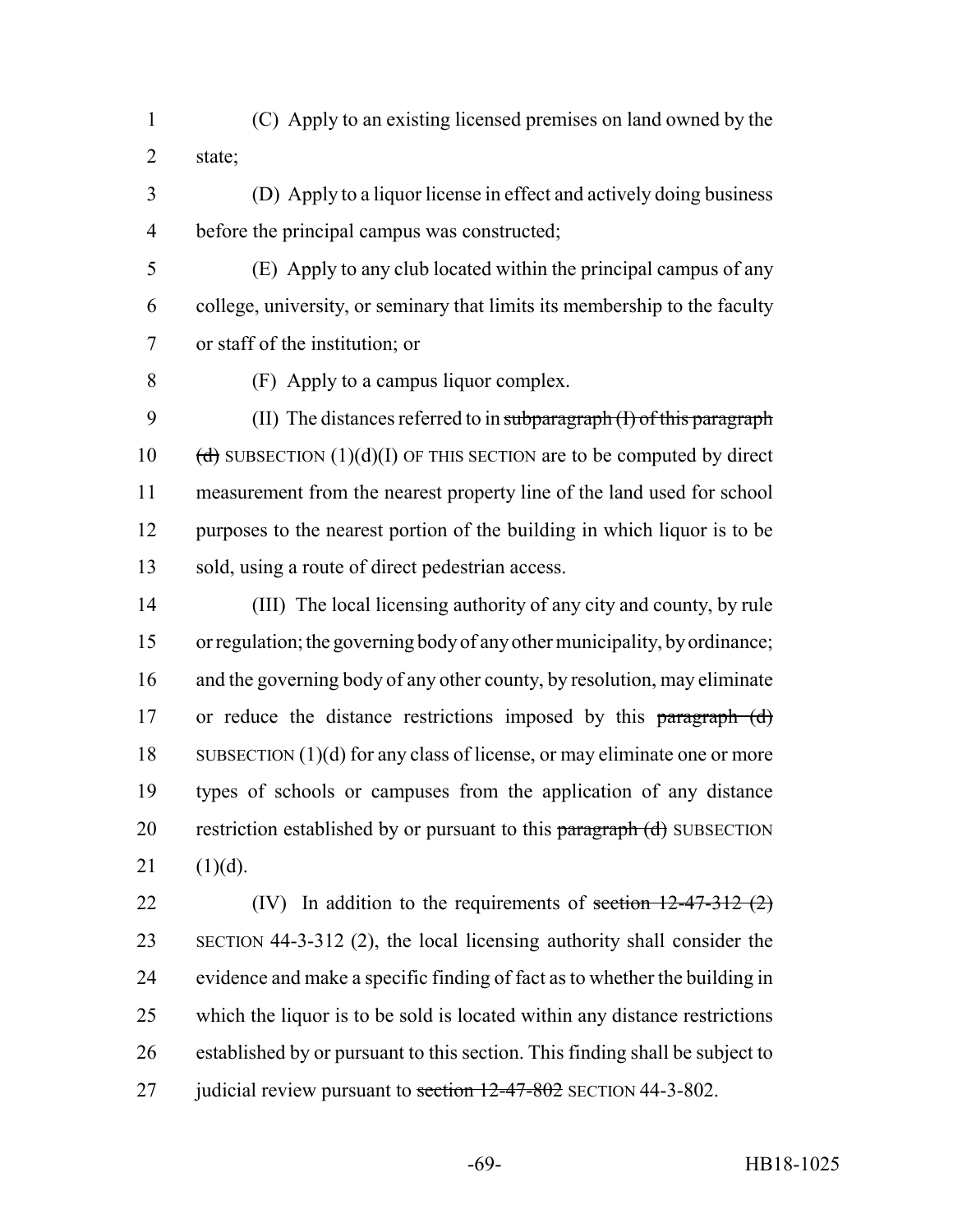| $\mathbf{1}$   | (2) An application for the issuance of a tavern or retail liquor store       |
|----------------|------------------------------------------------------------------------------|
| $\overline{2}$ | license may be denied under this article ARTICLE 3 if the local licensing    |
| 3              | authority or the state on state-owned property determines, pursuant to       |
| 4              | section $12-47-301$ (2)(b) SECTION 44-3-301 (2)(b), that the issuance of     |
| 5              | such THE license would result in or add to an undue concentration of the     |
| 6              | same class of license and, as a result, require the use of additional law    |
| 7              | enforcement resources.                                                       |
| 8              | PART <sub>4</sub>                                                            |
| 9              | <b>CLASSES OF LICENSES AND PERMITS</b>                                       |
| 10             | 44-3-401. [Formerly 12-47-401] Classes of licenses and permits               |
| 11             | - rules. (1) For the purpose of regulating the manufacture, sale, and        |
| 12             | distribution of alcohol beverages, the state licensing authority in its      |
| 13             | discretion, upon application in the prescribed form made to it, may issue    |
| 14             | and grant to the applicant a license or permit from any of the following     |
| 15             | classes, subject to the provisions and restrictions provided by this article |
| 16             | <b>ARTICLE 3:</b>                                                            |
| 17             | (a) Manufacturer's license;                                                  |
| 18             | (b) Limited winery license;                                                  |
| 19             | (c) Nonresident manufacturer's license;                                      |
| 20             | (d) Importer's license;                                                      |
| 21             | (e) Malt liquor importer's license;                                          |
| 22             | (f) Wholesaler's liquor license;                                             |
| 23             | (g) Wholesaler's beer license;                                               |
| 24             | (h) Retail liquor store license;                                             |
| 25             | (i) Liquor-licensed drugstore license;                                       |
| 26             | (j) Beer and wine license;                                                   |
| 27             | (k) Hotel and restaurant license;                                            |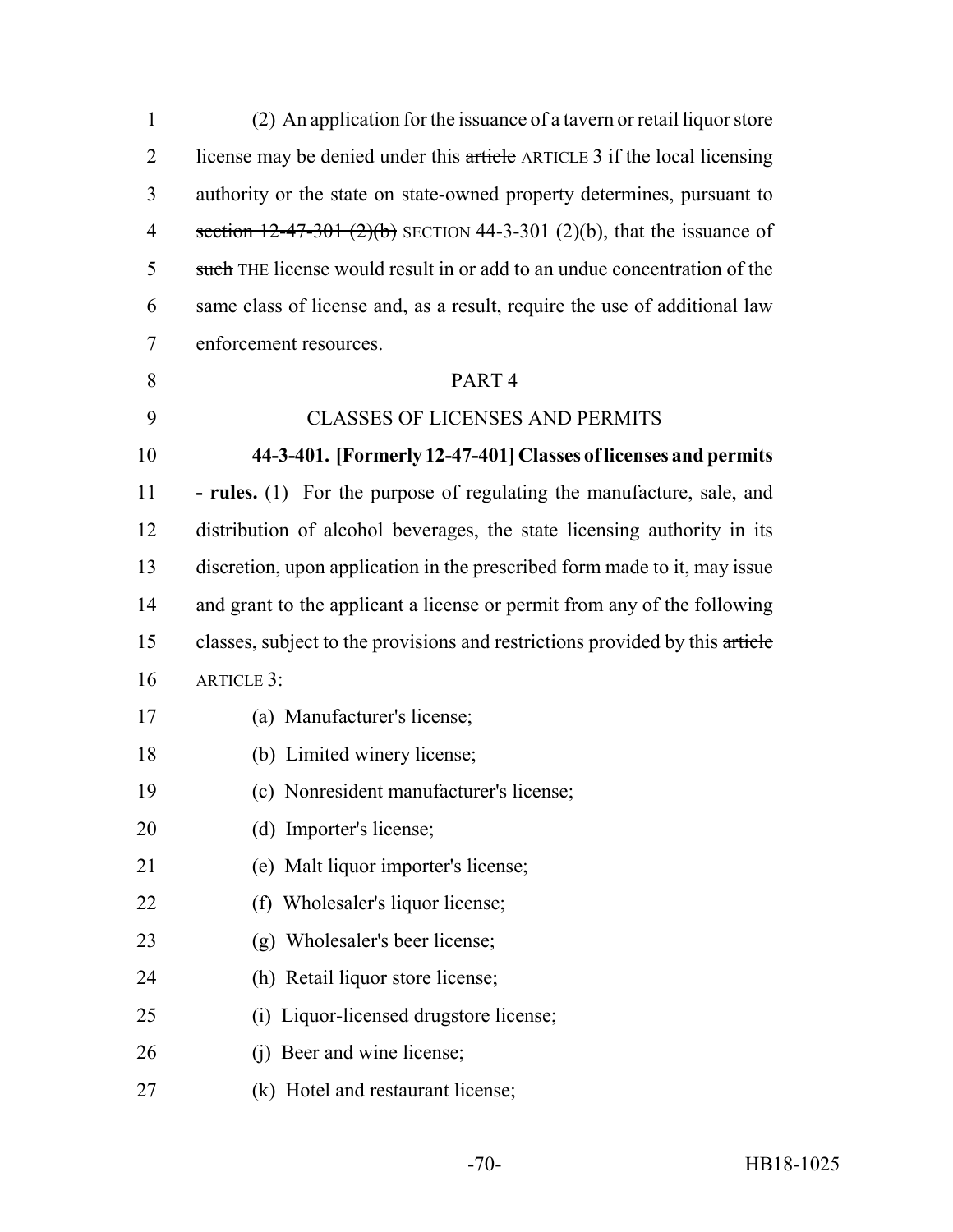| $\mathbf{1}$   | (1) Tavern license;                                                            |
|----------------|--------------------------------------------------------------------------------|
| $\overline{2}$ | (m) Brew pub license;                                                          |
| 3              | (n) Club license;                                                              |
| $\overline{4}$ | (o) Arts license;                                                              |
| 5              | (p) Racetrack license;                                                         |
| 6              | (q) Public transportation system license;                                      |
| 7              | (r) Optional premises license;                                                 |
| 8              | (s) Retail gaming tavern license;                                              |
| 9              | (t) Vintner's restaurant license;                                              |
| 10             | (u) Wine packaging permit;                                                     |
| 11             | (v) Distillery pub license;                                                    |
| 12             | (w) Lodging and entertainment license;                                         |
| 13             | (x) Manager's permit.                                                          |
| 14             | If the federal alcohol and tobacco tax and trade bureau<br>(2)                 |
| 15             | approves the purchase, sale, possession, or manufacturing of powdered          |
| 16             | alcohol in the United States, the state licensing authority shall adopt rules  |
| 17             | establishing a mechanism for regulating the manufacture, purchase, sale,       |
| 18             | possession, and use of powdered alcohol.                                       |
| 19             | 44-3-402. [Formerly 12-47-402] Manufacturer's license. (1) A                   |
| 20             | manufacturer's license shall be issued by the state licensing authority to     |
| 21             | persons distilling, rectifying, or brewing within this state for the following |
| 22             | purposes only:                                                                 |
| 23             | (a) To produce, manufacture, or rectify malt, vinous, or spirituous            |
| 24             | liquors;                                                                       |
| 25             | (b) To sell malt or vinous liquors of their own manufacture within             |
| 26             | this state. Brewers or winers licensed under this section may solicit          |
| 27             | business directly from licensed retail persons or consumers by procuring       |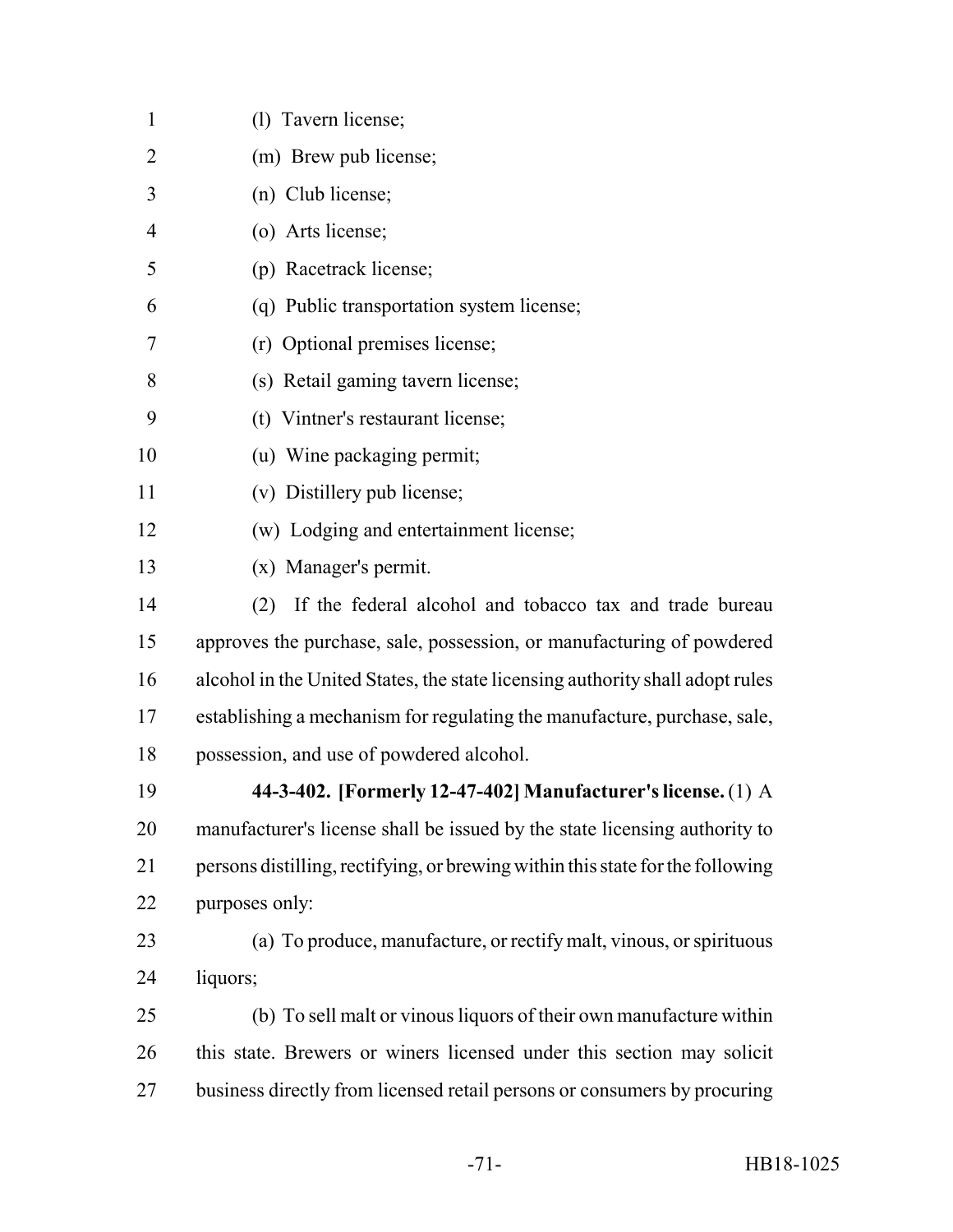1 a wholesaler's license as provided in this article ARTICLE 3; except that any malt liquor sold at wholesale by a brewer that has procured a wholesaler's license shall be unloaded and placed in the physical possession of a licensed wholesaler at the wholesaler's licensed premises in this state and inventoried for purposes of tax collection prior to delivery to a retailer or consumer. Wholesalers of malt liquors receiving 7 products to be held as required by this  $\frac{\partial}{\partial x}$  paragraph (b) SUBSECTION (1)(b) shall be liable for the payment of any tax due on such products under 9 section  $12-47-503$  (1)(a) SECTION 44-3-503 (1)(a).

 (c) To sell vinous or spirituous liquors of their own manufacture 11 within the state to persons licensed by this article ARTICLE 3 without procuring a wholesaler's license;

 (d) To sell malt, vinous, or spirituous liquors in other states, the laws of which permit the sale of alcohol beverages;

 (e) To sell for export to foreign countries, if such export for beverage or medicinal purposes is permitted by the laws of the United States; but Colorado distillers, rectifiers, winers, and brewers licensed under this section may sell their products distilled, rectified, or brewed in this state directly to licensed retail licensees by procuring a wholesaler's license.

 (2) (a) A winery licensed pursuant to this section may conduct tastings and sell vinous liquors of its own manufacture, as well as other vinous liquors manufactured by other Colorado wineries licensed 24 pursuant to this section or section 12-47-403 SECTION 44-3-403, on the licensed premises of the winery and at one other approved sales room location at no additional cost, whether included in the license at the time of the original license issuance or by supplemental application.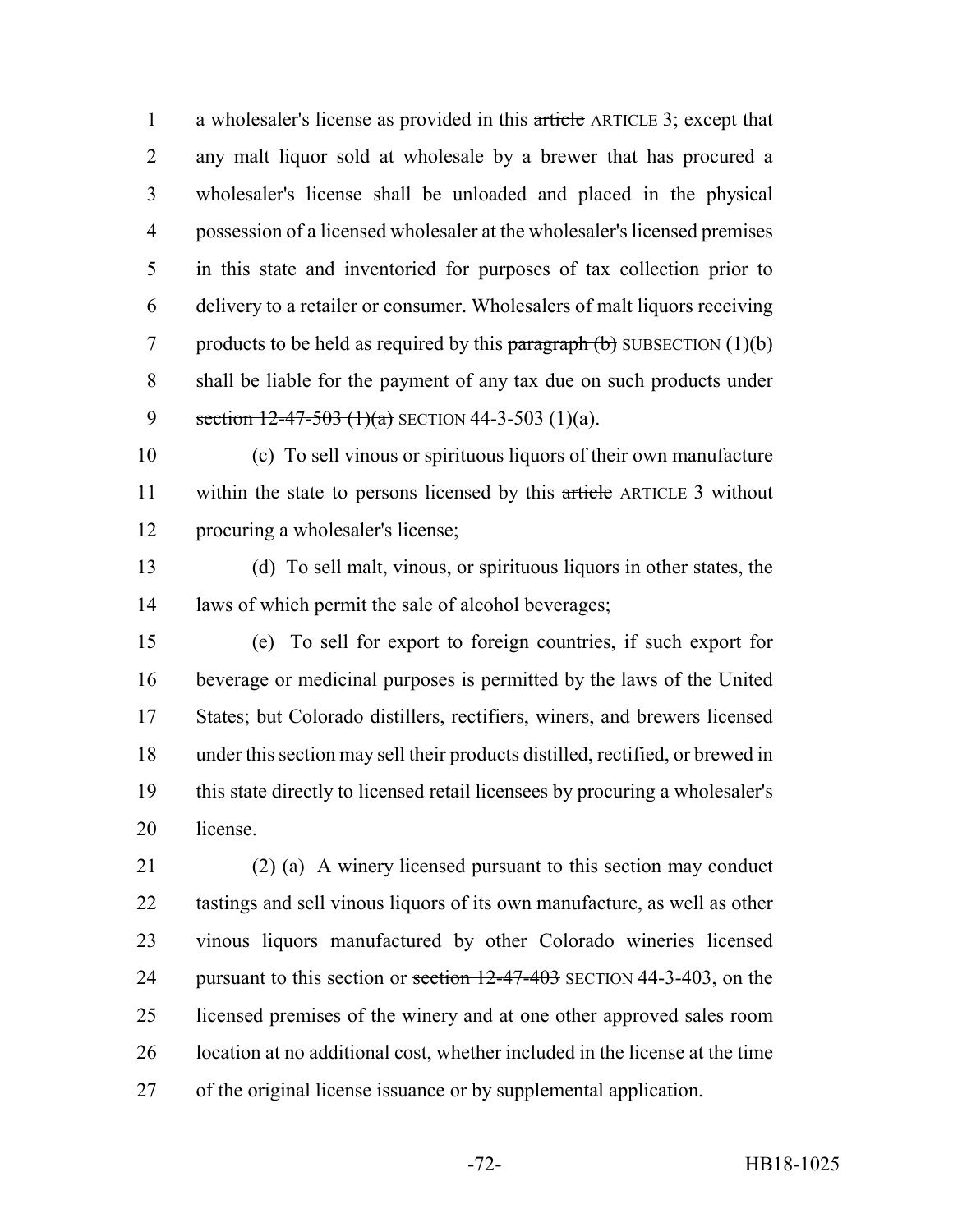(b) A winery licensed pursuant to this section may serve and sell food, general merchandise, and nonalcohol beverages for consumer consumption on or off the licensed premises.

 (c) (I) (A) Prior to operating a sales room location, a winery licensed pursuant to this section shall, at the time of application to the state licensing authority, send a copy of the application or supplemental application for a sales room to the local licensing authority in the jurisdiction in which the sales room is proposed. The local licensing authority may submit a response to the application, including its determination specified in subparagraph (II) of this paragraph (c) SUBSECTION (2)(c)(II) OF THIS SECTION, to the state licensing authority but must submit its response within forty-five days after the licensed winery submits its sales room application to the state licensing authority, or, for 14 purposes of an application to operate a temporary sales room for not more than three consecutive days, within the time specified by the state licensing authority by rule.

 (B) If the local licensing authority does not submit a response to 18 the state licensing authority within the time specified in sub-subparagraph  $(A)$  of this subparagraph (I) SUBSECTION  $(2)(c)(I)(A)$  OF THIS SECTION, the state licensing authority shall deem that the local licensing authority has determined that the proposed sales room will not impact traffic, noise, or other neighborhood concerns in a manner that is inconsistent with local regulations or ordinances or that the applicant will sufficiently mitigate any impacts identified by the local licensing authority.

 (II) The state licensing authority must consider the response from the local licensing authority, if any, and may deny the proposed sales room application if the local licensing authority determines that approval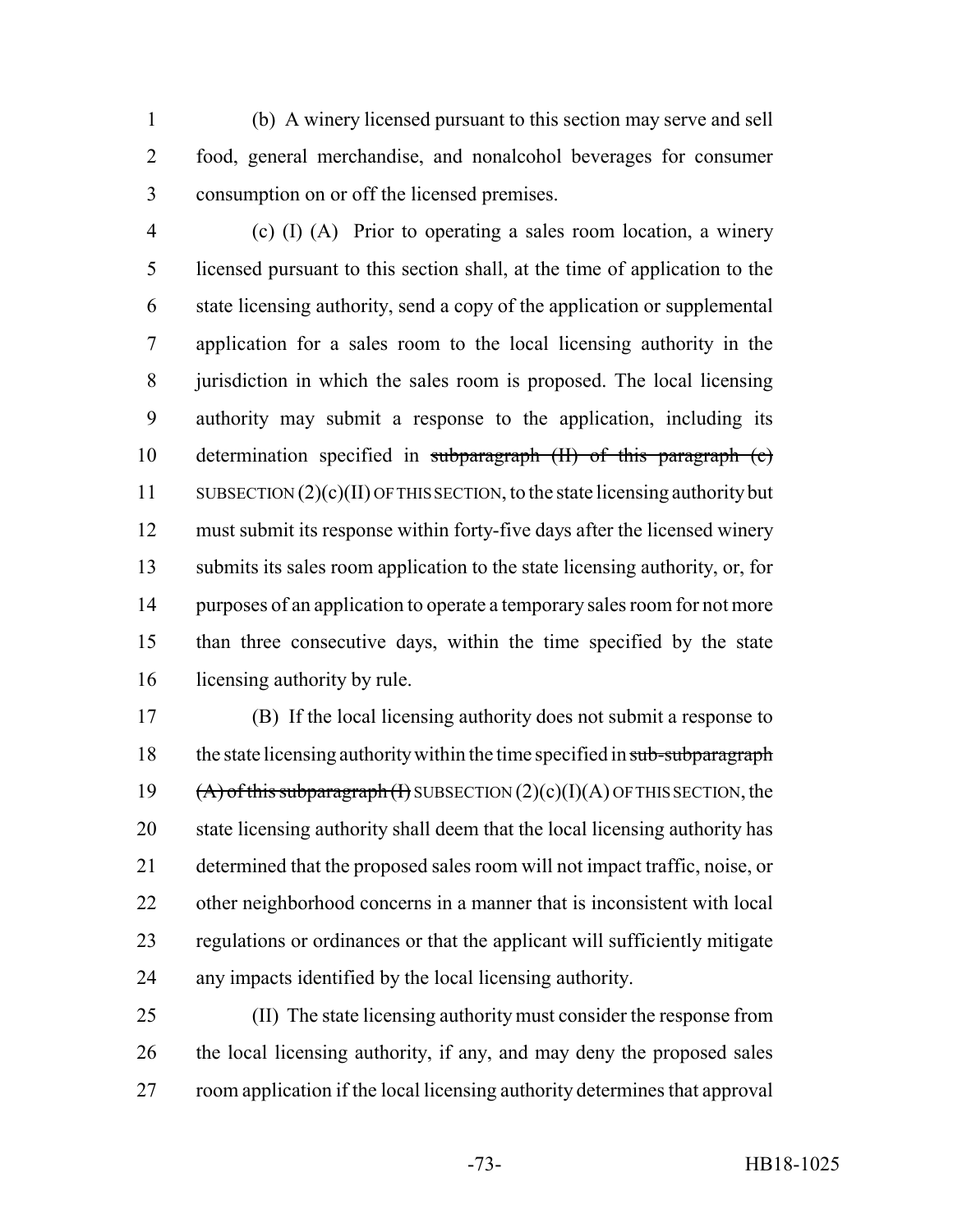of the proposed sales room will impact traffic, noise, or other neighborhood concerns in a manner that is inconsistent with local regulations or ordinances, which may be determined by the local licensing authority without requiring a public hearing, or that the applicant cannot sufficiently mitigate any potential impacts identified by the local licensing authority.

 (III) The state licensing authority shall not grant approval of an additional sales room unless the applicant affirms to the state licensing authority that the applicant has complied with local zoning restrictions.

 (IV) A licensed winery that is operating a sales room as of August 11 5, 2015, or that is granted approval pursuant to this paragraph (c) 12 SUBSECTION (2)(c) to operate a sales room on or after August 5, 2015, shall notify the state licensing authority of all sales rooms it operates. The state licensing authority shall maintain a list of all licensed winery sales rooms in the state and make the list available on its website.

 (V) The local licensing authority may request that the state 17 licensing authority take action in accordance with section 12-47-601 SECTION 44-3-601 against a licensed winery approved to operate a sales room if the local licensing authority:

 (A) Demonstrates to the state licensing authority that the licensee has engaged in an unlawful act as set forth in part 9 of this article 22 ARTICLE 3; or

23 (B) Shows good cause as specified in section  $12-47-103$  (9)(a), 24  $(\frac{9}{b}, \text{or } (\frac{9}{d})$  SECTION 44-3-103 (19)(a), (19)(b), OR (19)(d).

25 (VI) This paragraph (c) SUBSECTION (2)(c) does not apply if the licensed winery does not sell and serve vinous liquors for consumption on the licensed premises or in an approved sales room.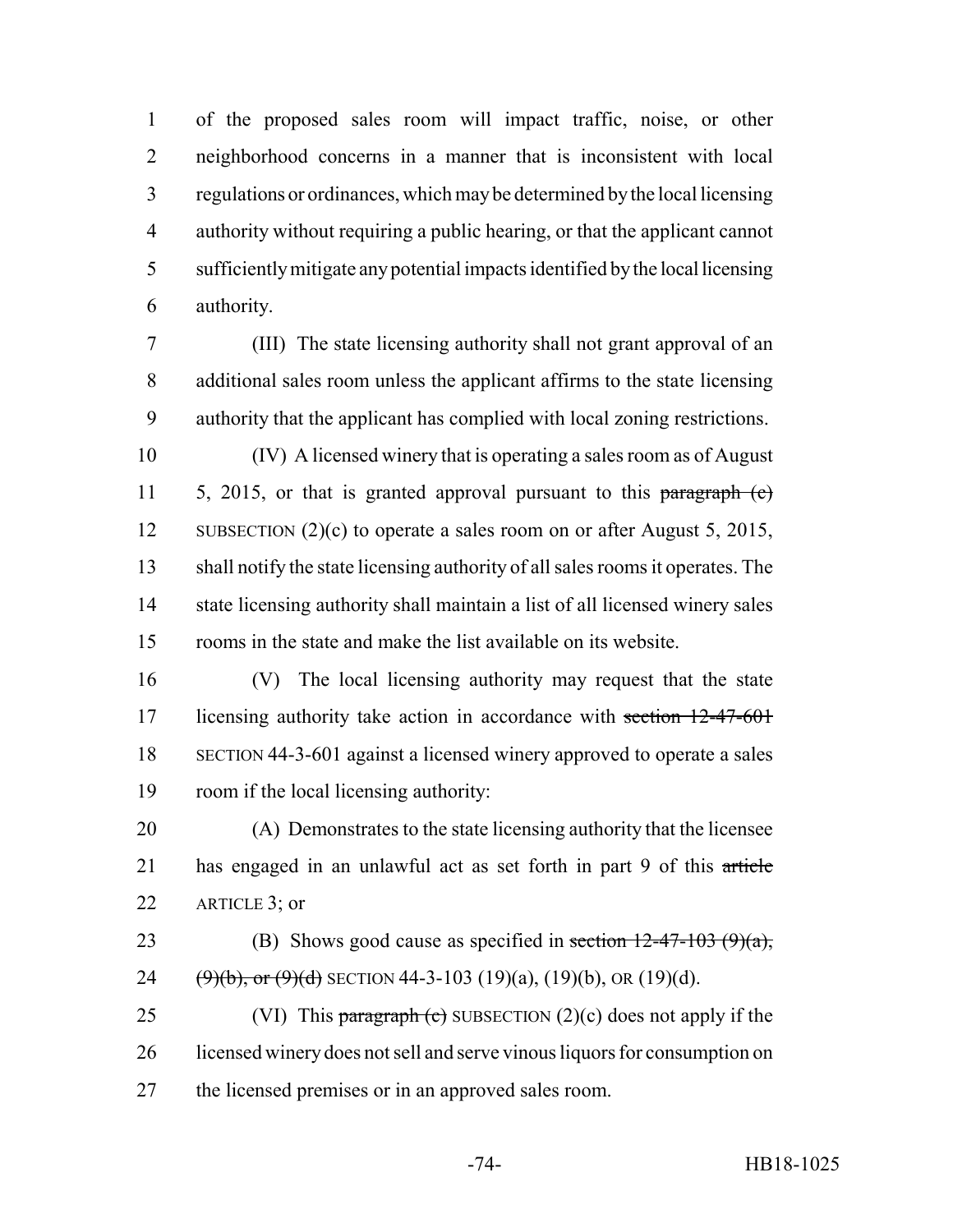$(2.5)$  (3) (a) Any winery that has received a license pursuant to 2 this section shall be authorized to manufacture vinous liquors upon an alternating proprietor licensed premises, as approved by the state licensing authority, but retail sales of vinous liquors shall not be conducted from an area licensed or defined as an alternating proprietor licensed premises.

 (b) Any brewery that has received a license pursuant to this section shall be authorized to manufacture malt liquors upon an alternating proprietor licensed premises, as approved by the state licensing authority, but retail sales of malt liquors shall not be conducted from an area licensed or defined as an alternating proprietor licensed premises.

 (c) Any winery or brewery that holds a wholesaler's license 14 pursuant to section 12-46-104 (1)(b) or 12-47-406 SECTION 44-3-407 OR 44-4-104 (1)(b) may engage in the wholesale sale of alcohol beverages that the licensee manufactured at an alternating proprietor licensed premises from both its licensed premises and the alternating proprietor licensed premises where the alcohol beverages were manufactured.

(3) Repealed.

20  $(3.5)$  (4) A winery that has received a license pursuant to this 21 section may ship wine directly to personal consumers if such THE winery 22 also has received a winery direct shipper's permit under section 12-47-104 SECTION 44-3-104.

 $(4)$  (5) (a) It is unlawful for a manufacturer licensed under this 25 article ARTICLE 3 or any person, partnership, association, organization, or corporation interested financially in or with a licensed manufacturer to be interested financially, directly or indirectly, in the business of any person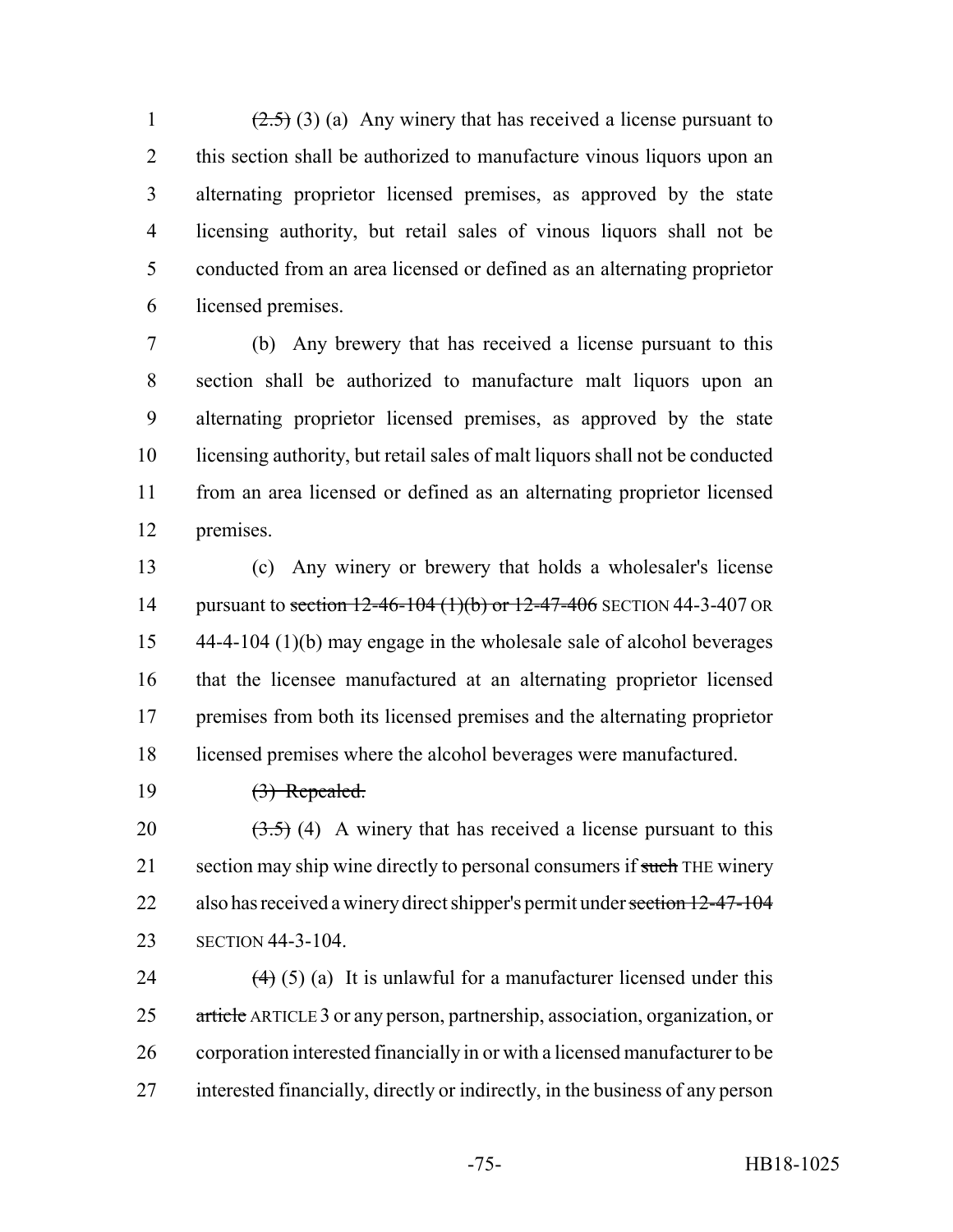1 licensed to sell at retail pursuant to this article ARTICLE 3.

 (b) It is unlawful for any licensed manufacturer of vinous or spirituous liquors or any person, partnership, association, organization, or corporation interested financially in or with such a licensed manufacturer to be interested financially, directly or indirectly, in the business of any vinous or spirituous wholesale licensee; except that any such financial interest that occurred on or before July 1, 1969, shall be lawful.

 $(5)(6)$  Each applicant for a license as a brewer shall enter into a written contract with each wholesaler with which the applicant intends to 10 do business that designates the territory within which the product of such THE applicant is sold by the respective wholesaler. The contract shall be 12 submitted to the state licensing authority with an application, and such THE applicant, if licensed, shall have a continuing duty to submit any 14 subsequent revisions, amendments, or superseding contracts to the state licensing authority.

 $(6)(7)(a)$  A manufacturer of spirituous liquors licensed pursuant to this section may conduct tastings and sell to customers spirituous liquors of its own manufacture on its licensed premises and at one other approved sales room location at no additional cost. A sales room location may be included in the license at the time of the original license issuance or by supplemental application.

 (b) A manufacturer of spirituous liquors licensed pursuant to this section may serve and sell food, general merchandise, and nonalcohol beverages for consumer consumption on or off the licensed premises.

25 (c) (I) (A) Prior to operating a sales room location, a manufacturer of spirituous liquors licensed pursuant to this section shall, at the time of application to the state licensing authority, send a copy of the application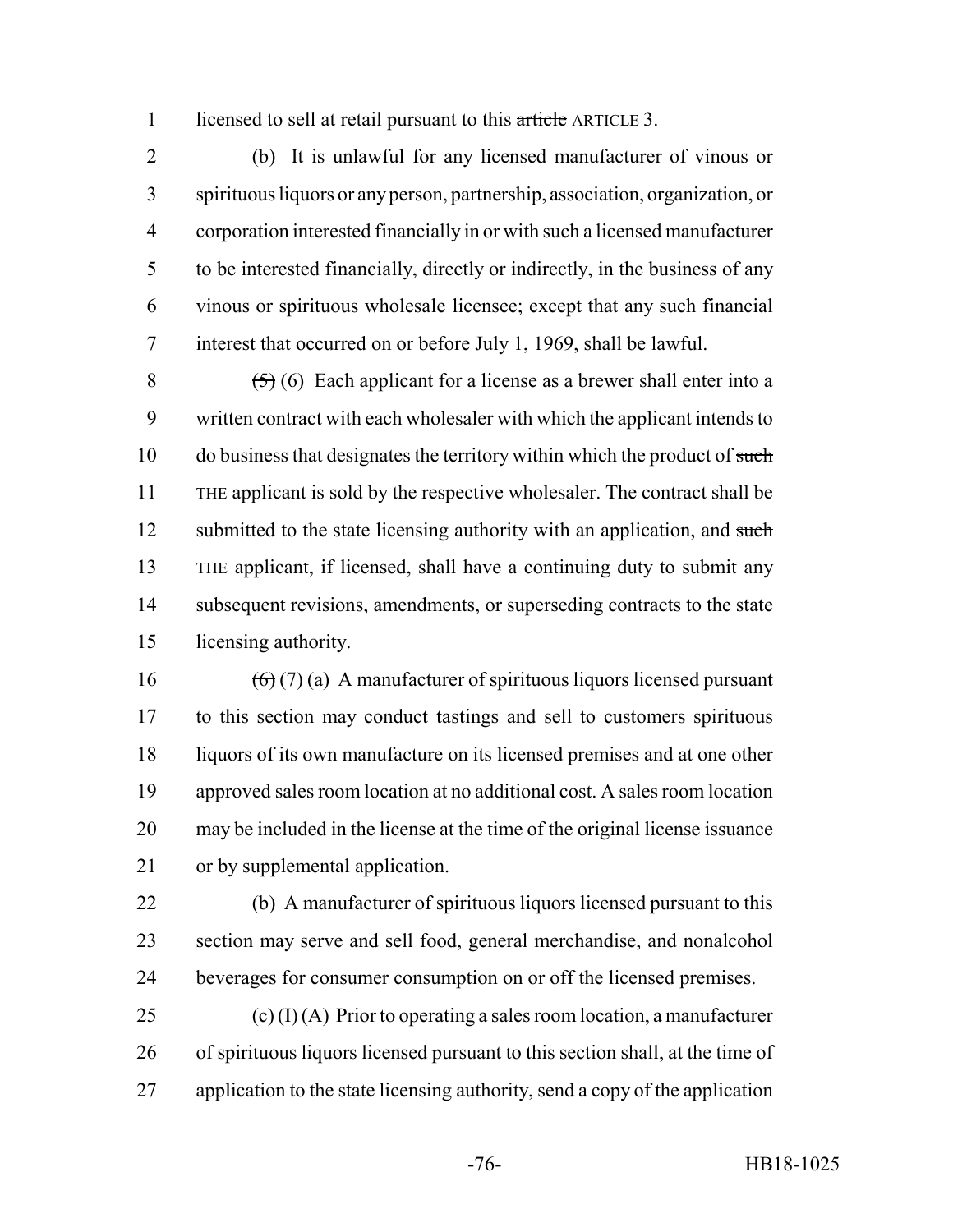or supplemental application for a sales room to the local licensing authority in the jurisdiction in which the sales room is proposed. The local licensing authority may submit a response to the application, including its 4 determination specified in subparagraph (II) of this paragraph (c) SUBSECTION (7)(c)(II) OF THIS SECTION, to the state licensing authority but must submit its response within forty-five days after the licensee submits its sales room application to the state licensing authority, or, for purposes of an application to operate a temporary sales room for not more than three consecutive days, within the time specified by the state licensing authority by rule.

 (B) If the local licensing authority does not submit a response to 12 the state licensing authority within the time specified in sub-subparagraph  $(A)$  of this subparagraph (I) SUBSECTION (7)(c)(I)(A) OF THIS SECTION, the 14 state licensing authority shall deem that the local licensing authority has determined that the proposed sales room will not impact traffic, noise, or other neighborhood concerns in a manner that is inconsistent with local regulations or ordinances or that the applicant will sufficiently mitigate any impacts identified by the local licensing authority.

 (II) The state licensing authority must consider the response from the local licensing authority, if any, and may deny the proposed sales room application if the local licensing authority determines that approval of the proposed sales room will impact traffic, noise, or other neighborhood concerns in a manner that is inconsistent with local regulations or ordinances, which may be determined by the local licensing authority without requiring a public hearing, or that the applicant cannot sufficiently mitigate any potential impacts identified by the local licensing authority.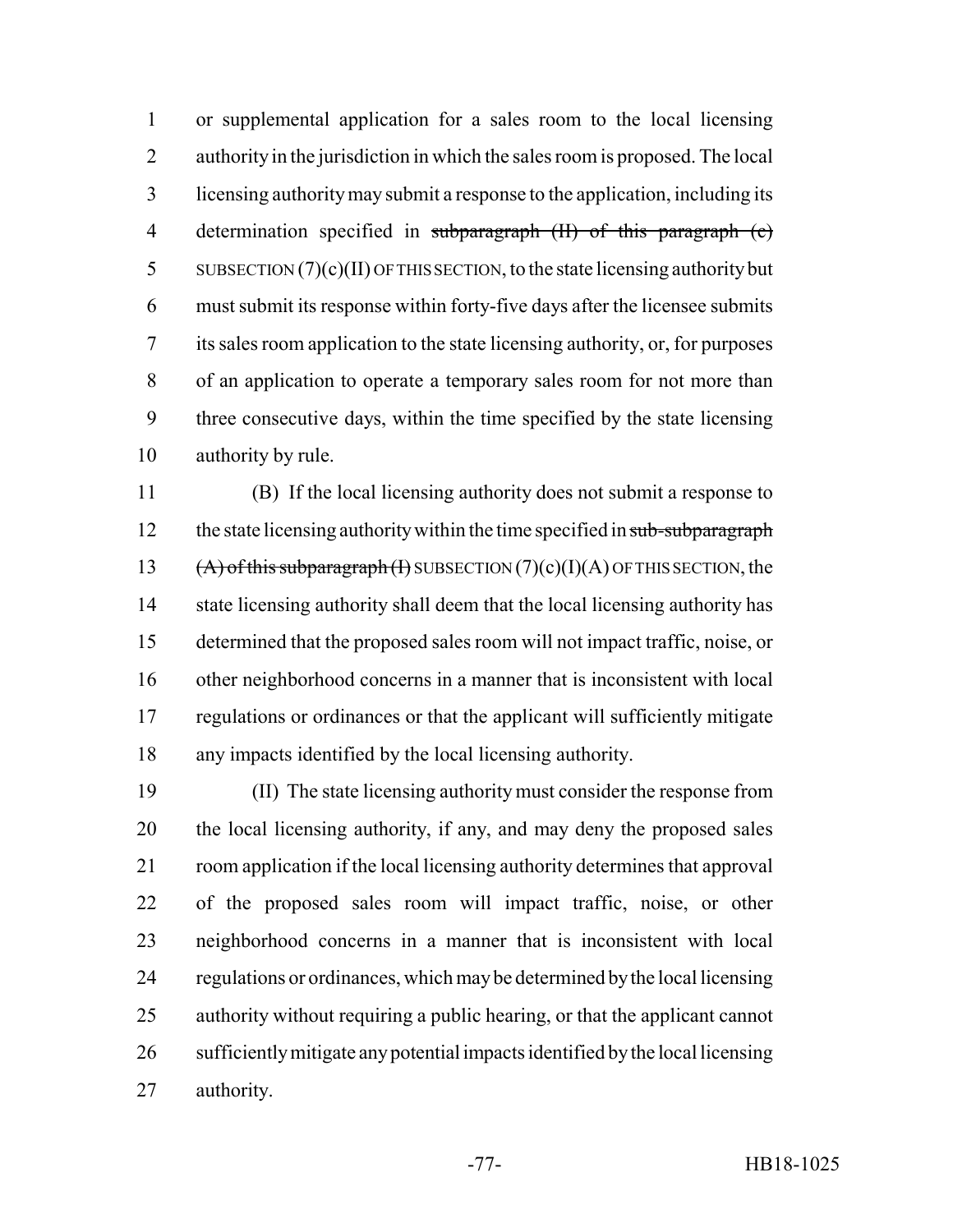(III) The state licensing authority shall not grant approval of an 2 additional sales room unless the applicant affirms to the state licensing authority that the applicant has complied with local zoning restrictions.

 (IV) A licensed spirituous liquors manufacturer that is operating a sales room as of August 5, 2015, or that is granted approval pursuant to 6 this paragraph (c) SUBSECTION  $(7)(c)$  to operate a sales room on or after August 5, 2015, shall notify the state licensing authority of all sales rooms it operates. The state licensing authority shall maintain a list of all licensed spirituous liquor manufacturer sales rooms in the state and make the list available on its website.

 (V) The local licensing authority may request that the state 12 licensing authority take action in accordance with section 12-47-601 SECTION 44-3-601 against a licensed spirituous liquors manufacturer approved to operate a sales room if the local licensing authority:

 (A) Demonstrates to the state licensing authority that the licensee has engaged in an unlawful act as set forth in part 9 of this article ARTICLE 3; or

18 (B) Shows good cause as specified in section  $12-47-103$  (9)(a), 19  $(\frac{9}{b}, \text{or } (\frac{9}{d})$  SECTION 44-3-103 (19)(a), (19)(b), OR (19)(d).

20 (VI) This paragraph (c) SUBSECTION  $(7)(c)$  does not apply if the licensed spirituous liquors manufacturer does not sell and serve its spirituous liquors for consumption on the licensed premises or in an approved sales room.

## **44-3-403. [Formerly 12-47-403] Limited winery license - rules.**

 (1) A Colorado limited winery license shall be granted by the state licensing authority to an applicant that certifies that it will manufacture not more than one hundred thousand gallons, or the metric equivalent,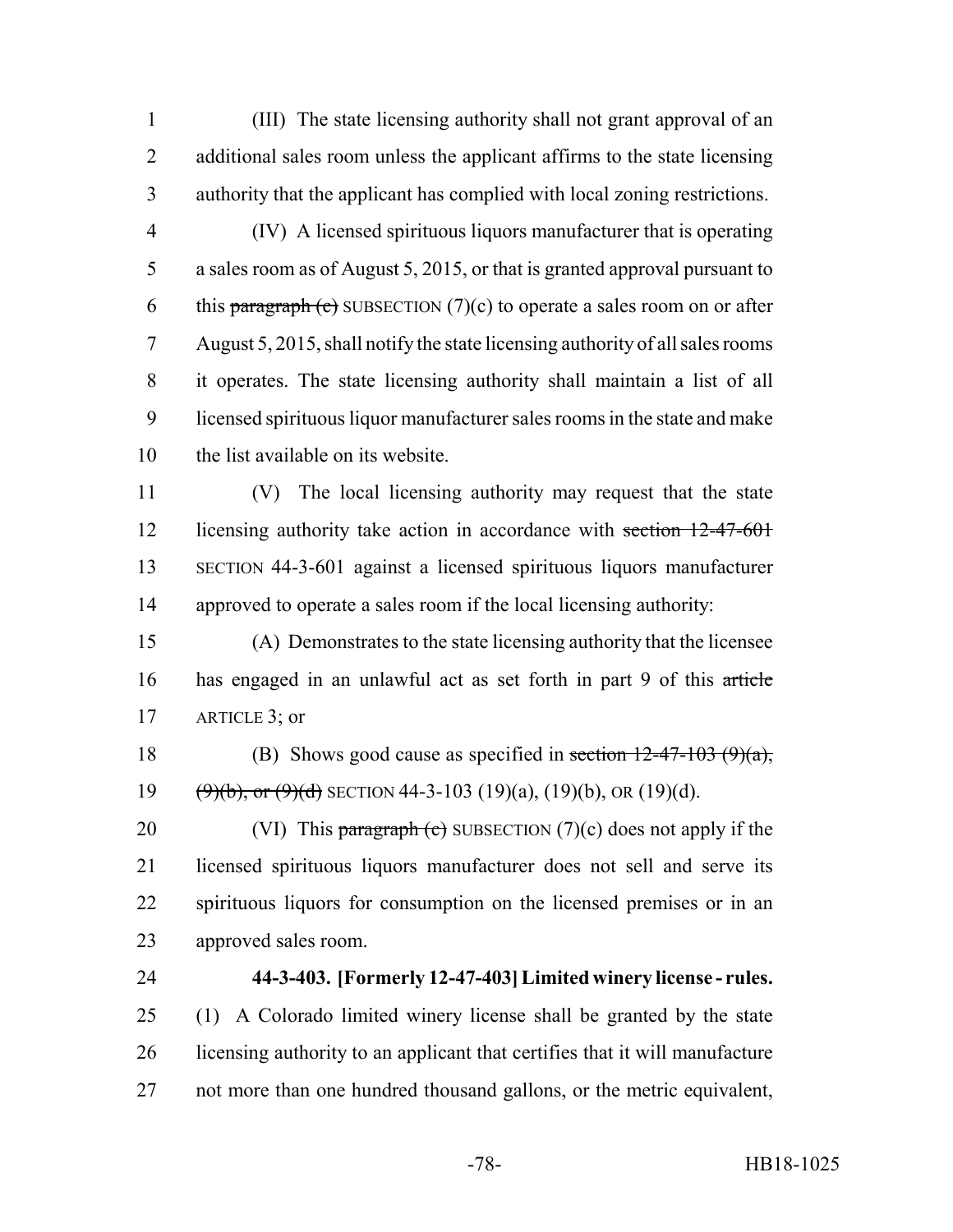thereof, of vinous liquors within Colorado. Each limited winery licensee shall annually certify to the state licensing authority its compliance with this subsection (1) and shall be subject to revocation of its license for false certification.

(2) A limited winery licensee is authorized:

6 (a)  $(H)$  To manufacture vinous liquors upon its licensed premises and, in order to enhance the growth and viability of the Colorado wine industry, upon alternating proprietor licensed premises, as approved by the state licensing authority.

10 <del>(II) Repealed.</del>

 (b) To sell vinous liquors of its own manufacture within this state at wholesale, at retail, or to personal consumers, including, if the limited winery also has received a winery direct shipper's permit under section 14 12-47-104 SECTION 44-3-104, sales to be delivered by common carrier or by the limited winery licensee to personal consumers in accordance with 16 all requirements in section 12-47-104 SECTION 44-3-104;

 (c) To sell vinous liquors of its own manufacture in other states, 18 the laws of which permit the sale of such wines and liquors;

 (d) To sell vinous liquors of its own manufacture for export to foreign countries if such export is permitted by the laws of the United States;

22 (e) (I) (A) Except as provided in  $sub-subparagraph (B)$  of this 23 subparagraph  $(H)$  SUBSECTION  $(2)(e)(I)(B)$  OF THIS SECTION and subject to 24 subparagraph (II) of this paragraph (e) SUBSECTION  $(2)(e)(II)$  OF THIS SECTION, to conduct tastings and sell vinous liquors of its own manufacture, as well as vinous liquors manufactured by other Colorado wineries, on the licensed premises of the limited winery and up to five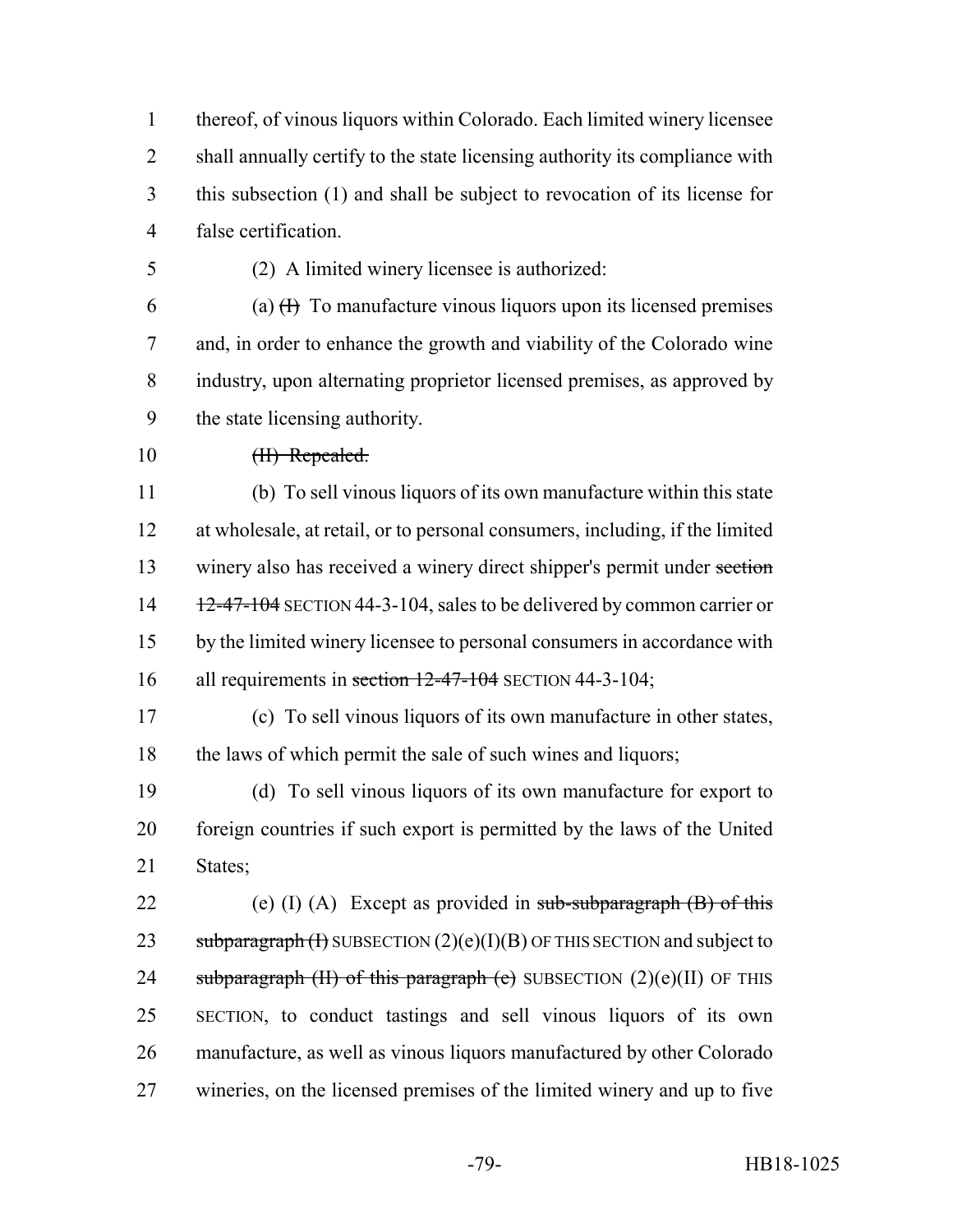other approved sales room locations, whether included in the license at the time of the original license or by supplemental application.

 (B) A limited winery licensee shall not conduct retail sales from an area licensed or defined as an alternating proprietor licensed premises.

 (II) (A) Prior to operating a sales room location, a limited winery licensed pursuant to this section shall, at the time of application to the state licensing authority, send a copy of the application or supplemental application for a sales room to the local licensing authority in the jurisdiction in which the sales room is proposed. The local licensing authority may submit a response to the application, including its 11 determination specified in sub-subparagraph (B) of this subparagraph (II) 12 SUBSECTION  $(2)(e)(II)(B)$  OF THIS SECTION, to the state licensing authority but must submit its response within forty-five days after the licensed 14 limited winery submits its sales room application to the state licensing authority, or, for purposes of an application to operate a temporary sales room for not more than three consecutive days, within the time specified by the state licensing authority by rule. If the local licensing authority does not submit a response to the state licensing authority within the time 19 specified in this sub-subparagraph  $(A)$  SUBSECTION  $(2)(e)(II)(A)$ , the state licensing authority shall deem that the local licensing authority has determined that the proposed sales room will not impact traffic, noise, or other neighborhood concerns in a manner that is inconsistent with local regulations or ordinances or that the applicant will sufficiently mitigate any impacts identified by the local licensing authority.

 (B) The state licensing authority must consider the response from 26 the local licensing authority, if any, and may deny the proposed sales room application if the local licensing authority determines that approval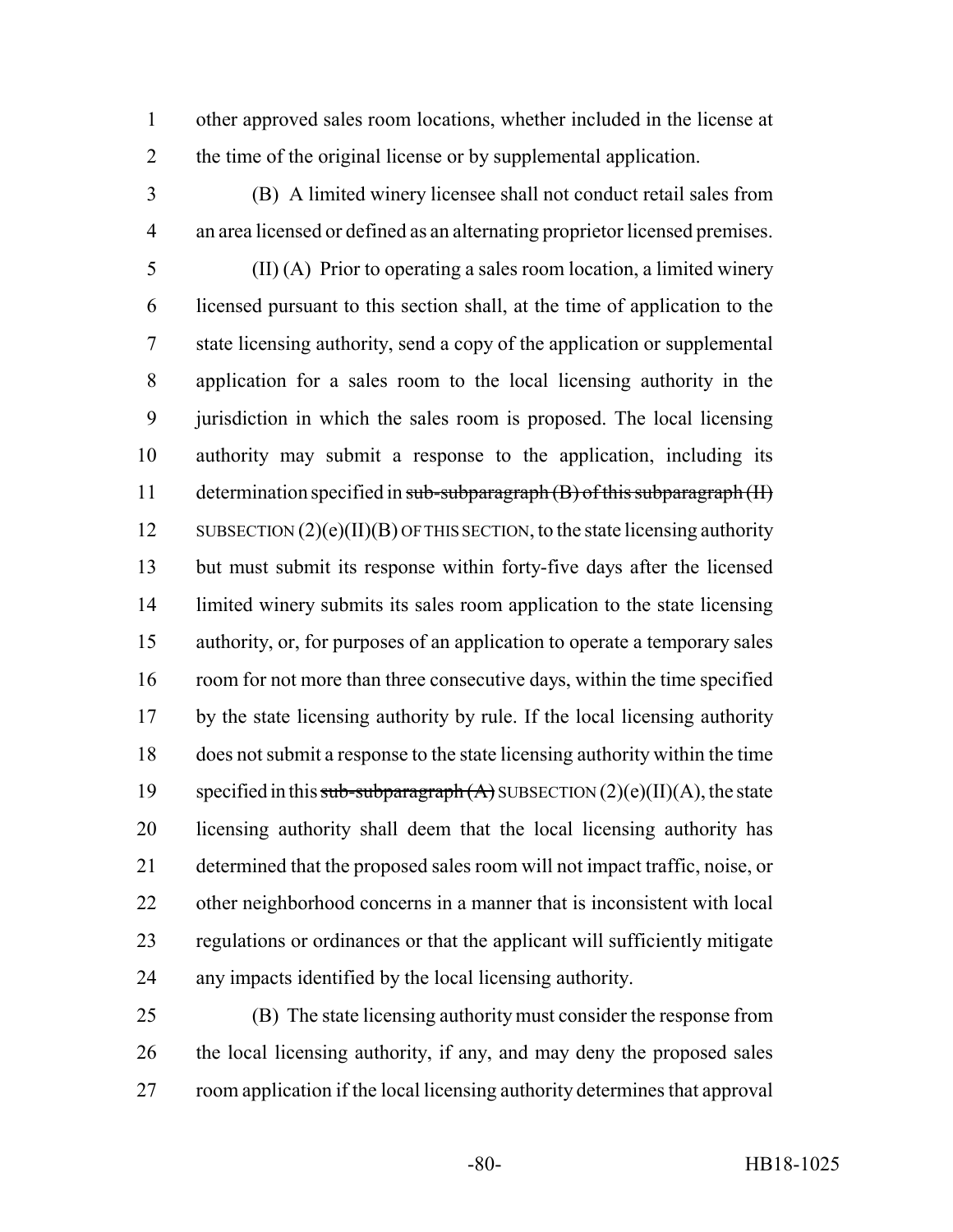of the proposed sales room will impact traffic, noise, or other neighborhood concerns in a manner that is inconsistent with local regulations or ordinances, which may be determined by the local licensing authority without requiring a public hearing, or that the applicant cannot sufficiently mitigate any potential impacts identified by the local licensing authority.

 (C) The state licensing authority shall not grant approval of an additional sales room unless the applicant affirms to the state licensing authority that the limited winery applicant has complied with local zoning restrictions.

 (D) A licensed limited winery that is operating a sales room as of 12 August 5, 2015, or that is granted approval pursuant to this subparagraph 13 (H) SUBSECTION  $(2)(e)(II)$  to operate a sales room on or after August 5, 2015, shall notify the state licensing authority of all sales rooms it operates. The state licensing authority shall maintain a list of all limited winery licensee sales rooms in the state and make the list available on its website.

 (E) The local licensing authority may request that the state licensing authority take action in accordance with section 12-47-601 SECTION 44-3-601 against a licensed limited winery approved to operate a sales room if the local licensing authority demonstrates to the state licensing authority that the licensee has engaged in an unlawful act as set 23 forth in part 9 of this article ARTICLE 3 or shows good cause as specified 24 in section 12-47-103 (9)(a), (9)(b), or (9)(d) SECTION 44-3-103 (19)(a), 25 (19)(b), OR  $(19)(d)$ .

26 (F) This subparagraph  $(H)$  SUBSECTION  $(2)(e)(II)$  does not apply if the licensed limited winery does not sell and serve vinous liquors for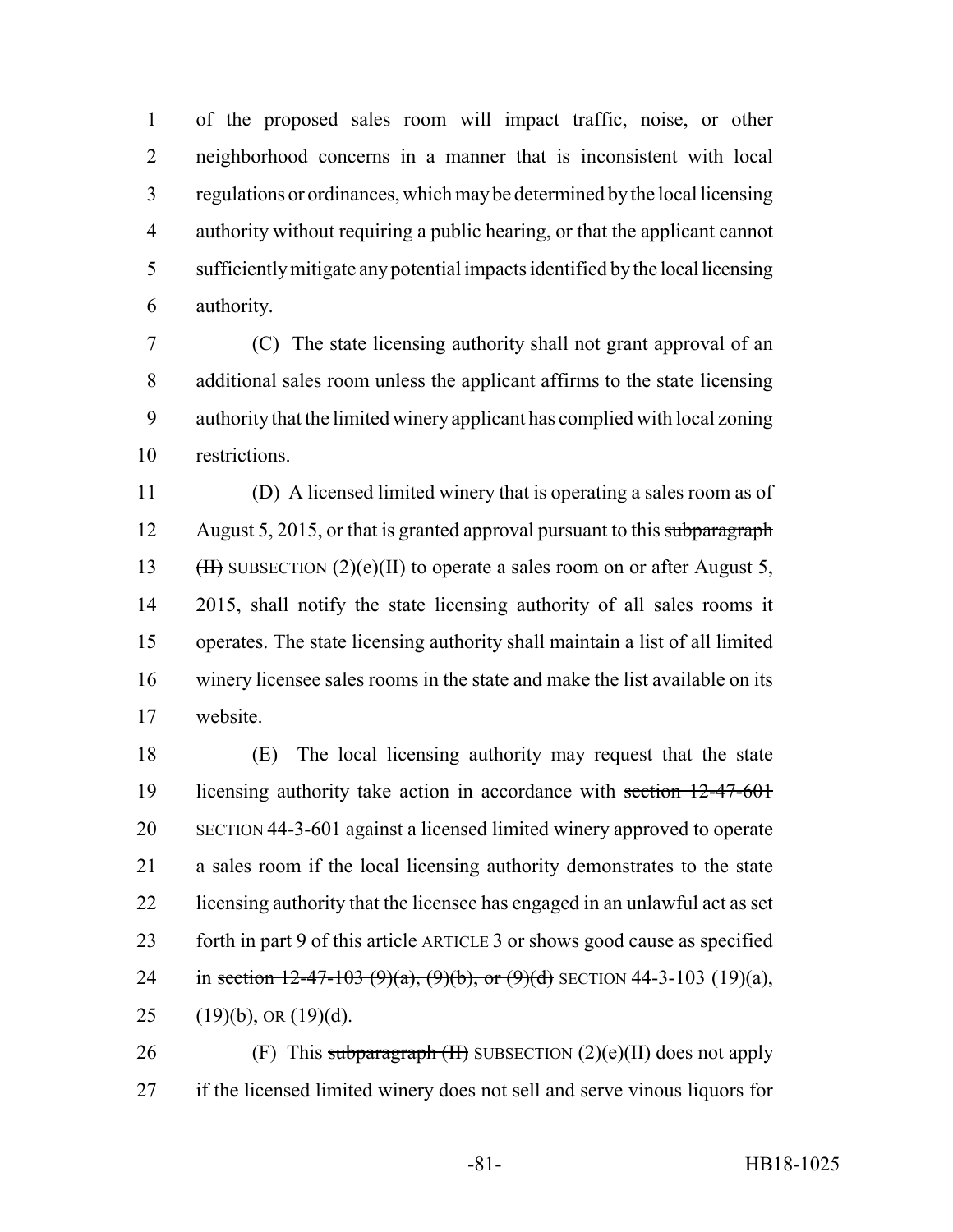consumption on the licensed premises or in an approved sales room.

 (f) To serve and sell food, general merchandise, and nonalcohol beverages for consumption on the premises of any licensed premises or to be taken by the consumer.

 $\left(2.3\right)$  (3) In order to encourage and maintain the integrity and authenticity of Colorado's viticultural identity, support the wine-grape and fruit growing industries in Colorado, and inform the consumer of the source of grapes and fruit used by Colorado limited wineries to produce vinous liquors, the liquor enforcement division shall, after consultation with the Colorado wine industry and other interested parties from the alcohol beverage industry, within one year after June 1, 2005, enact rules for the implementation, standardization, and enforcement of appellation labeling requirements that are consistent with, and, with respect to the origin of the grapes and other fruit used to manufacture the vinous liquor, more informative than currently required by federal wine labeling 16 regulations CFR, chapter 1, part 4 SET FORTH IN 27 CFR PART 4, "labeling and advertising of wine", and related regulations. Colorado's labeling regulations shall apply to a manufacturer licensed pursuant to section 12-47-402 SECTION 44-3-402 or a Colorado limited winery licensed under this section in the manufacture of the vinous liquor contained in the labeled bottle. Honey wine, including honey wine flavored with fruit, herbs, or spices, shall be exempt from the labeling requirements included in this section.

24  $(2.7)$  (4) (a) A winery may affix the phrase "Colorado Grown" to 25 bottles of wine described in section  $12-47-103$  (6.5) SECTION 44-3-103 (10).

(b) Effective July 1, 2006, it shall be unlawful for a Colorado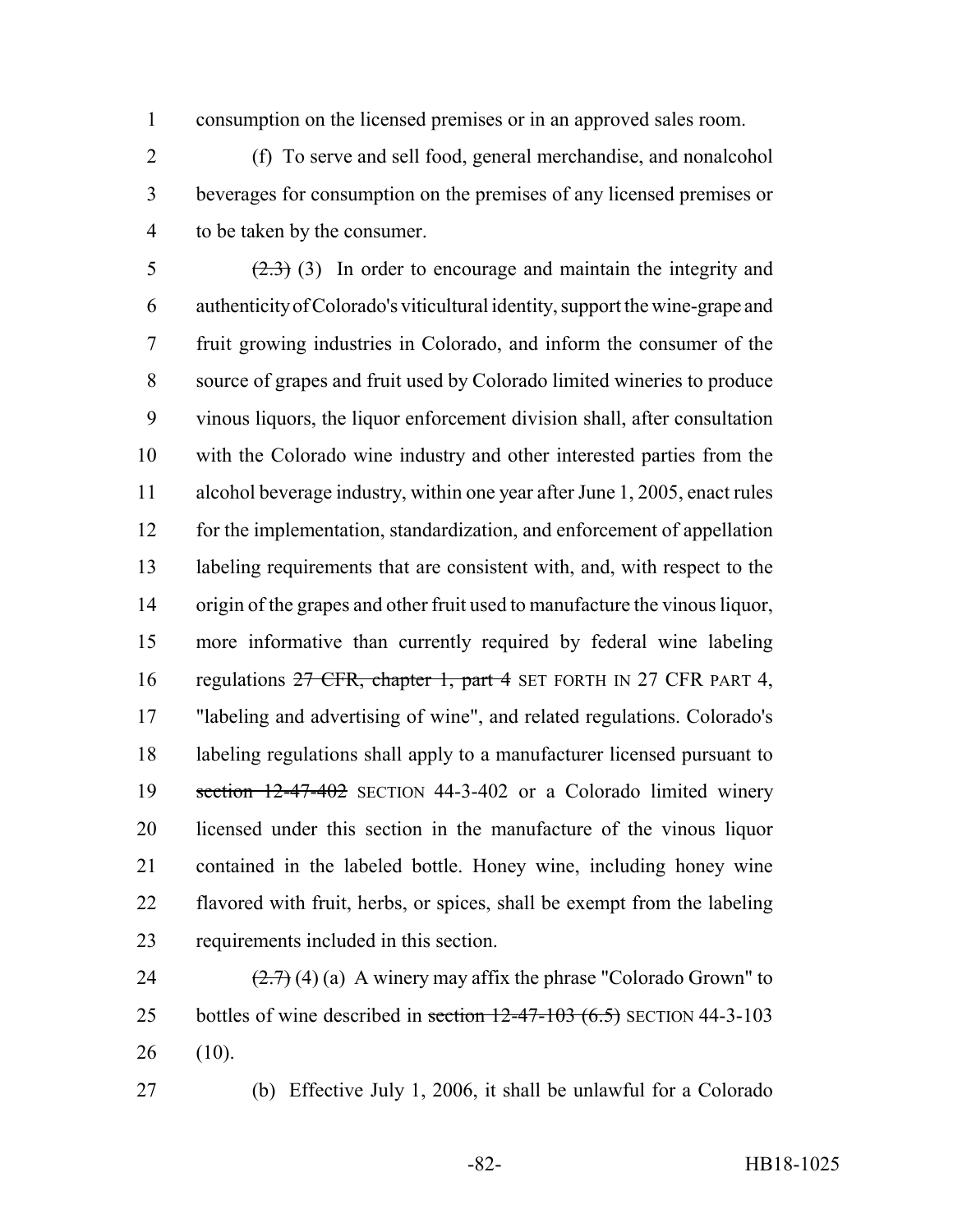winery to make any misleading statement on its product label regarding the origin of grapes, fruit, or other agricultural products used to make 3 vinous liquor. This paragraph  $(b)$  SUBSECTION  $(4)(b)$  shall not be construed to apply to the winery's name or address or to an appellation allowed under federal regulations.

 $(3)(5)$  A person who has a financial interest in a limited winery license and relinquishes such license to apply for another license under this article ARTICLE 3 shall be prohibited from obtaining a limited winery license for three years from the date of issuance of such other license.

 $(4)$  (6) (a) It is unlawful for any limited winery licensee or any person, partnership, association, organization, or corporation interested financially in or with a limited winery licensee to be interested financially, directly or indirectly, in the business of any person licensed 14 to sell at retail pursuant to this article ARTICLE 3.

 (b) It is unlawful for any limited winery licensee or any person, partnership, association, organization, or corporation interested financially in or with a limited winery licensee to be interested financially, directly or indirectly, in the business of any vinous or spirituous wholesale licensee.

 **44-3-404. [Formerly 12-47-403.5] Wine festival permit.** (1) A wine festival permit application may be filed with the state licensing authority by any limited winery licensee or by any manufacturer licensee that is licensed to manufacture vinous liquors. The applicant shall specify the licensed premises for the first of the wine festivals to be held which 25 application shall be filed at least ten business days before such THE festival is to be held. The applicant shall include a twenty-five dollar annual processing fee with the application filed with the state licensing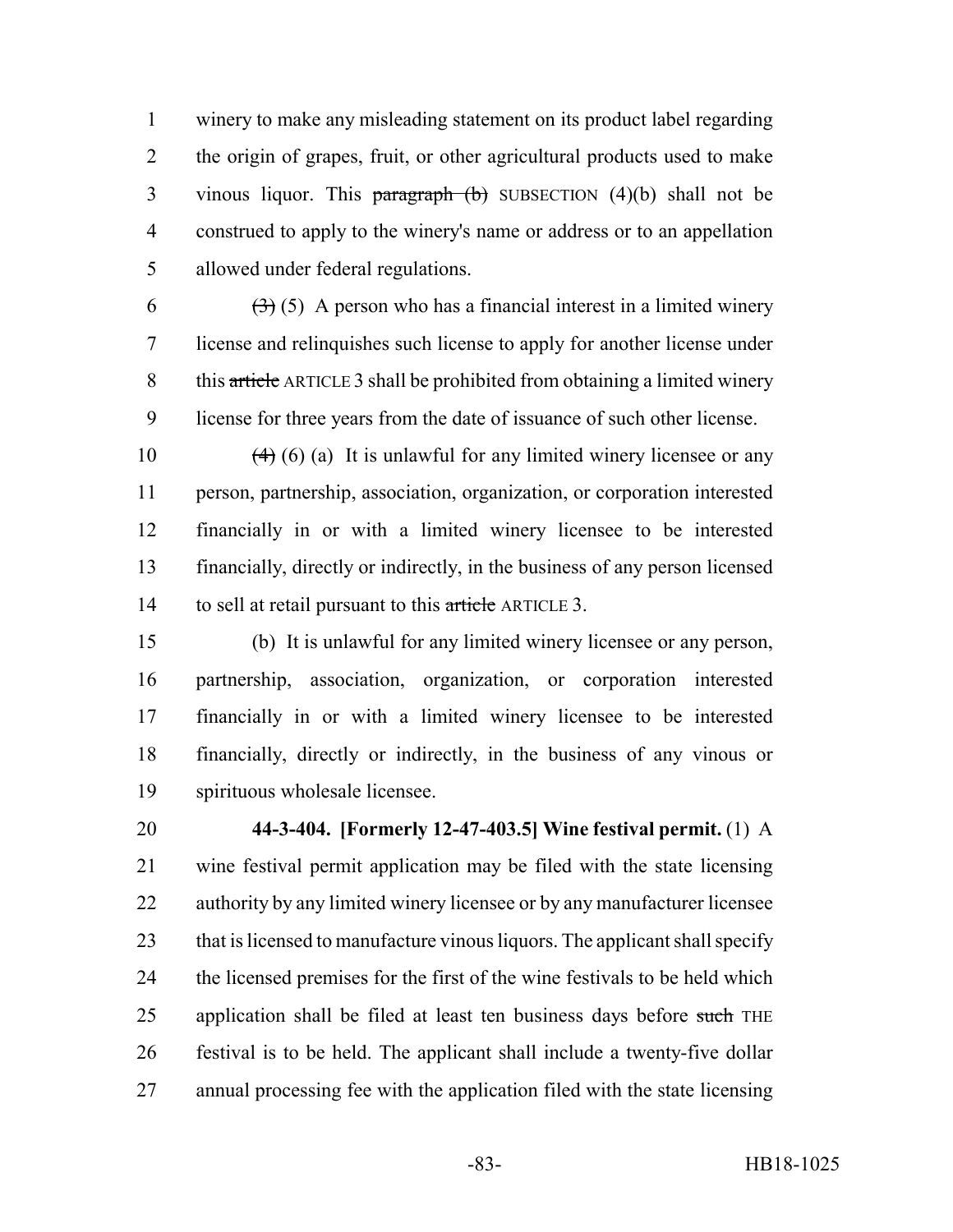authority. Such fee shall entitle the permittee to use the wine festival 2 permit for twelve months after the date of issuance, so long as such THE permittee notifies the state licensing authority and the appropriate local licensing authority of the location of all other wine festivals under this permit at least ten business days before any such festival is to be held. A wine festival permit shall entitle the permittee to hold no more than nine wine festivals during the twelve-month period.

 (2) The applicant shall be the licensee filing the application, but any wine festival permit that is issued as a result of such application shall be considered to be jointly held by the permittee and the participating limited winery licensees or manufacturer licensees that are licensed to manufacture vinous liquors.

 (3) Notification of all subsequent festivals shall be by supplemental application, as approved by the state licensing authority.

 (4) The state licensing authority may deny a wine festival permit or supplemental application for any of the following reasons:

 (a) A documented history of violations of this article ARTICLE 3 or 18 rules issued under this article ARTICLE 3 by any participating licensee;

(b) The filing of an incomplete or late application; or

 (c) A finding that the application, if granted, would result in 21 violations of this article ARTICLE 3 or rules issued under this article ARTICLE 3 or violations of the laws of a local government.

 (5) After the issuance of an initial wine festival permit, all supplemental applications that are complete and filed in a timely manner shall be deemed approved unless the state licensing authority provides the permittee with a notice of denial at least seventy-two hours prior to the date of the event.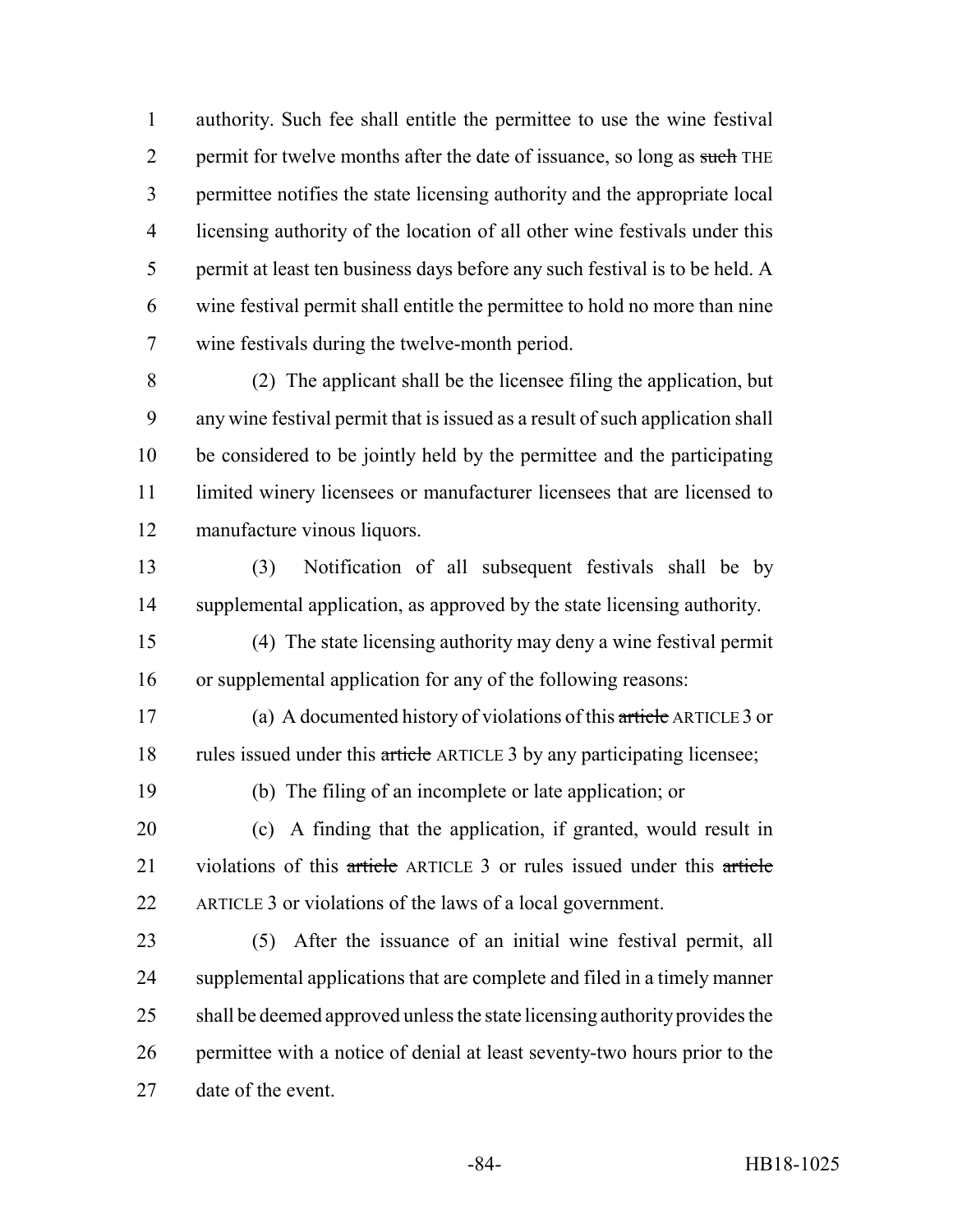(6) The permittee and participating licensees are authorized to use the licensed premises jointly to conduct wine tastings and sell any vinous liquors manufactured by a Colorado limited winery or manufacturer licensed to manufacture vinous liquors. No wine festival permit shall authorize the permittee to use the licensed premises for more than seventy-two hours for any one wine festival.

 (7) If a violation of this article ARTICLE 3 occurs during a wine festival and the licensee responsible for the violation can be identified, 9 such THE licensee may be charged and the appropriate penalties shall apply. If the responsible party cannot be identified, the state licensing authority may send a written notice to every licensee identified on the permit application and may fine each the same dollar amount which amount shall not exceed twenty-five dollars per licensee or two hundred dollars in the aggregate. No joint fine levied pursuant to this subsection (7) shall apply to the revocation of the licensee's license under section  $16 \frac{12-47-601}{12-47-601}$  SECTION 44-3-601.

 (8) A joint fine levied pursuant to subsection (7) of this section 18 shall not create or increase civil liability under section 12-47-801 (3) SECTION 44-3-801 (3) for a participating licensee or create joint liability for such a licensee.

 **44-3-405. [Formerly 12-47-404] Importer's license.** (1) (a) An importer's license shall be issued to persons importing vinous or spirituous liquors into this state for the following purposes only:

 (I) To import and sell such liquors to wholesale liquor licensees; (II) To solicit orders from retail licensees and fill such orders 26 through wholesale liquor licensees.

(b) Such license shall not permit the licensee to maintain stocks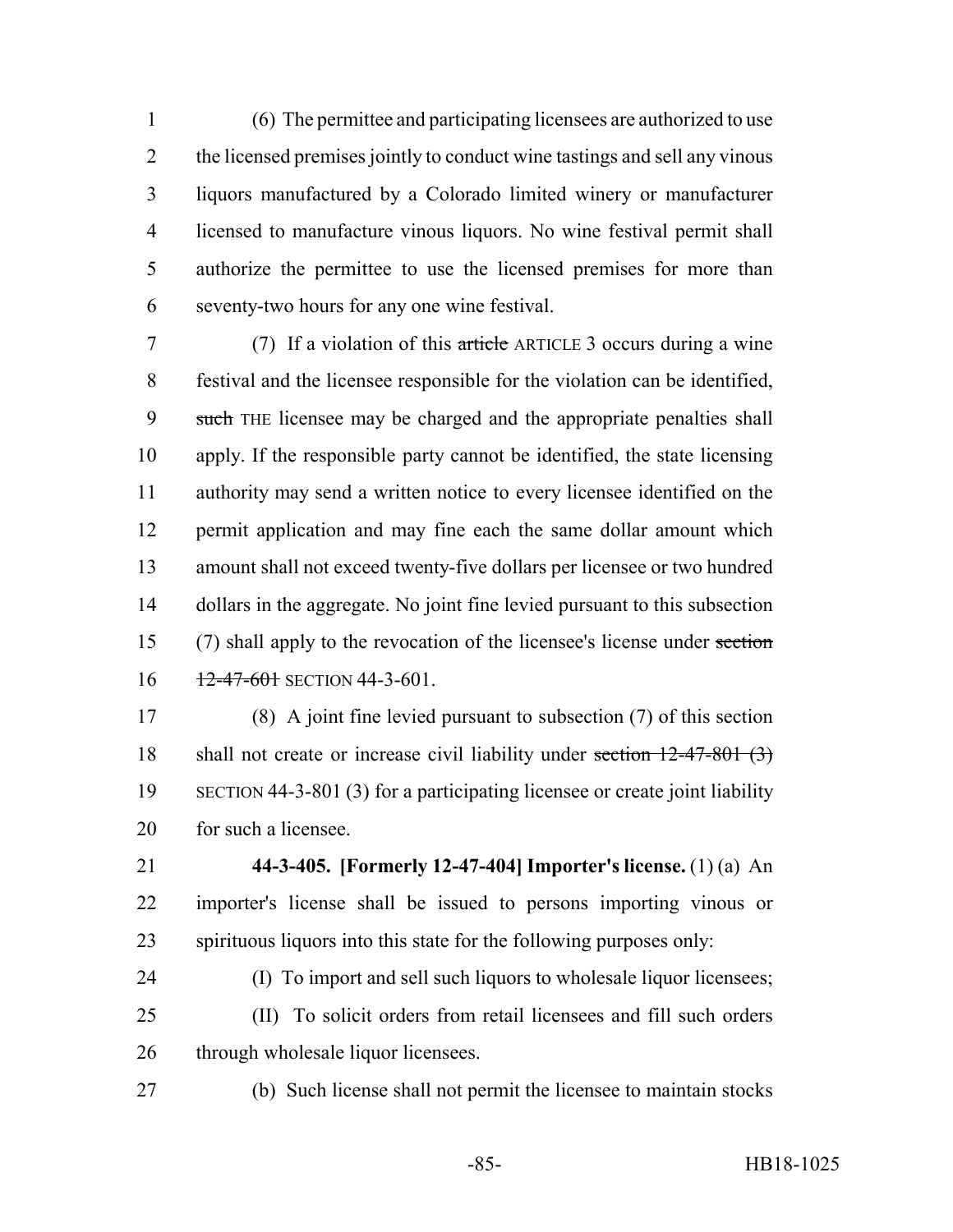of alcohol beverages in this state.

 (2) It is unlawful for any licensed importer of vinous or spirituous liquors or any person, partnership, association, organization, or corporation interested financially in or with such a licensed importer to be interested financially, directly or indirectly, in the business of any vinous or spirituous wholesale licensee; except that any such financial interest that occurred on or before July 1, 1969, shall be lawful.

 **44-3-406. [Formerly 12-47-405] Nonresident manufacturers and importers of malt liquor.** (1) A nonresident manufacturer's license shall be issued to persons brewing malt liquor outside the state of Colorado for the purposes listed in subsection (3) of this section.

 (2) A malt liquor importer's license shall be issued to persons importing malt liquor into this state for the purposes listed in subsection (3) of this section.

 (3) The licenses referred to in subsections (1) and (2) of this section shall be issued for the following purposes only:

 (a) To import and sell malt liquors within the state of Colorado to 18 persons licensed as wholesalers pursuant to this article ARTICLE 3;

 (b) To maintain stocks of malt liquors and to operate malt liquor warehouses by procuring a malt liquor wholesaler's license for each such 21 operation as provided in this article ARTICLE 3;

 (c) To solicit orders from retail licensees and fill such orders through malt liquor wholesalers.

 (4) Any person holding a nonresident manufacturer's license or a malt liquor importer's license shall also be eligible to obtain a vinous and 26 spirituous liquor importer's license pursuant to section 12-47-404 SECTION 44-3-405; except that each such license obtained shall be separate and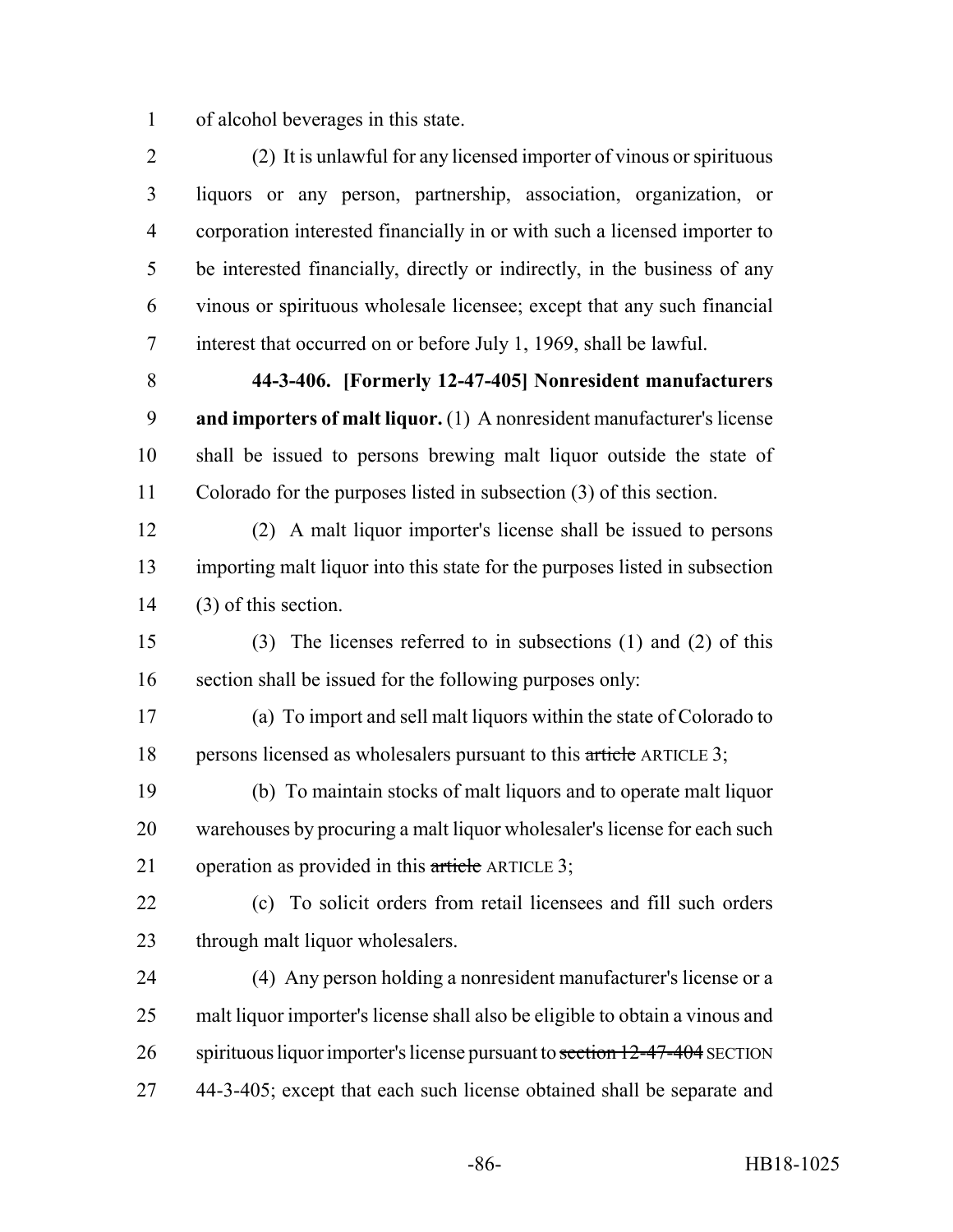distinct.

 (5) Each manufacturer, nonresident manufacturer, and malt liquor importer shall enter into a written contract with each wholesaler with 4 which such THE manufacturer, nonresident manufacturer, and malt liquor importer intends to do business that designates the territory within which 6 the product of such THE manufacturer, nonresident manufacturer, and malt liquor importer is sold by the respective wholesaler. A manufacturer, nonresident manufacturer, and malt liquor importer shall not contract with more than one wholesaler to sell their products within the same territory. The contract shall be submitted to the state licensing authority with any 11 application and such THE applicant, if licensed, shall have a continuing duty to submit any subsequent revisions, amendments, or superseding contracts to the state licensing authority.

 (6) It is unlawful for a nonresident manufacturer licensed under this article ARTICLE 3, or any person, partnership, association, organization, or corporation interested financially in or with such a licensee, to be interested financially, directly or indirectly, in the business 18 of any person licensed to sell at retail pursuant to this article ARTICLE 3.

 **44-3-407. [Formerly 12-47-406] Wholesaler's license - discrimination in wholesale sales prohibited.** (1) (a) A wholesaler's liquor license shall be issued to persons selling vinous or spirituous 22 liquors at wholesale for the following purposes only:

 (I) To maintain and operate one or more warehouses in this state to handle vinous or spirituous liquors;

 (II) To take orders for vinous and spirituous liquors at any place and deliver vinous and spirituous liquors on orders previously taken to any place if the licensee has procured a wholesaler's liquor license and the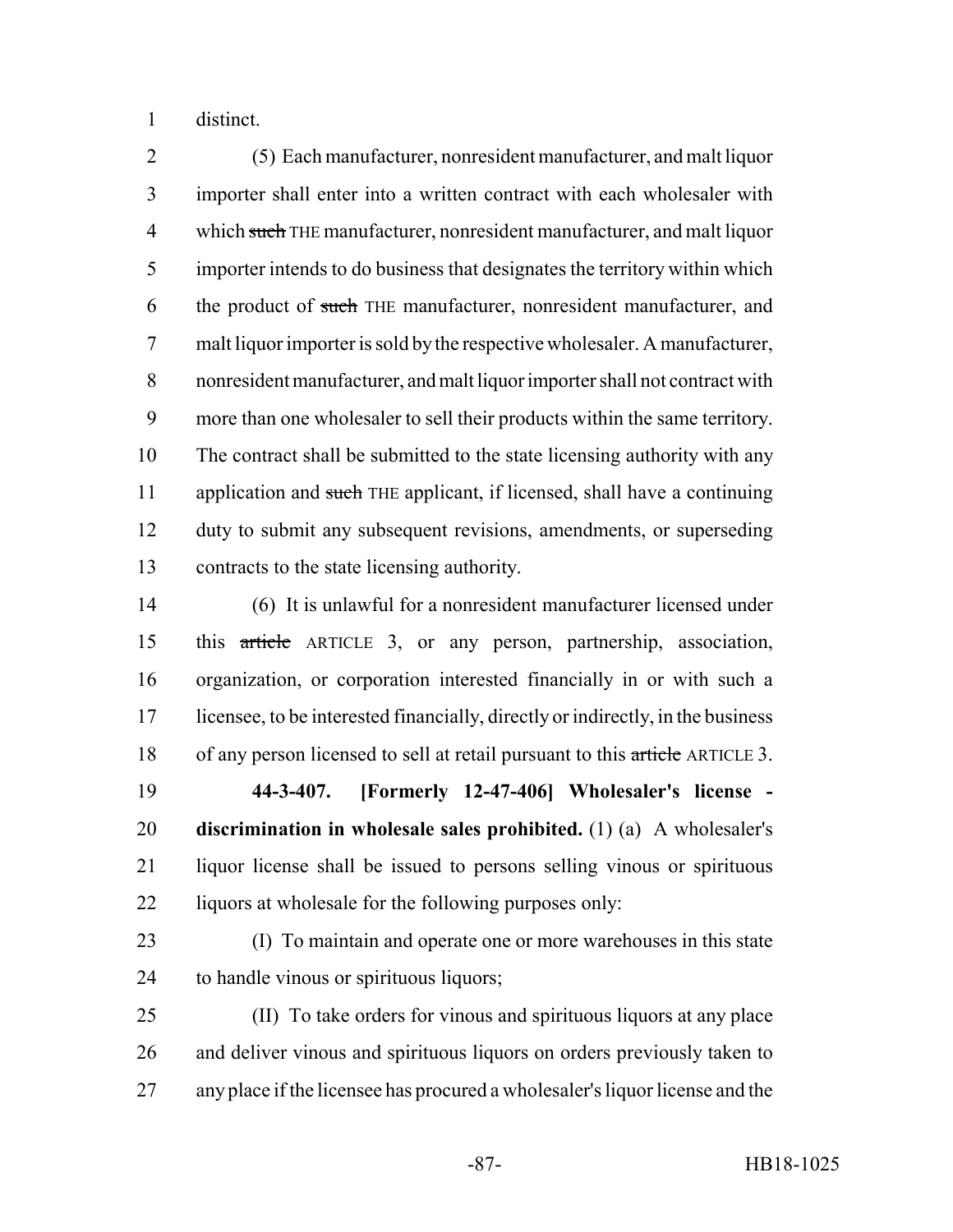place where orders are taken and delivered is a place regularly licensed 2 pursuant to the provisions of this article ARTICLE 3;

 (III) To package vinous and spirituous liquors that a licensed importer has legally transported into Colorado or that a licensed manufacturer has legally produced in Colorado.

 (b) (I) A wholesaler's beer license shall be issued to persons selling malt liquors at wholesale who designate to the state licensing authority on their application the territory within which the licensee may sell the designated products of any brewer as agreed upon by the licensee and the brewer of such products for the following purposes only:

 (A) To maintain and operate warehouses and one sales room in 12 this state to handle malt liquors to be denominated a wholesale beer store;

 (B) To take orders for malt liquors at any place within the territory designated on the license application and deliver malt liquors on orders previously taken to any place within the designated geographical territory, if the licensee has procured a wholesaler's beer license and the place where orders are taken and delivered is a place regularly licensed 18 pursuant to the provisions of this article ARTICLE 3.

 (II) (A) Prior to operating a sales room as authorized by this 20 paragraph (b) SUBSECTION  $(1)(b)$ , a wholesaler's beer licensee that is licensed pursuant to this section shall, at the time of application to the state licensing authority, send a copy of the application or supplemental application for a sales room to the local licensing authority in the jurisdiction in which the sales room is proposed. The local licensing authority may submit a response to the application, including its 26 determination specified in sub-subparagraph  $(B)$  of this subparagraph  $(H)$ 27 SUBSECTION  $(1)(b)(II)(B)$  OF THIS SECTION, to the state licensing authority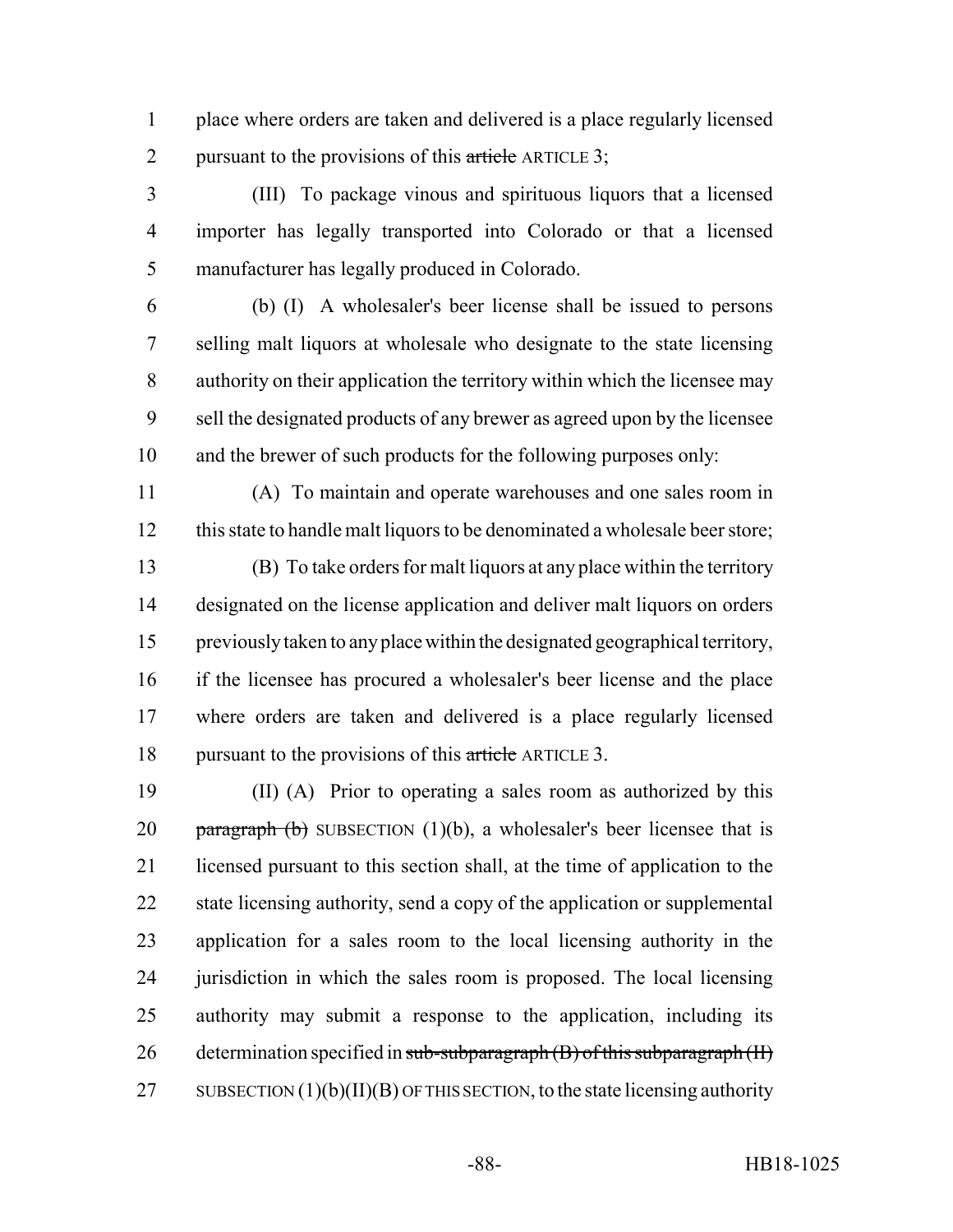but must submit its response within forty-five days after the wholesaler's beer licensee submits its sales room application to the state licensing authority. If the local licensing authority does not submit a response to the state licensing authority within forty-five days after submission of the sales room application, the state licensing authority shall deem that the local licensing authority has determined that the proposed sales room will not impact traffic, noise, or other neighborhood concerns in a manner that is inconsistent with local regulations or ordinances or that the applicant will sufficiently mitigate any impacts identified by the local licensing authority.

 (B) The state licensing authority must consider the response from the local licensing authority, if any, and may deny the proposed sales room application if the local licensing authority determines that approval of the proposed sales room will impact traffic, noise, or other neighborhood concerns in a manner that is inconsistent with local regulations or ordinances, which may be determined by the local licensing authority without requiring a public hearing, or that the applicant cannot sufficiently mitigate any potential impacts identified by the local licensing authority.

 (C) A wholesaler's beer licensee that is operating a sales room as of August 5, 2015, or that is granted approval pursuant to this 22 subparagraph  $(H)$  SUBSECTION  $(1)(b)(II)$  to operate a sales room on or after August 5, 2015, shall notify the state licensing authority of its sales room. The state licensing authority shall maintain a list of all wholesaler's beer licensee sales rooms in the state and make the list available on its website.

(D) The local licensing authority may request that the state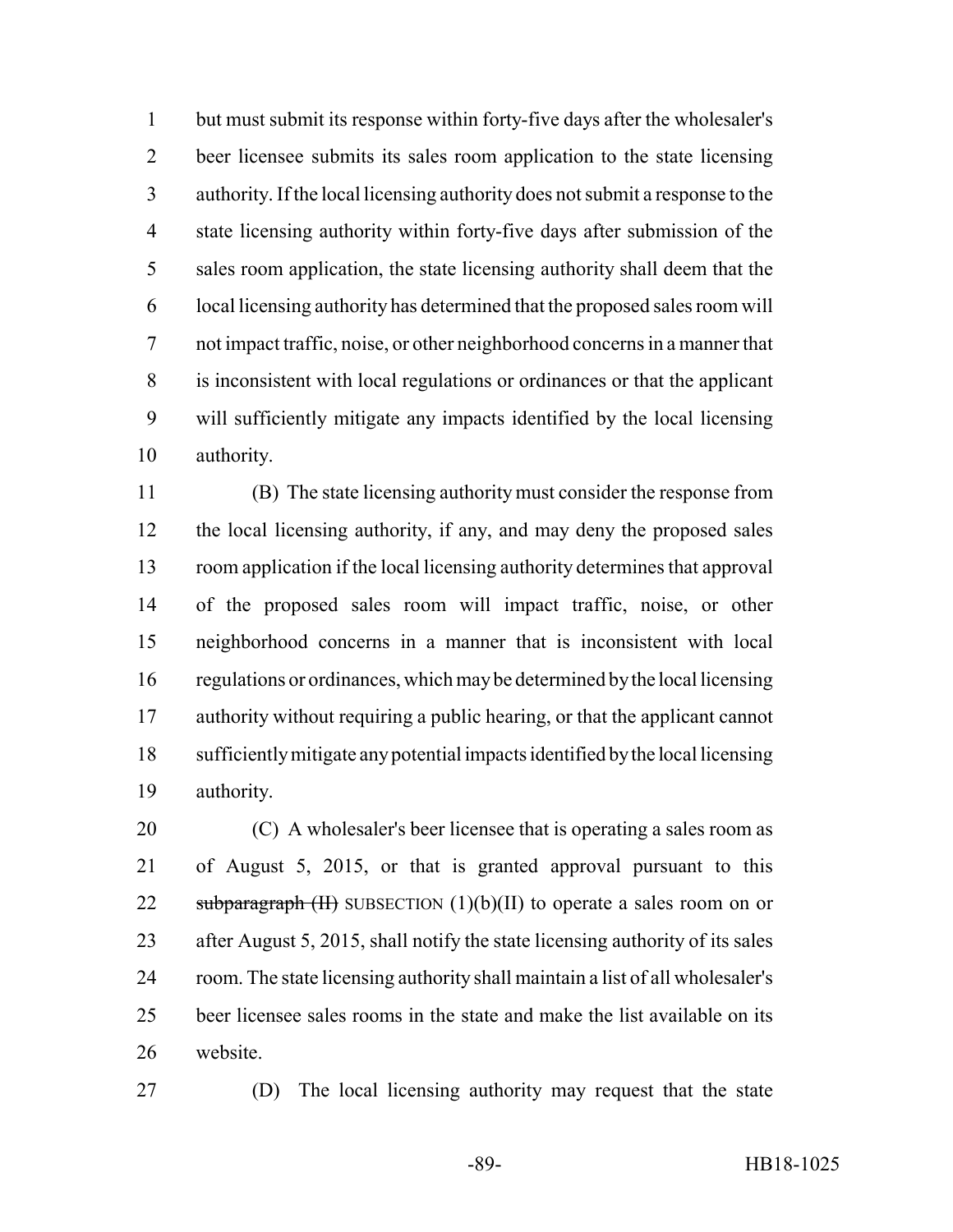1 licensing authority take action in accordance with section 12-47-601 SECTION 44-3-601 against a wholesaler's beer licensee approved to operate a sales room if the local licensing authority demonstrates to the state licensing authority that the licensee has engaged in an unlawful act 5 as set forth in part 9 of this article ARTICLE 3 or shows good cause as 6 specified in section 12-47-103 (9)(a), (9)(b), or (9)(d) SECTION 44-3-103 7 (19)(a), (19)(b), OR (19)(d).

8 (E) This subparagraph  $(H)$  SUBSECTION  $(1)(b)(II)$  does not apply if the wholesaler's beer licensee does not sell and serve malt liquors for consumption on the licensed premises.

 (c) Each license shall be separate and distinct, but any person may secure both licenses upon the payment in advance of both fees provided 13 in this article ARTICLE 3.

 (d) All malt, vinous, and spirituous liquors purchased by any licensee under this section, and all malt, vinous, and spirituous liquors shipped into this state by or to any such licensee, shall be placed in the 17 physical possession of such THE licensee at the licensee's warehouse facilities prior to delivery to persons holding licenses under this article ARTICLE 3.

20 (e) (I) A brewer or importer licensed pursuant to this article ARTICLE 3 shall not sell malt liquors to a wholesaler without having a 22 written contract with such THE wholesaler that designates the specific products of such brewer or importer to be sold by the wholesaler and that establishes the territory within which the wholesaler may sell the designated products.

 (II) A brewer or importer shall not contract with more than one wholesaler to sell the products of such brewer or importer within the same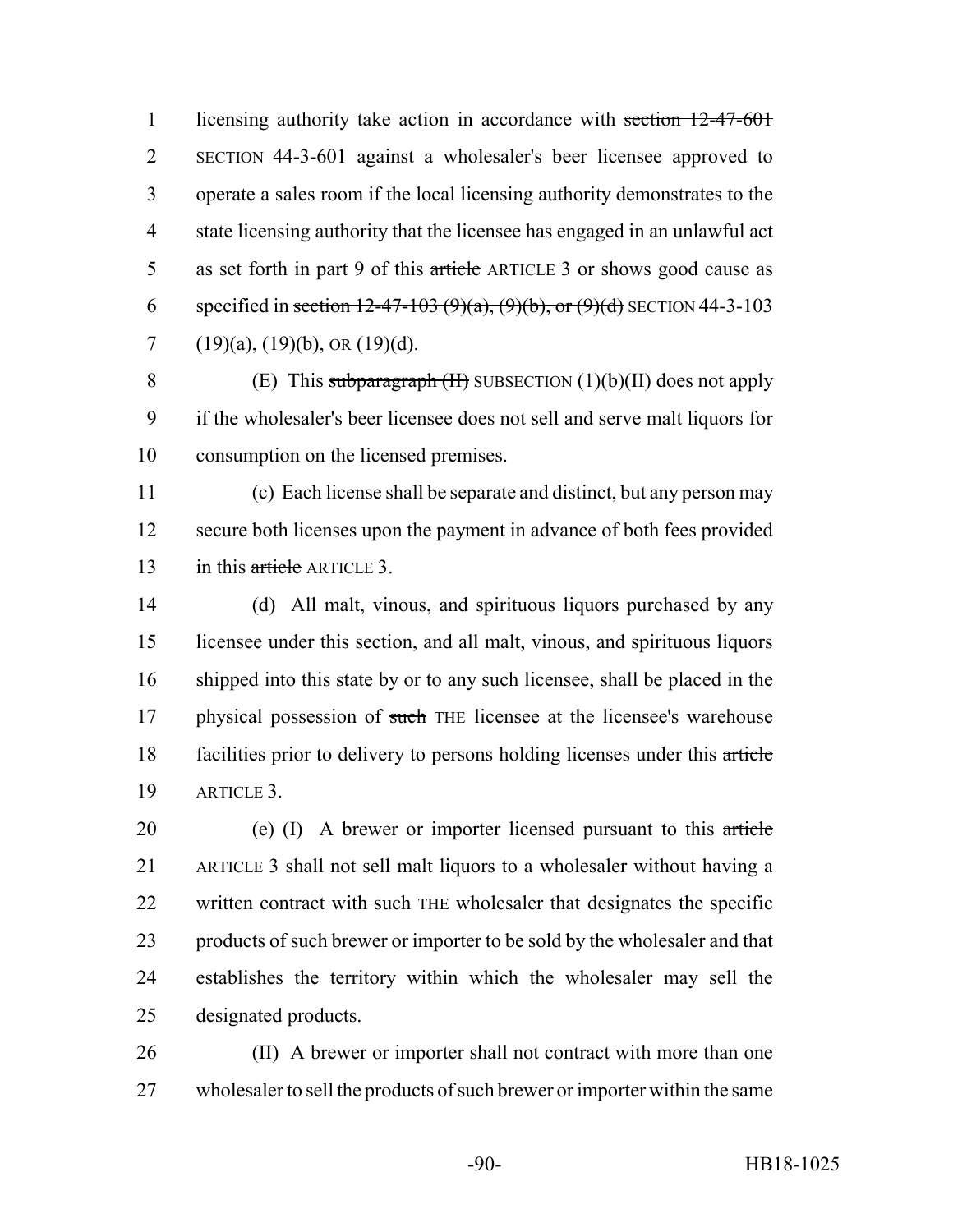territory.

2 (f) Notwithstanding any provision of this article ARTICLE 3 to the contrary, a wholesaler licensed pursuant to paragraph (a) of this 4 subsection (1) SUBSECTION (1)(a) OF THIS SECTION may establish a program for its employees to purchase directly from the wholesaler vinous or spirituous liquors sold by that wholesaler.

 (2) It is unlawful for any licensed wholesaler or any person, partnership, association, organization, or corporation interested financially in or with a licensed wholesaler to be interested financially, directly or indirectly, in the business of any person licensed to sell at retail 11 pursuant to this article ARTICLE 3.

 (3) It is unlawful for a licensed wholesaler of vinous or spirituous liquors or any person, partnership, association, organization, or corporation interested financially in or with such a wholesaler to be interested financially in the business of any licensed manufacturer or importer of vinous or spirituous liquors; except that any such financial interest that occurred on or before July 1, 1969, shall be lawful.

 (4) (a) A wholesaler shall make available to all licensed retailers in this state without discrimination all malt, vinous, and spirituous liquors offered by the wholesaler for sale at wholesale. A wholesaler shall use its best efforts to make available to licensed retailers each brand of alcohol beverage that the wholesaler has been authorized to distribute.

 (b) Nothing in this section prohibits a wholesaler from establishing reasonable allocation procedures when the anticipated demand for a product is greater than the supply of the product.

 **44-3-408. [Formerly 12-47-406.3] Termination of wholesalers - remedies - definitions.** (1) (a) Except as provided in subsections (2) to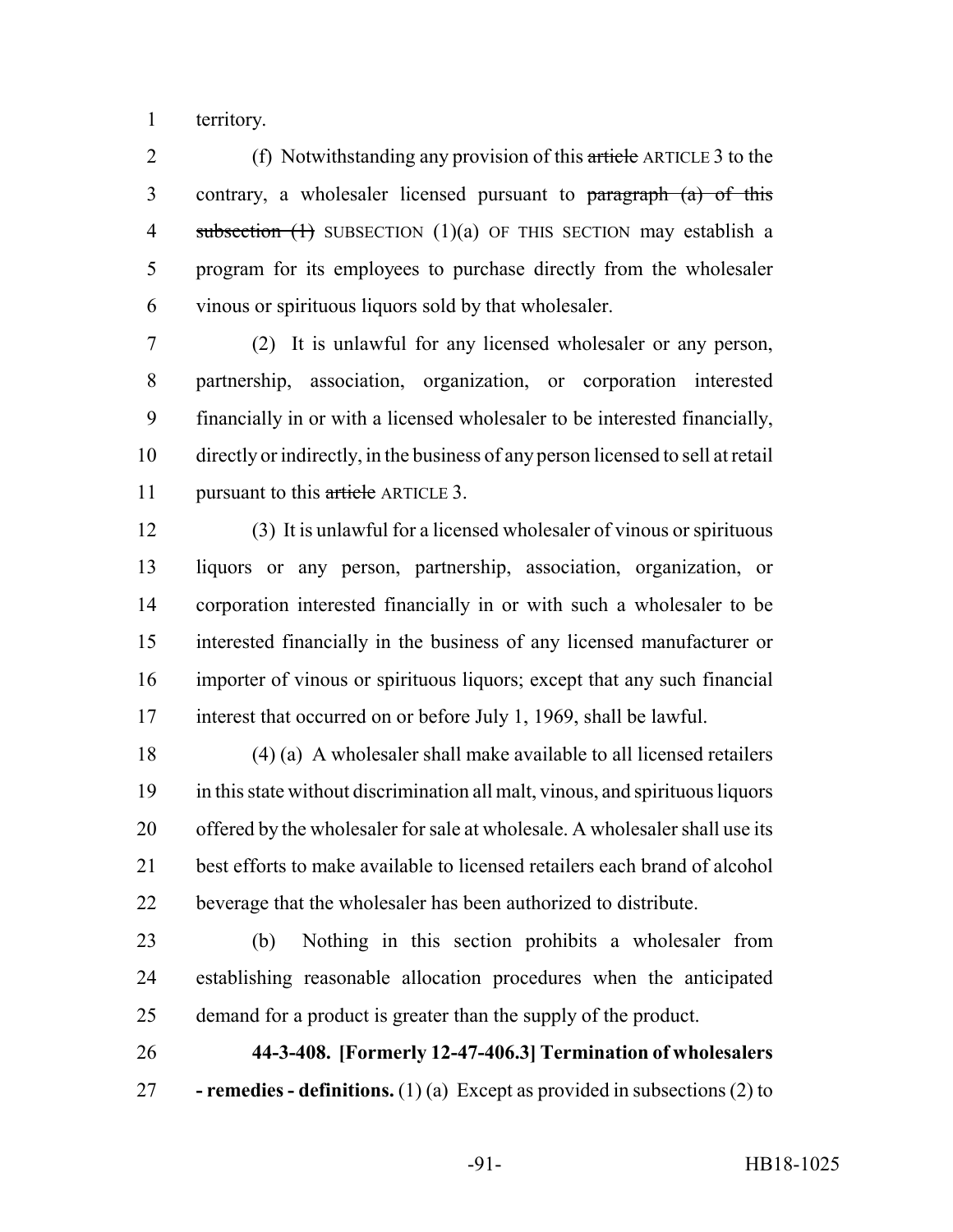(4) of this section, no supplier shall terminate an agreement with a wholesaler unless all of the following occur:

- (I) The wholesaler fails to comply with a provision of a written agreement between the wholesaler and the supplier;
- (II) The wholesaler receives written notification by certified mail, return receipt requested, from the supplier of the alleged noncompliance and is afforded no less than sixty days in which to cure such noncompliance;
- (III) The wholesaler fails to cure such noncompliance within the allotted sixty-day cure period; and

 (IV) The supplier provides written notice by certified mail, return receipt requested, to the wholesaler of such continued failure to comply with the agreement. The notification shall contain a statement of the intention of the supplier to terminate or not renew the agreement, the reasons for termination or nonrenewal, and the date the termination or nonrenewal shall take effect.

 (b) If a wholesaler cures an alleged noncompliance within the cure 18 period provided in subparagraph  $(H)$  of paragraph  $(a)$  of this subsection  $(\text{+)}$  SUBSECTION  $(1)(a)(II)$  OF THIS SECTION, any notice of termination from a supplier to a wholesaler shall be null and void.

- (2) A supplier may immediately terminate an agreement with a wholesaler, effective upon furnishing written notification to the wholesaler by certified mail, return receipt requested, for any of the following reasons:
- (a) The wholesaler's failure to pay any account when due and 26 upon written demand by the supplier for such payment, in accordance with agreed payment terms;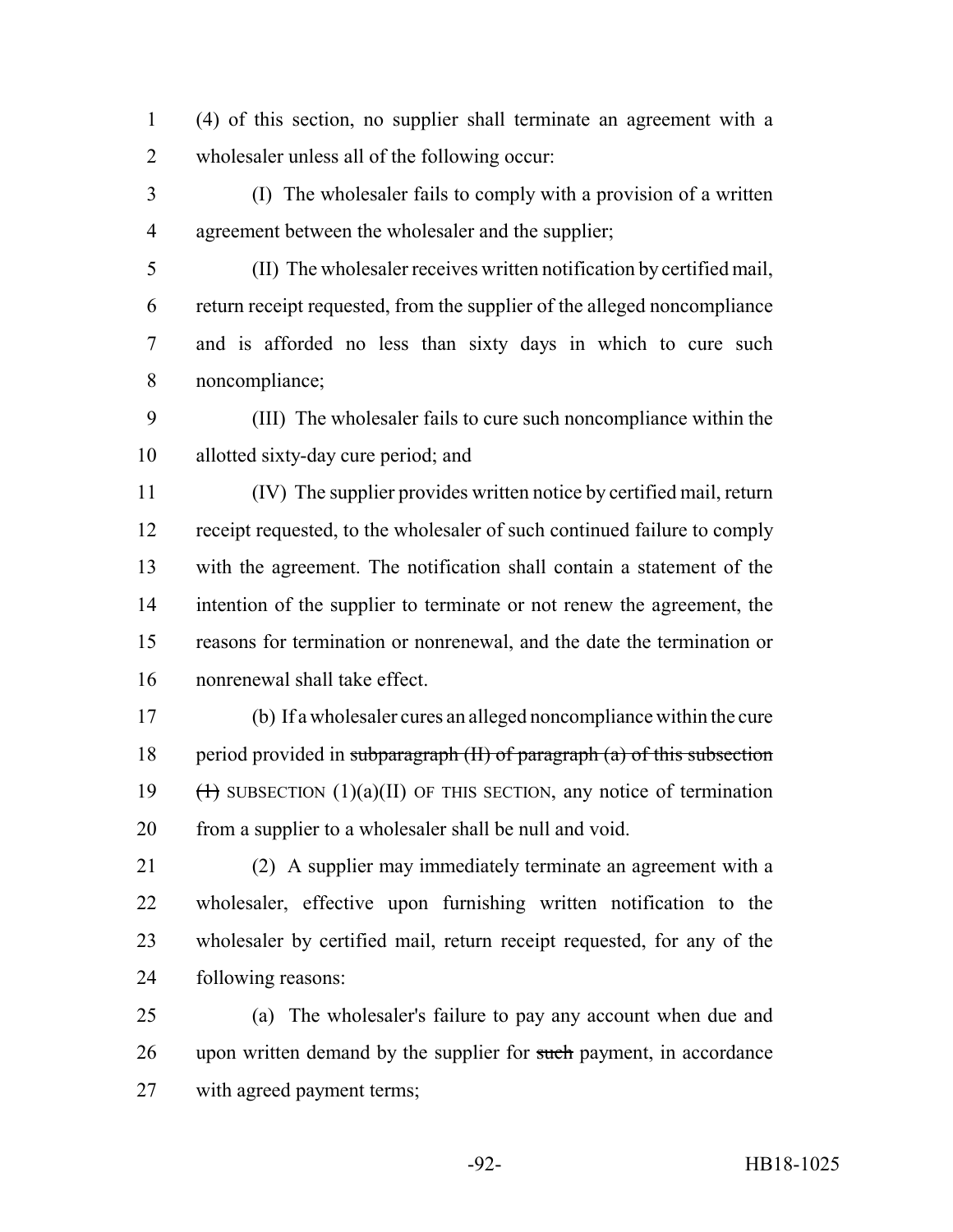(b) The assignment or attempted assignment by the wholesaler for the benefit of creditors, the institution of proceedings in bankruptcy by or against the wholesaler, the dissolution or liquidation of the wholesaler, or 4 the insolvency of the wholesaler;

 (c) The revocation or suspension of, or the failure to renew for a period of more than fourteen days, a state, local, or federal license or permit to sell products in this state;

 (d) Failure of an owner of a wholesaler to sell his or her ownership interest in the distribution rights to the supplier's products 10 within one hundred twenty days after such THE owner of a wholesaler has been convicted of a felony that, in the supplier's sole judgment, adversely affects the goodwill of the wholesaler or supplier;

 (e) A wholesaler has been convicted of, found guilty of, or pled guilty or nolo contendere to, a charge of violating a law or regulation of the United States or of this state if it materially and adversely affects the ability of the wholesaler or supplier to continue to sell its products in this state;

 (f) Any attempted transfer of ownership of the wholesaler, stock of the wholesaler, or stock of any parent corporation of the wholesaler, or any change in the beneficial ownership or control of any entity, without obtaining the prior written approval of the supplier, except as may otherwise be permitted pursuant to a written agreement between the parties;

 (g) Fraudulent conduct in the wholesaler's dealings with the supplier or its products, including the intentional sale of products outside the supplier's established quality standards;

(h) The wholesaler ceases to conduct business for five consecutive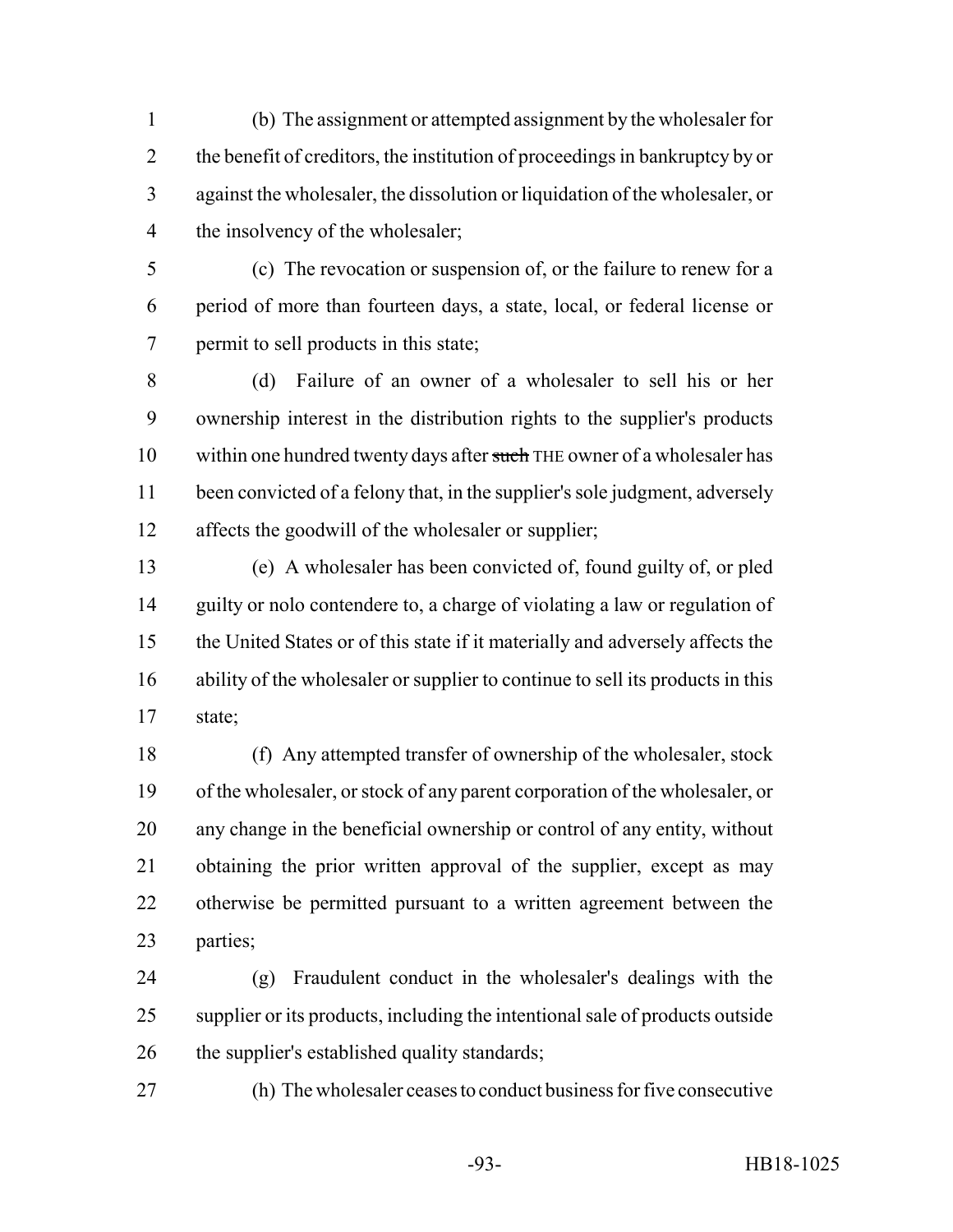business days, unless such cessation is the result of an act of God, war, or a condition of national, state, or local emergency; or

 (i) Any sale of products, directly or indirectly, to customers located outside the territory assigned to the wholesaler by the supplier. 5 This paragraph  $(i)$  SUBSECTION  $(2)(i)$  shall not prohibit wholesalers from making sales to licensed retailers who buy off the wholesaler's dock, so long as the retailer's licensed location is within the wholesaler's assigned territory.

 (3) The supplier shall have the right to terminate an agreement with a wholesaler at any time by giving the wholesaler at least ninety days' written notice by certified mail, return receipt requested, with copies by first-class mail to all other wholesalers in all other states who have entered into the same distribution agreement with the supplier.

 (4) If a particular brand of products is transferred by purchase or otherwise from a supplier to a successor supplier, the following shall occur:

 (a) The successor supplier shall notify the existing wholesaler of the successor supplier's intent not to appoint the existing wholesaler for all or part of the existing wholesaler's territory for the product. The successor supplier shall mail the notice of termination by certified mail, return receipt requested, to the existing wholesaler. The successor supplier shall include in the notice the names, addresses, and telephone numbers of the successor wholesalers.

 (b) (I) The successor wholesaler shall negotiate with the existing wholesaler to determine the fair market value of the existing wholesaler's right to distribute the product in the existing wholesaler's territory immediately before the successor supplier acquired rights to the particular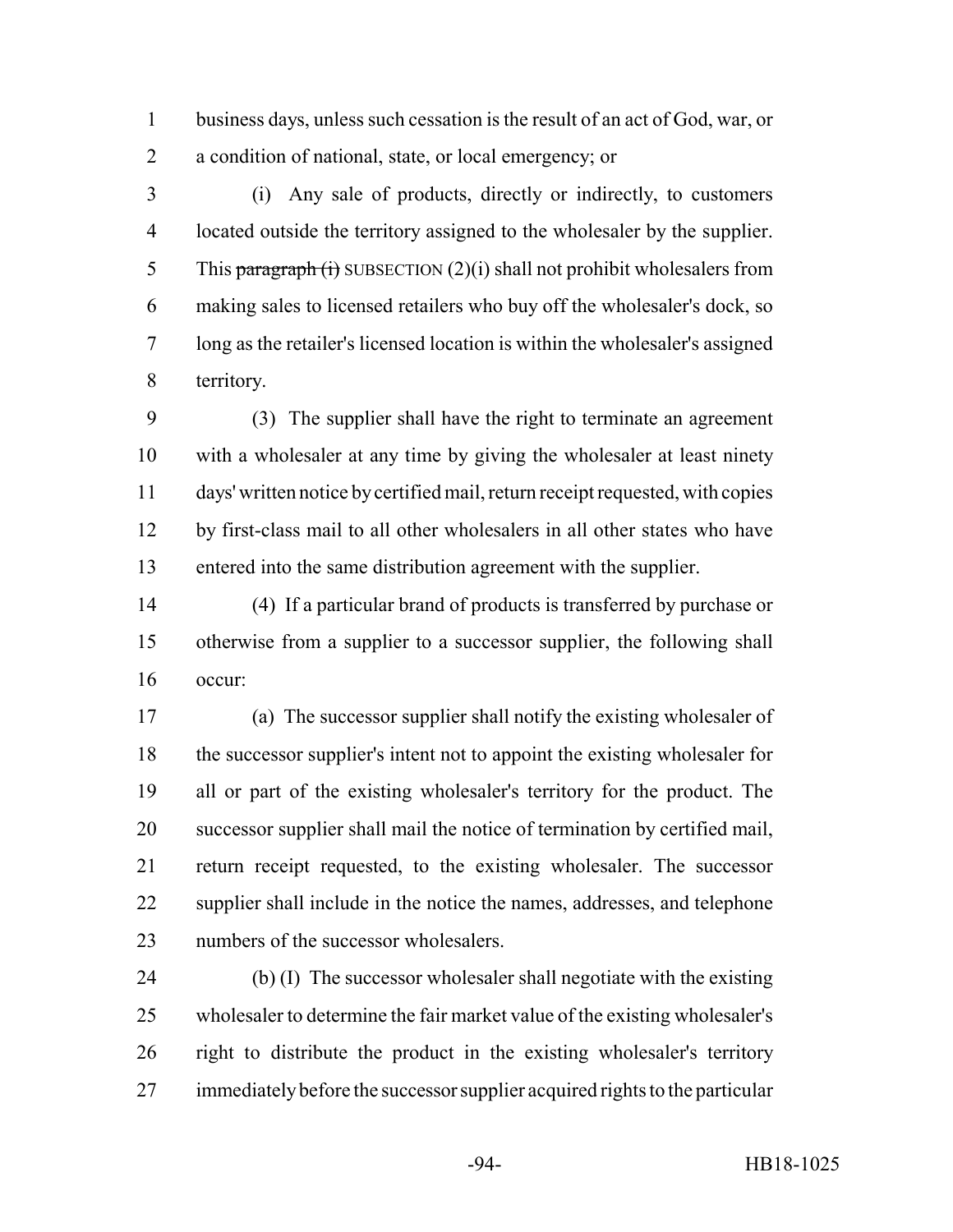brand of products. The successor wholesaler and the existing wholesaler shall negotiate the fair market value in good faith.

 (II) The existing wholesaler shall continue to distribute the 4 product until payment of the compensation agreed to under subparagraph 5 (H) of this paragraph (b) SUBSECTION  $(4)(b)(I)$  OF THIS SECTION, or 6 awarded under paragraph (c) of this subsection  $(4)$  SUBSECTION  $(4)$ (c) OF THIS SECTION, is received.

 (c) (I) If the successor wholesaler and the existing wholesaler fail to reach a written agreement on the fair market value within thirty days after the existing wholesaler receives the notice required pursuant to 11 paragraph (a) of this subsection  $(4)$  SUBSECTION  $(4)(a)$  OF THIS SECTION, 12 the successor wholesaler or the existing wholesaler shall send a written notice to the other party requesting arbitration pursuant to the uniform 14 arbitration act, part 2 of article 22 of title 13. C.R.S. Arbitration shall be held for the purpose of determining the fair market value of the existing wholesaler's right to distribute the product in the existing wholesaler's territory immediately before the successor supplier acquired rights to the particular brand of products.

 (II) Notice of intent to arbitrate shall be sent, as provided in 20 subparagraph (I) of this paragraph (c) SUBSECTION  $(4)(c)(I)$  OF THIS SECTION, not later than thirty-five days after the existing wholesaler 22 receives the notice required pursuant to  $\frac{1}{2}$  and  $\frac{1}{2}$  of this subsection  $(4)$  SUBSECTION  $(4)(a)$  OF THIS SECTION. The arbitration proceeding shall conclude not later than forty-five days after the date the notice of intent to arbitrate is mailed to a party.

 (III) Any arbitration held pursuant to this subsection (4) shall be conducted in a city within this state that: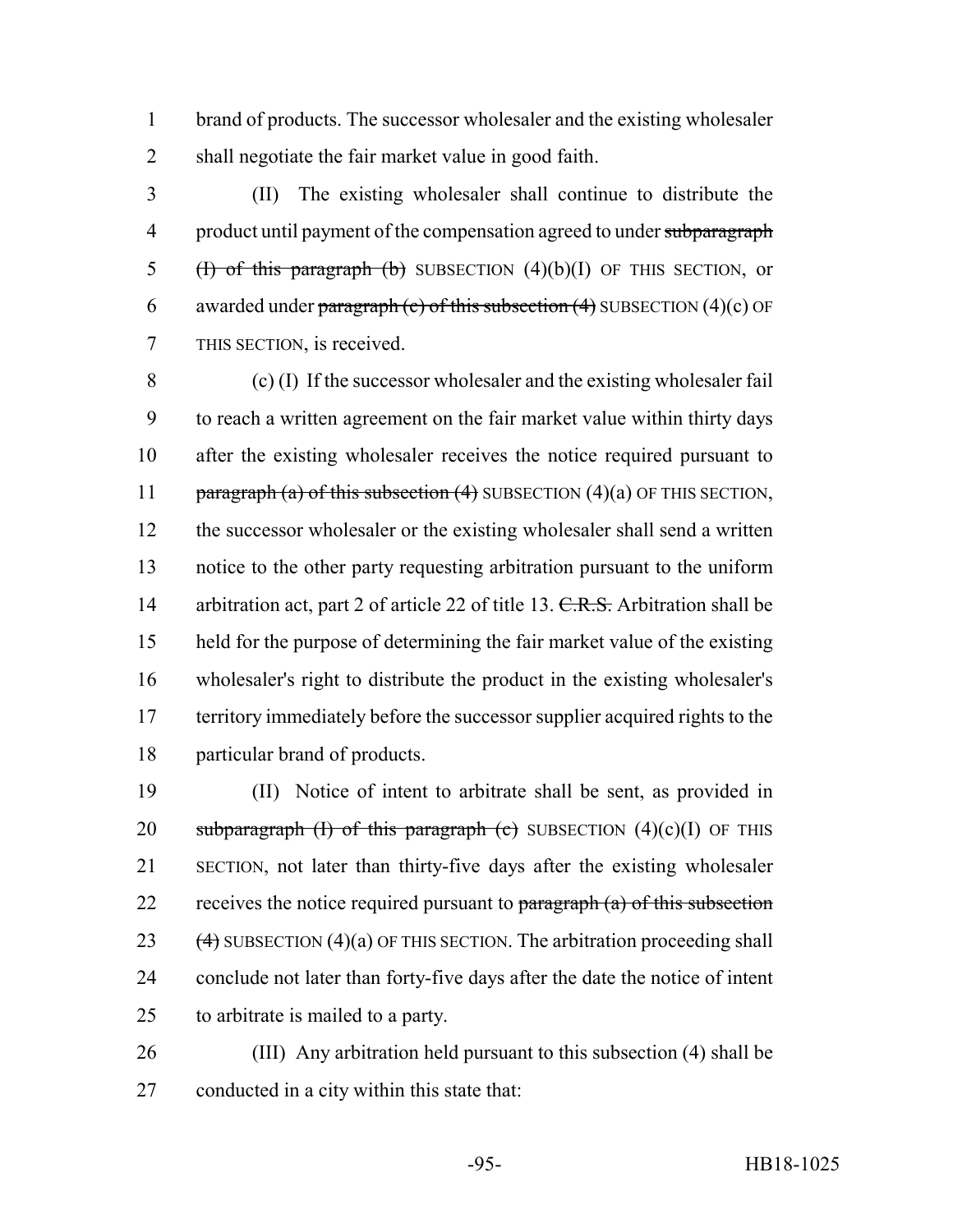- 
- (A) Is closest to the existing wholesaler; and
- 

(B) Has a population of more than twenty thousand.

 (IV) Any arbitration held pursuant to this paragraph (c) SUBSECTION (4)(c) shall be conducted before one impartial arbitrator, to be selected by the American arbitration association or its successor. The arbitration shall be conducted in accordance with the rules and procedures 7 of the uniform arbitration act, part 2 of article 22 of title 13.  $C.R.S.$ 

 (V) An arbitrator's award in any arbitration held pursuant to this 9 **paragraph (c)** SUBSECTION  $(4)(c)$  shall be monetary only and shall not 10 enjoin or compel conduct. Any arbitration held pursuant to this paragraph 11 (c) SUBSECTION  $(4)(c)$  shall be in lieu of all other remedies and procedures.

 (VI) The cost of the arbitrator and any other direct costs of an 14 arbitration held pursuant to this paragraph  $(e)$  SUBSECTION  $(4)(c)$  shall be equally divided by the parties engaged in the arbitration. All other costs shall be paid by the party incurring them.

 (VII) The arbitrator in any arbitration held pursuant to this 18 paragraph (c) SUBSECTION  $(4)(c)$  shall render a written decision not later than thirty days after the conclusion of the arbitration, unless this time is extended by mutual agreement of the parties and the arbitrator. The decision of the arbitrator is final and binding on the parties. The arbitrator's award may be enforced by commencing a civil action in any court of competent jurisdiction. Under no circumstances may the parties appeal the decision of the arbitrator.

 (VIII) An existing wholesaler or successor wholesaler who fails to participate in the arbitration hearings in any arbitration held pursuant 27 to this paragraph (c) SUBSECTION  $(4)(c)$  waives all rights the existing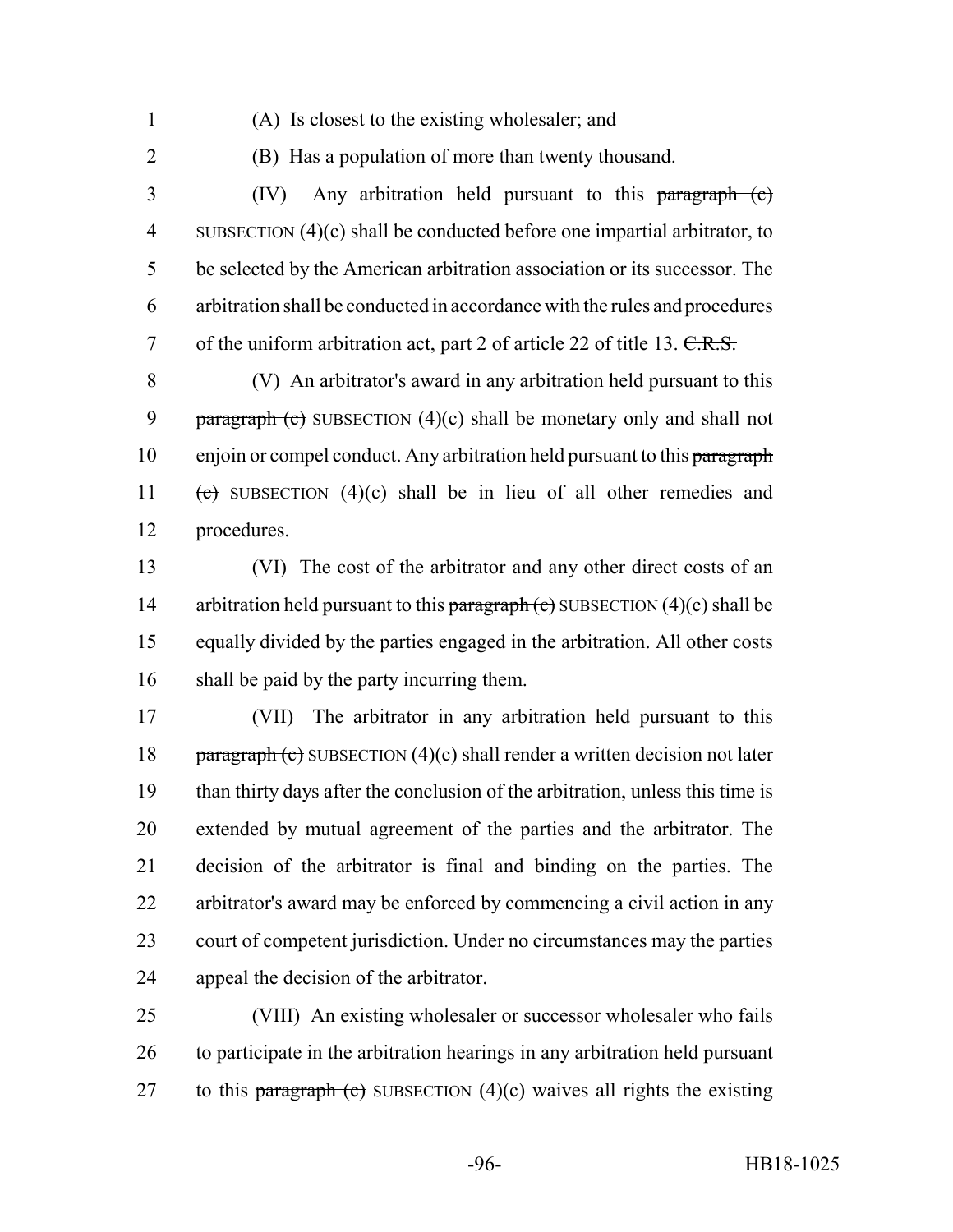wholesaler or successor wholesaler would have had in the arbitration and is considered to have consented to the determination of the arbitrator.

 (IX) If the existing wholesaler does not receive payment from the successor wholesaler of the settlement or arbitration award required under 5 paragraph (b) or (c) of this subsection (4) SUBSECTION  $(4)(b)$  OR  $(4)(c)$  OF THIS SECTION within thirty days after the date of the settlement or arbitration award:

 (A) The existing wholesaler shall remain the wholesaler of the product in the existing wholesaler's territory to at least the same extent that the existing wholesaler distributed the product immediately before 11 the successor wholesaler acquired rights to the product; and

 (B) The existing wholesaler is not entitled to the settlement or arbitration award.

 (5) (a) Any wholesaler or supplier who is aggrieved by a violation of any provision of subsections (1) and (3) of this section shall be entitled to recovery of damages caused by the violation. Except for a dispute arising under subsection (4) of this section, damages shall be sought in a civil action in any court of competent jurisdiction.

 (b) Any dispute arising under subsections (1) and (3) of this section may also be settled by such dispute resolution procedures as may be provided by a written agreement between the parties.

 (6) Nothing in this section shall be construed to limit or prohibit good-faith settlements voluntarily entered into by the parties.

 (7) Nothing in this section shall be construed to give an existing wholesaler or a successor wholesaler any right to compensation if an agreement with the existing wholesaler or successor wholesaler is 27 terminated by a successor supplier pursuant to subsections (1) to (3) of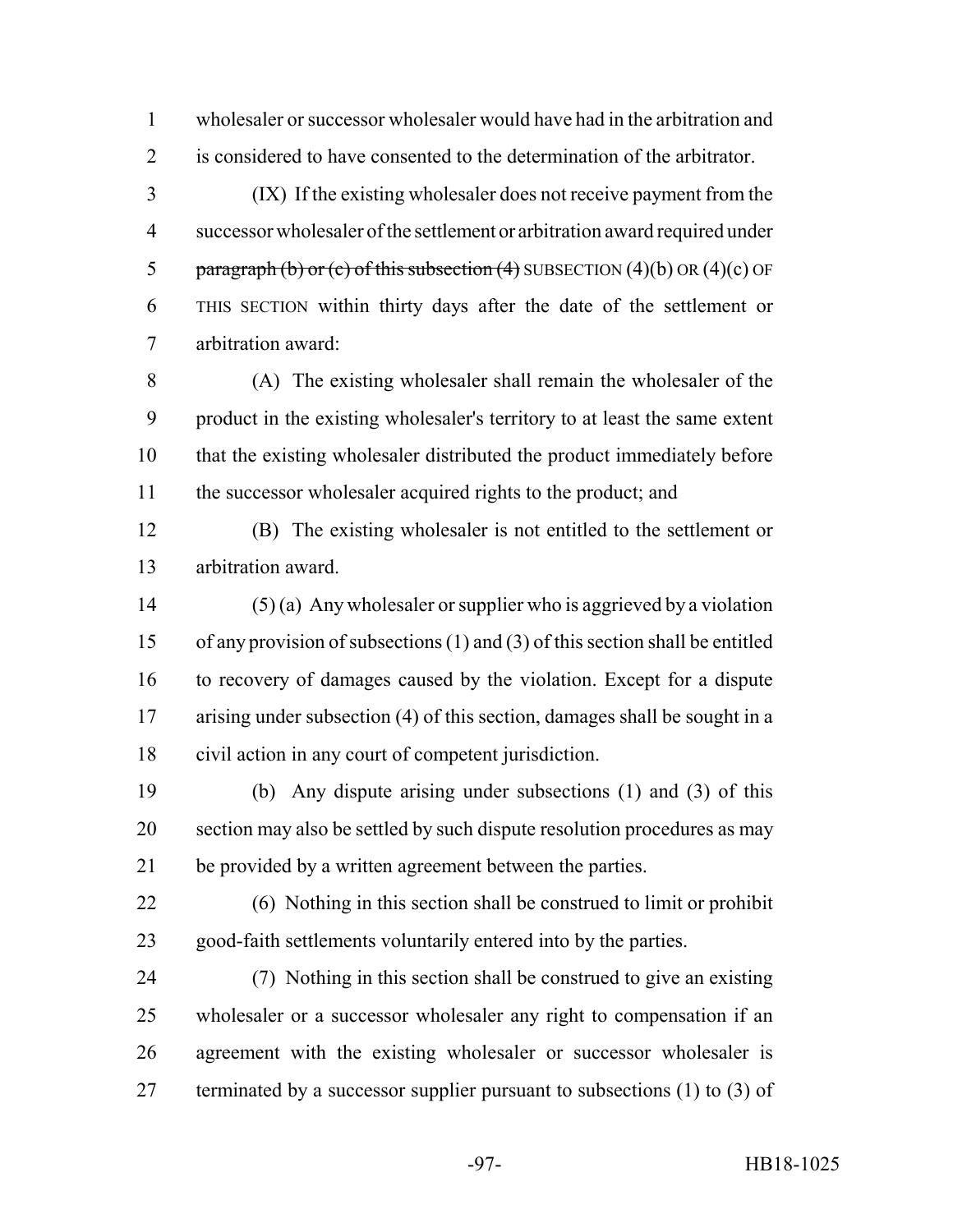this section.

 (8) Nothing in this section shall apply to a manufacturer that produces less than three hundred thousand gallons of malt beverages per calendar year.

(9) As used in this section:

 (a) "Existing wholesaler" means a wholesaler who distributes a particular brand of products at the time a successor supplier acquires rights to manufacture or import the particular brand of products.

 (b) "Fair market value" means the value that would be determined in a transaction entered into without duress or threat of termination of the existing wholesaler's right and shall include all elements of value, including goodwill and going-concern value.

(c) "Products" means fermented malt beverages and malt liquors.

 (d) "Successor supplier" means a primary source of supply, a brewer, or an importer that acquires rights to a product from a predecessor supplier.

 (e) "Successor wholesaler" means one or more wholesalers designated by a successor supplier to replace the existing wholesaler, for all or part of the existing wholesaler's territory, in the distribution of the existing product or products.

 (f) "Supplier" means any person, partnership, corporation, association, or other business enterprise that is engaged in the manufacturing or importing of products.

 (g) "Wholesaler" means the holder of a Colorado wholesaler's beer license or wholesaler's license to sell fermented malt beverages.

 **44-3-409. [Formerly 12-47-407] Retail liquor store license - rules.** (1) (a) (I) A retail liquor store license shall be issued to persons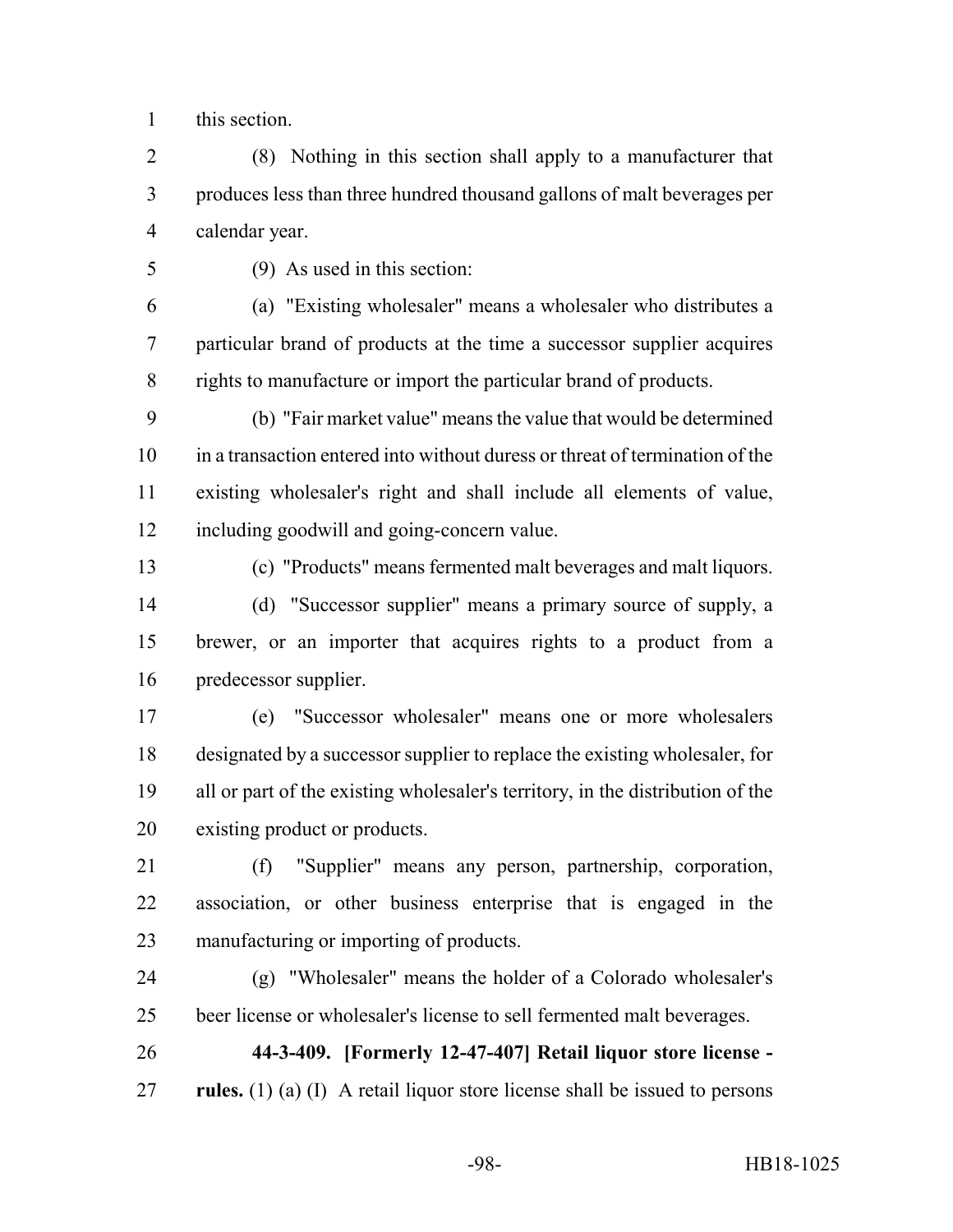selling only malt, vinous, and spirituous liquors in sealed containers not to be consumed at the place where sold. Malt, vinous, and spirituous liquors in sealed containers shall not be sold at retail other than in retail 4 liquor stores except as provided in section 12-47-408 SECTION 44-3-410.

 (II) On and after July 1, 2016, the state and local licensing authorities shall not issue a new retail liquor store license if the premises for which the retail liquor store license is sought is located:

 (A) Within one thousand five hundred feet of another retail liquor store licensed under this section or a liquor-licensed drugstore licensed 10 under section 12-47-408 SECTION 44-3-410; or

 (B) For a premises located in a municipality with a population of 12 ten thousand or fewer, within three thousand feet of another retail liquor store licensed under this section or a liquor-licensed drugstore licensed 14 under section 12-47-408 SECTION 44-3-410.

 (b) In addition, retail liquor stores may sell any nonalcohol products, but only if the annual gross revenues from the sale of nonalcohol products do not exceed twenty percent of the retail liquor store's total annual gross sales revenues. For purposes of calculating the annual gross revenues from the sale of nonalcohol products, sales revenues from the following products are excluded:

21 (I) Lottery products;

 (II) Cigarettes, tobacco products, and nicotine products, as defined in section 18-13-121 (5);

(III) Ice, soft drinks, and mixers; and

(IV) Nonfood items related to the consumption of malt, vinous,

or spirituous liquors.

27 (c) Nothing in this section or in section 12-47-103 (31) SECTION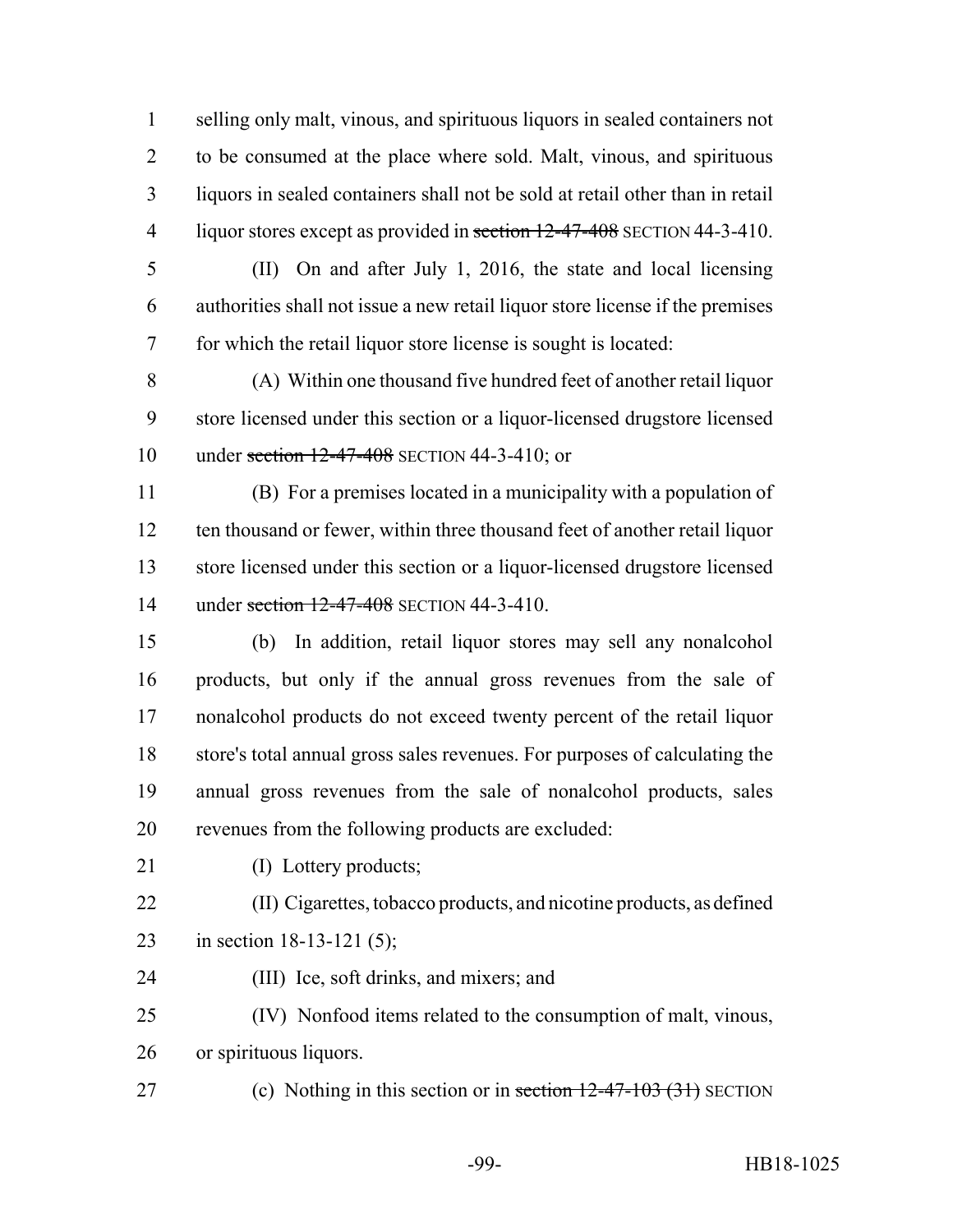44-3-103 (48) prohibits a licensed retail liquor store from:

 (I) Selling items on behalf of or to benefit a charitable 3 organization, as defined in section 39-26-102, C.R.S., or a nonprofit corporation subject to the "Colorado Revised Nonprofit Corporation Act", 5 articles 121 to 137 of title 7, C.R.S., and determined to be exempt from federal income tax by the federal internal revenue service, if the retail liquor store does not receive compensation for the sale;

 (II) At the option of the licensee, displaying promotional material furnished by a manufacturer or wholesaler, which material permits a customer to purchase other items from a third person, so long as the retail liquor store licensee does not receive payment from the third person and the customer orders the additional merchandise directly from the third person; or

 (III) Allowing tastings to be conducted on the licensed premises if the licensee has received authorization to conduct tastings pursuant to 16 section 12-47-301 SECTION 44-3-301.

 (2) Every person selling malt, vinous, and spirituous liquors in a retail liquor store shall purchase such malt, vinous, and spirituous liquors 19 only from a wholesaler licensed pursuant to this article ARTICLE 3.

 (3) A person licensed to sell at retail who complies with this 21 subsection (3) and rules promulgated pursuant thereto may deliver malt, 22 vinous, and spirituous liquors to a person of legal age if such THE person is at a place that is not licensed pursuant to this section. The state licensing authority shall promulgate rules as are necessary for the proper delivery of malt, vinous, and spirituous liquors and shall have the authority to issue a permit to any person who is licensed to sell at retail 27 and delivers such THE liquors pursuant to this subsection (3). Such THE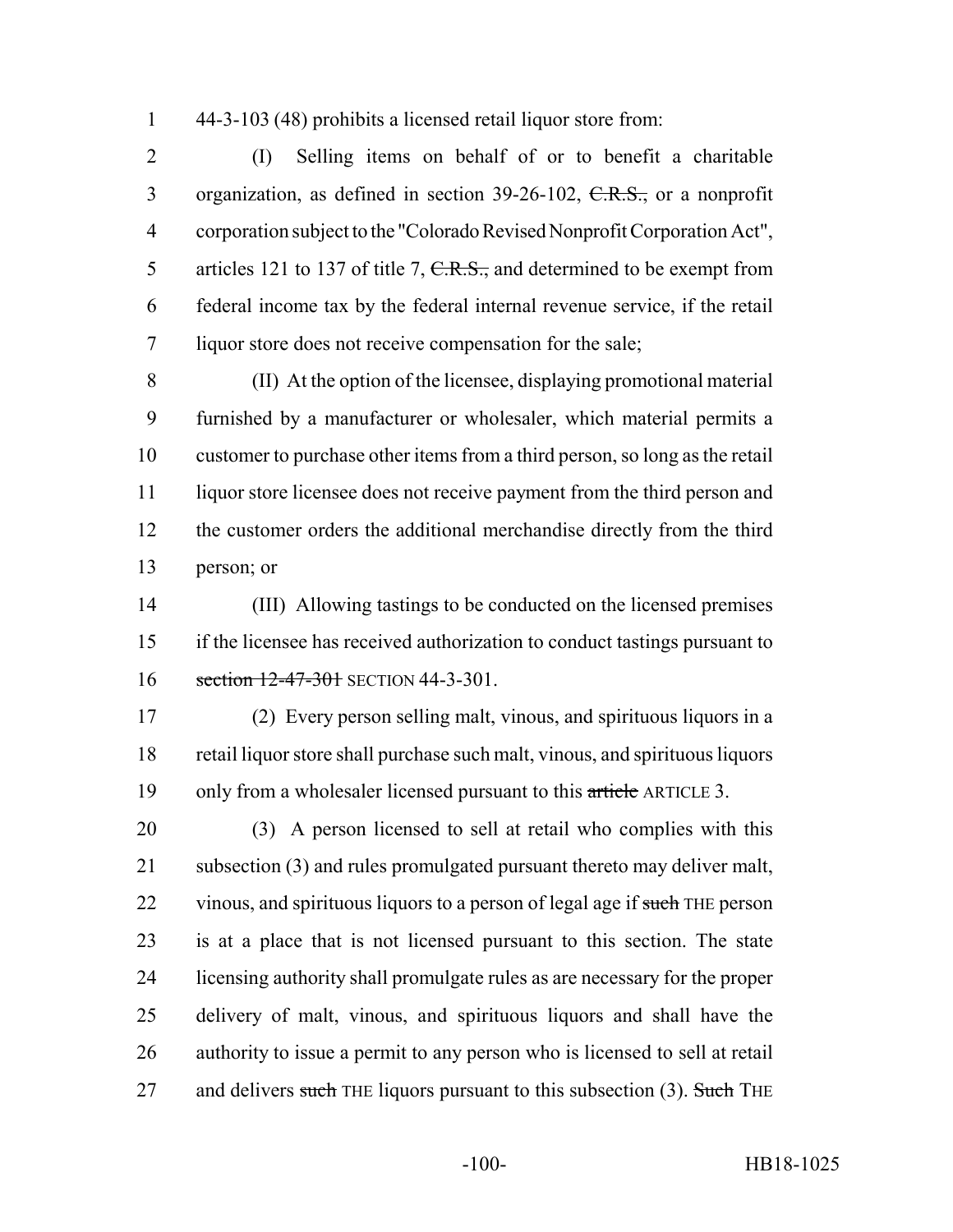permits shall be subject to the same suspension and revocation provisions 2 as are set forth in section 12-47-601 SECTION 44-3-601 for other licenses 3 granted pursuant to this article ARTICLE 3.

- 4 (4) (a) Except as provided in paragraph (b) of this subsection  $(4)$  SUBSECTION (4)(b) OF THIS SECTION, it is unlawful for any owner, part owner, shareholder, or person interested directly or indirectly in a retail liquor store to conduct, own either in whole or in part, or be directly or 8 indirectly interested in any other business licensed pursuant to this article ARTICLE 3.
- (b) An owner, part owner, shareholder, or person interested directly or indirectly in a retail liquor store may have an interest in:

12 (I) An arts license granted under this article ARTICLE 3;

 (II) An airline public transportation system license granted under 14 this article ARTICLE 3;

- (III) For a retail liquor store licensed on or before January 1, 2016, and whose license holder is a Colorado resident, additional retail liquor store licenses as follows, but only if the premises for which a license is 18 sought satisfies the distance requirements specified in subparagraph (II) 19 of paragraph (a) of subsection  $(1)$  SUBSECTION  $(1)(a)(II)$  of this section: (A) On or after January 1, 2017, and before January 1, 2022, one additional retail liquor store license, for a maximum of up to two total retail liquor store licenses;
- (B) On or after January 1, 2022, and before January 1, 2027, up to two additional retail liquor store licenses, for a maximum of three total retail liquor store licenses; and
- (C) On or after January 1, 2027, up to three additional retail liquor store licenses, for a maximum of four total retail liquor store licenses; or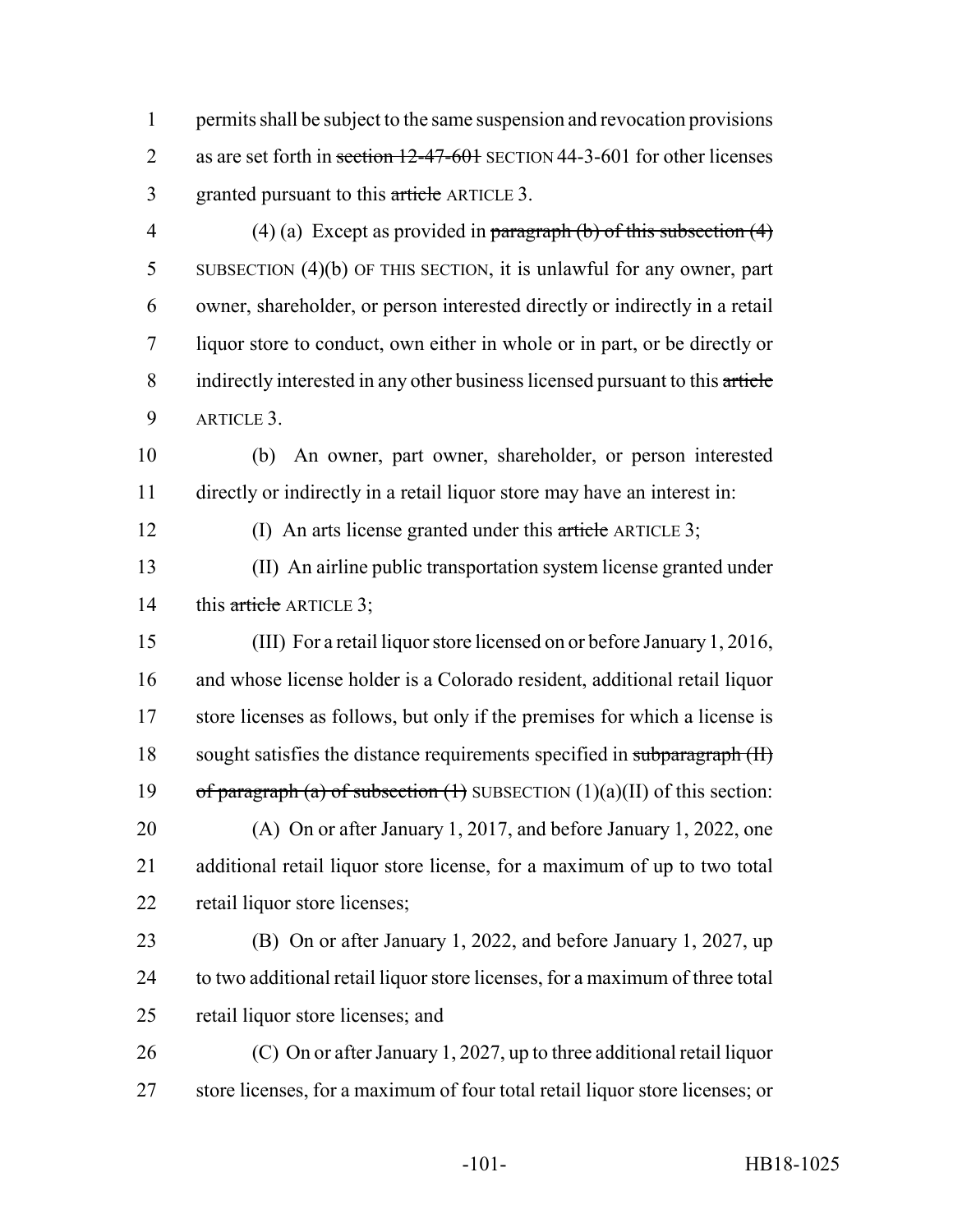(IV) A financial institution referred to in section 12-47-308 (4) SECTION 44-3-308 (4).

(5) Repealed.

 $\left(6\right)$  (5) A liquor-licensed drugstore may apply to the state and local licensing authorities, as part of a single application, for a merger and conversion of retail liquor store licenses to a single liquor-licensed 7 drugstore license as provided in section  $12-47-408$  (1)(b) SECTION 8  $44-3-410(1)(b)$ .

 **44-3-410. [Formerly 12-47-408] Liquor-licensed drugstore license - multiple licenses permitted - requirements - repeal.** (1) (a) (I) A liquor-licensed drugstore license shall be issued to persons selling malt, vinous, and spirituous liquors in sealed containers not to be consumed at the place where sold. On and after July 1, 2016, except as 14 permitted under paragraph (b) of this subsection  $(1)$  SUBSECTION  $(1)(b)$  OF THIS SECTION, the state and local licensing authorities shall not issue a new liquor-licensed drugstore license if the licensed premises for which a liquor-licensed drugstore license is sought is located:

 (A) Within one thousand five hundred feet of a retail liquor store 19 licensed under section 12-47-407 SECTION 44-3-409; or

 (B) For a drugstore premises located in a municipality with a population of ten thousand or fewer, within three thousand feet of a retail 22 liquor store licensed under section 12-47-407 SECTION 44-3-409.

(II) Nothing in this subsection (1) prohibits:

 (A) The renewal or transfer of ownership of a liquor-licensed drugstore license initially issued prior to July 1, 2016.

 (B) A liquor-licensed drugstore licensee from allowing tastings on the licensed premises if the applicable local licensing authority has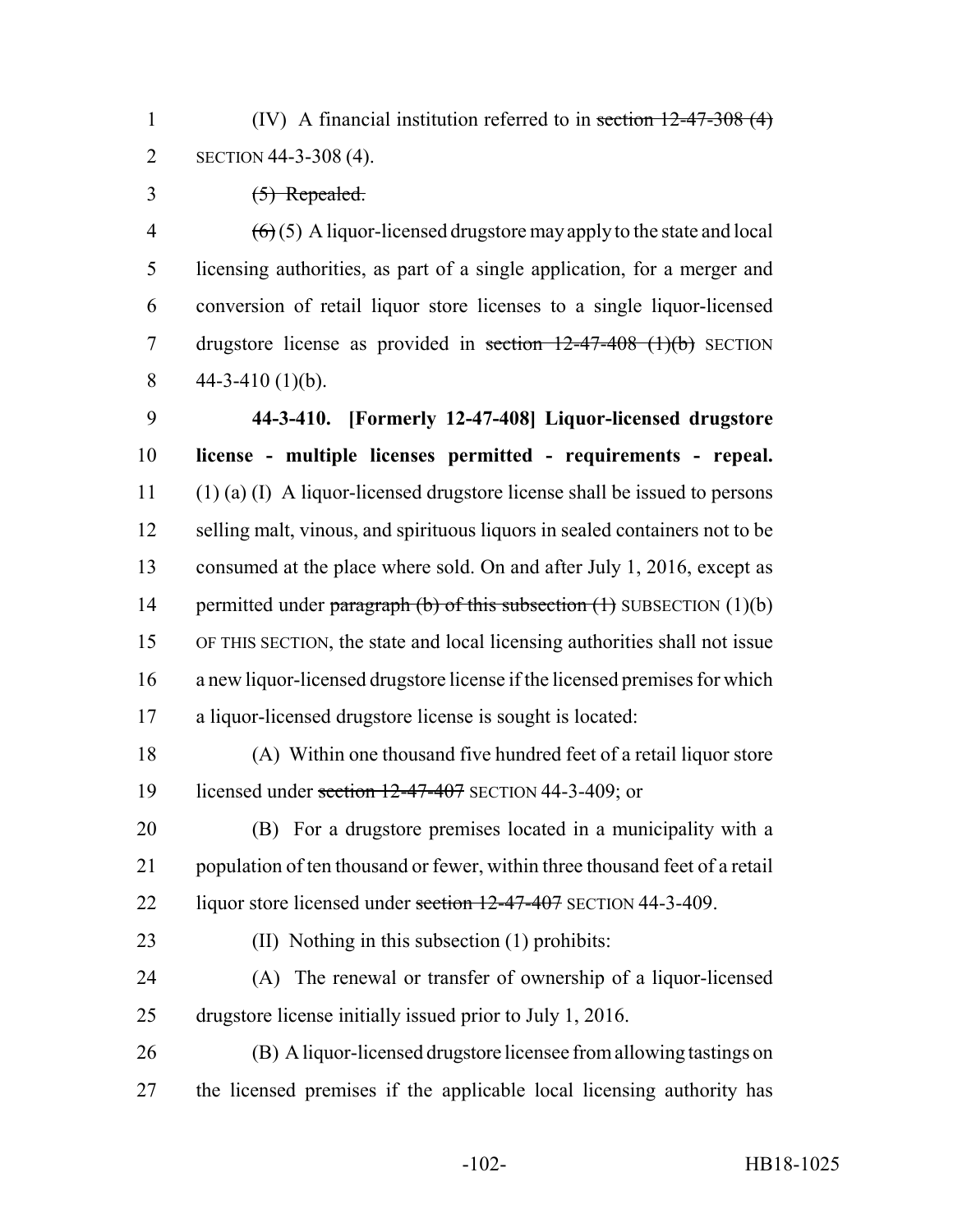authorized the liquor-licensed drugstore to conduct tastings on its licensed 2 premises in accordance with section  $12-47-301$  (10) SECTION 44-3-301  $3(10)$ .

 (b) (I) On or after January 1, 2017, to qualify for an additional liquor-licensed drugstore license under this section, a liquor-licensed drugstore licensee, or a retail liquor store licensee that was licensed as a liquor-licensed drugstore on February 21, 2016, must apply to the state and local licensing authorities, as part of a single application, for a transfer of ownership of at least two licensed retail liquor stores that were licensed or had applied for a license on or before May 1, 2016, a change of location of one of the retail liquor stores, and a merger and conversion of the retail liquor store licenses into a single liquor-licensed drugstore license. The applicant may apply for a transfer, change of location, and merger and conversion only if all of the following requirements are met:

 (A) The retail liquor stores that are the subject of the transfer of ownership are located within the same local licensing authority 17 jurisdiction as the drugstore premises for which the applicant is seeking a liquor-licensed drugstore license, and, if any retail liquor stores are located within one thousand five hundred feet of the drugstore premises or, for a drugstore premises located in a municipality with a population of ten thousand or fewer, within three thousand feet of the drugstore premises, the applicant applies to transfer ownership of all retail liquor stores located within that distance. If there are no licensed retail liquor stores or only one licensed retail liquor store within the same local licensing authority jurisdiction as the drugstore premises for which a liquor-licensed drugstore license is sought, the applicant shall apply to 27 transfer ownership of one or two retail liquor stores, as necessary, that are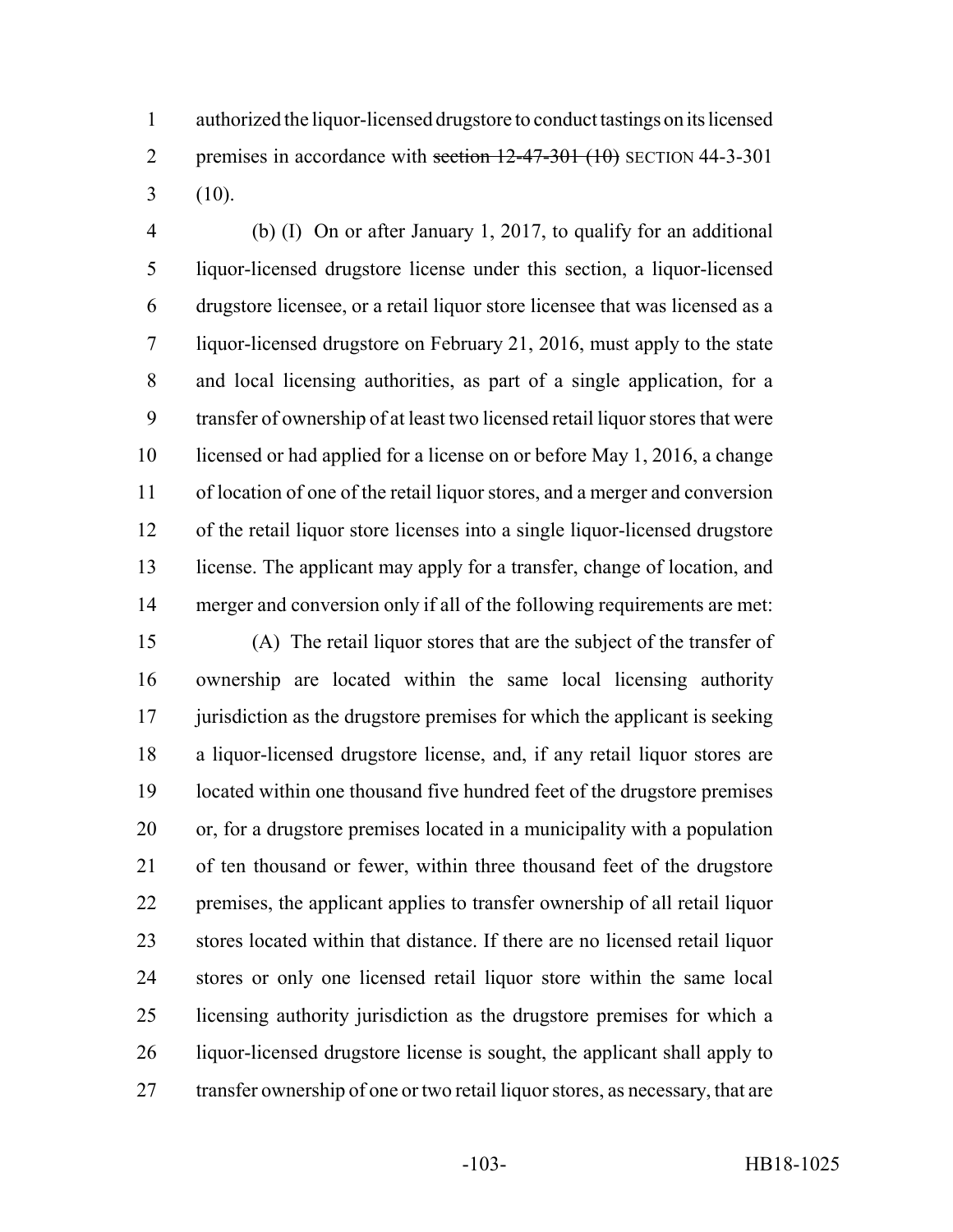located in the local licensing authority jurisdiction that is nearest to the jurisdiction in which the drugstore premises is located.

 (B) Upon transfer and conversion of the retail liquor store licenses to a single liquor-licensed drugstore license, the drugstore premises for which the liquor-licensed drugstore license is sought will be located at least one thousand five hundred feet from all licensed retail liquor stores that are within the same local licensing authority jurisdiction as the drugstore premises or, for a drugstore premises located in a municipality with a population of ten thousand or fewer, at least three thousand feet from all licensed retail liquor stores that are within the same local 11 licensing authority jurisdiction as the drugstore premises.

 (II) For purposes of determining whether the distance requirements specified in subparagraph (I) of this paragraph (b) 14 SUBSECTION (1)(b)(I) OF THIS SECTION are satisfied, the distance shall be determined by a radius measurement that begins at the principal doorway of the drugstore premises for which the application is made and ends at the principal doorway of the licensed retail liquor store.

 (III) In making its determination on the transfer of ownership, change of location, and license merger and conversion application, the 20 local licensing authority shall consider the reasonable requirements of the neighborhood and the desires of the adult inhabitants in accordance with 22 section 12-47-312 SECTION 44-3-312.

 (IV) In addition to any other requirements for licensure under this 24 section or article THIS ARTICLE 3, a person applying for a new 25 liquor-licensed drugstore license in accordance with this paragraph (b) SUBSECTION (1)(b) on or after January 1, 2017, or to renew a liquor-licensed drugstore license issued on or after January 1, 2017, under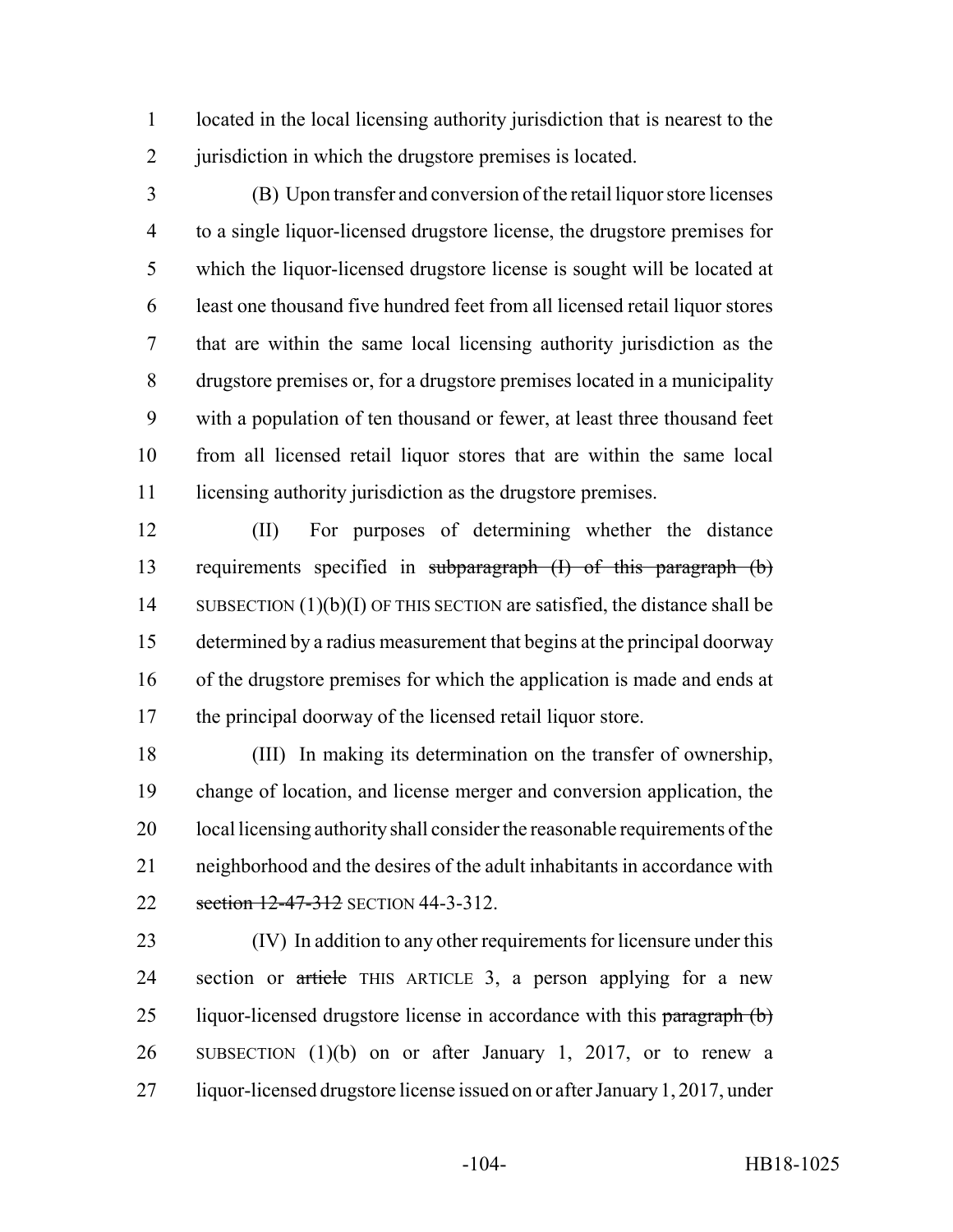1 this paragraph  $(b)$  SUBSECTION  $(1)(b)$  must:

 (A) Provide evidence to the state and local licensing authorities that at least twenty percent of the licensee's gross annual income derived from total sales during the prior twelve months at the drugstore premises for which a new or renewal licenses is sought is from the sale of food items, as defined by the state licensing authority by rule; and

(B) Be open to the public.

 (2) (a) A person licensed under this section to sell malt, vinous, and spirituous liquors as provided in this section shall:

 (I) Purchase malt, vinous, and spirituous liquors only from a 11 wholesaler licensed under this article ARTICLE 3;

 (II) Not sell malt, vinous, or spirituous liquors to consumers at a price that is below the liquor-licensed drugstore's cost to purchase the malt, vinous, or spirituous liquors;

 (III) Not allow consumers to purchase malt, vinous, or spirituous liquors at a self-checkout or other mechanism that allows the consumer to complete the alcohol beverage purchase without assistance from and completion of the transaction by an employee of the liquor-licensed drugstore;

20 (IV) Require, in accordance with section  $12-47-901$  (10) SECTION 44-3-901 (11), consumers attempting to purchase malt, vinous, or spirituous liquors to present a valid identification, as determined by the state licensing authority by rule; and

 (V) Not sell clothing or accessories imprinted with advertising, logos, slogans, trademarks, or messages related to alcohol beverages.

 (b) A person licensed under this section on or after January 1, 2017, shall not purchase malt, vinous, or spirituous liquors from a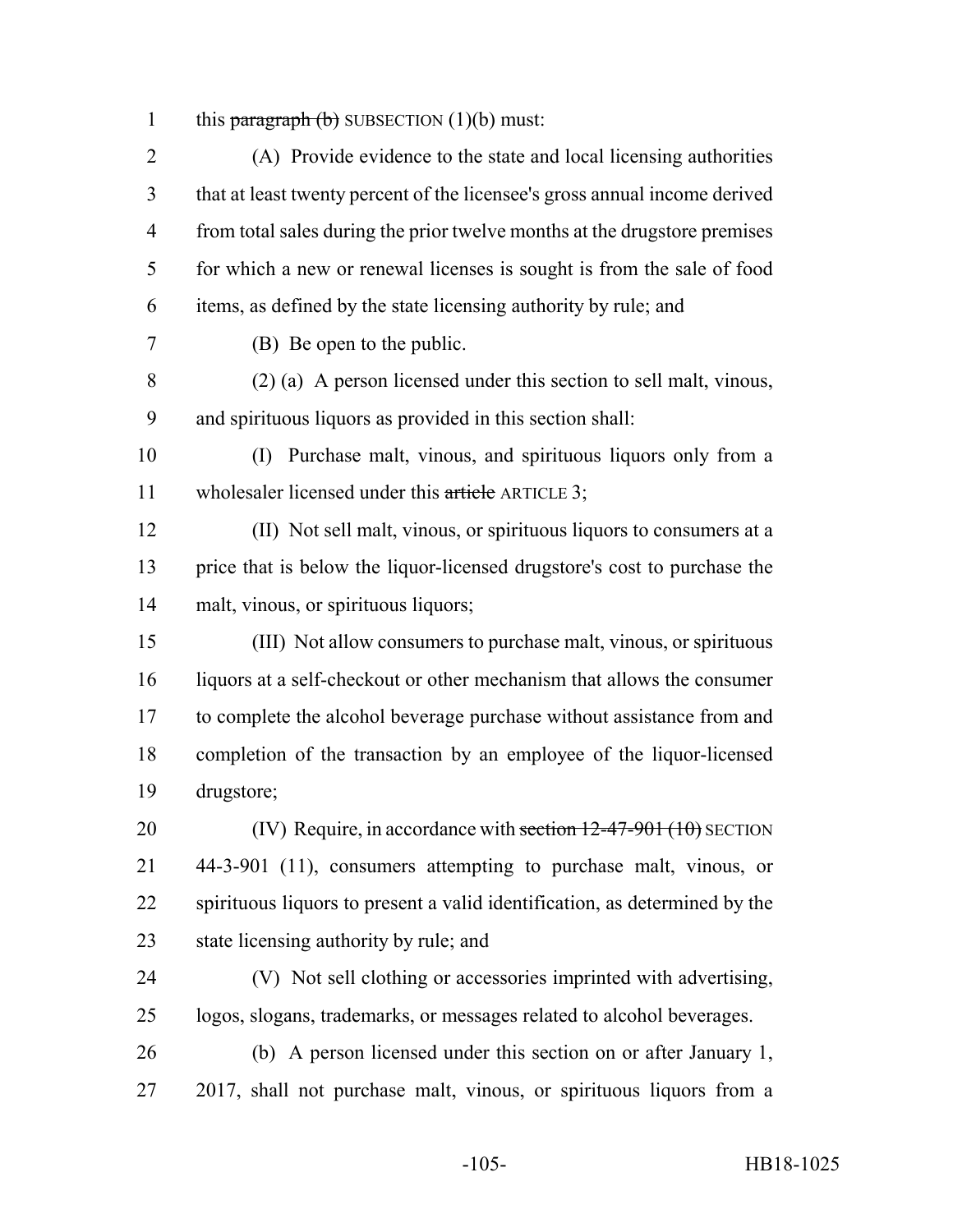wholesaler on credit and shall effect payment upon delivery of the alcohol beverages.

 (3) A liquor-licensed drugstore licensee who complies with this 4 subsection (3) and rules promulgated pursuant thereto may deliver malt, vinous, and spirituous liquors to a person of legal age if such person is at a place that is not licensed pursuant to this section. The state licensing authority shall promulgate rules as are necessary for the proper delivery of malt, vinous, and spirituous liquors and shall have the authority to issue a permit to any liquor-licensed drugstore licensee that will allow 10 such THE licensee to deliver such THE liquors pursuant to such THE rules 11 and this subsection (3). Such THE permits shall be subject to the same suspension and revocation provisions as are set forth in sections 13 12-47-306 and 12-47-601 SECTIONS 44-3-306 AND 44-3-601 for other 14 licenses granted pursuant to this article ARTICLE 3.

15 (4) (a) Except as provided in paragraph (b) of this subsection  $(4)$  SUBSECTION (4)(b) OF THIS SECTION, it is unlawful for any owner, part owner, shareholder, or person interested directly or indirectly in a liquor-licensed drugstore to conduct, own either in whole or in part, or be directly or indirectly interested in any other business licensed pursuant to 20 this article ARTICLE 3.

 (b) An owner, part owner, shareholder, or person interested directly or indirectly in a liquor-licensed drugstore may have an interest in:

24 (I) An arts license granted under this article ARTICLE 3;

 (II) An airline public transportation system license granted under 26 this article ARTICLE 3;

27 (III) A financial institution referred to in section 12-47-308 (4)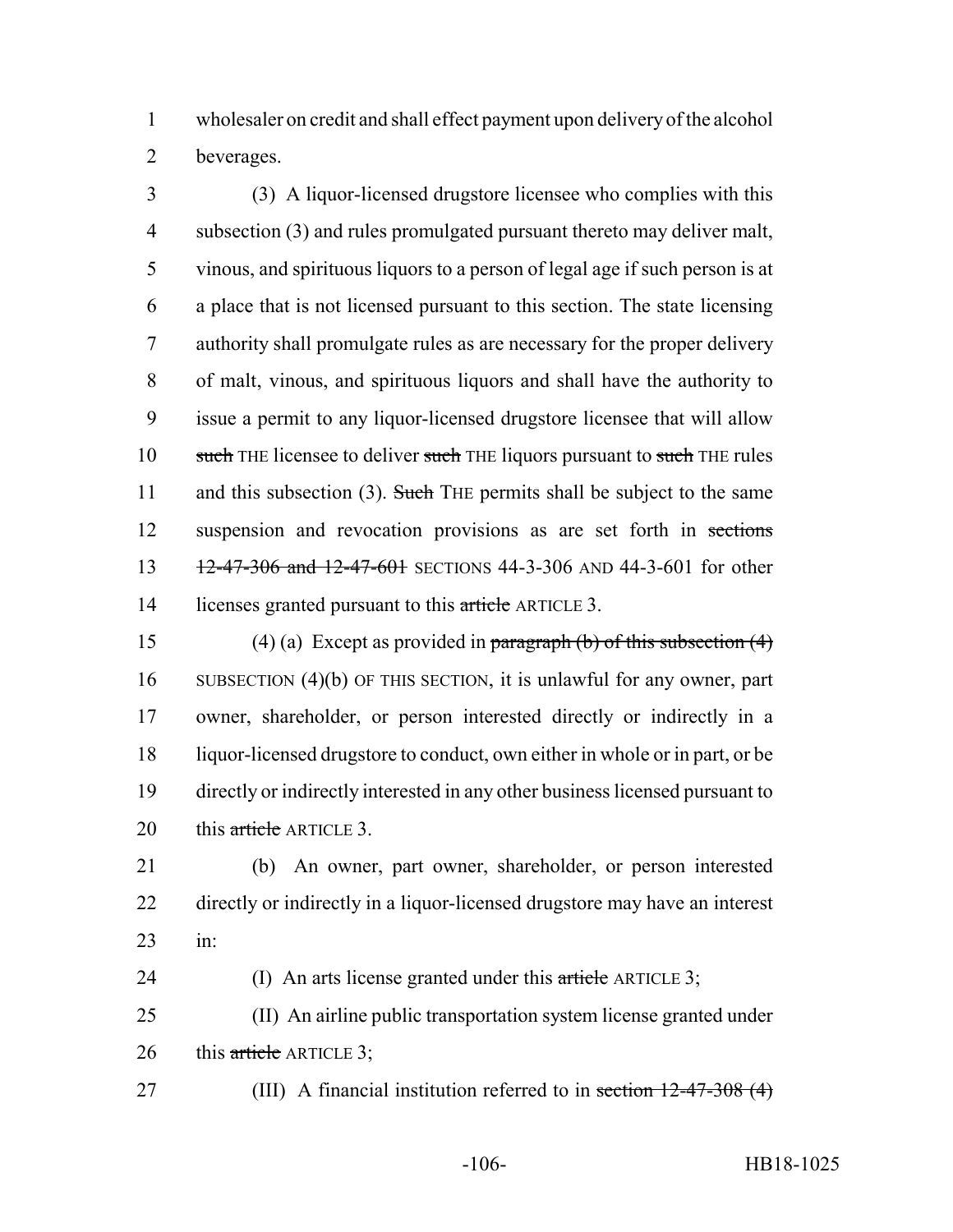SECTION 44-3-308 (4);

 (IV) For a liquor-licensed drugstore licensed on or before January 1, 2016, additional liquor-licensed drugstore licenses as follows, but only 4 if obtained in accordance with paragraph (b) of subsection (1) SUBSECTION (1)(b) of this section:

 (A) On or after January 1, 2017, and before January 1, 2022, four additional liquor-licensed drugstore licenses, for a maximum of five total liquor-licensed drugstore licenses;

 (B) On or after January 1, 2022, and before January 1, 2027, up to seven additional liquor-licensed drugstore licenses, for a maximum of eight total liquor-licensed drugstore licenses;

 (C) On or after January 1, 2027, and before January 1, 2032, up to twelve additional liquor-licensed drugstore licenses, for a maximum of thirteen total liquor-licensed drugstore licenses;

 (D) On or after January 1, 2032, and before January 1, 2037, up to nineteen additional liquor-licensed drugstore licenses, for a maximum of twenty total liquor-licensed drugstore licenses; and

 (E) On or after January 1, 2037, an unlimited number of additional liquor-licensed drugstore licenses.

20 <del>(5) Repealed.</del>

21  $(6)(5)(a)$  A liquor-licensed drugstore licensed under this section shall not store alcohol beverages off the licensed premises.

 (b) A licensed wholesaler shall make all deliveries of alcohol beverages to a liquor-licensed drugstore:

 (I) Through a common carrier, a contract carrier, or on vehicles owned by the wholesaler; and

(II) Only to the business address of the liquor-licensed drugstore.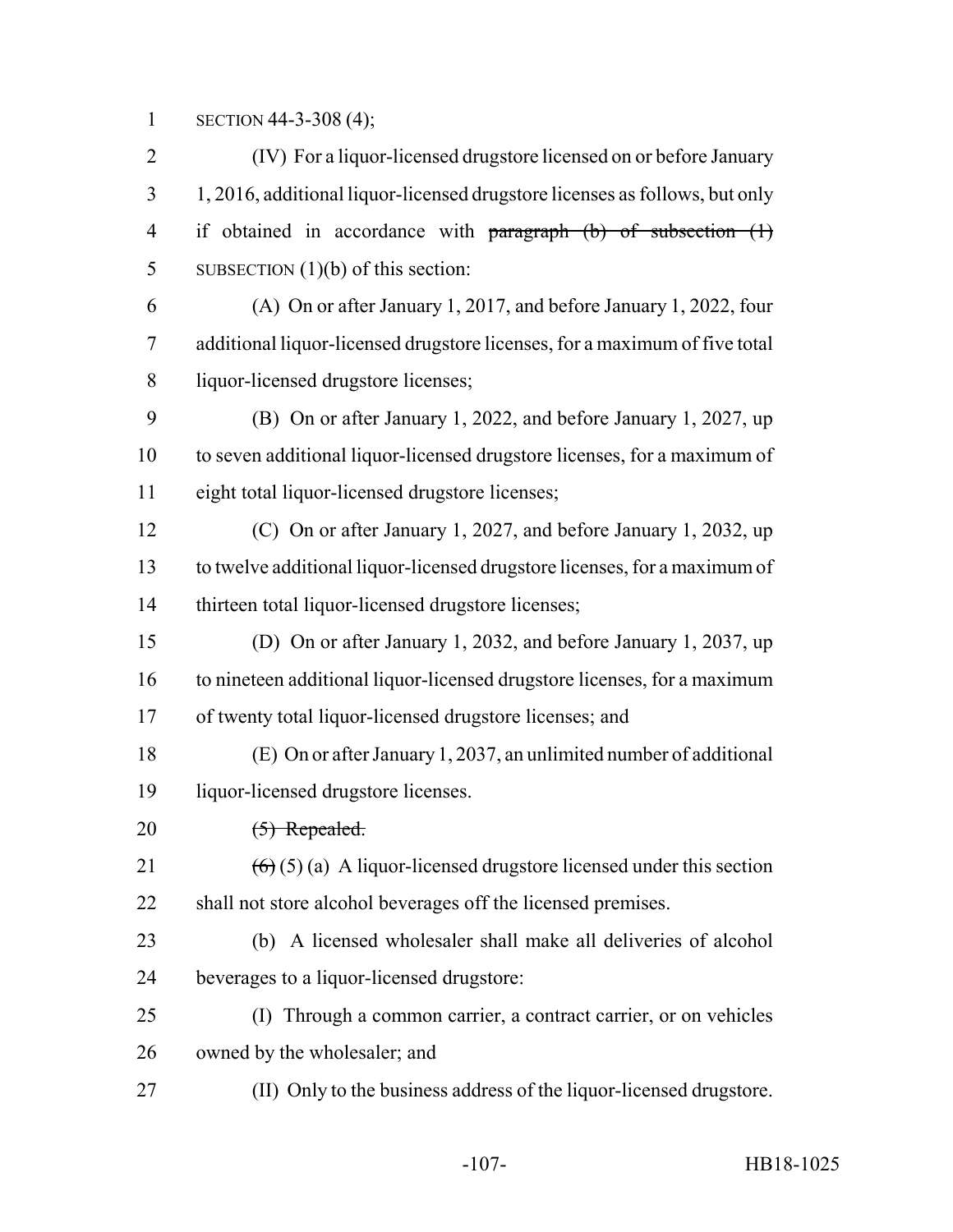$(7)(6)(a)$  A liquor-licensed drugstore licensed under this section on or after January 1, 2017, shall have at least one manager permitted under section 12-47-425 SECTION 44-3-427 who works on the licensed premises. The liquor-licensed drugstore shall designate at least one permitted manager on the licensed premises to conduct the liquor-licensed drugstore's purchases of alcohol beverages from a licensed wholesaler. A licensed wholesaler shall take orders for alcohol beverages only from a permitted manager designated by the liquor-licensed drugstore.

 (b) A liquor-licensed drugstore that is involved in selling alcohol beverages must obtain and maintain a certification as a responsible alcohol beverage vendor in accordance with part 10 of this article ARTICLE 3.

 (c) An employee of a liquor-licensed drugstore who is under twenty-one years of age shall not deliver or otherwise have any contact with malt, vinous, or spirituous liquors offered for sale on, or sold and removed from, the licensed premises.

 **44-3-411. [Formerly 12-47-409] Beer and wine license.** (1) A beer and wine license shall be issued to persons selling malt and vinous liquors and fermented malt beverages for consumption on the premises. Beer and wine licensees shall have sandwiches and light snacks available 21 for consumption on the premises during business hours, but need not have meals available for consumption.

 (2) (a) Every person selling malt and vinous liquors and fermented malt beverages as provided in this section shall purchase malt and vinous liquors and fermented malt beverages only from a wholesaler licensed 26 pursuant to this article or article 46 of this title ARTICLE 3 OR ARTICLE 4 OF THIS TITLE 44; except that, during a calendar year, any person selling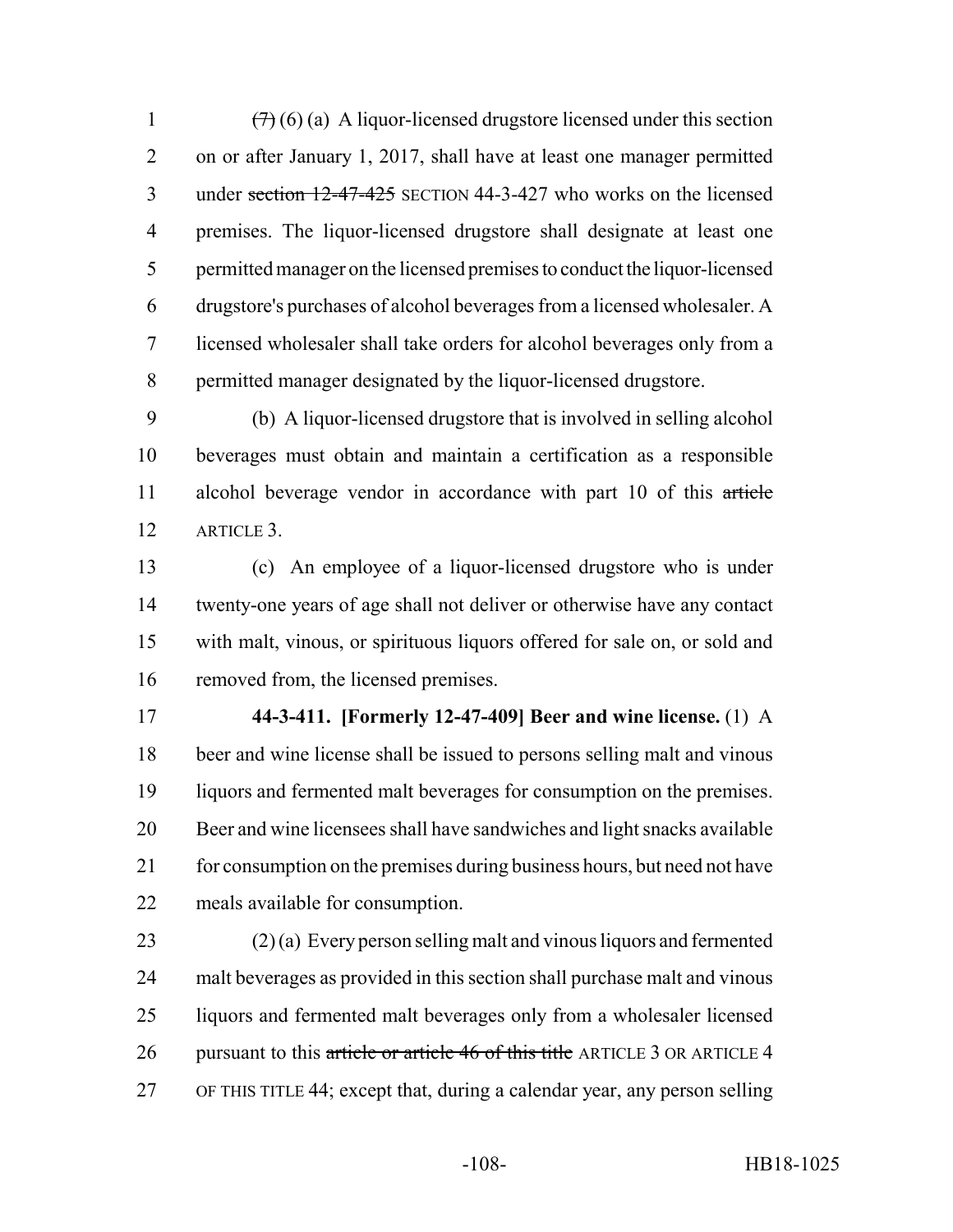1 malt and vinous liquors and fermented malt beverages as provided in this 2 section may purchase not more than two thousand dollars' worth of:

- 3 (I) Malt and vinous liquors from a retailer licensed pursuant to 4 section 12-47-407 or 12-47-408 SECTION 44-3-409 OR 44-3-410; and
- 

5 (II) Fermented malt beverages from a retailer licensed pursuant to 6 section  $12-46-104$  (1)(c) SECTION 44-4-104 (1)(c).

7 (b) A beer and wine licensee shall retain evidence of each 8 purchase of malt and vinous liquors from a retailer licensed pursuant to 9 section 12-47-407 or 12-47-408 SECTION 44-3-409 OR 44-3-410 and each 10 purchase of fermented malt beverages from a retailer licensed pursuant 11 to section  $12-46-104$  (1)(c) SECTION 44-4-104 (1)(c), in the form of a 12 purchase receipt showing the name of the licensed retailer, the date of 13 purchase, a description of the malt or vinous liquor or fermented malt 14 beverages purchased, and the price paid for the purchase. The beer and 15 wine licensee shall retain the receipt and shall make it available to the 16 state and local licensing authorities at all times during business hours.

17 (3) It is unlawful for any owner, part owner, shareholder, or 18 person interested directly or indirectly in a beer and wine license to 19 conduct, own either in whole or in part, or be directly or indirectly 20 interested in any other business licensed pursuant to this article or article 21 46 of this title ARTICLE 3 OR ARTICLE 4 OF THIS TITLE 44; except that the 22 person may have an interest in a license described in section 12-46-104 23 (1)(c), 12-47-401 (1)(j) to (1)(t), (1)(v), or (1)(w), or 12-47-410 (1) 24 SECTION 44-3-401 (1)(j) TO (1)(t), (1)(v), OR (1)(w), 44-3-412 (1), OR 25  $44-4-104$  (1)(c) or in a financial institution referred to in section 26  $12-47-308(4)$  SECTION 44-3-308 (4).

27 **44-3-412. [Formerly 12-47-410] Bed and breakfast permit.**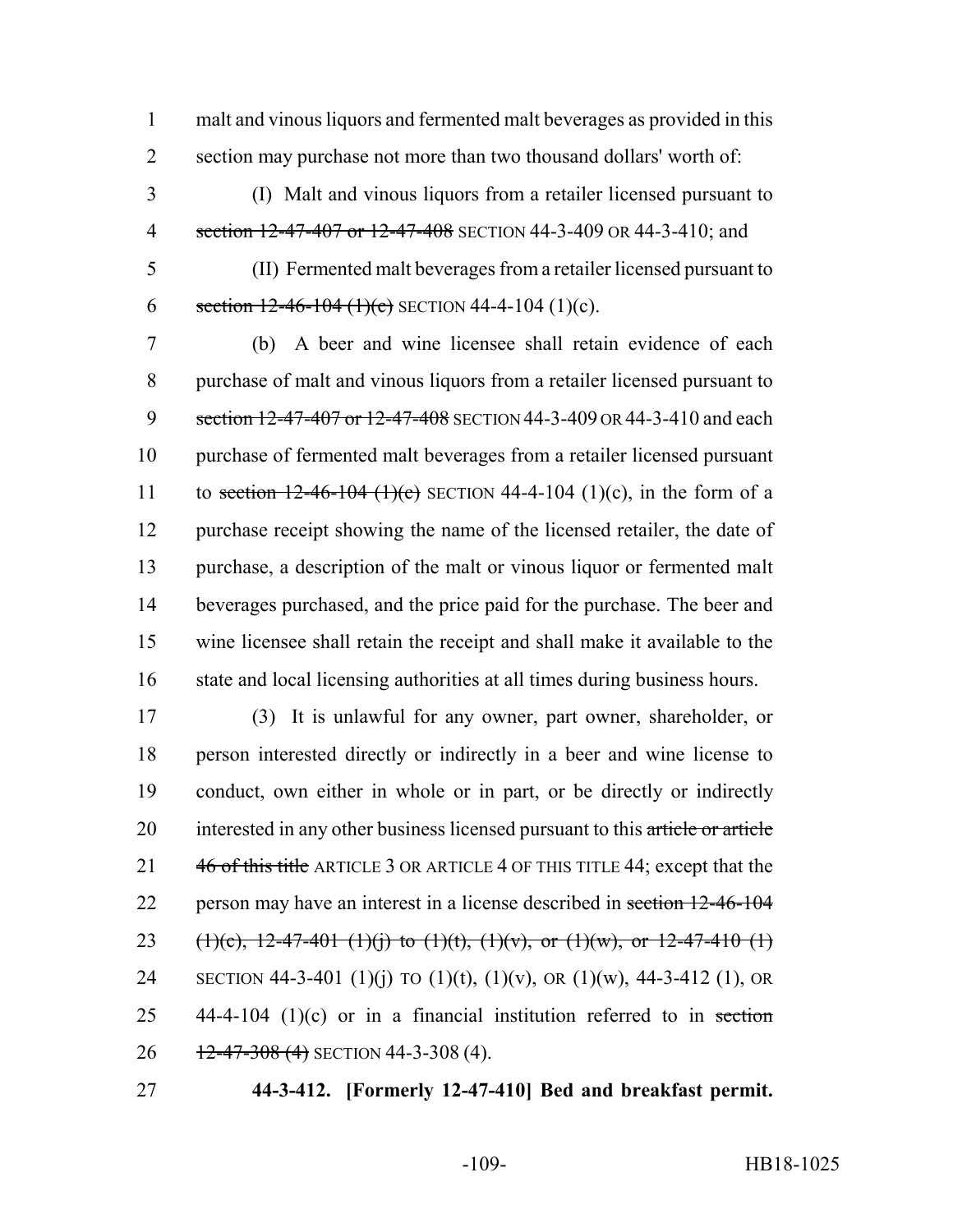(1) In lieu of a hotel and restaurant license, a person operating a bed and breakfast with not more than twenty sleeping rooms that offers complimentary alcohol beverages for consumption only on the premises and only by overnight guests may be issued a bed and breakfast permit. A bed and breakfast permittee shall not sell alcohol beverages by the drink and shall not serve alcohol beverages for more than four hours in any one day.

 (2) An applicant for a bed and breakfast permit is exempt from 9 any fee otherwise assessable under section  $12-47-501$  (2) or  $12-47-505$  $(4)(a)$  SECTION 44-3-501 (3) OR 44-3-505 (4)(a), but is subject to all other fees and all other requirements of this article ARTICLE 3.

 (3) A local licensing authority may, at its option, determine that bed and breakfast permits are not available within its jurisdiction.

 (4) A bed and breakfast permit may be suspended or revoked in 15 accordance with section 12-47-601 SECTION 44-3-601 if the permittee violates any provision of this article ARTICLE 3 or any rule adopted 17 pursuant to this article ARTICLE 3 or fails truthfully to furnish any required information in connection with a permit application.

 (5) It is unlawful for any owner, part owner, shareholder, or person interested directly or indirectly in a bed and breakfast permit to conduct, own either in whole or in part, or be directly or indirectly 22 interested in any other business licensed pursuant to this article or article 23 46 of this title ARTICLE 3 OR ARTICLE 4 OF THIS TITLE 44; except that a person regulated under this section may have an interest in other bed and 25 breakfast permits; in a license described in section  $12-46-104$  (1)(c) or 26  $\frac{12-47-401 (1)(i)}{1}$  to  $\frac{1}{(1)(t)}$ ,  $\frac{1}{(t)}, \frac{1}{(t)}, \frac{1}{(w)}$  SECTION 44-3-401 (1)(i) TO 27 (1)(t), (1)(v), OR (1)(w) OR 44-4-104 (1)(c); or in a financial institution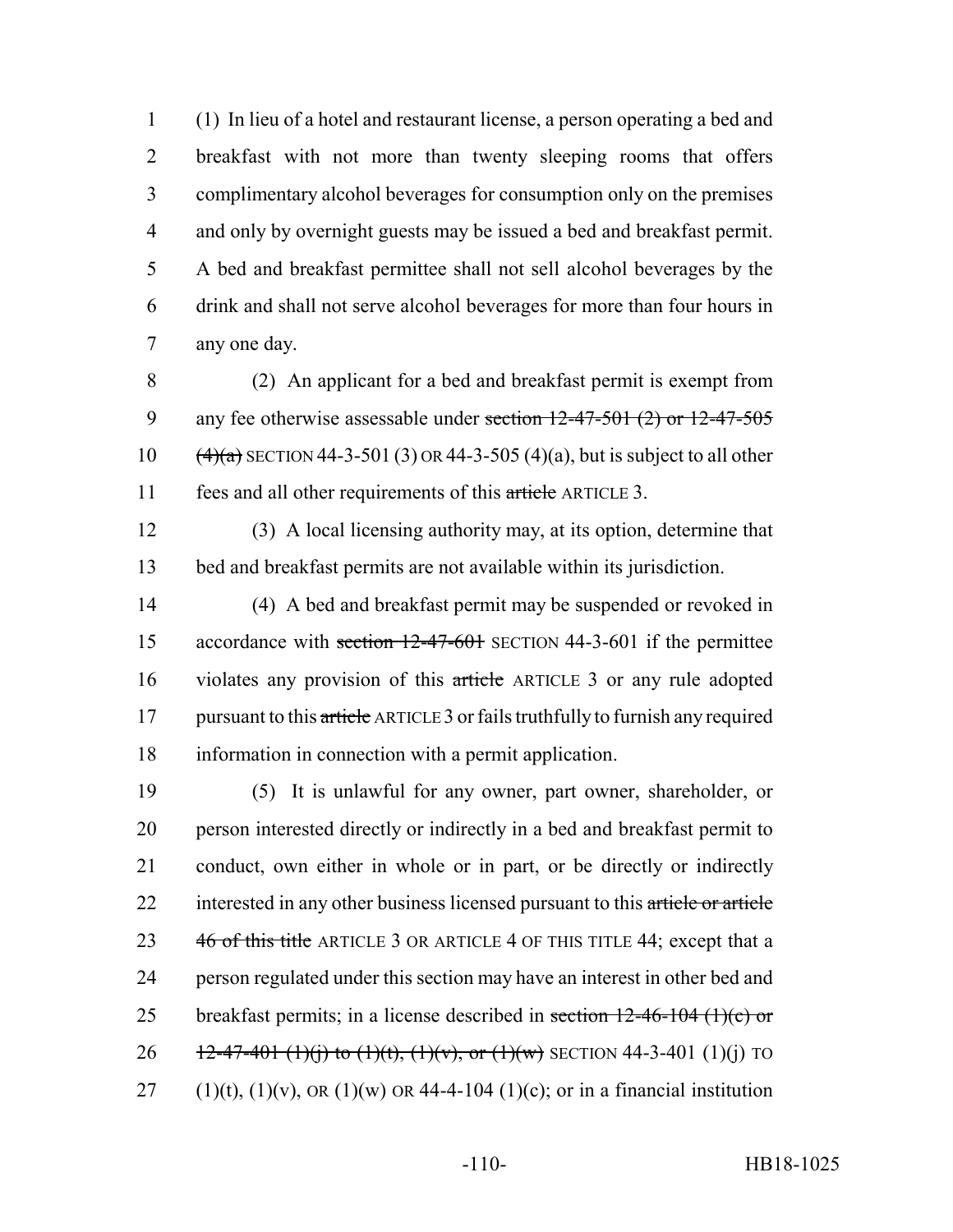1 referred to in section 12-47-308 (4) SECTION 44-3-308 (4).

 **44-3-413. [Formerly 12-47-411] Hotel and restaurant license - definitions - rules.** (1) Except as otherwise provided in subsection (2) of this section, a hotel and restaurant license shall be issued to persons selling alcohol beverages in the place where the alcohol beverages are to be consumed, subject to the following restrictions:

 (a) Restaurants shall sell alcohol beverages as provided in this section only to customers of the restaurant and only if meals are actually and regularly served and provide not less than twenty-five percent of the gross income from sales of food and drink of the business of the licensed premises over any period of time of at least one year.

 (b) Hotels shall sell alcohol beverages as provided in this section only to customers of the hotel and, except in hotel rooms, only on the licensed premises where meals are actually and regularly served and provide not less than twenty-five percent of the gross income from sales of food and drink of the business of the licensed premises over any period of time of at least one year.

 (c) Any hotel and restaurant licensee who is open for business and selling alcohol beverages by the drink shall serve meals between the hours of 8 a.m. and 8 p.m. and meals or light snacks and sandwiches after 21 8 p.m.; except that nothing in this paragraph  $\left($ c) SUBSECTION (1)(c) shall be construed to require a licensee to be open for business between the hours of 8 a.m. and 8 p.m.

 (d) A hotel may be designated as a resort complex if it has at least fifty sleeping rooms and has related sports and recreational facilities located contiguous or adjacent to the hotel for the convenience of its guests or the general public. For purposes of a resort complex only,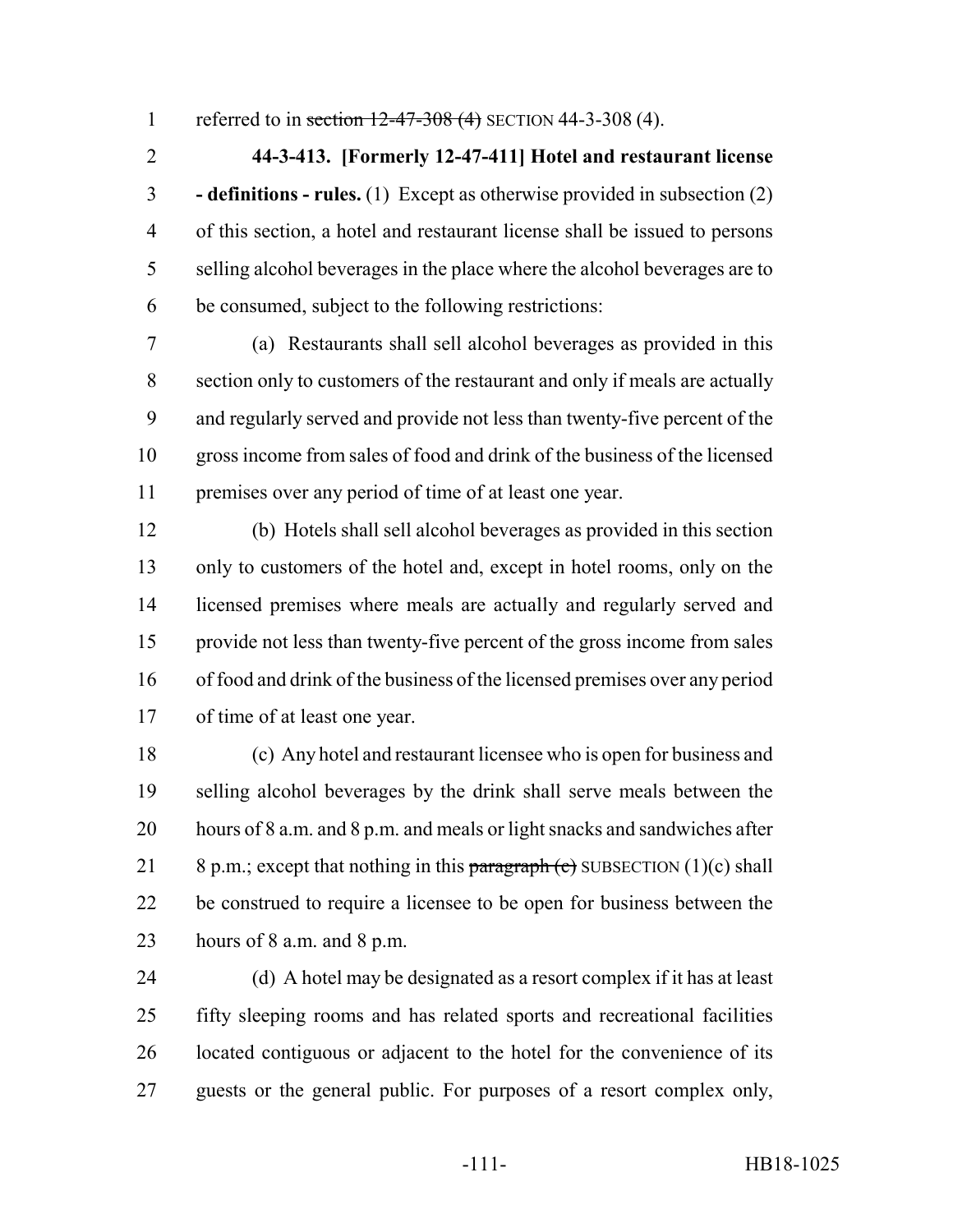"contiguous or adjacent" means within the overall boundaries or scheme of development or regularly accessible from the hotel by its members and guests.

 (2) (a) A resort complex shall designate its principal licensed premises and additional separate, related facilities that are located contiguous or adjacent to the licensed premises of the resort complex. Each related facility shall be identified by the resort complex at the time of initial licensure or upon license renewal. Each related facility shall also be clearly identified by its geographic location within the overall boundaries of the licensed premises of the resort complex. A resort complex may apply for a resort-complex-related facility permit for each related facility at the time of initial licensure, upon license renewal, or at any time upon application by the resort complex.

 (b) Customers and guests who purchase alcohol beverages at one related facility are permitted to carry such beverages to other related facilities within the overall licensed premises boundaries of the resort complex.

 (c) Each related facility shall remain at all times under the ownership and control of the resort complex licensee. Any subletting or transfer of ownership or change of control of a related facility without proper notification and approval by state and local licensing authorities 22 shall be considered a violation of this article ARTICLE 3 and will be cause for the denial, suspension, revocation, or cancellation of the license of the entire resort complex, including all of its related facilities, pursuant to 25 section 12-47-601 SECTION 44-3-601.

 (d) Except as provided in this subsection (2), for violations of 27 section 12-47-307 SECTION 44-3-307, and for violations of this article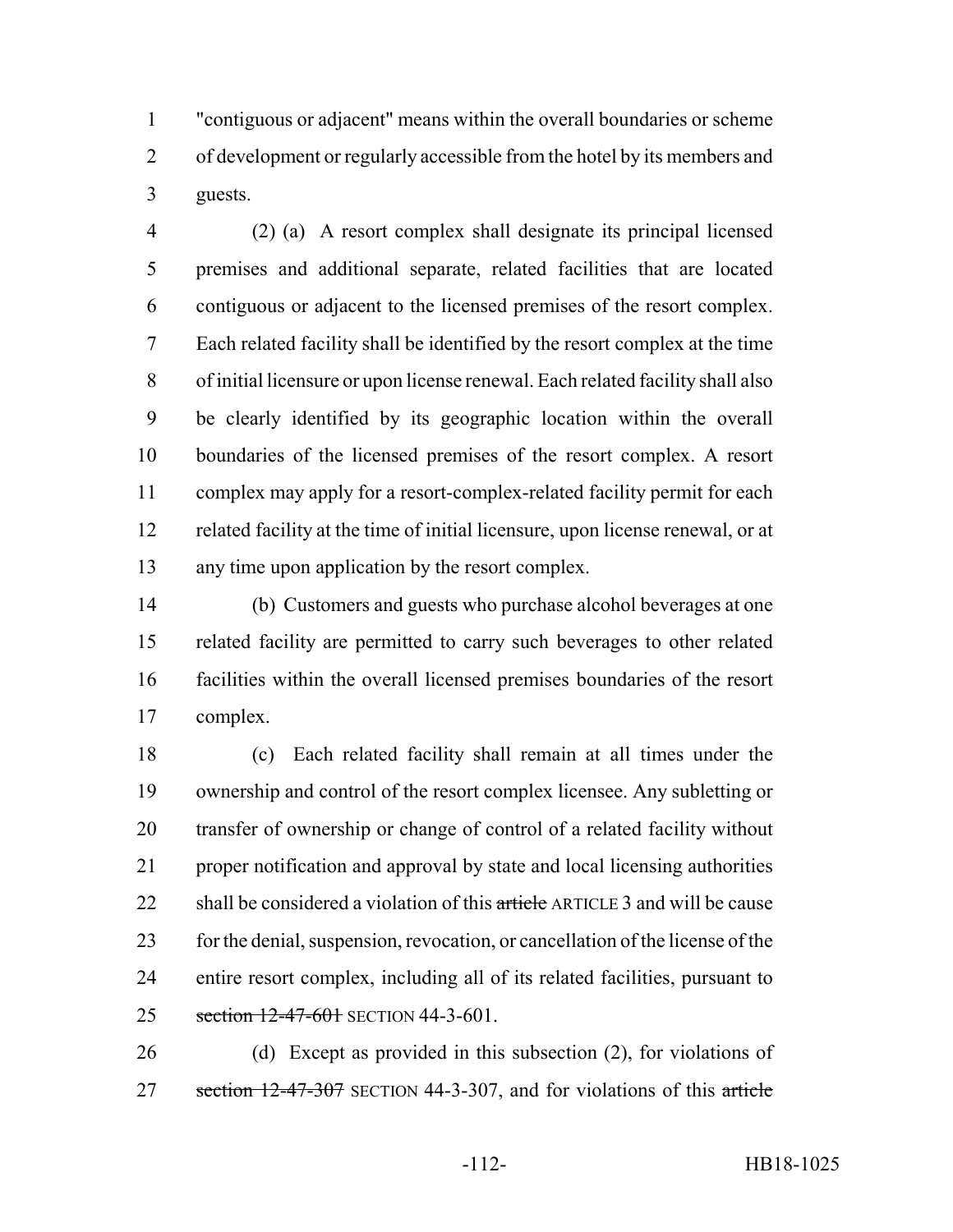1 ARTICLE 3 and regulations RULES promulgated pursuant to this article ARTICLE 3 that are intentionally authorized by the ownership or management of a resort complex, each related facility shall be considered separately licensed or permitted for the purpose of application of the 5 sanctions imposed under section 12-47-601 SECTION 44-3-601.

 (e) For purposes of this subsection (2), "related facility" means those areas, as approved by the state and local licensing authorities, that are contiguous or adjacent to the resort hotel and that are owned by or under the exclusive possession and control of the resort complex licensee. "Related facilities" shall include:

 (I) Those indoor areas or facilities contiguous or adjacent to the licensed premises of the resort complex that are operated under a separate trade name and are used by resort complex patrons;

 (II) Related outdoor sports and recreation facilities located contiguous or adjacent to the resort complex that are used by patrons of 16 the resort complex for a fee; and

 (III) Distinct areas or facilities contiguous or adjacent to the resort complex that are directly related to the resort complex use.

 $(2.5)$  (3) (a) An institution of higher education, or a person who contracts with the institution to provide food services, that is licensed under this section may apply to be designated a campus liquor complex at the time of initial licensure or upon license renewal.

 (b) A licensee shall designate its principal licensed premises and additional separate, related facilities that are located within the campus liquor complex. The licensee may identify each related facility that serves alcohol at the time of initial licensure or upon license renewal. To be approved for a campus liquor complex related facility permit, each related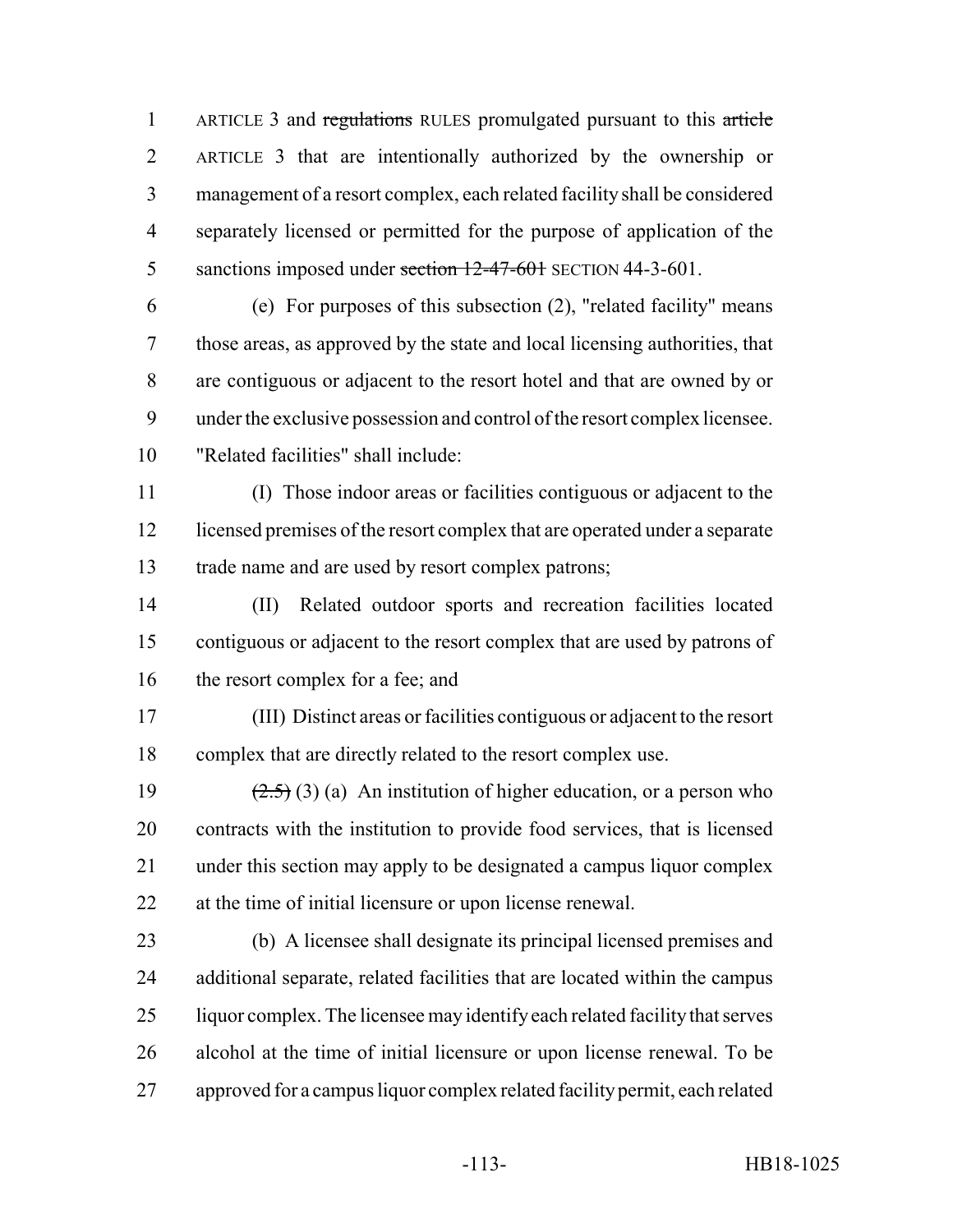facility must be clearly identified by its geographic location within the boundaries of the campus, including the specific point of service, and each area where alcohol beverages are consumed must be clearly identified by a description and map of the area.

 (c) A licensee may apply for a related facility permit for each related facility within the campus liquor complex at the time of initial licensure, upon license renewal, or at any time upon application by the licensee.

 (d) (I) To be permitted, each related facility must remain at all times under the ownership or control of the licensee. A licensee that sublets or transfers ownership of, or changes control of, a related facility without notifying and obtaining approval from state and local licensing 13 authorities violates this article 47 ARTICLE 3, and the violation is grounds for denial, suspension, revocation, or cancellation of the campus liquor complex license and all related facility permits in accordance with section  $16 \frac{12-47-601}{12-47-601}$  SECTION 44-3-601.

 (II) The institution of higher education shall designate a manager 18 for the campus liquor complex and for each related facility.

19 (e) Except as provided in this subsection  $(2.5)$  SUBSECTION (3), for 20 violations of this article 47 ARTICLE 3 and rules promulgated under this 21 article 47 ARTICLE 3 that are intentionally authorized by the ownership or management of a related facility, each related facility is deemed separately permitted for the purpose of application of the sanctions 24 authorized under section 12-47-601 SECTION 44-3-601.

25 (f) For purposes of this subsection  $(2.5)$  SUBSECTION  $(3)$ , "related facility" means those areas approved by the state and local licensing authorities that are on the campus of the institution of higher education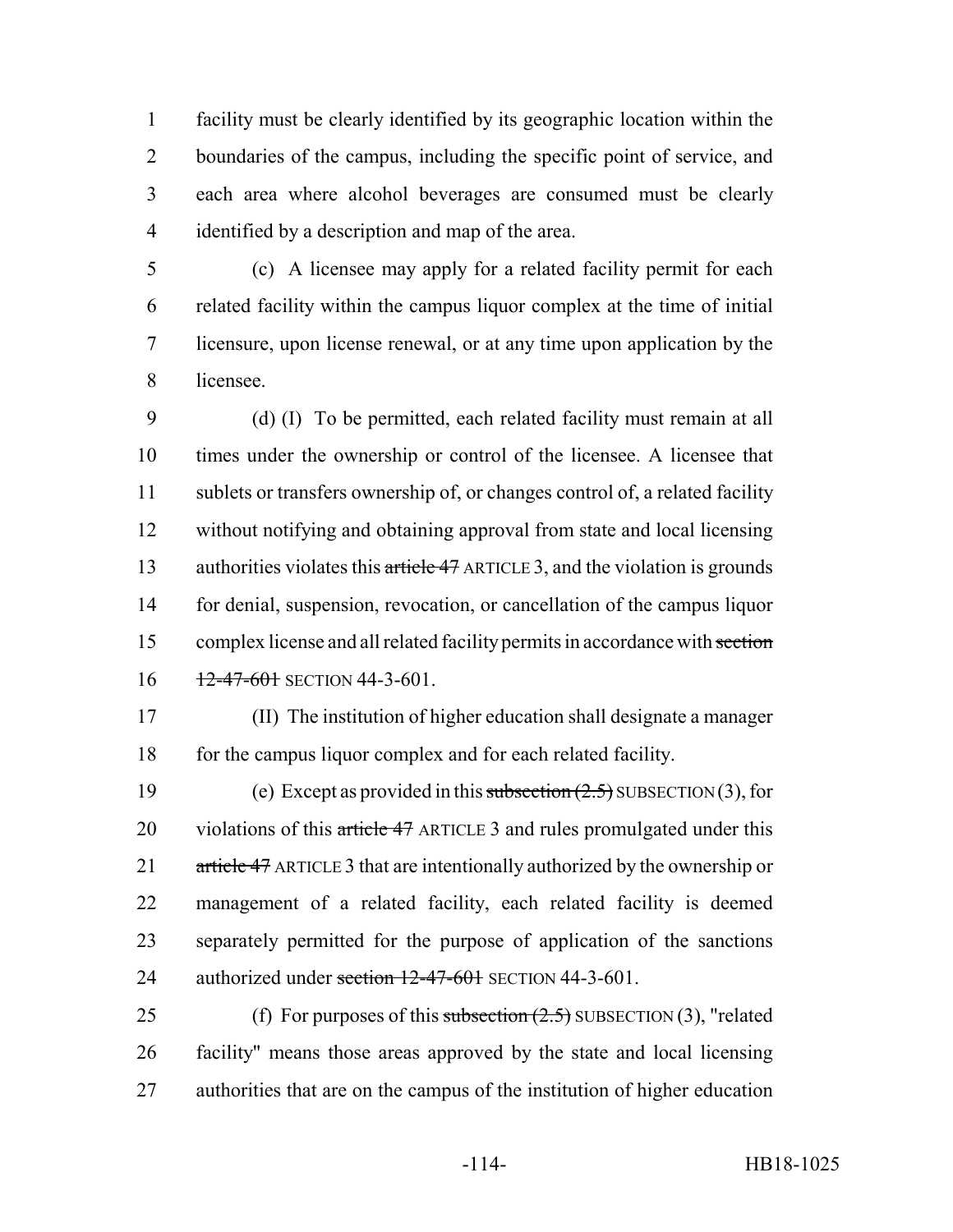licensed under this section and that are owned by or under the exclusive possession and control of the institution of higher education holding the license. "Related facilities" include an area or facility operated under a separate trade name.

5  $(3)(4)$  Notwithstanding any provision of this article ARTICLE 3 to 6 the contrary, a hotel, licensed pursuant to this article ARTICLE 3, may:

 (a) Furnish and deliver complimentary alcohol beverages in sealed containers for the convenience of its guests;

 (b) Sell alcohol beverages provided by the hotel in sealed containers, at any time, by means of a minibar located in hotel guest rooms, to adult registered guests of the hotel for consumption in guest rooms if the price of the alcohol beverages is clearly posted. For purposes of this section, "minibar" means a closed container, either nonrefrigerated or refrigerated in whole or in part, access to the interior of which is restricted by means of a locking device that requires the use of a key, magnetic card, or similar device or which is controlled at all times by the hotel.

 (c) Enter into a contract with a lodging facility for the purpose of authorizing the lodging facility to sell alcohol beverages pursuant to 20 paragraph (b) of this subsection  $(3)$  SUBSECTION  $(4)(b)$  OF THIS SECTION if the lodging facility and hotel share common ownership and are located 22 within one thousand feet of one another. The alcohol beverages that may 23 be sold pursuant to this paragraph  $\left($ c) SUBSECTION  $(4)(c)$  must be provided by and subject to the control of the licensed hotel. For purposes 25 of this paragraph (c) SUBSECTION  $(4)(c)$ , "common ownership" means a controlling ownership interest that is held by the same person or persons, whether through separate corporations, partnerships, or other legal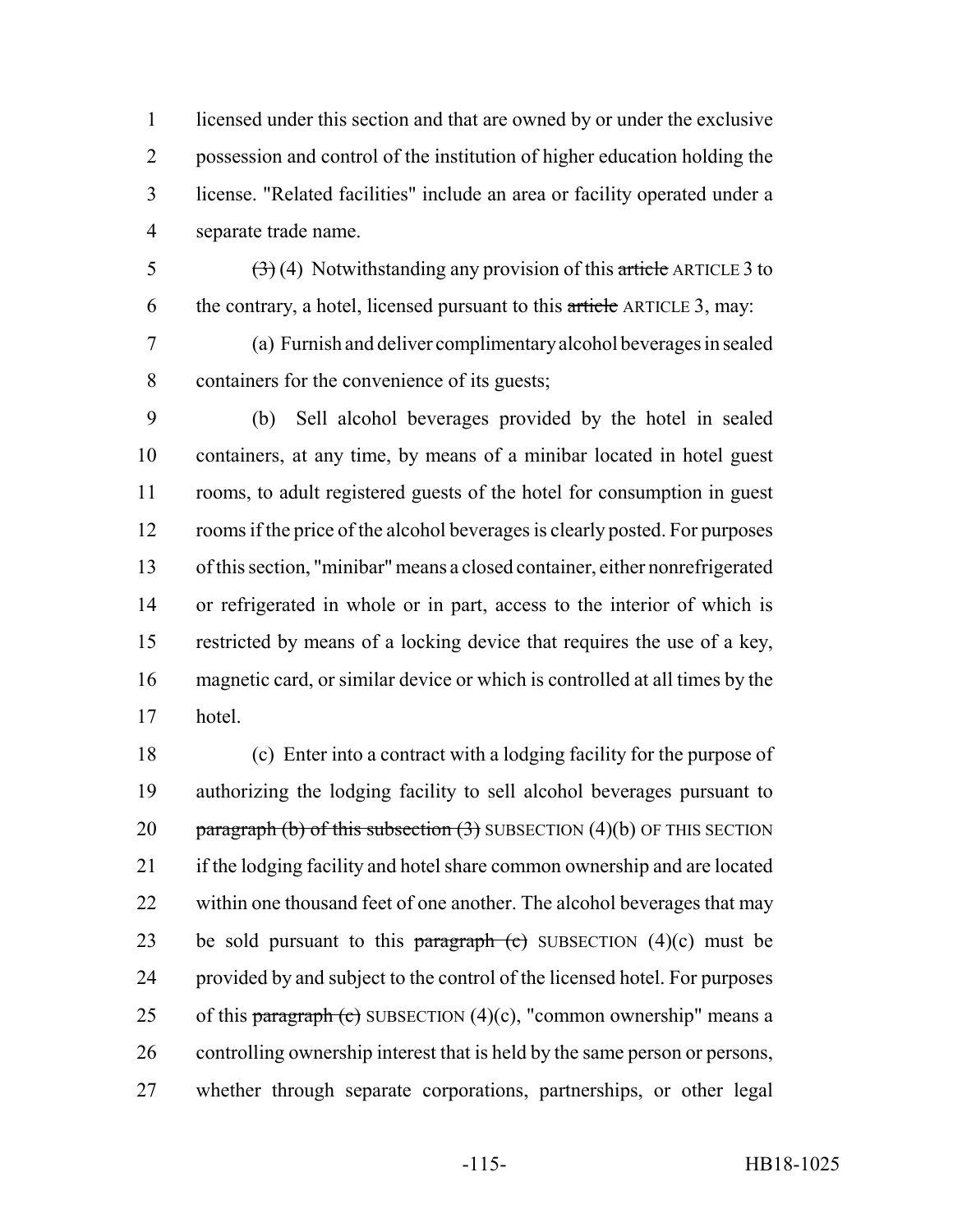1 entities. To determine whether the distance limitation referred to in this 2 paragraph  $\left($ c $\right)$  SUBSECTION  $(4)(c)$  is met, the distance from the property 3 line of the land used for the lodging facility to the portion of the hotel 4 licensed under this article ARTICLE 3 shall be measured using the nearest 5 and most direct routes of pedestrian access.

6  $(3.5)$  Repealed.

 $\left(4\right)$  (5) The state licensing authority shall promulgate rules that 8 prohibit the placement of a container of alcohol beverages in a minibar if 9 the container has a capacity of more than five hundred milliliters.

10  $(5)(6)$  It is the intent of this section to require hotel and restaurant 11 licensees to maintain a bona fide restaurant business and not a mere 12 pretext of such for obtaining a hotel and restaurant license.

13 (6) (7) (a) Except as provided in paragraph (b) of this subsection 14 (6) SUBSECTION (7)(b) OF THIS SECTION, every person selling alcohol 15 beverages as provided in this section shall purchase alcohol beverages 16 only from a wholesaler licensed pursuant to this article or article 46 of 17 this title ARTICLE 3 OR ARTICLE 4 OF THIS TITLE 44.

18 (b) (I) During a calendar year, a person selling alcohol beverages 19 as provided in this section may purchase not more than two thousand 20 dollars' worth of:

21 (A) Malt, vinous, and spirituous liquors from a retailer licensed 22 pursuant to section  $12-47-407$  or  $12-47-408$  SECTION 44-3-409 OR 23 44-3-410; and

24 (B) Fermented malt beverages from a retailer licensed pursuant to 25 section  $12-46-104$  (1)(c) SECTION 44-4-104 (1)(c).

26 (II) A hotel and restaurant licensee shall retain evidence of each 27 purchase of malt, vinous, or spirituous liquors from a retailer licensed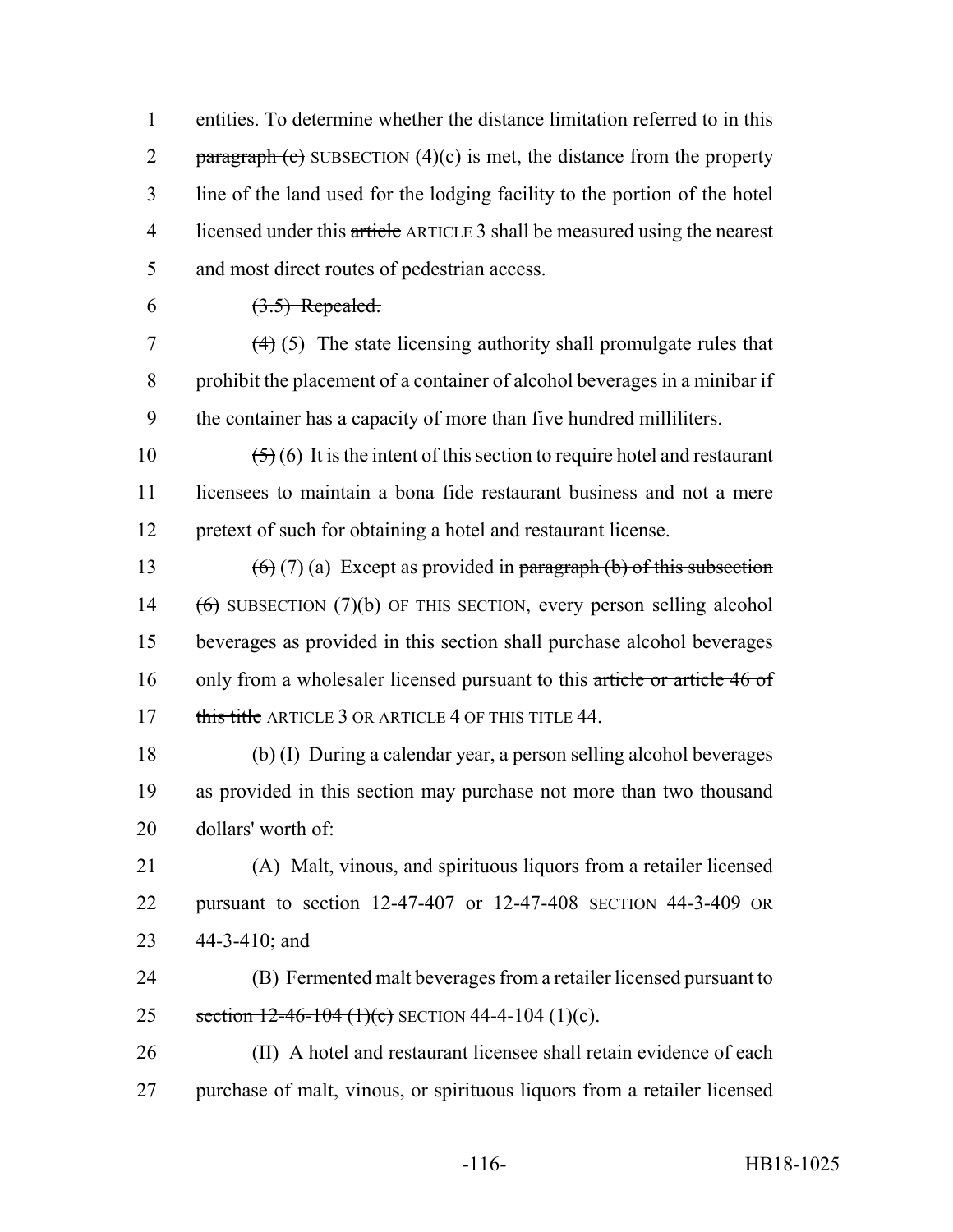pursuant to section 12-47-407 or 12-47-408 SECTION 44-3-409 OR 44-3-410 and each purchase of fermented malt beverages from a retailer 3 licensed pursuant to section  $12-46-104(1)(c)$  SECTION 44-4-104 (1)(c), in the form of a purchase receipt showing the name of the licensed retailer, the date of purchase, a description of the alcohol beverages purchased, and the price paid for the alcohol beverages. The licensee shall retain the receipt and make it available to the state and local licensing authorities at all times during business hours.

 $(7)$  (8) Each hotel and restaurant license shall be granted for specific premises, and optional premises approved by the state and local licensing authorities, and issued in the name of the owner or lessee of the business.

13 (8) (9) Each hotel and restaurant licensee shall manage or have a separate and distinct manager and shall register the manager of each liquor-licensed premises with the state and the local licensing authority. No person shall be a registered manager for more than one hotel and restaurant license.

 $(9)$  (10) The registered manager for each hotel and restaurant license, the hotel and restaurant licensee, or an employee or agent of the hotel and restaurant licensee shall purchase alcohol beverages for one licensed premises only, and the purchases shall be separate and distinct from purchases for any other hotel and restaurant license.

 $(10)(11)$  When a person ceases to be a registered manager of a hotel and restaurant license, for whatever reason, the hotel and restaurant licensee shall notify the licensing authorities within five days and shall designate a new registered manager within thirty days.

27  $(11)$  (12) Either the state or the local licensing authority may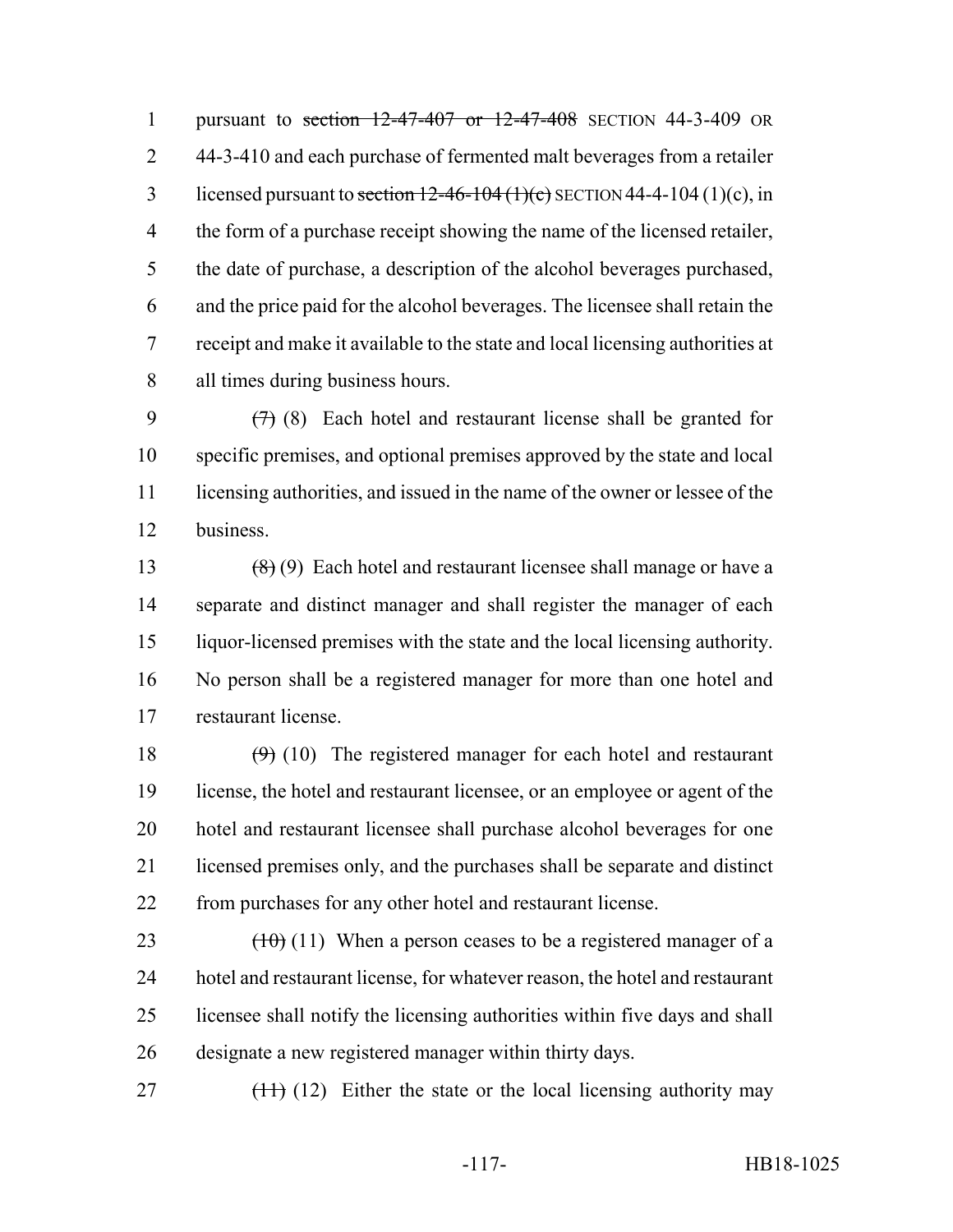refuse to accept any person as a registered manager unless the person is 2 satisfactory to the respective licensing authorities as to character, record, and reputation. In determining a registered manager's character, record, 4 and reputation, the state or local licensing authority may have access to criminal history record information furnished by a criminal justice agency subject to any restrictions imposed by such agency.

 $7 \left(12\right) (13)$  The hotel and restaurant licensee shall pay a registration fee not to exceed seventy-five dollars to the state and to the local licensing authority for actual and necessary expenses incurred in establishing the character, record, and reputation of each registered manager.

 $(\frac{13}{13})(14)(a)$  It is unlawful for any owner, part owner, shareholder, or person interested directly or indirectly in a hotel and restaurant license to conduct, own either in whole or in part, or be directly or indirectly interested in any other business licensed pursuant to this article or article 16 46 of this title ARTICLE 3 OR ARTICLE 4 OF THIS TITLE 44.

 (b) Notwithstanding paragraph (a) of this subsection (13) SUBSECTION (14)(a) OF THIS SECTION, an owner, part owner, shareholder, or person interested directly or indirectly in a hotel and restaurant license may conduct, own either in whole or in part, or be directly or indirectly 21 interested in a license described in section  $12-46-104$   $(1)(c)$ ,  $12-47-401$ 22  $(1)(j)$  to  $(1)(t)$ ,  $(1)(v)$ , or  $(1)(w)$ , or  $12-47-410(1)$  SECTION 44-3-401 (1)(j) 23 TO  $(1)(t)$ ,  $(1)(v)$ , OR  $(1)(w)$ , 44-3-412  $(1)$ , OR 44-4-104  $(1)(c)$  or in a 24 financial institution referred to in section 12-47-308 (4) SECTION 44-3-308 (4).

 **44-3-414. [Formerly 12-47-412] Tavern license.** (1) A tavern license shall be issued to persons selling alcohol beverages by the drink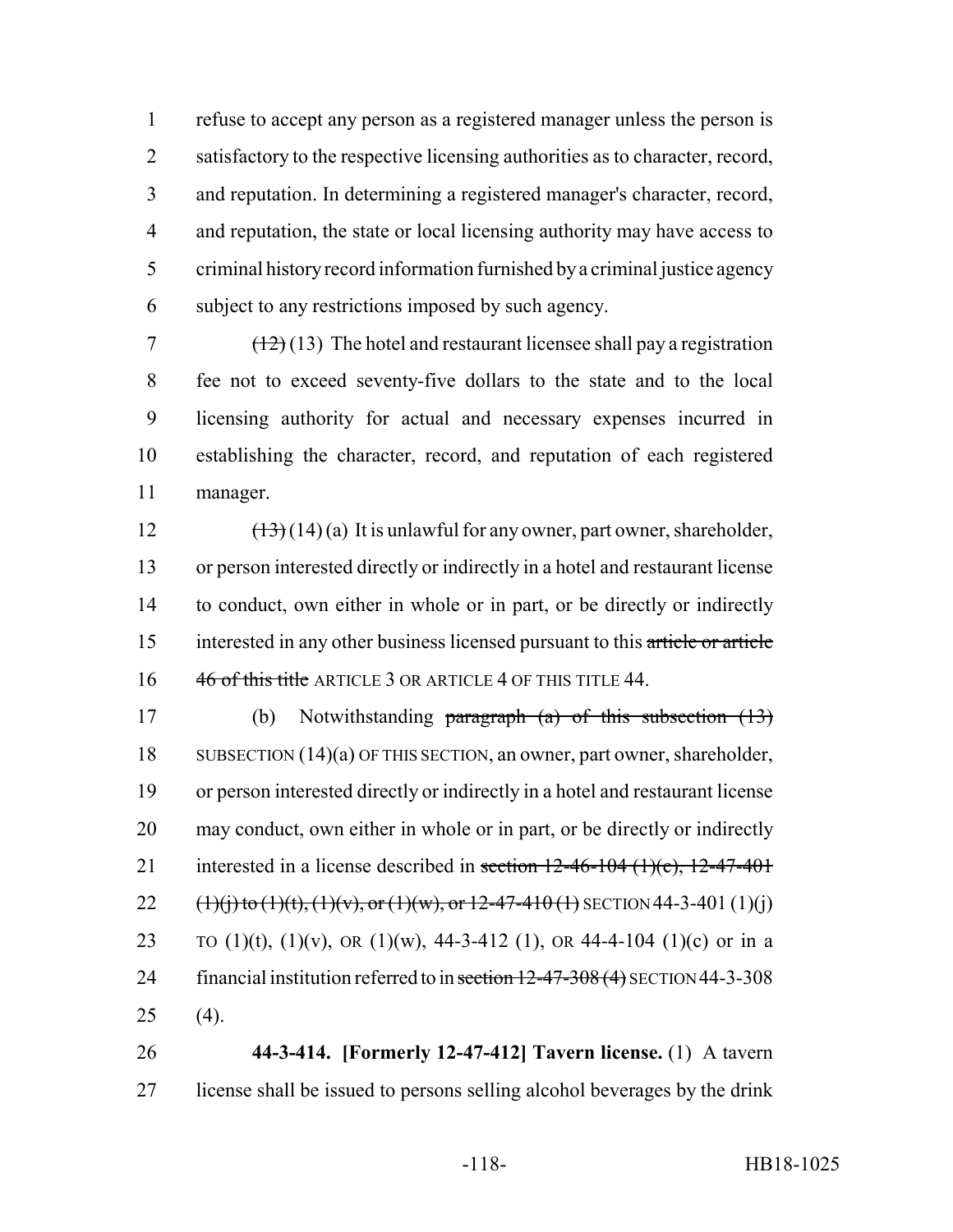only to customers for consumption on the premises. A tavern licensee shall have sandwiches and light snacks available for consumption on the premises during business hours, but need not have meals available for consumption.

 (2) (a) Every person selling alcohol beverages as provided in this section shall purchase alcohol beverages only from a wholesaler licensed 7 pursuant to this article or article 46 of this title ARTICLE 3 OR ARTICLE 4 OF THIS TITLE 44; except that, during a calendar year, a person selling alcohol beverages as provided in this section may purchase not more than two thousand dollars' worth of:

 (I) Malt, vinous, and spirituous liquors from a retailer licensed pursuant to section 12-47-407 or 12-47-408 SECTION 44-3-409 OR 44-3-410; and

 (II) Fermented malt beverages from a retailer licensed pursuant to 15 section  $12-46-104$  (1)(c) SECTION 44-4-104 (1)(c).

 (b) A tavern licensee shall retain evidence of each purchase of malt, vinous, or spirituous liquors from a retailer licensed pursuant to 18 section 12-47-407 or 12-47-408 SECTION 44-3-409 OR 44-3-410 and each purchase of fermented malt beverages from a retailer licensed pursuant 20 to section  $12-46-104$  (1)(c) SECTION 44-4-104 (1)(c), in the form of a purchase receipt showing the name of the licensed retailer, the date of purchase, a description of the alcohol beverages purchased, and the price paid for the alcohol beverages. The tavern licensee shall retain the receipt and make it available to the state and local licensing authorities at all times during business hours.

 (3) It is unlawful for any owner, part owner, shareholder, or person interested directly or indirectly in tavern licenses to conduct, own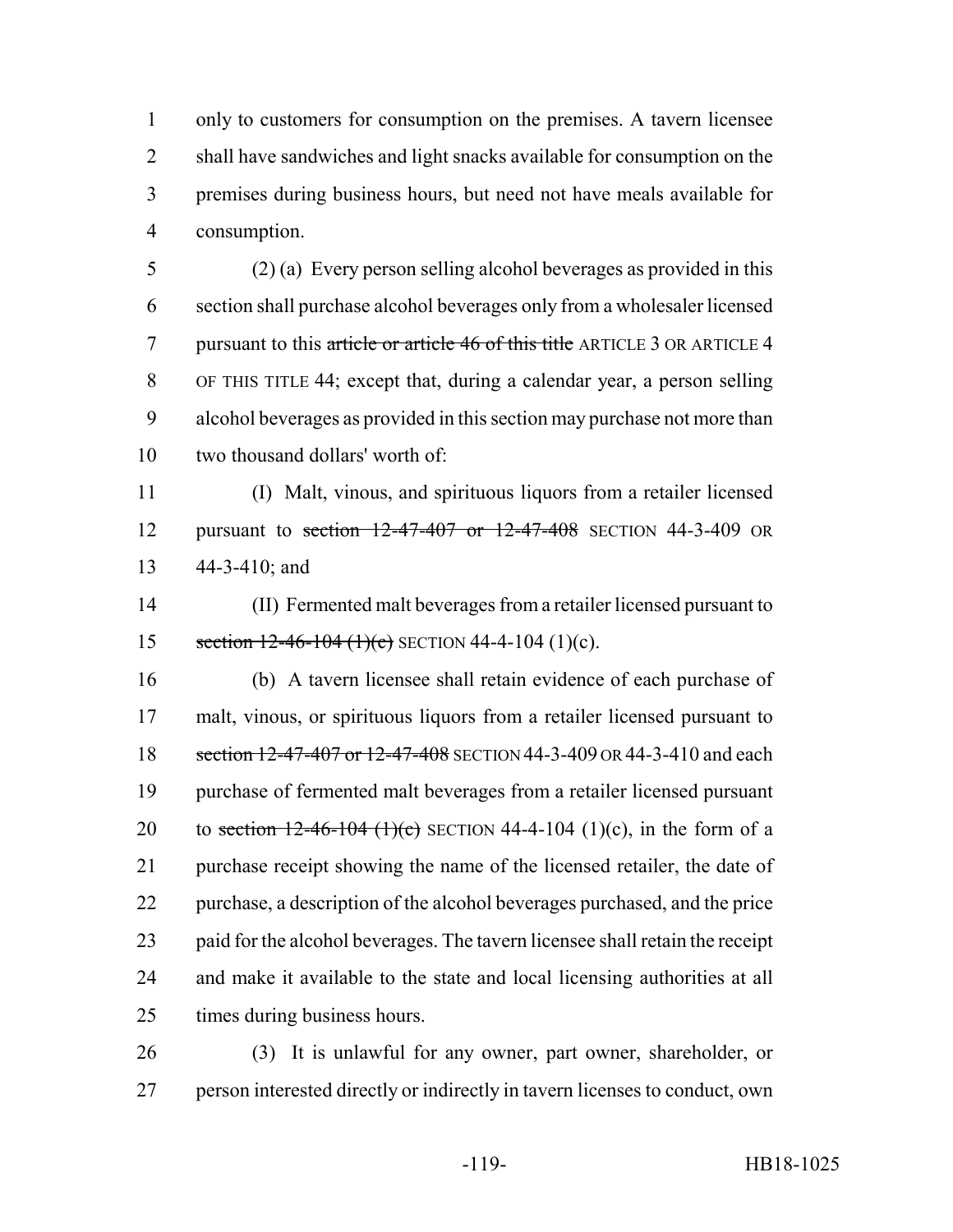either in whole or in part, or be directly or indirectly interested in any 2 other business licensed pursuant to this article or article 46 of this title ARTICLE 3 OR ARTICLE 4 OF THIS TITLE 44; except that the person may 4 have an interest in a license described in section 12-46-104 (1)(c), 5 12-47-401 (1)(j) to (1)(t), (1)(v), or (1)(w), or 12-47-410 (1) SECTION 6 44-3-401 (1)(j) TO (1)(t), (1)(v), OR (1)(w), 44-3-412 (1), OR 44-4-104 7 (1)(c) or in a financial institution referred to in section  $12-47-308$  (4) 8 SECTION 44-3-308 (4).

 (4) Each tavern licensee shall manage or have a separate and distinct manager for each licensed premises and shall register the manager of each licensed premises with both the state and the local licensing authority. No person shall be a registered manager for more than one tavern license.

 (5) The registered manager for each tavern license, the tavern licensee, or an employee or agent of the tavern licensee shall purchase alcohol beverages for one licensed premises only, and the purchases shall be separate and distinct from purchases for any other tavern license.

 (6) When a person ceases to be a registered manager for a tavern license, for whatever reason, the tavern licensee shall notify the licensing authorities within five days and shall designate a new registered manager within thirty days.

 (7) The state licensing authority or the local licensing authority may refuse to accept any person as a registered manager unless the person is satisfactory to the respective licensing authorities as to character, record, and reputation. In determining a registered manager's character, record, and reputation, the state or local licensing authority may have access to criminal history record information furnished by a criminal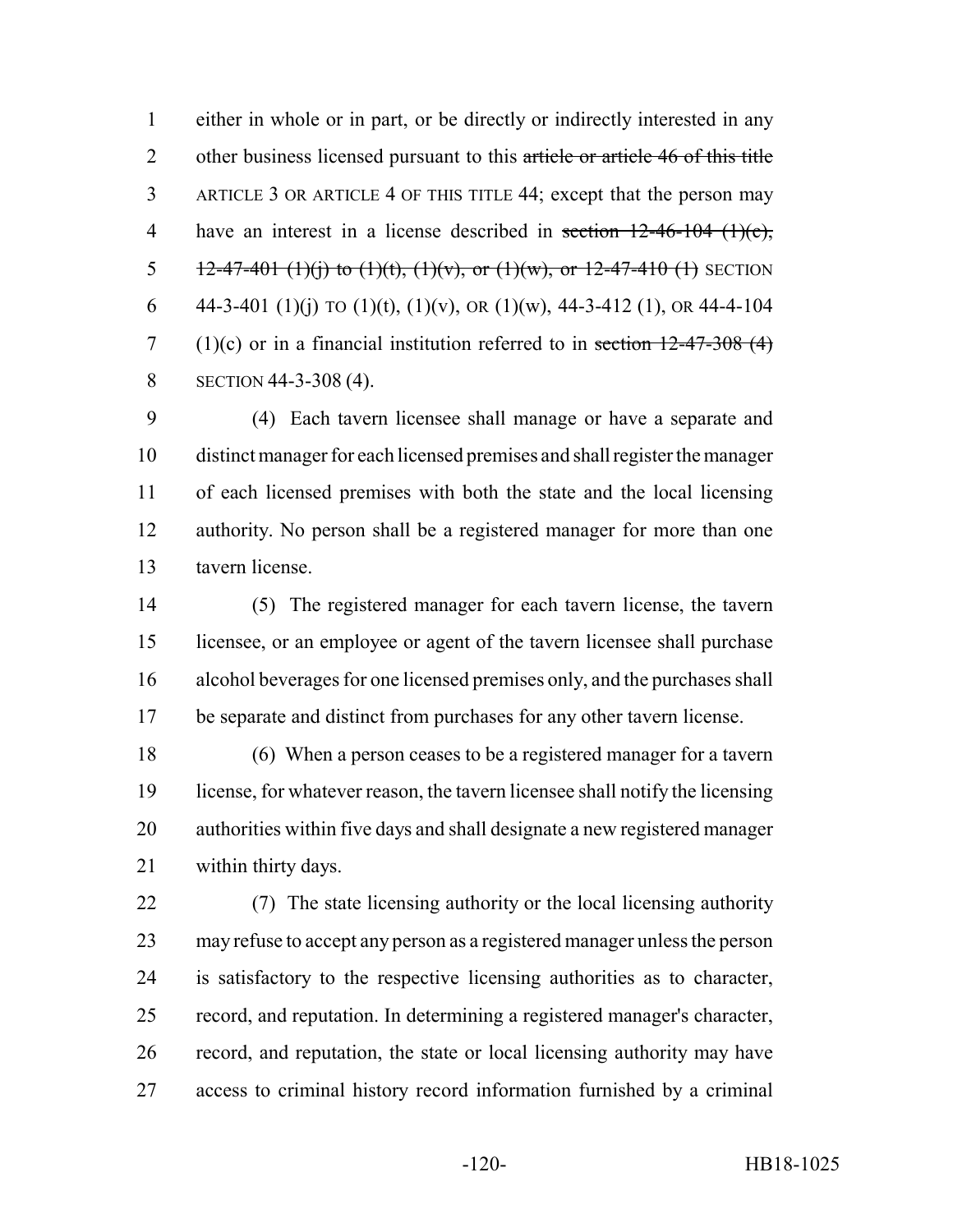justice agency subject to any restrictions imposed by such agency.

 (8) The tavern licensee shall pay a registration fee not to exceed seventy-five dollars for actual and necessary expenses incurred in determining the character, record, and reputation of each registered manager. Such fee shall be paid to both the state and the local licensing authority.

 (9) (a) At the time a tavern license is due for renewal or by one year after August 10, 2016, whichever occurs later, a tavern licensed under this section that does not have as its principal business the sale of alcohol beverages, has a valid license on the effective date of this section, and is a lodging and entertainment facility may apply to, and the 12 applicable local licensing authority shall, convert the tavern license to a 13 lodging and entertainment license under section 12-47-426 SECTION 44-3-428, and the licensee may continue to operate as a lodging and entertainment facility licensee. If a tavern licensee does not have as its principal business the sale of alcohol beverages but is not a lodging and entertainment facility, at the time the tavern license is due for renewal or by one year after August 10, 2016, whichever occurs later, the licensee may apply to, and the applicable local licensing authority shall, convert 20 the tavern license to another license under this article ARTICLE 3, if any, 21 for which the person qualifies.

 (b) A person applying under this subsection (9) to convert an 23 existing tavern license to another license under this article ARTICLE 3 may apply to convert the license, even if the location of the licensed premises is within five hundred feet of any public or parochial school or the principal campus of any college, university, or seminary, so long as the local licensing authority has previously approved the location of the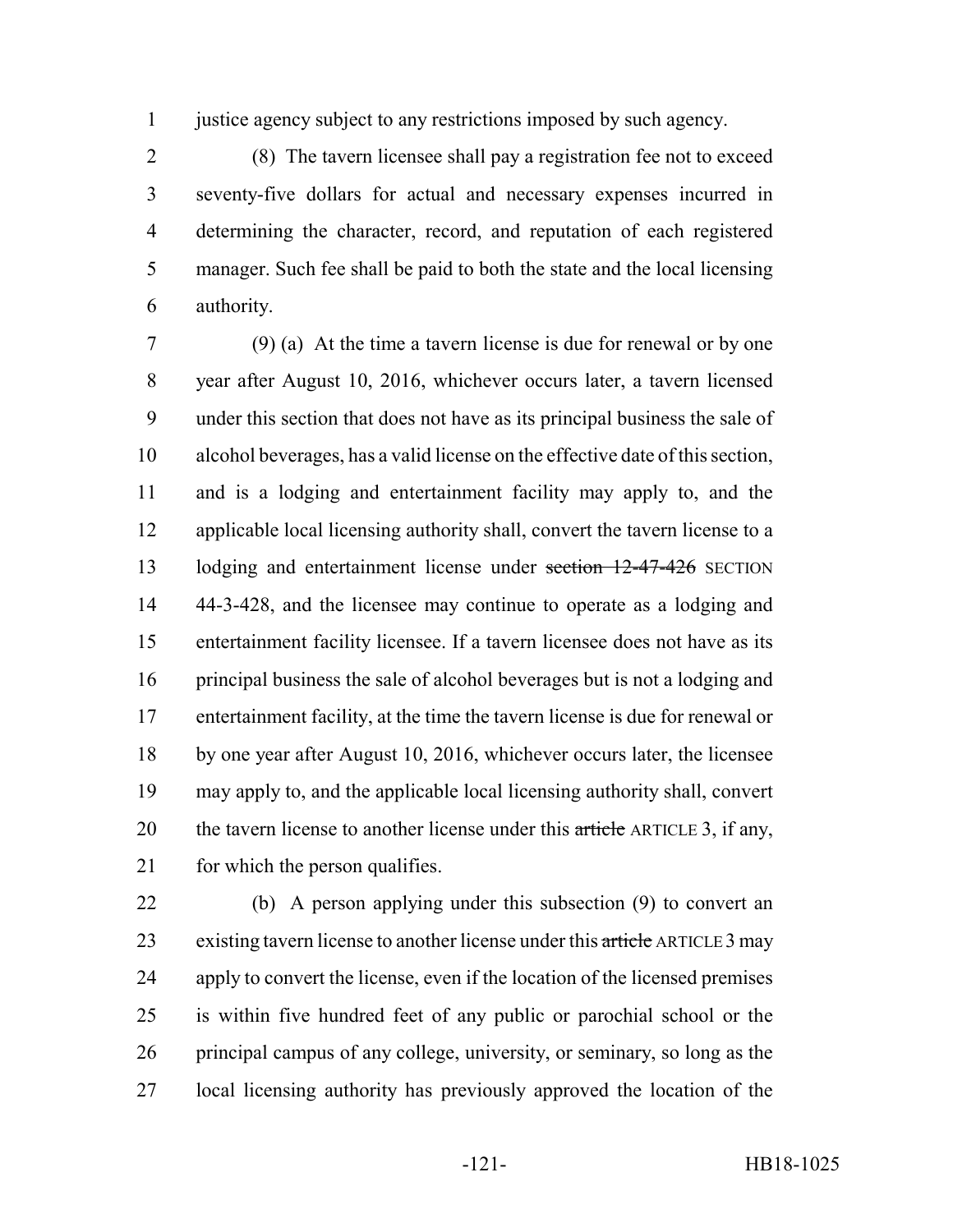1 licensed premises in accordance with section  $12-47-313$  (1)(d) SECTION 2  $44-3-313$  (1)(d).

## **44-3-415. [Formerly 12-47-413] Optional premises license.** (1) An optional premises license shall be granted for optional premises

 approved by the state and local licensing authorities to persons selling alcohol beverages by the drink only to customers for consumption on the optional premises and for storing alcohol beverages in a secure area on or off the optional premises for future use on the optional premises.

 (2) (a) It is unlawful for any owner, part owner, shareholder, or person interested directly or indirectly in an optional premises license to conduct, own either in whole or in part, or be directly or indirectly 12 interested in any other business licensed pursuant to this article or article 13 46 of this title ARTICLE 3 OR ARTICLE 4 OF THIS TITLE 44.

 (b) Notwithstanding paragraph (a) of this subsection (2) SUBSECTION (2)(a) OF THIS SECTION, an owner, part owner, shareholder, or person interested directly or indirectly in an optional premises license may own, either in whole or in part, or be directly or indirectly interested 18 in a license described in section  $12-46-104$  (1)(c),  $12-47-401$  (1)(j) to  $(1)(t)$ ,  $(1)(v)$ , or  $(1)(w)$ , or  $12-47-410$  (1) SECTION 44-3-401 (1)(j) TO 20 (1)(t), (1)(v), OR (1)(w), 44-3-412 (1), OR 44-4-104 (1)(c) or in a financial 21 institution referred to in section  $12-47-308$  (4) SECTION 44-3-308 (4).

## **44-3-416. [Formerly 12-47-414] Retail gaming tavern license.**

 (1) A retail gaming tavern license shall be issued to persons who are licensed pursuant to section 12-47.1-501 (1)(c), who sell alcohol beverages by individual drink for consumption on the premises, and who sell sandwiches or light snacks or who contract with an establishment that provides such food services within the same building as the licensed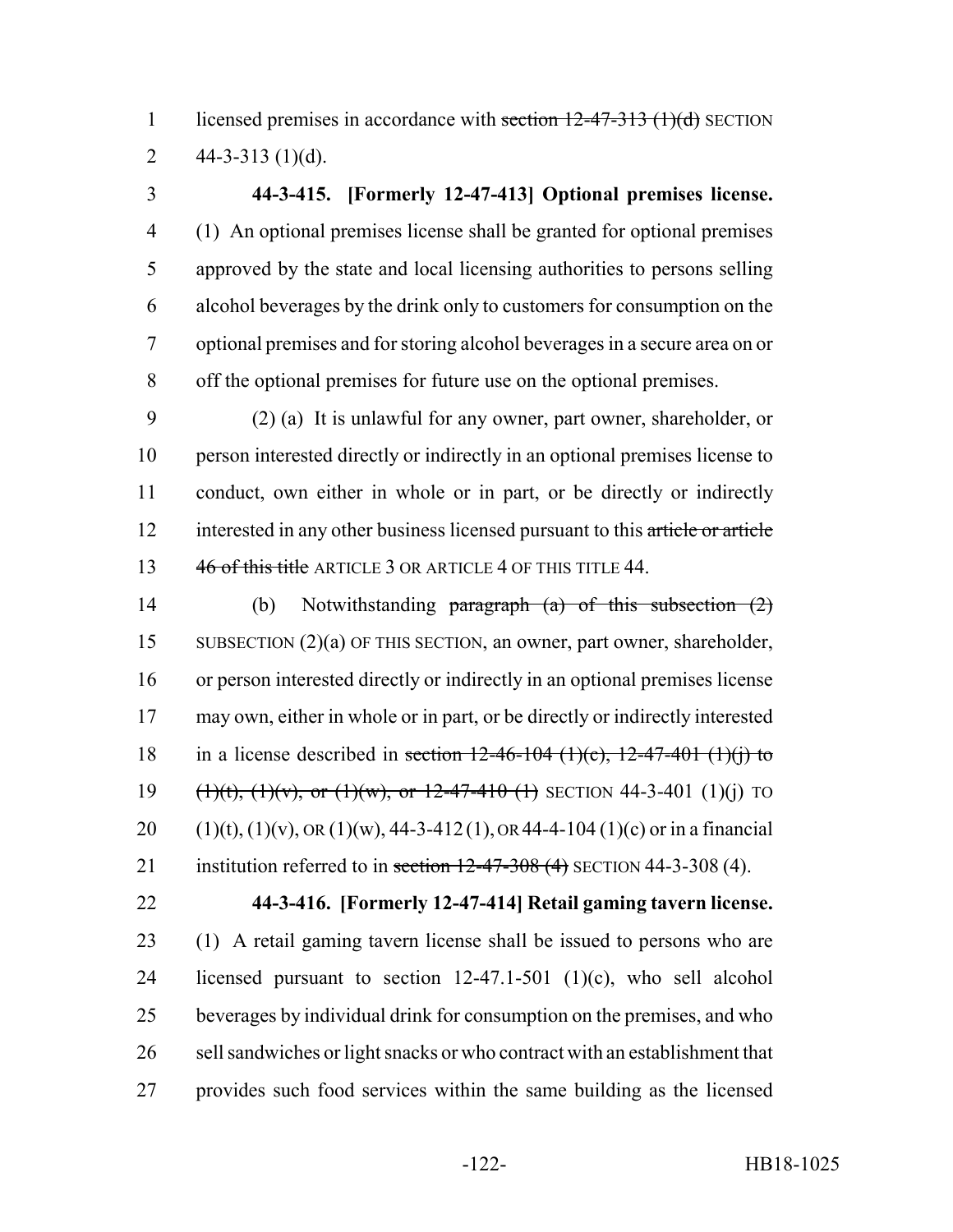premises. In no event shall any person hold more than three retail gaming tavern licenses.

 (2) (a) Every person selling alcohol beverages as described in this section shall purchase the alcohol beverages only from a wholesaler licensed pursuant to this article or article 46 of this title ARTICLE 3 OR ARTICLE 4 OF THIS TITLE 44; except that, during a calendar year, a person selling alcohol beverages as provided in this section may purchase not more than two thousand dollars' worth of:

 (I) Malt, vinous, or spirituous liquors from a retailer licensed pursuant to section 12-47-407 or 12-47-408 SECTION 44-3-409 OR 44-3-410; and

 (II) Fermented malt beverages from a retailer licensed pursuant to 13 section  $12-46-104$  (1)(c) SECTION 44-4-104 (1)(c).

 (b) A retail gaming tavern licensee shall retain evidence of each purchase of malt, vinous, or spirituous liquors from a retailer licensed pursuant to section 12-47-407 or 12-47-408 SECTION 44-3-409 OR 44-3-410 and each purchase of fermented malt beverages from a retailer 18 licensed pursuant to section  $12-46-104$  (1)(c) SECTION 44-4-104 (1)(c), in the form of a purchase receipt showing the name of the licensed retailer, the date of purchase, a description of the alcohol beverages purchased, and the price paid for the alcohol beverages. The licensee shall retain the receipt and make it available to the state and local licensing authorities at all times during business hours.

24 (3) Nothing in this article ARTICLE 3 shall permit more than one retail gaming tavern license per building where the licensed premises are located.

(4) It is unlawful for any owner, part owner, shareholder, or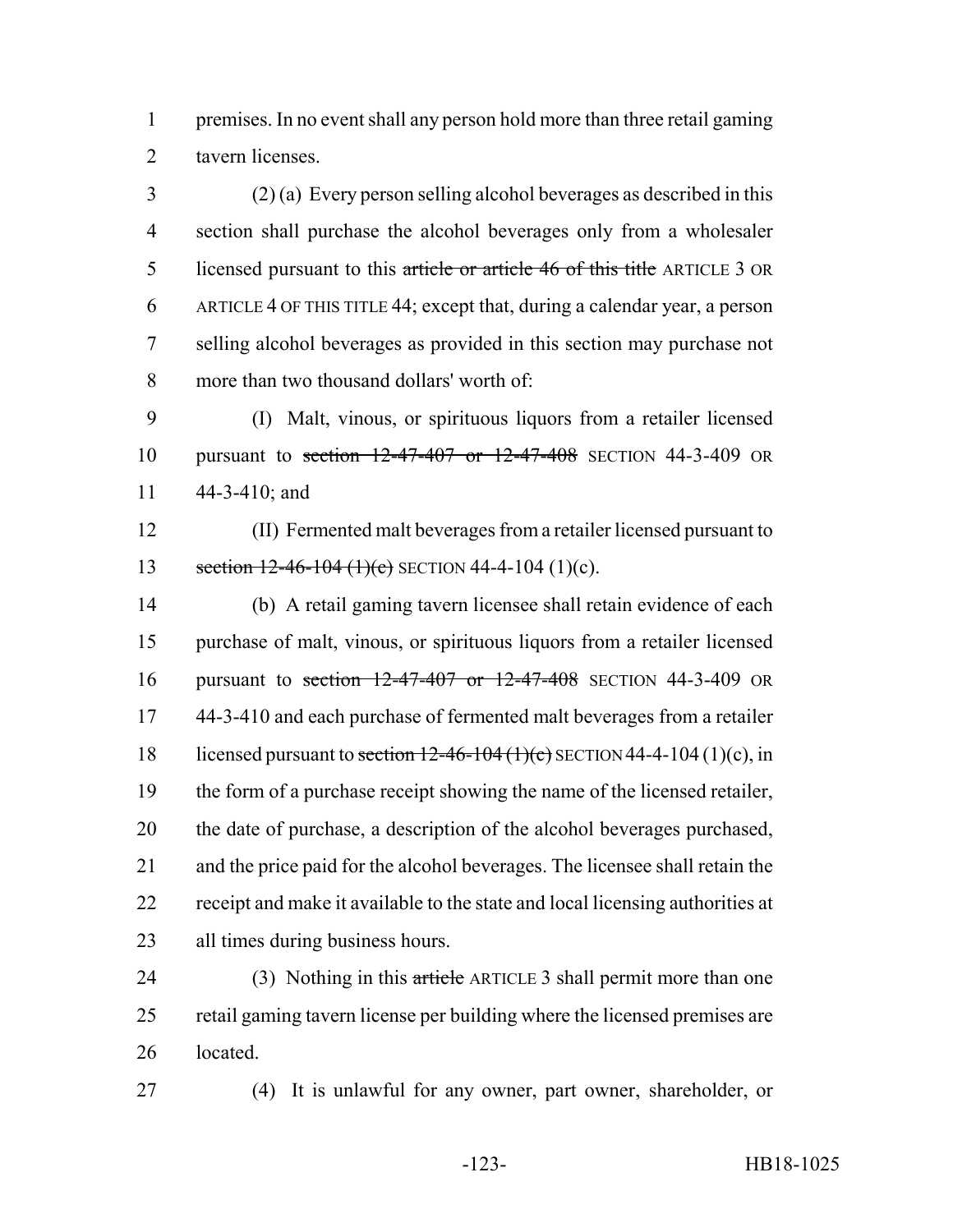1 person interested directly or indirectly in a retail gaming tavern license to 2 conduct, own either in whole or in part, or be directly or indirectly 3 interested in any other business licensed pursuant to this article or article 4 46 of this title ARTICLE 3 OR ARTICLE 4 OF THIS TITLE 44; except that the 5 person may have an interest in a license described in section 12-46-104 6 (1)(c), 12-47-401 (1)(j) to (1)(t), (1)(v), or (1)(w), or 12-47-410 (1) 7 SECTION 44-3-401 (1)(j) TO (1)(t), (1)(v), OR (1)(w), 44-3-412 (1), OR 8  $44-4-104$  (1)(c) or in a financial institution referred to in section 9  $12-47-308$  (4) SECTION 44-3-308 (4).

- 10 **44-3-417. [Formerly 12-47-415] Brew pub license definition.** 11 (1) (a) A brew pub license may be issued to any person operating a brew 12 pub and also selling alcohol beverages for consumption on the premises. 13 (b) A brew pub licensed pursuant to this section to manufacture 14 malt liquors or fermented malt beverages upon its licensed premises may,
	- 15 upon approval of the state licensing authority, manufacture malt liquors 16 or fermented malt beverages upon alternating proprietor licensed 17 premises within the restrictions specified in section 12-47-103 (4) 18 SECTION 44-3-103 (5).

19 (2) (a) Except as provided in paragraph (b) of this subsection  $(2)$ 20 SUBSECTION (2)(b) OF THIS SECTION, during the hours established in 21 section  $12-47-901$  (5)(b) SECTION 44-3-901 (6)(b), malt liquors or 22 fermented malt beverages manufactured by a brew pub licensee on the 23 licensed premises or alternating proprietor licensed premises may be:

24 (I) Furnished for consumption on the premises;

25 (II) Sold to independent wholesalers for distribution to licensed 26 retailers;

27 (III) Sold to the public in sealed containers for off-premises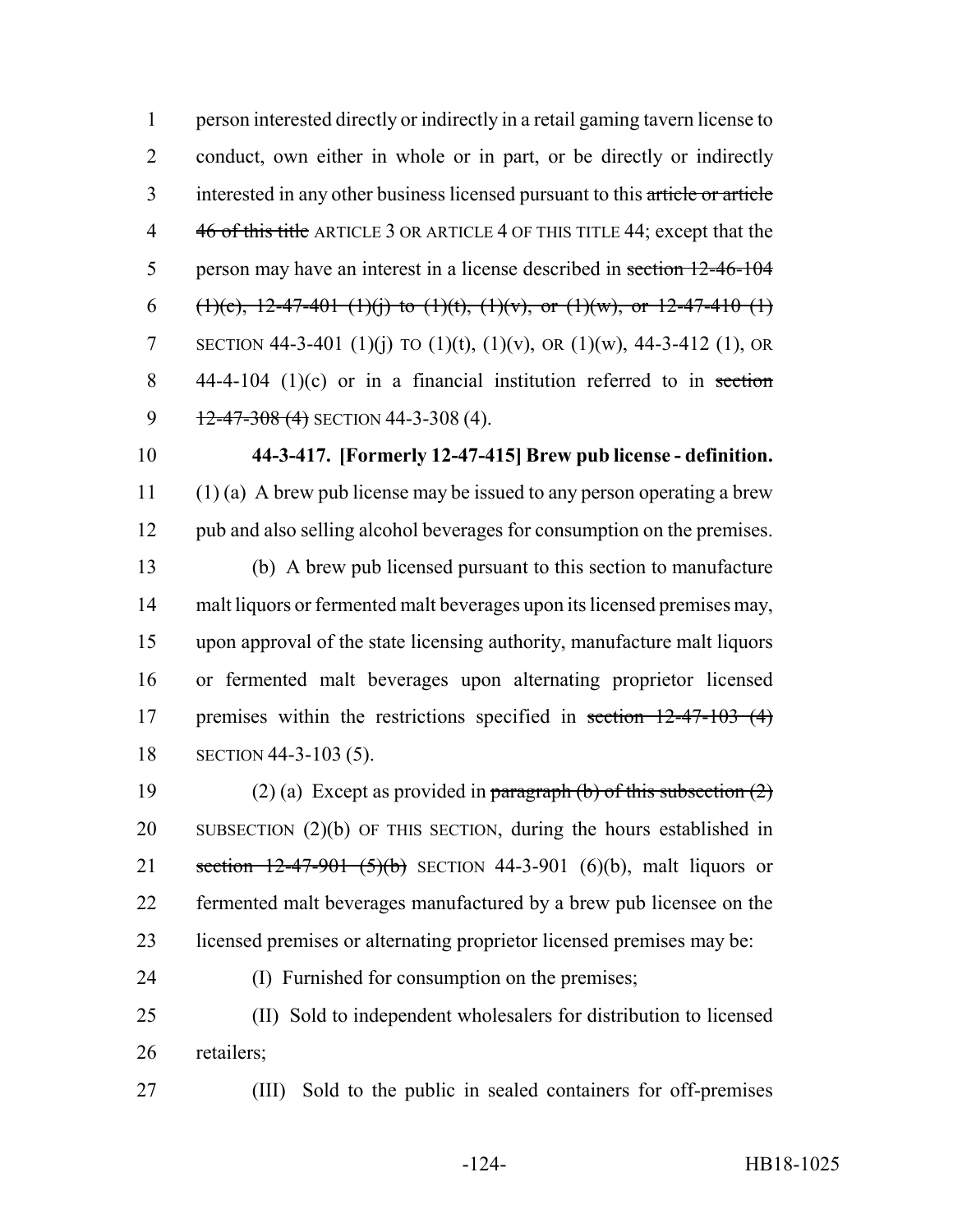consumption. Only malt liquors or fermented malt beverages manufactured and packaged on the licensed premises or alternating proprietor licensed premises by the licensee shall be sold in sealed containers.

 (IV) Sold at wholesale to licensed retailers in an amount up to three hundred thousand gallons per calendar year.

 (b) A brew pub authorized to manufacture malt liquors or fermented malt beverages upon alternating proprietor licensed premises shall not conduct retail sales of malt liquors or fermented malt beverages from an area licensed or defined as an alternating proprietor licensed premises.

 (3) (a) Every person selling alcohol beverages pursuant to this section shall purchase alcohol beverages, other than those that are manufactured at the licensed brew pub, from a wholesaler licensed 15 pursuant to this article or article 46 of this title ARTICLE 3 OR ARTICLE 4 OF THIS TITLE 44; except that, during a calendar year, a person selling alcohol beverages as provided in this section may purchase not more than two thousand dollars' worth of:

 (I) Malt, vinous, and spirituous liquors from a retailer licensed 20 pursuant to section 12-47-407 or 12-47-408 SECTION 44-3-409 OR 44-3-410; and

 (II) Fermented malt beverages from a retailer licensed pursuant to 23 section  $12-46-104$  (1)(c) SECTION 44-4-104 (1)(c).

 (b) The brew pub licensee shall retain evidence of each purchase of malt, vinous, and spirituous liquors from a retailer licensed pursuant 26 to section 12-47-407 or 12-47-408 SECTION 44-3-409 OR 44-3-410 and each purchase of fermented malt beverages from a retailer licensed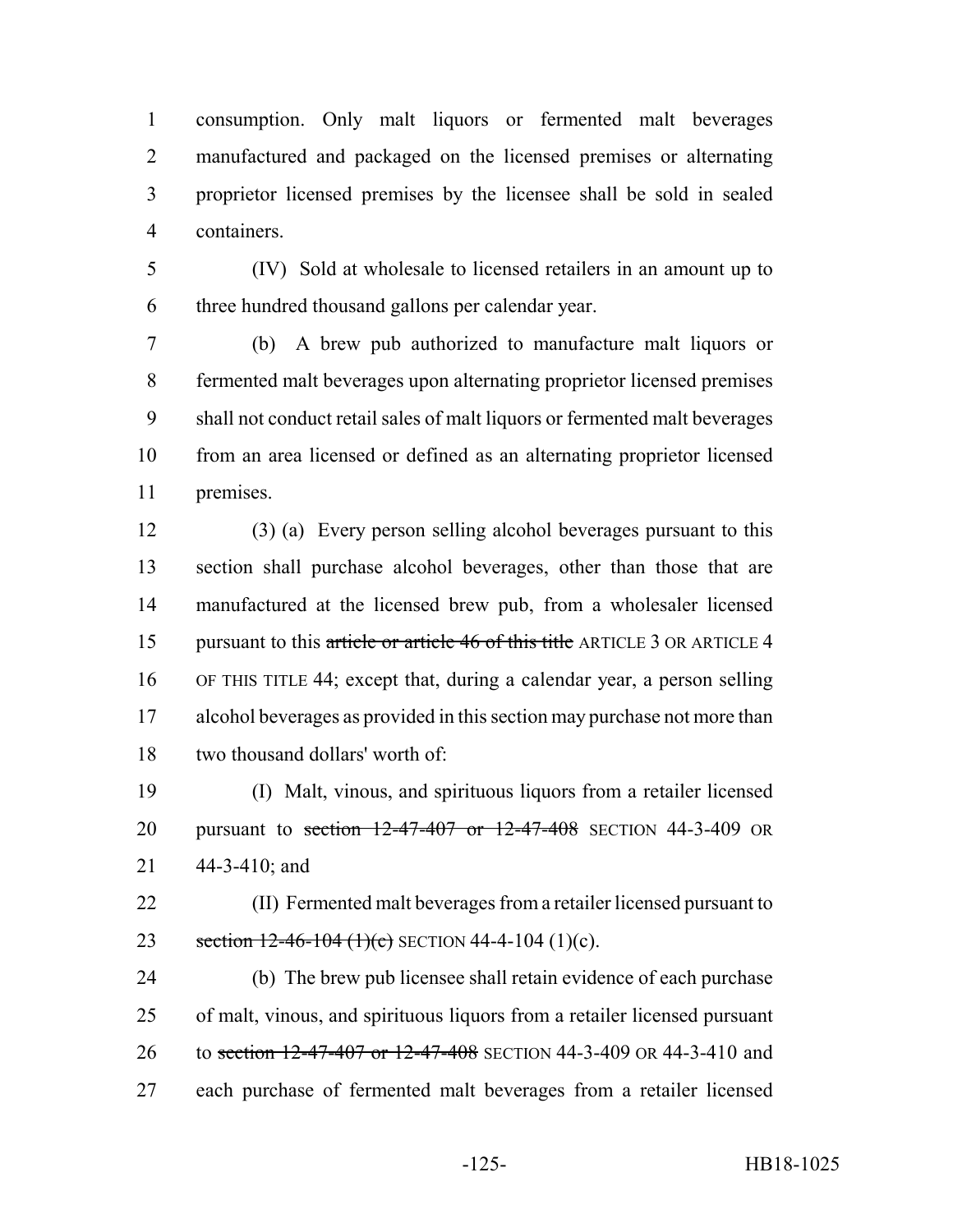1 pursuant to section  $12-46-104$  (1)(c) SECTION 44-4-104 (1)(c), in the form of a purchase receipt showing the name of the licensed retailer, the date of purchase, a description of the alcohol beverages purchased, and the price paid for the alcohol beverages. The licensee shall retain the receipt and make it available to state and local licensing authorities at all times during business hours.

 (4) A brew pub licensee shall sell alcohol beverages for on-premises consumption only if at least fifteen percent of the gross on-premises food and drink income of the business of the licensed premises is from the sale of food. For purposes of this subsection (4), "food" means a quantity of foodstuffs of such nature as is ordinarily consumed by an individual at regular intervals for the purpose of sustenance.

 (5) (a) It is unlawful for any owner, part owner, shareholder, or person interested directly or indirectly in a brew pub license to conduct, own either in whole or in part, or be directly or indirectly interested in any 17 other business licensed pursuant to this article or article 46 of this title 18 ARTICLE 3 OR ARTICLE 4 OF THIS TITLE 44.

 (b) Notwithstanding paragraph (a) of this subsection (5) SUBSECTION (5)(a) OF THIS SECTION, a person interested directly or indirectly in a brew pub license may conduct, own either in whole or in part, or be directly or indirectly interested in a license described in section 23 12-46-104 (1)(c), 12-47-401 (1)(j) to (1)(t), (1)(v), or (1)(w), or  $\frac{12-47-410}{11}$  SECTION 44-3-401 (1)(i) TO (1)(t), (1)(v), OR (1)(w),  $44-3-412(1)$ , OR 44-4-104 (1)(c) or in a financial institution referred to in 26 section 12-47-308 (4) SECTION 44-3-308 (4).

**44-3-418. [Formerly 12-47-416] Club license - legislative**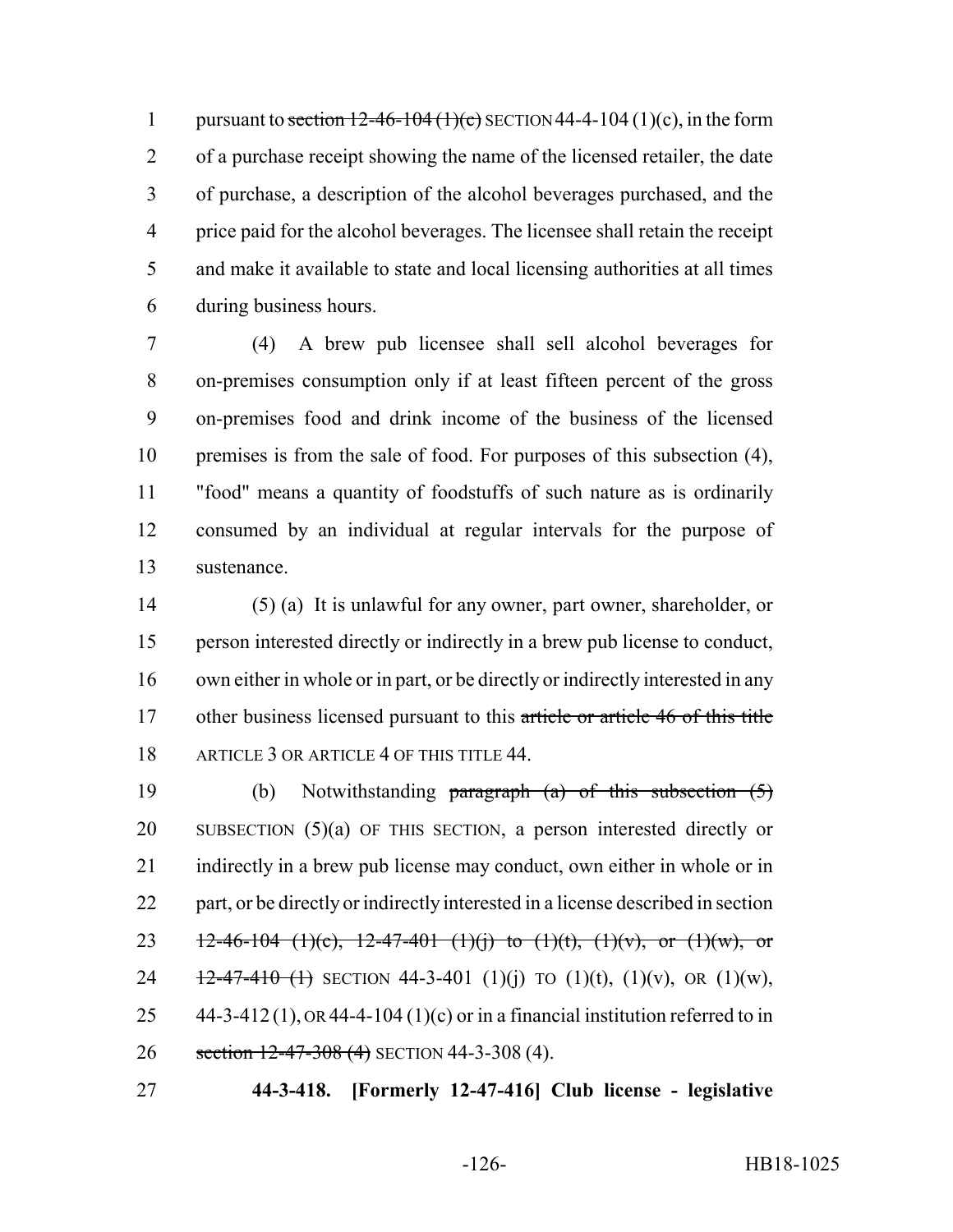**declaration.** (1) A club license shall be issued to persons selling alcohol beverages by the drink only to members of the club and guests and only for consumption on the premises of the club.

 (2) (a) Every person selling alcohol beverages as provided in this section shall purchase the alcohol beverages only from a wholesaler licensed pursuant to this article or article 46 of this title ARTICLE 3 OR ARTICLE 4 OF THIS TITLE 44; except that, during a calendar year, a person selling alcohol beverages as provided in this section may purchase not more than two thousand dollars' worth of:

 (I) Malt, vinous, and spirituous liquors from a retailer licensed 11 pursuant to section 12-47-407 or 12-47-408 SECTION 44-3-409 OR 44-3-410; and

 (II) Fermented malt beverages from a retailer licensed pursuant to 14 section  $12-46-104$  (1)(c) SECTION 44-4-104 (1)(c).

 (b) The club licensee shall retain evidence of each purchase of malt, vinous, or spirituous liquors from a retailer licensed pursuant to 17 section 12-47-407 or 12-47-408 SECTION 44-3-409 OR 44-3-410 and each purchase of fermented malt beverages from a retailer licensed pursuant 19 to section  $12-46-104$  (1)(c) SECTION 44-4-104 (1)(c), in the form of a purchase receipt showing the name of the licensed retailer, the date of purchase, a description of the alcohol beverages purchased, and the price paid for the alcohol beverages. The licensee shall retain the receipt and make it available to the state and local licensing authorities at all times during business hours.

 (3) (a) The general assembly finds, determines, and declares that 26 the people of the state of Colorado desire to promote and achieve tax equity and fairness among all the state's citizens and further desire to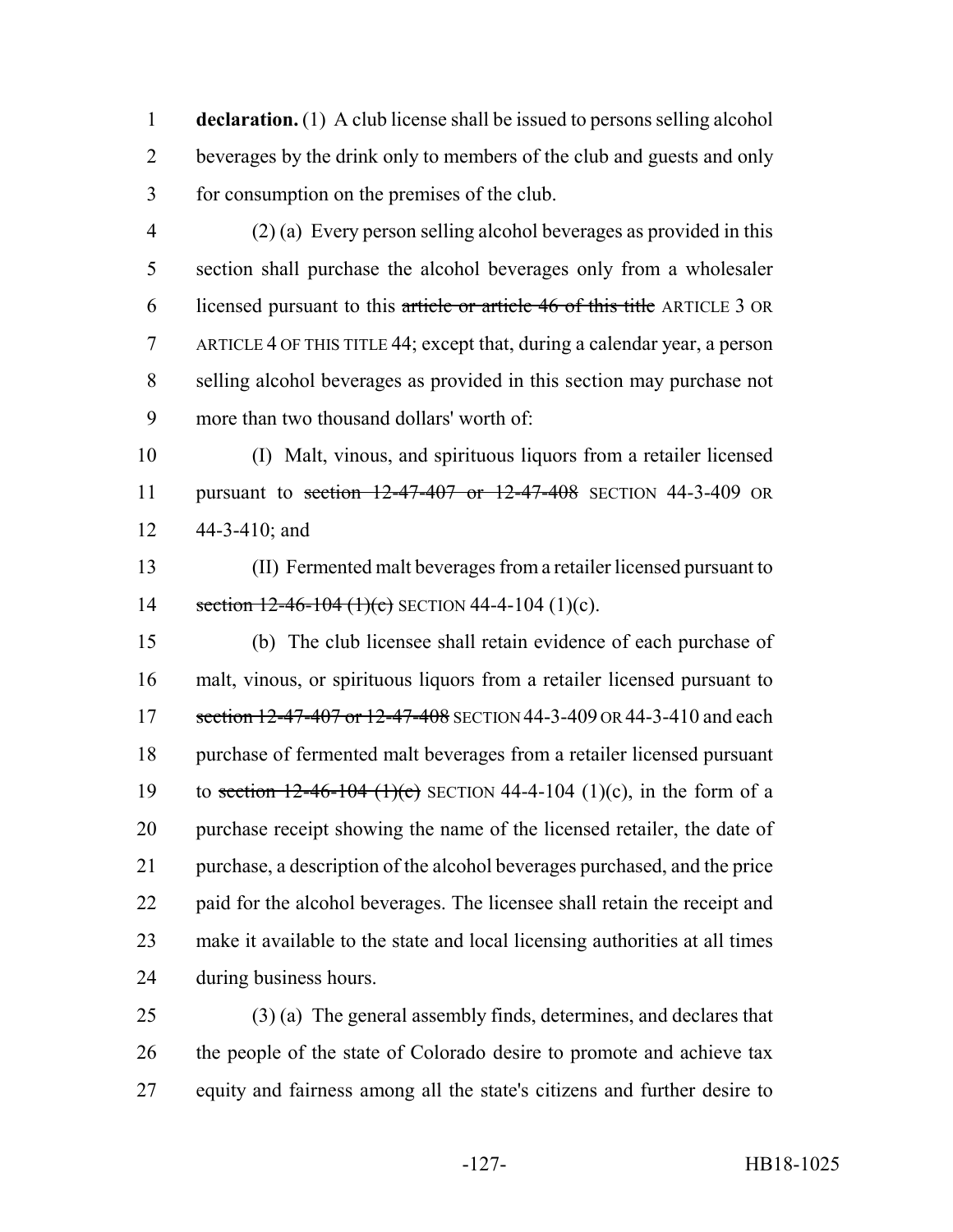conform to the public policy of nondiscrimination. The general assembly further declares that the provisions of this subsection (3) are enacted for these reasons and for no other purpose.

- (b) Any club licensee that has a policy to restrict membership on the basis of sex, sexual orientation, marital status, race, creed, religion, color, ancestry, or national origin shall, when issuing a receipt for expenses which may otherwise be used by taxpayers for deduction purposes pursuant to section 162 (a) of the federal "Internal Revenue Code of 1986", as amended, for purposes of determining taxes owed 10 pursuant to article 22 of title 39, C.R.S., incorporate a printed statement on the receipt as follows:
- 12 The expenditures covered by this receipt are nondeductible for state income tax purposes.
- (4) It is unlawful for any owner, part owner, shareholder, or person interested directly or indirectly in a club license to conduct, own either in whole or in part, or be directly or indirectly interested in any 17 other business licensed pursuant to this article or article 46 of this title 18 ARTICLE 3 OR ARTICLE 4 OF THIS TITLE 44; except that:
- (a) Such a person may have an interest in an arts license or an 20 airline public transportation system license granted under this article 21 ARTICLE 3, or in a financial institution referred to in section 12-47-308 (4) SECTION 44-3-308 (4);

 (b) Any person who owns, in whole or in part, directly or 24 indirectly, any other license issued pursuant to this article or article 46 of 25 this title ARTICLE 3 OR ARTICLE 4 OF THIS TITLE 44 may be listed as an officer or director on a club license if the person does not individually manage or receive any direct financial benefit from the operation of the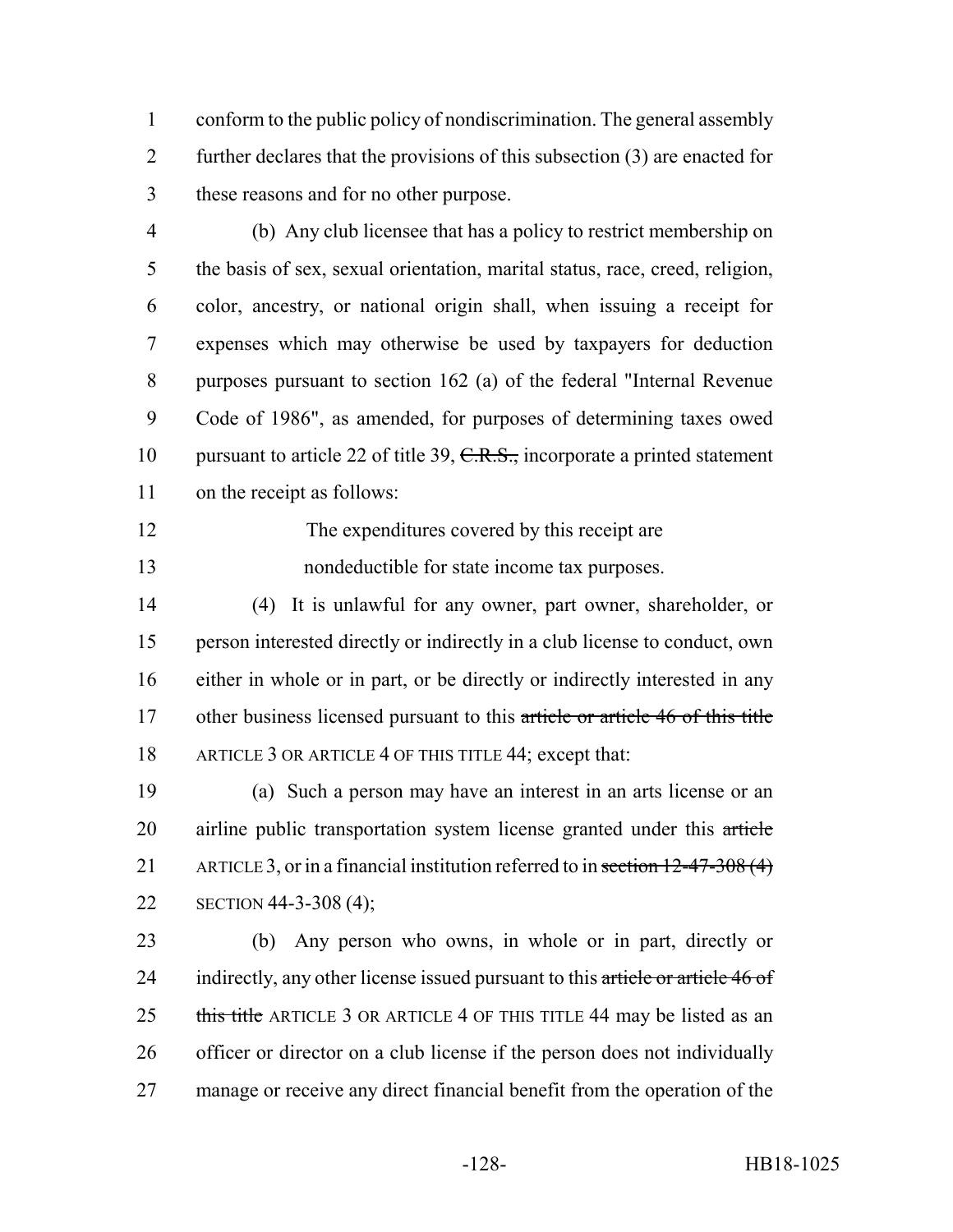license.

 **44-3-419. [Formerly 12-47-417] Arts license - definition.** (1) (a) An arts license may be issued to any nonprofit arts organization that sponsors and presents productions or performances of an artistic or cultural nature, and the arts license permits the licensee to sell alcohol beverages only to patrons of the productions or performances for consumption on the licensed premises in connection with the productions or performances. No person licensed pursuant to this section shall permit any exterior or interior advertising concerning the sale of alcohol beverages on the licensed premises.

 (b) An arts license may be issued to any municipality owning arts facilities at which productions or performances of an artistic or cultural 13 nature are presented, in the same manner as provided for in paragraph  $(a)$ 14 of this subsection  $(1)$  SUBSECTION  $(1)(a)$  OF THIS SECTION and subject to the same restrictions.

16 (2) Any provision of this article ARTICLE 3 to the contrary notwithstanding, the proximity of premises licensed pursuant to this section to any public or parochial school or the principal campus of a college, university, or seminary shall not, in and of itself, affect the granting or denial of such license by the state and the local licensing authority, but a public or parochial school shall not contain a licensed premises. The campus of a college, university, or seminary may contain a licensed premises.

 (3) As used in this section, "nonprofit arts organization" means only an organization subject to the provisions of articles 121 to 137 of 26 title  $7 \text{ C.R.S.}$ , and held to be tax-exempt by the federal internal revenue service.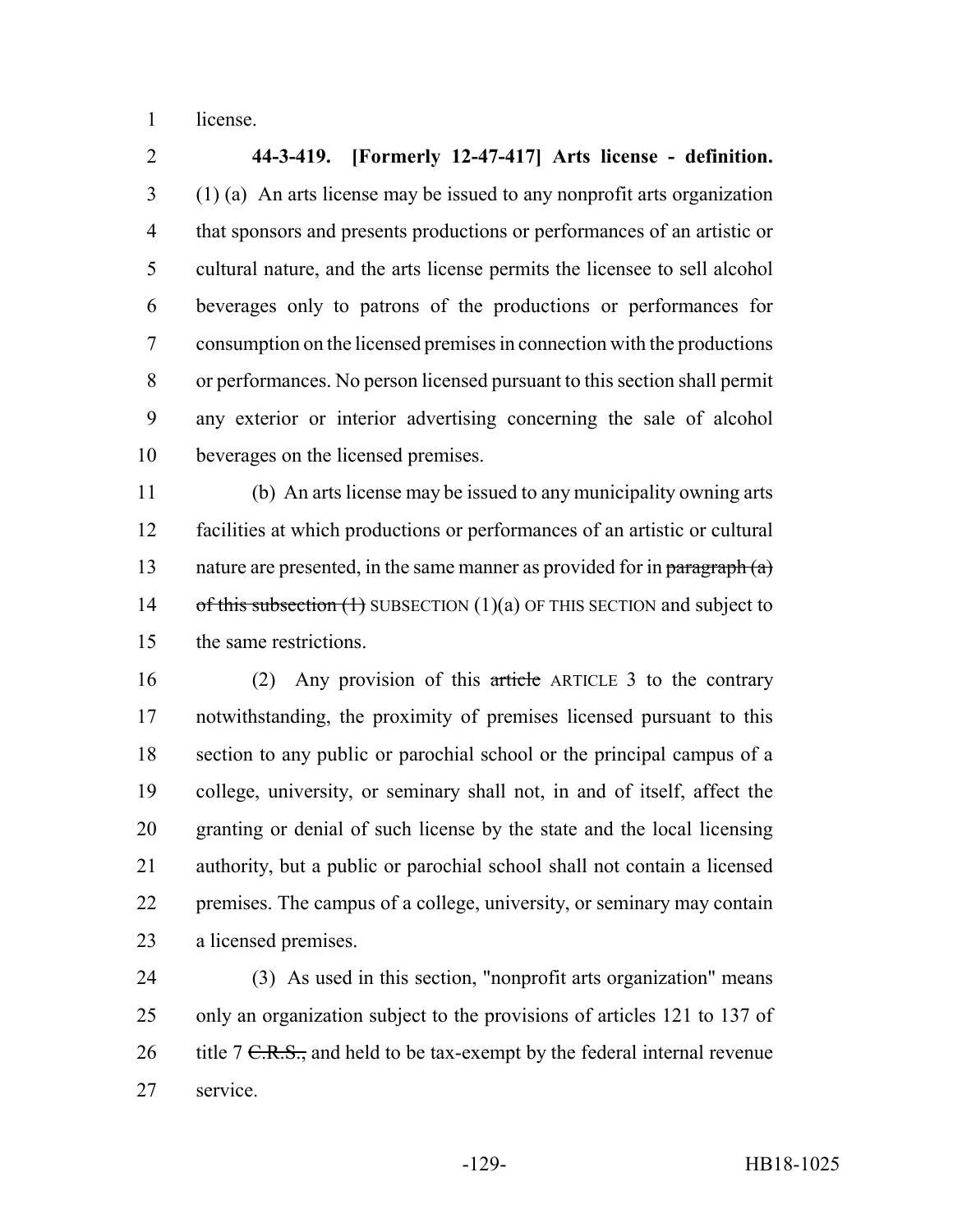(4) (a) Every person selling alcohol beverages as provided in this section shall purchase the alcohol beverages only from a wholesaler licensed pursuant to this article or article 46 of this title ARTICLE 3 OR ARTICLE 4 OF THIS TITLE 44; except that, during a calendar year, a person selling alcohol beverages as provided in this section may purchase not more than two thousand dollars' worth of:

 (I) Malt, vinous, and spirituous liquors from a retailer licensed pursuant to section 12-47-407 or 12-47-408 SECTION 44-3-409 OR 44-3-410; and

 (II) Fermented malt beverages from a retailer licensed pursuant to 11 section  $12-46-104$  (1)(c) SECTION 44-4-104 (1)(c).

 (b) An arts licensee shall retain evidence of each purchase of malt, 13 vinous, or spirituous liquors from a retailer licensed pursuant to section 14 12-47-407 or 12-47-408 SECTION 44-3-409 OR 44-3-410 and each purchase of fermented malt beverages from a retailer licensed pursuant 16 to section  $12-46-104$  (1)(c) SECTION 44-4-104 (1)(c), in the form of a 17 purchase receipt showing the name of the licensed retailer, the date of purchase, a description of the alcohol beverages purchased, and the price paid for the alcohol beverages. The licensee shall retain the receipt and make it available to the state and local licensing authorities at all times during business hours.

 **44-3-420. [Formerly 12-47-418] Racetrack license.** (1) A racetrack licensee may sell alcohol beverages by the drink for consumption on the licensed premises only to customers of the racetrack and shall serve food as well as alcohol beverages.

 (2) (a) Every person selling alcohol beverages as provided in this section shall purchase the alcohol beverages only from a wholesaler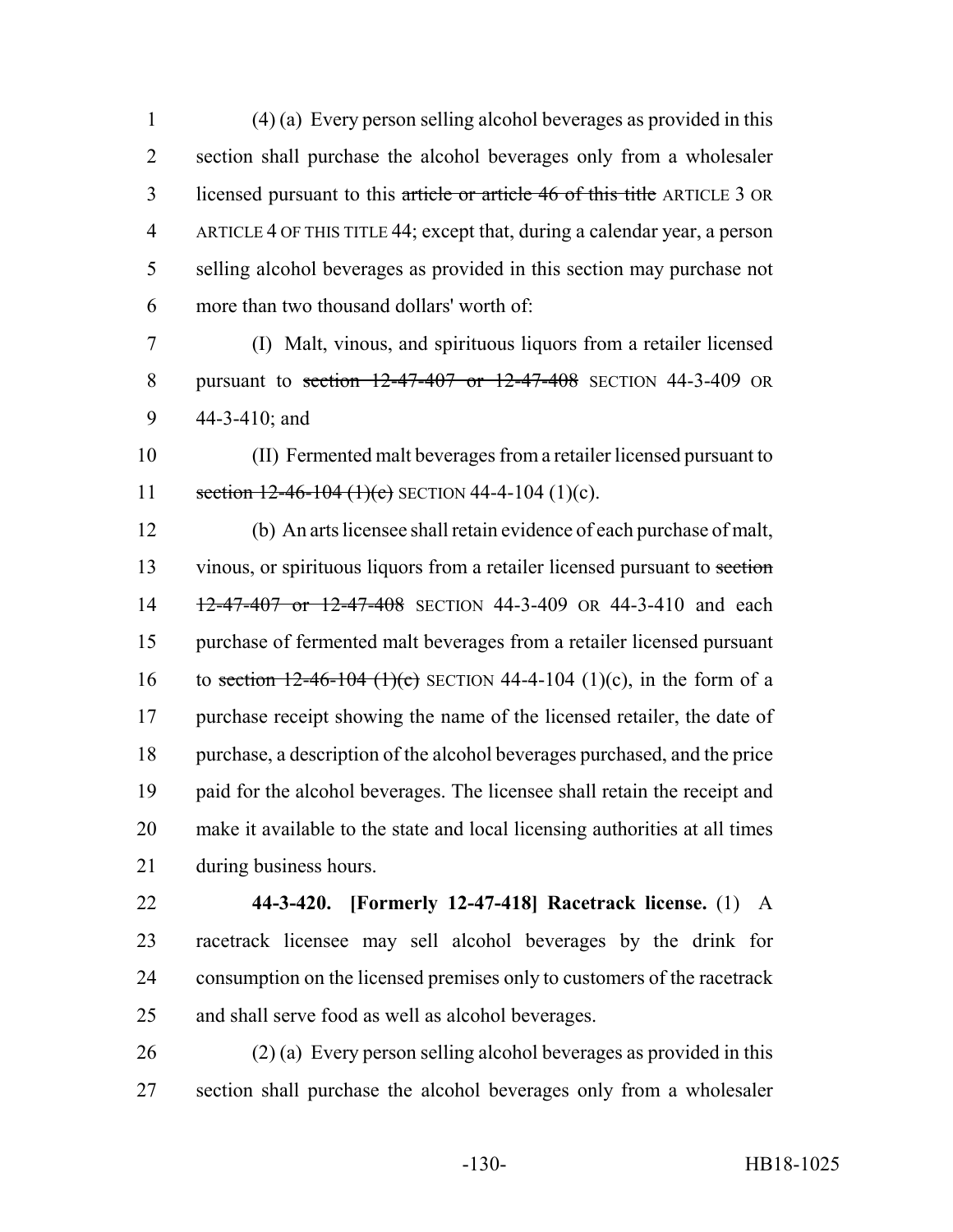1 licensed pursuant to this article or article 46 of this title ARTICLE 3 OR ARTICLE 4 OF THIS TITLE 44; except that, during a calendar year, a person selling alcohol beverages as provided in this section may purchase not more than two thousand dollars' worth of:

 (I) Malt, vinous, and spirituous liquors from a retailer licensed pursuant to section 12-47-407 or 12-47-408 SECTION 44-3-409 OR 44-3-410; and

 (II) Fermented malt beverages from a retailer licensed pursuant to 9 section  $12-46-104$  (1)(e) SECTION 44-4-104 (1)(c).

 (b) A racetrack licensee shall retain evidence of each purchase of malt, vinous, or spirituous liquors from a retailer licensed pursuant to 12 section 12-47-407 or 12-47-408 SECTION 44-3-409 OR 44-3-410 and each purchase of fermented malt beverages from a retailer licensed pursuant 14 to section  $12-46-104$  (1)(c) SECTION 44-4-104 (1)(c), in the form of a purchase receipt showing the name of the licensed retailer, the date of purchase, a description of the alcohol beverages purchased, and the price paid for the alcohol beverages. The licensee shall retain the receipt and make it available to the state and local licensing authorities at all times during business hours.

20 (3) If any person holds a valid license pursuant to this article ARTICLE 3 to sell alcohol beverages by the drink for consumption on the licensed premises, the person is not required to obtain a racetrack class license pursuant to this section if simulcast races with pari-mutuel wagering occur on the licensed premises.

 (4) It is unlawful for any owner, part owner, shareholder, or person interested directly or indirectly in a racetrack license to conduct, own either in whole or in part, or be directly or indirectly interested in any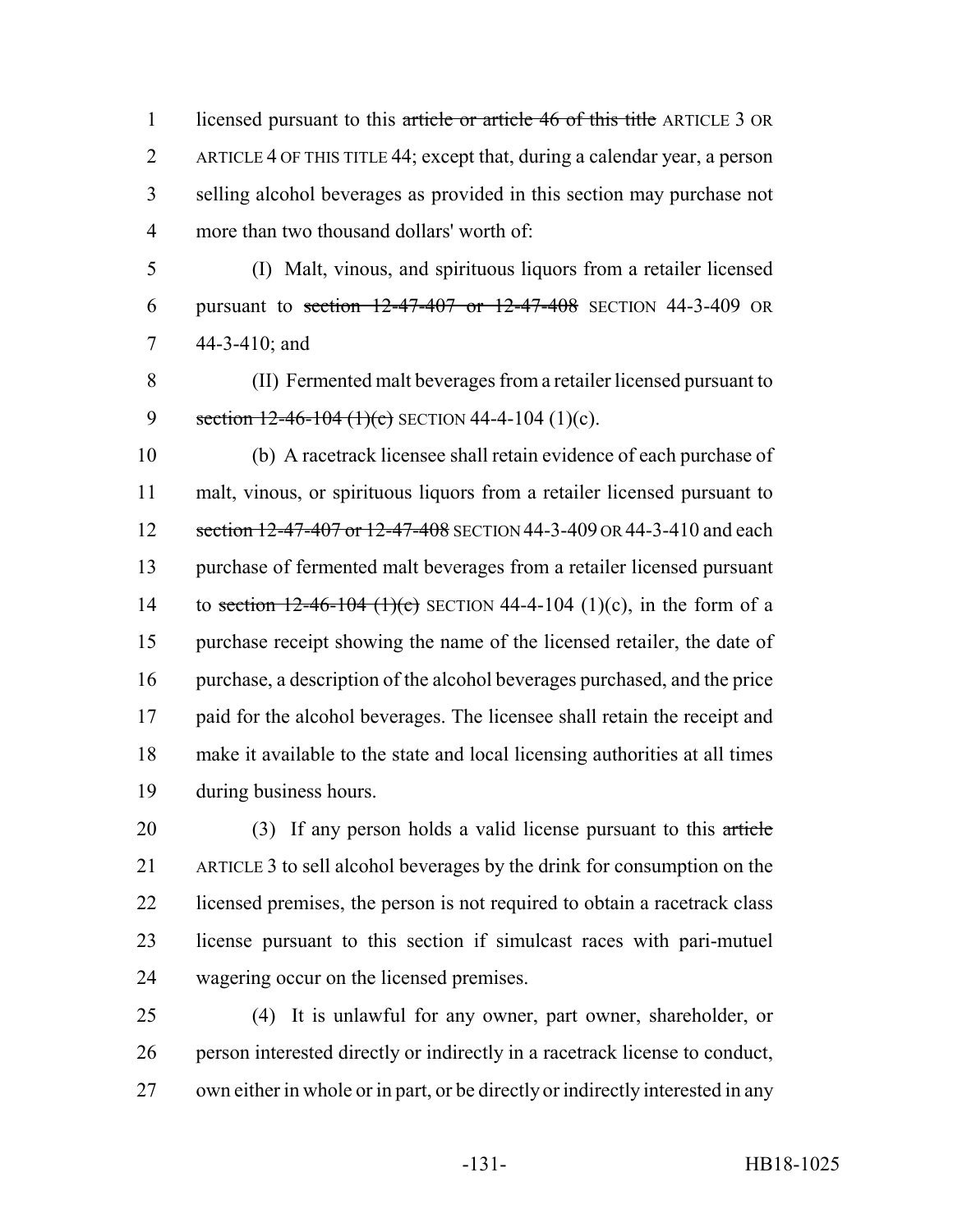1 other business licensed pursuant to this article or article 46 of this title ARTICLE 3 OR ARTICLE 4 OF THIS TITLE 44; except that a person licensed 3 under this section may have an interest in a license described in section 4 12-46-104 (1)(c), 12-47-401 (1)(j) to (1)(t), (1)(v), or (1)(w), or 5  $\frac{12-47-410(t)}{t}$  SECTION 44-3-401 (1)(i) TO (1)(t), (1)(v), OR (1)(w), 6 44-3-412 (1), OR 44-4-104 (1)(c) or in a financial institution referred to in 7 section 12-47-308 (4) SECTION 44-3-308 (4).

 **44-3-421. [Formerly 12-47-419] Public transportation system license.** (1) The state licensing authority shall issue a public transportation system license to every person operating a public transportation system that sells alcohol beverages by the drink to be served and consumed in or upon any dining, club, or parlor car; plane; bus; or other conveyance of the public transportation system. A public transportation system license issued to a commercial airline authorizes the licensee to sell alcohol beverages by the drink in an airport or airport concourse private club room that is in existence and operated by the licensee on or before April 1, 1995. A public transportation system

 license issued to a common carrier railroad authorizes the licensee to sell alcohol beverages by the drink at any event not open to the public that is held in a museum owned and operated by the licensee if the licensee notifies the appropriate local law enforcement agency of the event no later than fourteen days prior to the scheduled date of the event.

 (2) It is unlawful for any owner, part owner, shareholder, or person interested directly or indirectly in a public transportation system license to conduct, own either in whole or in part, or be directly or 26 indirectly interested in any other business licensed pursuant to this article 27 or article 46 of this title ARTICLE 3 OR ARTICLE 4 OF THIS TITLE 44; except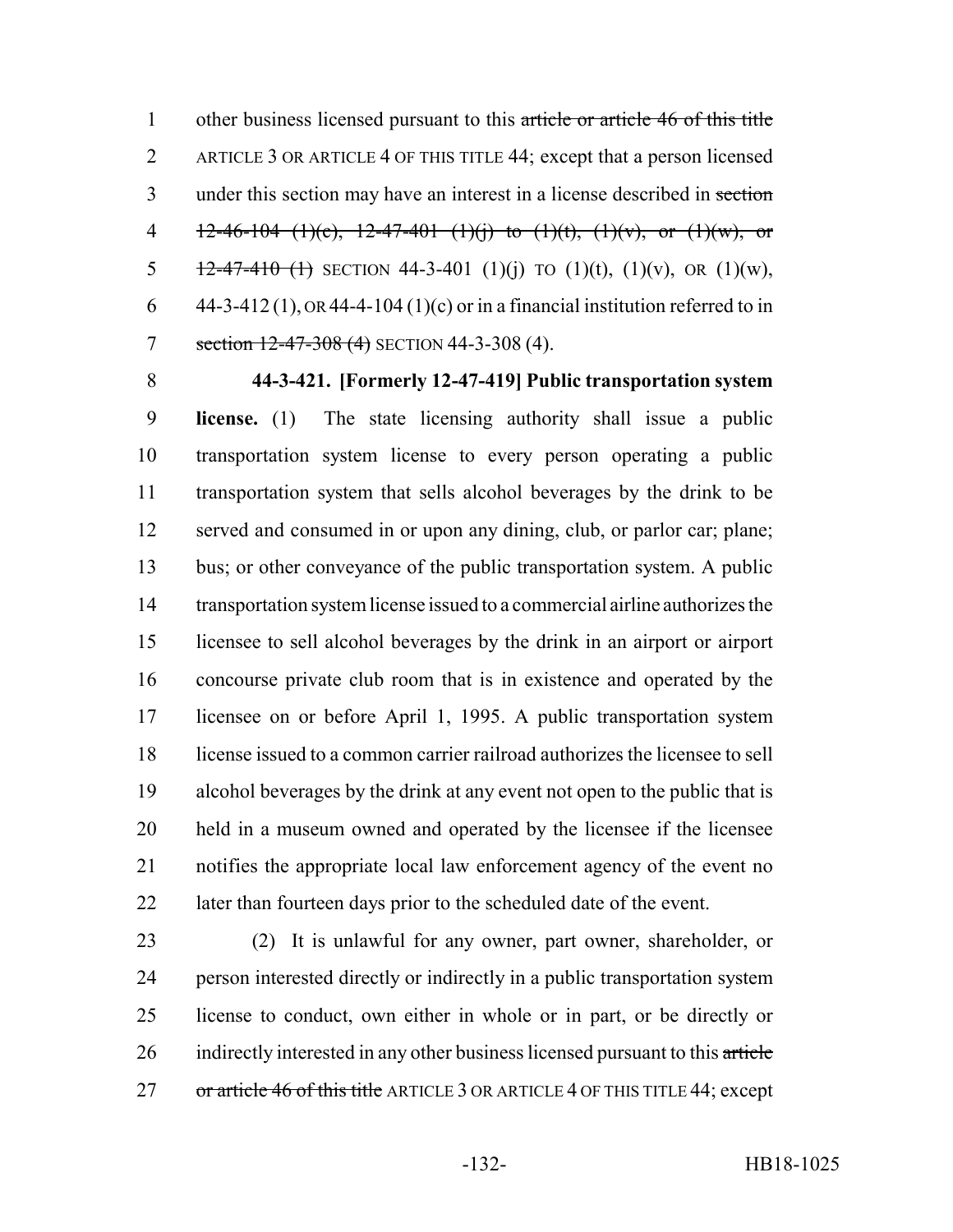that a person licensed under this section may be interested in any other 2 retail license issued pursuant to this article or article 46 of this title ARTICLE 3 OR ARTICLE 4 OF THIS TITLE 44 or in a financial institution 4 referred to in section 12-47-308 (4) SECTION 44-3-308 (4).

 **44-3-422. [Formerly 12-47-420] Vintner's restaurant license.** (1) A vintner's restaurant license may be issued to a person operating a vintner's restaurant and also selling alcohol beverages for consumption on the premises.

9 (2) During the hours established in section  $12-47-901$  (5)(b) SECTION 44-3-901 (6)(b), vinous liquors manufactured by a vintner's restaurant licensee on the licensed premises may be:

(a) Furnished for consumption on the premises;

 (b) Sold to independent wholesalers for distribution to licensed retailers;

 (c) Sold to the public in sealed containers for off-premises consumption. Only vinous liquors fermented, manufactured, and packaged on the premises by the licensee shall be sold in sealed containers.

 (d) Sold at wholesale to licensed retailers in an amount up to fifty thousand gallons per calendar year.

 (3) (a) Every person selling alcohol beverages pursuant to this section shall purchase the alcohol beverages, other than those that are manufactured at the licensed vintner's restaurant, from a wholesaler 24 licensed pursuant to this article or article 46 of this title ARTICLE 3 OR ARTICLE 4 OF THIS TITLE 44; except that, during a calendar year, a person may purchase not more than two thousand dollars' worth of:

(I) Malt, vinous, and spirituous liquors from a retailer licensed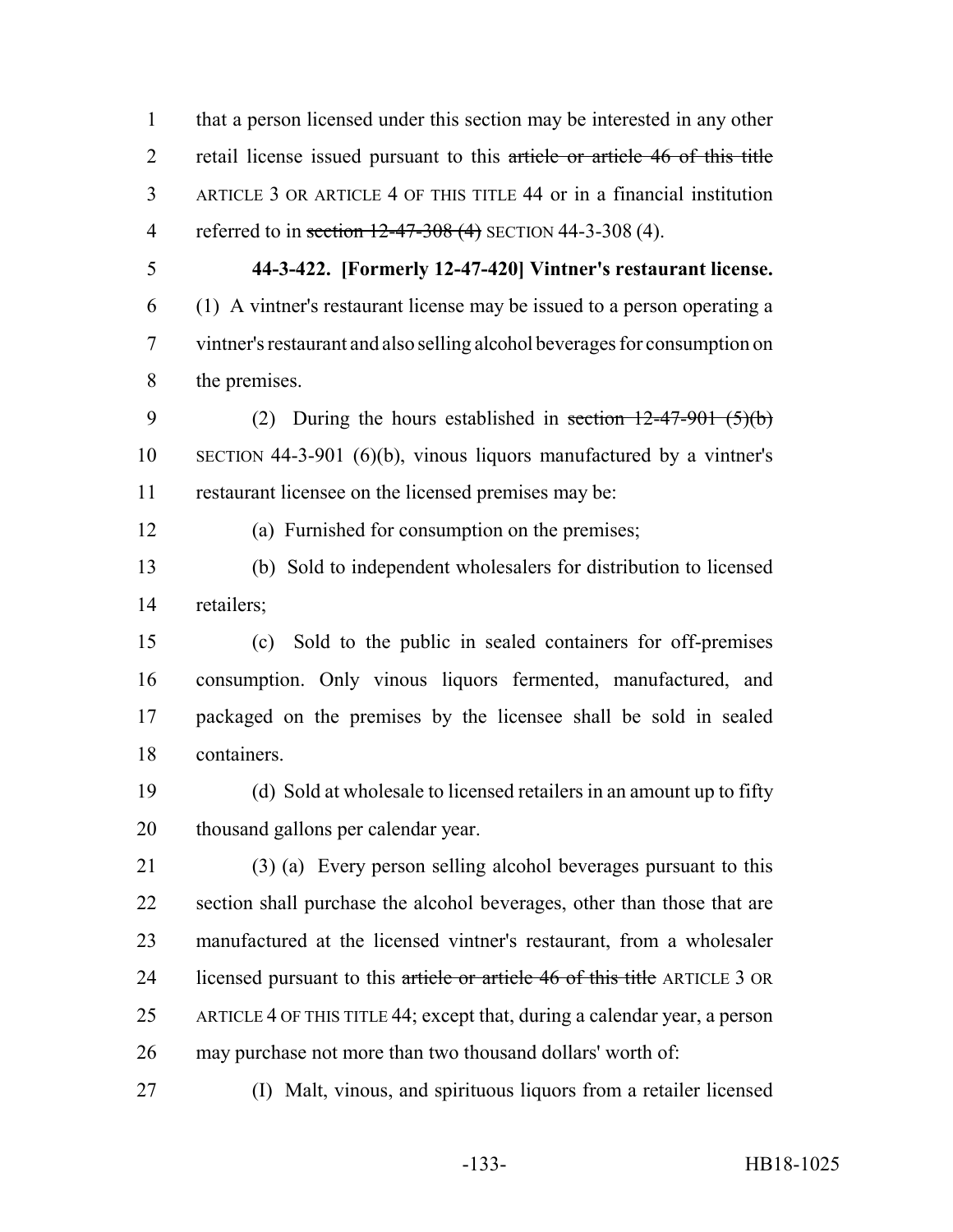pursuant to section 12-47-407 or 12-47-408 SECTION 44-3-409 OR 44-3-410; and

 (II) Fermented malt beverages from a retailer licensed pursuant to 4 section  $12-46-104$  (1)(c) SECTION 44-4-104 (1)(c).

 (b) The vintner's restaurant licensee shall retain evidence of each purchase of malt, vinous, and spirituous liquors from a retailer licensed pursuant to section 12-47-407 or 12-47-408 SECTION 44-3-409 OR 44-3-410 and each purchase of fermented malt beverages from a retailer 9 licensed pursuant to section  $12-46-104(1)(c)$  SECTION 44-4-104 (1)(c), in the form of a purchase receipt showing the name of the licensed retailer, the date of purchase, a description of the alcohol beverages purchased, and the price paid for the alcohol beverages. The licensee shall retain the receipt and make it available to state and local licensing authorities at all times during business hours.

 (4) A vintner's restaurant licensee may sell alcohol beverages for on-premises consumption only if at least fifteen percent of the gross on-premises food and drink income of the business of the licensed premises is from the sale of food.

19 (5) (a) Subject to paragraph (b) of this subsection  $(5)$  SUBSECTION (5)(b) OF THIS SECTION, it is unlawful for an owner, part owner, shareholder, or person interested directly or indirectly in a vintner's restaurant license to conduct, own either in whole or in part, or be directly 23 or indirectly interested in another business licensed pursuant to this article 24 or article 46 of this title ARTICLE 3 OR ARTICLE 4 OF THIS TITLE 44.

 (b) A person interested directly or indirectly in a vintner's restaurant license may conduct, own either in whole or in part, or be 27 directly or indirectly interested in a license described in section 12-46-104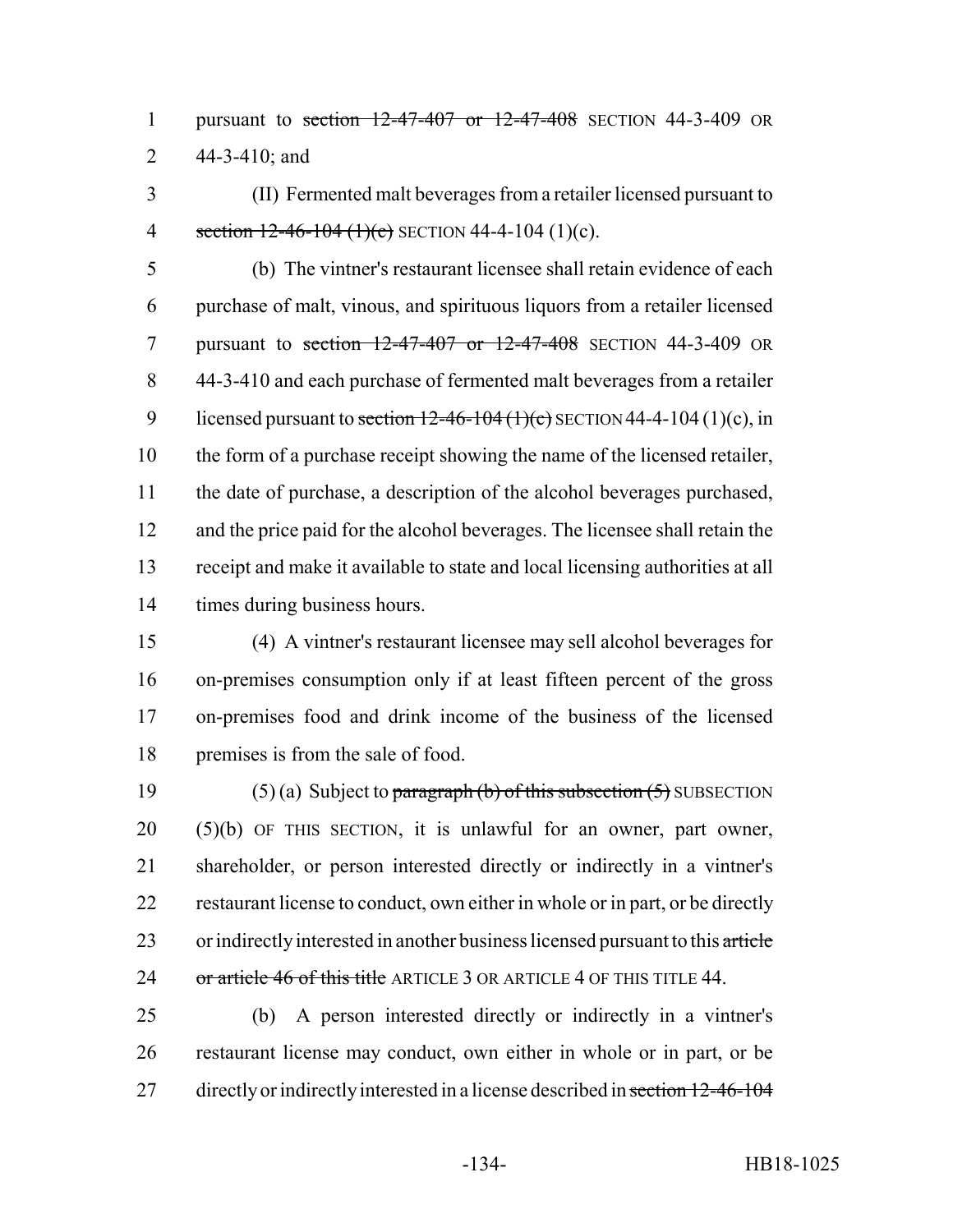1 (1)(c), 12-47-401 (1)(j) to (1)(t), (1)(v), or (1)(w), or 12-47-410 (1) 2 SECTION 44-3-401 (1)(j) TO (1)(t), (1)(v), OR (1)(w), 44-3-412 (1), OR 44-4-104 (1)(c) or in a financial institution referred to in section  $\frac{12-47-308}{4}$  SECTION 44-3-308 (4). **44-3-423. [Formerly 12-47-421] Removal of vinous liquor from licensed premises.** (1) Notwithstanding any provision of this article ARTICLE 3 to the contrary, a licensee described in subsection (2) of this section may permit a customer of the licensee to reseal and remove from the licensed premises one opened container of partially consumed vinous liquor purchased on the premises so long as the originally sealed container did not contain more than 750 milliliters of vinous liquor. (2) This section applies to a person: (a) That is duly licensed as a: (I) Manufacturer under section 12-47-402 SECTION 44-3-402; (II) Limited winery under section 12-47-403 SECTION 44-3-403; 16 (III) Beer and wine licensee under section 12-47-409 SECTION  $17 \quad 44 - 3 - 411$ ; (IV) Hotel and restaurant under section 12-47-411 SECTION 44-3-413; 20 (V) Tavern under section  $12-47-412$  SECTION 44-3-414; 21 (VI) Brew pub under section 12-47-415 SECTION 44-3-417; 22 (VII) Vintner's restaurant under section 12-47-420 SECTION 44-3-422; 24 (VIII) Club under section 12-47-416 SECTION 44-3-418; 25 (IX) Distillery pub under section 12-47-424 SECTION 44-3-426; or 26 (X) Lodging and entertainment facility under section 12-47-426 SECTION 44-3-428; and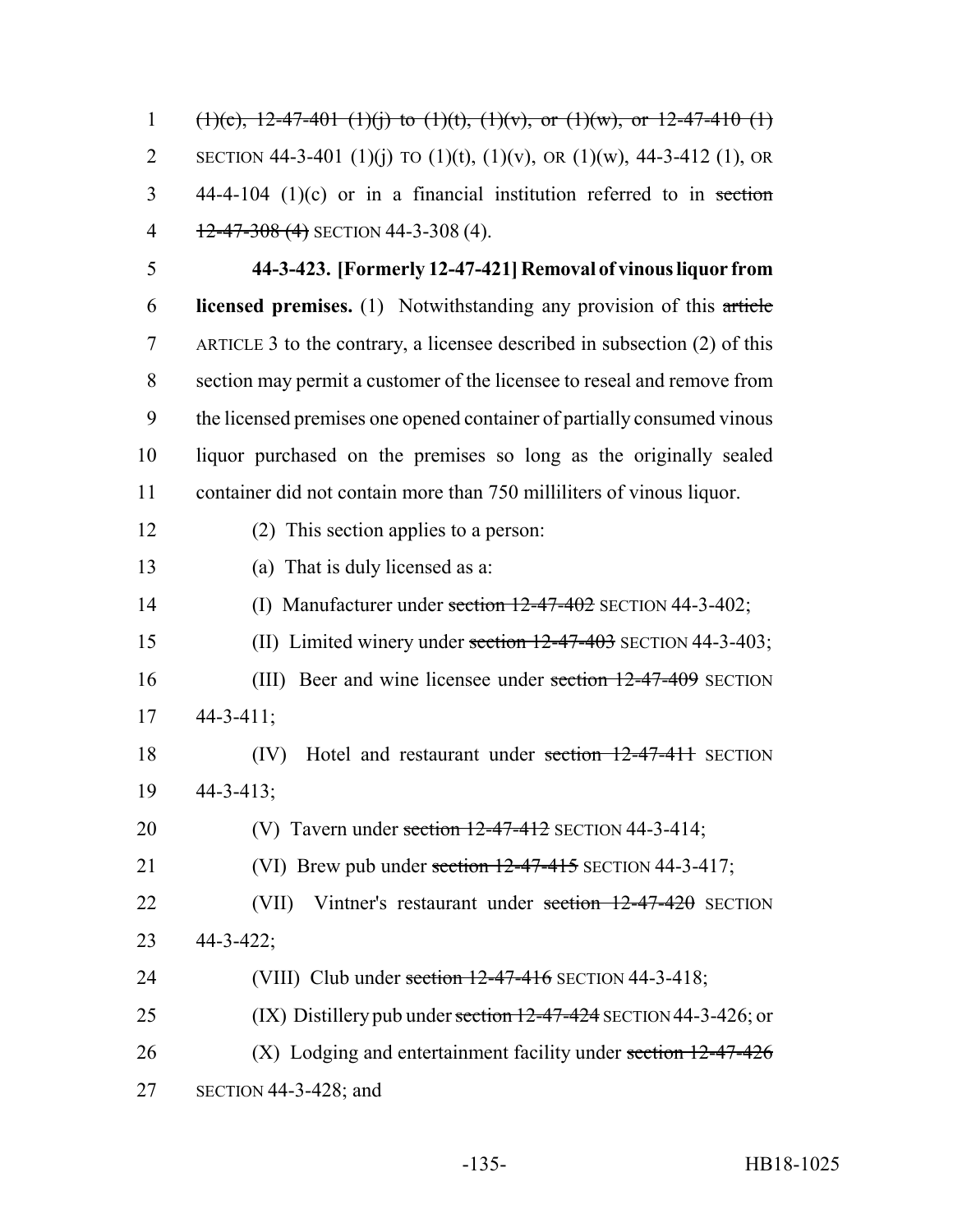- 
- 1 (b) That has meals, as defined in section  $12-47-103(20)$  SECTION 44-3-103 (31), available for consumption on the licensed premises.
- 

## **44-3-424. [Formerly 12-47-422] Art gallery permit - definition.**

 (1) A person operating an art gallery that offers complimentary alcohol beverages for consumption only on the premises may be issued an art gallery permit, which shall be renewed annually. An art gallery permittee shall not, directly or indirectly, sell alcohol beverages by the drink, shall not serve alcohol beverages for more than four hours in any one day, and shall not serve alcohol beverages more than fifteen days per year of licensure.

 (2) (a) The state or local licensing authority may reject the application for an art gallery permit if the applicant fails to establish that the applicant is able to offer complimentary alcohol beverages without violating this section or creating a public safety risk to the neighborhood.

 (b) Upon initial application, and for each renewal, the applicant shall list each day that alcohol beverages will be served, which days shall not be changed without a minimum of fifteen days' written notice to the state and local licensing authority.

 (3) An art gallery shall not be denied an art gallery permit based solely on the art gallery's proximity to any public or private school or the principal campus of a college, university, or seminary.

 (4) An art gallery shall not charge an entrance fee or a cover charge in connection with offering complimentary alcohol beverages for consumption only on the premises.

 (5) An art gallery permit may be suspended or revoked in 26 accordance with section 12-47-601 SECTION 44-3-601 if the permittee 27 violates any provision of this article ARTICLE 3 or any rule adopted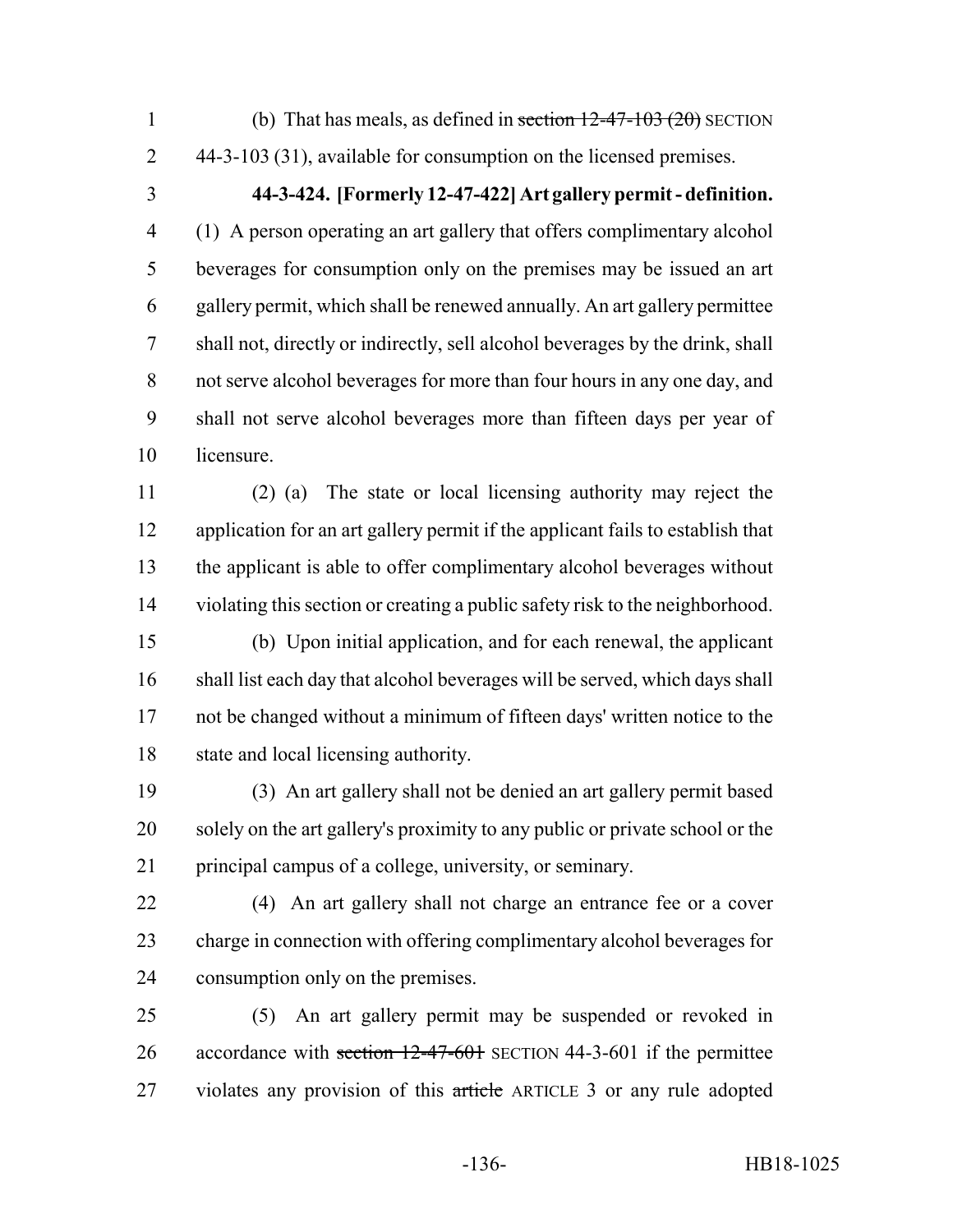1 pursuant to this article ARTICLE 3 or fails to truthfully furnish any required information in connection with a permit application.

 (6) It is unlawful for any owner, part owner, shareholder, or person interested directly or indirectly in an art gallery permit to conduct, own either in whole or in part, or be directly or indirectly interested in any other business licensed pursuant to this article or article 46 of this title ARTICLE 3 OR ARTICLE 4 OF THIS TITLE 44; except that a person regulated under this section may have an interest in other art gallery permits; in a 9 license described in section  $12-46-104$  (1)(c),  $12-47-401$  (1)(j) to (1)(t), 10 (1)(v), or (1)(w), or 12-47-410 (1) SECTION 44-3-401 (1)(j) TO (1)(t), 11 (1)(v), OR (1)(w), 44-3-412 (1), OR 44-4-104 (1)(c); or in a financial 12 institution referred to in section  $12-47-308$  (4) SECTION 44-3-308 (4).

 (7) As used in this section, "art gallery" means an establishment whose primary purpose is to exhibit and offer for sale works of fine art 15 as defined in section 6-15-101 <del>C.R.S.,</del> or precious or semiprecious metals 16 or stones as defined in section 18-16-102. C.R.S.

 (8) An art gallery issued a permit shall not intentionally allow more than two hundred fifty people to be on the premises at one time when alcohol beverages are being served.

 (9) Nothing in this section shall be construed to abrogate any insurance coverage required by law; to authorize a licensed art gallery to 22 violate section 12-47-901 SECTION 44-3-901, including, without limitation, serving a visibly intoxicated person and taking an alcohol beverage off the licensed premises; or to violate any zoning or occupancy ordinances or laws.

 **44-3-425. [Formerly 12-47-423] Wine packaging permit - limitations - rules.** (1) (a) The state licensing authority may issue a wine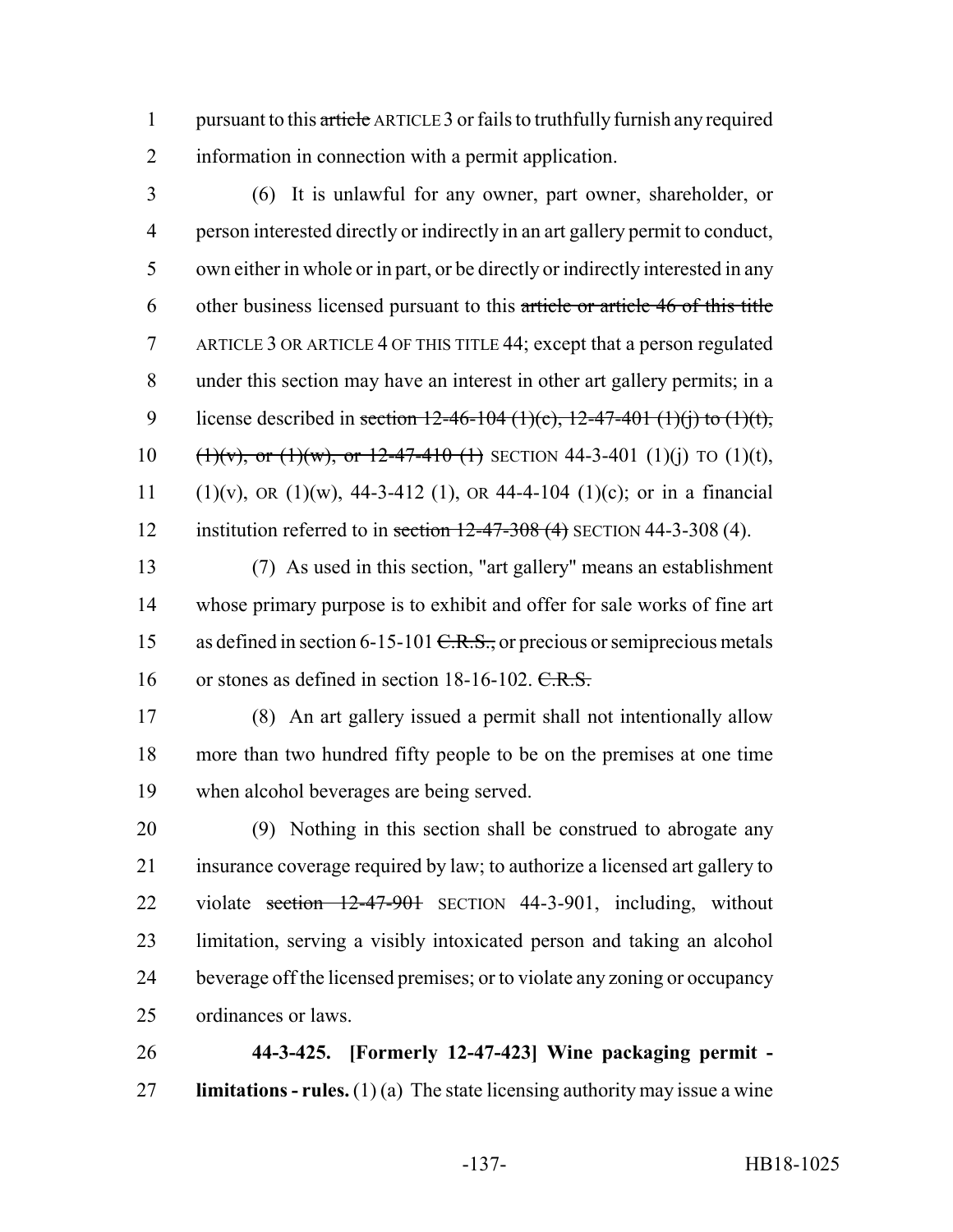1 packaging permit to a winery licensed under section 12-47-402 SECTION 2 44-3-402, a limited winery licensed under section 12-47-403 SECTION 44-3-403, or a wholesaler licensed under section 12-47-406 SECTION 44-3-407 that allows the licensed winery, limited winery, or wholesaler to package tax-paid wine manufactured by another winery or manufacturer.

 (b) A licensed winery, limited winery, or wholesaler that obtains a wine packaging permit under this section shall:

 (I) Take possession and custody of the tax-paid wine that it packages; and

 (II) Return the packaged tax-paid wine either to the original manufacturer of the tax-paid wine or to the original manufacturer's licensed wholesaler; except that, if the original manufacturer's wholesaler obtains a wine packaging permit pursuant to this section, the wholesaler need not return the packaged tax-paid wine to the original manufacturer.

 (2) A licensed winery or limited winery that obtains a wine packaging permit pursuant to this section shall not sell or distribute tax-paid wine it packages:

 (a) To a person licensed to sell alcohol beverages at retail, for 20 consumption on or off the licensed premises, under section 12-47-407, 21 12-47-408, 12-47-409, 12-47-410, 12-47-411, 12-47-412, 12-47-413, 12-47-414, 12-47-415, 12-47-416, 12-47-417, 12-47-418, 12-47-419, 23 12-47-420, 12-47-422, 12-47-424, or 12-47-426 SECTION 44-3-409, 44-3-410, 44-3-411, 44-3-412, 44-3-413, 44-3-414, 44-3-415, 44-3-416, 44-3-417, 44-3-418, 44-3-419, 44-3-420, 44-3-421, 44-3-422, 44-3-424, 44-3-426, OR 44-3-428; or

(b) Directly to a consumer.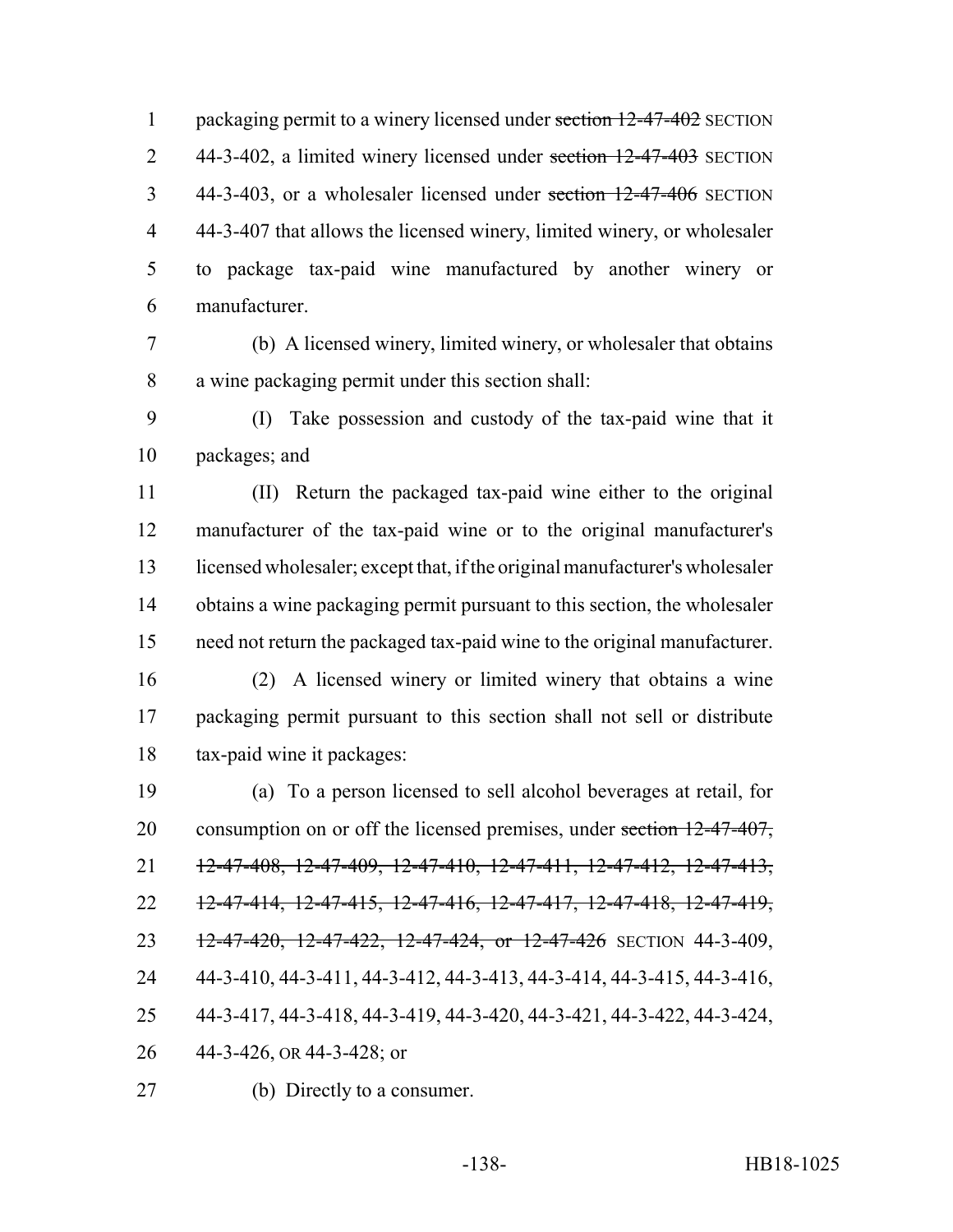(3) The state licensing authority may adopt rules as necessary to implement and administer this section.

 **44-3-426. [Formerly 12-47-424] Distillery pub license - legislative declaration - definition.** (1) The general assembly finds and determines that:

 (a) Colorado is a state that welcomes and encourages entrepreneurs and new business opportunities;

 (b) Currently, manufacturing of spirituous liquors by persons 9 licensed as manufacturers pursuant to section 12-47-402 SECTION 44-3-402 is a thriving industry, with new distilleries opening throughout the state and increasing the availability of Colorado-produced craft spirits 12 both within and outside the state;

 (c) The spirituous liquors manufacturing business focuses primarily on producing a spirituous liquor product that the licensed spirits manufacturer can then sell and distribute, through a wholesaler, 16 throughout the state and in other states to retail outlets;

 (d) While licensed spirits manufacturers are permitted to sell their products directly to consumers, the majority of the manufacturing business is selling the bulk of a manufacturer's product to retail outlets 20 that then sell the product to consumers;

 (e) On the other hand, the main focus of a distillery pub business authorized by this section is to operate a local pub in which food and alcohol beverages, including a small quantity of spirituous liquors fermented and distilled on site, are sold and served for on-premises consumption;

 (f) While a distillery pub is allowed to produce, serve, and distribute its own spirituous liquors, unlike a licensed spirits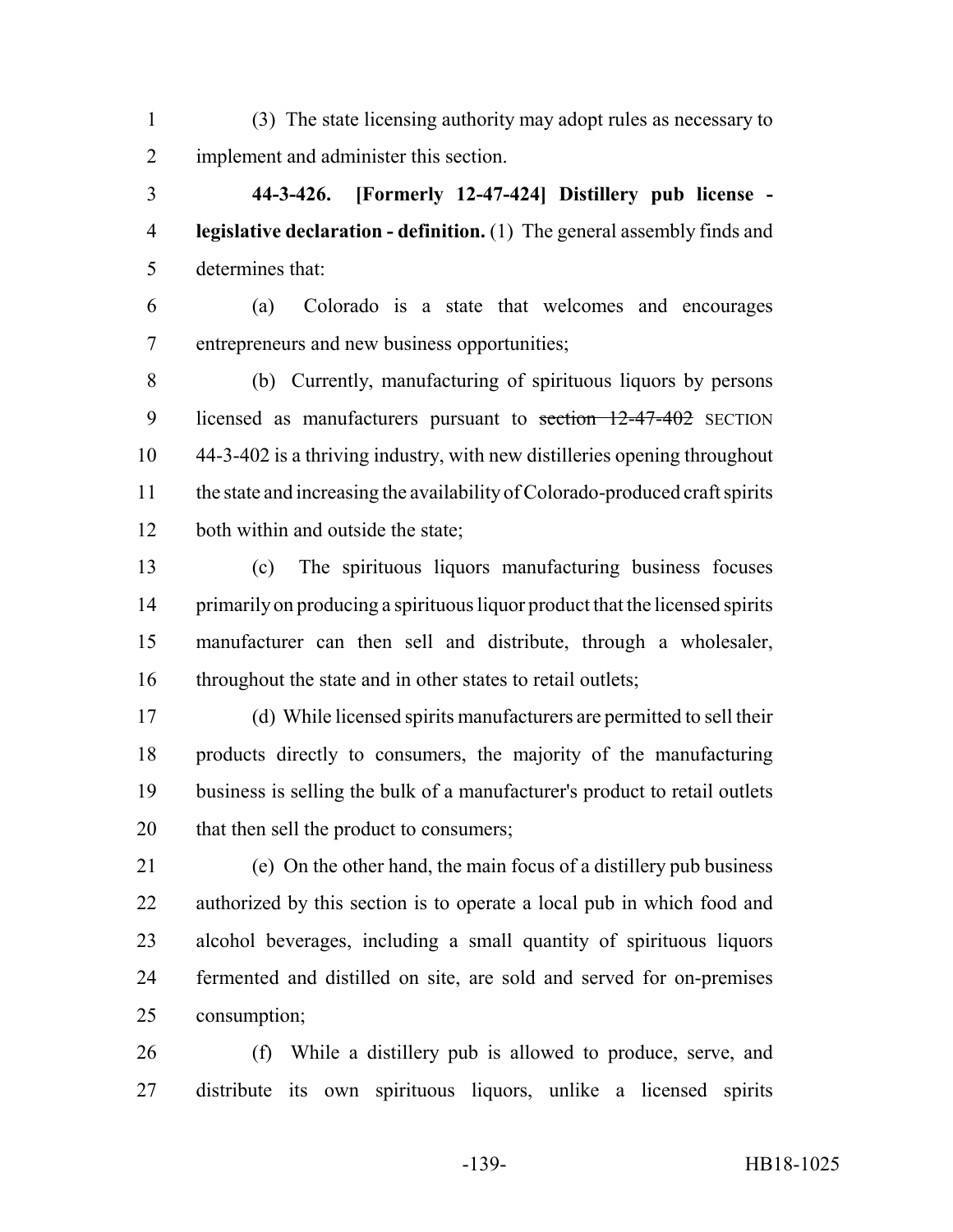manufacturer, the production level for a distillery pub is capped, and the ability to distribute to retail outlets is greatly restricted, thereby establishing a new business model that is distinct from, and serves a different clientele than, a licensed spirits manufacturer;

 (g) Additionally, unlike a licensed spirits manufacturer, which is only required to obtain a license from the state licensing authority, a distillery pub must obtain both a state and local license after demonstrating that the distillery pub meets the reasonable requirements and the desires of the adult inhabitants of the neighborhood in which it will be situated; and

 (h) It is important to encourage the new distillery pub business model, which will add to the thriving craft spirits industry in this state without disrupting the ever-growing spirituous liquors manufacturing industry.

 (2) A distillery pub license may be issued to any person operating a distillery pub and also selling food and alcohol beverages for consumption on the premises. At least fifteen percent of the gross on-premises food and alcohol beverage income of the licensed distillery 19 pub must be from the sale of food. For purposes of this subsection (2), "food" means a quantity of foodstuffs of a nature that is ordinarily consumed by an individual at regular intervals for the purpose of sustenance.

23 (3) During the hours established in section  $12-47-901$  (5)(b) SECTION 44-3-901 (6)(b), a licensed distillery pub may, with regard to spirituous liquors fermented and distilled by the distillery pub licensee on the licensed premises:

(a) Furnish its spirituous liquors for consumption on the premises;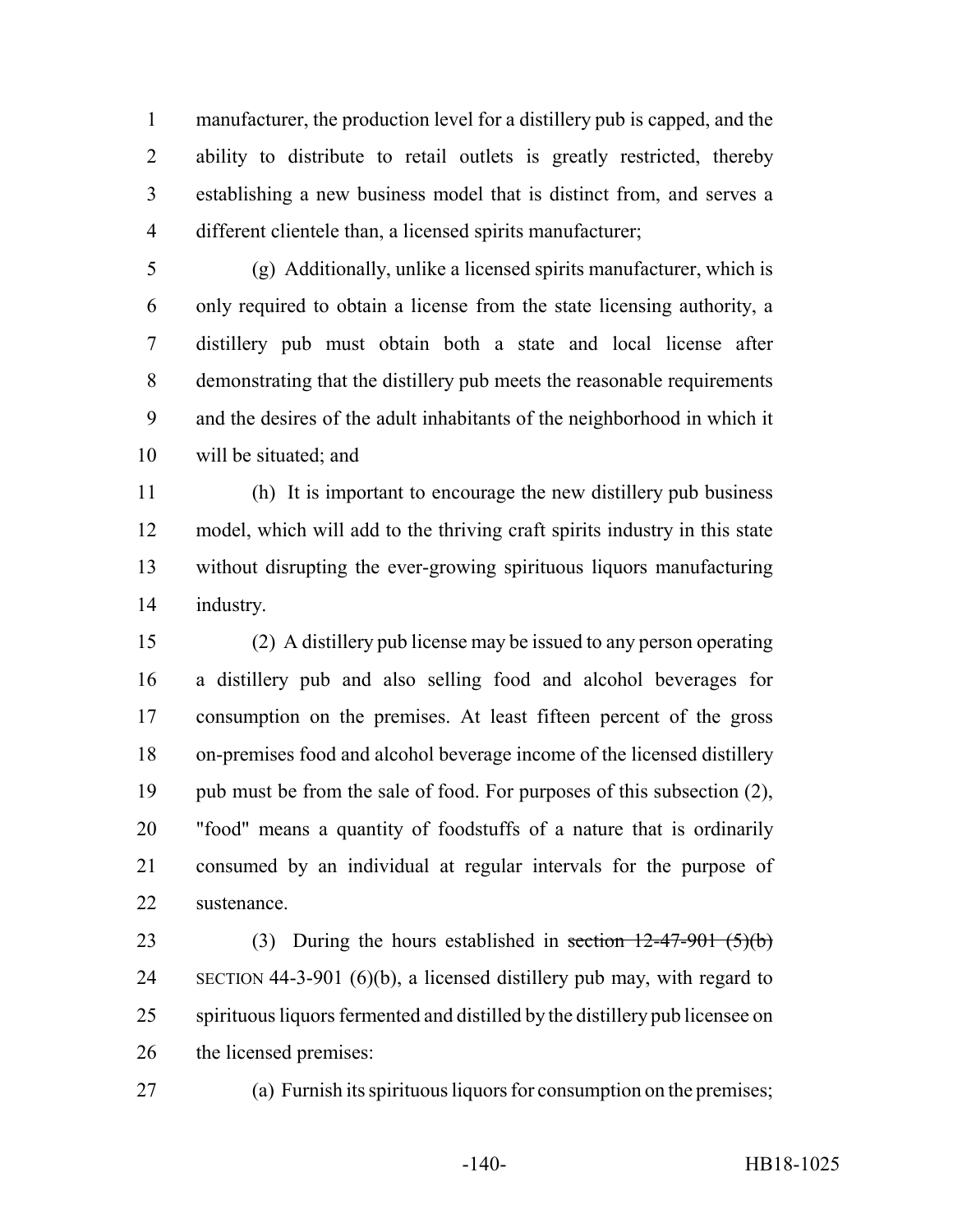(b) Sell its spirituous liquors to independent wholesalers for 2 distribution to licensed retailers;

 (c) Sell its spirituous liquors to the public in sealed containers for off-premises consumption, as long as the spirituous liquors are fermented, distilled, and packaged on the licensed premises by the licensee; or

 (d) Sell its spirituous liquors at wholesale to licensed retailers in an amount up to two thousand seven hundred liters per spirituous liquor product per calendar year.

9 (4) (a) Except as provided in paragraph (b) of this subsection  $(4)$  SUBSECTION (4)(b) OF THIS SECTION, every person selling alcohol beverages pursuant to this section must purchase alcohol beverages, other than those that are fermented and distilled at the licensed distillery pub, 13 from a wholesaler licensed pursuant to this article or article 46 of this title 14 ARTICLE 3 OR ARTICLE 4 OF THIS TITLE 44.

- (b) (I) During a calendar year, a person selling alcohol beverages as provided in this section may purchase not more than two thousand dollars' worth of:
- (A) Malt, vinous, and spirituous liquors from a retailer licensed pursuant to section 12-47-407 or 12-47-408 SECTION 44-3-409 OR 44-3-410; and
- (B) Fermented malt beverages from a retailer licensed pursuant to 22 section  $12-46-104$  (1)(c) SECTION 44-4-104 (1)(c).
- (II) The distillery pub licensee shall retain evidence of each purchase of malt, vinous, and spirituous liquors from a retailer licensed pursuant to section 12-47-407 or 12-47-408 SECTION 44-3-409 OR 44-3-410 and each purchase of fermented malt beverages from a retailer 27 licensed pursuant to section  $12-46-104(1)(c)$  SECTION 44-4-104 (1)(c), in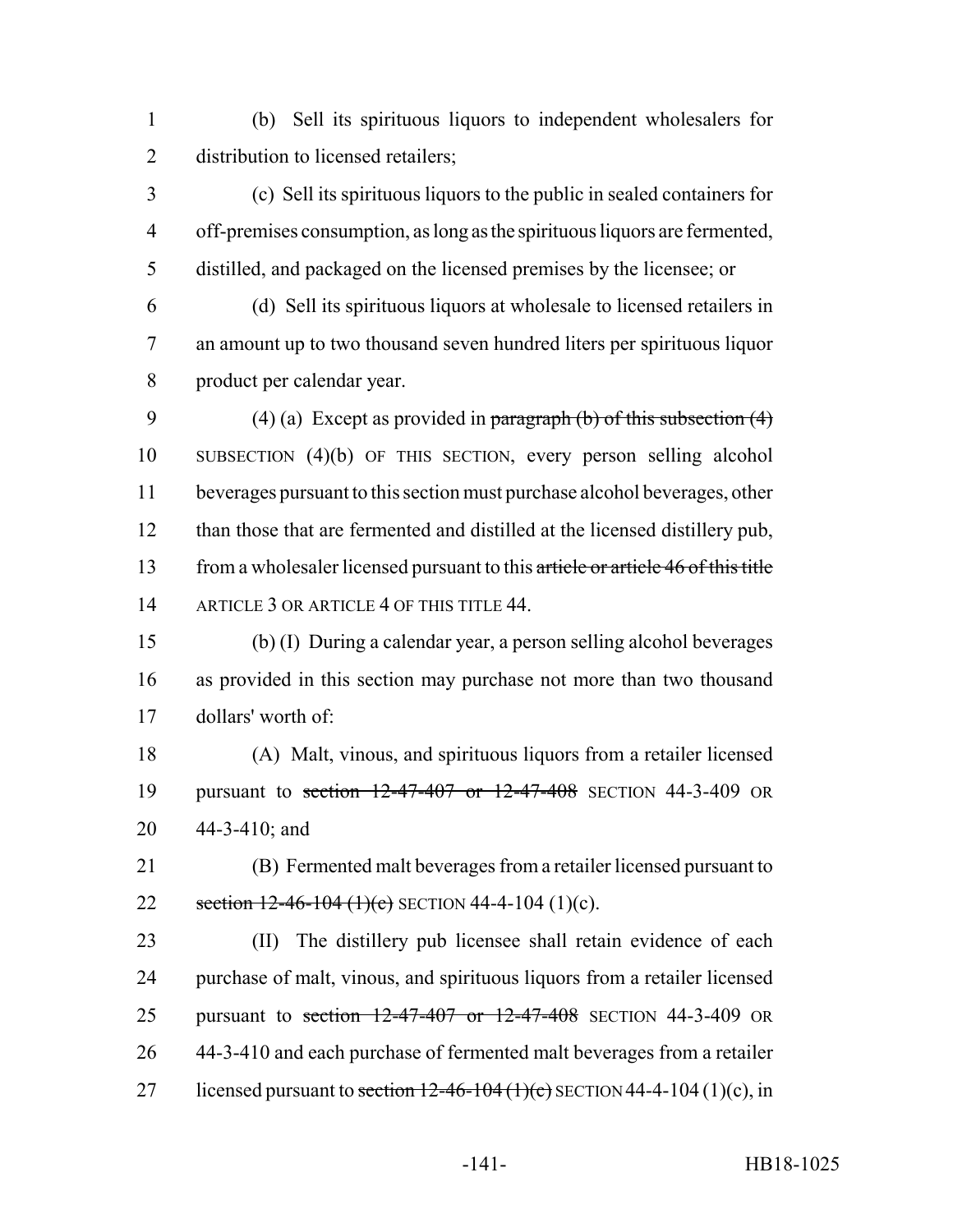the form of a purchase receipt showing the name of the licensed retailer, the date of purchase, a description of the alcohol beverages purchased, and the price paid for the alcohol beverages. The licensee shall retain the receipt and make it available to state and local licensing authorities at all times during business hours.

6 (5) (a) Except as provided in paragraph (b) of this subsection  $(5)$  SUBSECTION (5)(b) OF THIS SECTION, it is unlawful for any owner, part owner, shareholder, or person interested directly or indirectly in a distillery pub license to conduct, own either in whole or in part, or be directly or indirectly interested in any other business licensed pursuant to 11 this article or article 46 of this title ARTICLE 3 OR ARTICLE 4 OF THIS TITLE 44.

 (b) A person interested directly or indirectly in a distillery pub license may conduct, own either in whole or in part, or be directly or indirectly interested in:

(I) Other distillery pub licenses;

17 (II) A license described in section  $12-46-104$  (1)(c),  $12-47-401$ 18  $(1)(i)$  to  $(1)(t)$ ,  $(1)(v)$ , or  $(1)(w)$ , or  $12-47-410(1)$  SECTION 44-3-401 (1)(j) 19 TO (1)(t), (1)(v), OR (1)(w),  $44-3-412$  (1), OR  $44-4-104$  (1)(c); or

20 (III) A financial institution referred to in section 12-47-308 (4) SECTION 44-3-308 (4).

 **44-3-427. [Formerly 12-47-425] Liquor-licensed drugstore manager's permit.** (1) The state licensing authority may issue a manager's permit to an individual who is employed by a liquor-licensed 25 drugstore licensed under section 12-47-408 SECTION 44-3-410 and who will be in actual control of the liquor-licensed drugstore's alcohol beverage operations.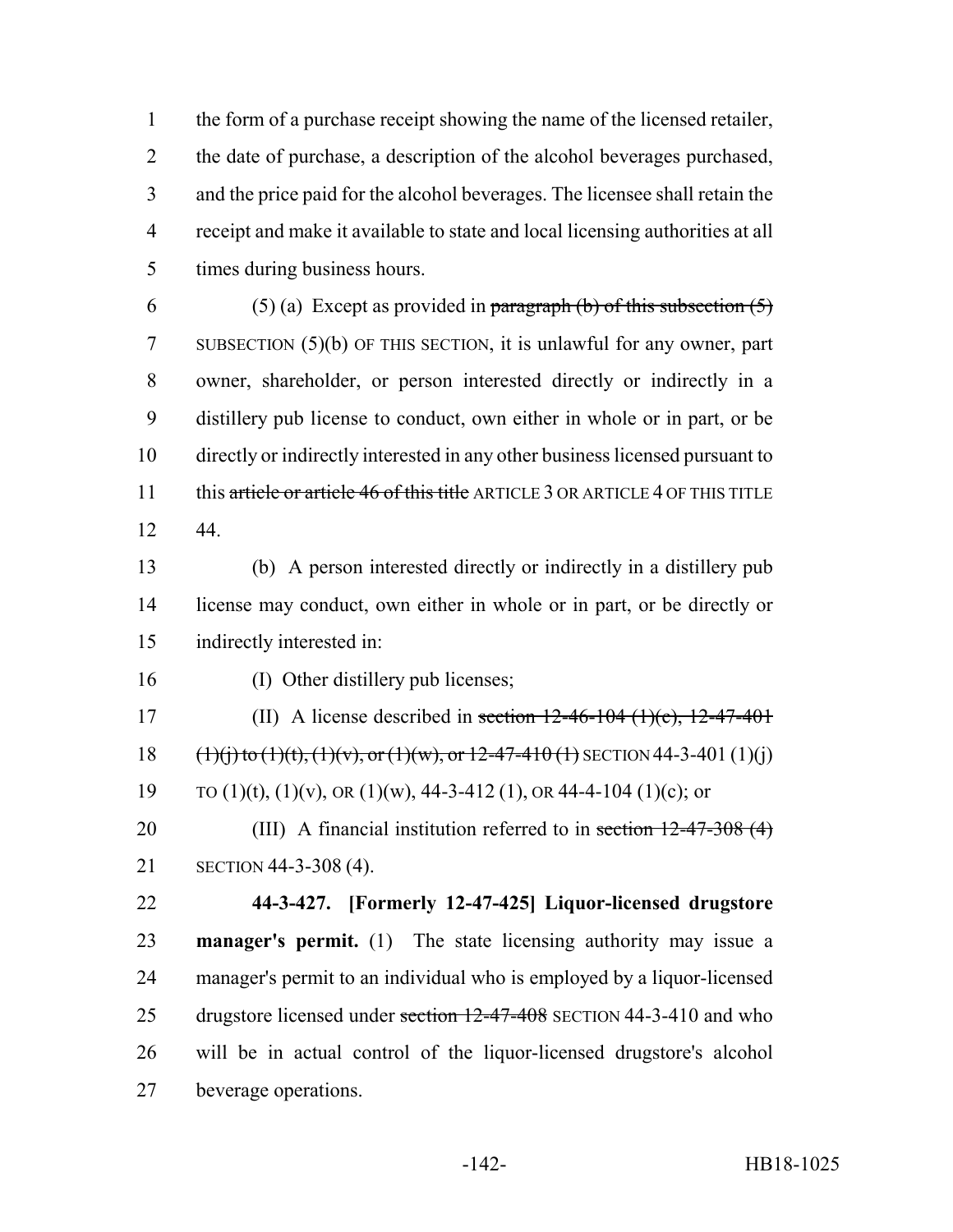(2) An individual seeking a manager's permit shall apply to the state licensing authority in the form and manner required by the state licensing authority. To obtain a manager's permit, the individual must demonstrate that he or she:

 (a) Has not been convicted of a crime involving the sale or distribution of alcohol beverages within the eight years immediately preceding the date on which the application is submitted;

 (b) Has not been convicted of any felony within the five years immediately preceding the date on which the application is submitted; except that in considering the conviction of a felony, the state licensing 11 authority is governed by section 24-5-101;  $C.R.S.:$ 

(c) Is at least twenty-one years of age; and

 (d) Has not had a manager's permit or any similar permit issued by the state, a local jurisdiction, or another state or foreign jurisdiction revoked by the issuing authority within the three years immediately preceding the date on which the application is submitted.

 (3) It is unlawful for an individual who has a manager's permit issued under this section to be interested directly or indirectly in:

19 (a) A wholesaler licensed pursuant to section 12-47-406 SECTION 44-3-407;

21 (b) A limited winery licensed pursuant to section 12-47-403 SECTION 44-3-403;

23 (c) An importer licensed pursuant to section 12-47-404 SECTION 44-3-405;

25 (d) A manufacturer licensed pursuant to section 12-47-402 or 26 12-47-405 SECTION 44-3-402 OR 44-3-406; or

(e) Any business licensed under this article ARTICLE 3 that has had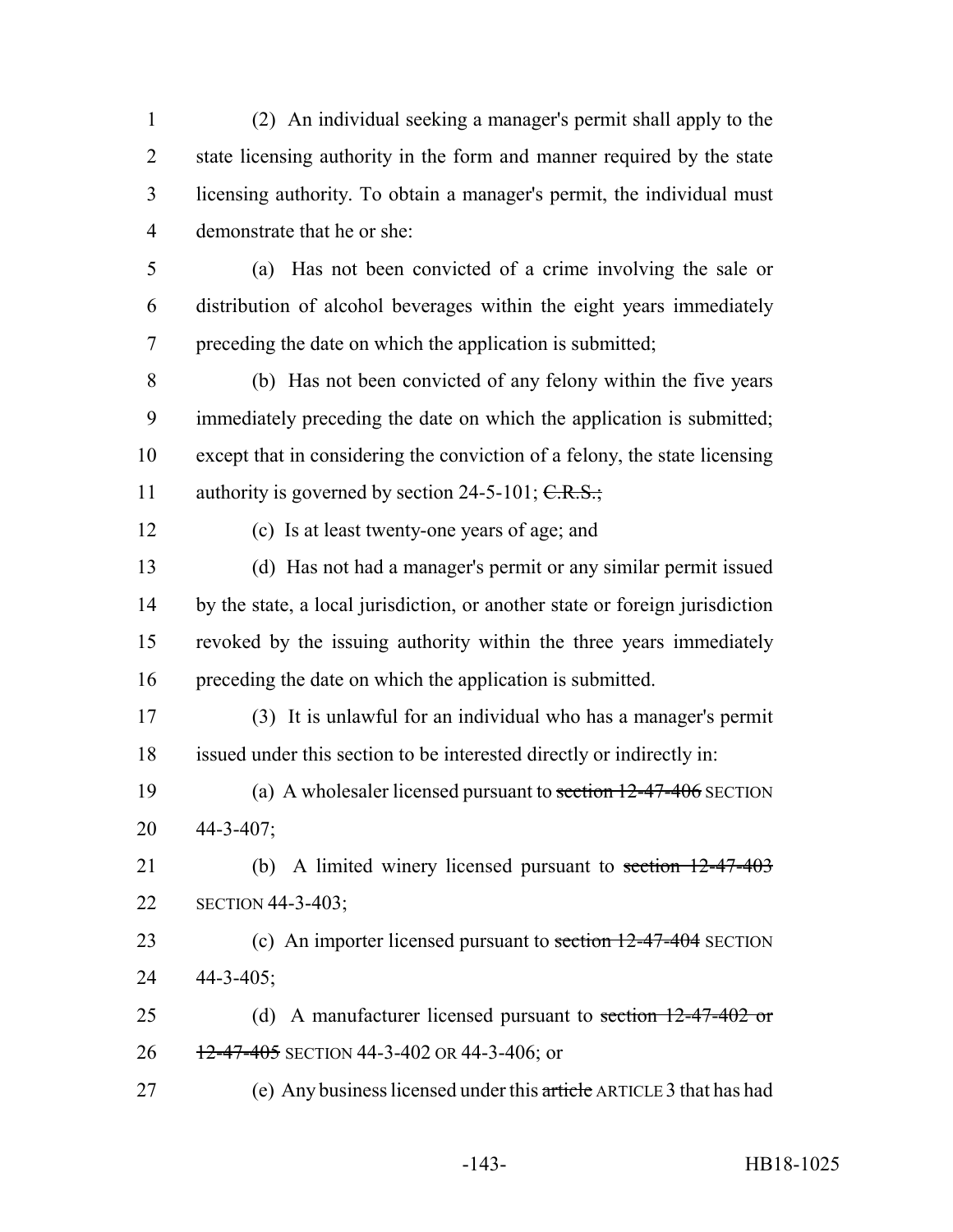its license revoked by the state licensing authority within the eight years immediately preceding the date on which the individual applies for a manager's permit under this section.

 (4) In recognition of the state's flourishing local breweries, wineries, and distilleries that locally produce high-quality malt, vinous, and spirituous liquors, managers of liquor-licensed drugstores are encouraged to purchase and promote locally produced alcohol beverage products in their liquor-licensed drugstores.

 **44-3-428. [Formerly 12-47-426] Lodging and entertainment license.** (1) A lodging and entertainment license may be issued to a lodging and entertainment facility selling alcohol beverages by the drink only to customers for consumption on the premises. A lodging and entertainment facility licensee shall have sandwiches and light snacks available for consumption on the premises during business hours but need not have meals available for consumption.

- (2) (a) A lodging and entertainment facility licensed to sell alcohol beverages as provided in this section shall purchase alcohol beverages 18 only from a wholesaler licensed pursuant to this article or article 46 of 19 this title ARTICLE 3 OR ARTICLE 4 OF THIS TITLE 44; except that, during a calendar year, a lodging and entertainment facility licensed to sell alcohol beverages as provided in this section may purchase not more than two thousand dollars' worth of:
- (I) Malt, vinous, and spirituous liquors from a retailer licensed 24 pursuant to section 12-47-407 or 12-47-408 SECTION 44-3-409 OR 44-3-410; and
- (II) Fermented malt beverages from a retailer licensed pursuant to 27 section  $12-46-104$  (1)(c) SECTION 44-4-104 (1)(c).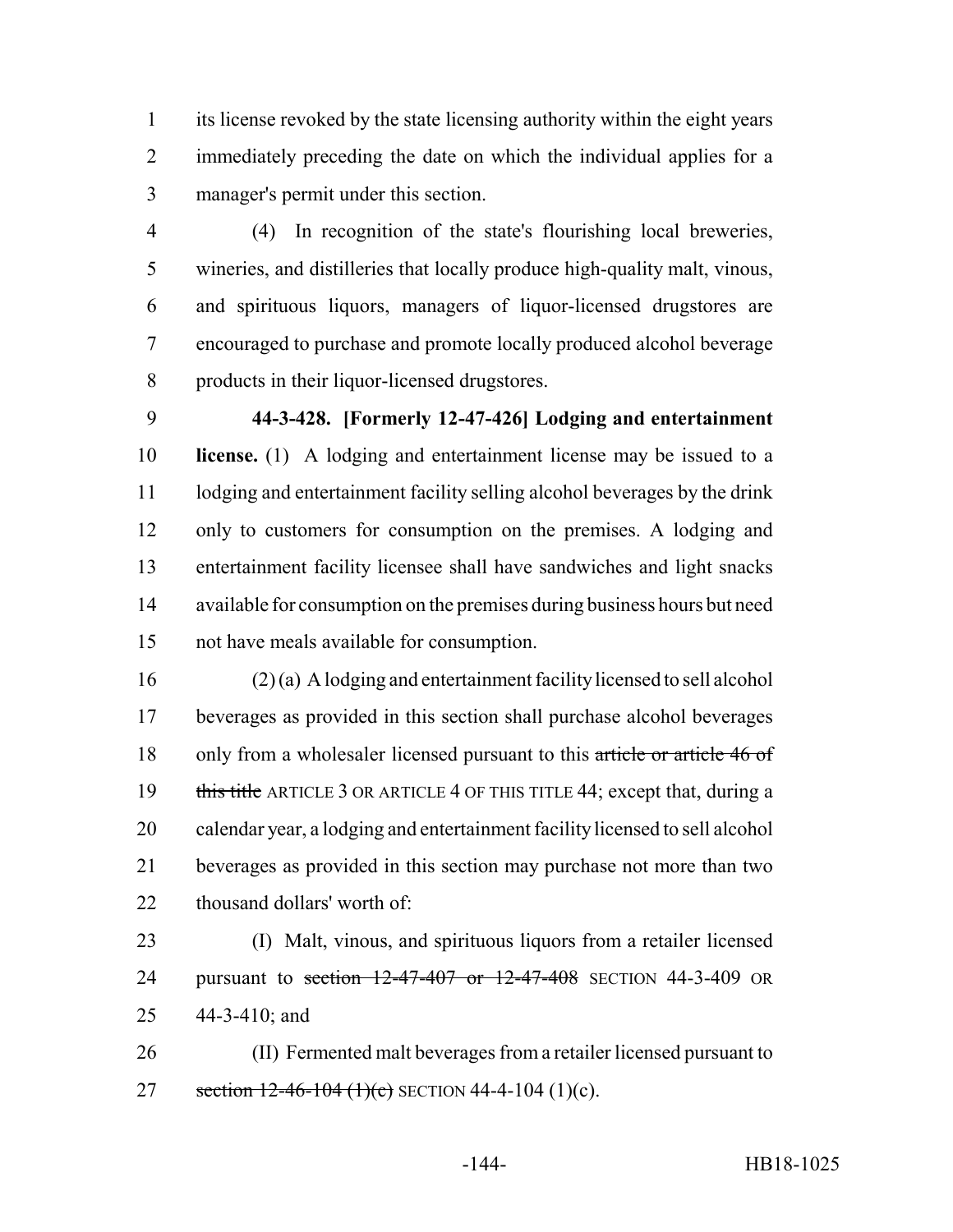(b) A lodging and entertainment facility licensee shall retain evidence of each purchase of malt, vinous, or spirituous liquors from a 3 retailer licensed pursuant to section 12-47-407 or 12-47-408 SECTION 44-3-409 OR 44-3-410 and each purchase of fermented malt beverages 5 from a retailer licensed pursuant to section  $12-46-104$  (1)(c) SECTION 6 44-4-104 (1)(c), in the form of a purchase receipt showing the name of the licensed retailer, the date of purchase, a description of the alcohol beverages purchased, and the price paid for the alcohol beverages. The lodging and entertainment facility licensee shall retain the receipt and make it available to the state and local licensing authorities at all times during business hours.

12 (3) (a) Except as provided in paragraph (b) of this subsection  $(3)$  SUBSECTION (3)(b) OF THIS SECTION, it is unlawful for any owner, part owner, shareholder, or person interested directly or indirectly in lodging and entertainment licenses to conduct, own either in whole or in part, or be directly or indirectly interested in any other business licensed pursuant 17 to this article or article 46 of this title ARTICLE 3 OR ARTICLE 4 OF THIS TITLE 44.

 (b) An owner, part owner, shareholder, or person interested directly or indirectly in a lodging and entertainment license may have an interest in:

22 (I) A license described in section  $12-46-104$  (1)(c),  $12-47-401$ 23  $(1)(i)$  to  $(1)(t)$ ,  $(1)(v)$ , or  $(1)(w)$ , or  $12-47-410(1)$  SECTION 44-3-401  $(1)(i)$ 24 TO (1)(t), (1)(v), OR (1)(w),  $44-3-412$  (1), OR 44-4-104 (1)(c); or

25 (II) A financial institution referred to in section 12-47-308 (4) SECTION 44-3-308 (4).

(4) (a) Each lodging and entertainment facility licensee shall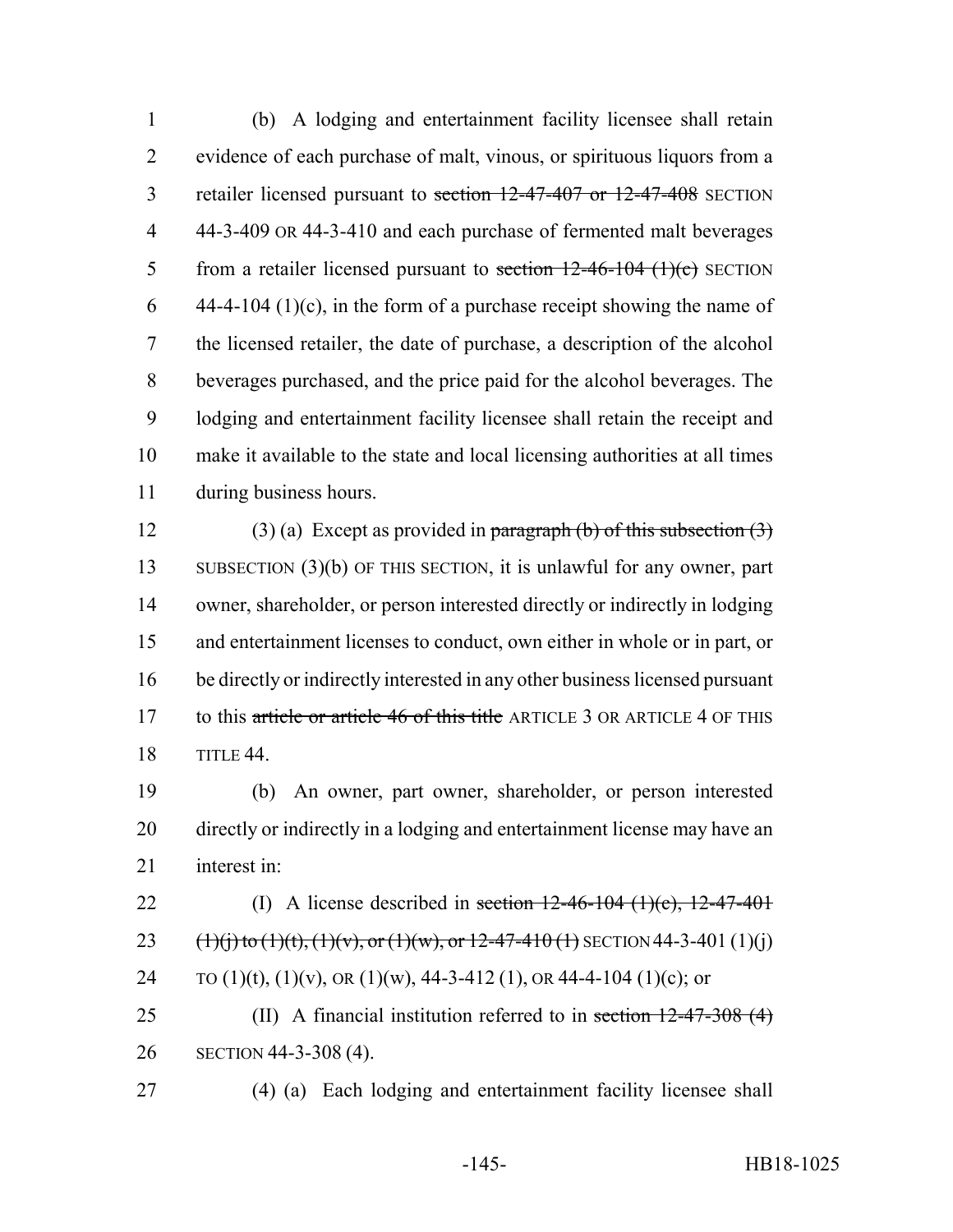manage or have a separate and distinct manager for each licensed premises and shall register the manager of each licensed premises with both the state and the local licensing authority. A person shall not be a registered manager for more than one lodging and entertainment license.

 (b) The registered manager for each lodging and entertainment license, the lodging and entertainment facility licensee, or an employee or agent of the lodging and entertainment facility licensee shall purchase alcohol beverages for one licensed premises only, and the purchases shall be separate and distinct from purchases for any other lodging and entertainment license.

 (c) When a person ceases to be a registered manager for a lodging and entertainment license, the lodging and entertainment facility licensee shall notify the licensing authorities within five days and shall designate a new registered manager within thirty days.

 (d) The state licensing authority or the local licensing authority may refuse to accept any person as a registered manager unless the person is satisfactory to the respective licensing authorities as to character, record, and reputation. In determining a registered manager's character, record, and reputation, the state or local licensing authority may have access to criminal history record information furnished by a criminal 21 justice agency subject to any restrictions imposed by the agency.

 (e) The lodging and entertainment facility licensee shall pay a registration fee, not to exceed seventy-five dollars, for actual and necessary expenses incurred in determining the character, record, and reputation of each registered manager. The lodging and entertainment facility licensee shall pay the fee to both the state and the local licensing authority.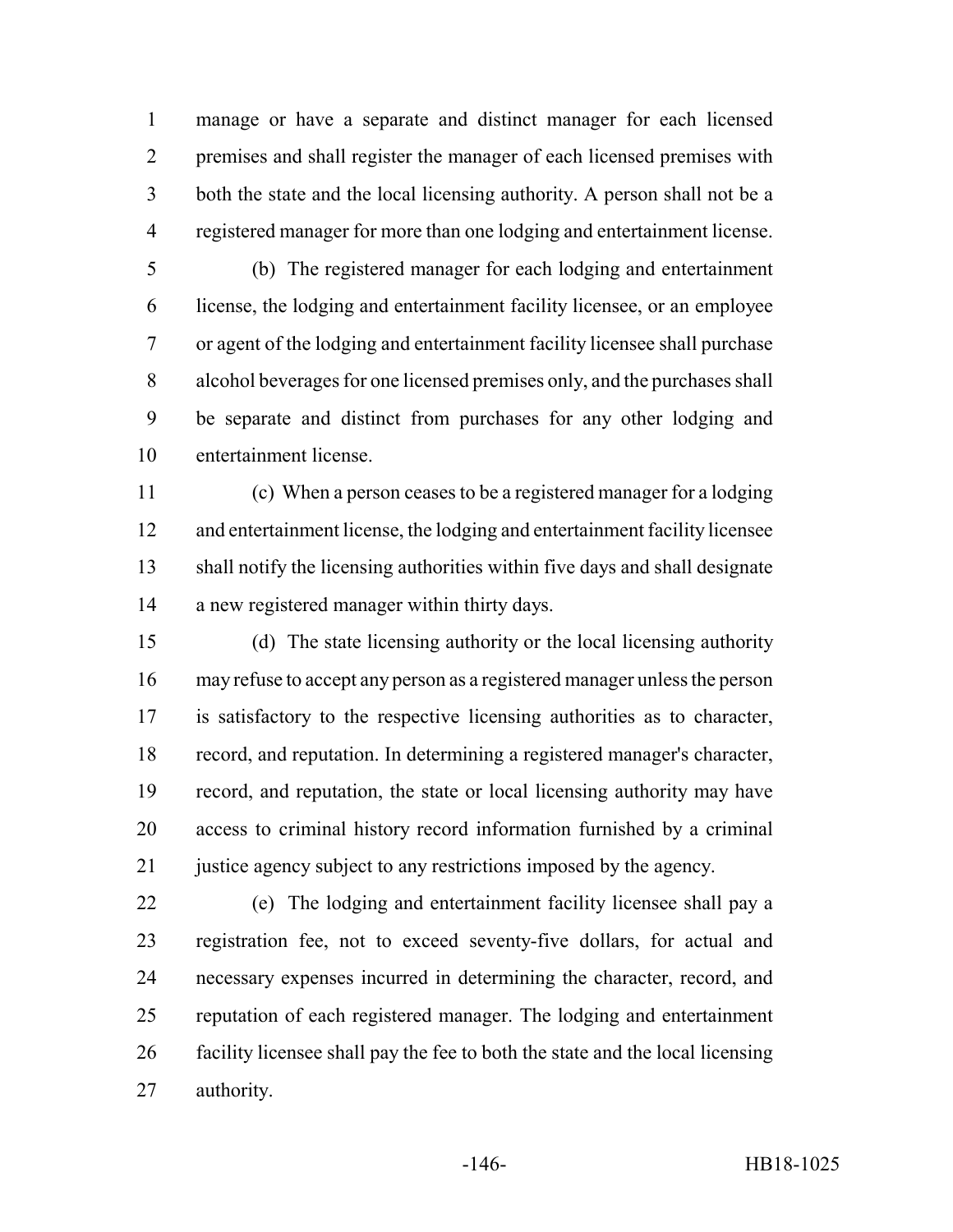| $\mathbf{1}$   | (5) At the time a tavern license issued under section $12-47-412$           |
|----------------|-----------------------------------------------------------------------------|
| $\overline{2}$ | SECTION 44-3-414 is due for renewal or by one year after August 10,         |
| 3              | 2016, whichever occurs later, a person licensed as a tavern that does not   |
| 4              | have as its principal business the sale of alcohol beverages, has a valid   |
| 5              | license on August 10, 2016, and is a lodging and entertainment facility     |
| 6              | may apply to, and the applicable local licensing authority shall, convert   |
| 7              | the tavern license to a lodging and entertainment license under this        |
| 8              | section, and the person may continue to operate as a lodging and            |
| 9              | entertainment facility licensee. A person applying to convert an existing   |
| 10             | tavern license to a lodging and entertainment license under this subsection |
| 11             | (5) may apply to convert the license, even if the location of the licensed  |
| 12             | premises is within five hundred feet of any public or parochial school or   |
| 13             | the principal campus of any college, university, or seminary, so long as    |
| 14             | the local licensing authority has previously approved the location of the   |
| 15             | licensed premises in accordance with section $12-47-313$ (1)(d) SECTION     |
| 16             | 44-3-313 $(1)(d)$ .                                                         |
| 17             | PART 5                                                                      |
| 18             | LICENSE FEES AND EXCISE TAXES                                               |
| 19             | 44-3-501. [Formerly 12-47-501] State fees. (1) The applicant                |
| 20             | shall pay the following license and permit fees to the department of        |
| 21             | revenue annually in advance:                                                |
| 22             | (a) For each resident and nonresident manufacturer's license, the           |
| 23             | fee shall be:                                                               |
| 24             | (I) For each brewery, three hundred dollars;                                |
| 25             | (II) For each winery, three hundred dollars;                                |
| 26             | (III) For each distillery or rectifier:                                     |
| 27             | (A) On or after August 10, 2016, and before August 10, 2017, six            |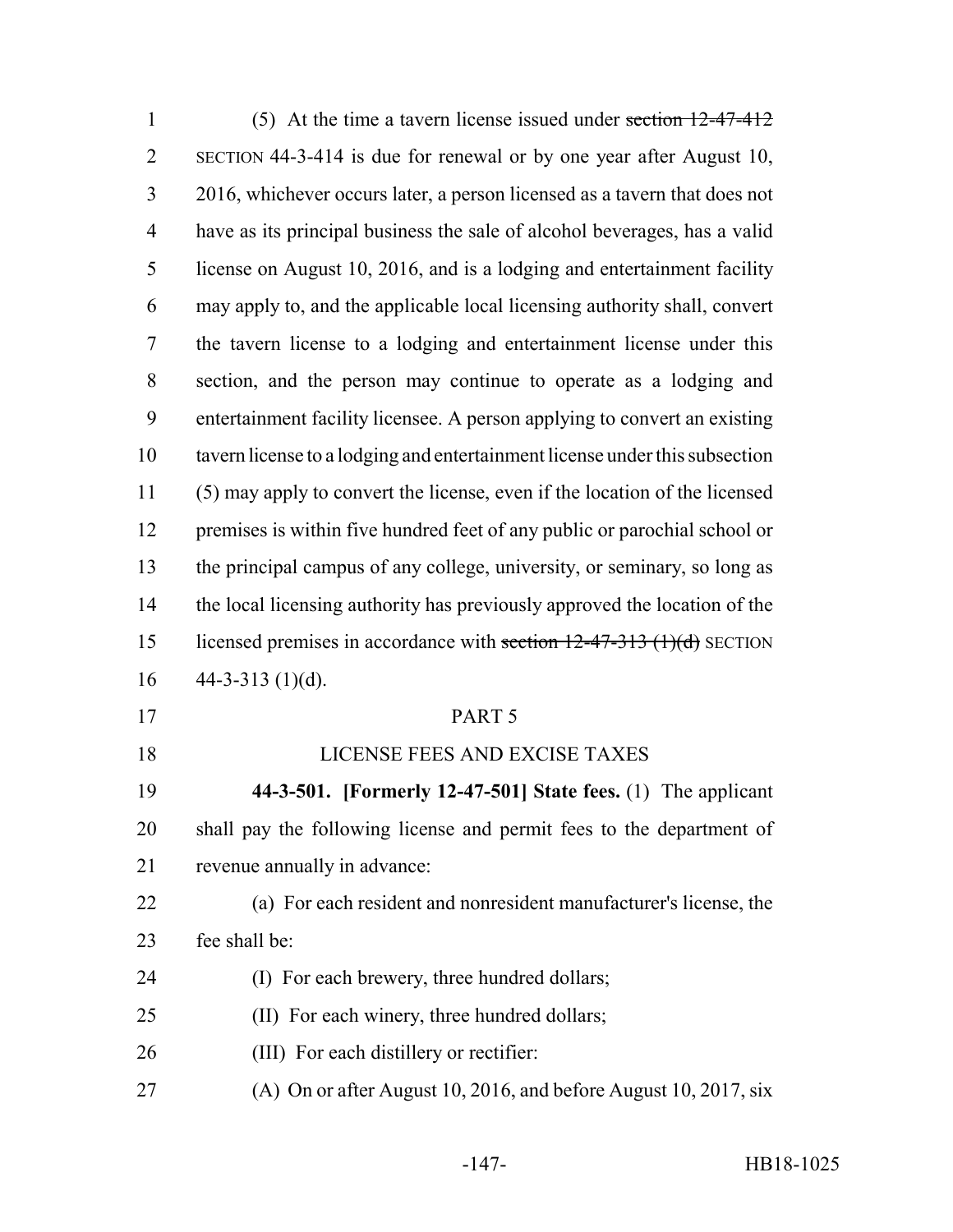hundred seventy-five dollars; and (B) On or after August 10, 2017, three hundred dollars; (IV) For each limited winery, seventy dollars; (b) For each importer's license, three hundred dollars; (c) For each wholesaler's liquor license: (I) On or after August 10, 2016, and before August 10, 2017, eight hundred dollars; and 8 (II) On or after August 10, 2017, five hundred fifty dollars; (d) For each wholesaler's beer license, five hundred fifty dollars; (e) For each retail liquor store license, one hundred dollars; (f) For each liquor-licensed drugstore license, one hundred 12 dollars; (g) For each beer and wine license, seventy-five dollars; (h) For each hotel and restaurant license, seventy-five dollars; (h.5) (i) For each resort-complex-related facility permit, 16 seventy-five dollars per related facility, as defined in section 12-47-411  $(2)(e)$  SECTION 44-3-413 (2)(e);  $(h.6)$  (j) For each related facility permit, seventy-five dollars per 19 related facility, as defined in section  $12-47-411(2.5)(f)$  SECTION 44-3-413 20  $(3)(f);$  $(i)$  (k) For each tavern license, seventy-five dollars;  $(i)$  (i) For each optional premises license, seventy-five dollars;  $(k)(m)$  For each retail gaming tavern license, seventy-five dollars;  $\left(\frac{1}{2}\right)$  (n) For each brew pub, distillery pub, or vintner's restaurant license, three hundred twenty-five dollars;  $(m)$  (o) For each club license, seventy-five dollars;  $(m)$  (p) For each arts license, seventy-five dollars;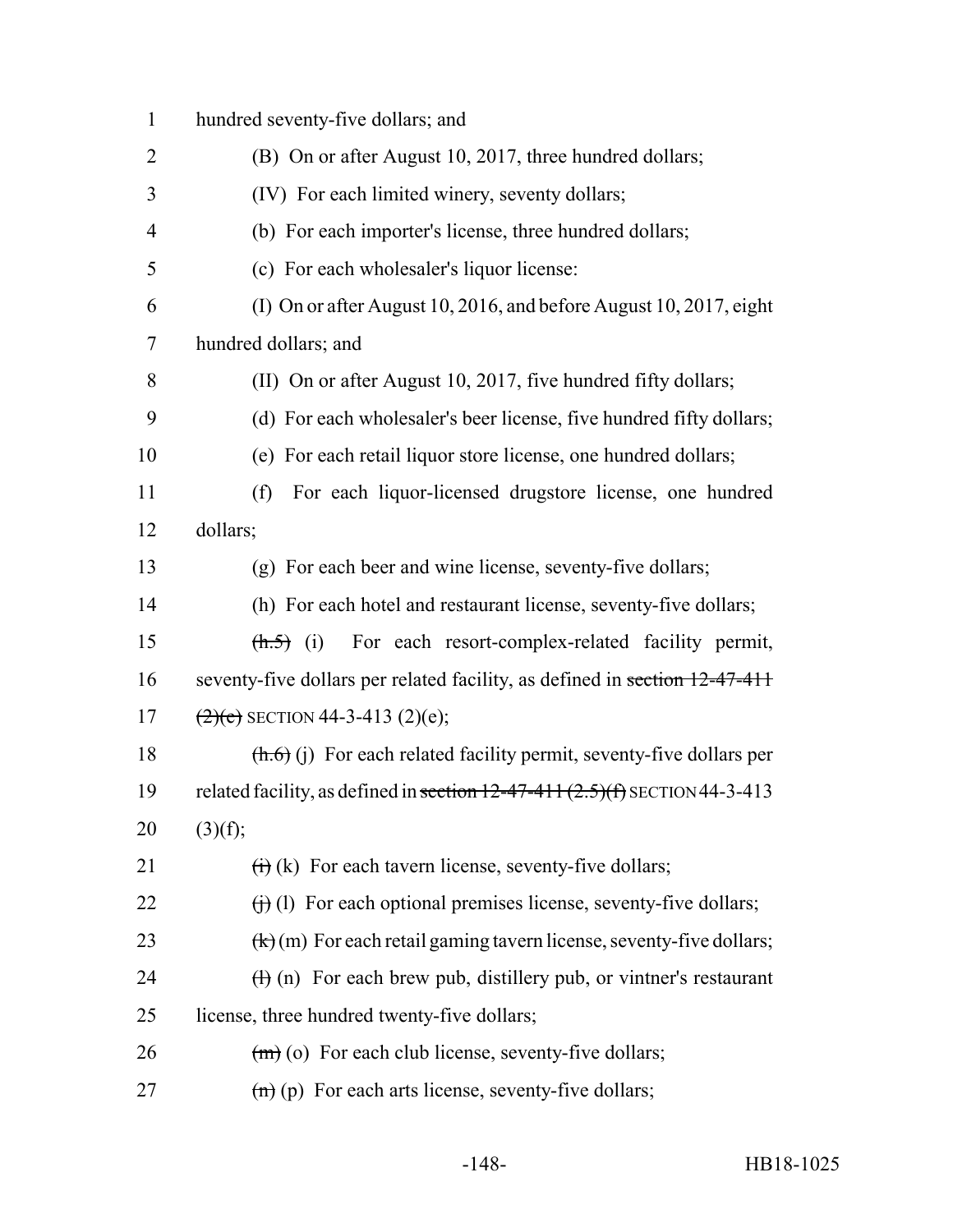$\left(\theta\right)$  (q) For each racetrack license, seventy-five dollars;  $\left(\mathbf{p}\right)$  (r) For each public transportation system license, seventy-five dollars for each dining, club, or parlor car; plane; bus; or other vehicle in which such liquor is sold. No additional license fee shall be required by any municipality, city and county, or county for the sale of such liquor in dining, club, or parlor cars; planes; buses; or other conveyances.  $7 \left( \frac{1}{9} \right)$  (s) For each bed and breakfast permit, fifty dollars;  $(r)(t)$  For each art gallery permit, fifty dollars;  $($ s)  $($ u) For each wine packaging permit, two hundred dollars;  $(t)$  (v) For each lodging and entertainment license, seventy-five 11 dollars;  $(u)(w)$  For each manager's permit, one hundred dollars.  $(1.5)$  (2) Notwithstanding the amount specified for any fee in subsection (1) of this section, the executive director of the department of revenue by rule, or as otherwise provided by law, may reduce the amount 16 of one or more of the fees if necessary pursuant to section 24-75-402 (3)  $\text{C.R.S.}$ , to reduce the uncommitted reserves of the fund to which all or any portion of one or more of the fees is credited. After the uncommitted reserves of the fund are sufficiently reduced, the executive director, by rule or as otherwise provided by law, may increase the amount of one or 21 more of the fees as provided in section  $24-75-402$  (4).  $C.R.S.$  $(2)$  (3) (a) The state licensing authority shall establish fees for processing the following types of applications, notices, or reports required to be submitted to the state licensing authority: 25 (I) Applications for new liquor licenses pursuant to section 12-47-304 SECTION 44-3-304 and rules adopted pursuant to that section; 27 (II) Applications to change location pursuant to section 12-47-301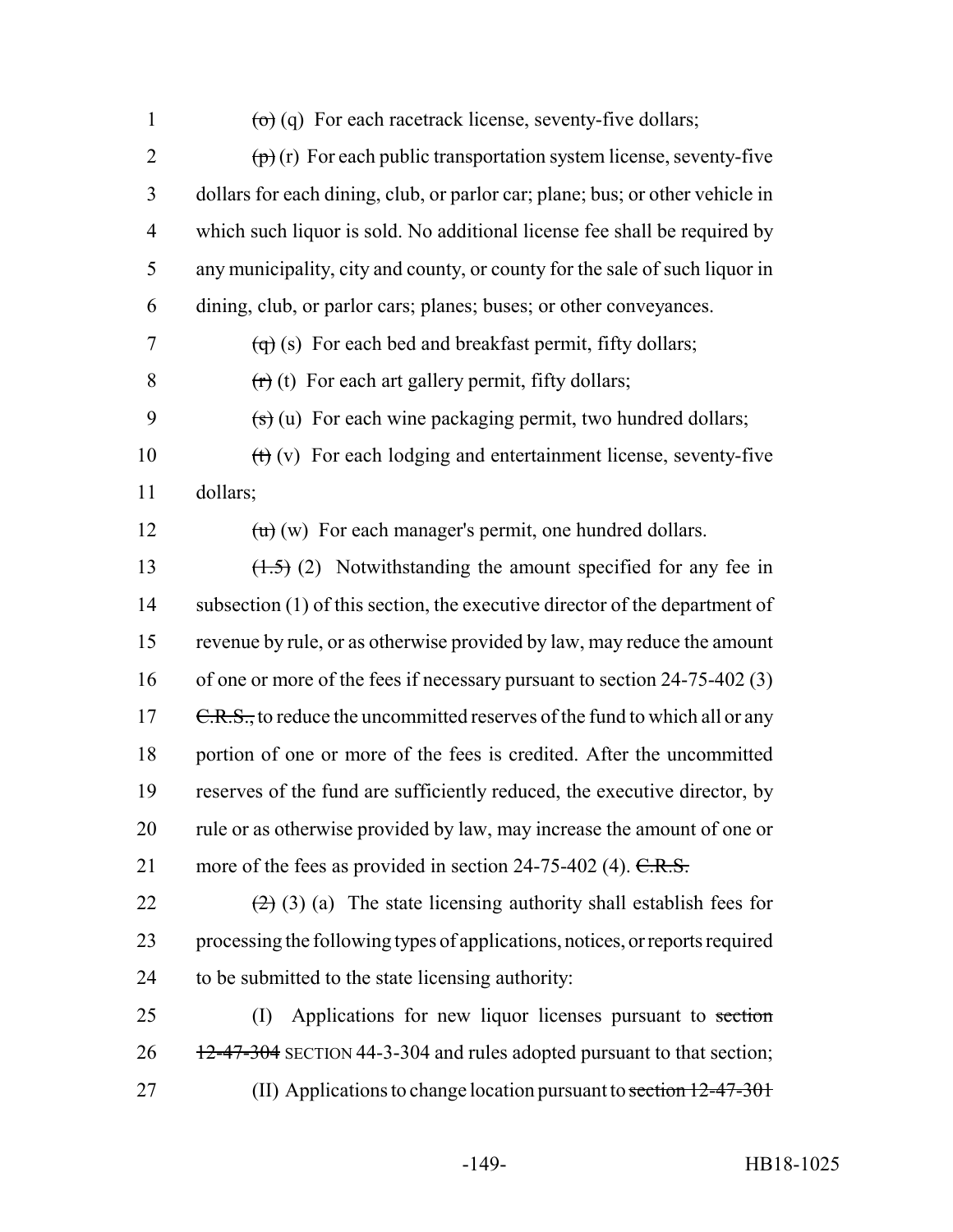1  $(9)$  SECTION 44-3-301 (9) and rules adopted pursuant to that section;

2 (III) Applications for transfer of ownership pursuant to section  $\frac{12-47-303 \cdot (1)(c)}{2}$  SECTION 44-3-303 (1)(c) and rules adopted pursuant to 4 that section;

5 (IV) Applications for modification of licensed premises pursuant 6 to section 12-47-301 SECTION 44-3-301 and rules adopted pursuant to that 7 section;

8 (V) Applications for alternating use of premises pursuant to 9 section  $12-46-104(1)(a)$ ,  $12-47-402(2.5)$ ,  $12-47-403(2)(a)$ , or  $12-47-415$ 10  $(\frac{1}{1)(b)}$  SECTION 44-3-402 (3), 44-3-403 (2)(a), 44-3-417 (1)(b), OR 11 44-4-104 (1)(a), and rules adopted pursuant to those sections;

12 (VI) Applications for branch warehouse permits pursuant to 13 section 12-47-406 SECTION 44-3-407 and rules adopted pursuant to that 14 section;

15 (VII) Applications for approval of a contract to sell alcohol 16 beverages pursuant to section  $12-47-411$   $(3)(c)$  SECTION 44-3-413  $(4)(c)$ ; 17 (VIII) Applications for warehouse storage permits pursuant to 18 section 12-47-202 SECTION 44-3-202 and rules adopted pursuant to that 19 section;

20 (IX) Applications for duplicate licenses;

21 (X) Applications for wine shipment permits pursuant to section 22  $12-47-104$  SECTION 44-3-104;

23 (XI) Sole source registrations or new product registrations 24 pursuant to section 12-47-901 (3)(b) SECTION 44-3-901 (4)(b);

25 (XII) Hotel and restaurant optional premises registrations;

26 (XIII) Expired license renewal and reissuance applications 27 pursuant to section  $12-47-302$  SECTION 44-3-302;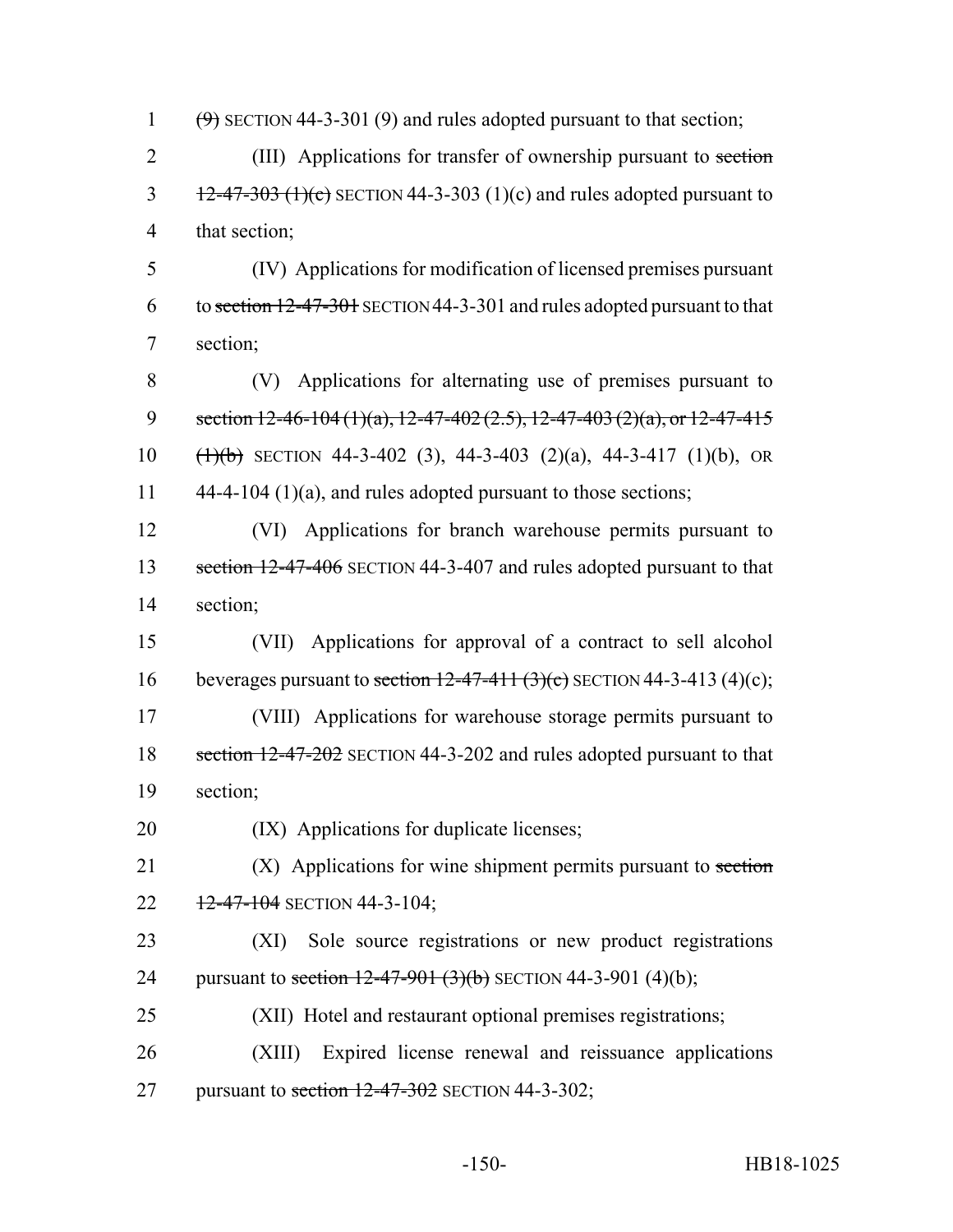1 (XIV) Notice of change of name or trade name pursuant to section  $2 \frac{12-47-301}{2}$  SECTION 44-3-301 and rules adopted pursuant to that section; 3 (XV) Applications for wine packing permits pursuant to section 4 12-47-423 SECTION 44-3-425;

5 (XVI) Applications for transfer of ownership, change of location, 6 and license merger and conversion pursuant to section  $12-47-408$  (1)(b) 7 SECTION 44-3-410 (1)(b);

8 (XVII) Applications for manager's permits pursuant to section 9 12-47-425 SECTION 44-3-427.

 (b) The amounts of such fees, when added to the other fees transferred to the liquor enforcement division and state licensing authority 12 cash fund pursuant to sections 12-46-105, 12-47-502 (1), and 12-48-104, SECTIONS 44-4-105, 44-3-502 (1), AND 44-5-104 shall reflect the direct and indirect costs of the liquor enforcement division and the state licensing authority in the administration and enforcement of this article 16 and articles 46 and 48 of this title ARTICLE 3 AND ARTICLES 4 AND 5 OF 17 THIS TITLE 44.

 (c) The state licensing authority may charge corporate applicants 19 and limited liability companies licensed under articles 46 and 47 of this 20 title THIS ARTICLE 3 AND ARTICLE 4 OF THIS TITLE 44 a fee for the cost of each fingerprint analysis and background investigation undertaken to qualify new officers, directors, stockholders, members, or managers 23 pursuant to the requirements of section 12-47-307 (1) SECTION 44-3-307 (1); however, the state licensing authority shall not collect such a fee if the applicant has already undergone a background investigation by and paid a fee to a local licensing authority.

27 (d) At least annually, the amounts of the fees shall be reviewed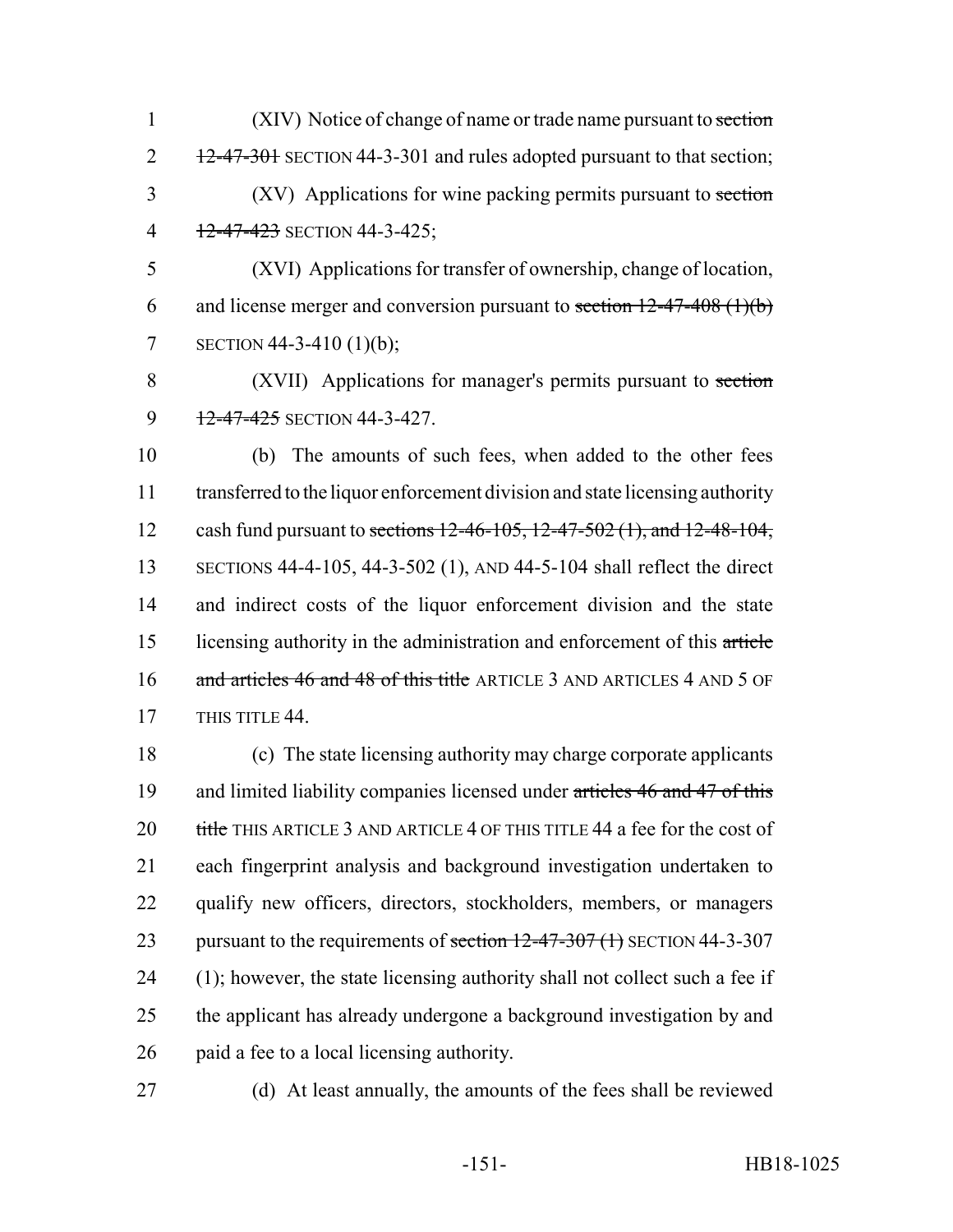and, if necessary, adjusted to reflect the direct and indirect costs of the liquor enforcement division and the state licensing authority.

3 (3) (4) Except as provided in subsection (4) SUBSECTION (5) of this section, the state licensing authority shall establish a basic fee which shall be paid at the time of service of any subpoena upon the state licensing authority or upon any employee of the division, plus a fee for meals and a fee for mileage at the rate prescribed for state officers and 8 employees in section 24-9-104 <del>C.R.S.,</del> for each mile actually and necessarily traveled in going to and returning from the place named in the subpoena. If the person named in the subpoena is required to attend the place named in the subpoena for more than one day, there shall be paid, in advance, a sum to be established by the state licensing authority for each day of attendance to cover the expenses of the person named in the subpoena.

15 (4) (5) The subpoena fee established pursuant to subsection  $(3)$  SUBSECTION (4) of this section shall not be applicable to any state or local governmental agency.

 **44-3-502. [Formerly 12-47-502] Fees and taxes - allocation.** (1) (a) All state license fees and taxes provided for by this article 20 ARTICLE 3 and all fees provided for by section  $12-47-501$  (2) and (3) SECTION 44-3-501 (3) AND (4) for processing applications, reports, and notices shall be paid to the department of revenue, which shall transmit the fees and taxes to the state treasurer. The state treasurer shall credit eighty-five percent of the fees and taxes to the old age pension fund and the balance to the general fund.

 (b) An amount equal to the revenues attributable to fifty dollars 27 of each state license fee provided for by this article ARTICLE 3 and the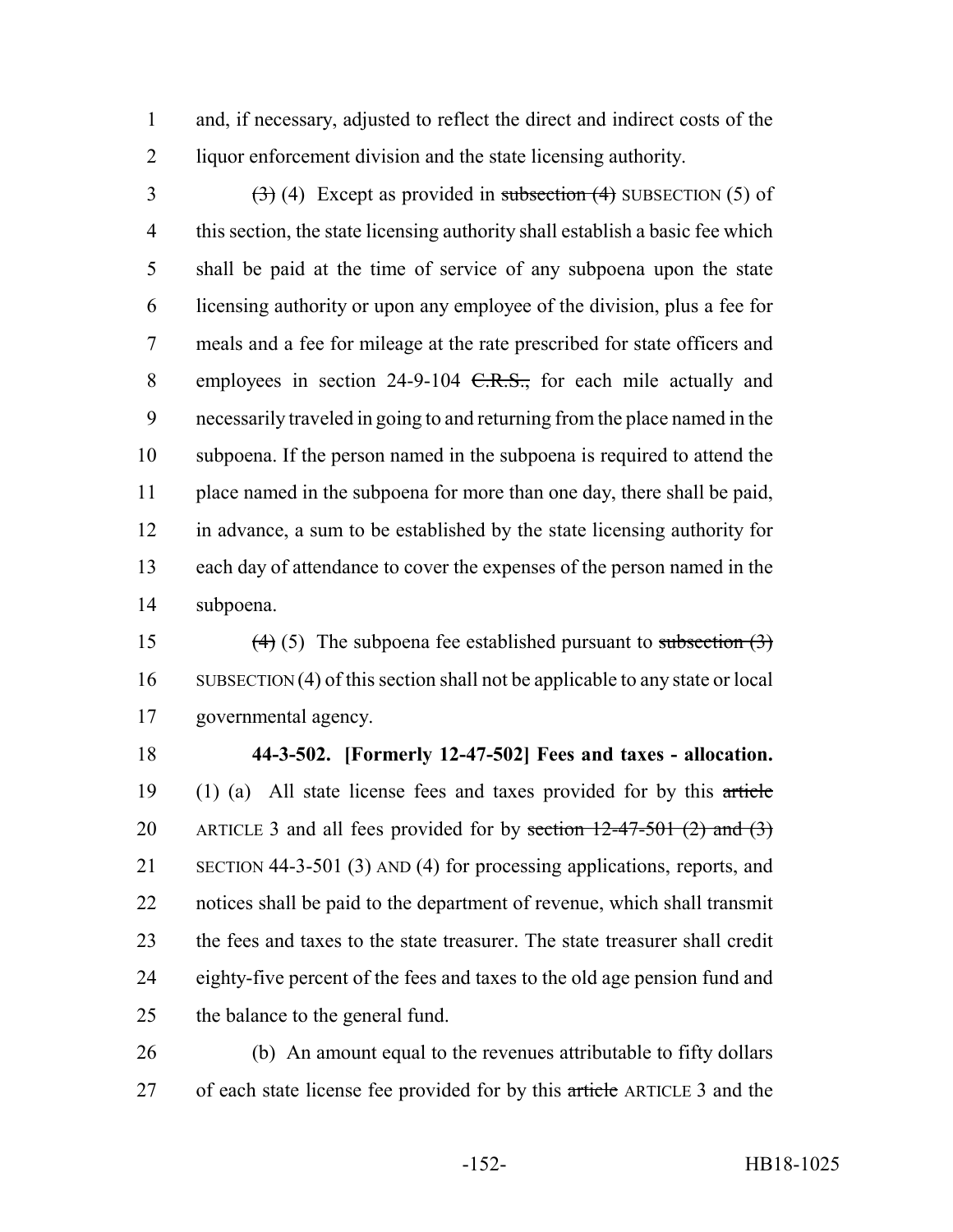1 processing fees provided for by section  $12-47-501$  (2) and (3) SECTION 44-3-501 (3) AND (4) for processing applications, reports, and notices shall be transferred out of the general fund to the liquor enforcement 4 division and state licensing authority cash fund. Such THE transfer shall be made by the state treasurer as soon as possible after the twentieth day of the month following the payment of such fees.

 (c) The expenditures of the state licensing authority and the liquor enforcement division shall be paid out of appropriations from the liquor enforcement division and state licensing authority cash fund as provided 10 in section 24-35-401. C.R.S.

 (2) Eighty-five percent of the local license fees shall be paid to the department of revenue, which shall transmit the fees to the state treasurer to be credited to the old age pension fund.

 **44-3-503. [Formerly 12-47-503] Excise tax - records - rules - definition.** (1) (a) An excise tax at the rate of 8.0 cents per gallon, or the same per unit volume tax applied to metric measure, on all malt liquors, fermented malt beverages, and hard cider, 7.33 cents per liter on all vinous liquors except hard cider, and 60.26 cents per liter on all spirituous 19 liquors is imposed, and such THE taxes shall be collected on all such respective beverages, not otherwise exempt from the tax, sold, offered for 21 sale, or used in this state; except that, upon the same beverages, only one such tax shall be paid in this state. The manufacturer, thereof, the holder of a winery direct shipper's permit, or the first licensee receiving alcohol beverages in this state if shipped from without the state, shall be primarily liable for the payment of any tax or tax surcharge imposed pursuant to 26 this section; but, if such THE beverage is transported by a manufacturer or wholesaler to a point outside of the state and there disposed of there,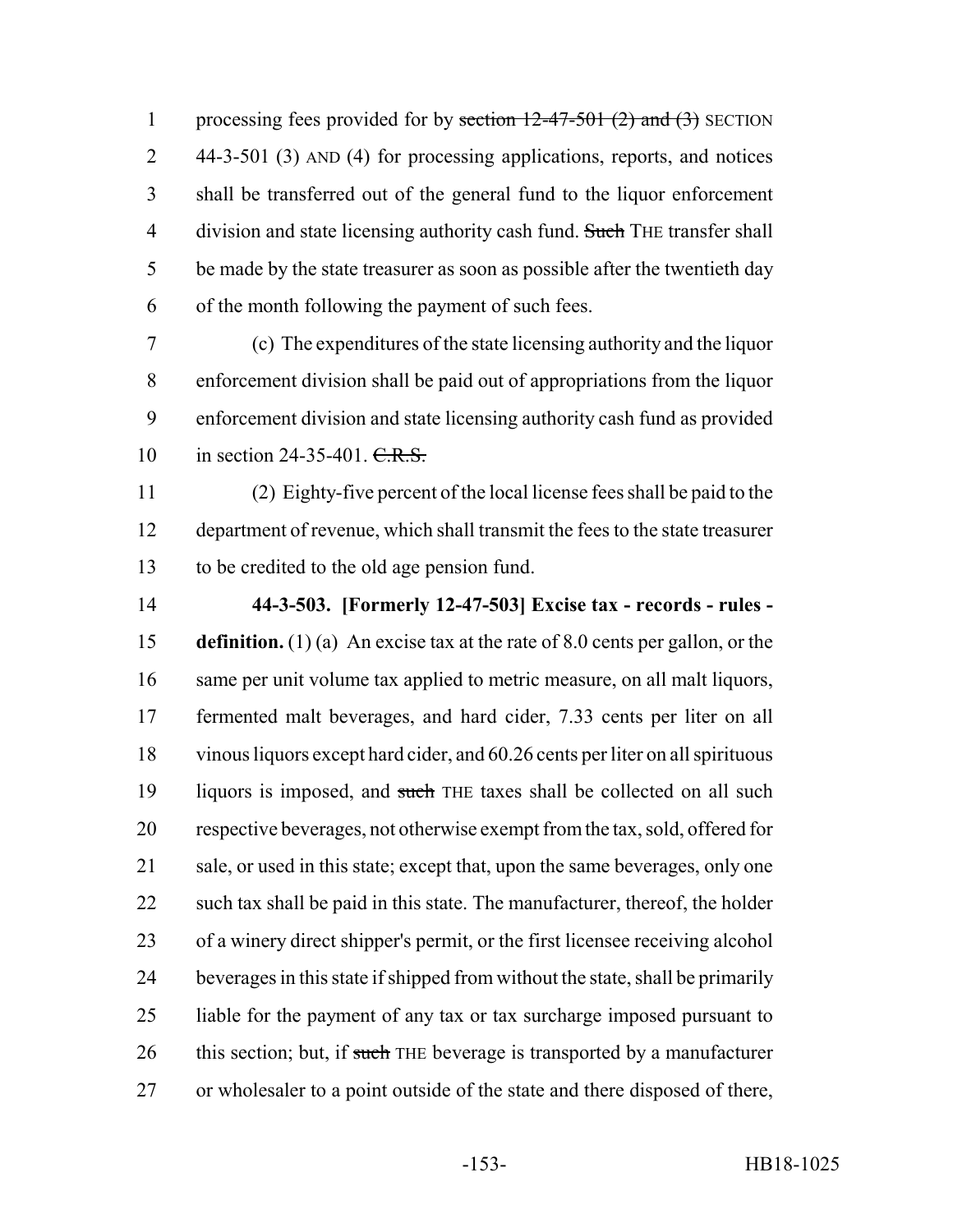1 then such THE manufacturer or wholesaler, upon the filing with the state licensing authority of a duplicate bill of lading, invoice, or affidavit showing such transaction, shall not be subject to the tax provided in this section on such beverages, and, if such tax has already been paid, it shall be refunded to said manufacturer or wholesaler. For purposes of this section, "manufacturer" includes brew pub, distillery pub, and vintner's restaurant licensees.

 $(a.5)$  (b) The department of revenue shall promulgate rules concerning the excise tax applied to powdered alcohol at 60.26 cents per liter for the amount of liters of water suggested to be added by the manufacturer's packaging.

## 12  $(b)$  (b) Repealed.

13 (II) (I) Effective July 1, 2000, a wine development fee at the rate of 1.0 cent per liter is imposed on all vinous liquors except hard cider sold, offered for sale, or used in this state. An amount equal to one hundred percent of the wine development fee collected pursuant to this 17 subparagraph  $(H)$  SUBSECTION  $(1)(c)(I)$  shall be transferred from the general fund to the Colorado wine industry development fund created in 19 section 35-29.5-105. C.R.S. Such transfers shall be made by the state treasurer as soon as possible after the twentieth day of the month following the collection of such wine development fee.

22 (HH) (II) In addition to the excise tax imposed pursuant to 23 paragraph (a) of this subsection  $(1)$  SUBSECTION  $(1)(a)$  OF THIS SECTION, an additional excise tax surcharge at the rate of 5.0 cents per liter for the first nine thousand liters, 3.0 cents per liter for the next thirty-six thousand liters, and 1.0 cent per liter for all additional amounts, is imposed on all vinous liquors except hard cider produced by Colorado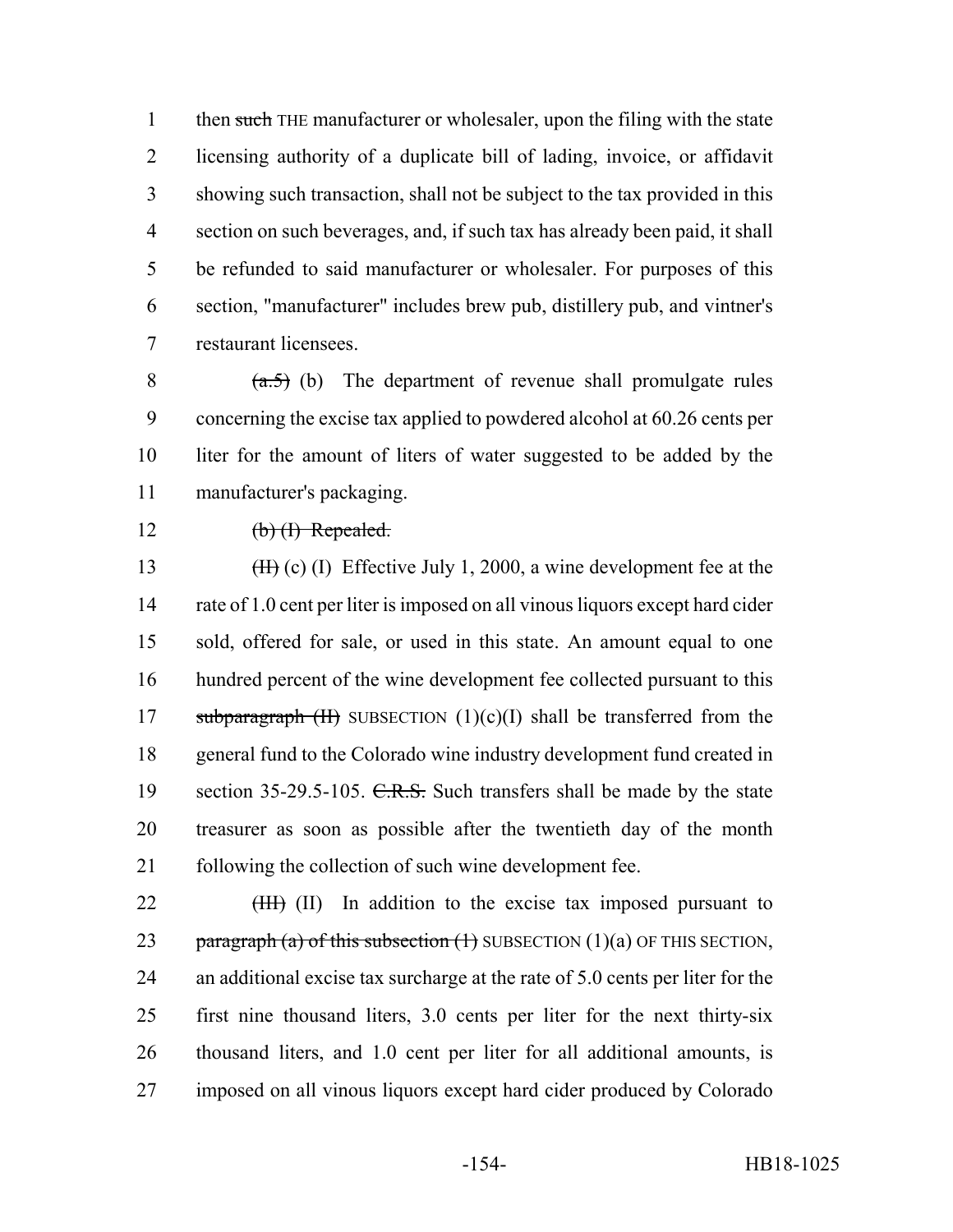licensed wineries and sold, offered for sale, or used in this state. An amount equal to one hundred percent of the excise tax surcharge collected 3 pursuant to this subparagraph  $(HH)$  SUBSECTION  $(1)(c)(II)$  shall be transferred from the general fund to the Colorado wine industry 5 development fund created in section 35-29.5-105. C.R.S. Such transfers shall be made by the state treasurer as soon as possible after the twentieth day of the month following the collection of such excise tax surcharge.

 $\left(\frac{c}{c}\right)$  (d) An excise tax of ten dollars per ton of grapes is imposed upon all grapes of the vinifera varieties or other produce used in the production of wine in this state by a licensed Colorado winery or vintner's restaurant, whether true or hybrid. The excise tax imposed pursuant to this **paragraph (c)** SUBSECTION  $(1)(d)$  shall be paid to the department of revenue by the licensed winery or vintner's restaurant at the time of purchase of the product by the winery or vintner's restaurant or of importation of the product, whichever is later. An amount equal to one hundred percent of such excise tax shall be transferred from the general fund to the Colorado wine industry development fund created in section 18 35-29.5-105. C.R.S. Such transfers shall be made by the state treasurer as soon as possible after the twentieth day of the month following the collection of such excise tax.

 $(d)$  (e) The policy of this state is that alcoholics and intoxicated persons may not be subjected to criminal prosecution because of their consumption of alcohol beverages, but rather should be afforded a continuum of treatment in order that they may lead normal lives as productive members of society. The general assembly finds that the cost of implementing a statewide treatment plan is greater than originally estimated. By increasing the excise tax on alcohol beverages in Colorado,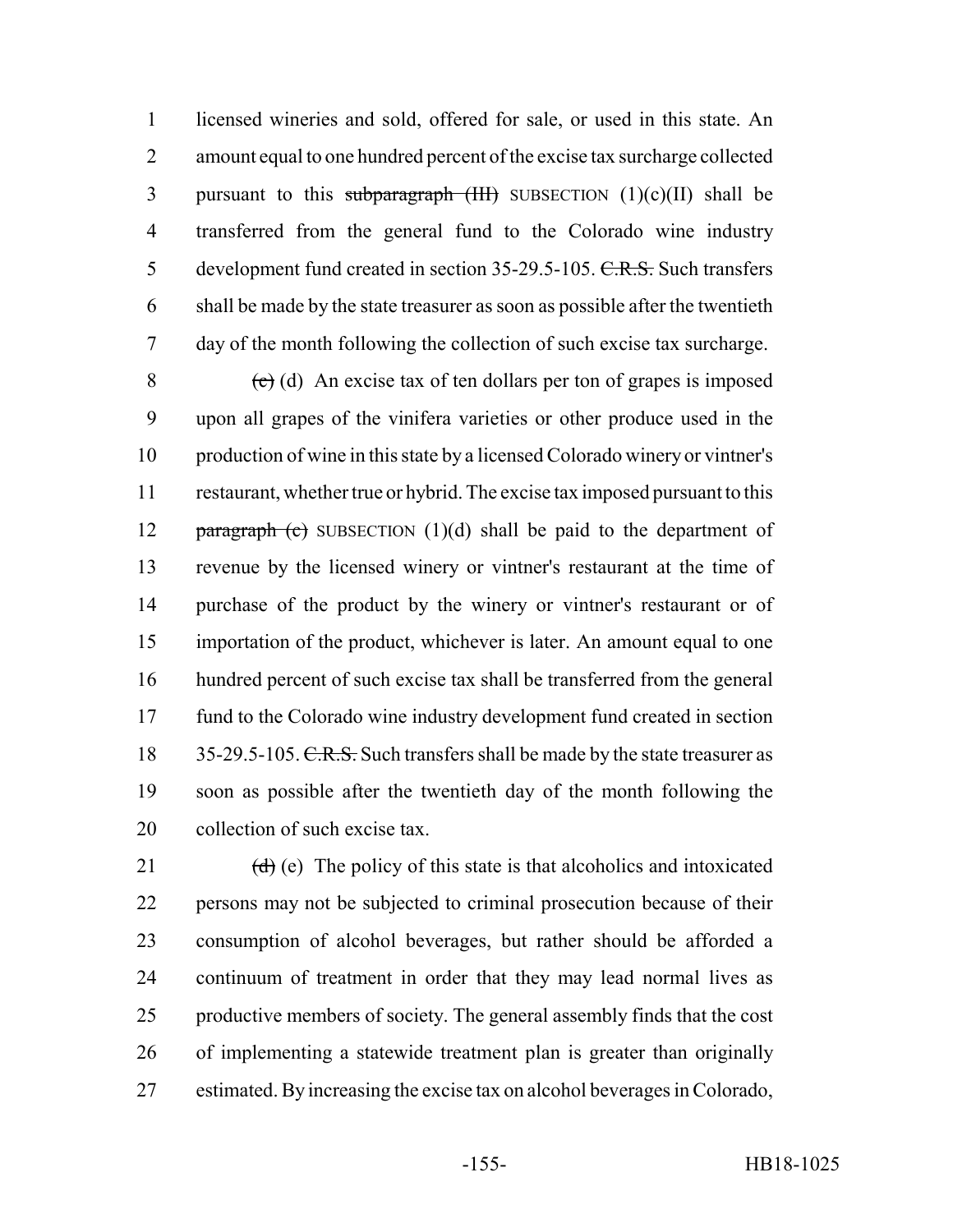it is the intent of this general assembly that the increased revenues derived 2 from this subsection (1) be viewed as one of the sources of funding for the future development of alcoholism treatment programs under the statute enacted in 1973 and for the payment of other related direct and indirect costs caused by the consumption of alcohol beverages.

 (2) The state licensing authority shall make and publish such rules 7 and regulations to secure and enforce the collection and payment of such 8 THE tax as it may deem proper if such THE rules and regulations are not 9 inconsistent with the provisions of this article ARTICLE 3.

 (3) Except as provided in paragraph (c) of subsection (1) SUBSECTION (1)(d) of this section, the excise taxes and excise tax surcharges provided for in this section shall be paid to the department of revenue upon the filing of the return provided for in subsection (4) of this section and shall be delivered to the department on or before the twentieth day of the month following the month in which such alcohol beverages are first sold in this state. As used in this subsection (3), "first sold" means the sale or disposal that occurs when a licensed wholesaler sells, transfers, or otherwise disposes of a product, when a manufacturer sells to a licensed wholesaler or a consumer, or when a holder of a winery direct shipper's permit ships to a personal consumer in this state.

 (4) Each licensed manufacturer and wholesaler of alcohol beverages within this state shall file, on or before the twentieth day of each month, an exact, verified return with the state licensing authority showing for the preceding calendar month the quantities of alcohol beverages:

 (a) Constituting the licensee's beginning and ending inventory for 27 such THE month;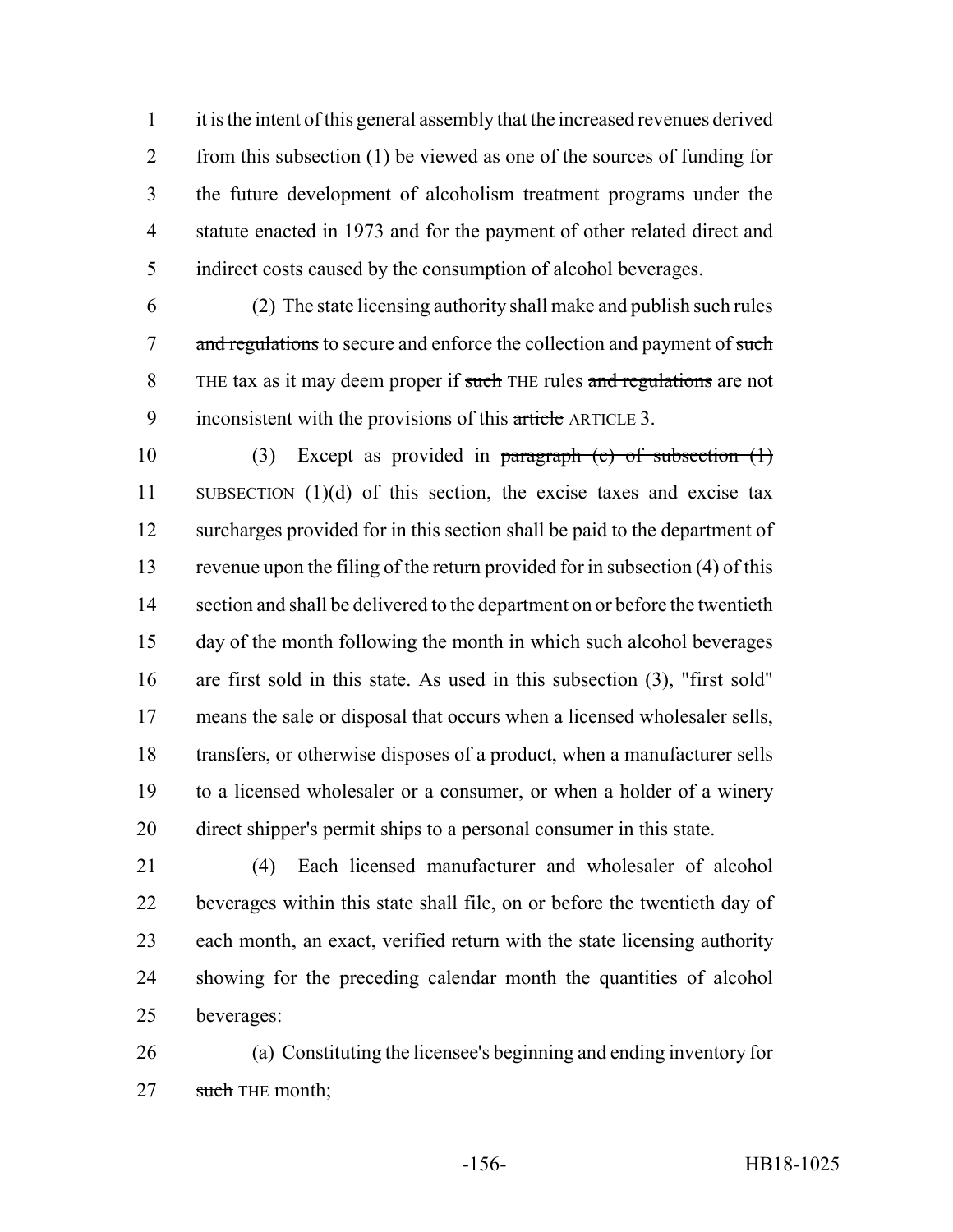(b) Manufactured by the licensee in this state;

 (c) Shipped to the licensee from within this state and received by the licensee in this state;

- (d) Shipped to the licensee from outside this state and received by the licensee in this state;
- (e) Sold or disposed of by the licensee to persons or purchasers in this state;

 (f) Sold or disposed of by the licensee to persons or purchasers outside this state, separately indicating those sales or transactions of alcohol beverages to which the excise tax is not applicable; and

11 (g) For persons licensed pursuant to section  $12-46-104$  (1)(a),  $12 - 12 - 47 - 402 (2.5), 12 - 47 - 403 (2)(a), or 12 - 47 - 415 (1)(b)$  SECTION 44-3-402 13 (3), 44-3-403 (2)(a), 44-3-417 (1)(b), OR 44-4-104 (1)(a), a separate report of vinous liquors, malt liquors, or fermented malt beverages, as applicable, that were manufactured or inventoried in, or transferred from, an alternating proprietor licensed premises.

 $(4.5)$  (5) Each holder of a winery direct shipper's permit under 18 section 12-47-104 SECTION 44-3-104 shall file, on or before the twentieth day of each calendar month, an exact, verified return with the state licensing authority showing for the preceding calendar month the quantities of vinous liquor shipped to personal consumers in this state.

 $(5)$  (6) The return, on forms prescribed by the state licensing authority, shall also show the amount of excise tax payable, after allowances for all proper deductions, for alcohol beverages sold by the manufacturer, wholesaler, or holder of a winery direct shipper's permit in 26 this state and shall include such ANY additional information as the state licensing authority may require for the proper administration of this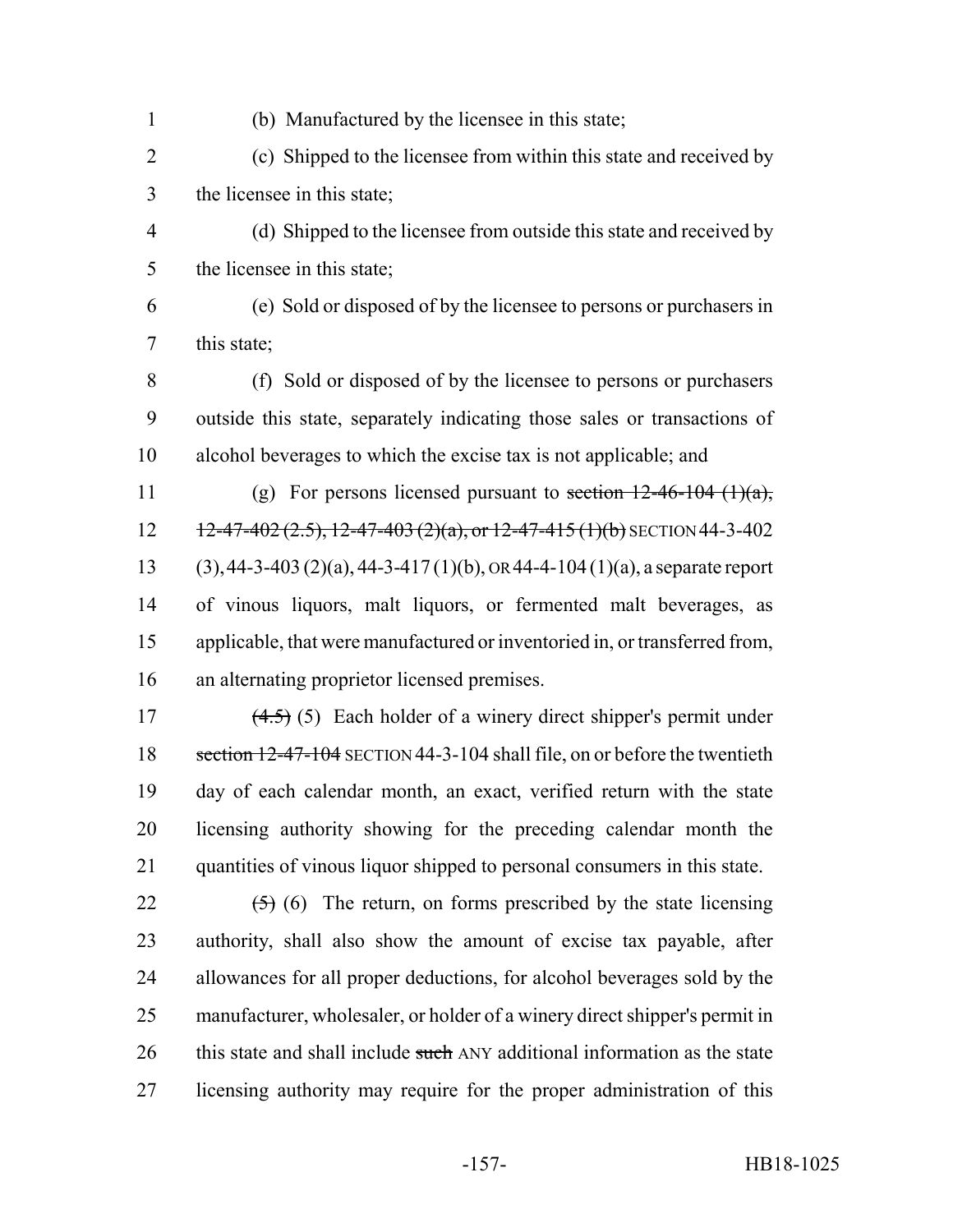1 article ARTICLE 3. The payment of the excise tax provided for in this section, in the amount disclosed by the return, shall accompany the return and shall be paid to the department of revenue. Each manufacturer, wholesaler, or holder of a winery direct shipper's permit required to file a return shall keep complete and accurate books and records, accounts, and other documents as may be necessary to substantiate the accuracy of his or her return and the amount of excise tax due and shall retain such records for a period of three years.

9  $(6)(7)$  The state licensing authority, after public hearing of which 10 the licensee shall have due notice as provided in this article ARTICLE 3, shall suspend or revoke any license or winery direct shipper's permit 12 issued pursuant to this article ARTICLE 3 for a failure to pay any excise tax 13 required by this article ARTICLE 3 and may suspend or revoke such THE license or permit for a violation of or failure to comply with the rules 15 promulgated by said THE authority.

 $(7)(8)$  If the excise tax is not paid when due, there shall be added to the amount of the tax as a penalty a sum equivalent to ten percent thereof and, in addition, thereto, interest on the tax and a penalty at the rate of one percent a month or fraction of a month from the date the tax became due until paid. Nothing in this section shall be construed to relieve any person otherwise liable from liability for payment of the excise tax.

 $(8)(9)$  The department of revenue shall make a refund or allow a credit to the manufacturer, the wholesaler, or the holder of a winery direct shipper's permit, as the case may be, of the amount of the excise tax paid on alcohol beverages sold in this state when, after payment of the excise 27 tax, such THE alcohol beverages are rendered unsalable by reason of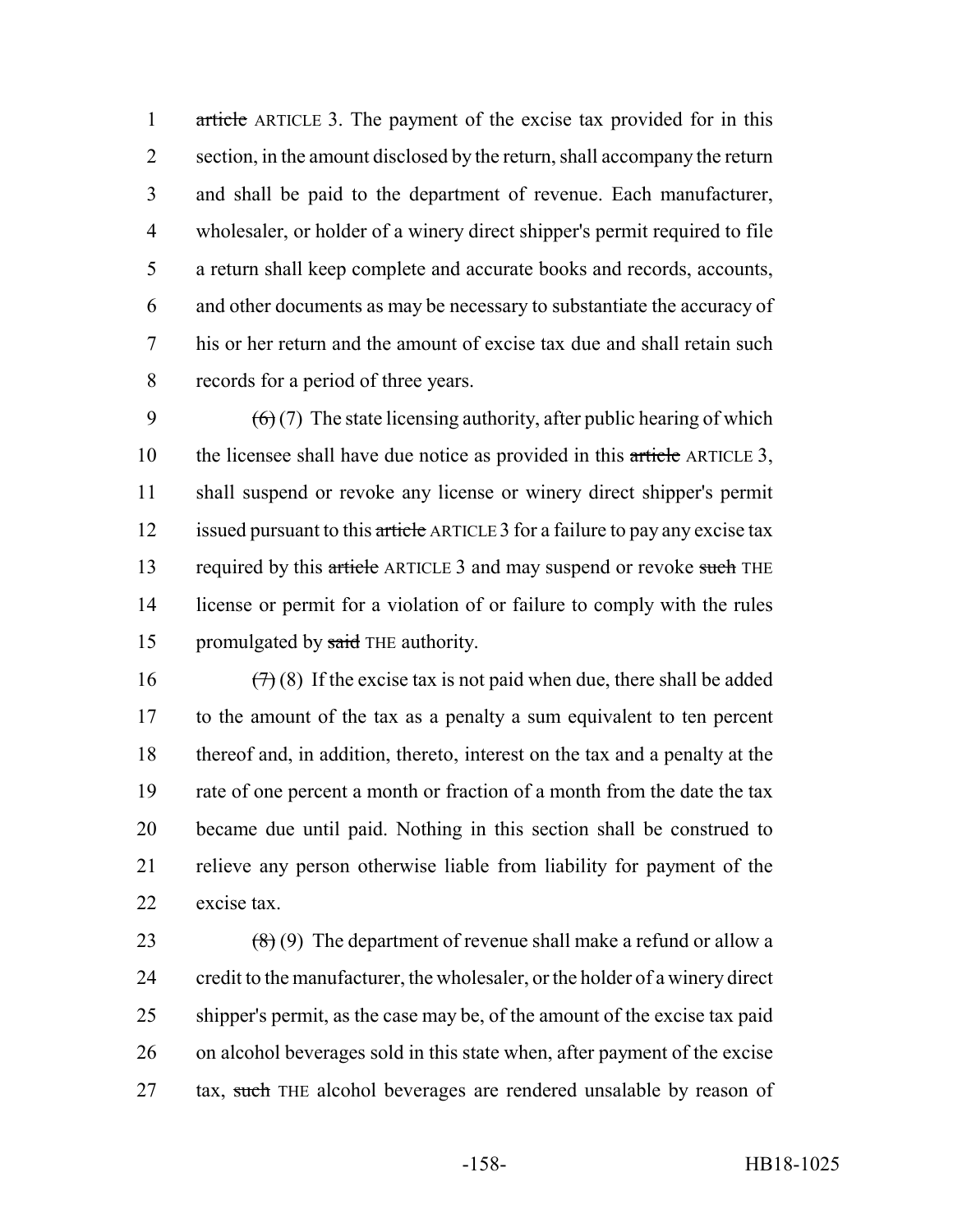destruction or damage upon submission of evidence satisfactory to the 2 state licensing authority that such THE excise tax has actually been paid. Such refund or credit shall be made by the department within sixty days after the submission of evidence satisfactory to the department.

 $\left(\frac{9}{9}\right)(10)(a)$  In order to economize and to simplify administrative procedures, the state licensing authority may authorize a procedure whereby a manufacturer or wholesaler of alcohol beverages or holder of a winery direct shipper's permit entitled by law to a refund of the tax provided in this section may instead receive a credit against the tax due on other sales by claiming said credit on the next month's return and attaching a duplicate bill of lading, invoice, or affidavit showing such transaction.

 (b) To the extent and so long as federal law precludes this state from collecting its excise tax on vinous and spirituous liquors sold and delivered on ceded federal property, any manufacturer or wholesaler of such liquors making any such sales and deliveries on such federal 17 property within the boundaries of this state may receive a refund of or a credit for the excise tax paid this state on such liquors.

 **44-3-504. [Formerly 12-47-504] Lien to secure payment of taxes - exemptions - recovery.** (1) (a) The state of Colorado and the department of revenue shall have a lien, to secure the payment of the 22 taxes, penalties, and interest imposed pursuant to section 12-47-503 SECTION 44-3-503 upon all the assets and property of the wholesaler or 24 manufacturer owing such THE tax, including the stock in trade, business fixtures, and equipment owned or used by the wholesaler or manufacturer in the conduct of business, as long as a delinquency in the payment of 27 such THE tax continues. Such THE lien shall be prior to any lien of any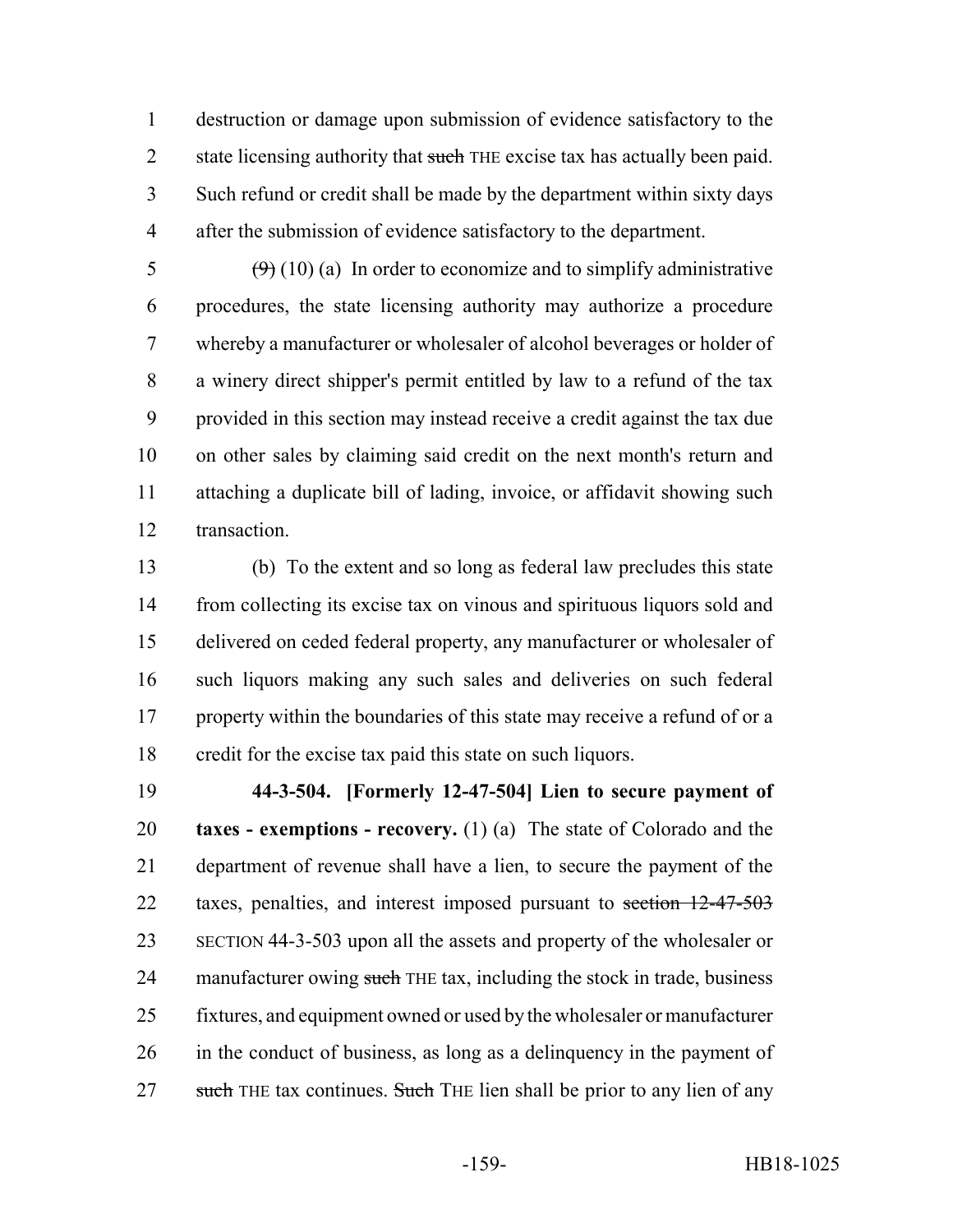1 kind whatsoever, including existing liens for taxes.

2 (b) Any wholesaler and manufacturer or person in possession shall 3 provide a copy of any lease pertaining to the assets and property described 4 in paragraph (a) of this subsection  $(1)$  SUBSECTION  $(1)(a)$  OF THIS SECTION 5 to the department of revenue within ten days after seizure by the 6 department of such THE assets and property. The department shall verify 7 that such THE lease is bona fide and notify the owner that such THE lease 8 has been received by the department. The department shall use its best 9 efforts to notify the owner of the real or personal property that might be 10 subject to the lien created in paragraph  $(a)$  of this subsection  $(1)$ 11 SUBSECTION (1)(a) OF THIS SECTION. The real or personal property of an 12 owner who has made a bona fide lease to a wholesaler or manufacturer 13 shall be exempt from the lien created in paragraph  $(a)$  of this subsection 14  $(\text{+)}$  SUBSECTION (1)(a) OF THIS SECTION if such THE property can 15 reasonably be identified from the lease description or if the lessee is given 16 an option to purchase in such THE lease and has not exercised such THE 17 option to become the owner of the property leased. This exemption shall 18 be effective from the date of the execution of the lease. Such THE 19 exemption shall also apply if the lease is recorded with the county clerk 20 and recorder of the county where the property is located or based or a 21 memorandum of the lease is filed with the department of revenue on such 22 forms as may be prescribed by said THE department after the execution of 23 the lease at a cost for such THE filing of two dollars and fifty cents per 24 document. Motor vehicles that are properly registered in this state, 25 showing the lessor as owner, thereof, shall be exempt from the lien 26 created in paragraph (a) of this subsection  $(1)$  SUBSECTION  $(1)(a)$  OF THIS 27 SECTION; except that said lien shall apply to the extent that the lessee has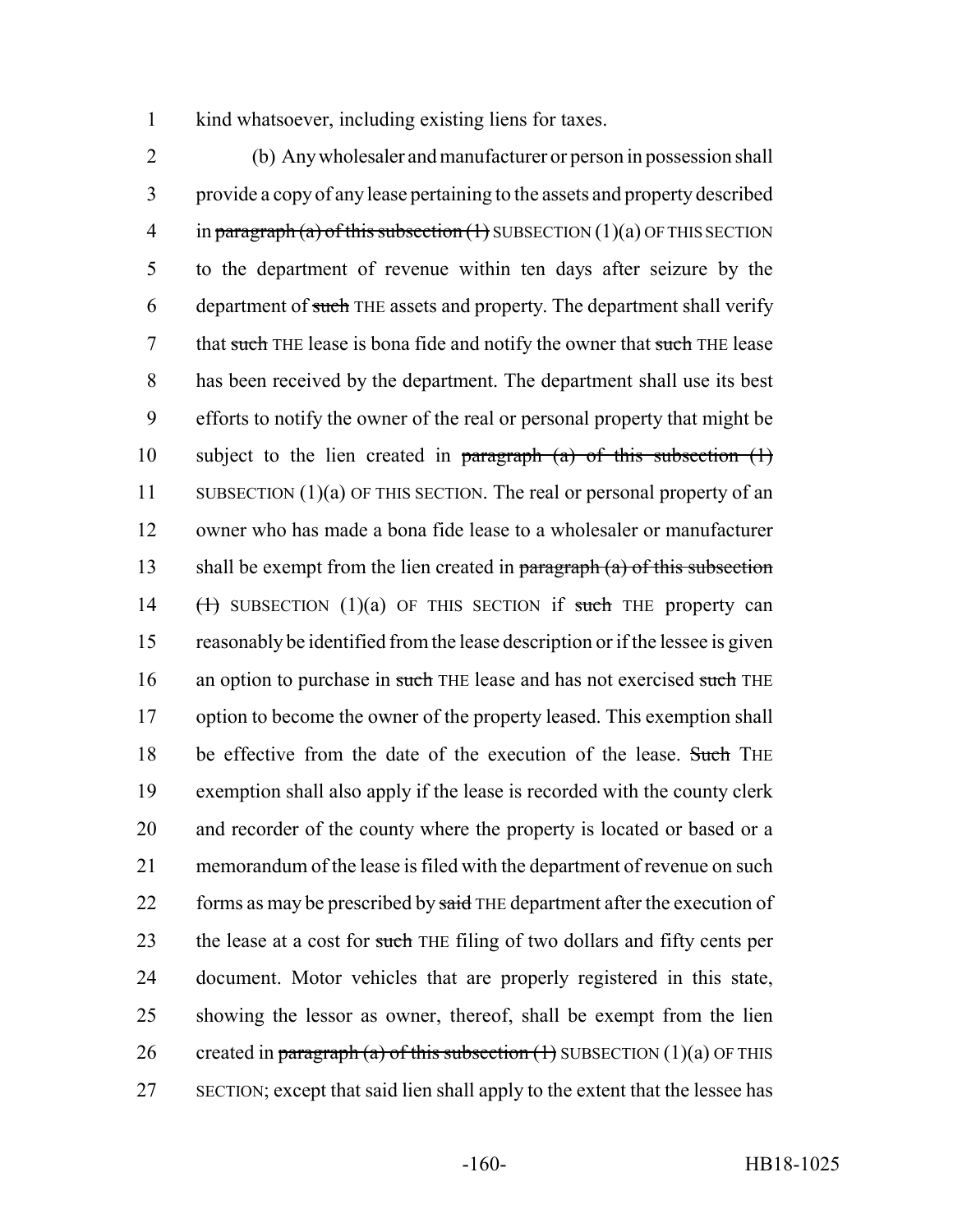1 an earned reserve, allowance for depreciation not to exceed fair market 2 value, or similar interest which THAT is or may be credited to the lessee. 3 Where the lessor and lessee are blood relatives or relatives by law or have 4 twenty-five percent or more common ownership, a lease between such 5 THE lessee and such THE lessor shall not be considered as bona fide for 6 the purposes of this section.

7 (2) (a) Any wholesaler or manufacturer who files a return 8 pursuant to section 12-47-503 SECTION 44-3-503 but who fails to 9 accompany it with payment of the excise tax disclosed on the return shall 10 be sent a notice by the executive director of the department of revenue. 11 Such THE notice shall state that the excise tax is due and unpaid and shall 12 state the amount of the tax, penalty, and interest owed pursuant to section 13  $12-47-503$  SECTION 44-3-503. The notice shall be sent by first-class mail 14 and shall be directed to the last address of such THE wholesaler or 15 manufacturer on file with the department of revenue.

16 (b) (I) If a wholesaler or manufacturer fails to file both the return 17 and the payment required by section 12-47-503 SECTION 44-3-503, the 18 executive director of the department of revenue shall make an estimate, 19 based upon such information as may be available, of the amount of taxes 20 due for the period for which the wholesaler or manufacturer is delinquent 21 and shall add any penalty and interest authorized in section 12-47-503 22 SECTION 44-3-503. The executive director shall give the delinquent 23 taxpayer written notice of such THE estimated tax, penalty, and interest, 24 which notice shall be sent by first-class mail and shall be directed to the 25 last address of such THE person on file with the department of revenue.

26 (II) The remedies available to a taxpayer pursuant to article 21 of 27 title 39  $C.R.S.,$  shall be available to any wholesaler or manufacturer who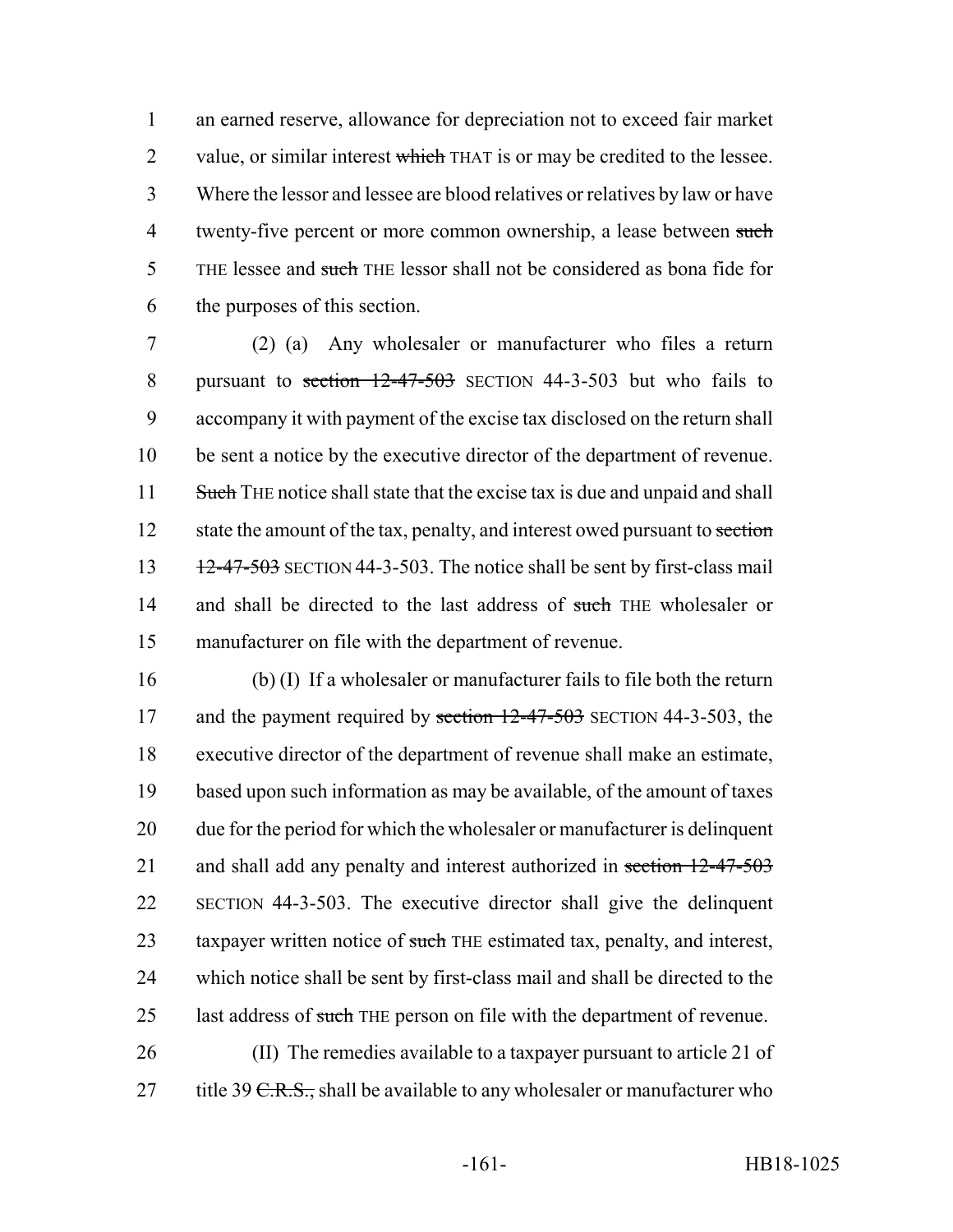seeks to contest the estimated tax, penalty, or interest specified in the 2 notice mailed pursuant to subparagraph (I) of this paragraph (b) 3 SUBSECTION  $(2)(b)(I)$  OF THIS SECTION.

 (3) If any taxes, penalties, or interest imposed pursuant to section  $\frac{12-47-503}{2}$  SECTION 44-3-503 are not paid within ten days after the notice is mailed pursuant to subsection (2) of this section, the executive director of the department of revenue may seek to enforce collection of the unpaid 8 amounts in accordance with the provisions of article 21 of title 39, C.R.S., to the extent that such THOSE provisions are not in conflict with or inconsistent with the provisions of this article ARTICLE 3.

 **44-3-505. [Formerly 12-47-505] Local license fees.** (1) The applicant shall pay the following license fees to the treasurer of the municipality, city and county, or county where the licensed premises is located annually in advance:

 (a) (I) For each retail liquor store license for premises located within any municipality or city and county, one hundred fifty dollars;

 (II) For each retail liquor store license for premises located outside the municipal limits of any municipality or city and county, two hundred fifty dollars;

 (b) (I) For each liquor-licensed drugstore license for premises located within any municipality or city and county, one hundred fifty dollars;

 (II) For each liquor-licensed drugstore license for premises located outside the municipal limits of any municipality or city and county, two hundred fifty dollars;

 (c) (I) For each beer and wine license for premises located within 27 any municipality or city and county, except as provided in subparagraph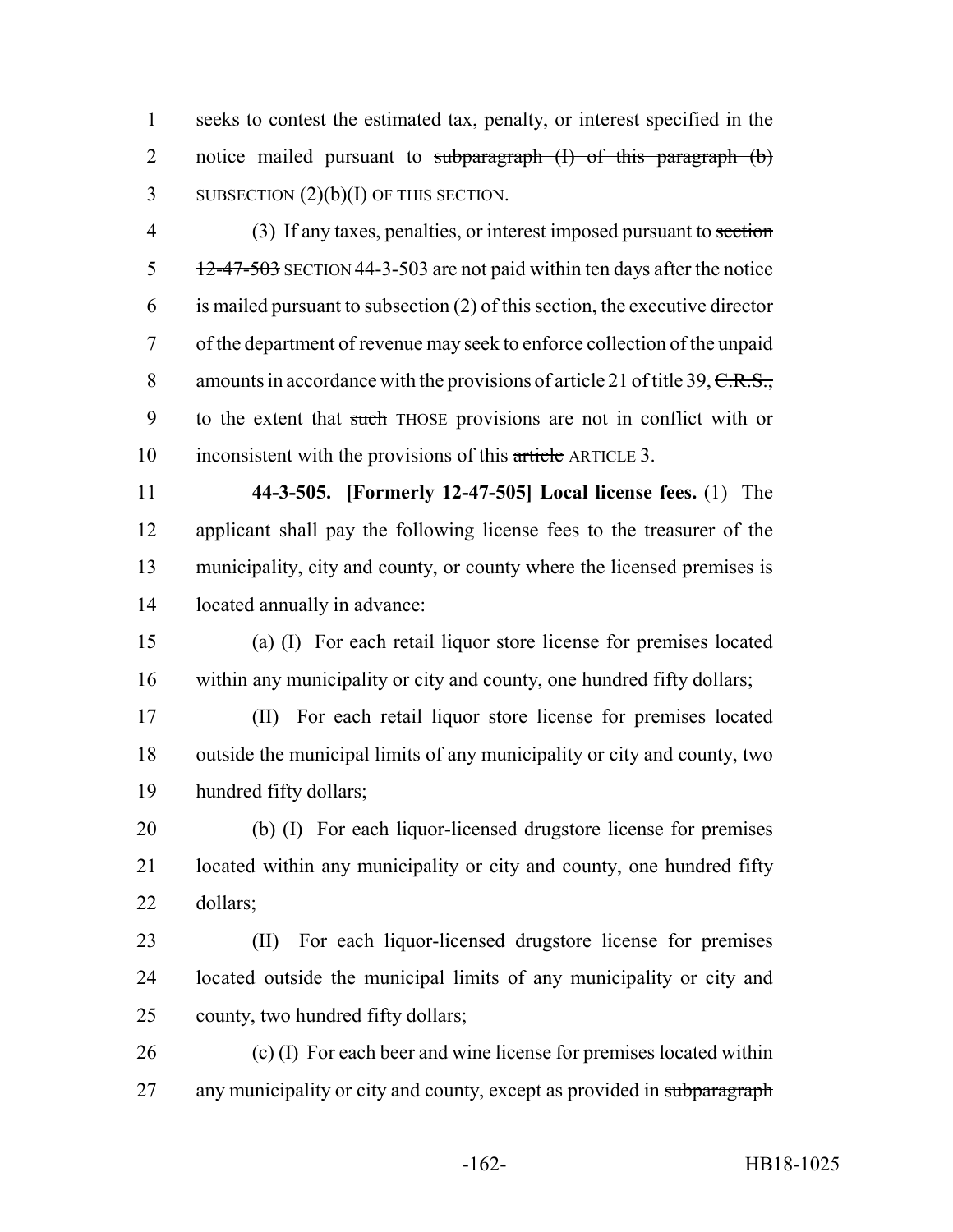1 (III) of this paragraph (c) SUBSECTION  $(1)(c)(III)$  OF THIS SECTION, three hundred twenty-five dollars;

- (II) For each beer and wine license for premises located outside the municipal limits of any municipality or city and county, except as 5 provided in subparagraph (III) of this paragraph (c) SUBSECTION (1)(c)(III) OF THIS SECTION, four hundred twenty-five dollars;
- (III) For each beer and wine license issued to a resort hotel, three hundred seventy-five dollars;
- (d) For each hotel and restaurant license, five hundred dollars;
- (e) For each tavern license, five hundred dollars;
- (f) For each optional premises license, five hundred dollars;
- (g) For each retail gaming tavern license, five hundred dollars;
- (h) For each application for approval of a contract to sell alcohol 14 beverages pursuant to section  $12-47-411$   $(3)(c)$  SECTION 44-3-413 (4)(c),
- 15 three hundred twenty-five dollars;
- (i) For each brew pub, distillery pub, or vintner's restaurant license, five hundred dollars;
- (j) For each club license, two hundred seventy-five dollars;
- (k) For each arts license, two hundred seventy-five dollars;
- 20 (l) For each racetrack license, five hundred dollars;
- (m) For each bed and breakfast permit, twenty-five dollars;
- (n) For each resort-complex-related facility permit, one hundred 23 dollars per related facility, as defined in section  $12-47-411(2)(e)$  SECTION 24  $44-3-413$  (2)(e);
- (o) For each art gallery permit, twenty-five dollars;
- (p) For each lodging and entertainment license, five hundred dollars;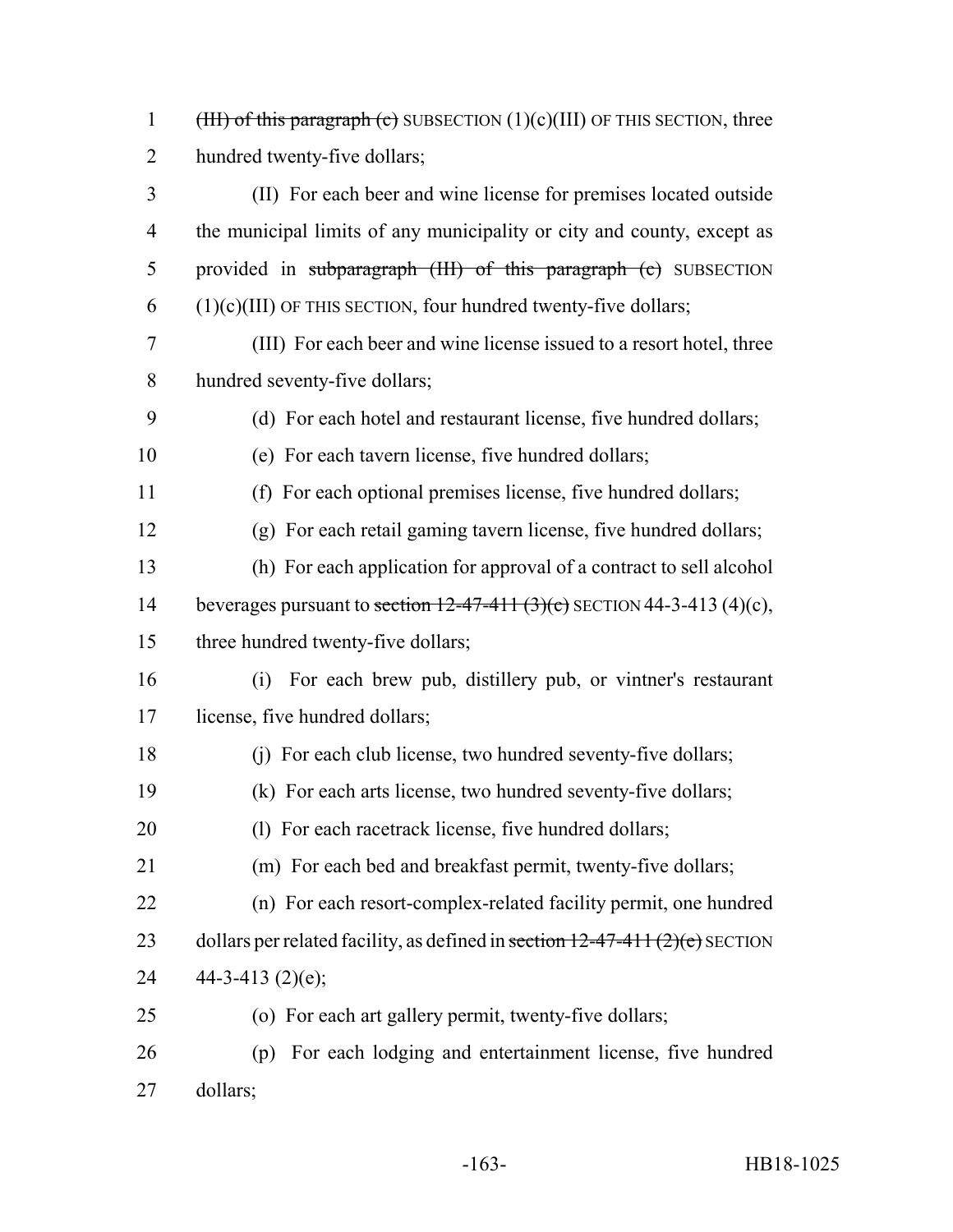(q) For each related facility permit, one hundred dollars per 2 related facility, as defined in section  $12-47-411(2.5)(f)$  SECTION 44-3-413 3 (3)(f).

 (2) No rebate shall be paid by any municipality, city and county, or county of any alcohol beverage license fee paid for any such license issued by it except upon affirmative action by the respective local licensing authority rebating a proportionate amount of such license fee.

 (3) Eighty-five percent of the local license fees provided for in 9 this article and article 46 of this title shall ARTICLE 3 AND ARTICLE 4 OF THIS TITLE 44 MUST be paid to the department of revenue, which shall transmit said fees to the state treasurer to be credited to the old age pension fund.

 (4) (a) Each application for a license provided for in this article 14 and article 46 of this title ARTICLE 3 AND ARTICLE 4 OF THIS TITLE 44 filed with a local licensing authority must be accompanied by an application fee in an amount determined by the local licensing authority to cover actual and necessary expenses, subject to the following limitations:

(I) For a new license, not to exceed the following:

 (A) On or before July 1, 2008, six hundred twenty-five dollars; (B) After July 1, 2008, and before July 2, 2009, seven hundred 21 fifty dollars;

 (C) After July 1, 2009, and before July 2, 2010, eight hundred seventy-five dollars;

(D) After July 2, 2010, one thousand dollars;

 (II) For a transfer of location or ownership, not to exceed the following for each:

(A) On or before July 1, 2008, six hundred twenty-five dollars;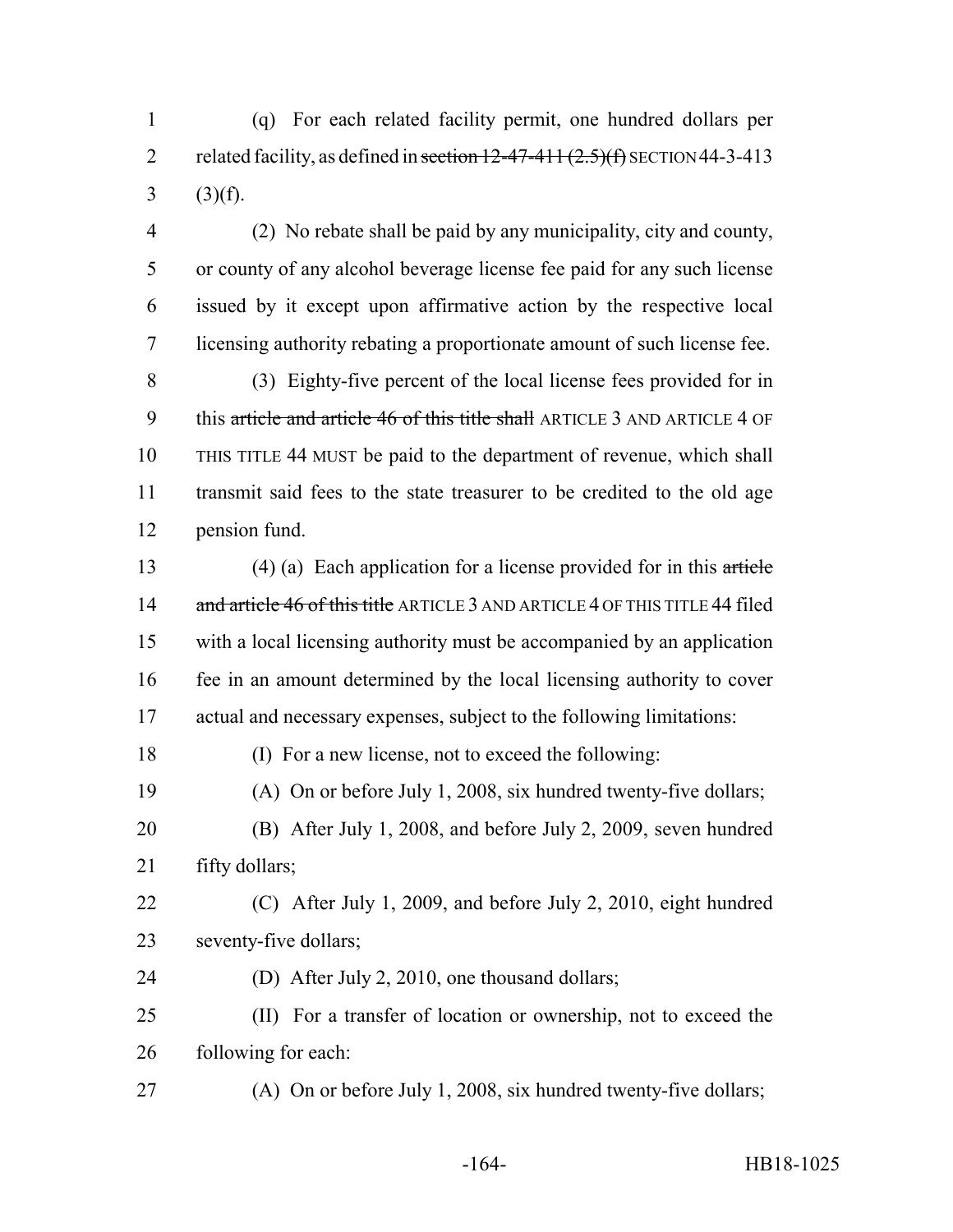- (B) After July 1, 2008, seven hundred fifty dollars;
- (III) For a renewal of license, not to exceed the following; except that an expired license renewal fee shall not exceed five hundred dollars:
- (A) On or before July 1, 2008, seventy-five dollars;

(B) After July 1, 2008, one hundred dollars;

 (IV) For a new license or renewal application for an art gallery permit, not to exceed one hundred dollars;

 (V) For a transfer of ownership, change of location, and license 9 merger and conversion pursuant to section  $12-47-408$  (1)(b) SECTION  $10 \qquad 44-3-410 \tag{10}$ , not to exceed one thousand dollars.

 (b) No fees or charges of any kind, except as provided in this 12 article or article 46 of this title ARTICLE 3 OR ARTICLE 4 OF THIS TITLE 44, may be charged by the local licensing authority to the license holder or applicant for the purposes of granting or renewing a license or transferring ownership or location of a license.

 (5) The local licensing authority may charge corporate applicants and limited liability companies up to one hundred dollars for the cost of each fingerprint analysis and background investigation undertaken to qualify new officers, directors, stockholders, members, or managers 20 pursuant to the requirements of section  $12-47-307$  (1) SECTION 44-3-307 (1); however, no local licensing authority shall collect such a fee if the applicant has already undergone a background investigation by and paid a fee to the state licensing authority.

- PART 6
- 

DISCIPLINARY ACTIONS

 **44-3-601. [Formerly 12-47-601] Suspension - revocation -** 27 **fines.** (1) Subject to subsection  $(7.5)$  SUBSECTION (8) of this section, in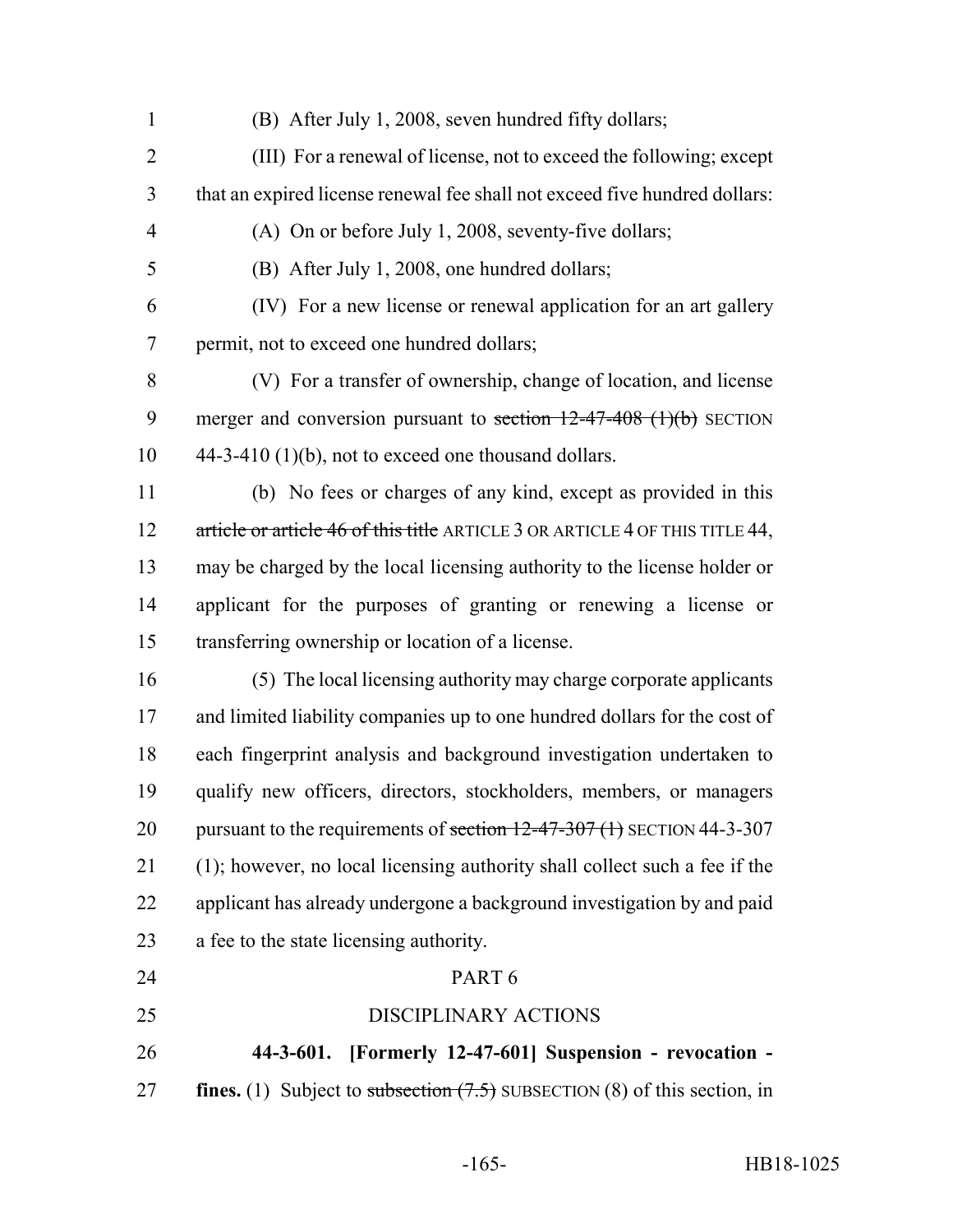1 addition to any other penalties prescribed by this article 47 or article 46 2 or 48 of this title 12 ARTICLE 3 OR ARTICLE 4 OR 5 OF THIS TITLE 44, the state or any local licensing authority has the power, on its own motion or on complaint, after investigation and public hearing at which the licensee shall be afforded an opportunity to be heard, to suspend or revoke, in whole or in part, any license or permit issued by such authority for any violation by the licensee or by any of the agents, servants, or employees 8 of the licensee of this article 47 ARTICLE 3; any rules authorized by this 9 article 47 ARTICLE 3; or any of the terms, conditions, or provisions of the license or permit issued by such authority. Any licensing authority has the power to administer oaths and issue subpoenas to require the presence of persons and the production of papers, books, and records necessary to the determination of any hearing that the licensing authority is authorized to conduct.

 (2) Notice of suspension or revocation, as well as any required notice of such hearing, shall be given by mailing the same in writing to 17 the licensee at the address contained in such THE license or permit. No such suspension shall be for a longer period than six months. If any license or permit is suspended or revoked, no part of the fees paid therefor shall be returned to the licensee. Any license or permit may be summarily suspended by the issuing licensing authority without notice pending any prosecution, investigation, or public hearing. Nothing in this 23 section shall prevent the summary suspension of such A license or permit 24 for a temporary period of not more than fifteen days.

 (3) (a) Whenever a decision of the state or any local licensing authority suspending a license or permit becomes final, whether by failure of the licensee to appeal the decision or by exhaustion of all appeals and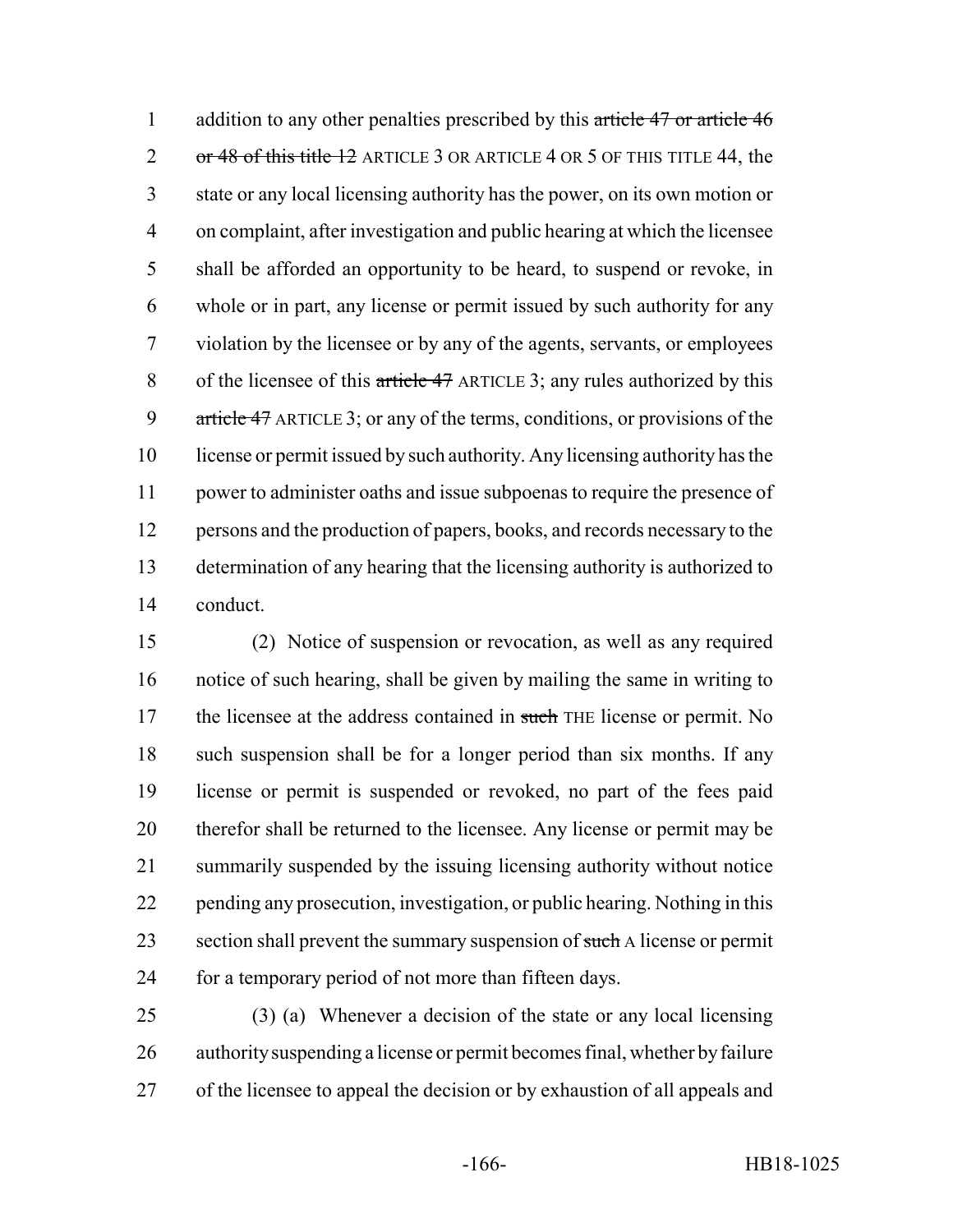judicial review, the licensee may, before the operative date of the suspension, petition for permission to pay a fine in lieu of the license or permit suspension for all or part of the suspension period. Upon the receipt of the petition, the state or the local licensing authority may, in its sole discretion, stay the proposed suspension and cause any investigation to be made that it deems desirable and may, in its sole discretion, grant the petition if it is satisfied that:

 (I) The public welfare and morals would not be impaired by permitting the licensee to operate during the period set for suspension and that the payment of the fine will achieve the desired disciplinary purposes; and

 (II) The books and records of the licensee are kept in such a manner that the loss of sales of alcohol beverages that the licensee would 14 have suffered had the suspension gone into effect can be determined with reasonable accuracy.

16 (III) (Deleted by amendment, L. 2014.)

17 (b) Subject to subsection (7.5) SUBSECTION (8) of this section, the fine accepted shall be the equivalent to twenty percent of the licensee's estimated gross revenues from sales of alcohol beverages during the period of the proposed suspension; except that the fine must be between 21 two hundred and five thousand dollars.

 (c) Payment of any fine pursuant to the provisions of this subsection (3) shall be in the form of cash or in the form of a certified check or cashier's check made payable to the state or local licensing authority, whichever is appropriate.

 (4) Upon payment of the fine pursuant to subsection (3) of this section, the state or the local licensing authority shall enter its further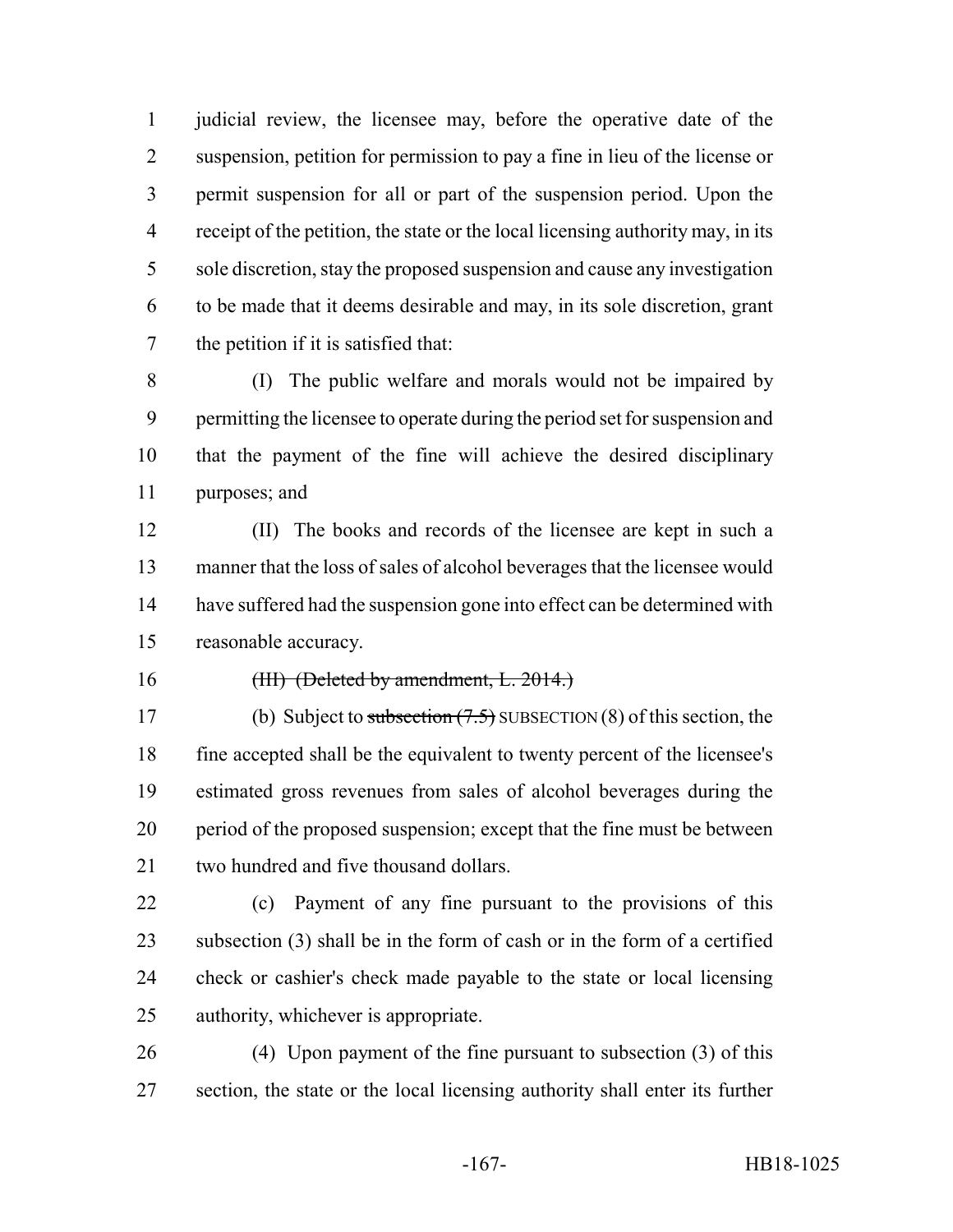order permanently staying the imposition of the suspension. If the fine is 2 paid to a local licensing authority, the governing body of the authority 3 shall cause such moneys MONEY to be paid into the general fund of the local licensing authority. Fines paid to the state licensing authority pursuant to subsection (3) of this section shall be transmitted to the state treasurer who shall credit the same to the general fund.

 (5) In connection with any petition pursuant to subsection (3) of this section, the authority of the state or local licensing authority is limited to the granting of such stays as are necessary for it to complete its investigation and make its findings and, if it makes such findings, to the granting of an order permanently staying the imposition of the entire suspension or that portion of the suspension not otherwise conditionally stayed.

 (6) If the state or the local licensing authority does not make the 15 findings required in paragraph (a) of subsection  $(3)$  SUBSECTION  $(3)(a)$  of this section and does not order the suspension permanently stayed, the suspension shall go into effect on the operative date finally set by the state or the local licensing authority.

 (7) The provisions of subsections (3) to (6) of this section shall be effective and may be implemented by the state licensing authority upon its decision to accept and adopt the optional procedures set forth in said 22 subsections. The provisions of subsections (3) to (6) of this section shall be effective and may be implemented by a local licensing authority only after the governing body of the municipality, the governing body of the city and county, or the board of county commissioners of the county chooses to do so and acts, by appropriate resolution or ordinance, to accept and adopt the optional procedures set forth in said subsections.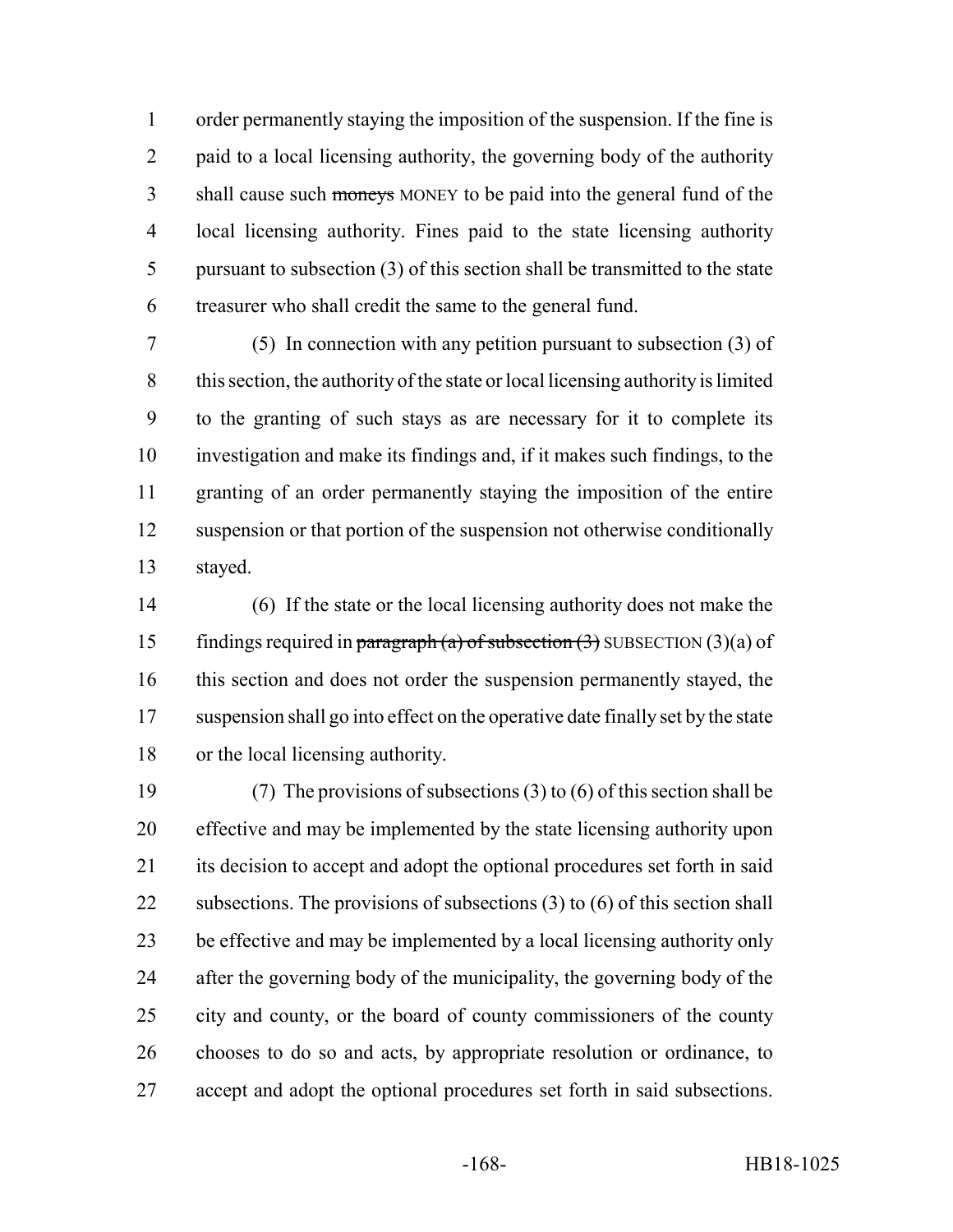Any such actions may be revoked in a similar manner.

2  $(7.5)(8)(a)$  The following applies only if the licensing authority 3 has decided to impose a suspension for a violation of section 12-47-901 4  $(\frac{1}{a}, \frac{1}{a}, \frac{1}{a}, \frac{5}{b}, \text{ or } \frac{5}{a}, \frac{1}{b}$  SECTION 44-3-901 (1)(a), (1)(b), OR (6)(a)(I) 5 that occurs in a sales room for a licensee operating pursuant to section 6 12-47-402 (2) or (6), 12-47-403 (2)(e), or 12-47-406 (1)(b) SECTION 7 44-3-402 (2) OR (7), 44-3-403 (2)(c), OR 44-3-407 (1)(b):

 (I) If the licensing authority decides to accept a fine in lieu of a license suspension, the licensing authority shall only include in the computation of the fine the estimated gross revenues of the retail sales of the sales room where the violation occurred, and not any manufacturing or wholesale activities of the licensee; except that the fine must be between two hundred and five thousand dollars; and

 (II) If the licensing authority declines to accept a fine, it shall limit any suspension to the designated premises for the sales room where the violation occurred, and not any manufacturing or wholesale activities of 17 the licensee. In the case of a temporary sales room for not more than three consecutive days, the licensing authority shall apply a suspension issued in accordance with this section only to future temporary sales rooms and not any manufacturing or wholesale activities of the licensee.

 (b) The following applies only if the licensing authority has 22 decided to impose a suspension for a violation of section 12-47-901 23 (1)(a), (1)(a.5), or (5)(a)(I) SECTION 44-3-901 (1)(a), (1)(b), OR (6)(a)(I) that occurs in a retail establishment for licensees operating pursuant to 25 section 12-47-415, 12-47-420, or 12-47-424 SECTION 44-3-417, 44-3-422, OR 44-3-426:

(I) If the licensing authority decides to accept a fine in lieu of a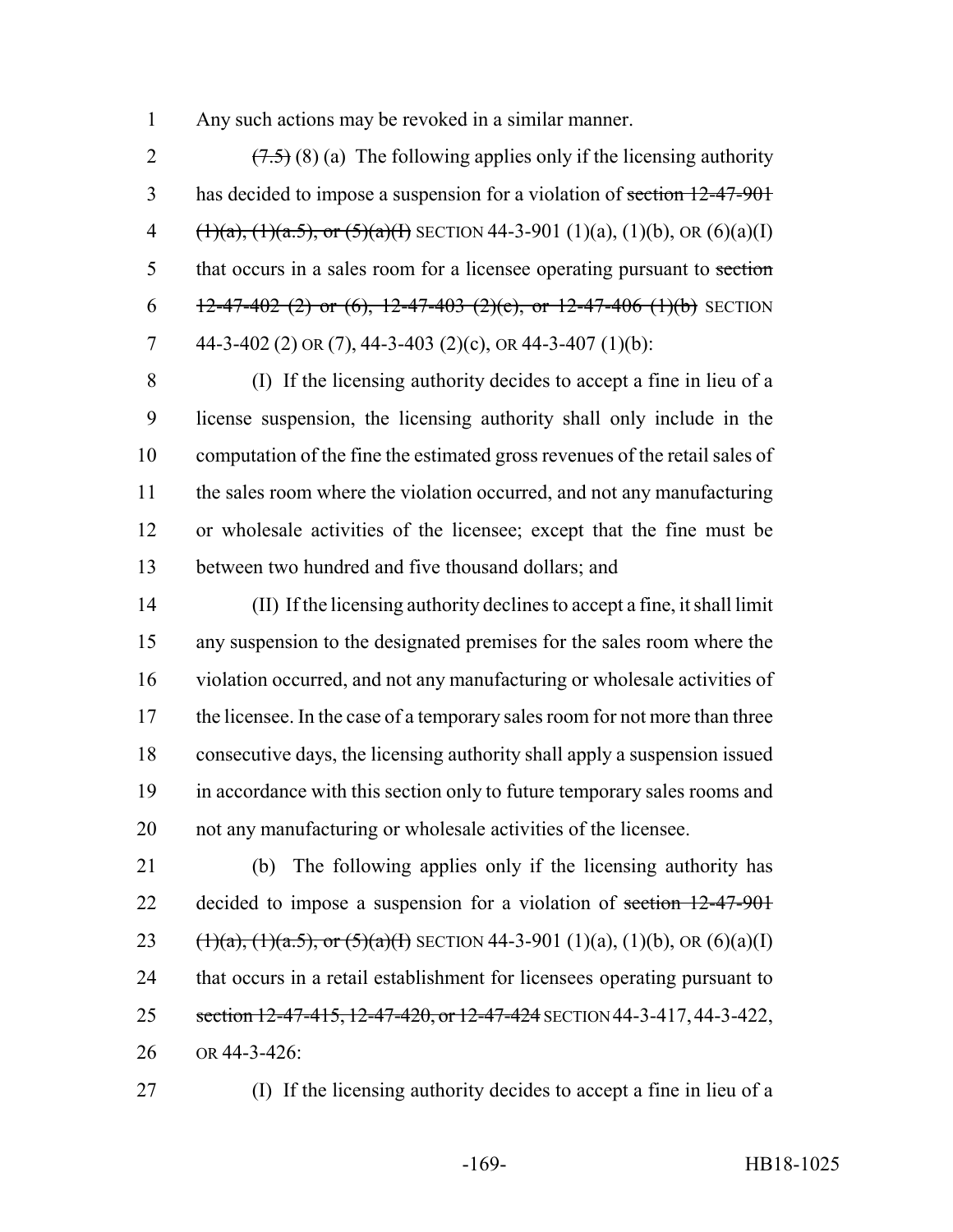license suspension, the licensing authority shall only include in the computation of the fine the estimated gross revenues of the retail activities of the licensee, and not any manufacturing or wholesale activities of the licensee; except that the fine must be between two hundred and five thousand dollars; and

 (II) If the licensing authority declines to accept a fine, it shall limit any suspension to the retail activities of the licensee, and not any manufacturing or wholesale activities of the licensee.

(8) Repealed.

 (9) When penalizing a vendor who has violated provisions of 11 article 46 of this title and this article ARTICLE 4 OF THIS TITLE 44 AND THIS ARTICLE 3 that prohibit the service of an alcohol beverage to a minor or a visibly intoxicated person, state and local licensing authorities shall consider it a mitigating factor if the vendor is a responsible alcohol beverage vendor as defined by part 10 of this article ARTICLE 3. In addition, the state licensing authority by rule may include other violations 17 of article 46 of this title and this article ARTICLE 4 OF THIS TITLE 44 AND THIS ARTICLE 3 that licensing authorities shall consider for mitigation if the vendor qualifies as a responsible alcohol beverage vendor.

#### PART 7

## 21 INSPECTION OF BOOKS AND RECORDS

 **44-3-701. [Formerly 12-47-701] Inspection procedures.** Each licensee shall keep a complete set of books of account, invoices, copies of orders, shipping instructions, bills of lading, weigh bills, correspondence, and all other records necessary to show fully the business transactions of such licensee, all of which shall be open at all times 27 during business hours for the inspection and examination of said THE state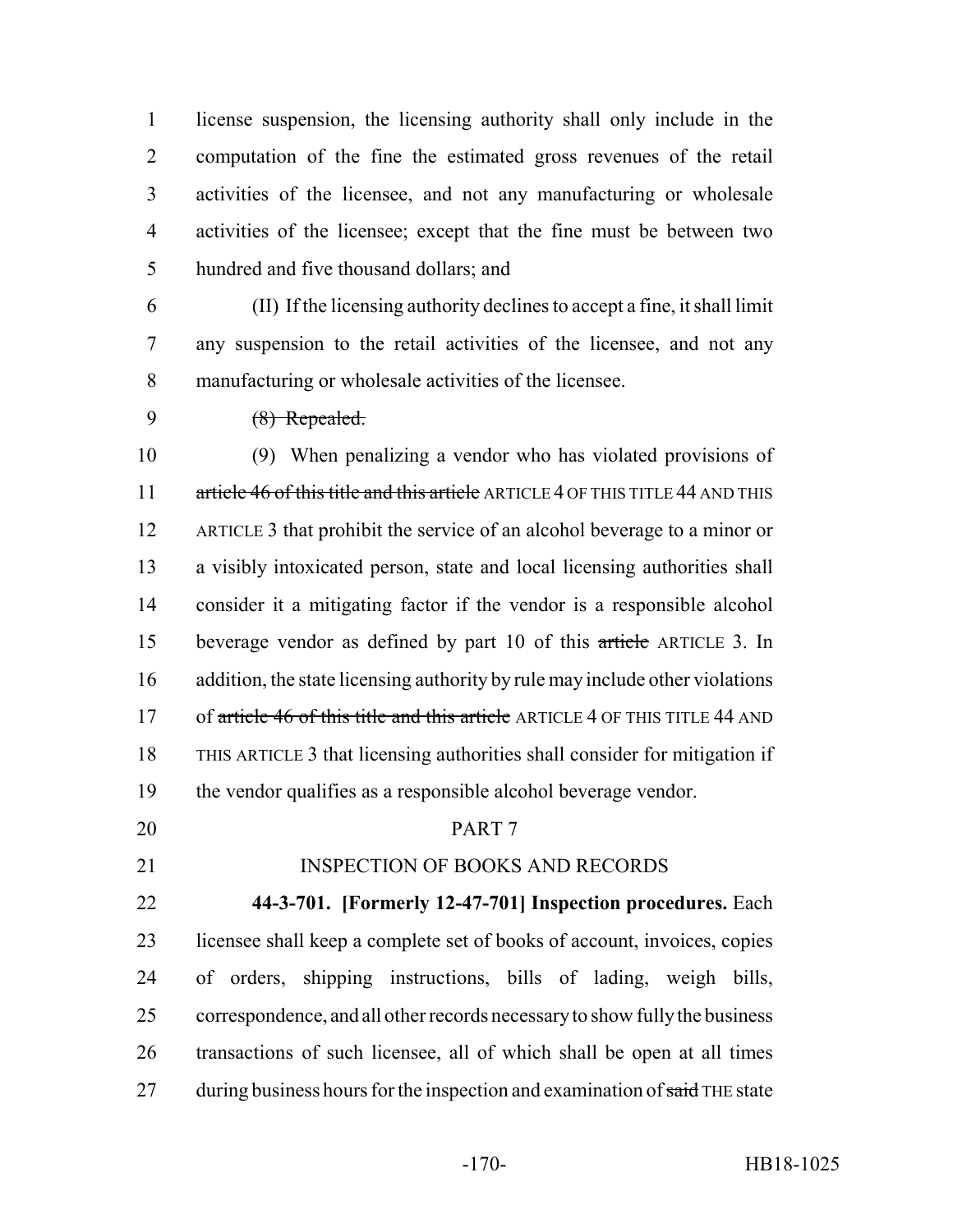licensing authority or its duly authorized representatives. The state licensing authority may require any licensee to furnish such information as it considers necessary for the proper administration of this article 4 ARTICLE 3, and may require an audit to be made of such THE books of 5 account and records on such ANY occasions as it may consider necessary 6 by an auditor to be selected by said THE state licensing authority, who 7 shall likewise have access to all books and records of such THE licensee, 8 and the expense thereof shall be paid by said THE licensee.

## PART 8

# JUDICIAL REVIEW AND CIVIL LIABILITY

 **44-3-801. [Formerly 12-47-801] Civil liability - legislative declaration - definitions.** (1) The general assembly hereby finds, determines, and declares that this section shall be interpreted so that any common law cause of action against a vendor of alcohol beverages is abolished and that in certain cases the consumption of alcohol beverages rather than the sale, service, or provision thereof is the proximate cause of injuries or damages inflicted upon another by an intoxicated person, except as otherwise provided in this section.

 (2) As used in this section, "licensee" means a person licensed 20 under the provisions of this article or article 46 or 48 of this title ARTICLE 21 3 OR ARTICLE 4 OR 5 OF THIS TITLE 44 and the agents or servants of such THE person.

 (3) (a) No licensee is civilly liable to any injured individual or his 24 or her estate for any injury to such THE individual or damage to any property suffered because of the intoxication of any person due to the sale 26 or service of any alcohol beverage to such THE person, except when:

(I) It is proven that the licensee willfully and knowingly sold or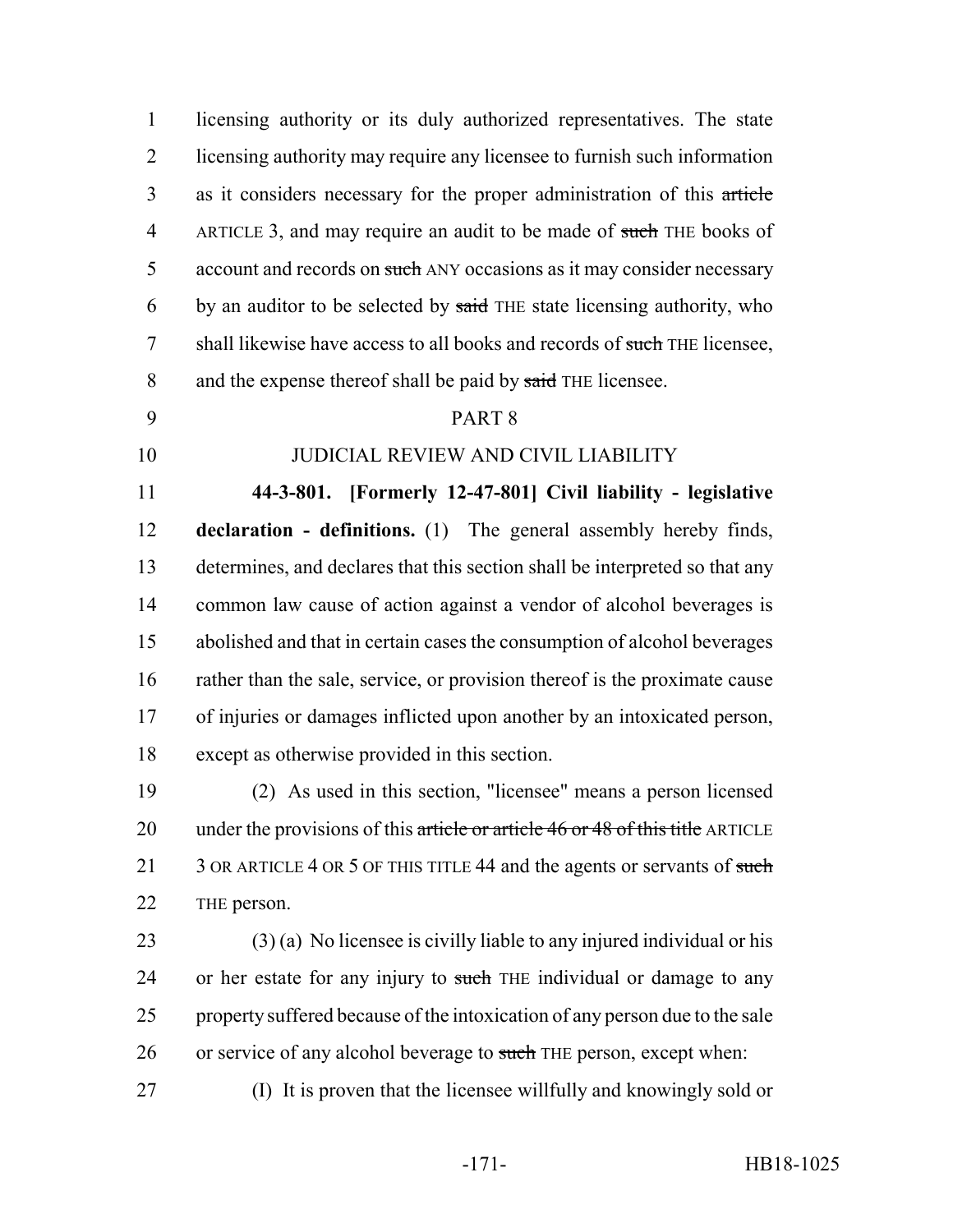- 1 served any alcohol beverage to such THE person who was under the age of twenty-one years or who was visibly intoxicated; and
- 3 (II) The civil action is commenced within one year after such THE sale or service.
- (b) No civil action may be brought pursuant to this subsection (3) by the person to whom the alcohol beverage was sold or served or by his or her estate, legal guardian, or dependent.

 (c) In any civil action brought pursuant to this subsection (3), the total liability in any such action shall not exceed one hundred fifty thousand dollars.

 (4) (a) No social host who furnishes any alcohol beverage is civilly liable to any injured individual or his or her estate for any injury 13 to such THE individual or damage to any property suffered, including any action for wrongful death, because of the intoxication of any person due to the consumption of such alcohol beverages, except when:

 (I) It is proven that the social host knowingly served any alcohol 17 beverage to such THE person who was under the age of twenty-one years or knowingly provided the person under the age of twenty-one a place to consume an alcoholic beverage; and

20 (II) The civil action is commenced within one year after such THE service.

- (b) No civil action may be brought pursuant to this subsection (4) 23 by the person to whom such THE alcohol beverage was served or by his or her estate, legal guardian, or dependent.
- (c) The total liability in any such action shall not exceed one hundred fifty thousand dollars.
- 27  $(4.5)$  (5) An instructor or entity that complies with section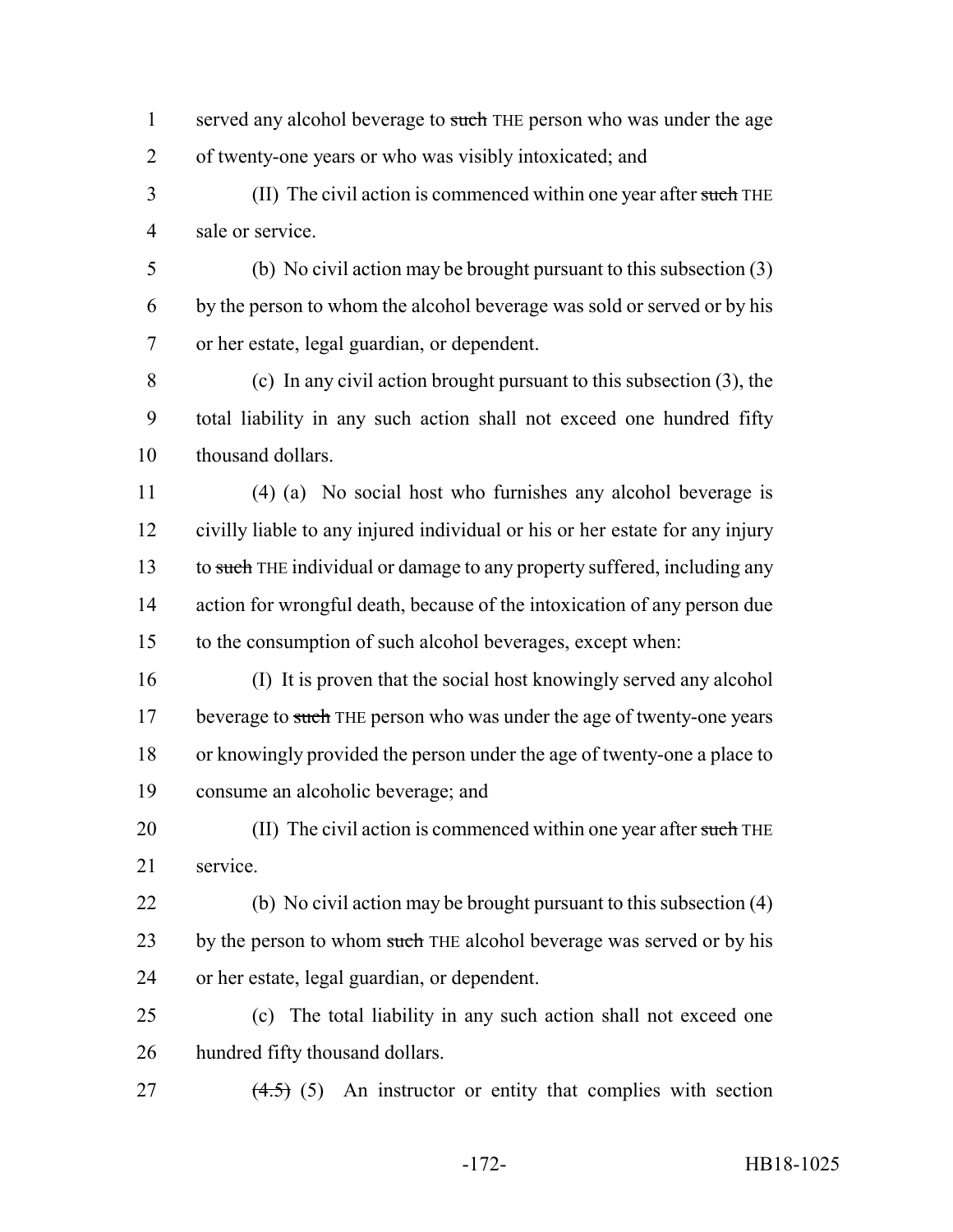1 18-13-122 (5)(c)  $C.R.S.,$  shall not be liable for civil damages resulting from the intoxication of a minor due to the minor's unauthorized consumption of alcohol beverages during instruction in culinary arts, food service, or restaurant management pursuant to section 18-13-122 (5)(c). C.R.S.

6  $(5)(6)$  (a) The limitations on damages set forth in paragraph (c) 7 of subsection  $(3)$  and paragraph  $(c)$  of subsection  $(4)$  SUBSECTIONS  $(3)(c)$ 8 AND (4)(c) of this section shall be adjusted for inflation as of January 1, 1998, and January 1, 2008. The adjustments made on January 1, 1998, and January 1, 2008, shall be based on the cumulative annual adjustment for inflation for each year since the effective date of the damages 12 limitations in paragraph (c) of subsection  $(3)$  and paragraph (c) of 13 subsection (4) SUBSECTIONS (3)(c) AND (4)(c) of this section. The 14 adjustments made pursuant to this paragraph  $(a)$  SUBSECTION  $(6)(a)$  shall be rounded upward or downward to the nearest ten-dollar increment.

16 (b) As used in this subsection  $(5)(6)$ , "inflation" means the annual percentage change in the United States department of labor, bureau of labor statistics, consumer price index for Denver-Boulder, all items, all urban consumers, or its successor index.

 (c) The secretary of state shall certify the adjusted limitation on damages within fourteen days after the appropriate information is available, and:

- (I) The adjusted limitation on damages as of January 1, 1998, shall be the limitation applicable to all claims for relief that accrue on or after January 1, 1998, and before January 1, 2008; and
- (II) The adjusted limitation on damages as of January 1, 2008, shall be the limitation applicable to all claims for relief that accrue on and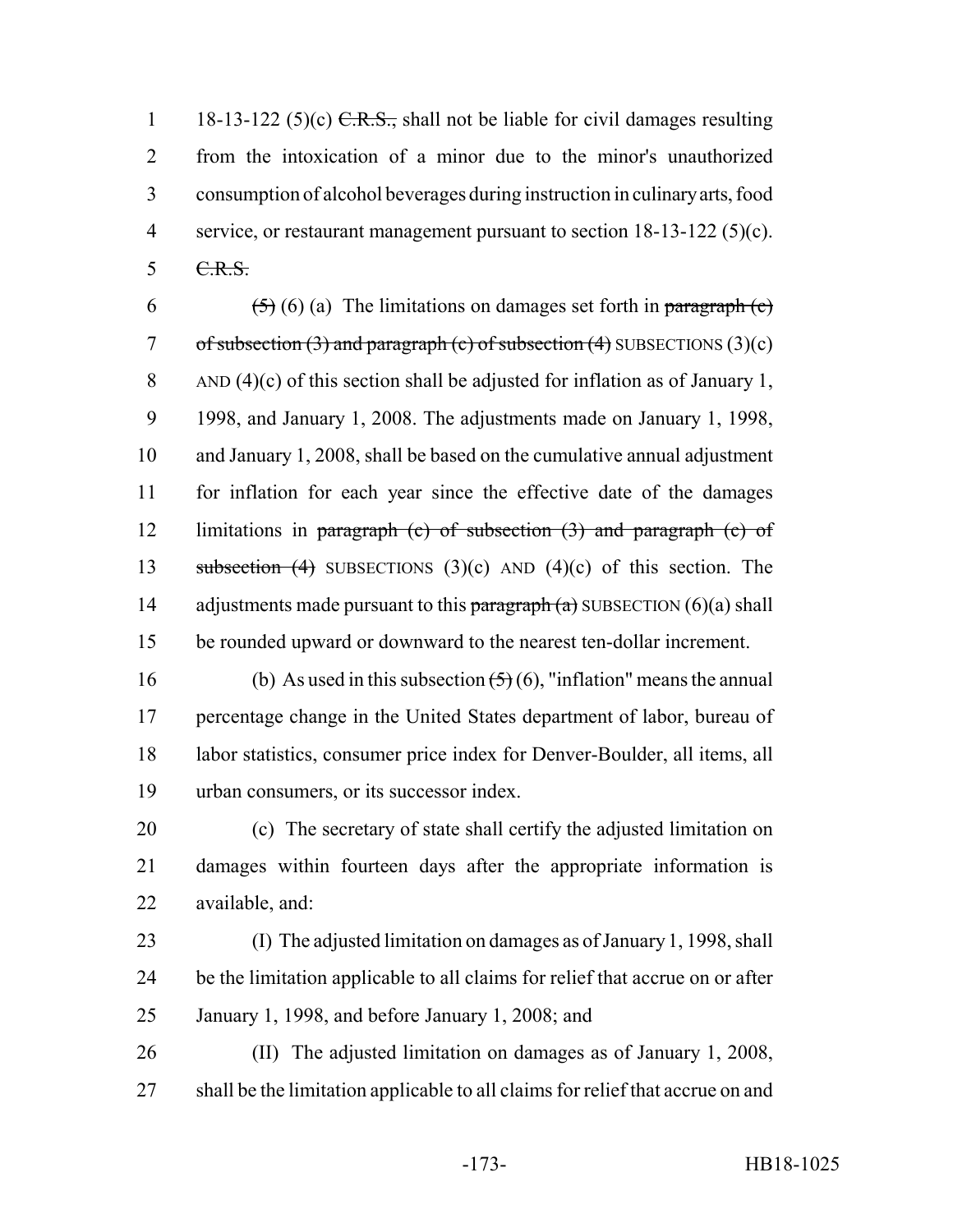after January 1, 2008.

 **44-3-802. [Formerly 12-47-802] Judicial review.** Any person applying to the courts for a review of the state or any local licensing authority's decision shall apply for review within thirty days after the date of decision of refusal by a local licensing authority or, in the case of approval by a local licensing authority, within thirty days after the date of decision by the state licensing authority. and shall be required to pay the cost of preparing a transcript of proceedings before the licensing authority when such a transcript is demanded by the person taking the appeal or 10 when such a transcript is furnished by the licensing authority pursuant to court order. PART 9 UNLAWFUL ACTS - ENFORCEMENT **44-3-901. [Formerly 12-47-901] Unlawful acts - exceptions - definitions - repeal.** (1) Except as provided in section 18-13-122,  $C.R.S.,$  it is unlawful for any person: (a) To sell, serve, give away, dispose of, exchange, or deliver, or permit the sale, serving, giving, or procuring of, any alcohol beverage to a visibly intoxicated person or to a known habitual drunkard;  $(a.5)$  (b) (I) To sell, serve, give away, dispose of, exchange, or deliver or permit the sale, serving, giving, or procuring of any alcohol beverage to or for any person under the age of twenty-one years. (II) If a person is convicted of an offense pursuant to 24 subparagraph (I) of this paragraph  $(a.5)$  SUBSECTION  $(1)(b)(I)$  OF THIS SECTION for serving, giving away, disposing of, exchanging, or delivering or permitting the serving, giving, or procuring of any alcohol beverage to a person under the age of twenty-one years, the court shall consider the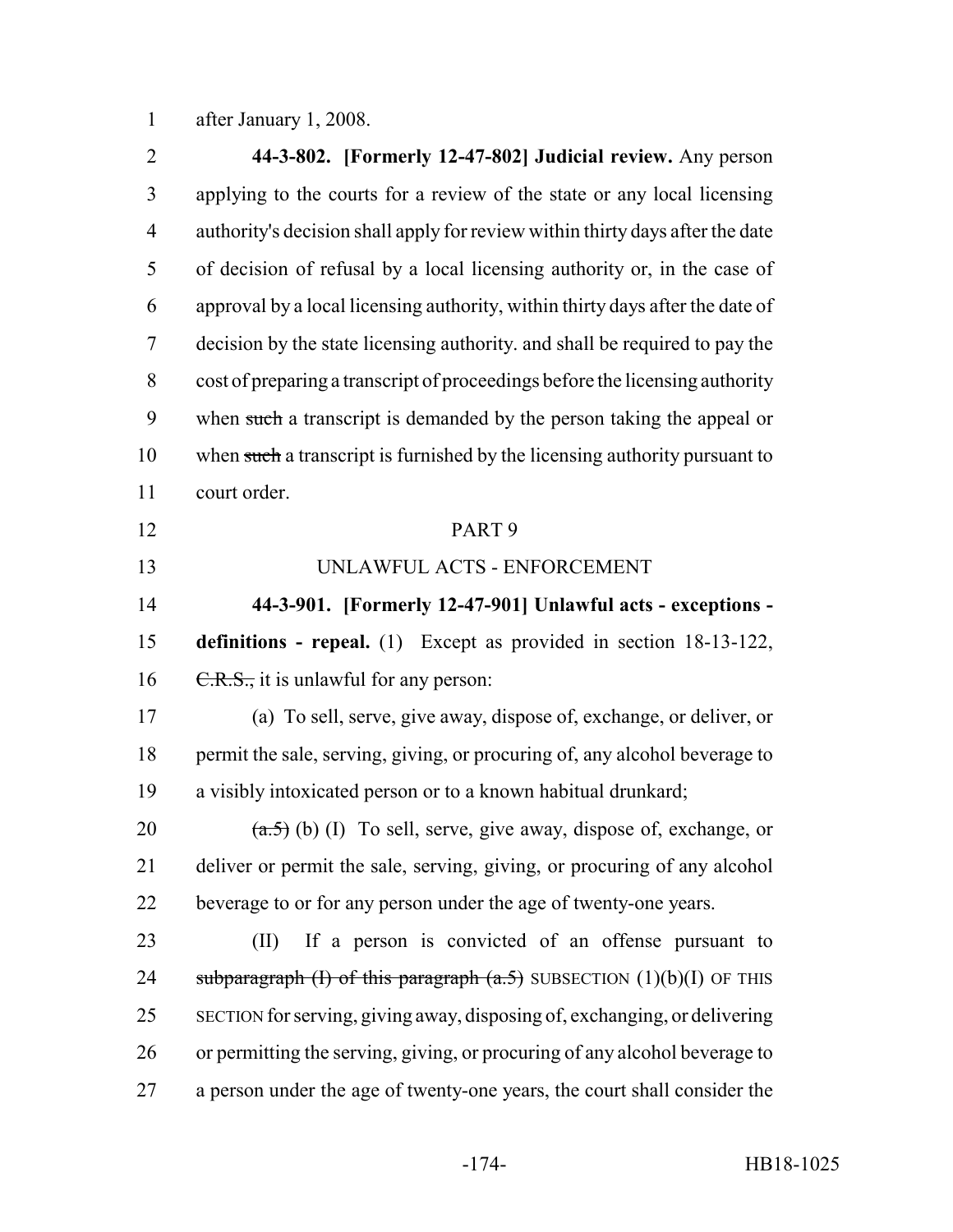1 following in mitigation:

- 2 (A) After consuming the alcohol, the underage person was in need 3 of medical assistance as a result of consuming alcohol; and
- 4 (B) Within six hours after the underage person consumed the 5 alcohol, the defendant contacted the police or emergency medical 6 personnel to report that the underage person was in need of medical 7 assistance as a result of consuming alcohol.

 $8$  (b) (c) To obtain or attempt to obtain any alcohol beverage by 9 misrepresentation of age or by any other method in any place where 10 alcohol beverages are sold when such A person is under twenty-one years 11 of age;

 $\left(\text{e}\right)$  (d) To possess alcohol beverages in any store, in any public place, including public streets, alleys, roads, or highways, or upon property owned by the state of Colorado or any subdivision thereof, or inside vehicles while upon the public streets, alleys, roads, or highways 16 when such A person is under twenty-one years of age;

17  $(d)$  (e) To knowingly, or under conditions that an average parent 18 or guardian should have knowledge of, suffer or permit any person under 19 twenty-one years of age, of whom such person may be a parent or 20 guardian, to violate the provisions of  $\frac{\partial f}{\partial x}$  (b) or (c) of this 21 subsection  $(1)$  SUBSECTION  $(1)(c)$  OR  $(1)(d)$  OF THIS SECTION;

22  $(e)$  (f) To buy any vinous or spirituous liquor from any person not 23 licensed to sell at retail as provided by this article ARTICLE 3 except as 24 otherwise provided in this article ARTICLE 3;

25  $(f)(g)$  To sell at retail any malt, vinous, or spirituous liquors in 26 sealed containers without holding a retail liquor store or liquor-licensed 27 drugstore license, except as permitted by section  $12-47-301$  (6)(b)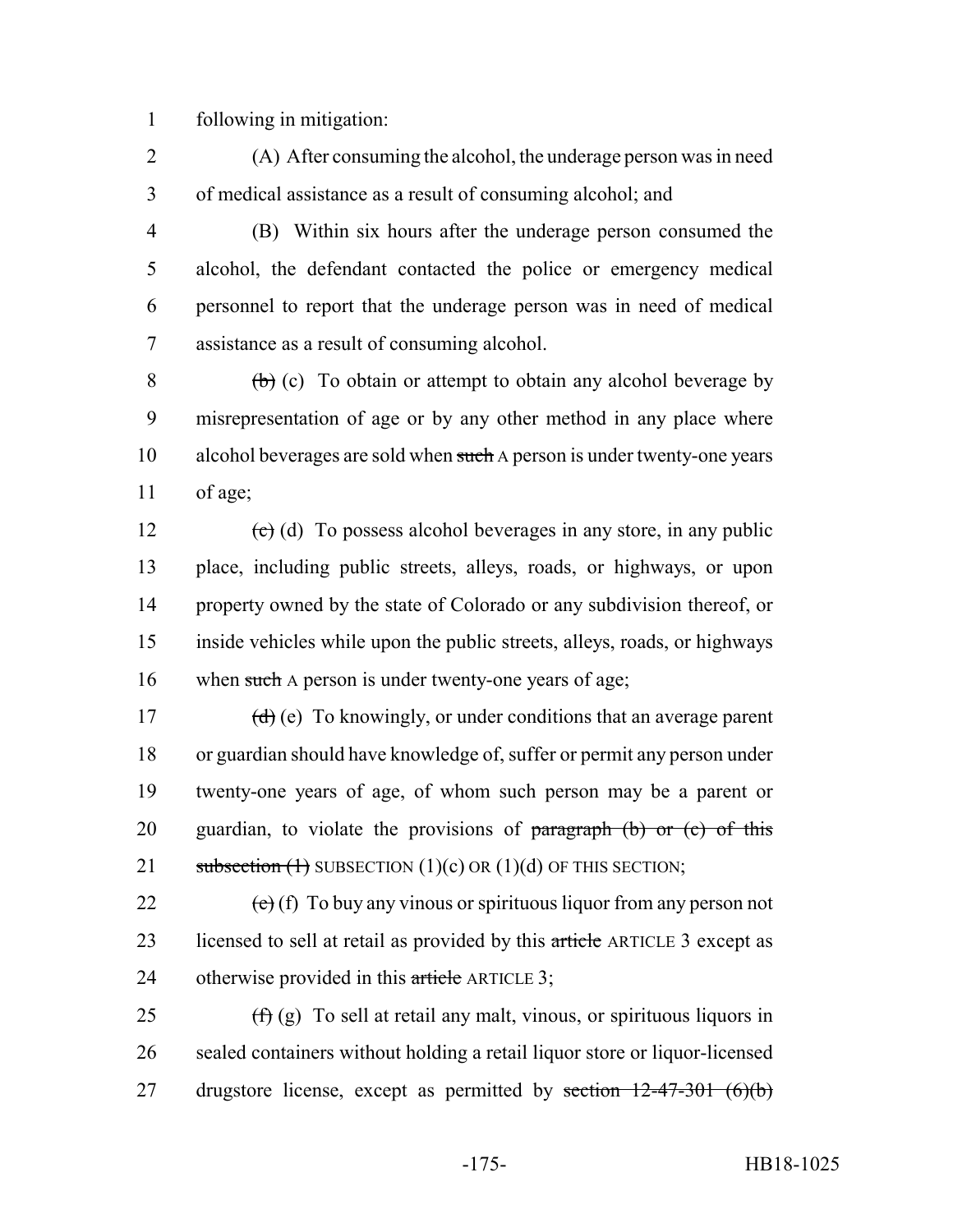1 SECTION 44-3-301 (6)(b) or any other provision of this article ARTICLE 3;

 $(g)$  (h) To manufacture, sell, or possess for sale any alcohol beverage unless licensed to do so as provided by this article or article 46 4 or 48 of this title ARTICLE 3 OR ARTICLE 4 OR 5 OF THIS TITLE 44 and unless all licenses required are in full force and effect;

6  $\left(\frac{h}{h}\right)$  (i) (I) To consume malt, vinous, or spirituous liquor in any 7 public place except on any licensed premises permitted under this article 8 ARTICLE 3 to sell such liquor by the drink for consumption thereon; to 9 consume any alcohol beverage upon any premises licensed to sell liquor 10 for consumption on the licensed premises, the sale of which is not 11 authorized by the state licensing authority; to consume alcohol beverages 12 at any time on such premises other than such THE alcohol beverage as is 13 purchased from such establishment; or to consume alcohol beverages in 14 any public room on such premises during such hours as the sale of such 15 beverage is prohibited under this article ARTICLE 3.

16 (II) Notwithstanding subparagraph (I) of this paragraph (h) 17 SUBSECTION  $(1)(i)(I)$  OF THIS SECTION, it is not unlawful for a person who 18 is at least twenty-one years of age to consume malt, vinous, or spirituous 19 liquors while the person is a passenger aboard a luxury limousine or a 20 charter bus, as those terms are defined in section 40-10.1-301. C.R.S. 21 Nothing in this subparagraph  $(H)$  SUBSECTION  $(1)(i)(II)$  authorizes an 22 owner or operator of a luxury limousine or charter bus to sell or distribute 23 alcohol beverages without obtaining a public transportation system 24 license pursuant to section 12-47-419 SECTION 44-3-421.

25 (III) Notwithstanding subparagraph (I) of this paragraph (h) 26 SUBSECTION  $(1)(i)(I)$  OF THIS SECTION, it shall not be unlawful for adult 27 patrons of a retail liquor store or liquor-licensed drugstore licensee to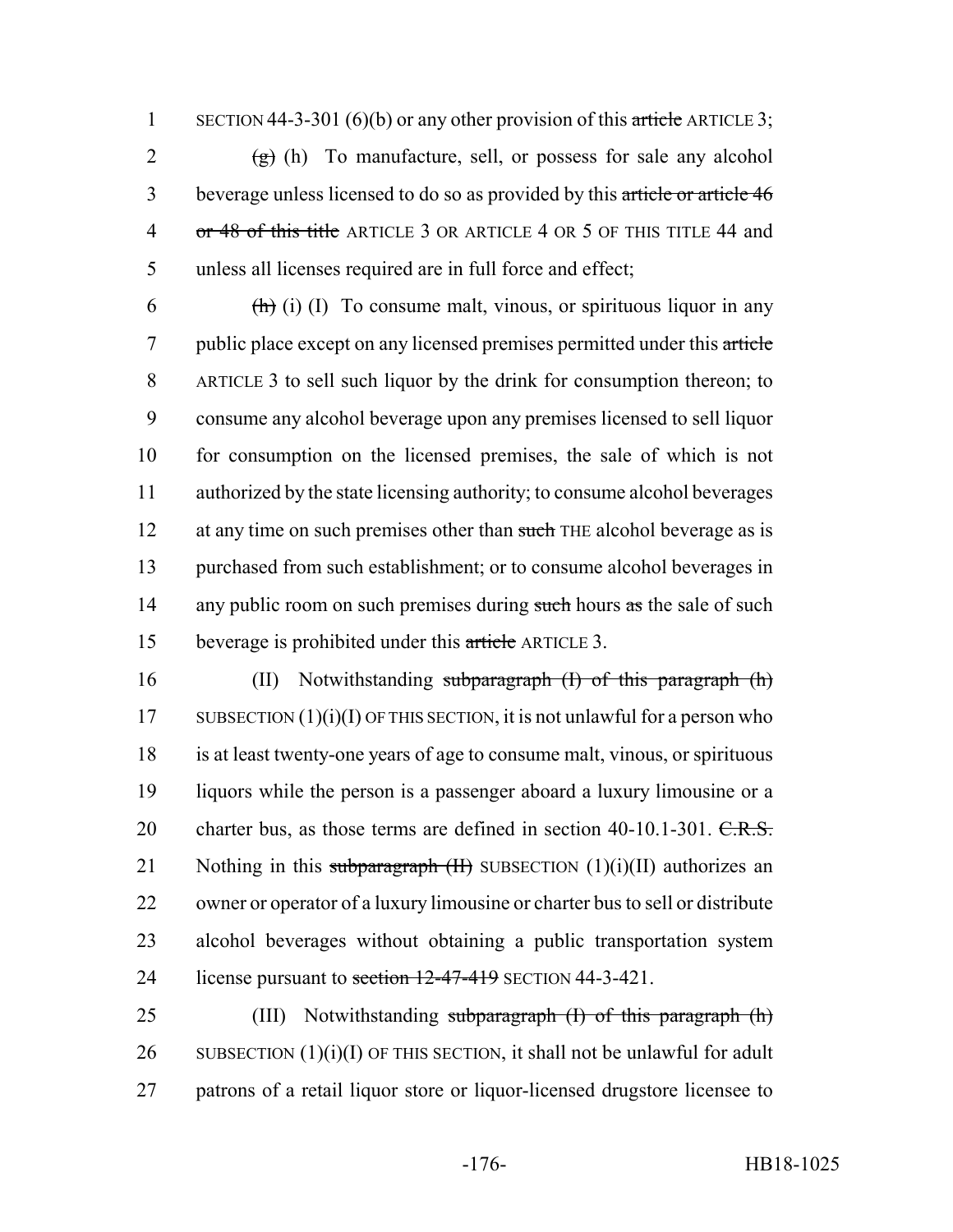consume malt, vinous, or spirituous liquors on the licensed premises when the consumption is conducted within the limitations of the licensee's license and is part of a tasting if authorization for the tasting has been 4 granted pursuant to section 12-47-301 SECTION 44-3-301.

 (IV) Notwithstanding subparagraph (I) of this paragraph (h) 6 SUBSECTION  $(1)(i)(I)$  OF THIS SECTION, it is not unlawful for adult patrons of an art gallery permittee to consume alcohol beverages on the premises when the consumption is conducted within the limitations of a valid 9 permit granted pursuant to section 12-47-422 SECTION 44-3-424.

 (V) Notwithstanding subparagraph (I) of this paragraph (h) SUBSECTION (1)(i)(I) OF THIS SECTION, it is not unlawful for adult patrons of the Colorado state fair to consume malt, vinous, or spirituous liquor upon unlicensed areas within the designated fairgrounds of the Colorado state fair authority or at a licensed premises on the fairgrounds when not purchased at the licensed premises, but this subparagraph (V) 16 SUBSECTION  $(1)(i)(V)$  does not authorize a patron to remove an alcohol beverage from the fairgrounds.

 (VI) Notwithstanding subparagraph (I) of this paragraph (h) SUBSECTION (1)(i)(I) OF THIS SECTION, it is not unlawful for adult patrons of a licensed premises that is attached to a common consumption area to consume alcohol beverages upon unlicensed areas within a common 22 consumption area, but this subparagraph  $(V)$  SUBSECTION  $(1)(i)(VI)$  does not authorize a patron to remove an alcohol beverage from the common consumption area.

 (i) To regularly provide premises, or any portion thereof together with soft drinks or other mix, ice, glasses, or containers at a direct or indirect cost or charge to any person who brings alcohol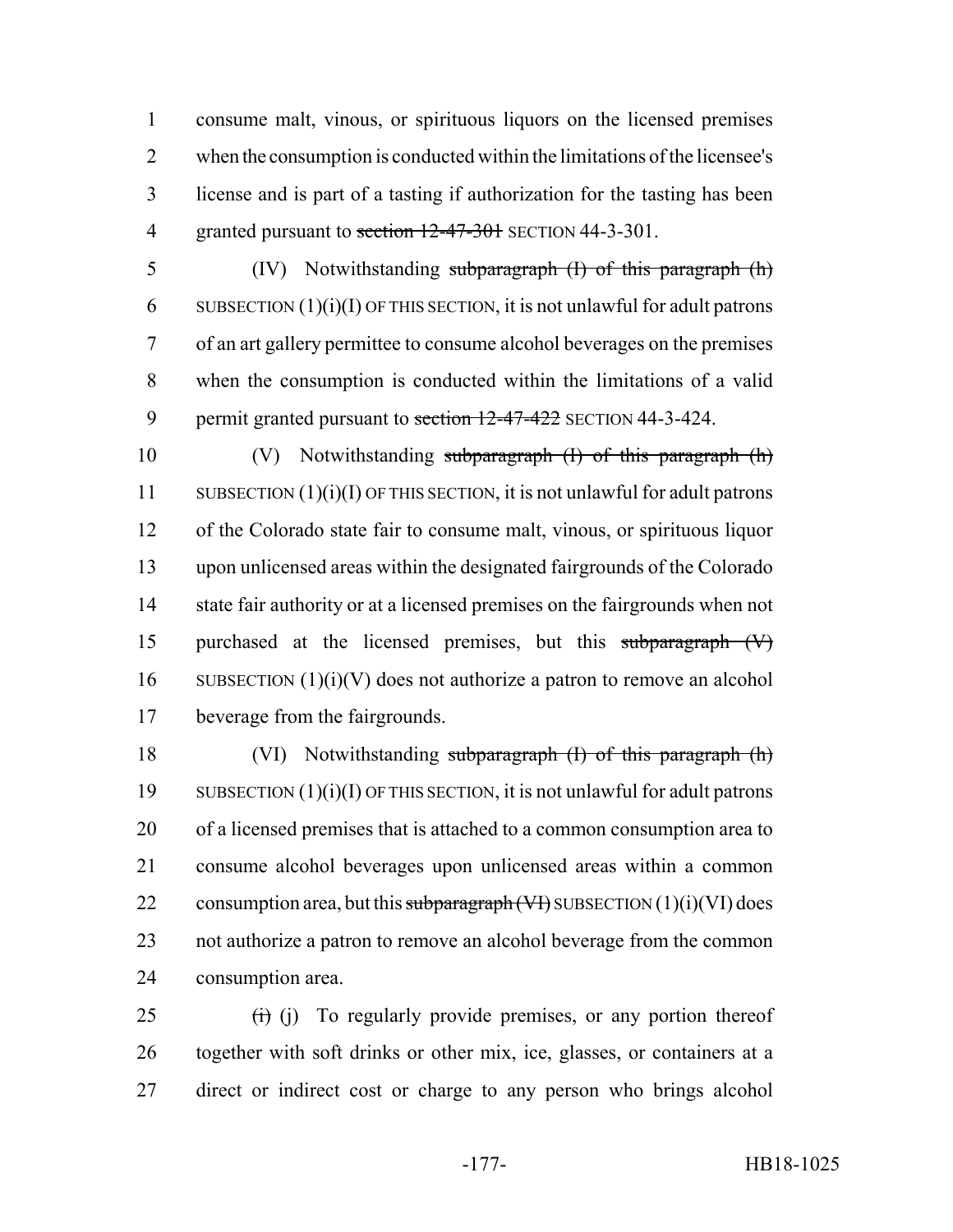1 beverages upon such THE premises for the purpose of consuming such 2 THE beverages on said THE premises during the hours in which the sale of 3 such beverages is prohibited or to consume such beverages upon premises 4 operated in the manner described in this paragraph  $(i)$  SUBSECTION  $(1)(i)$ ;

 $\overrightarrow{f}$  (i) (k) To possess any package, parcel, or container on which the 6 excise tax has not been paid;

7 (k) (l) With knowledge, to permit or fail to prevent the use of his or her identification, including a driver's license, by a person who is under twenty-one years of age, for the unlawful purchase of any alcohol beverage;

11  $\text{(h)}$  (m) Who is a common carrier regulated under article 10 or 11 12 of title 40, C.R.S., or is an agent or employee of such common carrier, to 13 deliver alcohol beverages for any person who has not been issued a 14 license or permit pursuant to this article ARTICLE 3;

 $(m)$  (n) To remove an alcohol beverage from a licensed premises where the liquor license for the licensed premises allows only on-premises consumption of alcohol beverages, except as permitted under 18 subparagraph (VI) of paragraph (h) of this subsection (1) SUBSECTION (1)(i)(VI) OF THIS SECTION.

20  $(1.5)$  (2) (a) An underage person is immune from arrest and 21 prosecution under paragraph  $(b)$  or  $(c)$  of subsection  $(1)$  SUBSECTION 22 (1)(c) OR (1)(d) of this section if he or she establishes the following:

23 (I) The underage person called 911 and reported that another 24 underage person was in need of medical assistance due to alcohol 25 consumption;

26 (II) The underage person who called 911 provided his or her name 27 to the 911 operator;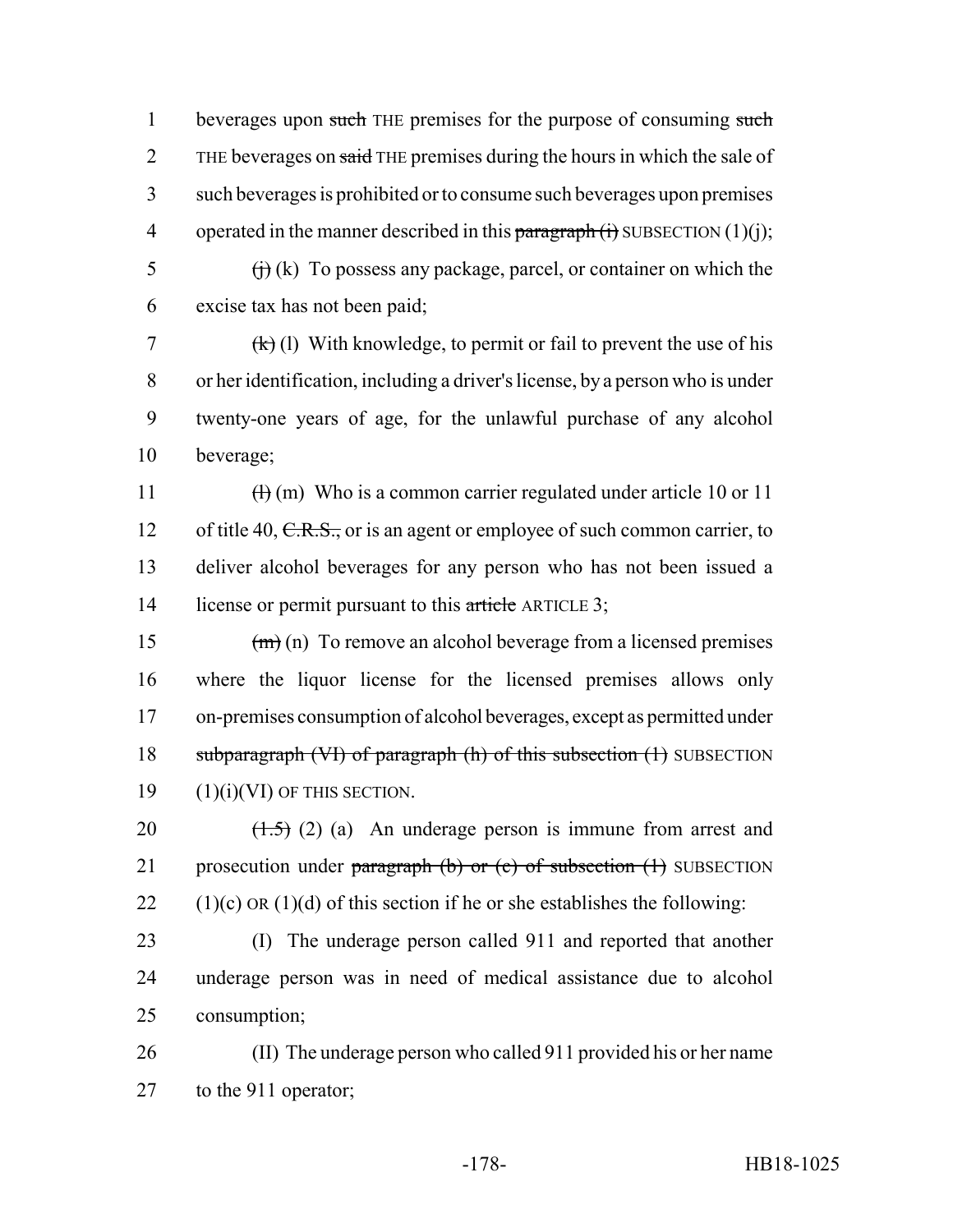1 (III) The underage person was the first person to make the 911 2 report; and

 (IV) The underage person who made the 911 call remained on the scene with the underage person in need of medical assistance until assistance arrived and cooperated with medical assistance or law enforcement personnel on the scene.

 (b) The immunity described in paragraph (a) of this subsection  $(1.5)$  SUBSECTION (2)(a) OF THIS SECTION also extends to the underage person who was in need of medical assistance due to alcohol consumption 10 if the conditions of said paragraph (a) SUBSECTION (2)(a) OF THIS SECTION are satisfied.

12  $(2)(3)$  It is unlawful for any person licensed as a manufacturer, 13 limited winery, brew pub, or distillery pub pursuant to this article or 14 article 46 of this title ARTICLE 3 OR ARTICLE 4 OF THIS TITLE 44 to 15 manufacture alcohol beverages in any location other than the permanent 16 location specifically designated in the license for manufacturing, except 17 as allowed pursuant to section  $12-46-104$   $(1)(a)$ ,  $12-47-402$   $(2.5)$ , 18  $\frac{12-47-403 (2)(a)}{12-47-415 (1)(b)}$  SECTION 44-3-402 (3), 44-3-403 19 (2)(a),  $44-3-417$  (1)(b), OR 44-4-104 (1)(a).

20  $(3)$  (4) (a) It is unlawful for any person to import or sell any 21 imported alcohol beverage in this state unless such THAT person is the 22 primary source of supply in the United States for the brand of such liquor 23 to be imported into or sold within this state and unless such THAT person 24 holds a valid importer's license issued under the provisions of this article 25 ARTICLE 3.

26 (b) If it is determined by the state licensing authority, in its 27 discretion, as not constituting unfair competition or unfair practice, any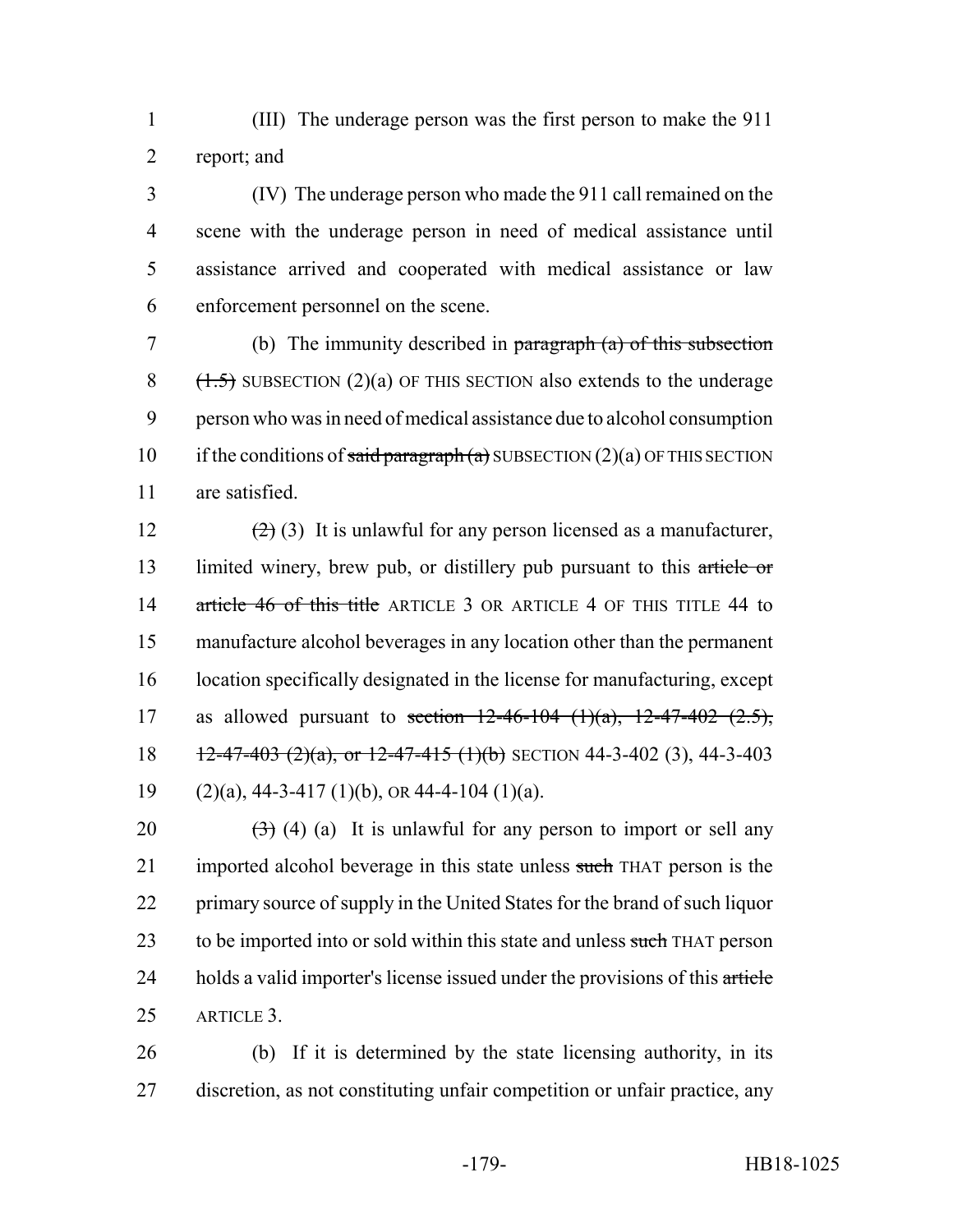1 importer may be authorized by said THE state licensing authority to import 2 and sell under and subject to the provisions of such THE importer's license 3 any brand of alcohol beverage for which he or she is not the primary 4 source of supply in the United States if such THE licensee is the sole 5 source of supply of that brand of alcohol beverage in the state of 6 Colorado and such authorization is determined by the state licensing 7 authority as not constituting a violation of section 12-47-308 SECTION 8 44-3-308.

9 (c) Any such manufacturer or importer shall, at least thirty days 10 before the importation or sale of any such alcohol beverage in this state, 11 file with the state licensing authority notice of intent to import one or 12 more specified brands of such THE ALCOHOL beverage, together with a 13 statement that such THE manufacturer or importer is the primary source 14 of supply in the United States for any such brand, unless exempted 15 pursuant to paragraph (b) of this subsection  $(3)$  SUBSECTION  $(4)(b)$  OF 16 THIS SECTION, in which case, a statement that such THE manufacturer or 17 importer is the sole source of supply of that brand of beverage in the state 18 of Colorado, and, upon the request of the state licensing authority, a copy 19 of the manufacturer's federal brand label approval form as required by the 20 federal bureau of alcohol, tobacco, and firearms or any of its successor 21 agencies. Thereafter, said THE licensee shall file with the state licensing 22 authority a copy of each sales invoice with a monthly sales report as 23 required by section  $12-47-503$  (4) and (5) SECTION 44-3-503 (4) AND (6).

24 (d) As used in this subsection  $(3)$  SUBSECTION  $(4)$ , the term 25 "primary source of supply in the United States" means the manufacturer, 26 the producer, the owner of such alcohol beverage at the time it becomes 27 a marketable product, the bottler in the United States, or the exclusive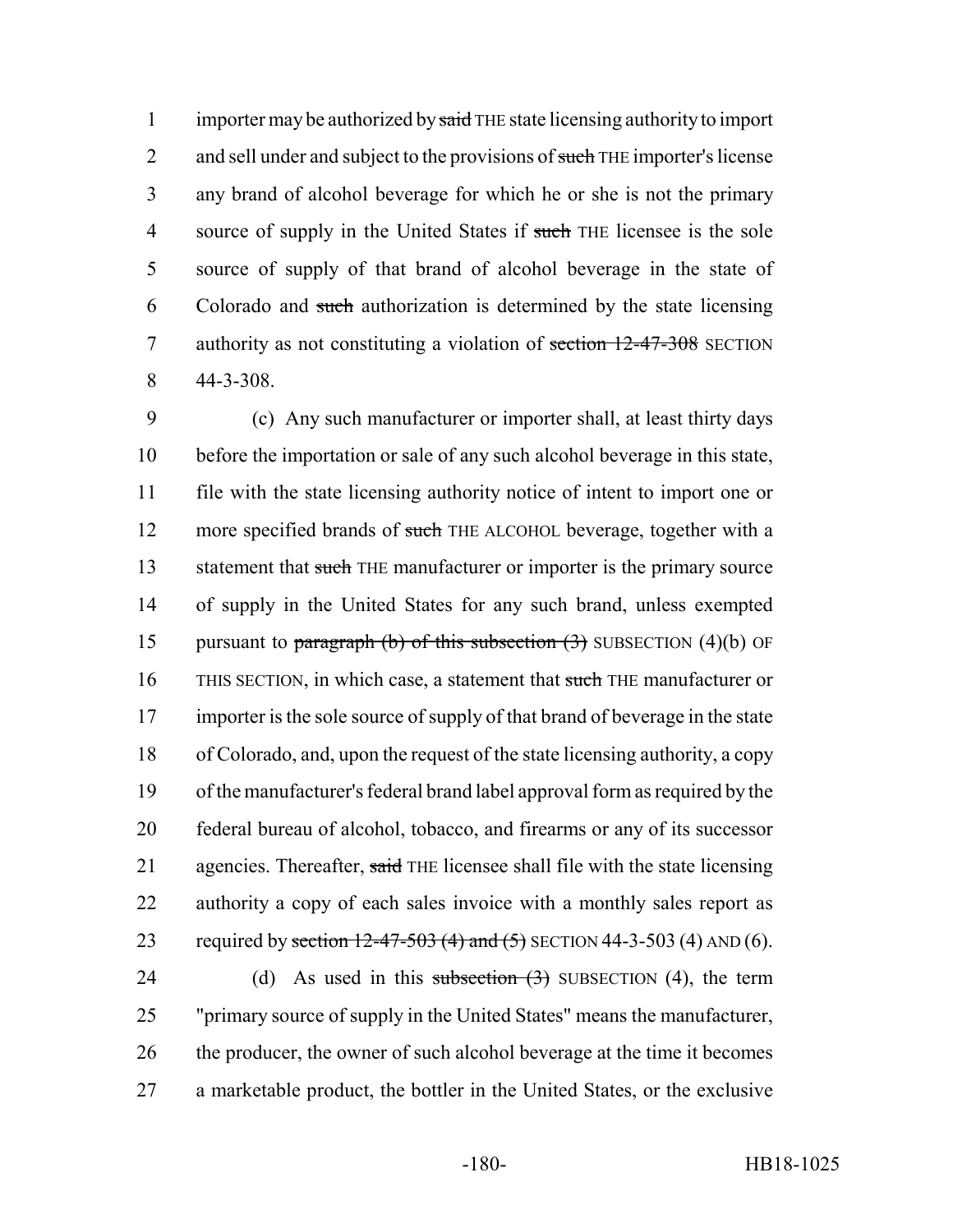agent within the United States, or any of the states, of any such manufacturer, producer, owner, or bottler outside the United States. To be the "primary source of supply in the United States", the said manufacturer or importer must be the first source, such as the manufacturer or the source closest to the manufacturer, in the channel of commerce from which the product can be secured by Colorado alcohol beverage wholesalers.

 (e) It is unlawful for any person licensed as an importer of alcohol 9 beverages pursuant to this article ARTICLE 3 to deliver any such ALCOHOL beverages to any person not in possession of a valid wholesaler's license.

11  $(4)(5)$  It is unlawful for any person licensed to sell at wholesale 12 pursuant to this article or article 46 of this title ARTICLE 3 OR ARTICLE 4 13 OF THIS TITLE 44:

 (a) To peddle malt, vinous, or spirituous liquor at wholesale or by means of a truck or other vehicle if the sale is consummated and delivery 16 made concurrently, but nothing in this paragraph  $(a)$  SUBSECTION  $(5)(a)$ 17 shall prevent delivery from a truck or other vehicle of orders previously taken;

 (b) To deliver fermented malt beverages or malt liquors to any retail licensee located outside the geographic territory designated on the 21 license application filed with the state licensing authority if such THE person holds a wholesaler's beer license;

 (c) To purchase or receive any alcohol beverage from any person 24 not licensed pursuant to this article or article 46 of this title ARTICLE 3 OR 25 ARTICLE 4 OF THIS TITLE 44, unless otherwise provided in this article ARTICLE 3;

(d) To sell or serve any alcohol beverage to consumers for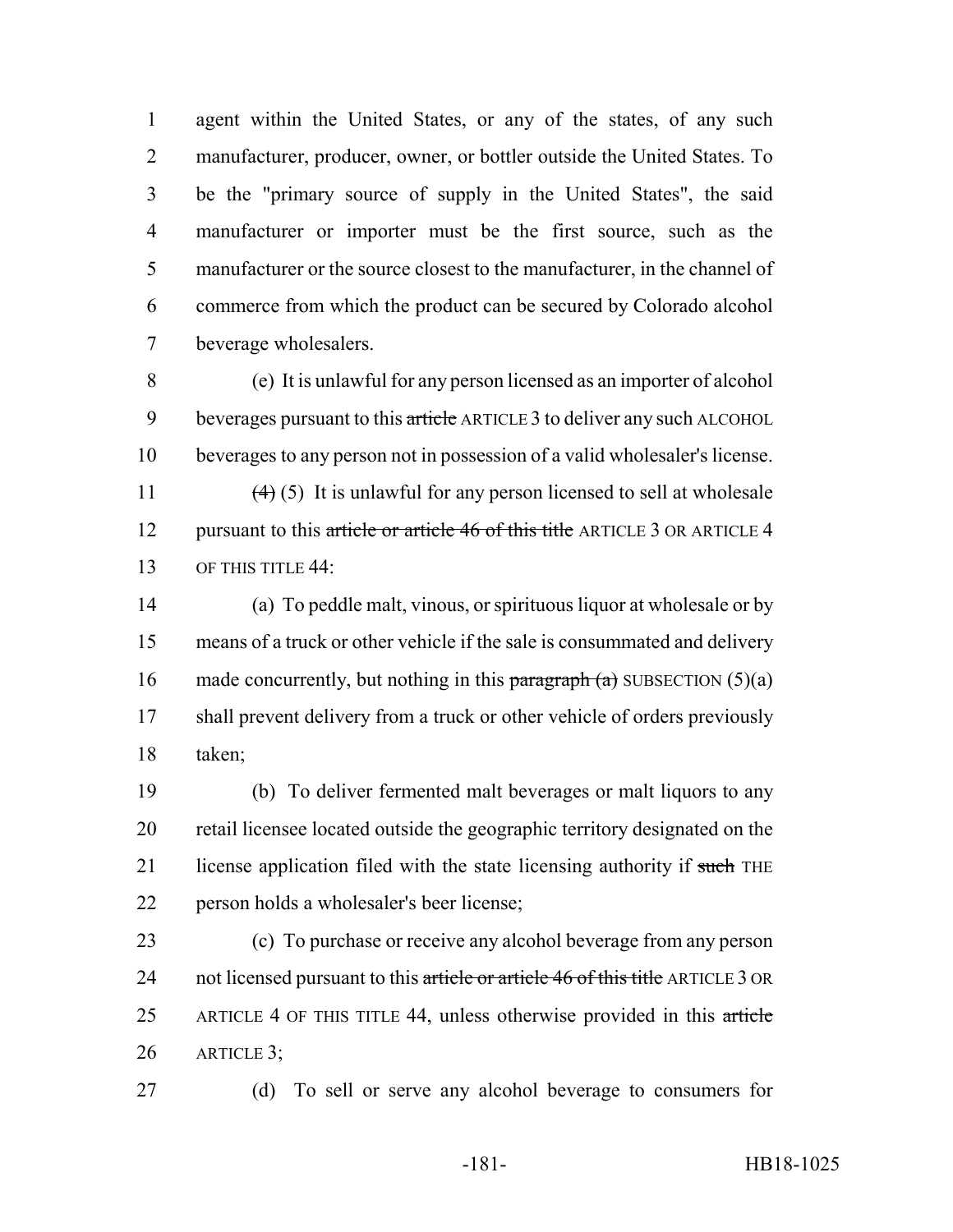consumption on or off the licensed premises during any hours retailers are 2 prohibited from selling or serving such liquors pursuant to subsection  $(5)$ SUBSECTION (6) of this section.

4  $(5)$  (6) It is unlawful for any person licensed to sell at retail 5 pursuant to this article 47 or article 46 of this title 12 ARTICLE 3 OR ARTICLE 4 OF THIS TITLE 44:

 (a) (I) To sell an alcohol beverage to any person under the age of twenty-one years, to a habitual drunkard, or to a visibly intoxicated person. If a person who, in fact, is not twenty-one years of age exhibits a fraudulent proof of age, any action relying on such fraudulent proof of age shall not constitute grounds for the revocation or suspension of any 12 license issued under this article or article 46 of this title ARTICLE 3 OR ARTICLE 4 OF THIS TITLE 44.

 (II) (A) If a licensee or a licensee's employee has reasonable cause to believe that a person is under twenty-one years of age and is exhibiting fraudulent proof of age in an attempt to obtain any alcohol beverage, the 17 licensee or employee shall be authorized to confiscate such THE fraudulent proof of age, if possible, and shall, within seventy-two hours after the confiscation, turn it over to a state or local law enforcement agency. The failure to confiscate such fraudulent proof of age or to turn it over to a state or local law enforcement agency within seventy-two hours after the confiscation shall not constitute a criminal offense, 23 notwithstanding section  $12-47-903$  (1)(a) SECTION 44-3-904 (1)(a).

 (B) If a licensee or a licensee's employee believes that a person is under twenty-one years of age and is exhibiting fraudulent proof of age in an attempt to obtain any alcohol beverage, the licensee or the licensee's employee or any peace or police officer, acting in good faith and upon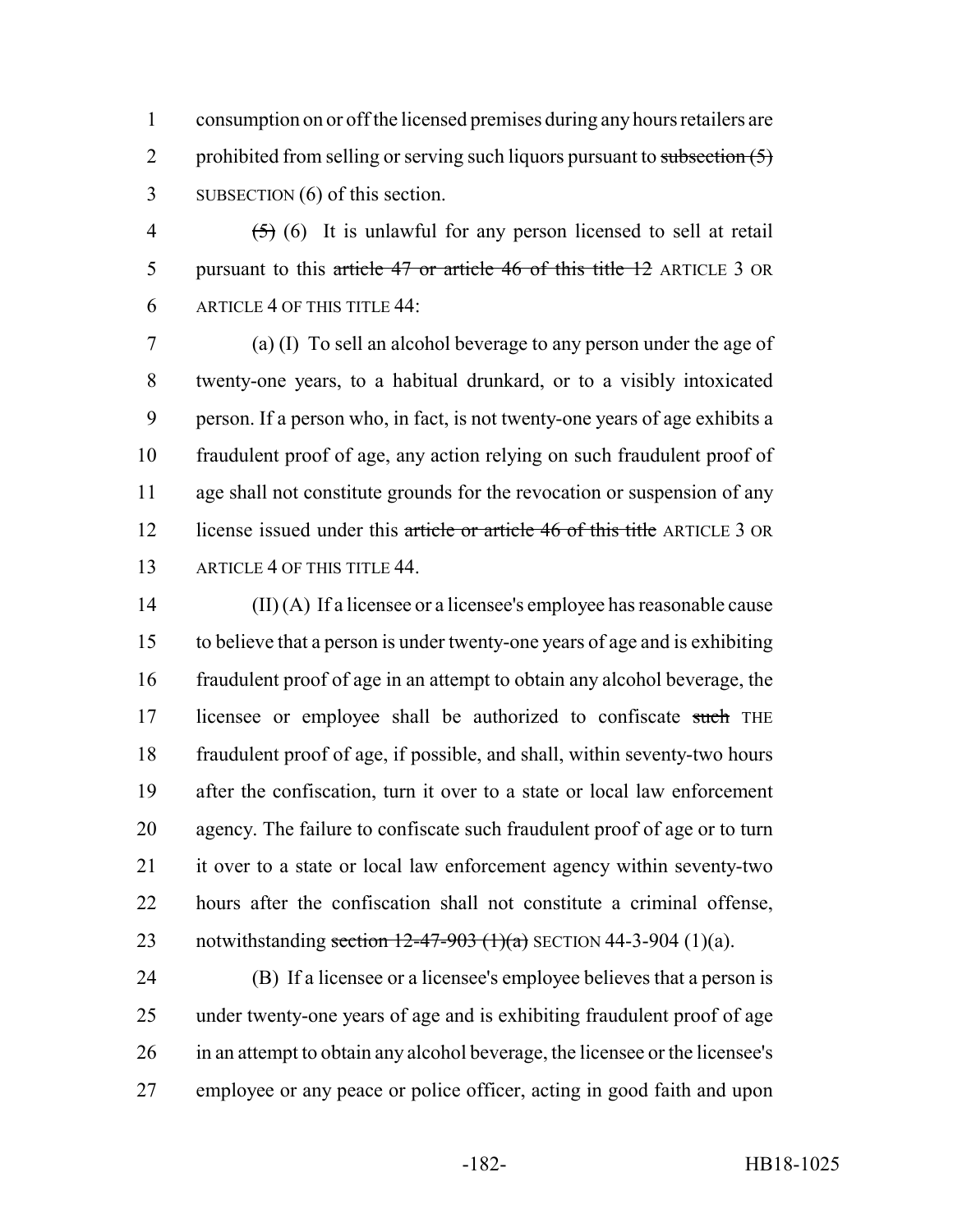probable cause based upon reasonable grounds, therefor, may detain and 2 question such THE person in a reasonable manner for the purpose of ascertaining whether the person is guilty of any unlawful act under this 4 section. Such Questioning of a person by a licensee or a licensee's employee or a peace or police officer does not render the licensee, the licensee's employee, or a peace or police officer civilly or criminally liable for slander, false arrest, false imprisonment, malicious prosecution, or unlawful detention.

 (III) Each licensee shall display a printed card that contains notice 10 of the provisions of this paragraph  $(a)$  SUBSECTION  $(6)(a)$ .

 (IV) Any licensee or licensee's employee acting in good faith in 12 accordance with the provisions of subparagraph  $(H)$  of this paragraph  $(a)$ 13 SUBSECTION (6)(a)(II) OF THIS SECTION shall be immune from any liability, civil or criminal; except that a licensee or employee acting willfully or wantonly shall not be immune from liability pursuant to 16 subparagraph (II) of this paragraph (a) SUBSECTION  $(6)(a)(II)$  OF THIS SECTION.

 (b) To sell, serve, or distribute any malt, vinous, or spirituous liquors at any time other than the following:

 (I) For consumption on the premises on any day of the week, except between the hours of 2 a.m. and 7 a.m.;

 (II) In sealed containers, beginning at 8 a.m. until 12 midnight each day; except that no malt, vinous, or spirituous liquors shall be sold, served, or distributed in a sealed container on Christmas day;

25 (c) Except as provided in section 18-13-122, C.R.S., to sell fermented malt beverages to any person under the age of twenty-one years or to any person between the hours of 12 midnight and 8 a.m.;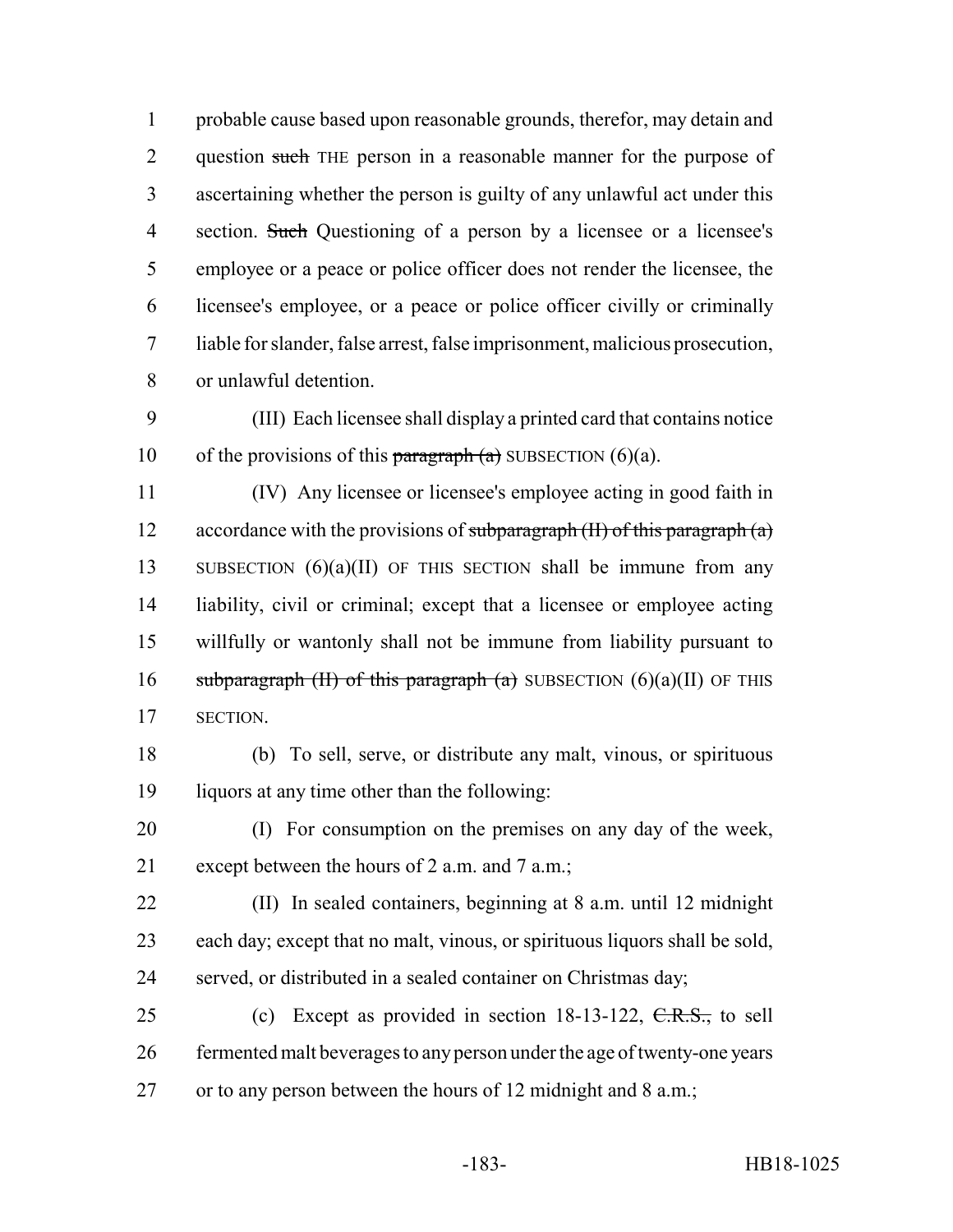| $\mathbf{1}$   | (d) To offer for sale or solicit any order for vinous or spirituous         |
|----------------|-----------------------------------------------------------------------------|
| $\overline{2}$ | liquors in person at retail except within the licensed premises;            |
| 3              | (e) To have in possession or upon the licensed premises any                 |
| $\overline{4}$ | alcohol beverage, the sale of which is not permitted by said license;       |
| 5              | (f) To buy any alcohol beverages from any person not licensed to            |
| 6              | sell at wholesale as provided by this article ARTICLE 3 except as otherwise |
| 7              | provided in this article ARTICLE 3;                                         |
| 8              | (g) To sell at retail alcohol beverages except in the permanent             |
| 9              | location specifically designated in the license for such sale;              |
| 10             | (h) To fail to display at all times in a prominent place a printed          |
| 11             | card with a minimum height of fourteen inches and a width of eleven         |
| 12             | inches with each letter to be a minimum of one-half inch in height, which   |
| 13             | shall read as follows:                                                      |
| 14             | <b>WARNING</b>                                                              |
| 15             | IT IS ILLEGAL TO SELL WHISKEY, WINE, OR BEER TO                             |
| 16             | ANY PERSON UNDER TWENTY-ONE YEARS OF AGE, AND IT IS                         |
| 17             | ILLEGAL FOR ANY PERSON UNDER TWENTY-ONE YEARS OF                            |
| 18             | AGE TO POSSESS OR TO ATTEMPT TO PURCHASE THE SAME.                          |
| 19             | IDENTIFICATION CARDS WHICH APPEAR<br>TO<br><b>BE</b>                        |
| 20             | FRAUDULENT WHEN PRESENTED BY PURCHASERS MAY BE                              |
| 21             | CONFISCATED BY THE ESTABLISHMENT AND TURNED OVER                            |
| 22             | TO A LAW ENFORCEMENT AGENCY.                                                |
| 23             | IT IS ILLEGAL IF YOU ARE TWENTY-ONE YEARS OF AGE                            |
| 24             | OR OLDER FOR YOU TO PURCHASE WHISKEY, WINE, OR BEER                         |
| 25             | FOR A PERSON UNDER TWENTY-ONE YEARS OF AGE.                                 |
| 26             | FINES AND IMPRISONMENT MAY BE IMPOSED BY THE                                |
| 27             | COURTS FOR VIOLATION OF THESE PROVISIONS.                                   |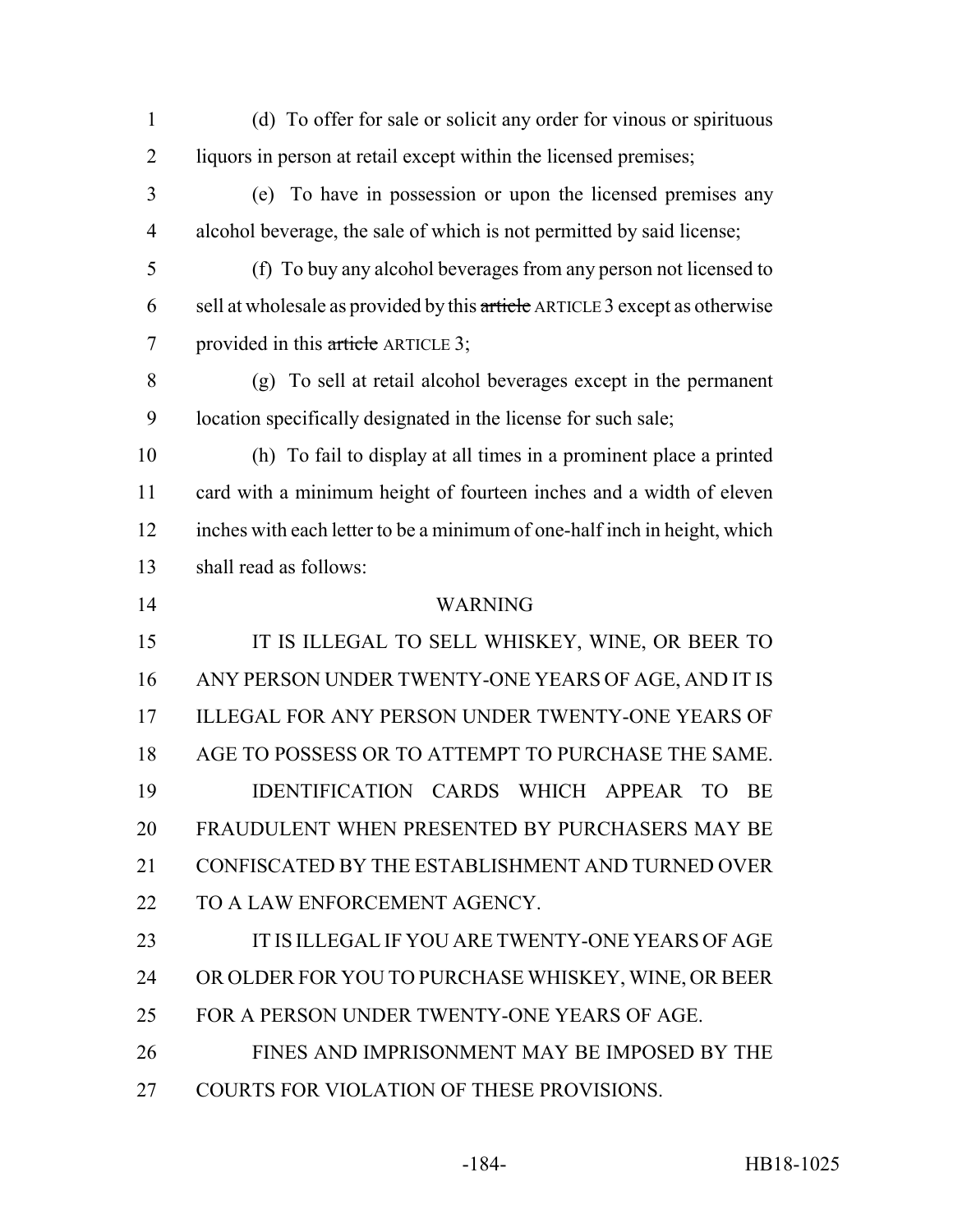(i) (I) To sell malt, vinous, or spirituous liquors or fermented malt beverages in a place where the alcohol beverages are to be consumed, unless the place is a hotel, restaurant, tavern, lodging and entertainment facility, racetrack, club, retail gaming tavern, or arts licensed premises or unless the place is a dining, club, or parlor car; plane; bus; or other conveyance or facility of a public transportation system.

 (II) Notwithstanding subparagraph (I) of this paragraph (i) 8 SUBSECTION  $(6)(i)(I)$  OF THIS SECTION, it shall not be unlawful for a retail liquor store or liquor-licensed drugstore licensee to allow tastings to be conducted on his or her licensed premises if authorization for the tastings 11 has been granted pursuant to section 12-47-301 SECTION 44-3-301.

 (j) To display or cause to be displayed, on the licensed premises, any exterior sign advertising any particular brand of malt liquors or fermented malt beverages, unless the particular brand so designated in the sign is dispensed on draft or in sealed containers within the licensed premises wherein the sign is displayed;

 (k) (I) To have on the licensed premises, if licensed as a retail liquor store or liquor-licensed drugstore, any container that shows evidence of having once been opened or that contains a volume of liquor less than that specified on the label of such container; except that a person holding a retail liquor store or liquor-licensed drugstore license may have upon the licensed premises malt, vinous, or spirituous liquors in open containers, when the open containers were brought on the licensed premises by and remain solely in the possession of the sales personnel of 25 a person licensed to sell at wholesale pursuant to this article ARTICLE 3 for the purpose of sampling malt, vinous, or spirituous liquors by the retail 27 licensee only. Nothing in this paragraph  $(k)$  SUBSECTION  $(6)(k)$  shall apply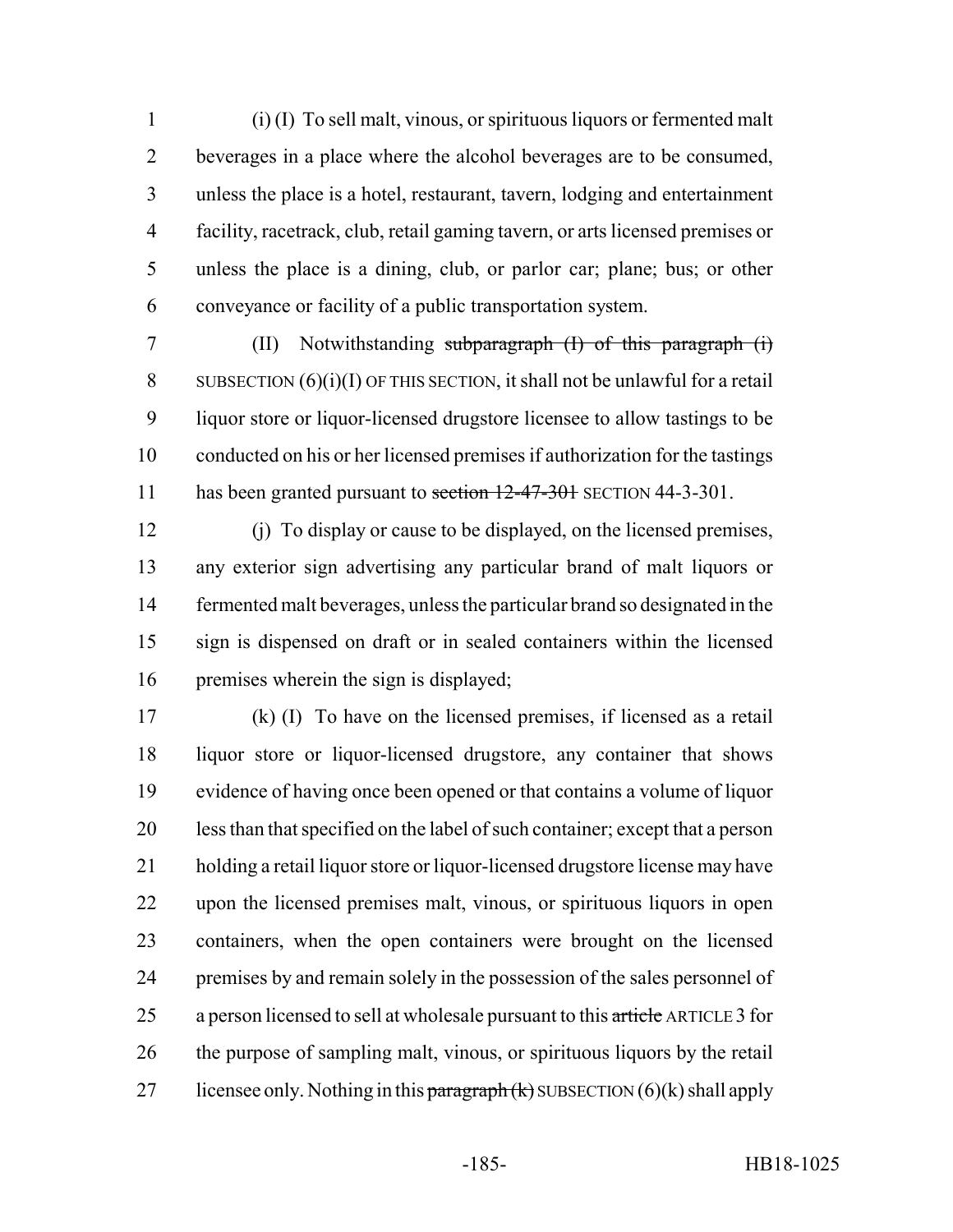to any liquor-licensed drugstore where the contents, or a portion thereof, have been used in compounding prescriptions.

 (II) Notwithstanding subparagraph (I) of this paragraph (k) 4 SUBSECTION  $(6)(k)(I)$  OF THIS SECTION, it shall not be unlawful for a retail liquor store or liquor-licensed drugstore licensee to allow tastings to be conducted on his or her licensed premises if authorization for the tastings 7 has been granted pursuant to section 12-47-301 SECTION 44-3-301.

 (l) To employ or permit, if such THE person is licensed to sell alcohol beverages for on-premises consumption or is the agent or manager of said licensee, any employee, waiter, waitress, entertainer, host, hostess, or agent of said licensee to solicit from patrons in any manner, for himself or herself or for any other employee, the purchase of any food, beverage, or any other thing of value;

 (m) To require a wholesaler to make delivery to any premises other than the specific hotel and restaurant premises where the alcohol beverage is to be sold and consumed if the person is a hotel and restaurant licensee or the registered manager of a hotel and restaurant license requires the delivery;

 (n) (I) To authorize or permit any gambling, or the use of any gambling machine or device, except as provided by the "Bingo and 21 Raffles Law", part 6 of article 21 of title 24. This subsection  $(5)(n)$ 22 SUBSECTION  $(6)(n)$  does not apply to those activities, equipment, and devices authorized and legally operated pursuant to articles 47.1 and 60 24 of this title 12

25 (II)  $\text{Any } A$  person who violates any provision of this paragraph  $(n)$ 26 SUBSECTION  $(6)(n)$  is guilty of a class 5 felony and, upon conviction, 27 thereof, shall be punished as provided in section  $18-1.3-401$ .  $C.R.S.$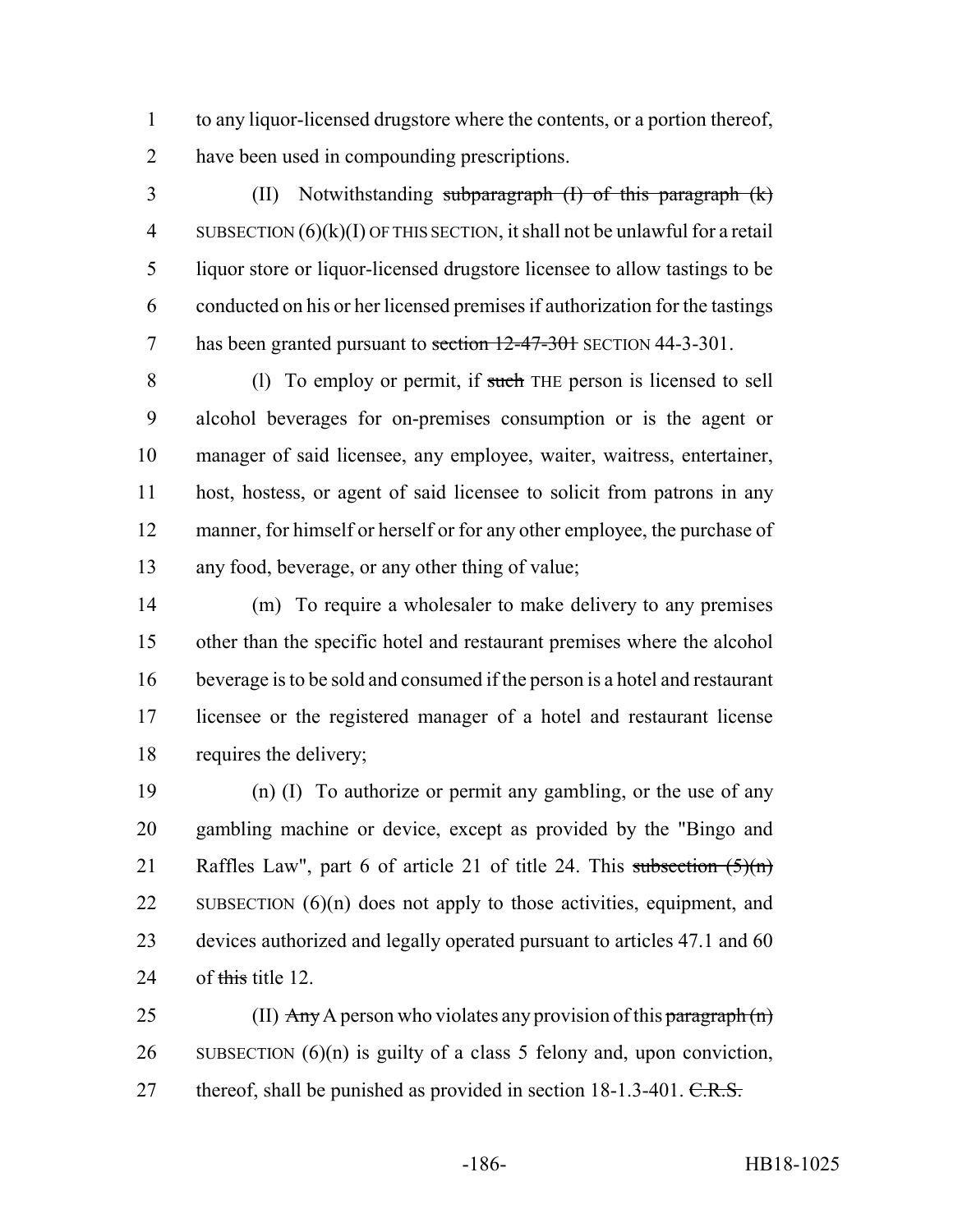(o) To authorize or permit toughperson fighting as defined in section 12-10-103;

 (p) (I) (A) To permit a person under eighteen years of age to sell, dispense, or participate in the sale or dispensing of any alcohol beverage; or

6 (B) Except as provided in subparagraph  $(H)$  of this paragraph  $(p)$ 7 SUBSECTION  $(6)(p)(II)$  OF THIS SECTION, to employ a person who is at least eighteen years of age but under twenty-one years of age to sell or dispense malt, vinous, or spirituous liquors, unless the employee is supervised by another person who is on the licensed premises and is at 11 least twenty-one years of age;

12 (II) If licensed as a tavern under section 12-47-412 SECTION 44-3-414 that does not regularly serve meals, a lodging and entertainment 14 facility under section 12-47-426 SECTION 44-3-428 that does not regularly serve meals, a retail liquor store under section 12-47-407 SECTION 16 44-3-409, or a liquor-licensed drugstore under section 12-47-408 SECTION 17 44-3-410, to permit an employee who is under twenty-one years of age to sell malt, vinous, or spirituous liquors; or

 (III) If licensed as a retail liquor store under section 12-47-407 20 SECTION 44-3-409 or a liquor-licensed drugstore under section 12-47-408 SECTION 44-3-410, to permit an employee who is under twenty-one years of age to deliver or otherwise have any contact with malt, vinous, or spirituous liquors offered for sale on, or sold and removed from, the licensed premises of the retail liquor store or liquor-licensed drugstore.

25  $(6)(7)$  It is unlawful for any importer, manufacturer, or brewer to 26 sell or to bring into this state for purposes of sale any fermented malt beverage or any malt liquor without causing the same to be unloaded and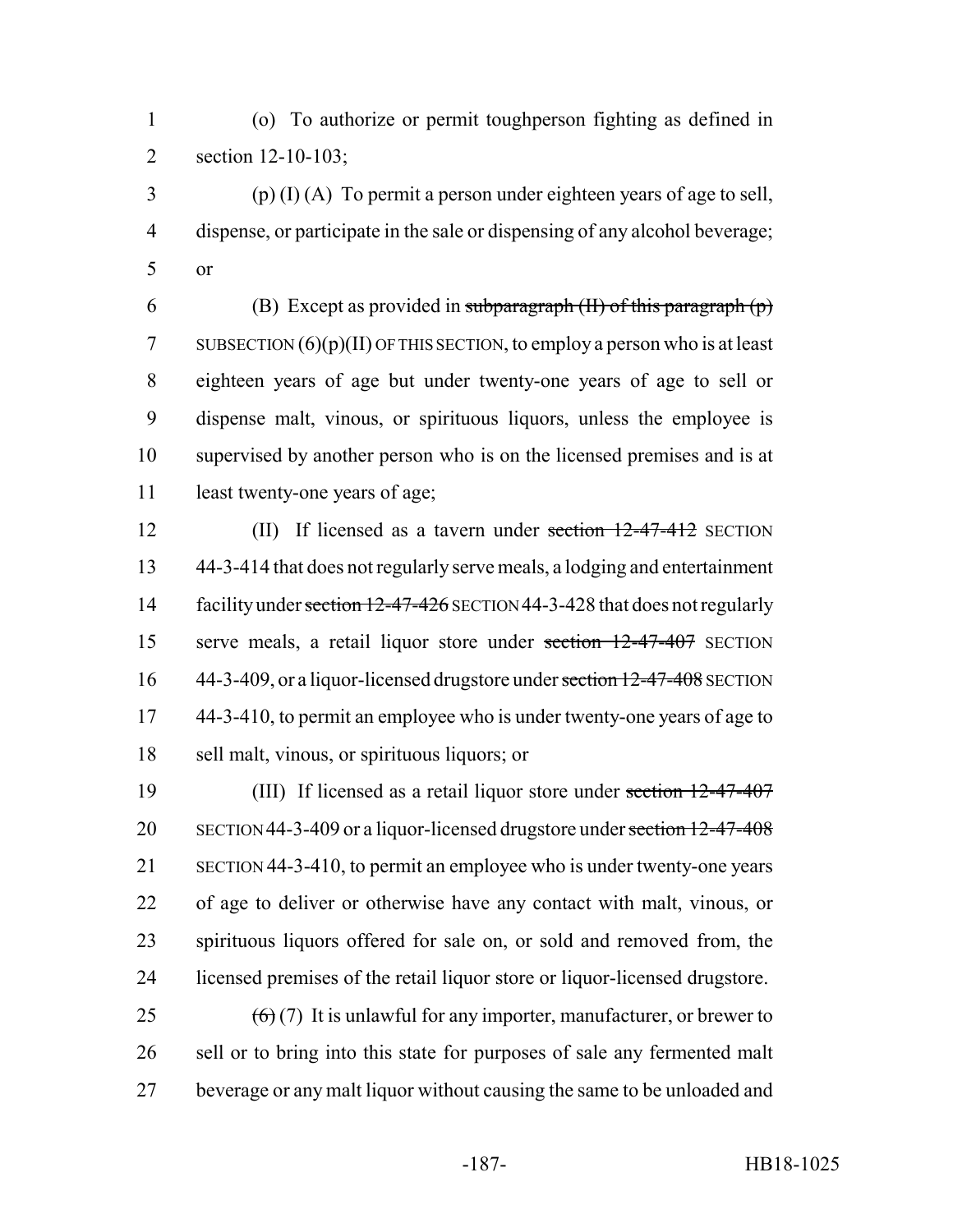placed in the physical possession of a licensed wholesaler at the wholesaler's licensed premises in this state and to be inventoried for purposes of tax collection prior to delivery to a retailer or consumer.

 $(7)$  (8) (a) It is unlawful for any person licensed pursuant to this 5 article or article 46 of this title ARTICLE 3 OR ARTICLE 4 OF THIS TITLE 44 to give away fermented malt beverages for the purpose of influencing the sale of any particular kind, make, or brand of any malt beverage and to furnish or supply any commodity or article at less than its market price for said purpose, except advertising material and signs.

 (b) Notwithstanding paragraph (a) of this subsection (7) SUBSECTION (8)(a) OF THIS SECTION, it shall not be unlawful for a retail liquor store or liquor-licensed drugstore licensee to allow tastings to be conducted on his or her licensed premises if authorization for the tastings 14 has been granted pursuant section 12-47-301 TO SECTION 44-3-301.

15  $(8)$  (9) (a) It is unlawful for any manufacturer or wholesaler 16 licensed pursuant to article 46 of this title ARTICLE 4 OF THIS TITLE 44 to sell, deliver, or cause to be delivered to any person licensed pursuant to 18 section 12-47-407 or 12-47-408 SECTION 44-3-409 OR 44-3-410 any beverage containing alcohol in excess of three and two-tenths percent by weight or four percent by volume, or for any fermented malt beverage 21 retailer licensed pursuant to article 46 of this title ARTICLE 4 OF THIS TITLE 22 44 to sell, possess, or permit the consumption on the premises of any of the ALCOHOL beverages containing alcohol in excess of three and two-tenths percent by weight or four percent by volume, or for any 25 fermented malt beverage retail licensee licensed pursuant to article 46 of 26 this title ARTICLE 4 OF THIS TITLE 44 to hold or operate under any license for the sale of any beverages containing alcohol in excess of three and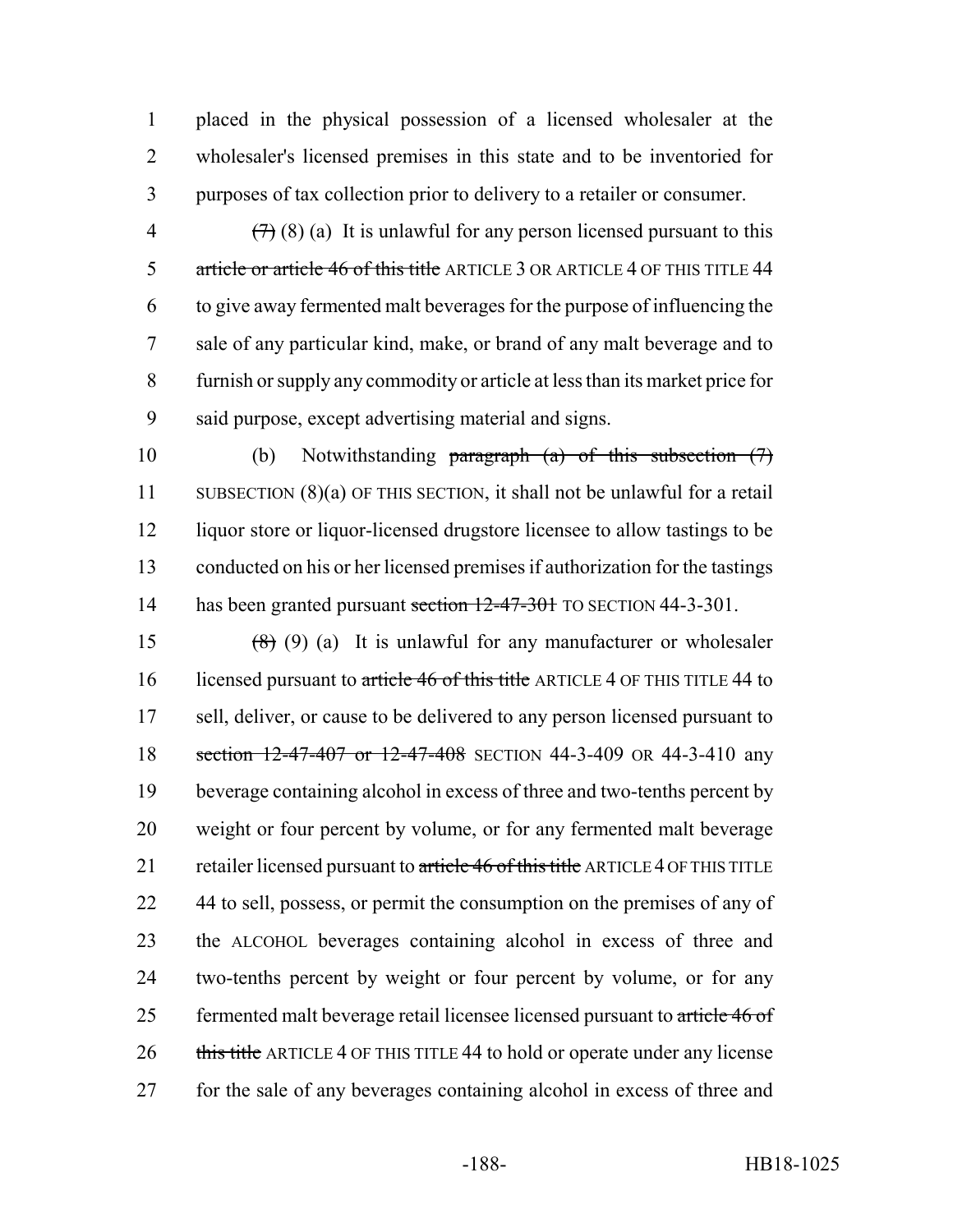two-tenths percent by weight or four percent by volume for the same 2 premises. Any violation of this subsection  $(8)$  SUBSECTION  $(9)$  by any fermented malt beverage licensee licensed pursuant to article 46 of this 4 title ARTICLE 4 OF THIS TITLE 44 immediately invalidates the license 5 granted under article 46 of this title ARTICLE 4 OF THIS TITLE 44.

6 (b) This subsection  $(8)$  SUBSECTION  $(9)$  is repealed, effective January 1, 2019.

 $(9)$  (10) (a) (I) Except as provided in paragraph (c) of this 9 subsection  $(9)$  SUBSECTION  $(10)(c)$  OF THIS SECTION, it is unlawful for a person who is licensed to sell alcohol beverages for consumption on the licensed premises to knowingly permit the removal of an alcohol beverage from the licensed premises.

13 (II) (A) Except as provided in sub-subparagraph (C) of this 14 subparagraph  $(H)$  SUBSECTION  $(10)(a)(II)(C)$  OF THIS SECTION, the licensee shall not be charged with permitting the removal of an alcohol beverage from the licensed premises when the licensee has posted a sign at least ten inches wide and six inches high by each exit used by the public that contains the following notice in type that is at least one-half inch in height:

 WARNING DO NOT LEAVE THE PREMISES OF THIS ESTABLISHMENT WITH AN ALCOHOL BEVERAGE. IT IS ILLEGAL TO CONSUME AN ALCOHOL BEVERAGE IN A PUBLIC PLACE. A FINE OF UP TO \$250 MAY BE IMPOSED BY THE COURTS FOR A VIOLATION OF THIS PROVISION. 27 (B) A person licensed pursuant to section 12-47-414 SECTION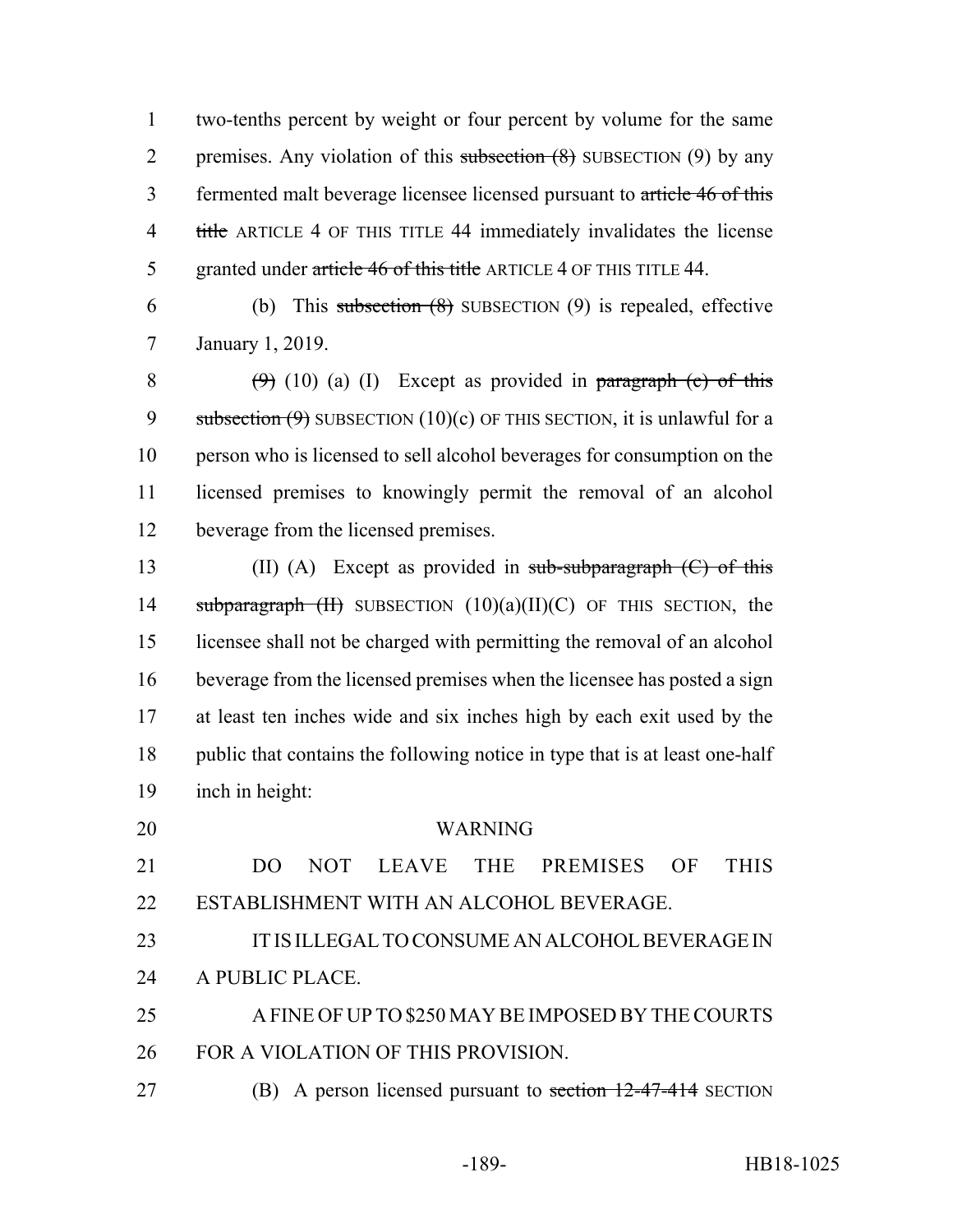1 44-3-416 must post a sign with the specified notice and in the minimum 2 type size required by sub-subparagraph  $(A)$  of this subparagraph  $(H)$ 3 SUBSECTION  $(10)(a)(II)(A)$  OF THIS SECTION that is at least twelve inches 4 wide and eighteen inches high.

 (C) Regardless of whether a licensee posts a sign as specified in 6 this subparagraph  $(H)$  SUBSECTION  $(10)(a)(II)$  OF THIS SECTION, the licensee may be charged with knowingly permitting the removal of an alcohol beverage from the licensed premises if the licensee shows reckless disregard for the prohibition against alcohol beverage removal 10 from the licensed premises, which may include permitting the removal of an alcohol beverage from the licensed premises three times within a twelve-month period, regardless of whether the three incidents occur on the same day or separate days. A licensee may be charged with knowingly 14 permitting the removal of an alcohol beverage from the licensed premises upon the third occurrence of alcohol beverage removal from the licensed premises.

17 (III) In addition to posting a sign as described in subparagraph (II) 18 of this paragraph (a) SUBSECTION  $(10)(a)(II)$  OF THIS SECTION, a licensee 19 may also station personnel at each exit used by the public in order to 20 prevent the removal of an alcohol beverage from the licensed premises.

21 (b) This subsection  $(9)$  SUBSECTION (10) applies to persons 22 licensed or permitted to sell or serve alcohol beverages for consumption 23 on the licensed premises pursuant to section  $12-47-403$ ,  $12-47-409$ , 24 12-47-410, 12-47-411, 12-47-412, 12-47-413, 12-47-414, 12-47-415, 25 12-47-416, 12-47-417, 12-47-418, 12-47-419, 12-47-420, 12-47-422, 26 12-47-424, or 12-47-426 SECTION 44-3-403, 44-3-411, 44-3-412, 27 44-3-413, 44-3-414, 44-3-415, 44-3-416, 44-3-417, 44-3-418, 44-3-419,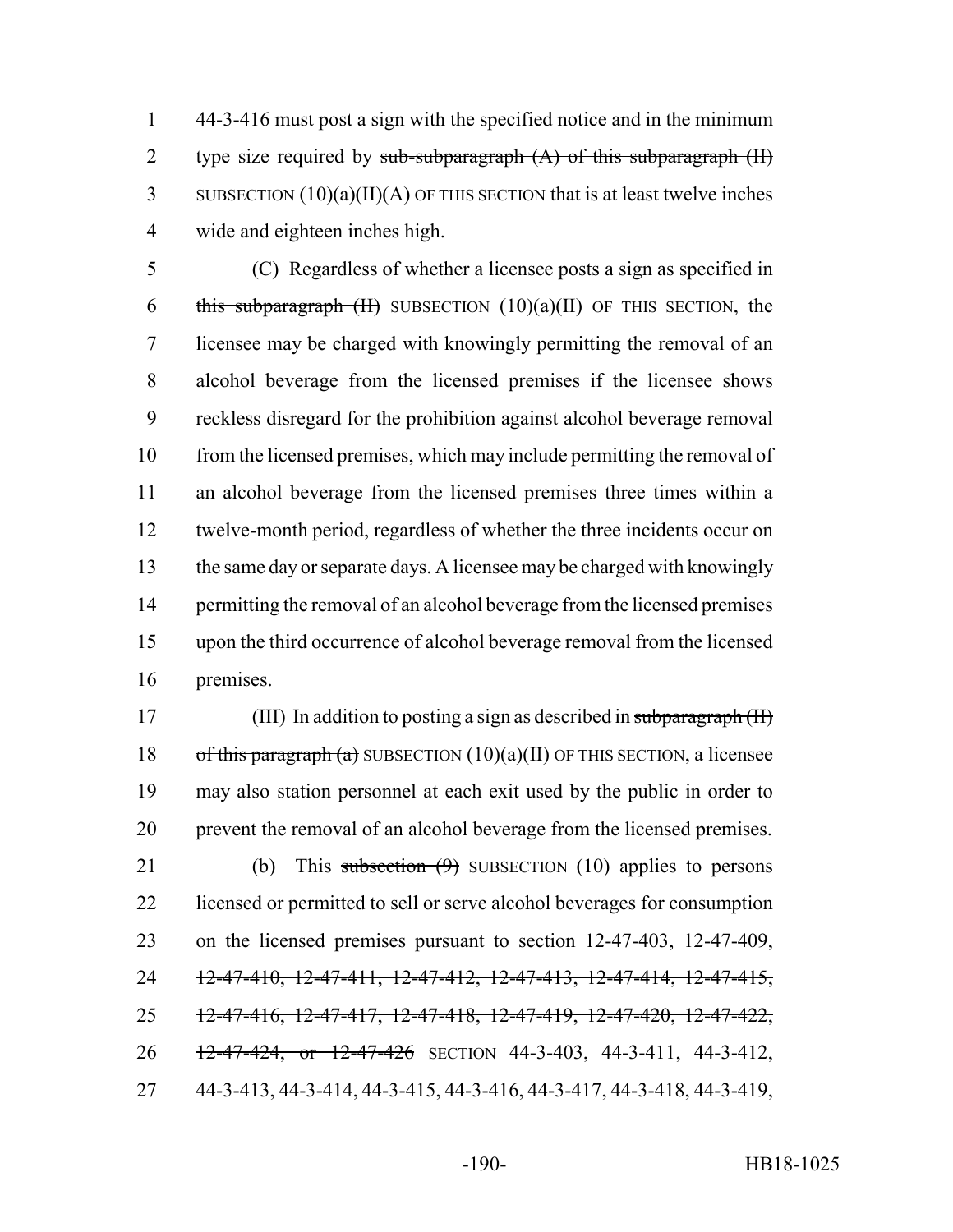44-3-420, 44-3-421, 44-3-422, 44-3-424, 44-3-426, OR 44-3-428.

2 (c) This subsection (9) SUBSECTION (10) does not preclude a 3 licensee described in section  $12-47-421$  (2) SECTION 44-3-423 (2) from permitting a customer to remove from the licensed premises one opened container of partially consumed vinous liquor that was purchased on the licensed premises and has been resealed, as permitted by section  $12-47-421$  (1) SECTION 44-3-423 (1).

 $(10)$  (11) (a) Except as provided in paragraph (b) of this 9 subsection  $(10)$  SUBSECTION  $(11)(b)$  OF THIS SECTION, it is unlawful for a retail licensee or an employee of a retail licensee to sell malt, vinous, or spirituous liquors to a consumer for consumption off the licensed premises unless the retail licensee or employee verifies that the consumer is at least twenty-one years of age by requiring the consumer to present a valid identification, as determined by the state licensing authority by rule. The retail licensee or employee shall make a determination from the information presented whether the purchaser is at least twenty-one years of age.

 (b) It is not unlawful for a retail licensee or employee of a retail licensee to sell malt, vinous, or spirituous liquors to a consumer who is or reasonably appears to be over fifty years of age and who failed to present an acceptable form of identification.

22 (c) As used in this subsection  $(10)$  SUBSECTION  $(11)$ , "retail 23 licensee" means a person licensed under section  $12-46-104$   $(1)(c)$ , 24  $12-47-407$ , or  $12-47-408$  SECTION 44-3-409, 44-3-410, OR 44-4-104 (1)(c). **44-3-902. [Formerly 12-47-902] Testing for intoxication by law enforcement officers - when prohibited.** (1) No person who is 27 patronizing a licensed premises as defined in sections 12-47-103 (14) and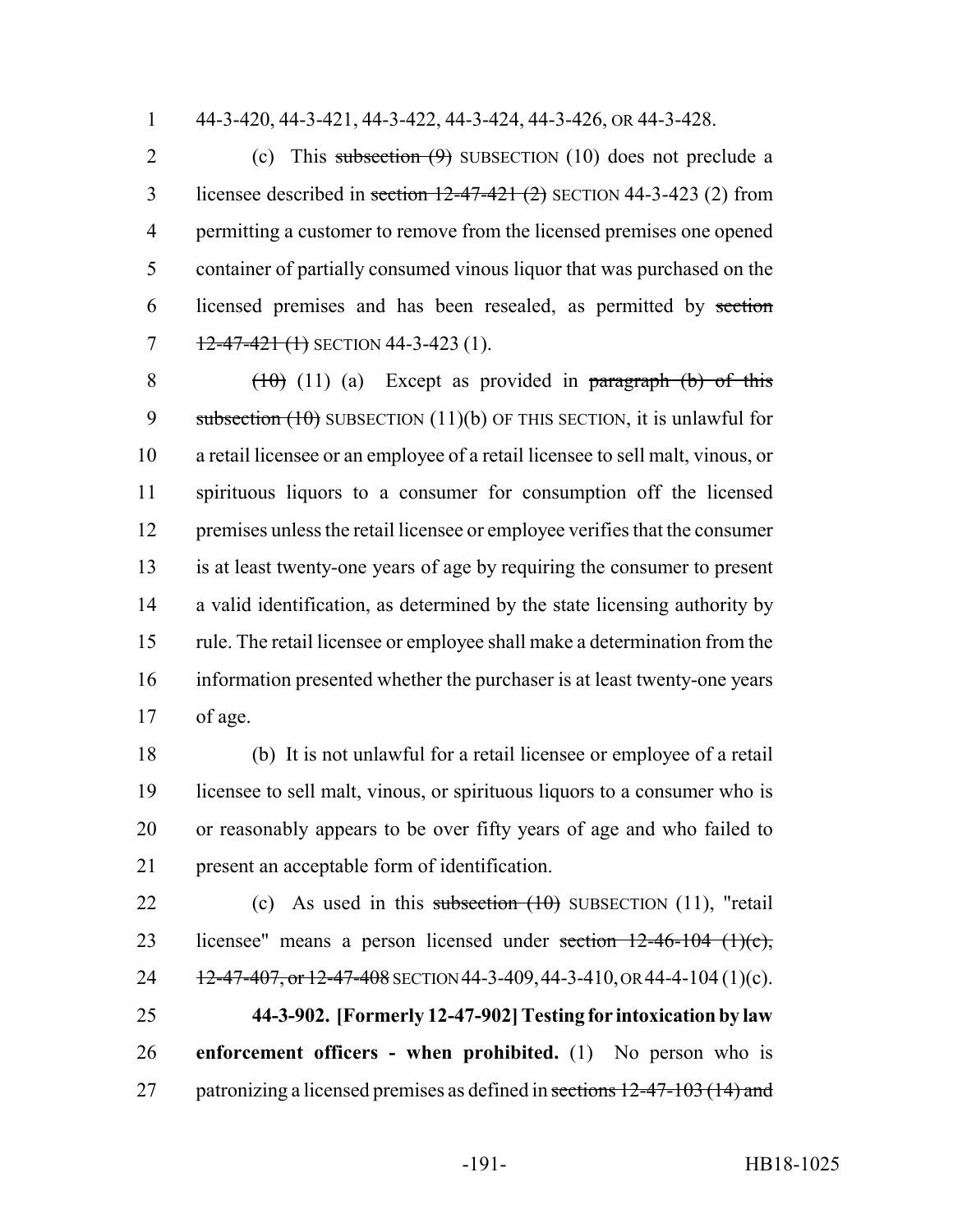1  $\frac{12-46-103(3)}{24}$  SECTIONS 44-3-103 (24) AND 44-4-103 (3) shall be required 2 or solicited by any law enforcement officer to submit to any mechanical 3 test for the purpose of determining the alcohol content of such THE 4 person's blood or breath while such person HE OR SHE is upon such THE 5 licensed premises except to determine if there is a violation of section 6 42-4-1301 <del>C.R.S.,</del> by a driver of a motor vehicle, unless the law 7 enforcement officer is acting pursuant to a court order obtained in the 8 manner described in subsection (2) of this section. No such test may be 9 performed upon any licensed premises to obtain evidence of alleged 10 intoxication, except pursuant to a court order as provided in this section 11 or in case of a medical emergency, regardless of whether such THE 12 alleged intoxication is a violation of any provision of this article ARTICLE 13 3.

 (2) An ex parte order to permit any law enforcement officer to solicit any person who is patronizing a licensed premises, as defined in 16 sections 12-47-103 (14) and 12-46-103 (3) SECTIONS 44-3-103 (24) AND 44-4-103 (3), to submit to any mechanical test for the purpose of 18 determining the alcohol content of such THE person's blood or breath 19 while such person HE OR SHE is upon such licensed premises may be issued by any judge of competent jurisdiction in the state of Colorado, including a district, county, or municipal court judge, upon application of a district attorney or a law enforcement agency showing probable cause to believe that evidence will be obtained of the commission of the crime of providing any alcohol beverage to a visibly intoxicated person or minor 25 in violation of section  $12-47-901$  (1)(a) or  $(5)(a)(1)$  SECTION 44-3-901 26 (1)(a) OR  $(6)(a)(I)$ .

27 (3) Each application for an ex parte order as described in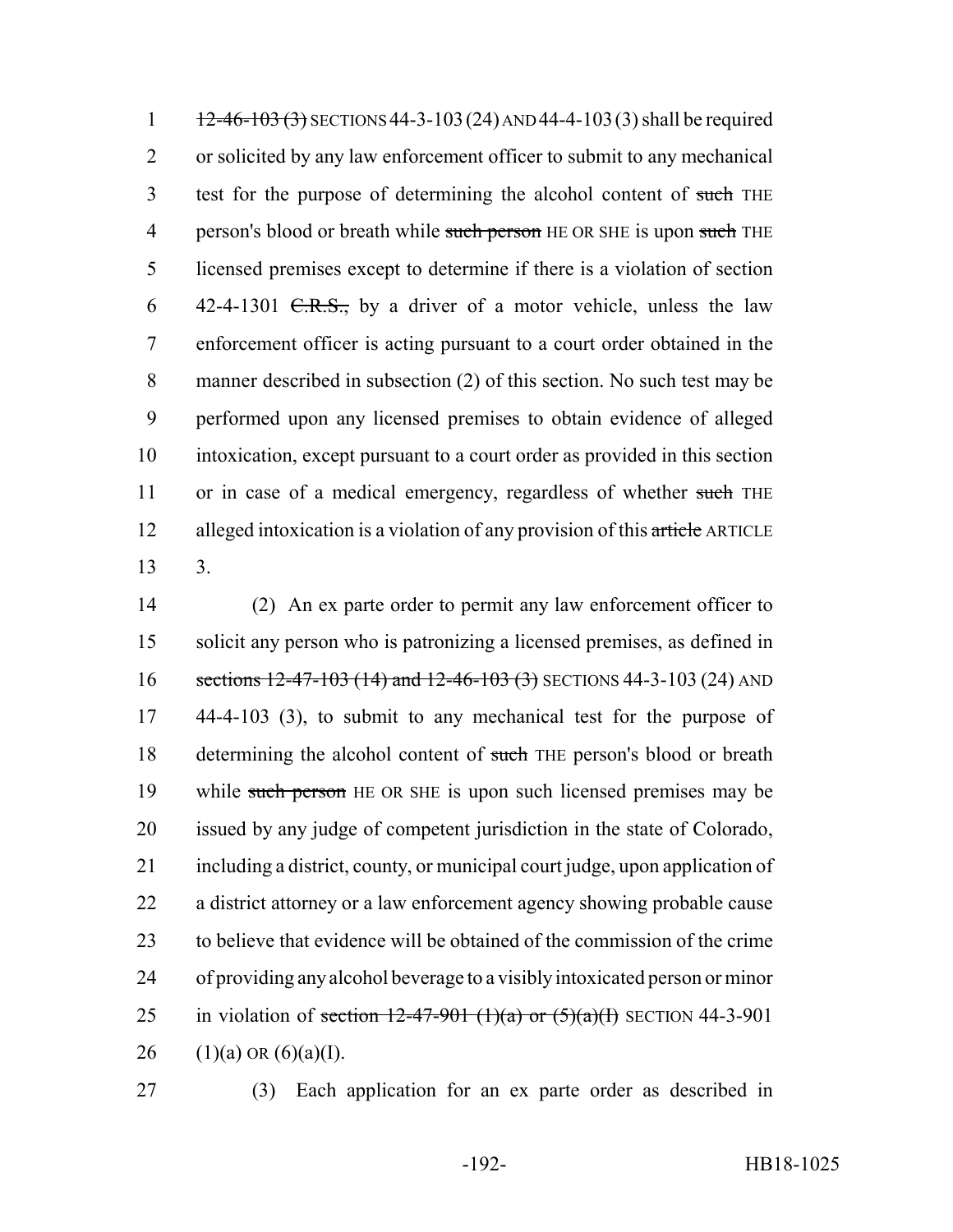subsection (2) of this section shall be made in writing upon oath or affirmation to a judge of competent jurisdiction, including a district, county, or municipal court judge, and shall state the applicant's authority to make such THE application. Each application shall include the following information:

 (a) The identity of the investigative or law enforcement officer making the application, and the officer authorizing the application;

 (b) A complete statement of the facts and circumstances relied upon by the applicant to justify his or her belief that an order should be issued, which shall include, but not be limited to:

 (I) A sufficient description of the licensed premises that is proposed to be the subject of the court order;

 (II) Evidence that shows probable cause to believe that there have 14 been frequent and continuing violations of section  $12-47-901$  (1)(a) or 15  $(5)(a)(1)$  SECTION 44-3-901 (1)(a) OR (6)(a)(I) regarding the crime of providing any alcohol beverage to a visibly intoxicated person or minor; and

 (III) A complete statement as to whether or not other investigative procedures have been tried and failed, or why other investigative procedures reasonably appear to be impractical for economic or other reasons or unlikely to succeed if tried.

 (4) Upon an application being made in accordance with subsection (3) of this section, the judge may enter an ex parte order, as requested or as modified, authorizing or approving testing as described in subsection (2) of this section in a particular licensed premises located within the territorial jurisdiction of the court in which the judge is sitting, and within the jurisdiction of the district attorney or law enforcement agency making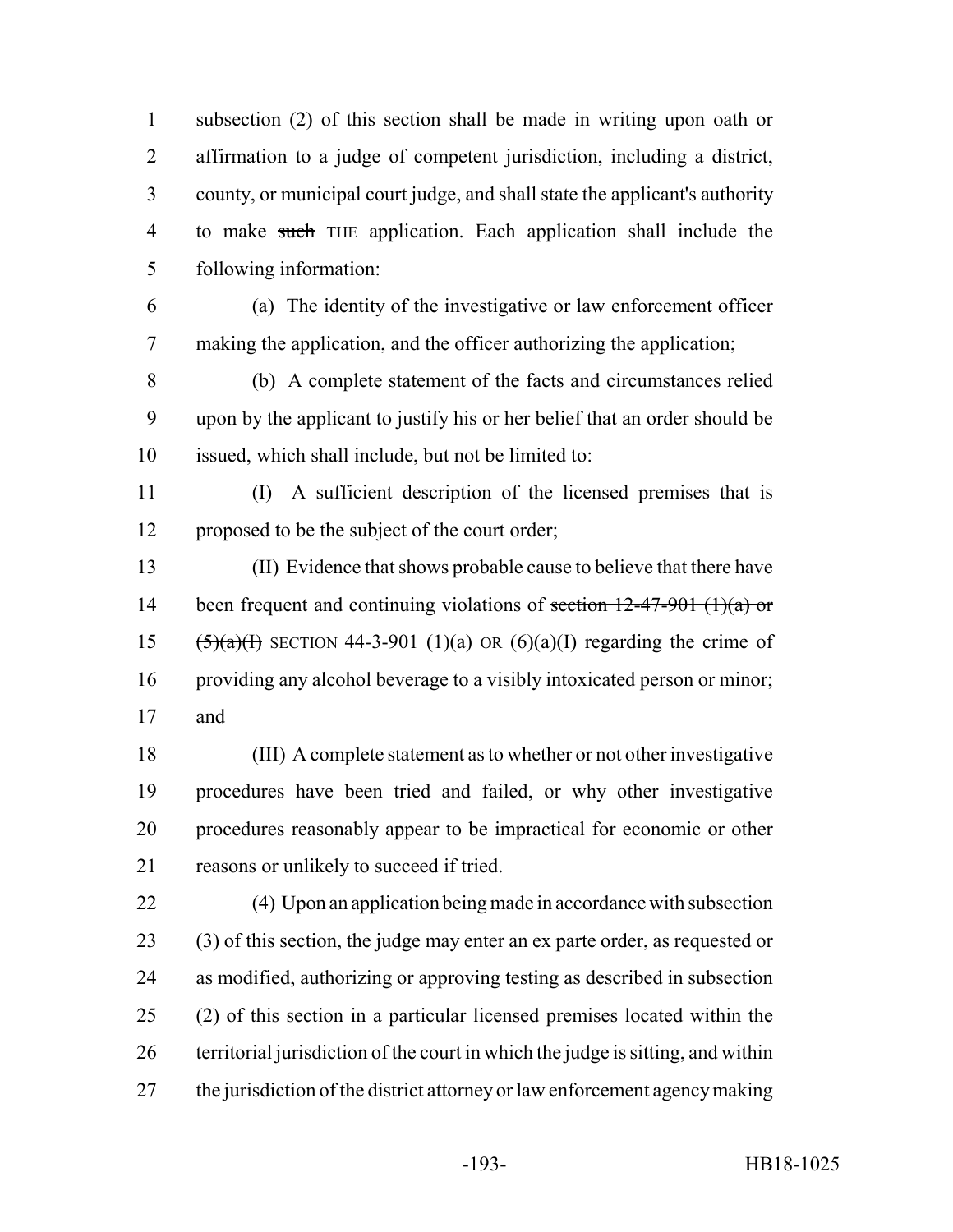the request, if the judge determines on the basis of the facts submitted by the applicant that:

 (a) There is probable cause to believe that there have been 4 frequent and continuing violations of section  $12-47-901$  (1)(a) or  $(5)(a)(1)$ 5 SECTION 44-3-901 (1)(a) OR (6)(a)(I) regarding the crime of providing an alcohol beverage to a visibly intoxicated person or minor; and

 (b) Normal investigative procedures have been tried and failed, or reasonably appear impractical for economic or other reasons or unlikely to succeed if tried.

 (5) Any order issued pursuant to subsection (4) of this section, the 11 application for such order, and any information or evidence submitted to the court in support of such order, shall not be disclosed to any person other than the law enforcement officer or agency that applied for the order until the order has been executed at the licensed premises to which the order applies.

 (6) Any evidence obtained through any violation of this section shall not be admissible in any court of this state or in any administrative proceeding in this state.

 **44-3-903. [Formerly 12-47-902.5] Alcohol-without-liquid devices - legislative declaration - definition - unlawful acts.** (1) (a) The general assembly hereby finds and declares that:

 (I) Alcohol-without-liquid (AWOL) devices create alcohol vapor by pouring alcohol into a diffuser capsule connected to an oxygen pipe; (II) AWOL devices enable individuals to inhale or snort the alcohol vapor created from certain alcohol beverages through a tube into 26 the nose or mouth rather than drink the alcohol beverage in its liquid form through the mouth;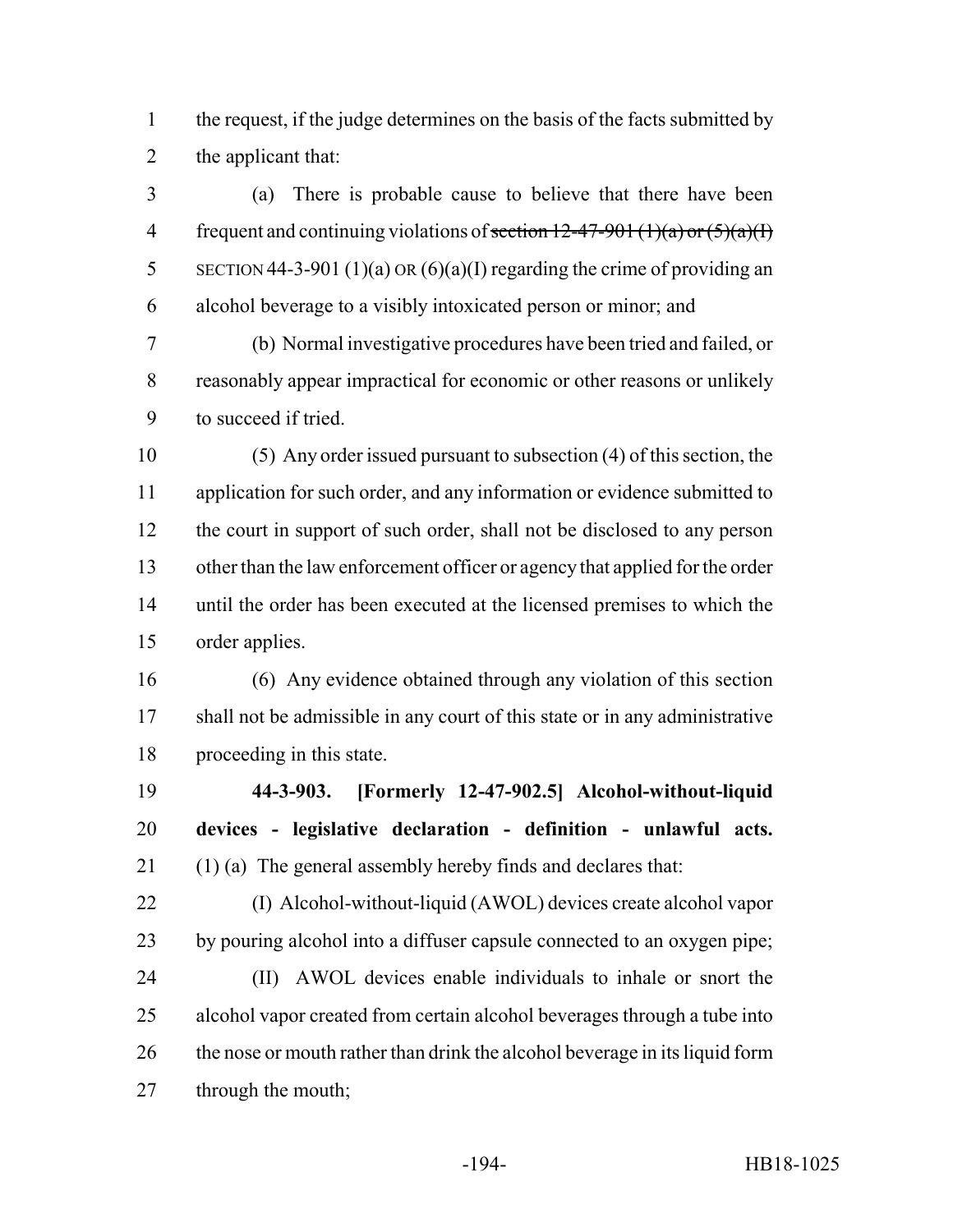blood vessels in the nose or lungs creating a faster and more intense "high" or intoxicating effect on the brain; (IV) The popularity of AWOL devices is increasing in the nightclub and bar businesses throughout the nation; and (V) AWOL devices are being marketed as a way to become intoxicated without a hangover and as a "dieter's dream" because there are no calories associated with inhaling or snorting alcohol vapor. (b) The general assembly, therefore, determines that: (I) AWOL devices will substantially increase the economic costs of alcohol abuse in Colorado; (II) AWOL devices are not conducive to the health, safety, and welfare of the citizens of Colorado; and (III) The possession, sale, purchase, and use of AWOL devices in 16 this state should be prohibited. (2) For purposes of this section, "AWOL device" means a device, machine, apparatus, or appliance that mixes an alcohol beverage with pure or diluted oxygen to produce an alcohol vapor that an individual can inhale or snort. "AWOL device" does not include an inhaler, nebulizer, atomizer, or other device that is designed and intended by the manufacturer to dispense a prescribed or over-the-counter medication. (3) Except as otherwise provided in subsection (5) of this section, it is unlawful for a person to possess, purchase, sell, offer to sell, or use an AWOL device in this state. A person who violates this section shall be 26 punished in accordance with the provisions of section  $12-47-903$  (2) SECTION 44-3-904 (2).

(III) Alcohol vapor ingested from an AWOL device bypasses the

stomach and the filtering capabilities of the liver and is absorbed through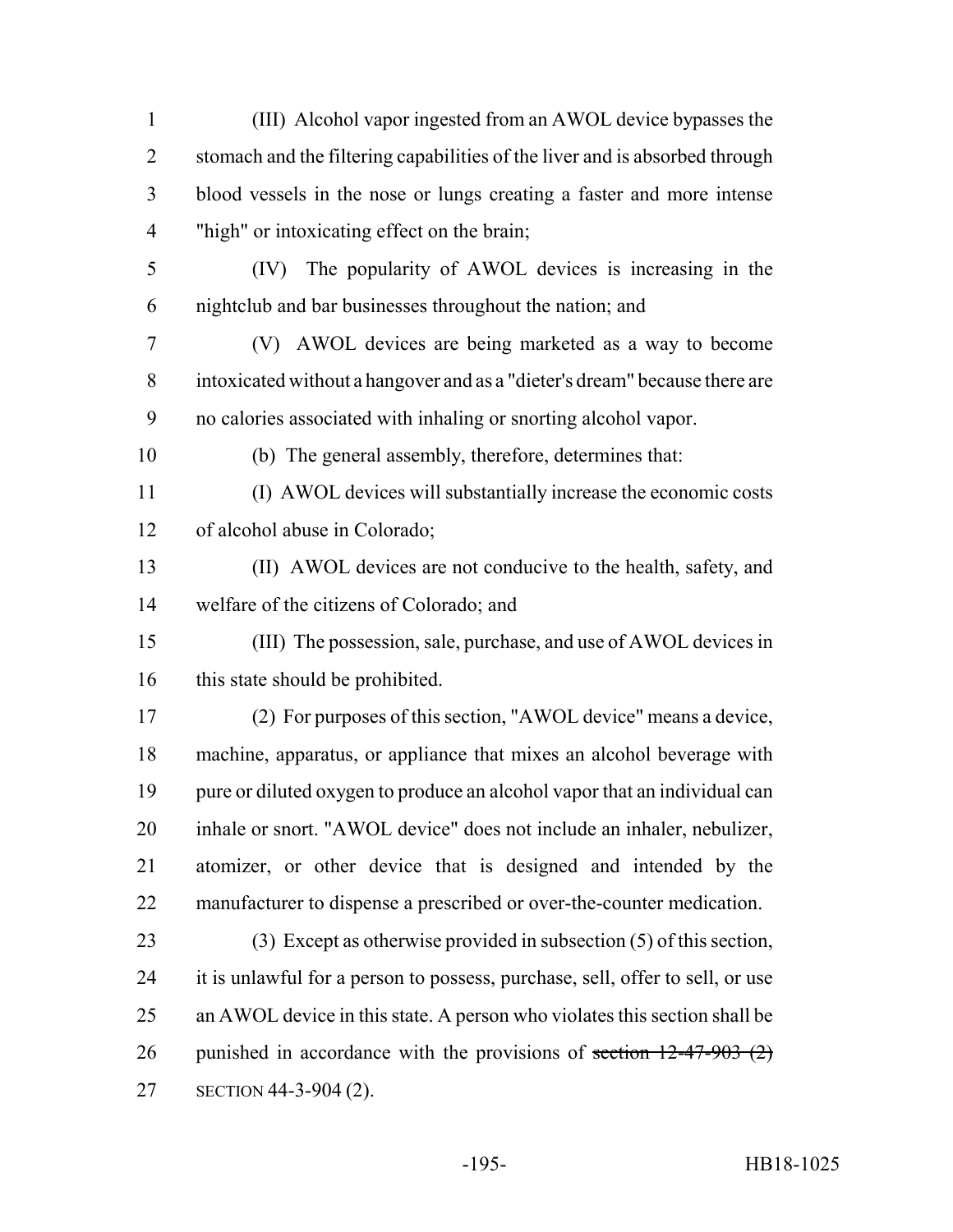(4) In addition to the penalty imposed by this section, if a person 2 that violates subsection (3) of this section is a licensee, the state or local licensing authority may suspend or revoke the license of the licensee in 4 accordance with the provisions of section 12-47-601 SECTION 44-3-601.

 (5) (a) Subsection (3) of this section shall not apply to a hospital that operates primarily for the purpose of conducting scientific research, a state institution conducting bona fide research, a private college or 8 university, as defined in section 23-2-102 (11), C.R.S., conducting bona fide research, or to a pharmaceutical company or biotechnology company conducting bona fide research and that complies with the provisions of this subsection (5).

 (b) A hospital, state institution, private college or university, pharmaceutical company, or biotechnology company that possesses an AWOL device or that intends to acquire an AWOL device, shall, by September 1, 2005, or within thirty days prior to the acquisition, whichever is later, file with the Colorado department of public health and environment or its designee a notice of possession of AWOL device or a notice of acquisition of AWOL device, as appropriate.

 **44-3-904. [Formerly 12-47-903] Violations - penalties.** 20 (1) (a) Any person violating any of the provisions of this article or article 21 46 or 48 of this title ARTICLE 3 OR ARTICLE 4 OR 5 OF THIS TITLE 44 or any 22 of the rules and regulations authorized and adopted pursuant to such articles is guilty of a class 2 petty offense and, upon conviction, thereof, shall be punished by a fine of not more than two hundred fifty dollars for each offense.

 (b) The penalties provided in this section shall not be affected by 27 the penalties provided in any other section of this article or article 46 or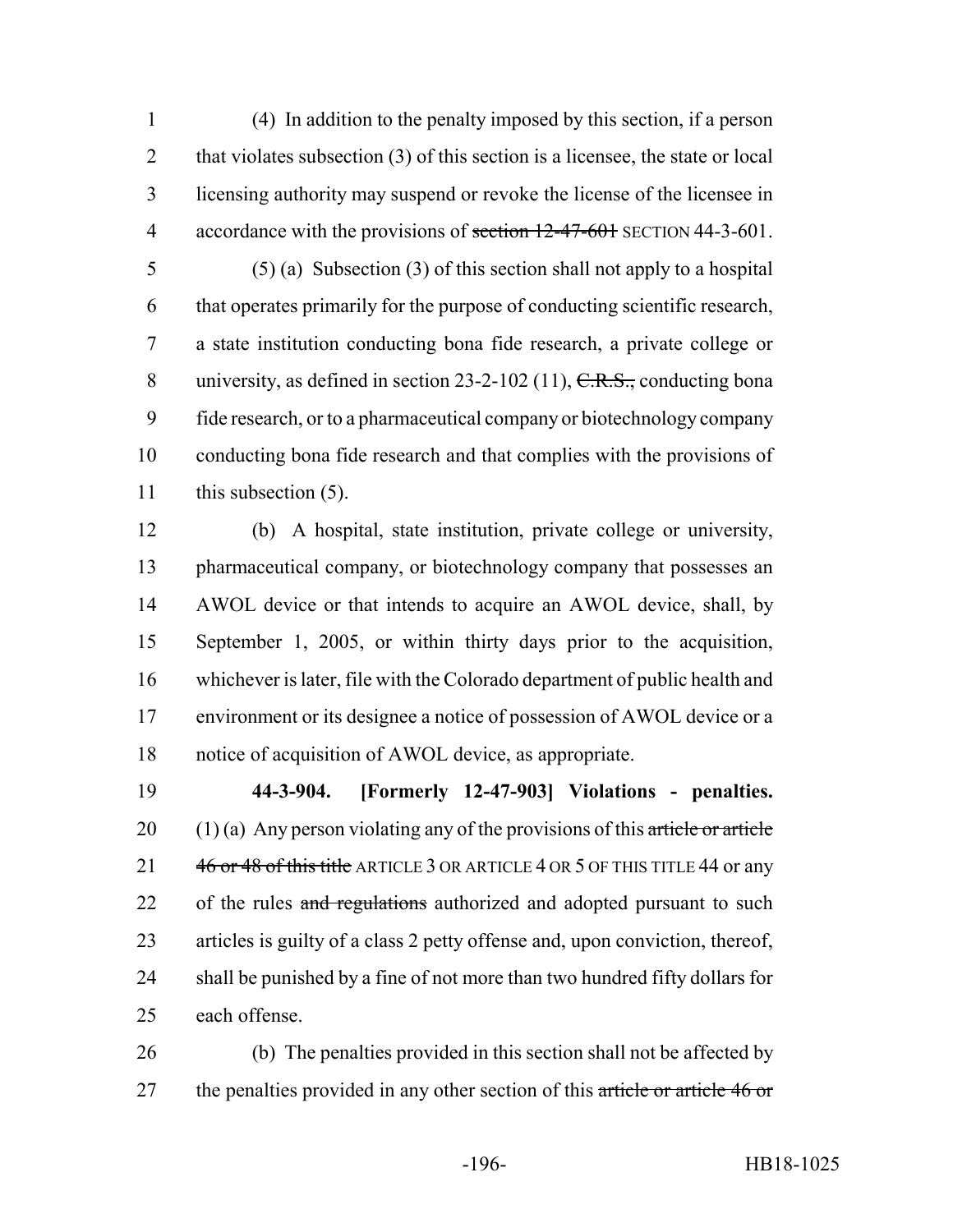1 48 of this title ARTICLE 3 OR ARTICLE 4 OR 5 OF THIS TITLE 44 but shall be 2 construed to be in addition to any other penalties.

3 (2) Any person violating any of the provisions of section 4 12-47-901 (1)(a), (1)(f), (1)(g), (1)(i), (1)(k), (1)(l), (5)(a)(I), or (5)(b) or 5 section  $12-47-902.5$  SECTION 44-3-901 (1)(a), (1)(g), (1)(h), (1)(j), (1)(l), 6 (1)(m), (6)(a)(I), OR (6)(b) OR SECTION 44-3-903 commits a class 2 7 misdemeanor and shall be punished as provided in section 18-1.3-501. 8 C.R.S.

9  $(2.5)$  (3) A person violating the provisions of section 12-47-901 10  $(\frac{1}{a.5})$  SECTION 44-3-901 (1)(b) commits a class 1 misdemeanor and 11 shall be punished as provided in section 18-1.3-501. C.R.S.

 $(3)$  (4) Any person violating any of the provisions of section  $12-47-901$  (1)(b) or (1)(c) SECTION 44-3-901 (1)(c) OR (1)(d) commits a class 2 misdemeanor and shall be punished as provided in section 15 18-1.3-501. C.R.S. For the second conviction and for all subsequent 16 convictions of violating the provisions of section  $12-47-901$  (1)(b) or  $(\frac{1}{\epsilon})$  SECTION 44-3-901 (1)(c) OR (1)(d), the court shall impose at least the minimum fine and shall have no discretion to suspend any fine so imposed; except that the court may provide for the payment of such fine 20 as provided in subsection  $(4)$  SUBSECTION  $(5)$  of this section.

21  $(4)$  (5) At the discretion of the court, the fines provided for 22 violations of section 12-47-901 (1)(b) and (1)(c) SECTION 44-3-901 (1)(c)  $23$  AND (1)(d) may be ordered to be paid by public work only at a reasonable 24 hourly rate to be established by the court, who shall designate the time 25 within which such THE public work is to be completed.

26  $(5)$  (6) Any person who knowingly violates the provisions of 27 section  $12-47-901$  (1)(a.5), (1)(d), or (1)(k) SECTION 44-3-901 (1)(b),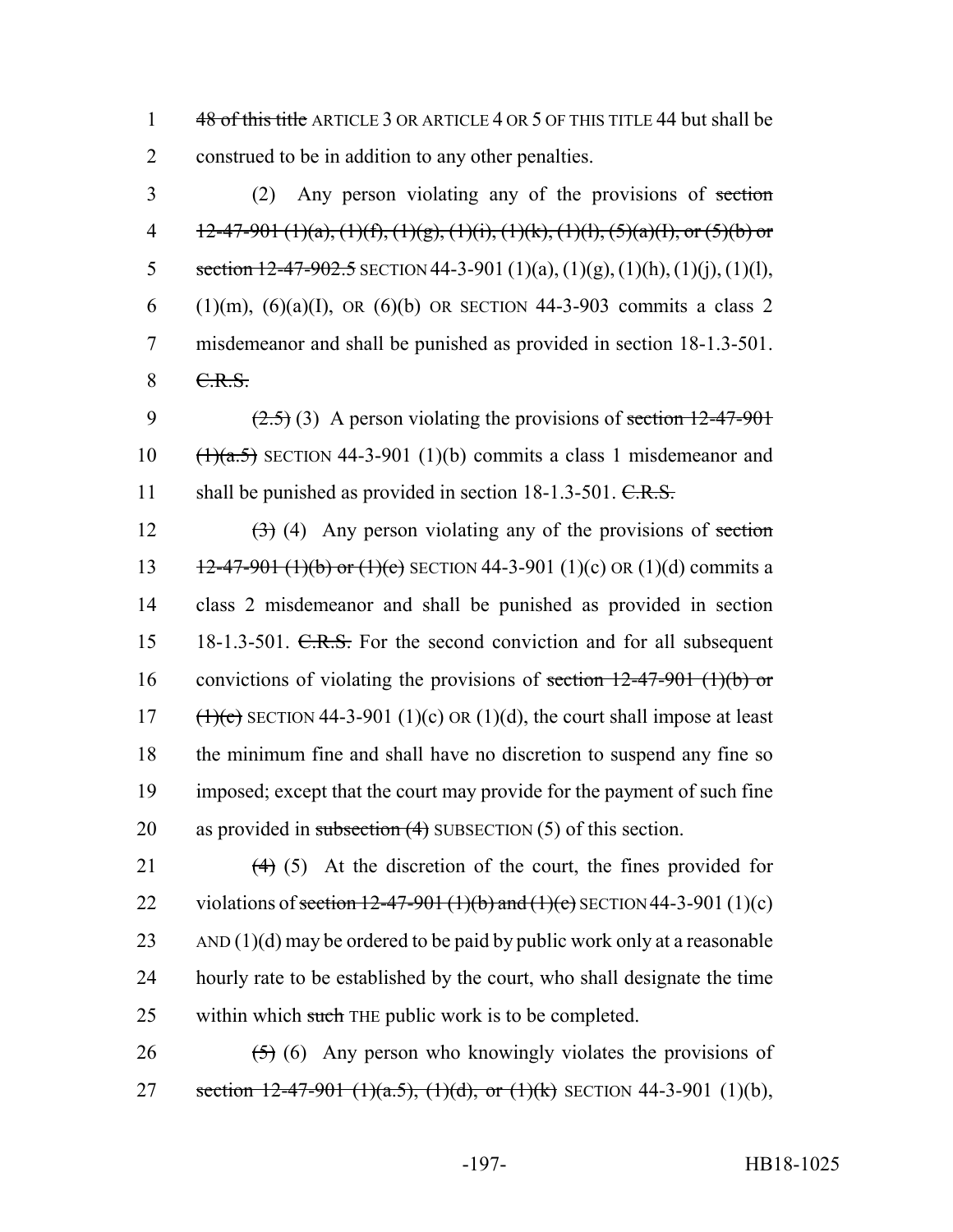1 (1)(e), OR (1)(l) or any person who knowingly induces, aids, or 2 encourages a person under the age of eighteen years to violate the 3 provisions of section  $12-47-901$  (1)(a.5), (1)(b), or (1)(c) SECTION 4  $44-3-901$  (1)(b), (1)(c), OR (1)(d) may be proceeded against pursuant to 5 section 18-6-701  $C.R.S.,$  for contributing to the delinquency of a minor.

6 **44-3-905. [Formerly 12-47-904] Duties of inspectors and police** 7 **officers.** (1) The inspectors of the liquor enforcement division and their 8 supervisors, while actually engaged in performing their duties and while 9 acting under proper orders or regulations, shall have and exercise all the 10 powers vested in peace officers of this state. In the exercise of their 11 duties, such THE inspectors and their supervisors shall have the power to 12 arrest. Such THE inspectors and their supervisors shall also have the 13 authority to issue summons for violations of the provisions of this article 14 and articles 46 and 48 of this title ARTICLE 3 AND ARTICLES 4 AND 5 OF 15 THIS TITLE 44.

 (2) It is the duty of all sheriffs and police officers to enforce the 17 provisions of this article and articles 46 and 48 of this title ARTICLE 3 AND 18 ARTICLES 4 AND 5 OF THIS TITLE 44 and the rules and regulations made pursuant to said articles and to arrest and complain against any person 20 violating any of the provisions of this article ARTICLE 3 or rules and 21 regulations pertaining thereto. It is the duty of the district attorney of the respective judicial districts of this state to prosecute all violations of said articles in the manner and form as is now provided by law for the prosecution of crimes and misdemeanors, and it is a violation of said articles for any such person, knowingly, to fail to perform any duties pursuant to this section.

## 27 **44-3-906. [Formerly 12-47-905] Warrants - searches and**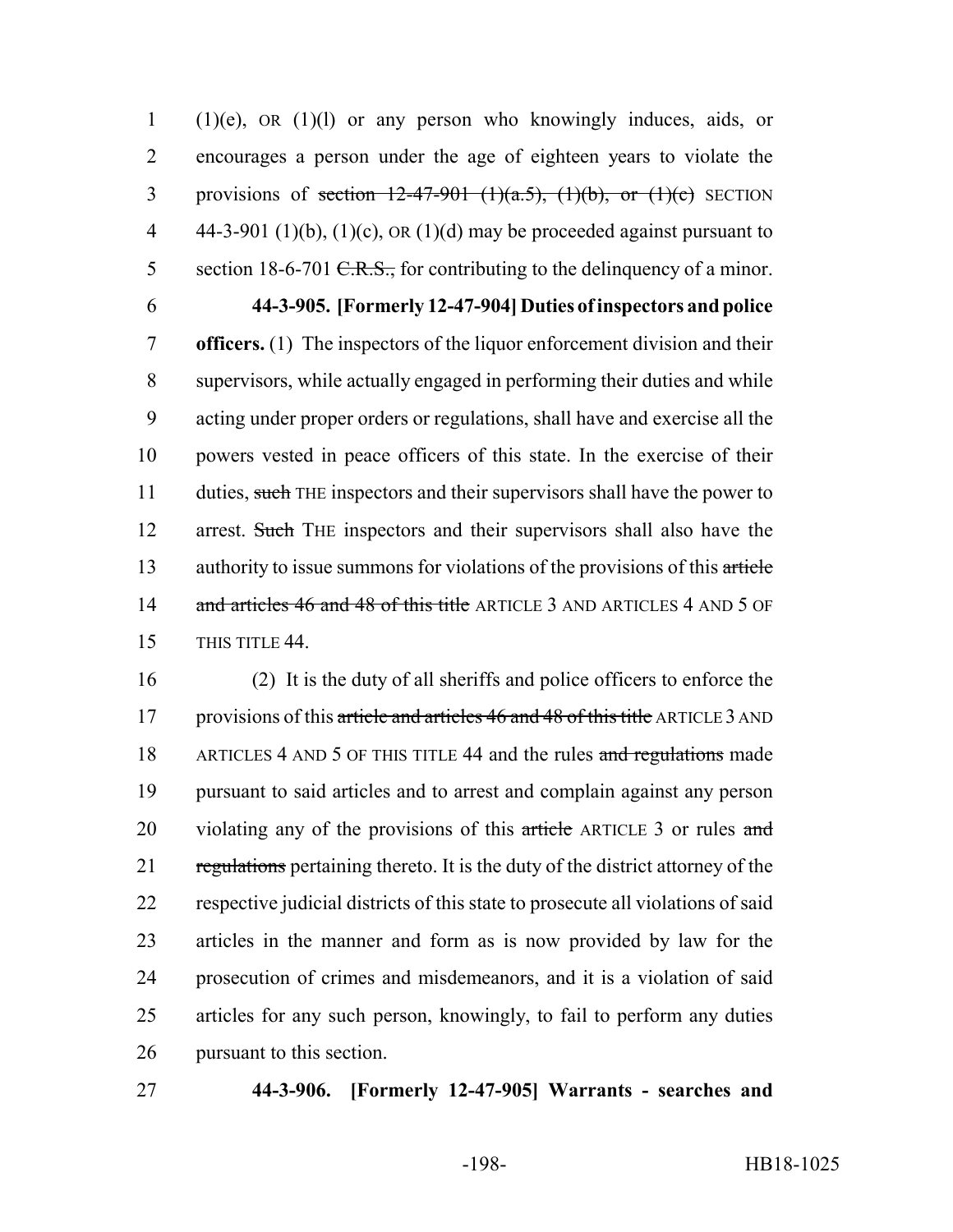| $\mathbf{1}$   | seizures. (1) If any person makes an affidavit before the judge of any    |
|----------------|---------------------------------------------------------------------------|
| $\overline{2}$ | county or district court stating that he or she has reason to and does    |
| 3              | believe that alcohol beverages are being sold, bartered, exchanged,       |
| $\overline{4}$ | divided, or unlawfully given away, or kept for such purposes, or carried  |
| 5              | in violation of this article and article 46 of this title ARTICLE 3 AND   |
| 6              | ARTICLE 4 OF THIS TITLE 44 within the jurisdiction of such court, and     |
| 7              | describing in such THE affidavit the premises, wagon, automobile, truck,  |
| 8              | vehicle, contrivance, thing, or device to be searched, the judge of such  |
| 9              | THE court shall issue a warrant to any officer, which the complainant may |
| 10             | designate, having power to serve original process commanding such THE     |
| 11             | officer to search the premises (other than a home), wagon, automobile,    |
| 12             | truck, vehicle, contrivance, thing, or device described in such THE       |
| 13             | affidavit.                                                                |
| 14             | (2) Such THE warrant shall be substantially as follows:                   |
| 15             | STATE OF COLORADO                                                         |
| 16             | SS.                                                                       |
| 17             |                                                                           |
| 18             |                                                                           |
| 19             | Greeting:                                                                 |
| 20             | Whereas, there has been filed with the undersigned an affidavit of        |
| 21             | which the following is a copy:                                            |
| 22             | (Here copy of affidavit)                                                  |
| 23             | Therefore you are hereby commanded, in the name of the people             |
| 24             | of the State of Colorado, forthwith, together with the necessary and      |
| 25             |                                                                           |
| 26             | (Here describe place mentioned in the affidavit)                          |
| 27             | of the said  situated in the county of  aforesaid and there               |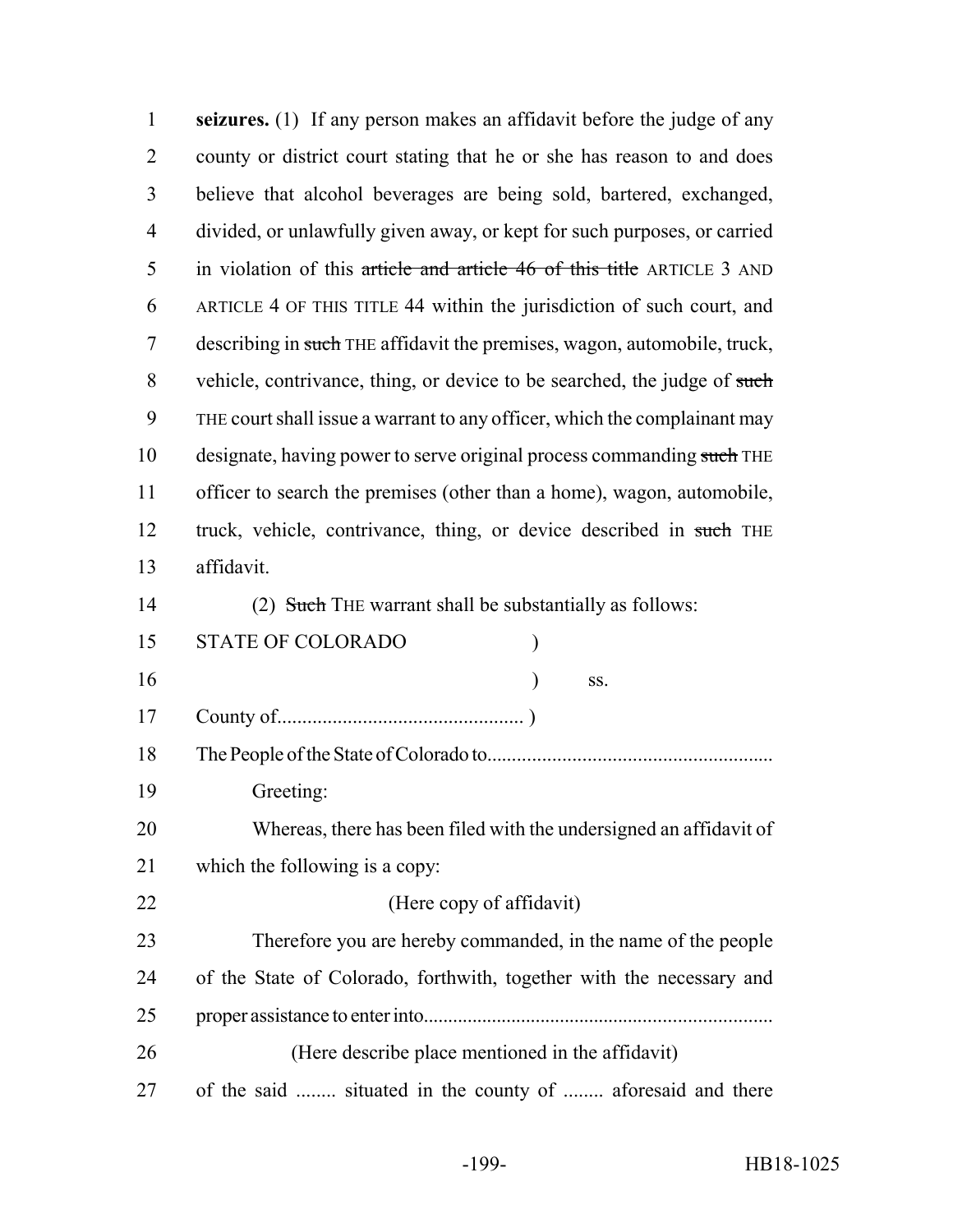diligently search for the said alcohol beverages and that you bring the 2 same or any part thereof found in such search, together with such vessels in which such beverages are found and the implements and furniture used in connection therewith, and the wagon, automobile, truck, vehicle, contrivance, thing, or device in which carried, forthwith before me, to be disposed of and dealt with according to law. 7 Given under my hand and seal this ........ day of ......... ............................................ 9 Judge of the ................ Court 10 (3) The officer charged with the execution of said THE warrant, when necessary to obtain entrance or when entrance has been refused, may break open any premises (other than a home), wagon, automobile, 13 truck, vehicle, contrivance, thing, or device which THAT by said warrant 14 the officer is directed to search and may execute said warrant any hour of the day or night. **44-3-907. [Formerly 12-47-906] Return on warrant - sale of liquor seized.** (1) If any alcohol beverages are there found, said officer shall seize the same and the vessels in which they are contained and all implements and furniture used or kept in connection with such beverages in the illegal selling, bartering, exchanging, giving away, or carrying of same, and any wagon, automobile, truck, vehicle, contrivance, thing, or device used in conveying the same, and safely keep them and make 23 immediate return on such THE warrant. Such THE property shall not be taken from the custody of any officer seizing or holding the same by writ of replevin or other process while the proceedings relating thereto are pending.

(2) Final judgment of conviction in such proceedings shall be a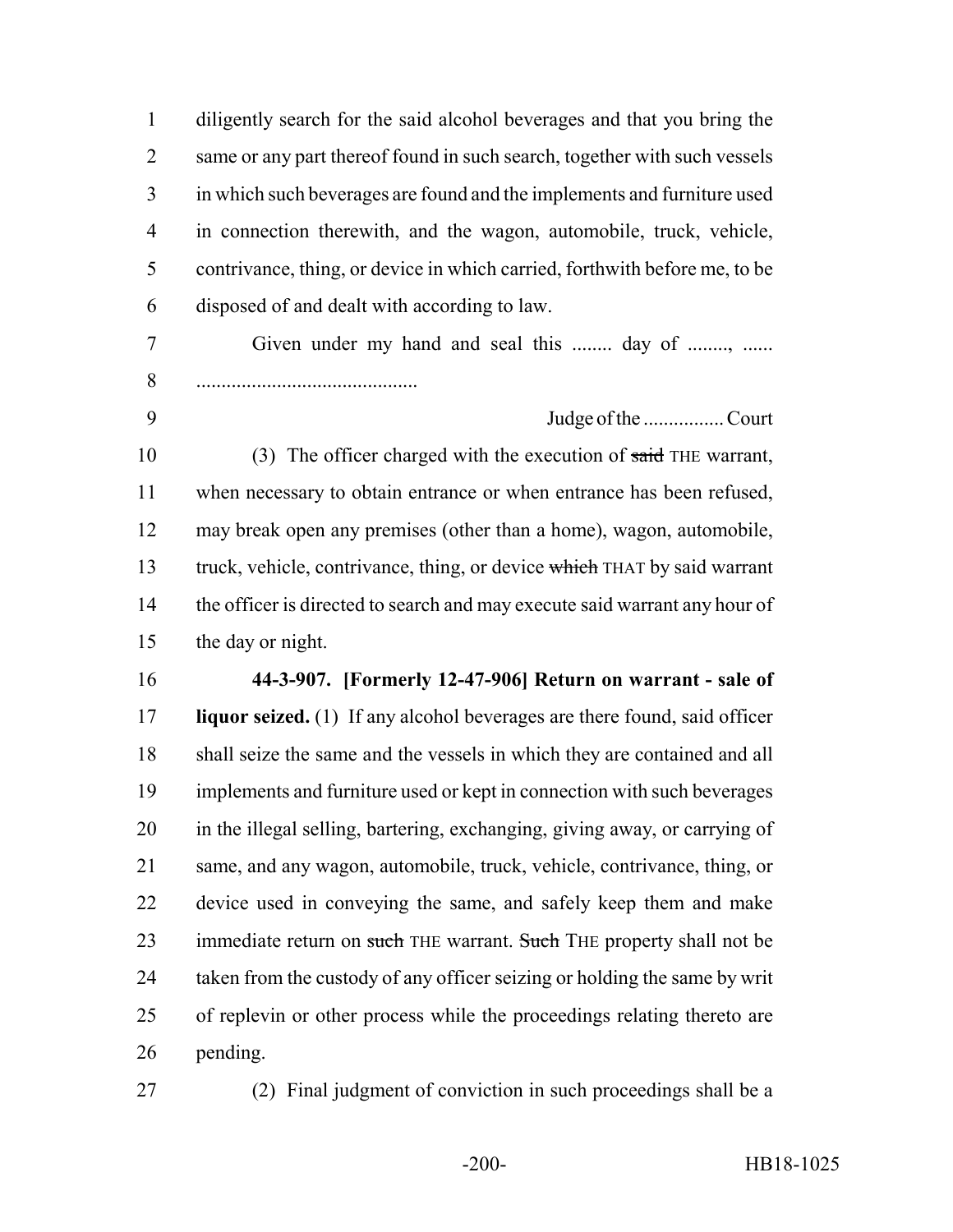1 bar to any suit for the recovery of any such property so seized or the value 2 of same or for damages alleged to arise by reason of such THE seizure and detention. The judgment entered shall find said alcohol beverages to be unlawful and shall direct its destruction or sale forthwith, in the manner provided by subsection (7) of this section. The wagon, automobile, truck, vehicle, contrivance, thing, or device, vessels, implements, and furniture shall likewise be ordered disposed of in the same manner as personal property is sold under execution, and the proceeds therefrom applied, first in the payment of the cost of the prosecution and of any fine imposed, and the balance, if any, paid into the general school fund of the county in 11 which such THE conviction is had.

 (3) The officer serving the warrant shall forthwith proceed in the manner required for the institution of a criminal action in the court issuing 14 the warrant, charging such A violation of law as the evidence in the case 15 justifies. If such THE officer refuses or neglects to so proceed as specified, then the person filing the affidavit for the search warrant, or any other person, may so proceed.

 (4) If, during the trial of a person charged with a violation of this article ARTICLE 3, the evidence presented discloses that fluids were poured out, or otherwise destroyed, manifestly for the purpose of preventing seizure, said fluids shall be held to be prima facie alcohol beverages and intended for unlawful use, sale, barter, exchange, or gift.

 (5) If no person is in possession of the premises where illegal 24 alcohol beverages are found, the officer seizing such THE ALCOHOL beverages shall post in a conspicuous place on said premises a copy of the warrant, and if at the time fixed for any hearing concerning the ALCOHOL beverages seized, or within thirty days thereafter, no person appears, the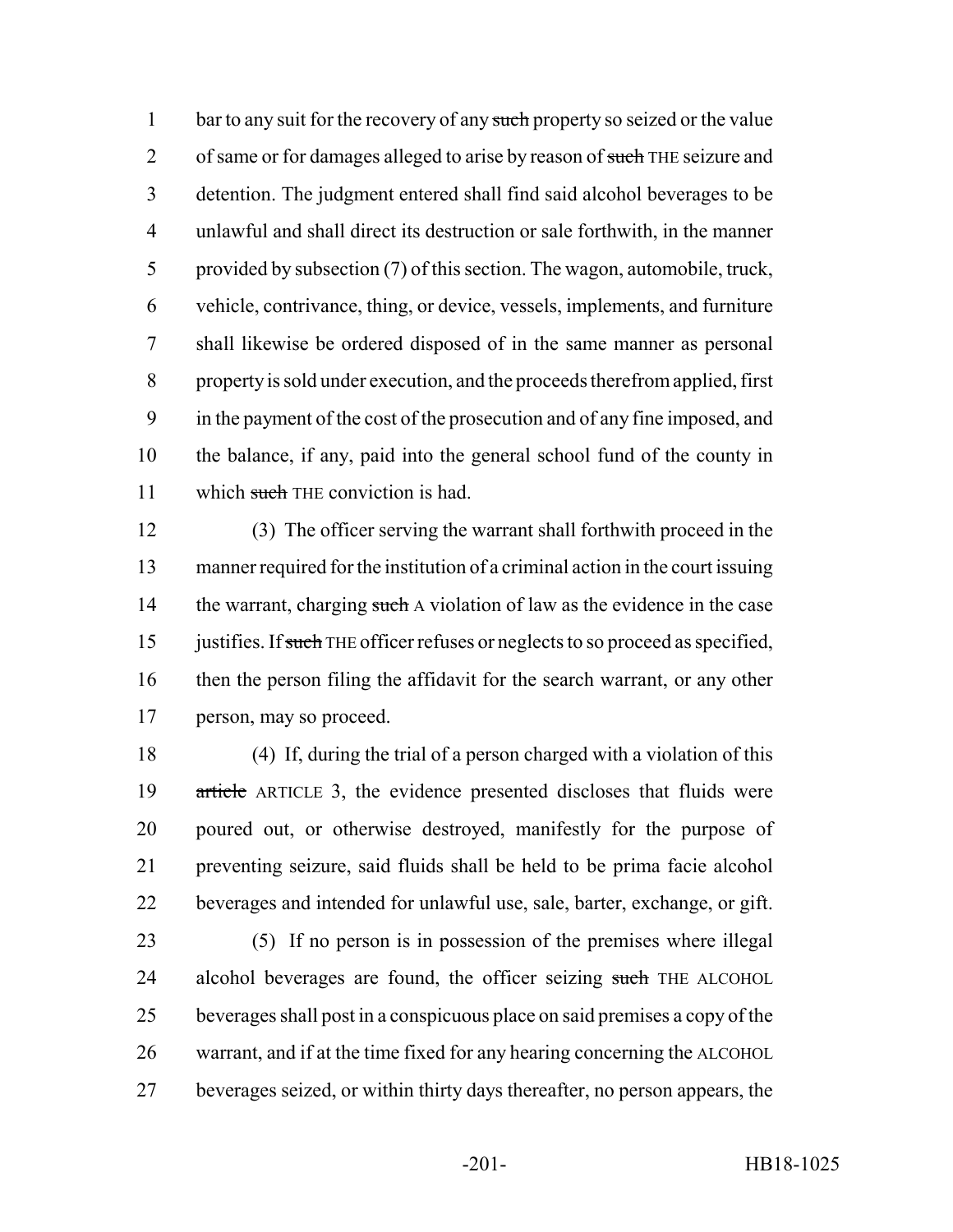1 court in which the hearing was to be held shall order such THE ALCOHOL beverages destroyed or sold in the manner provided in subsection (7) of this section.

 (6) No warrant issued pursuant to this article ARTICLE 3 shall authorize the search of any place where a person may lawfully keep alcohol beverages as provided in this article ARTICLE 3. No warrant shall be issued to search a home occupied as such, as provided in this section, unless it or some part of it is used in connection with or as a store, shop, hotel, boardinghouse, rooming house, or place of public resort.

 (7) Any sale of alcohol beverages conducted upon order of court pursuant to this section shall be conducted in the following manner:

 (a) The officer ordered by the court to conduct the sale shall give notice of the time and place of the sale by posting a notice in a prominent 14 place in the county for a period of five consecutive days prior to the day of the sale. The notice shall describe as fully as possible the property to be sold and shall state the time and place of the sale.

 (b) The sale shall be conducted as a public auction in some suitable public place on the specified day at some time between the hours of 9 a.m. and 5 p.m., and the time chosen for the sale shall be indicated in the notice.

 **44-3-908. [Formerly 12-47-907] Loss of property rights.** There shall be no property rights of any kind in any alcohol beverages, vessels, appliances, fixtures, bars, furniture, implements, wagons, automobiles, trucks, vehicles, contrivances, or any other things or devices used in or 25 kept for the purpose of violating any of the provisions of this article or 26 article 46 of this title ARTICLE 3 OR ARTICLE 4 OF THIS TITLE 44.

**44-3-909. [Formerly 12-47-908] Colorado state fair or**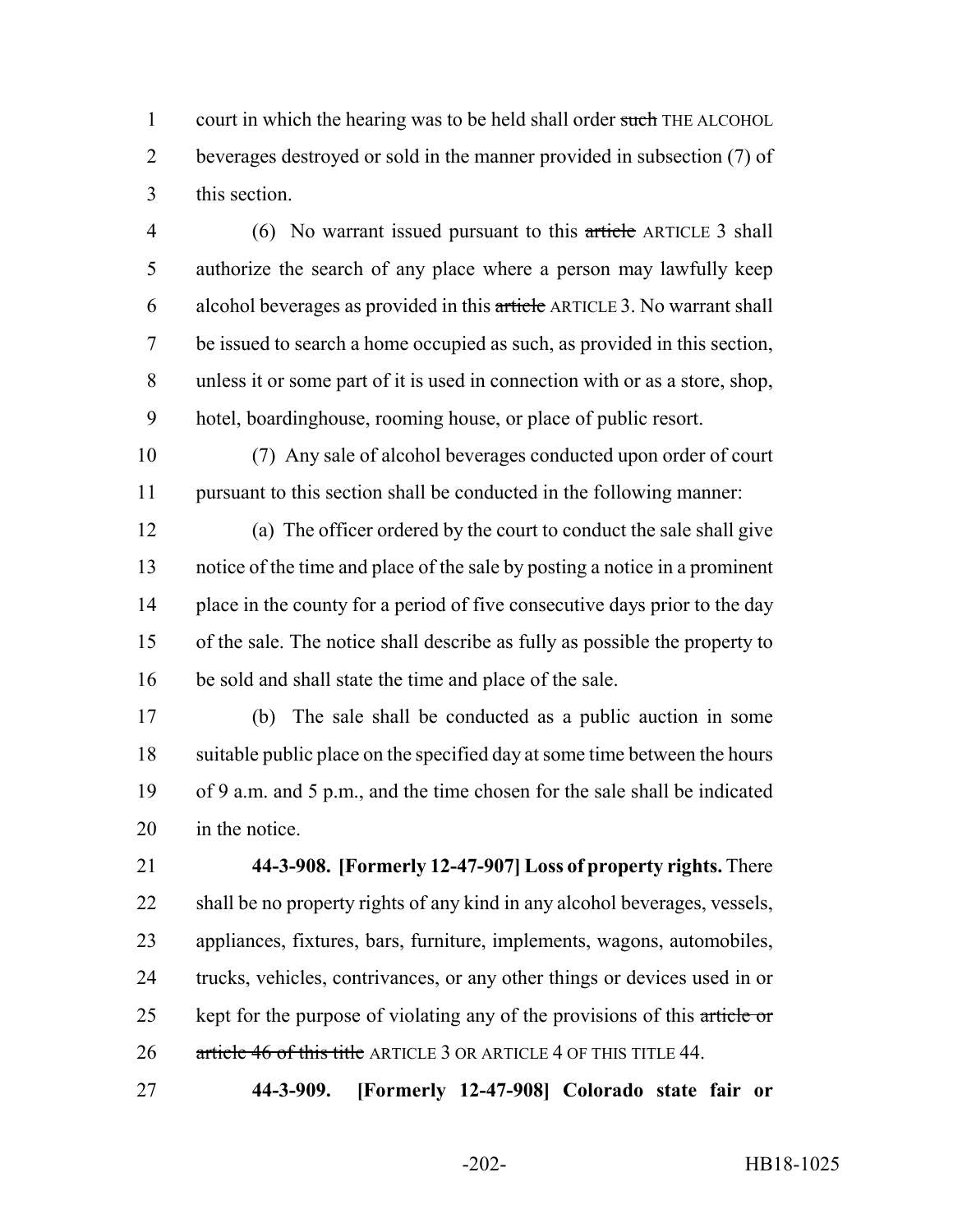**common consumption area - consumption on premises.** 2 Notwithstanding any other provision of this article ARTICLE 3, a person who purchases an alcohol beverage for consumption from a vendor 4 licensed under this article ARTICLE 3 that is either attached to a common consumption area or licensed for the fairgrounds of the Colorado state fair authority may leave the licensed premises with the ALCOHOL beverage and possess and consume the ALCOHOL beverage at any place within the common consumption area or fairgrounds if the person does not remove the ALCOHOL beverage from the common consumption area or fairgrounds. This section does not authorize a person to bring into the common consumption area or fairgrounds an alcohol beverage purchased outside of the common consumption area or fairgrounds.

## **44-3-910. [Formerly 12-47-909] Common consumption areas.**

- (1) A promotional association or attached licensed premises shall not:
- (a) Employ a person to serve alcohol beverages or provide security within the common consumption area unless the server has completed the server and seller training program established by the director of the liquor enforcement division of the department of revenue;

 (b) Sell or provide an alcohol beverage to a customer for consumption within the common consumption area but not within the 21 licensed premises in a container that is larger than sixteen ounces;

 (c) Sell or provide an alcohol beverage to a customer for consumption within the common consumption area but not within the licensed premises unless the container is disposable and contains the name of the vendor in at least twenty-four-point font;

 (d) Permit customers to leave the licensed premises with an 27 alcohol beverage unless the beverage container complies with paragraphs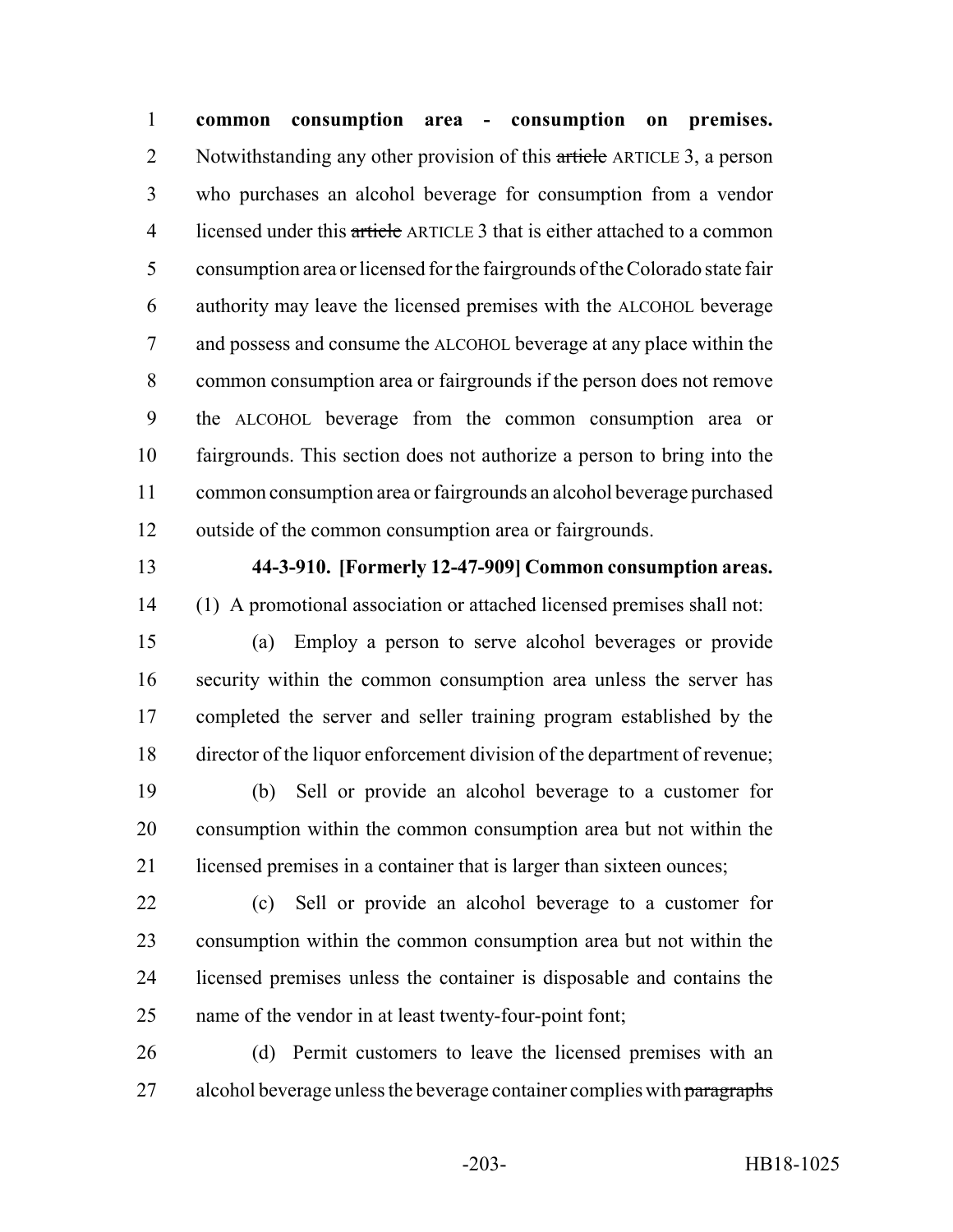1 (b) and (c) of this subsection (1) SUBSECTIONS (1)(b) AND (1)(c) OF THIS SECTION;

 (e) Operate the common consumption area during hours the 4 licensed premises cannot sell alcohol under this article ARTICLE 3 or the limitations imposed by the local licensing authority;

 (f) Operate the common consumption area in an area that exceeds the maximum authorized by this article ARTICLE 3 or by the local licensing authority;

 (g) Sell, serve, dispose of, exchange, or deliver, or permit the sale, serving, giving, or procuring of, an alcohol beverage to a visibly intoxicated person or to a known habitual drunkard;

 (h) Sell, serve, dispose of, exchange, or deliver, or permit the sale, serving, or giving of an alcohol beverage to a person under twenty-one years of age; or

 (i) Permit a visibly intoxicated person to loiter within the common consumption area.

 (2) The promotional association shall promptly remove all alcohol beverages from the common consumption area at the end of the hours of operation.

20 (3) A person shall not consume AN alcohol BEVERAGE within the common consumption area unless it was purchased from an attached, licensed premises.

 (4) This section does not apply to a special event permit issued 24 under article 48 of this title ARTICLE 5 OF THIS TITLE 44 or the holder thereof unless the permit holder desires to use an existing common consumption area and agrees in writing to the requirements of this article ARTICLE 3 and the local licensing authority concerning the common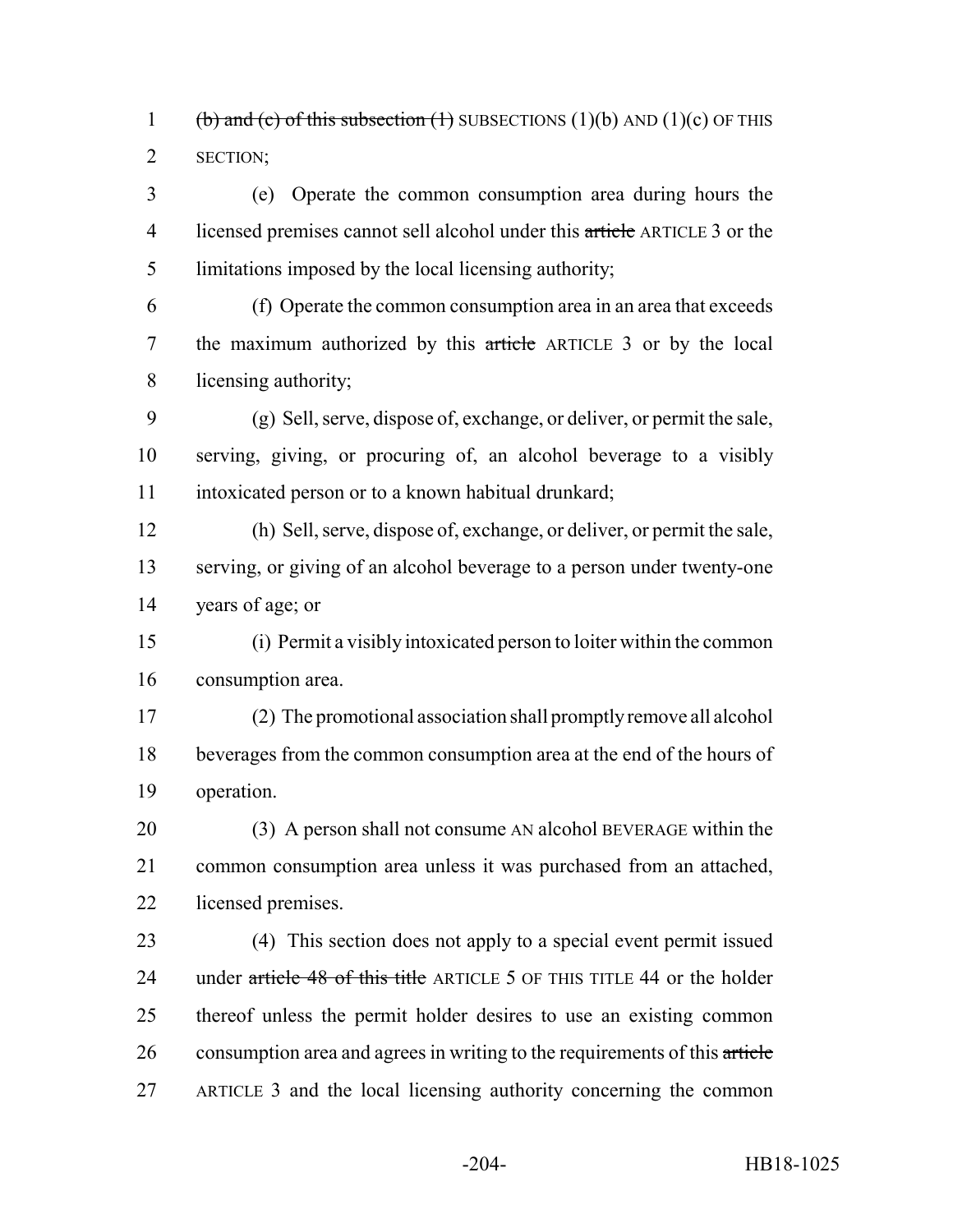consumption area.

| $\overline{2}$ | PART <sub>10</sub>                                                             |
|----------------|--------------------------------------------------------------------------------|
| 3              | RESPONSIBLE ALCOHOL BEVERAGE VENDOR ACT                                        |
| $\overline{4}$ | 44-3-1001. [Formerly 12-47-1001] Short title. THE SHORT TITLE                  |
| 5              | OF this part 10 shall be known and may be cited as IS the "Responsible"        |
| 6              | Alcohol Beverage Vendor Act".                                                  |
| 7              | 44-3-1002. [Formerly 12-47-1002] Responsible vendors -                         |
| 8              | standards. (1) To be a responsible alcohol beverage vendor, a vendor           |
| 9              | shall comply with the server and seller training program established by        |
| 10             | the director of the liquor enforcement division of the department of           |
| 11             | revenue.                                                                       |
| 12             | The director of the liquor enforcement division shall set<br>(2)               |
| 13             | standards for compliance with the server and seller training program.          |
| 14             | When creating standards, the director shall consider input from local and      |
| 15             | state government, the alcohol beverage industry, and any other state or        |
| 16             | national seller and server programs.                                           |
| 17             | <b>ARTICLE 4</b>                                                               |
| 18             | <b>Fermented Malt Beverages</b>                                                |
| 19             | 44-4-101. [Formerly 12-46-101] Short title. This article shall be              |
| 20             | known and may be cited as THE SHORT TITLE OF THIS ARTICLE 4 IS the             |
| 21             | "Colorado Beer Code".                                                          |
| 22             | [Formerly 12-46-102] Legislative declaration.<br>44-4-102.                     |
| 23             | [Editor's note: This version of this section is effective until January 1,     |
| 24             | <b>2019.</b> (1) The general assembly hereby declares that it is in the public |
| 25             | interest that fermented malt beverages shall be manufactured, imported,        |
| 26             | and sold only by persons licensed as provided in this article ARTICLE 4.       |
| 27             | The general assembly further declares that it is lawful to manufacture and     |
|                |                                                                                |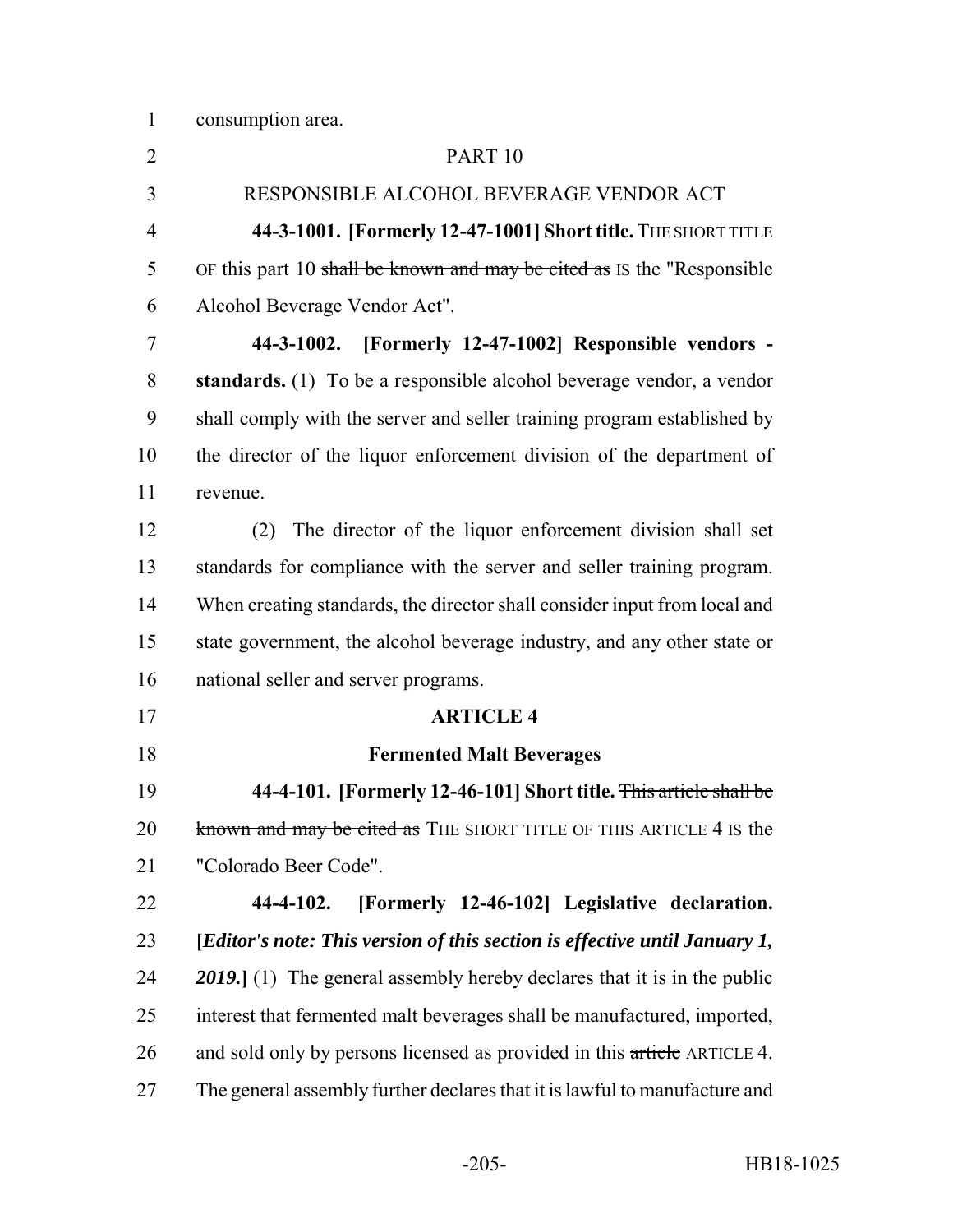sell fermented malt beverages containing not more than three and two-tenths percent alcohol by weight subject to the provisions of this 3 article ARTICLE 4 and applicable provisions of articles 47 and 48 of this 4 title ARTICLES 3 AND 5 OF THIS TITLE 44.

 (2) The general assembly recognizes that fermented malt beverages are separate and distinct from malt, vinous, and spirituous liquors, and as such require a separate and distinct regulatory framework under this article ARTICLE 4. To aid administrative efficiency, however, 9 the provisions in article 47 of this title ARTICLE 3 OF THIS TITLE 44 shall apply to the regulation of fermented malt beverages, except when 11 otherwise expressly provided for in this article ARTICLE 4.

## **44-4-102. [Formerly 12-46-102] Legislative declaration. [***Editor's note: This version of this section is effective January 1, 2019.***]**

 (1) The general assembly hereby declares that it is in the public interest that fermented malt beverages shall be manufactured, imported, and sold 16 only by persons licensed as provided in this article ARTICLE 4 and article 17 47 of this title ARTICLE 3 OF THIS TITLE 44. The general assembly further declares that it is lawful to manufacture and sell fermented malt 19 beverages subject to this article ARTICLE 4 and applicable provisions of 20 articles 47 and 48 of this title ARTICLES 3 AND 5 OF THIS TITLE 44.

 (2) The general assembly further recognizes that fermented malt beverages and malt liquors are separate and distinct from, and have a unique regulatory history in relation to, vinous and spirituous liquors, and as such require the retention of a separate and distinct regulatory 25 framework under this article ARTICLE 4. To aid administrative efficiency, 26 however, article 47 of this title ARTICLE 3 OF THIS TITLE 44 applies to the regulation of fermented malt beverages, except when otherwise expressly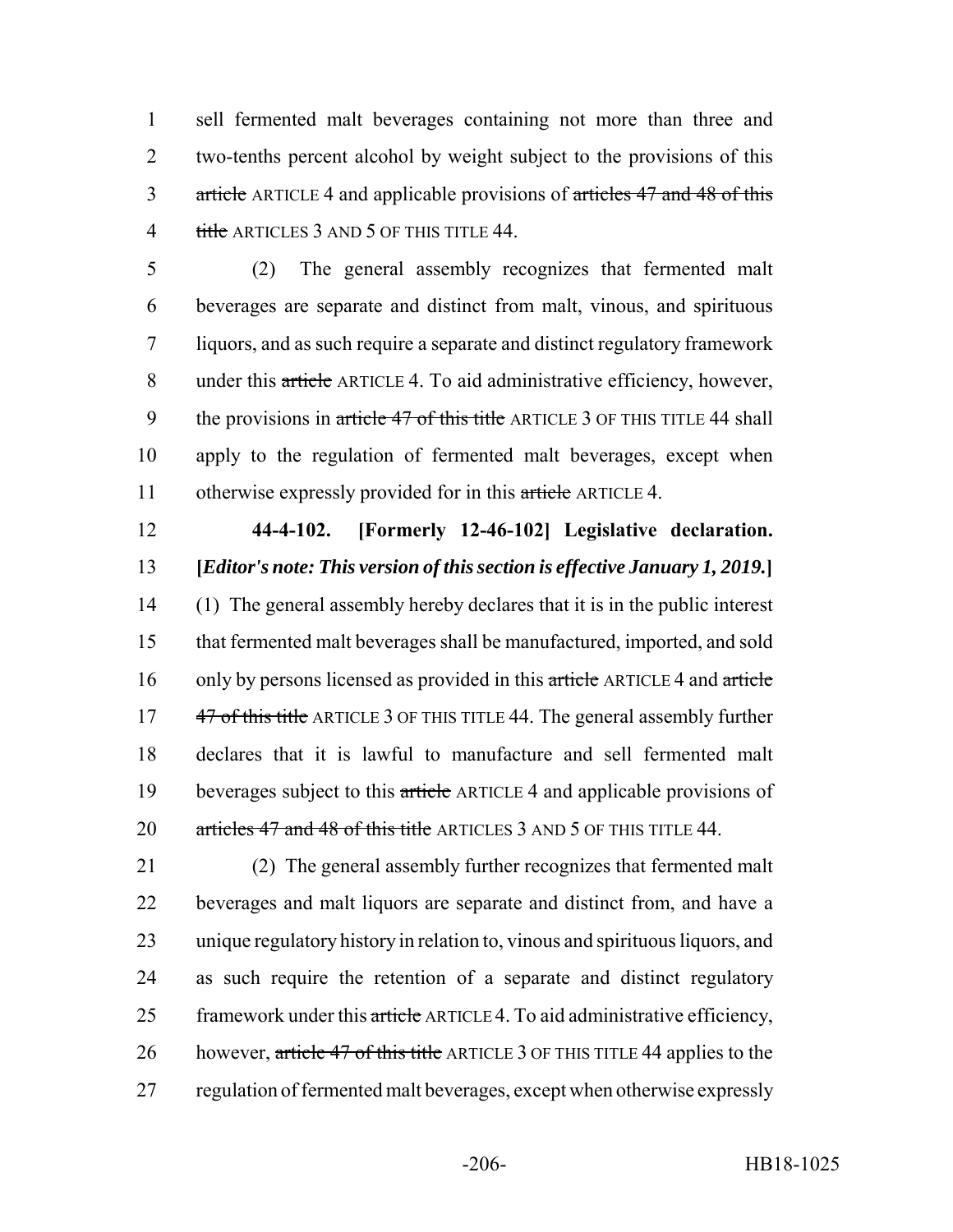1 provided for in this article ARTICLE 4.

 **44-4-103. [Formerly 12-46-103] Definitions.** Definitions 3 applicable to this article ARTICLE 4 also appear in article 47 of this title ARTICLE 3 OF THIS TITLE 44. As used in this article ARTICLE 4, unless the context otherwise requires:

## (1) **[***Editor's note: This version of subsection (1) is effective until January 1, 2019.***]** "Fermented malt beverage" means any beverage obtained by the fermentation of any infusion or decoction of barley, malt, hops, or any similar product or any combination thereof in water containing not less than one-half of one percent alcohol by volume and not more than three and two-tenths percent alcohol by weight or four percent alcohol by volume; except that "fermented malt beverage" shall

 not include confectionery containing alcohol within the limits prescribed 14 by section 25-5-410 (1)(i)(II). C.R.S.

 (1) **[***Editor's note: This version of subsection (1) is effective January 1, 2019.***]** (a) "Fermented malt beverage" means beer and any other beverage obtained by the fermentation of any infusion or decoction of barley, malt, hops, or any similar product or any combination thereof in water containing not less than one half of one percent alcohol by volume.

 (b) "Fermented malt beverage" does not include confectionery containing alcohol within the limits prescribed by section 25-5-410 23 (1)(i)(II).  $C.R.S.$ 

 (2) "License" means a grant to a licensee to manufacture or sell 25 fermented malt beverages as provided by this article ARTICLE 4.

 (3) "Licensed premises" means the premises specified in an 27 application for a license under this article which ARTICLE 4 THAT are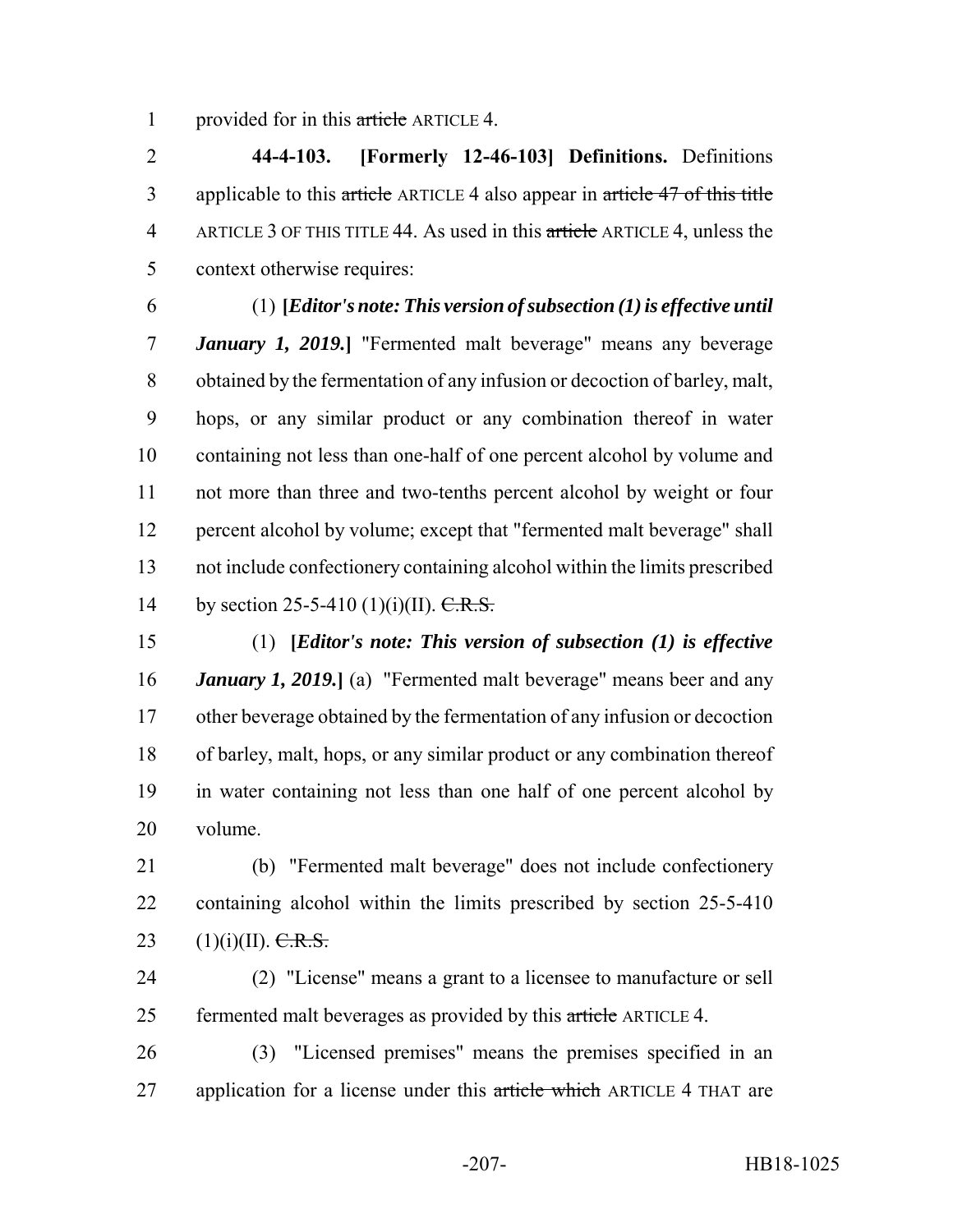1 owned or in possession of the licensee and within which such THE licensee is authorized to sell, dispense, or serve fermented malt beverages 3 in accordance with the provisions of this article ARTICLE 4.

 (4) "Local licensing authority" means the governing body of a municipality or city and county, the board of county commissioners of a county, or any authority designated by municipal or county charter, municipal ordinance, or county resolution.

 (5) "Sell at wholesale" means selling to any other than the intended consumer of fermented malt beverages. "Sell at wholesale" shall not be construed to prevent a brewer or wholesale beer dealer from selling fermented malt beverages to the intended consumer thereof or to prevent a licensed manufacturer or importer from selling such beverages to a licensed wholesaler.

 (6) "State licensing authority" means the executive director of the department of revenue or the deputy director of the department of revenue if the executive director so designates.

 **44-4-104. [Formerly 12-46-104] Licenses - state license fees - requirements.** (1) The licenses to be granted and issued by the state 19 licensing authority pursuant to this article ARTICLE 4 for the manufacture, importation, and sale of fermented malt beverages shall be as follows:

 (a) (I) A manufacturer's license shall be granted and issued to any person, partnership, association, organization, or corporation qualifying 23 under section 12-47-301 SECTION 44-3-301 and not prohibited from 24 licensure under section 12-47-307 SECTION 44-3-307 to manufacture and sell fermented malt beverages upon the payment of an annual license fee of one hundred fifty dollars to the state licensing authority. A manufacturer so licensed may have additional warehouses in the state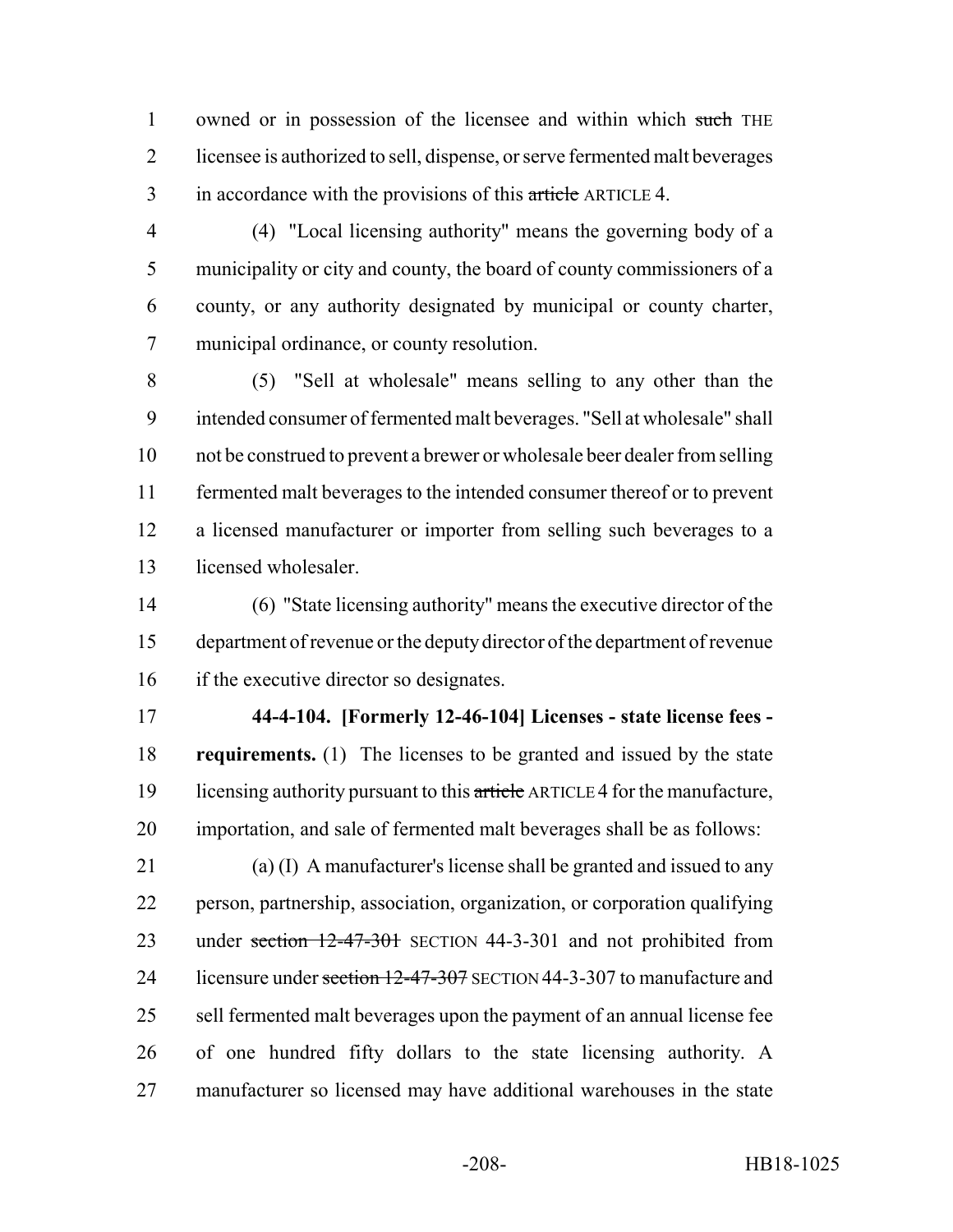upon payment of the wholesaler's license fee as provided in this section.

 (II) A manufacturer that has received a license pursuant to this 3 paragraph (a) SUBSECTION  $(1)(a)$  shall be authorized to manufacture fermented malt beverages upon an alternating proprietor licensed 5 premises, as defined in section 12-47-103 SECTION 44-3-103, as approved by the state licensing authority, but the manufacturer shall not conduct retail sales of fermented malt beverages from an area licensed or defined as an alternating proprietor licensed premises.

 (b) A wholesaler's license shall be granted and issued to any person, partnership, association, organization, or corporation qualifying 11 under section 12-47-301 SECTION 44-3-301 and not prohibited from 12 licensure under section 12-47-307 SECTION 44-3-307 to sell fermented malt beverages upon the payment of an annual license fee of one hundred fifty dollars to the state licensing authority. Each wholesaler's license application shall designate the territory within which the licensee may sell the designated products of any manufacturer, as agreed upon by the licensee and the manufacturer of such products.

 (c) A retailer's license shall be granted and issued to any person, partnership, association, organization, or corporation qualifying under 20 section 12-47-301 SECTION 44-3-301 and not prohibited from licensure 21 under section 12-47-307 SECTION 44-3-307 to sell at retail the said fermented malt beverages upon paying an annual license fee of seventy-five dollars to the state licensing authority.

 (d) (I) A nonresident manufacturer's license shall be granted and issued to any person manufacturing fermented malt beverages outside of 26 the state of Colorado for the sole purposes listed in subparagraph (III) of 27 this paragraph (d) SUBSECTION  $(1)(d)(III)$  OF THIS SECTION, upon the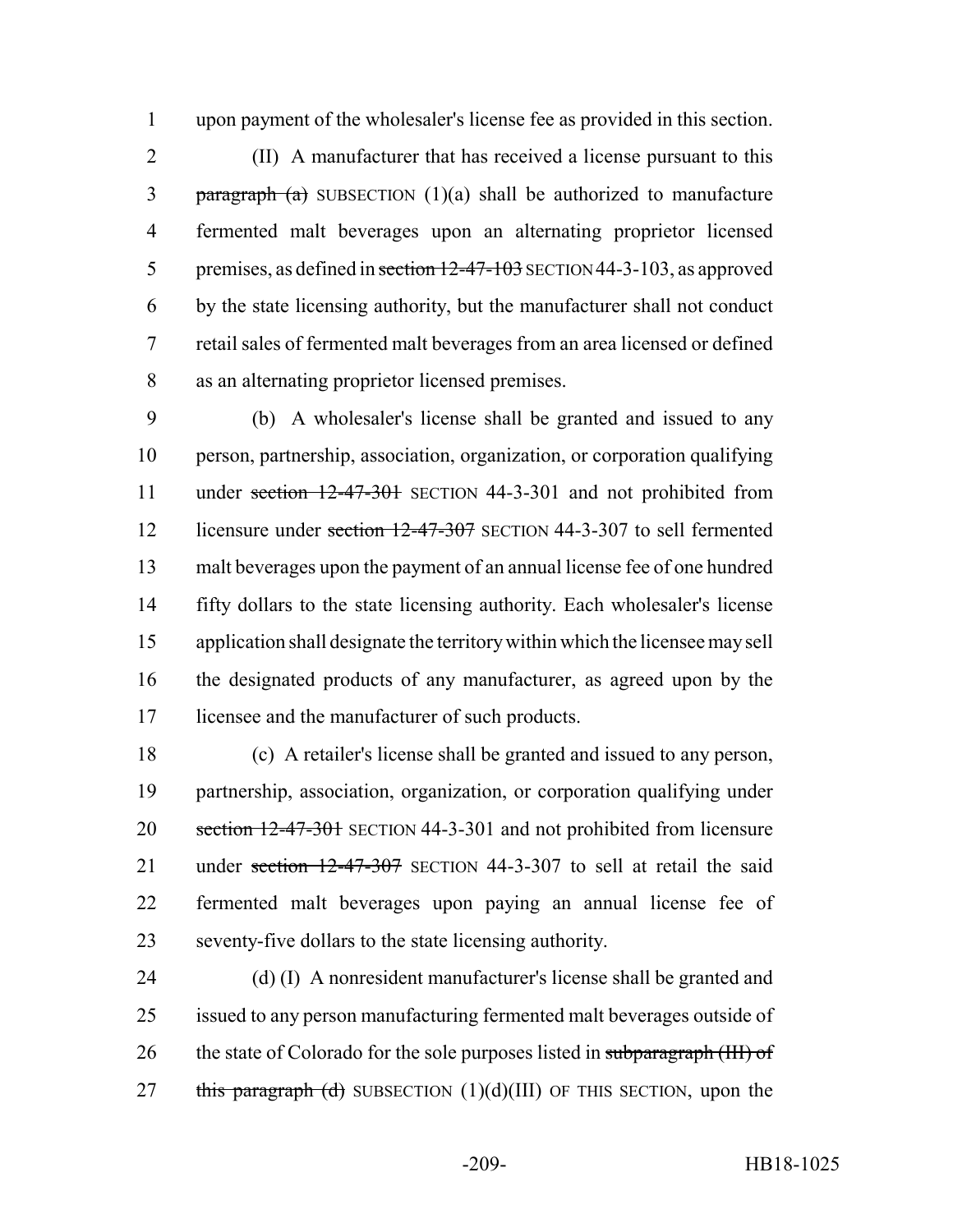payment of an annual license fee of one hundred fifty dollars to the state licensing authority.

 (II) An importer's license shall be granted and issued to any person importing fermented malt beverages into this state for the sole 5 purposes listed in subparagraph (III) of this paragraph (d) SUBSECTION (1)(d)(III) OF THIS SECTION, upon the payment of an annual license fee of one hundred fifty dollars to the state licensing authority.

 (III) The licenses referred to in subparagraphs (I) and (II) of this 9  $\frac{1}{2}$  paragraph (d) SUBSECTIONS (1)(d)(I) AND (1)(d)(II) OF THIS SECTION shall be issued for the following purposes only:

 (A) To import and sell fermented malt beverages within this state to a person licensed as a wholesaler pursuant to this section;

 (B) To maintain stocks of fermented malt beverages and to operate fermented malt beverages warehouses by procuring a wholesaler's license as provided in this section;

 (C) To solicit orders from retail licensees and fill such orders through licensed wholesalers.

 (IV) Each applicant for a license as a manufacturer, nonresident manufacturer, or importer of fermented malt beverages shall enter into a written contract with each wholesaler with which the applicant intends to do business, which contract shall designate the territory within which the 22 product of such applicant shall be sold by the respective wholesaler. The contract shall be submitted to the state licensing authority with an 24 application, and such THE applicant, if licensed, shall have a continuing duty to submit any subsequent revisions, amendments, or superseding contracts to the state licensing authority.

(V) A manufacturer, nonresident manufacturer, or importer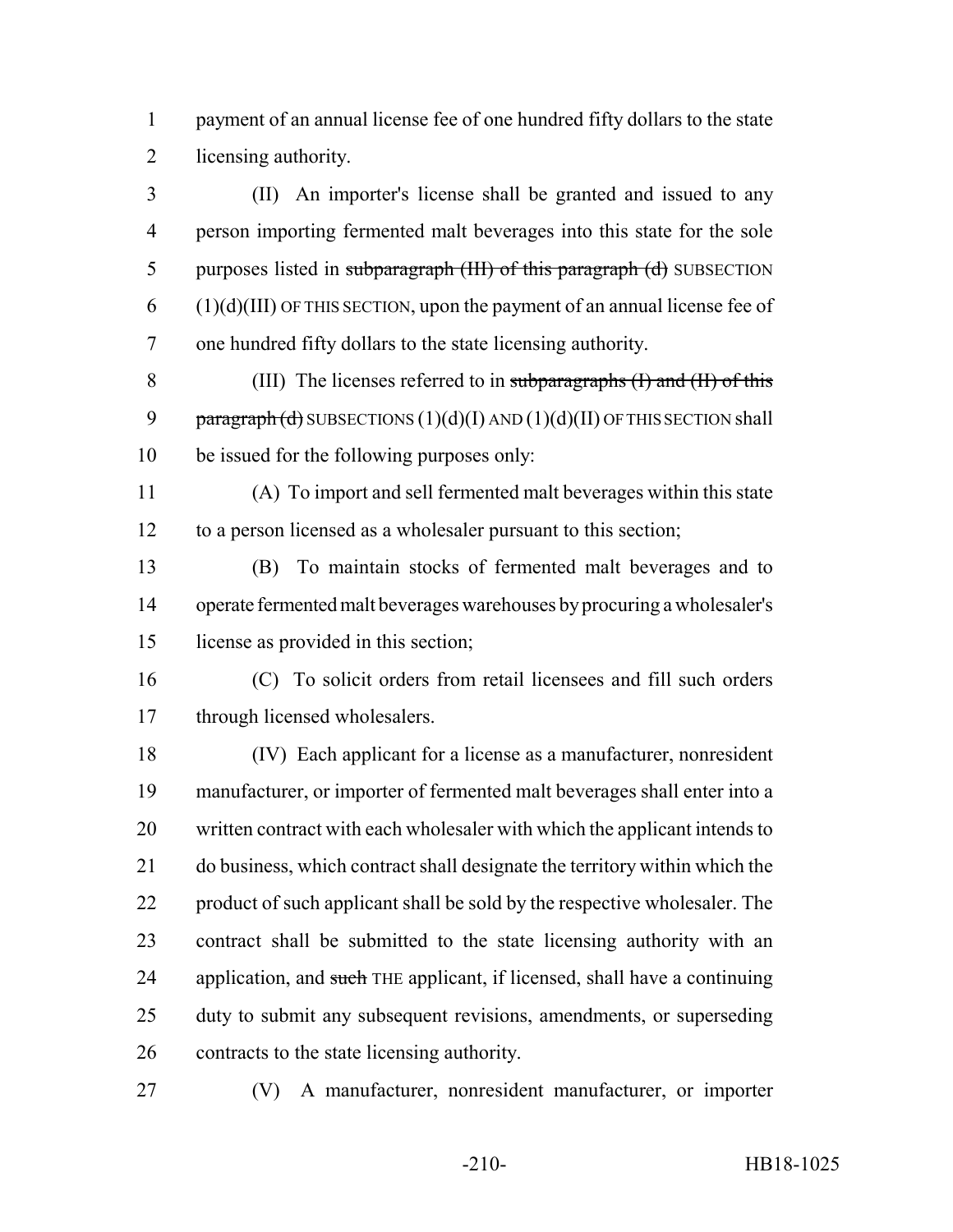1 licensed to sell fermented malt beverages under this article ARTICLE 4 2 shall not contract with more than one wholesaler to sell the products of 3 such manufacturer, nonresident manufacturer, or importer in the same 4 territory.

 $\left(1.5\right)$  (2) Notwithstanding the amount specified for any fee in subsection (1) of this section, the state licensing authority, by rule or as otherwise provided by law, may reduce the amount of one or more of the 8 fees if necessary pursuant to section  $24-75-402$  (3)  $C.R.S.,$  to reduce the uncommitted reserves of the fund to which all or any portion of one or more of the fees is credited. After the uncommitted reserves of the fund are sufficiently reduced, the state licensing authority, by rule or as otherwise provided by law, may increase the amount of one or more of 13 the fees as provided in section 24-75-402 (4).  $C.R.S.$ 

 $(2)(3)$  The manufacturer's or wholesaler's licenses provided by this article ARTICLE 4 shall permit the licensee to sell fermented malt beverages in sealed containers to retailers and consumers, thereof, as long as the beverages have been unloaded and placed in the physical possession of a licensed wholesaler at its licensed premises in this state and inventoried for purposes of tax collection before being delivered to any such retailer or consumer. Wholesalers of fermented malt beverages 21 receiving products to be held as required by this subsection (2) 22 SUBSECTION (3) shall be liable for the payment of any tax due on such THE 23 products under section  $12-47-503$  SECTION 44-3-503.

24  $(3)$  (4) It is unlawful for any manufacturer or wholesaler or any 25 person, partnership, association, organization, or corporation interested 26 financially in or with any of the licensees described in this article ARTICLE 27 4 to be interested financially, directly or indirectly, in the business of any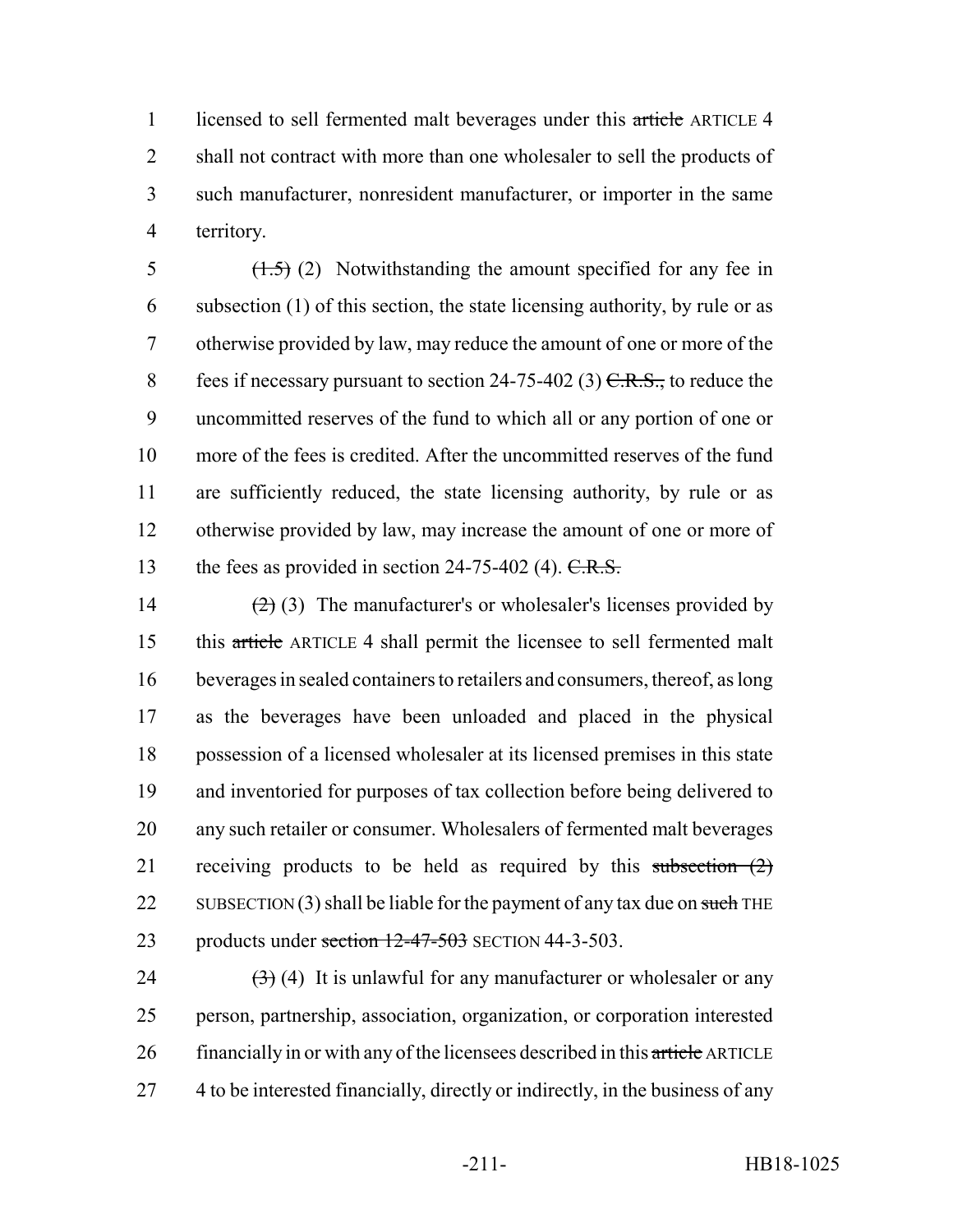1 retail licensee licensed pursuant to this article ARTICLE 4, or for any retail 2 licensee under this article ARTICLE 4, to be interested financially, directly 3 or indirectly, in the business of any manufacturer or wholesaler or any 4 person, partnership, association, organization, or corporation interested 5 in or with any of the manufacturers or wholesalers licensed pursuant to 6 this  $\frac{artele}{.}$  ARTICLE 4.

7 **44-4-105. [Formerly 12-46-105] Fees and taxes - allocation.**  $8$  (1) (a) The state licensing authority shall establish fees for processing the 9 following types of applications, notices, or reports required to be 10 submitted to the state licensing authority: Applications for new fermented 11 malt beverage licenses pursuant to section 12-47-301 SECTION 44-3-301 12 and regulations RULES thereunder; applications for change of location 13 pursuant to section 12-47-301 SECTION 44-3-301 and regulations RULES 14 thereunder; applications for changing, altering, or modifying licensed 15 premises pursuant to section 12-47-301 SECTION 44-3-301 and regulations 16 RULES thereunder; applications for warehouse or branch house permits 17 pursuant to section 12-46-104 SECTION 44-4-104 and regulations RULES 18 thereunder; applications for duplicate licenses; and notices of change of 19 name or trade name pursuant to section 12-47-301 SECTION 44-3-301 and 20 regulations RULES thereunder. The amounts of such fees, when added to 21 the other fees and taxes transferred to the liquor enforcement division and 22 state licensing authority cash fund pursuant to subsection (2) of this 23 section and section  $12-47-502$  (1) SECTION 44-3-502 (1), shall reflect the 24 direct and indirect costs of the liquor enforcement division and the state 25 licensing authority in the administration and enforcement of this article 26 and articles 47 and 48 of this title ARTICLE 4 AND ARTICLES 3 AND 5 OF 27 THIS TITLE 44. At least annually, the amounts of the fees shall be reviewed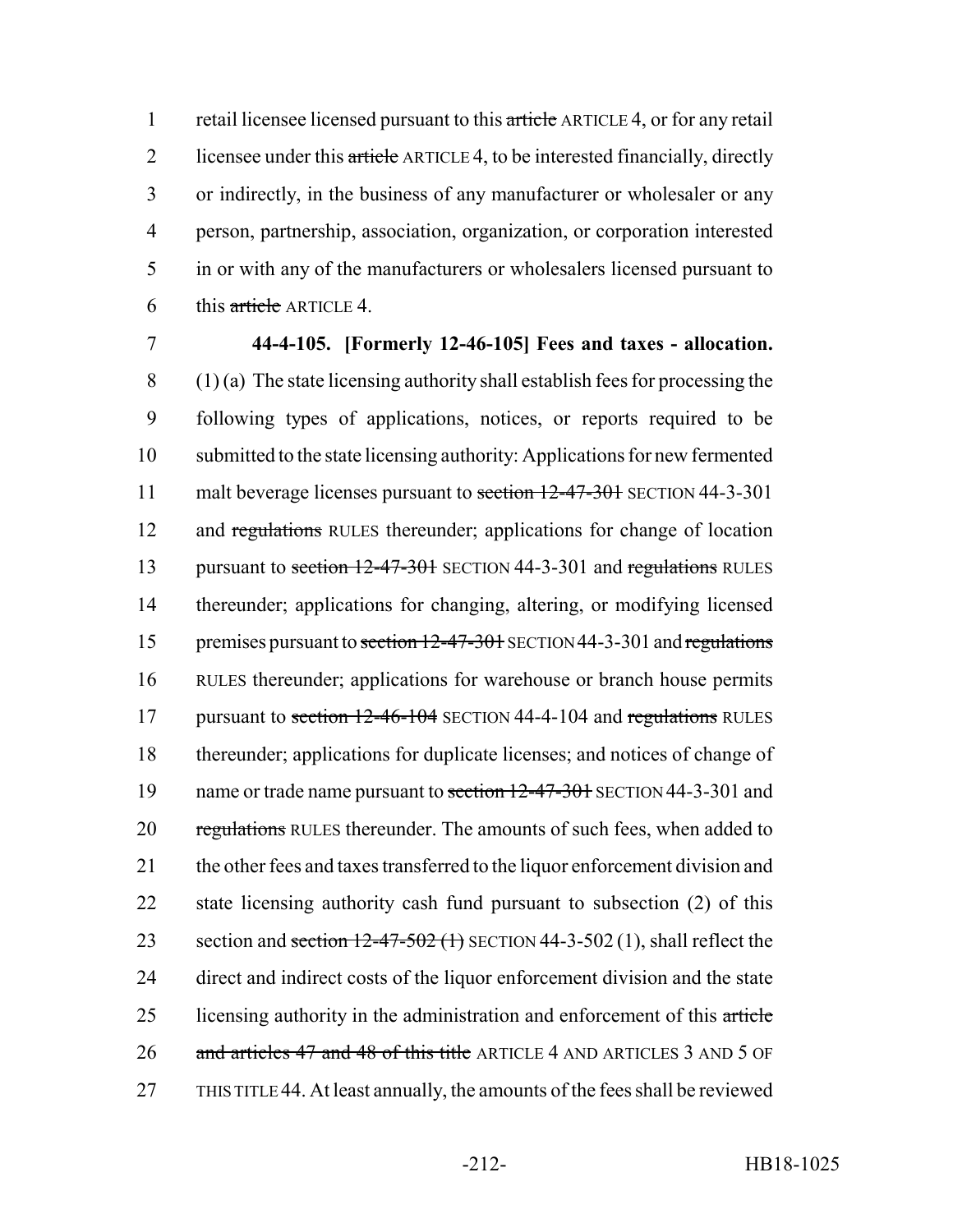and, if necessary, adjusted to reflect such direct and indirect costs.

 (b) Except as provided in paragraph (c) of this subsection (1) SUBSECTION (1)(c) OF THIS SECTION, the state licensing authority shall establish a basic fee that shall be paid at the time of service of any subpoena upon the state licensing authority or upon any employee of the division, plus a fee for meals and a fee for mileage at the rate prescribed 7 for state officers and employees in section 24-9-104 <del>C.R.S.,</del> for each mile actually and necessarily traveled in going to and returning from the place named in the subpoena. If the person named in the subpoena is required 10 to attend the place named in the subpoena for more than one day, there shall be paid, in advance, a sum to be established by the state licensing authority for each day of attendance to cover the expenses of the person named in the subpoena.

14 (c) The subpoena fee established pursuant to paragraph (b) of this 15 subsection (1) SUBSECTION (1)(b) OF THIS SECTION shall not be applicable to any state or local governmental agency.

17 (2) (a) All state license fees provided for by this article ARTICLE 18 4 and all fees provided for by paragraphs (a) and (b) of subsection  $(1)$  SUBSECTIONS (1)(a) AND (1)(b) of this section for processing applications, reports, and notices shall be paid to the department of revenue, which 21 shall transmit the fees and taxes to the state treasurer. The state treasurer shall credit eighty-five percent of the fees and taxes to the old age pension fund and the balance to the general fund.

 (b) An amount equal to the revenues attributable to fifty dollars 25 of each state license fee provided for by this article ARTICLE 4 and the 26 processing fees provided for by paragraphs (a) and (b) of subsection  $(1)$ 27 SUBSECTIONS  $(1)(a)$  AND  $(1)(b)$  of this section shall be transferred out of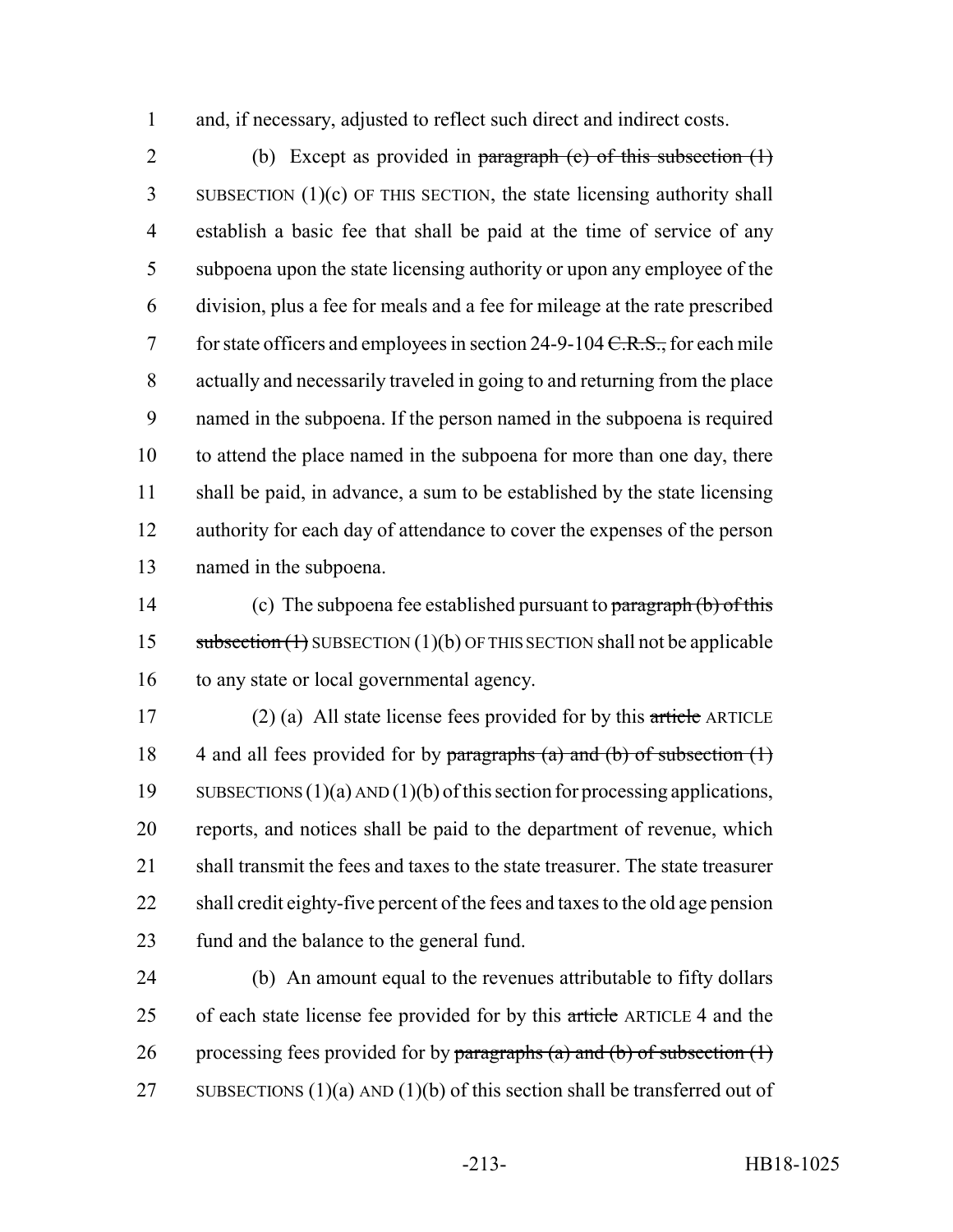the general fund to the liquor enforcement division and state licensing 2 authority cash fund. Such THE transfer shall be made by the state treasurer as soon as possible after the twentieth day of the month following the 4 payment of such THE fees.

 (c) The expenditures of the state licensing authority and the liquor enforcement division shall be paid out of appropriations from the liquor enforcement division and state licensing authority cash fund as provided 8 in section 24-35-401. C.R.S.

 (3) Eighty-five percent of the local license fees set forth in section  $12-46-107 (2)$  SECTION 44-4-107 (2) shall be paid to the department of revenue, which shall transmit the fees to the state treasurer to be credited to the old age pension fund.

 **44-4-106. [Formerly 12-46-106] Lawful acts.** It is lawful for a person under eighteen years of age who is under the supervision of a person on the premises over eighteen years of age to be employed in a place of business where fermented malt beverages are sold at retail in containers for off-premises consumption. During the normal course of such employment, any person under eighteen years of age may handle and otherwise act with respect to fermented malt beverages in the same manner as that person does with other items sold at retail; except that no person under eighteen years of age shall sell or dispense fermented malt beverages, check age identification, or make deliveries beyond the customary parking area for the customers of the retail outlet. This section shall not be construed to permit the violation of any other provisions of this section under circumstances not specified in this section.

 **44-4-107. [Formerly 12-46-107] Local licensing authority - rules - application - fees.** (1) The local licensing authority shall issue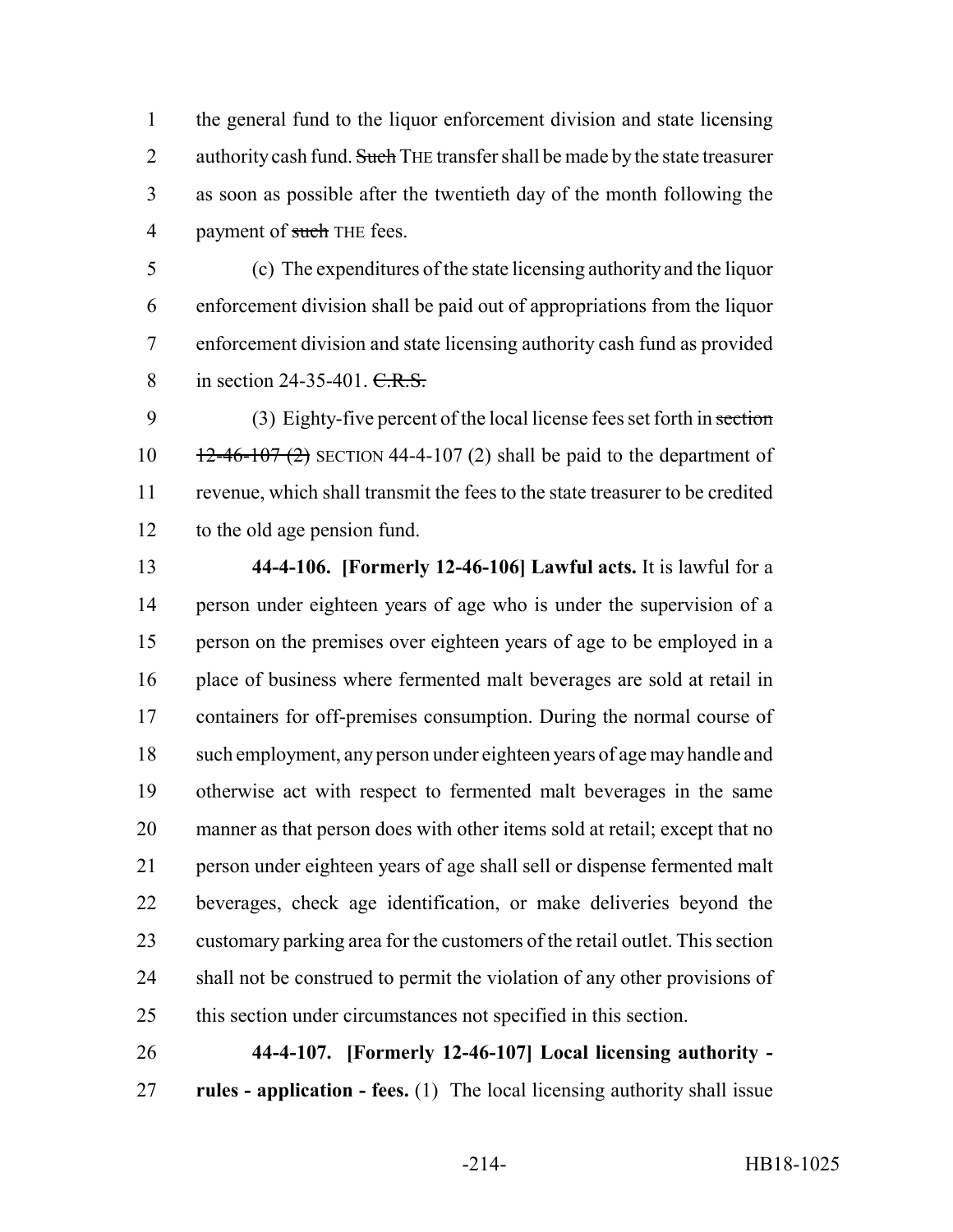only the following classes of fermented malt beverage licenses:

(a) Sales for consumption off the premises of the licensee;

(b) Sales for consumption on the premises of the licensee;

 (c) Sales for consumption both on and off the premises of the 5 licensee. A person licensed pursuant to this paragraph (c) SUBSECTION (1)(c) may deliver at retail fermented malt beverages in factory-sealed 7 containers in conjunction with the delivery of food products if such THE person has obtained a permit for the delivery of fermented malt beverages from the state licensing authority. The state licensing authority shall promulgate rules as are necessary for the proper delivery of fermented 11 malt beverages pursuant to this  $\frac{\text{parameter of}}{\text{parameter of}}$  SUBSECTION (1)(c) and shall have the authority to issue a permit to any person who is licensed 13 pursuant to and delivers fermented malt beverages under this paragraph  $(e)$  SUBSECTION  $(1)(c)$ .

 (2) The local licensing authority shall collect an annual license fee of twenty-five dollars if the licensed premises is located in a municipality or city and county and fifty dollars if the licensed premises is located outside the corporate limits of a municipality or city and county.

 **44-4-108. [Formerly 12-46-108] Exemption.** This article ARTICLE 4 does not apply to a state institution of higher education when the institution is engaged in the manufacture and tasting, at the place of manufacture or at a licensed premises, of fermented malt beverages for teaching or research purposes, so long as the fermented malt beverages are not sold or offered for sale and are only tasted by a qualified employee, qualified student, or expert taster. Any unused fermented malt beverage product that is produced by a state institution of higher education in accordance with this section must be removed from a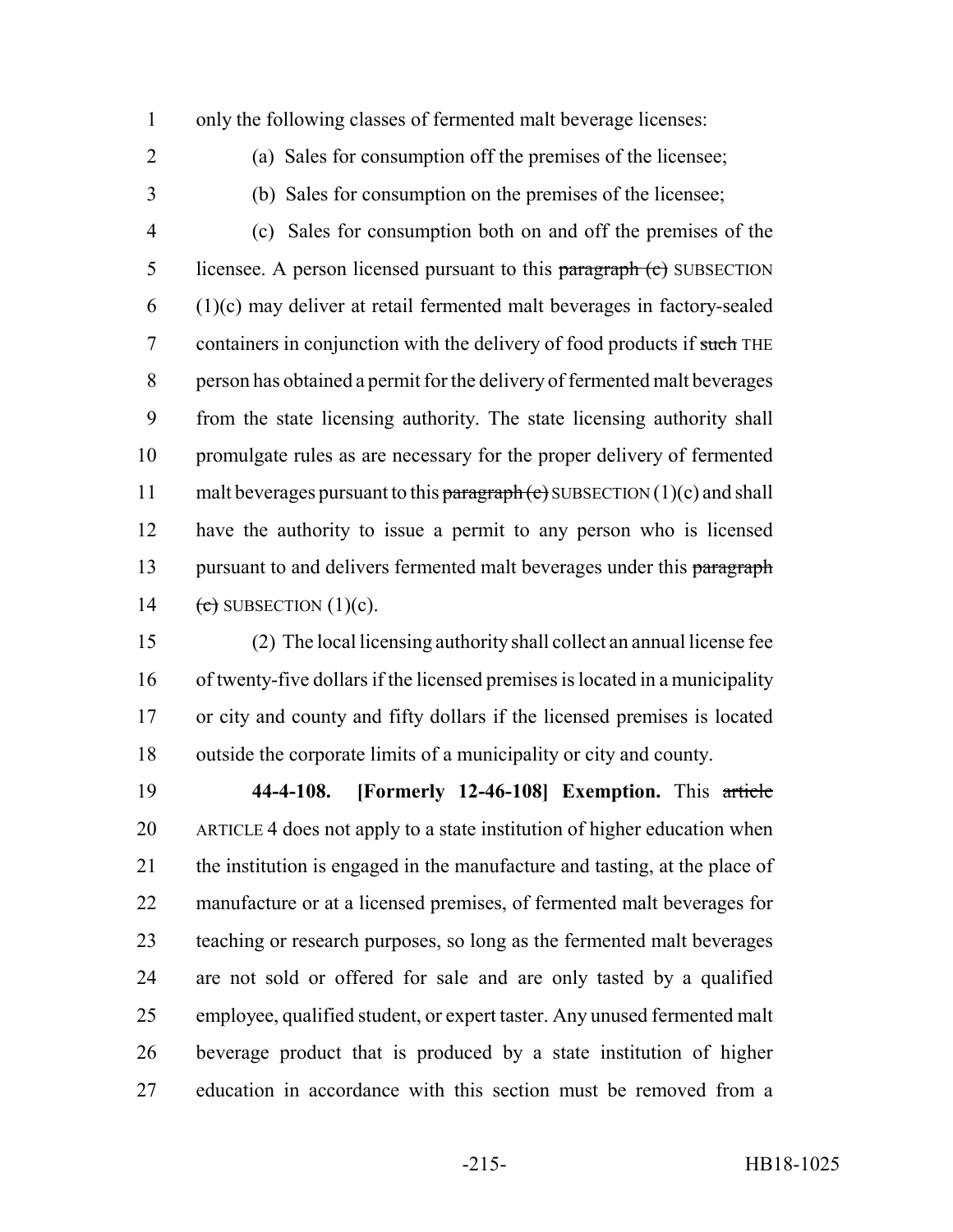licensed premises at the end of an event if the event is held at a licensed premises located off campus.

 **44-4-109. [Formerly 12-46-109] Liquor industry working group - creation - duties - report - repeal.** (1) The state licensing authority shall convene a liquor industry working group to develop an implementation process for grocery and convenience stores to apply for a license to sell malt liquor and fermented malt beverages containing at least one-half percent alcohol by volume starting January 1, 2019. The working group shall analyze the impact that removing the alcohol content limit on fermented malt beverages will have on the alcohol beverage industry as a whole, as well as on current retail licensees, and shall consider other legislative, regulatory, or administrative changes necessary to promote the three-tiered distribution system in Colorado. Additionally, the working group shall examine and make recommendations regarding laws governing tastings conducted on retail premises licensed under 16 article 47 of this title ARTICLE 3 OF THIS TITLE 44 and the ability of retail 17 liquor stores licensed under section 12-47-407 SECTION 44-3-409 to sell growlers containing malt liquors.

 (2) The executive director of the department of revenue shall appoint the following members to serve on the liquor industry working group:

(a) A member from the department of revenue;

 (b) A member from the liquor enforcement division in the department of revenue;

- (c) A member from the attorney general's office;
- (d) A member representing municipal government;
- (e) A member representing county government;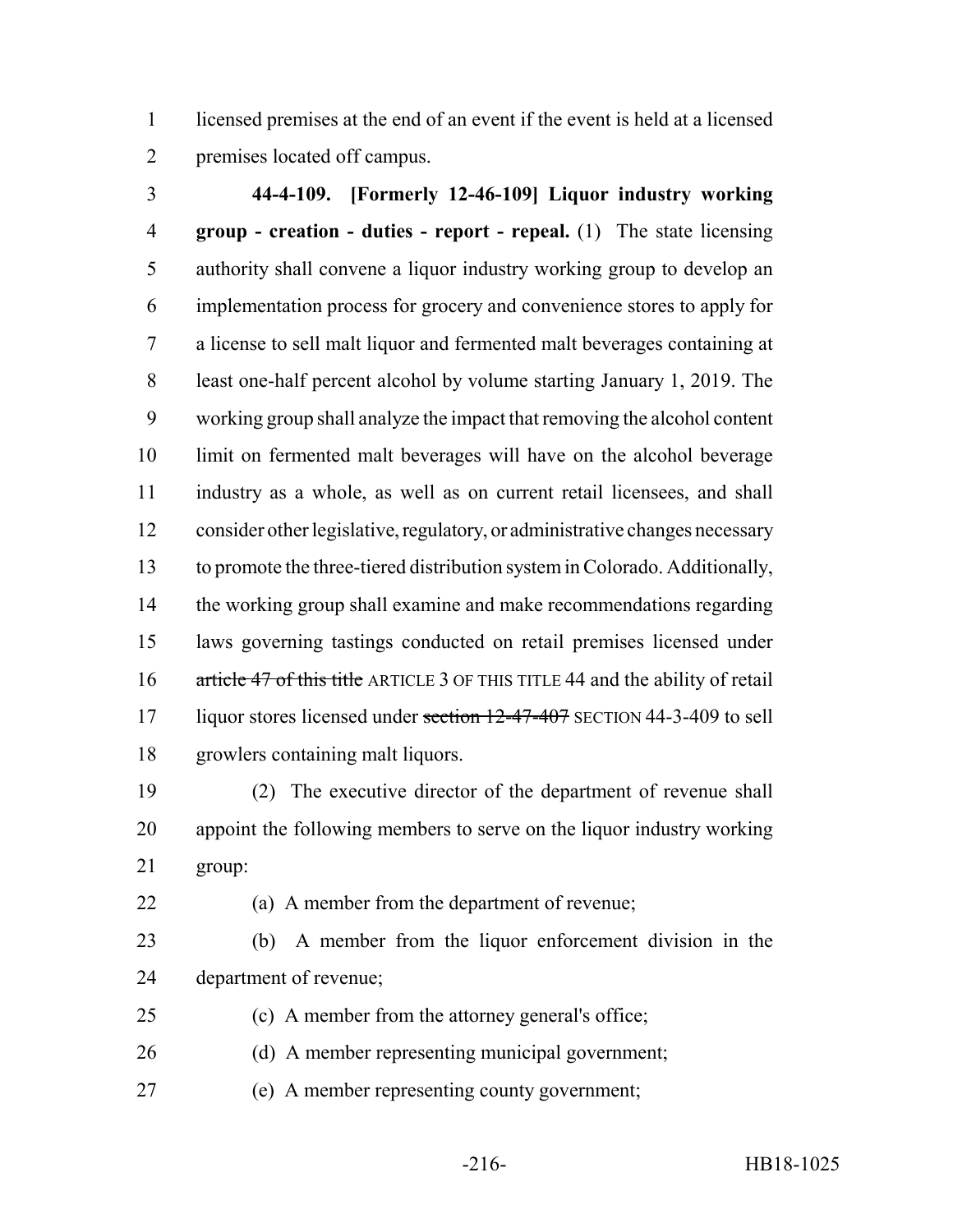| $\mathbf{1}$   | (f) A member representing community prevention;                   |
|----------------|-------------------------------------------------------------------|
| $\overline{2}$ | (g) A member representing law enforcement;                        |
| 3              | (h) Two members representing large breweries;                     |
| $\overline{4}$ | (i) Two members representing small breweries;                     |
| 5              | (j) One member representing a national distillery;                |
| 6              | (k) One member representing a Colorado distillery;                |
| 7              | (1) Three members representing retail liquor store licensees, one |
| 8              | of which must represent a small retail liquor store licensee;     |
| 9              | (m) One member representing a statewide off-premises retail       |
| 10             | licensee;                                                         |
| 11             | (n) Two members representing persons licensed under section       |
| 12             | $12 - 47 - 411$ SECTION 44-3-413;                                 |
| 13             | (o) One member representing persons licensed under section        |
| 14             | $12 - 47 - 412$ SECTION 44-3-414;                                 |
| 15             | (p) Two members representing licensed wholesalers;                |
| 16             | One member representing a national vinous liquors<br>(q)          |
| 17             | manufacturer;                                                     |
| 18             | One member representing a Colorado vinous liquors<br>(r)          |
| 19             | manufacturer;                                                     |
| 20             | (s) Two attorneys who practice in the area of liquor law and      |
| 21             | regulation;                                                       |
| 22             | (t) One member representing Mothers Against Drunk Driving or      |
| 23             | its successor organization;                                       |
| 24             | (u) Two members representing grocery stores;                      |
| 25             | (v) Two members representing convenience stores; and              |
| 26             | (w) Two members of the public.                                    |
| 27             | (3) The liquor industry working group shall convene as soon as    |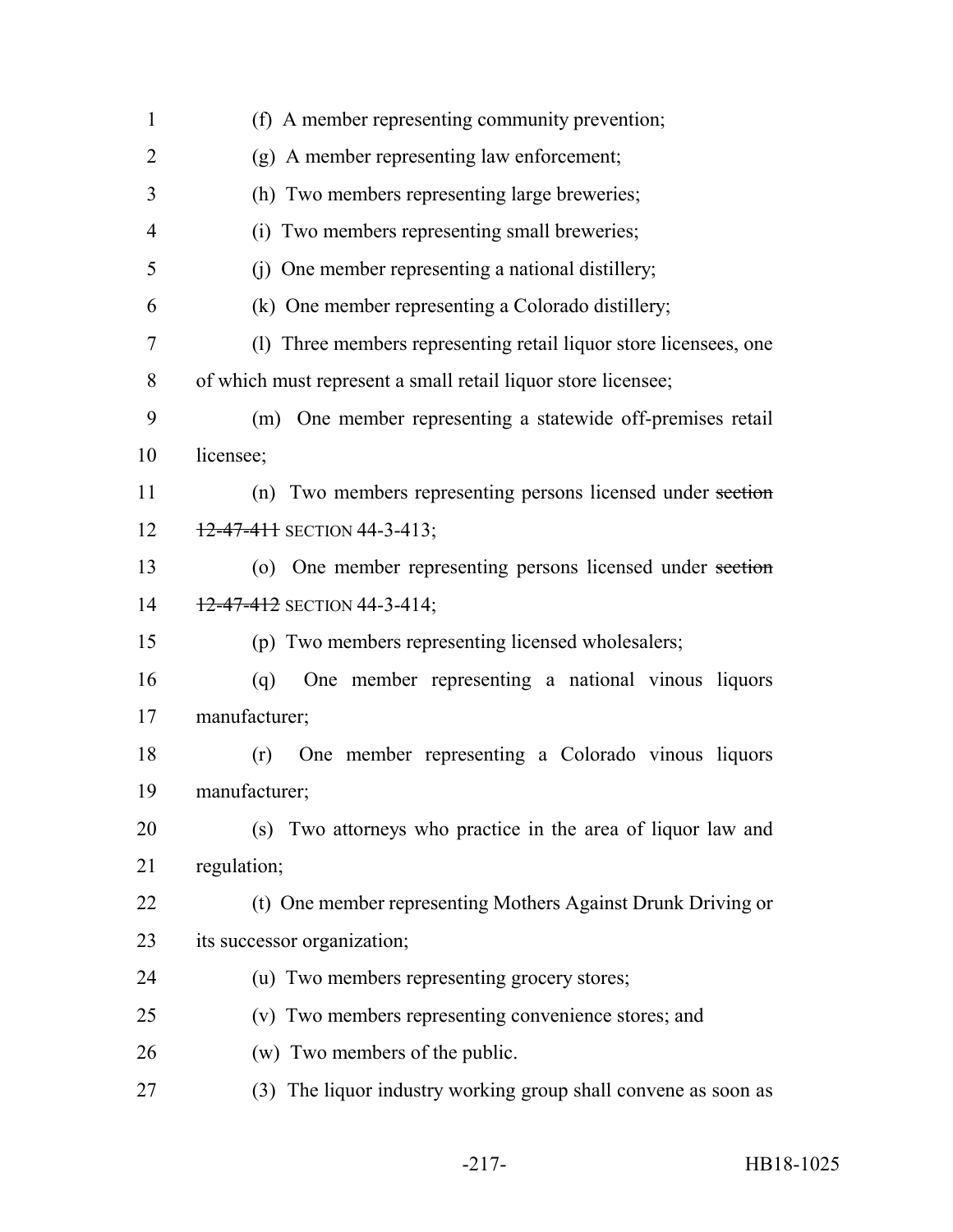1 practicable after July 1, 2016, but no later than August 1, 2016, and by 2 January 1, 2018, shall report its findings and recommendations for an 3 implementation process, including any legislative or administrative 4 recommendations, to the senate business, labor, and technology 5 committee and the house of representatives business affairs and labor 6 committee, or their successor committees. 7 (4) This section is repealed, effective July 1, 2019. 8 **ARTICLE 5** 9 **Special Event Liquor Permits** 10 **44-5-101. [Formerly 12-48-101] Special licenses authorized.** 11 The state or local licensing authority, as defined in articles 46 and 47 of 12 this title ARTICLES 3 AND 4 OF THIS TITLE 44, may issue a special event 13 permit for the sale, by the drink only, of fermented malt beverages, as 14 defined in section 12-46-103 SECTION 44-4-103, or the sale, by the drink 15 only, of malt, spirituous, or vinous liquors, as defined in section  $16 \frac{12-47-103}{2}$  SECTION 44-3-103, to organizations and political candidates 17 qualifying under this article ARTICLE 5, subject to the applicable 18 provisions of articles 46 and 47 of this title ARTICLES 3 AND 4 OF THIS 19 TITLE 44 and to the limitations imposed by this article ARTICLE 5. 20 **44-5-102. [Formerly 12-48-102] Qualifications for permit.** 21 (1) A special event permit issued under this article ARTICLE 5 may be 22 issued to an organization, whether or not presently licensed under articles 23 46 and 47 of this title ARTICLES 3 AND 4 OF THIS TITLE 44, which has been 24 incorporated under the laws of this state for purposes of a social, 25 fraternal, patriotic, political, or athletic nature, and not for pecuniary gain,

- 26 or which is a regularly chartered branch, lodge, or chapter of a national
- 27 organization or society organized for such purposes and being nonprofit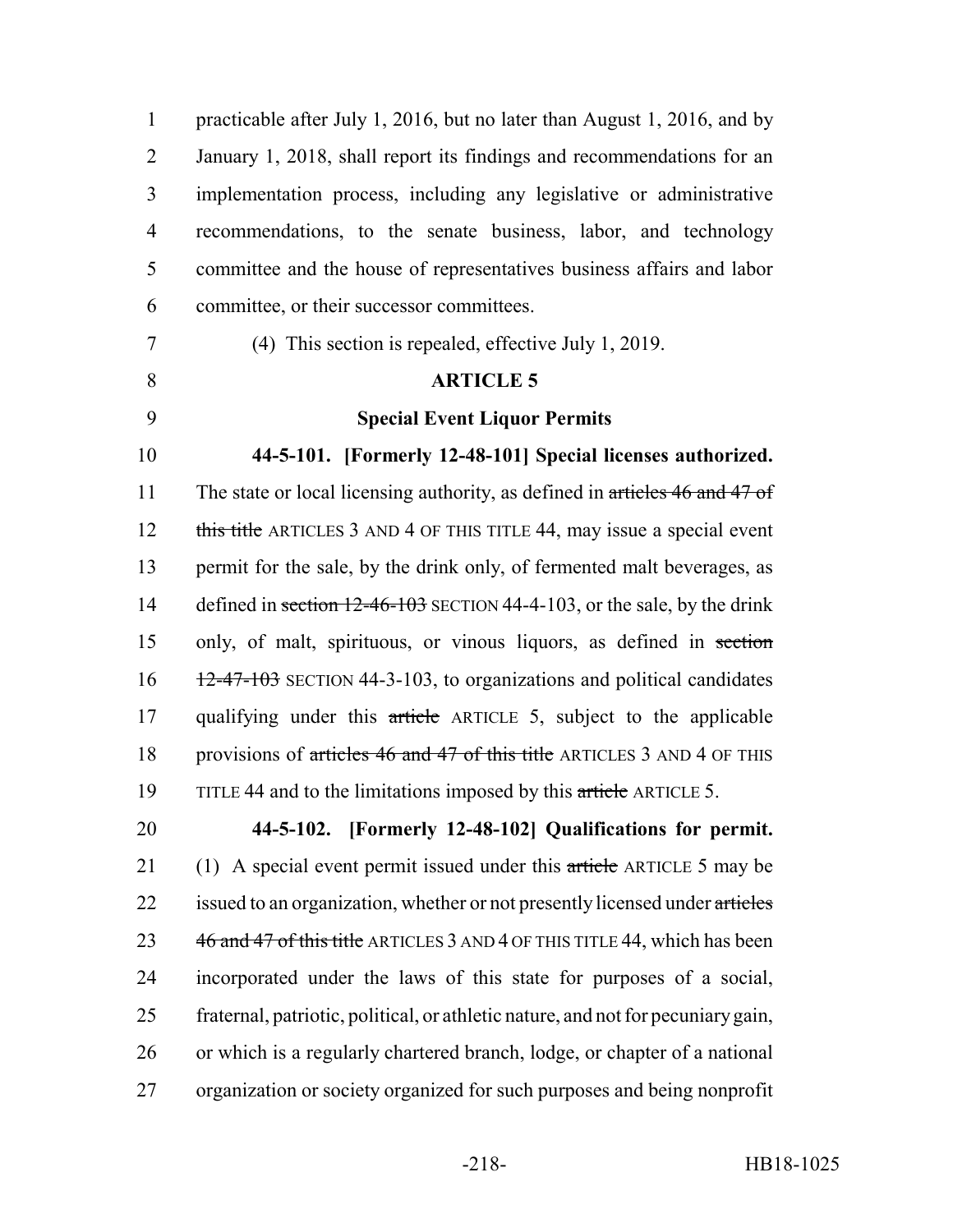in nature, or which is a regularly established religious or philanthropic institution, or which is a state institution of higher education; and to any political candidate who has filed the necessary reports and statements 4 with the secretary of state pursuant to article 45 of title 1.  $C.R.S.$  For 5 purposes of this article ARTICLE 5, a state institution of higher education includes each principal campus of a state system of higher education.

 (2) A special event permit may be issued to any municipality owning arts facilities at which productions or performances of an artistic or cultural nature are presented for use at such facilities, subject to the 10 provisions of this article ARTICLE 5.

 (3) Notwithstanding any law to the contrary, and subject to this 12 article 48 ARTICLE 5, the state or local licensing authority may issue a special event permit to a state agency, the Colorado wine industry development board, created in section 35-29.5-103, or an instrumentality of a municipality or county that promotes:

(a) Alcohol beverages manufactured in the state; or

 (b) Tourism in an area of the state where alcohol beverages are manufactured.

 **44-5-103. [Formerly 12-48-103] Grounds for issuance of special permits.**

21 (1) Repealed.

 $(2)(1)(a)$  A special event permit may be issued under this section notwithstanding the fact that the special event is to be held on premises 24 licensed under the provisions of section  $12-47-403$ ,  $12-47-403.5$ ,  $12-47-411$   $(2.5)$ ,  $12-47-416$ ,  $12-47-417$ , or  $12-47-422$  SECTION 44-3-403, 44-3-404, 44-3-413 (3), 44-3-418, 44-3-419, OR 44-3-424. The holder of 27 a special event permit issued pursuant to this subsection  $(2)$  SUBSECTION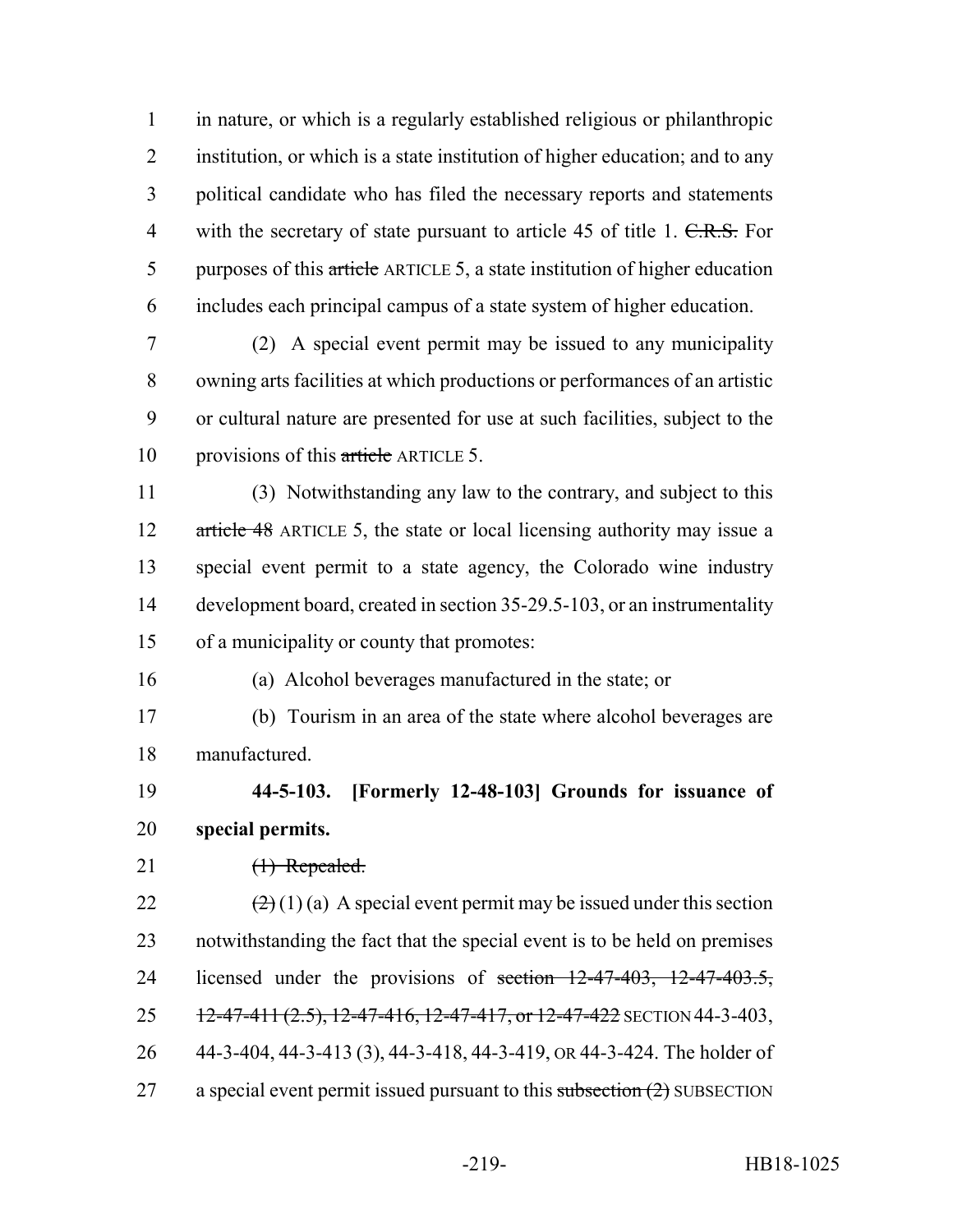(1) is responsible for any violation of article 47 of this title ARTICLE 3 OF 2 THIS TITLE 44

 (b) If a violation of this article or of article 47 of this title ARTICLE 5 OR ARTICLE 3 OF THIS TITLE 44 occurs during a special event wine festival and the responsible licensee can be identified, such licensee may be charged and the appropriate penalties may apply. If the responsible licensee cannot be identified, the state licensing authority may send written notice to every licensee identified on the permit applications and 9 may fine each the same dollar amount. Such THE fine shall not exceed twenty-five dollars per licensee or two hundred dollars in the aggregate. 11 No joint fine levied pursuant to this  $\frac{\partial f}{\partial x}$  (b) SUBSECTION (1)(b) 12 shall apply to the revocation of a limited wineries license under section 13 12-47-601 SECTION 44-3-601.

 $(3)$  (2) Nothing in this article ARTICLE 5 shall be construed to prohibit the sale or dispensing of malt, vinous, or spirituous liquors on any closed street, highway, or public byway for which a special event permit has been issued.

## **44-5-104. [Formerly 12-48-104] Fees for special permits.** (1) Special event permit fees are:

(a) Ten dollars per day for a malt beverage permit;

 (b) Twenty-five dollars per day for a malt, vinous, and spirituous liquor permit.

 (2) All fees are payable in advance to the department of revenue for applications for special event permits submitted to the state licensing authority for approval.

 **44-5-105. [Formerly 12-48-105] Restrictions related to permits.** (1) Each special event permit shall be issued for a specific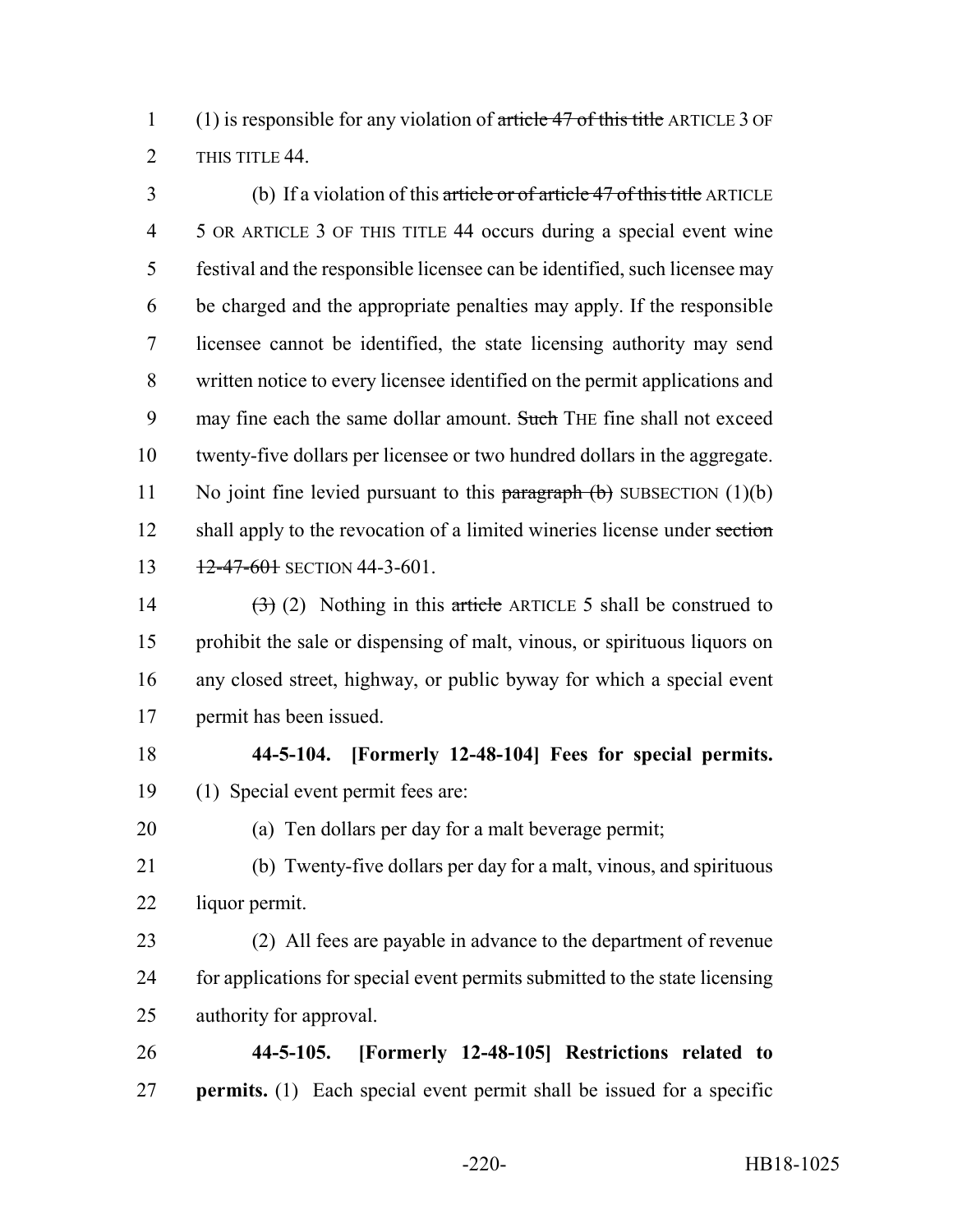location and is not valid for any other location.

 (2) A special event permit authorizes sale of the beverage or the liquors specified only during the following hours:

 (a) Between the hours of five a.m. of the day specified in a malt beverage permit and until twelve midnight on the same day;

 (b) Between the hours of seven a.m. of the day specified in a malt, vinous, and spirituous liquor permit and until two a.m. of the day immediately following.

 (3) The state or a local licensing authority shall not issue a special event permit to any organization for more than fifteen days in one calendar year.

 (4) No issuance of a special event permit shall have the effect of requiring the state or local licensing authority to issue such a permit upon any subsequent application by an organization.

 (5) Sandwiches or other food snacks shall be available during all hours of service of malt, spirituous, or vinous liquors, but prepared meals need not be served.

## **44-5-106. [Formerly 12-48-106] Grounds for denial of special**

 **permit.** (1) The state or local licensing authority may deny the issuance of a special event permit upon the grounds that the issuance would be injurious to the public welfare because of the nature of the special event, its location within the community, or the failure of the applicant in a past special event to conduct the event in compliance with applicable laws.

 (2) Public notice of the proposed permit and of the procedure for protesting issuance of the permit shall be conspicuously posted at the proposed location for at least ten days before approval of the permit by the local licensing authority.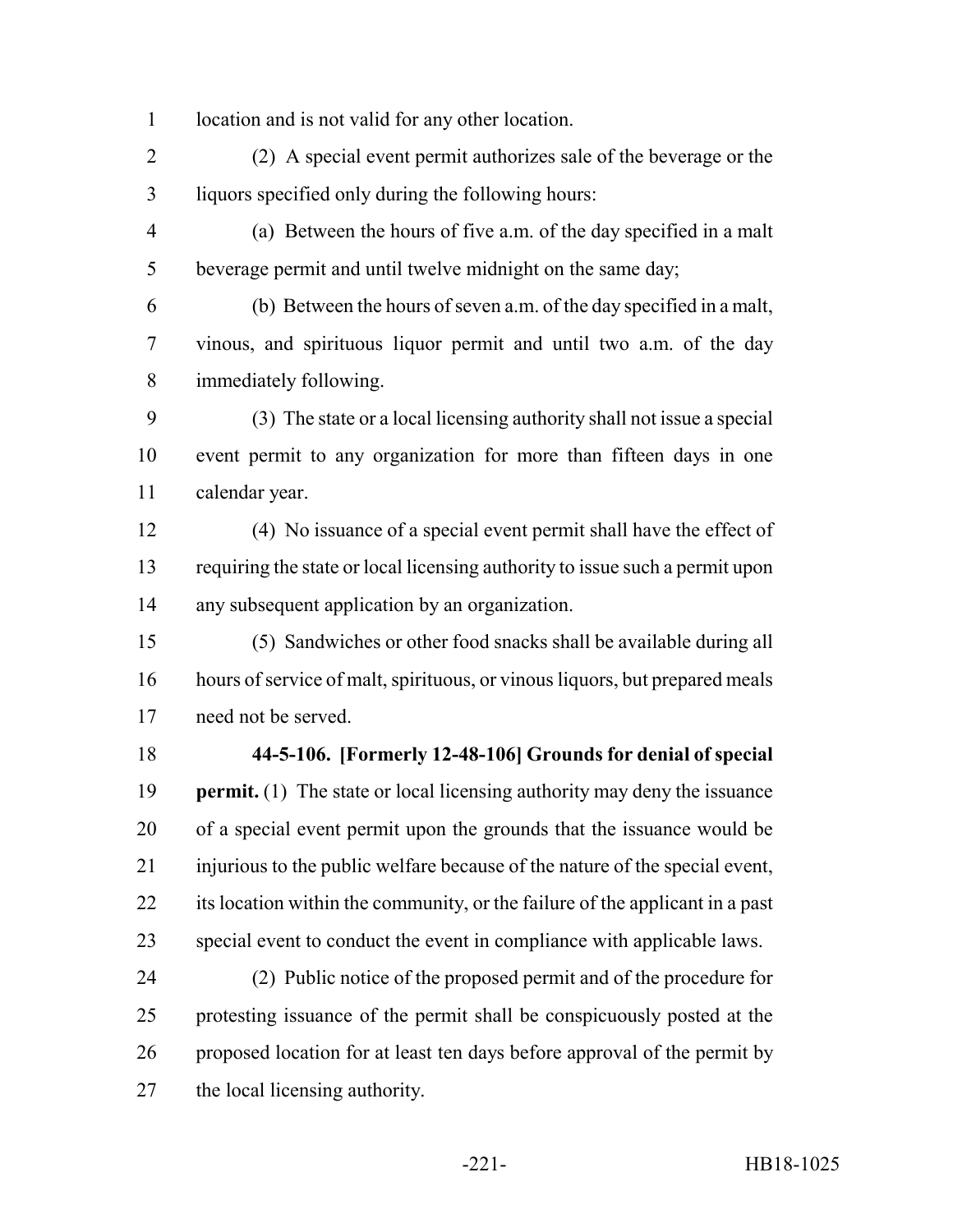**44-5-107. [Formerly 12-48-107] Applications for special permit.** (1) Applications for a special event permit shall be made with the appropriate local licensing authority on forms provided by the state licensing authority and shall be verified by oath or affirmation of an officer of the organization or of the political candidate making application.

 (2) In addition to the fees provided in section 12-48-104 SECTION 44-5-104, an applicant shall include payment of a fee established by the local licensing authority, not to exceed one hundred dollars, for both investigation and issuance of a permit. Upon approval of any application, the local licensing authority shall notify the state licensing authority of the approval, except as provided by subsection (5) of this section. The state licensing authority shall promptly act and either approve or disapprove the application. In reviewing an application, the local licensing authority shall apply the same standards for approval and denial applicable to the 16 state licensing authority under this article ARTICLE 5.

 (3) The local licensing authority shall cause a hearing to be held if, after investigation and upon review of the contents of any protest filed by affected persons, sufficient grounds appear to exist for denial of a permit. Any protest shall be filed by affected persons within ten days after 21 the date of notice pursuant to section  $12-48-106(2)$  SECTION 44-5-106(2). Any hearing required by this subsection (3) or any hearing held at the discretion of the local licensing authority shall be held at least ten days after the initial posting of the notice, and notice thereof shall be provided TO the applicant and any person who has filed a protest.

 (4) The local licensing authority may assign all or any portion of 27 its functions under this article ARTICLE 5 to an administrative officer.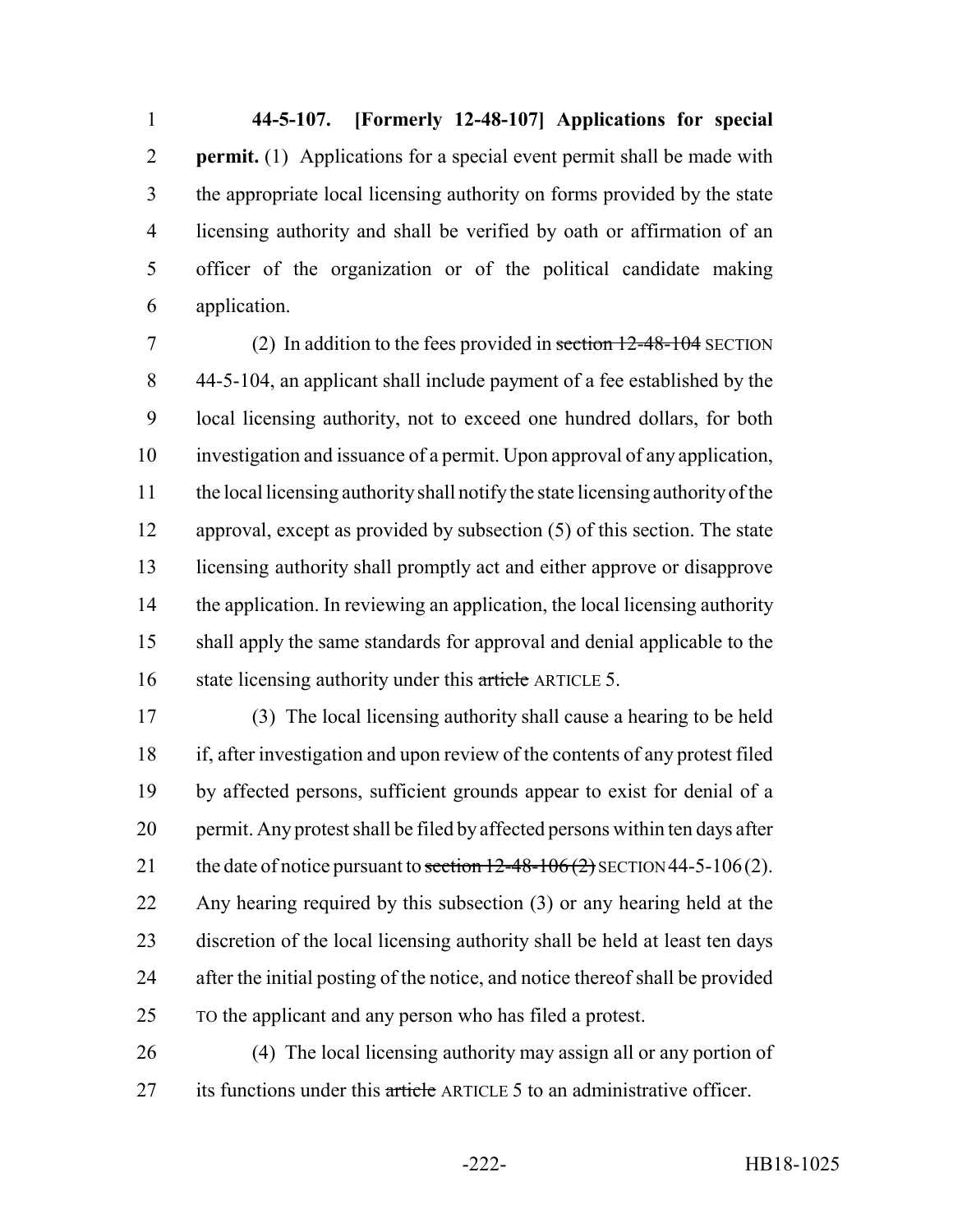(5) (a) A local licensing authority may elect not to notify the state licensing authority to obtain the state licensing authority's approval or disapproval of an application for a special event permit. The local licensing authority is required only to report to the liquor enforcement division, within ten days after it issues a permit, the name of the organization to which a permit was issued, the address of the permitted location, and the permitted dates of alcohol beverage service.

 (b) A local licensing authority electing not to notify the state licensing authority shall promptly act upon each application and either approve or disapprove each application for a special event permit.

 (c) The state licensing authority shall establish and maintain a website containing the statewide permitting activity of organizations that receive permits under this article ARTICLE 5. In order to ensure 14 compliance with section  $12-48-105$  (3) SECTION 44-5-105 (3), which restricts the number of permits issued to an organization in a calendar year, the local licensing authority shall access information made available on the website of the state licensing authority to determine the statewide permitting activity of the organization applying for the permit. The local 19 licensing authority shall consider compliance with section 12-48-105 (3) SECTION 44-5-105 (3) before approving any application.

 **44-5-108. [Formerly 12-48-108] Exemptions.** An organization 22 otherwise qualifying under section 12-48-102 SECTION 44-5-102 shall be 23 exempt from the provisions of this article ARTICLE 5 and shall be deemed to be dispensing gratuitously and not to be selling fermented malt beverages or malt, spirituous, or vinous liquors when it serves, by the drink, fermented malt beverages or malt, spirituous, or vinous liquors to 27 its members and their guests at a private function held by such THE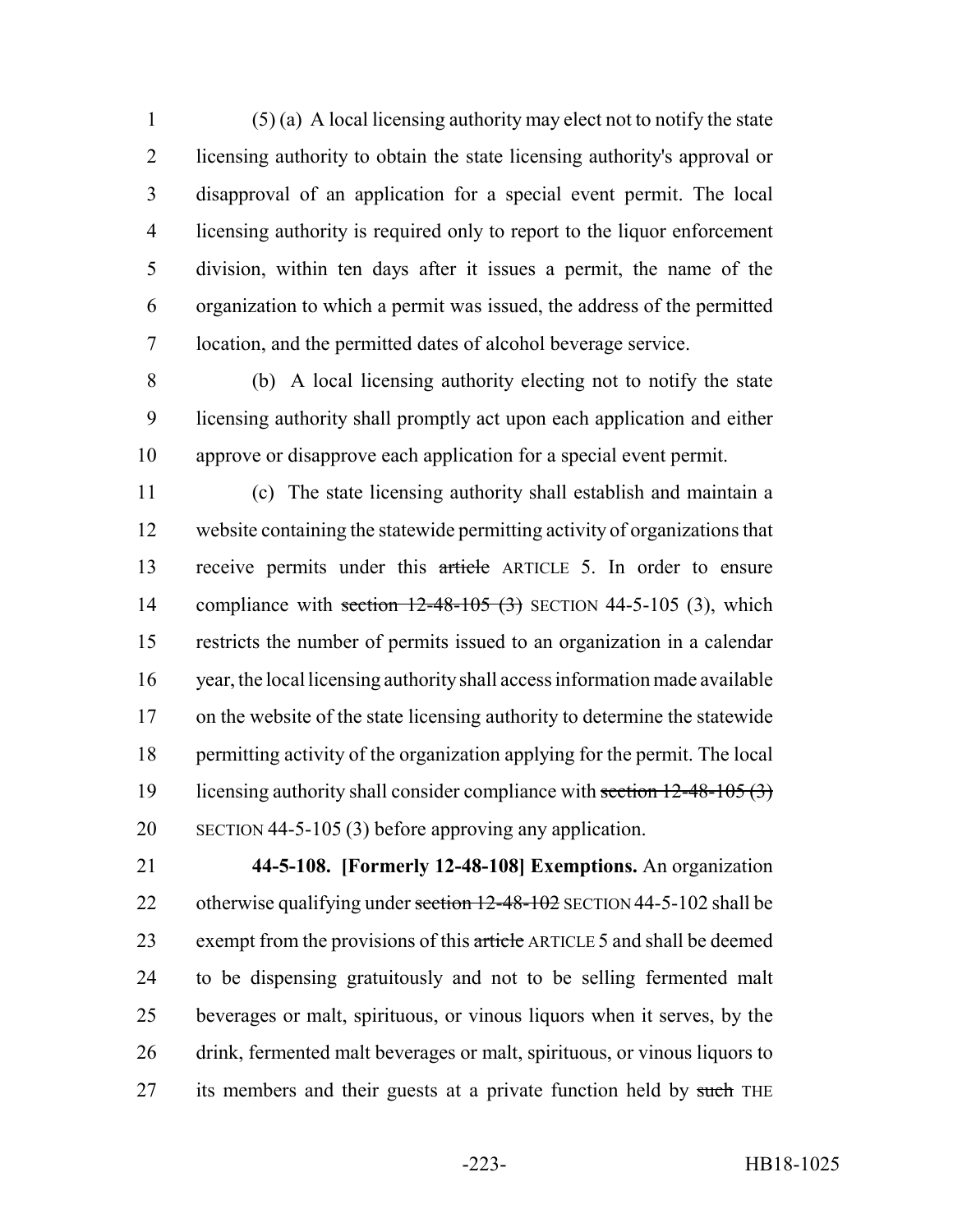| $\mathbf{1}$   | organization on unlicensed premises, so long as any admission or other        |
|----------------|-------------------------------------------------------------------------------|
| $\overline{2}$ | charge, if any, required to be paid or given by any such member as a          |
| 3              | condition to entry or participation in the event is uniform as to all without |
| $\overline{4}$ | regard to whether or not a member or such member's guest consumes or          |
| 5              | does not consume such beverages or liquors. For purposes of this section,     |
| 6              | all invited attendees at a private function held by a state institution of    |
| 7              | higher education shall be considered members or guests of the institution.    |
| 8              | <b>SECTION 3. Repeal of relocated provisions in this act.</b> In              |
| 9              | Colorado Revised Statutes, repeal articles 46, 47, and 48 of title 12.        |
| 10             | <b>SECTION 4.</b> In Colorado Revised Statutes, 6-25-201, amend (2)           |
| 11             | as follows:                                                                   |
| 12             | 6-25-201. Definitions. As used in this part 2, unless the context             |
| 13             | otherwise requires:                                                           |
| 14             | "Lodging establishment" means a bed and breakfast, as<br>(2)                  |
| 15             | defined in section $12-47-103$ (3) SECTION 44-3-103 (4), or a hotel, motel,   |
| 16             | resort, or public inn, as defined in section $6-25-101$ (3).                  |
| 17             | <b>SECTION 5.</b> In Colorado Revised Statutes, 10-3-1104, amend              |
| 18             | $(4)(a)$ as follows:                                                          |
| 19             | 10-3-1104. Unfair methods of competition - unfair or deceptive                |
| 20             | acts or practices. (4) The following is defined as an unfair practice in      |
| 21             | the business of insurance: For an insurer to deny, refuse to issue, refuse    |
| 22             | to renew, refuse to reissue, cancel, or otherwise terminate a motor vehicle   |
| 23             | insurance policy, to restrict motor vehicle insurance coverage on any         |
| 24             | person, or to add any surcharge or rating factor to a premium of a motor      |
| 25             | vehicle insurance policy solely because of:                                   |
| 26             | (a) A conviction under section $12-47-901$ (1)(b), C.R.S. SECTION             |
| 27             | 44-3-901 (1)(c), or section 18-13-122 (3), C.R.S., or any counterpart         |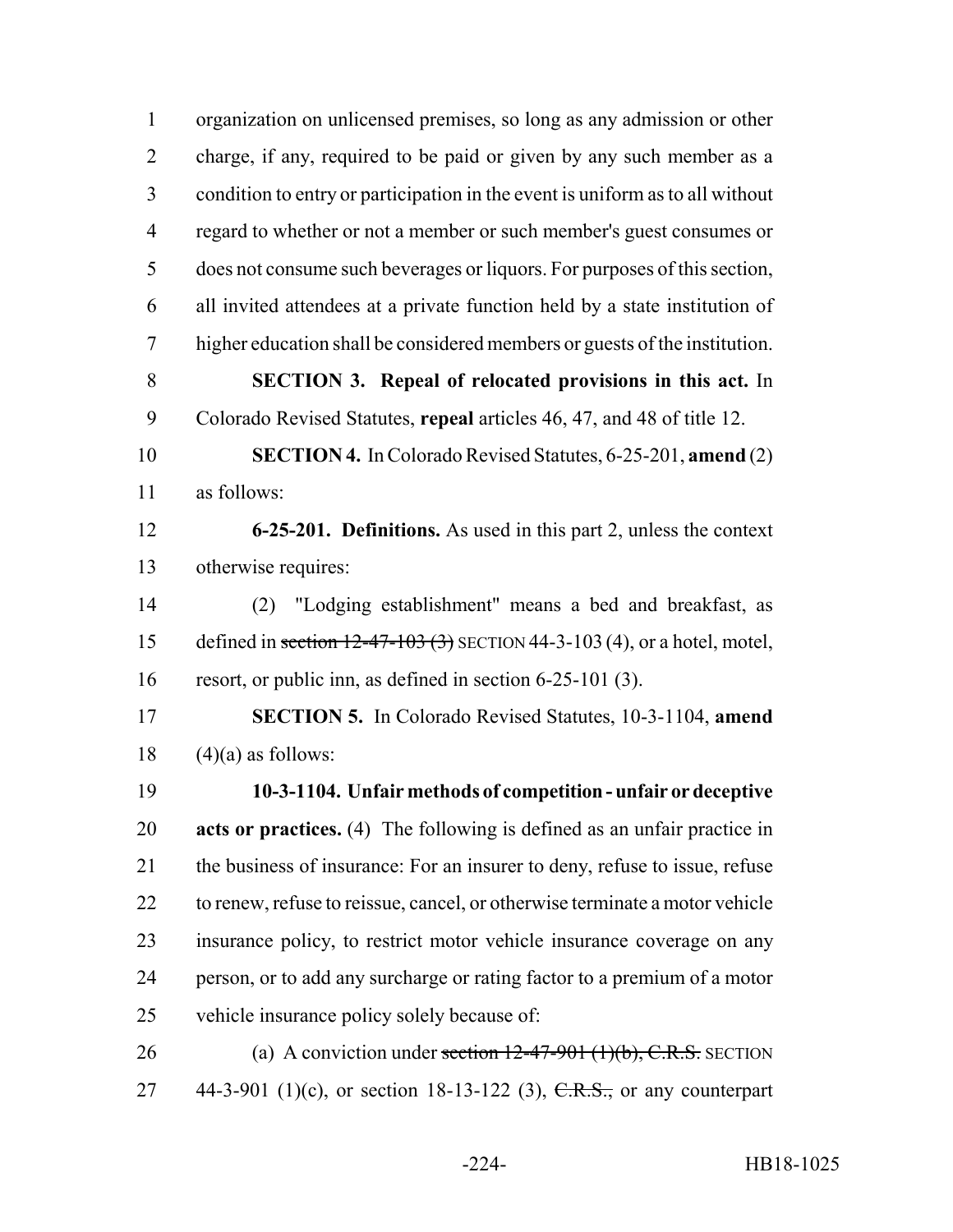municipal charter or ordinance offense or because of any driver's license 2 revocation resulting from such conviction. This paragraph (a) SUBSECTION (4)(a) includes, but is not limited to, a driver's license 4 revocation imposed under section  $42-2-125$  (1)(m).  $C.R.S.$ 

 **SECTION 6.** In Colorado Revised Statutes, **amend** 16-2.5-121 as follows:

 **16-2.5-121. Executive director of the department of revenue - senior director of enforcement for the department of revenue.** The executive director and the senior director of enforcement of the department of revenue are peace officers while engaged in the performance of their duties whose authority includes the enforcement of laws and rules regarding automobile dealers pursuant to section 12-6-105 (3), the lottery pursuant to sections 24-35-205 (3) and 24-35-206 (7), medical marijuana pursuant to article 43.3 of title 12, limited gaming 15 pursuant to section 12-47.1-204, liquor pursuant to section  $12-47-904$  (1) SECTION 44-3-905 (1), and racing events pursuant to section 12-60-203 (1), and the enforcement of all laws of the state of Colorado and who may be certified by the P.O.S.T. board.

 **SECTION 7.** In Colorado Revised Statutes, **amend** 16-2.5-124 as follows:

 **16-2.5-124. Liquor enforcement investigator.** A liquor enforcement investigator is a peace officer while engaged in the performance of his or her duties and while acting under proper orders or 24 regulations whose primary authority shall be as stated in sections 25 12-47-904 (1) SECTIONS 44-3-905 (1) and 24-35-504 C.R.S., and shall also include the enforcement of all laws of the state of Colorado and who may be certified by the P.O.S.T. board.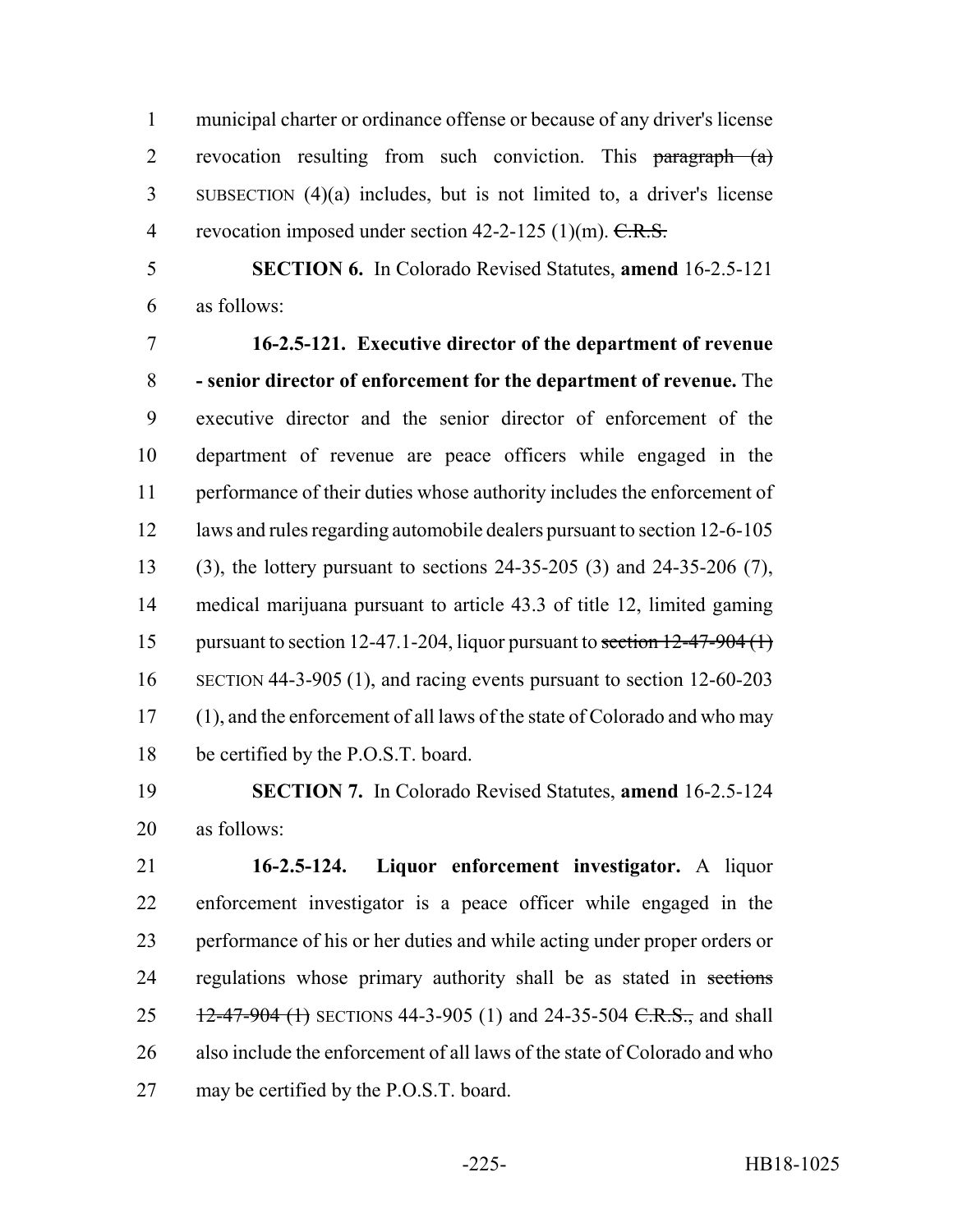**SECTION 8.** In Colorado Revised Statutes, 18-8-203, **amend** 2  $(1)(a)$  as follows:

 **18-8-203. Introducing contraband in the first degree.** (1) A person commits introducing contraband in the first degree if he or she knowingly and unlawfully:

 (a) Introduces or attempts to introduce a dangerous instrument; 7 malt, vinous, or spirituous liquor, as defined in section 12-47-103, C.R.S. SECTION 44-3-103; fermented malt beverage, as defined in section 9 12-46-103, C.R.S. SECTION 44-4-103; controlled substance, as defined in section 18-18-102 (5); or marijuana or marijuana concentrate, as defined 11 in section 27-80-203 (15) and (16),  $C.R.S.,$  into a detention facility or at any location where an inmate is or is likely to be located, while the inmate is in the custody and under the jurisdiction of a political subdivision of 14 the state of Colorado or the department of corrections, but not on parole; or

 **SECTION 9.** In Colorado Revised Statutes, 18-9-123, **amend** 17 (1)(a) introductory portion and  $(1)(a)(I)$  as follows:

 **18-9-123. Bringing alcohol beverages, bottles, or cans into the major league baseball stadium.** (1) (a) It shall be unlawful for any person to carry or bring into the Denver metropolitan major league baseball stadium district stadium, as defined in section 32-14-103 (5) and 22 (10),  $C.R.S.,$  and referred to in this section as the "stadium", the following:

24 (I) Any alcohol beverage as defined in section  $12-47-103$   $(2)$ , 25 C.R.S. SECTION 44-3-103 (2); or

 **SECTION 10.** In Colorado Revised Statutes, 24-35-101, **amend** (1)(d) as follows: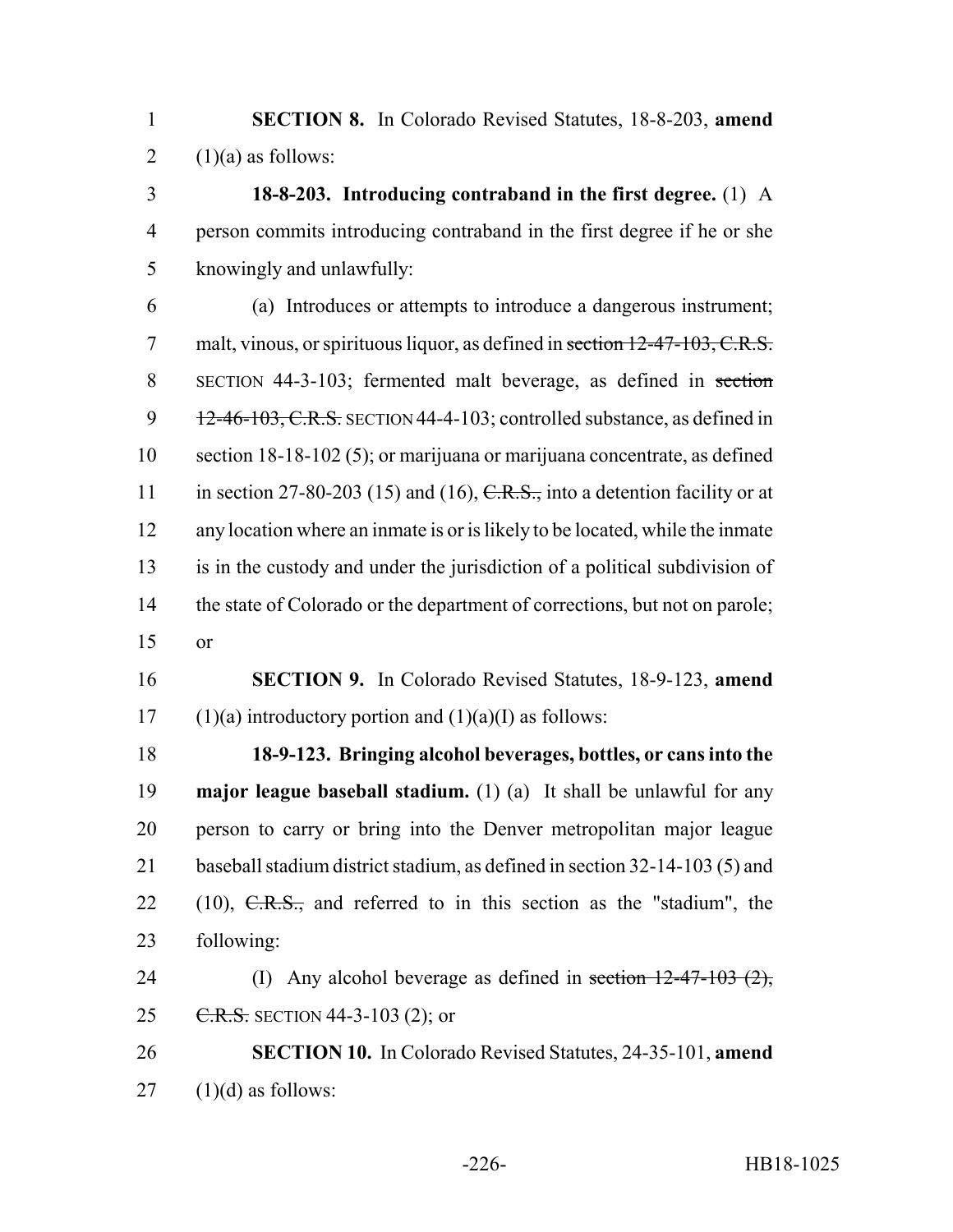**24-35-101. Functions of department of revenue.** (1) There is hereby created the department of revenue, the functions of which are the collection of the following:

 (d) Taxes levied and the license fees imposed by the provisions of 5 article 46 and part 5 of article 47 of title 12, C.R.S. ARTICLE 4 AND PART 5 OF ARTICLE 3 OF TITLE 44, and the administration and enforcement of said provisions;

 **SECTION 11.** In Colorado Revised Statutes, **amend** 24-35-401 as follows:

 **24-35-401. Liquor enforcement division and state licensing authority cash fund.** There is hereby created in the state treasury the liquor enforcement division and state licensing authority cash fund. The 13 fund shall consist of moneys MONEY transferred thereto in accordance 14 with sections 12-46-105 (2) and 12-47-502 (1), C.R.S. SECTIONS 44-3-502 (1) AND 44-4-105 (2). The general assembly shall make annual appropriations from the fund for a portion of the direct and indirect costs of the liquor enforcement division and the state licensing authority in the 18 administration and enforcement of articles 46, 47, and 48 of title 12, 19 C.R.S. ARTICLES 3 TO 5 OF TITLE 44. Any money remaining in the fund at the end of each fiscal year shall remain in the fund and shall not revert to the general fund or any other fund. The fund shall be maintained in accordance with section 24-75-402.

 **SECTION 12.** In Colorado Revised Statutes, 24-79.5-101, **amend** the introductory portion, (2) introductory portion, and (2)(g) as follows:

 **24-79.5-101. Definitions.** As used in this article ARTICLE 79.5, unless the context otherwise requires: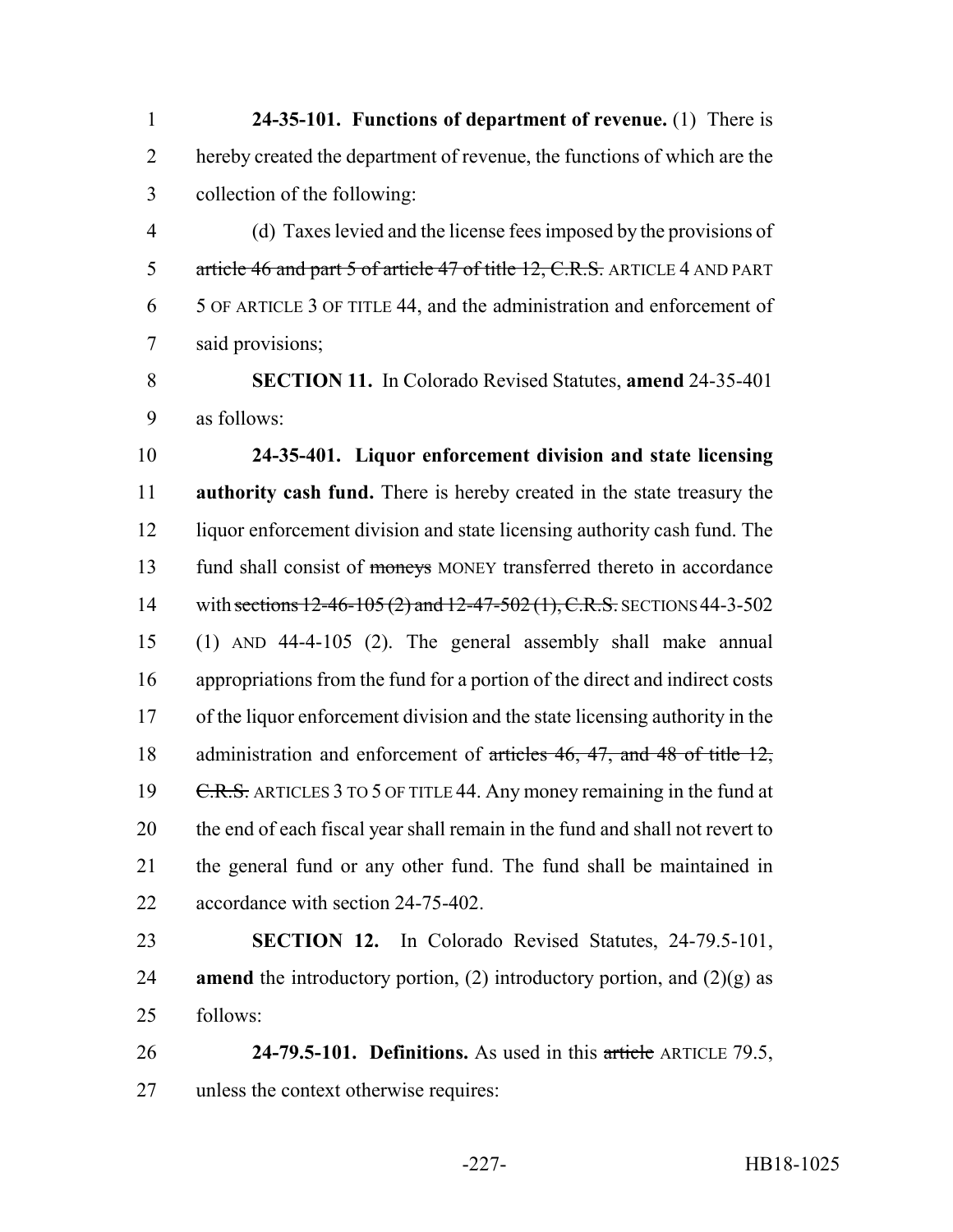| $\mathbf{1}$   | (2) "Delinquency charge" means a separate fee, fine, or penalty               |
|----------------|-------------------------------------------------------------------------------|
| $\overline{2}$ | levied as a result of the late payment of an amount due. For purposes of      |
| 3              | this article ARTICLE 79.5, a delinquency charge shall not include any fee,    |
| $\overline{4}$ | fine, or other penalty imposed:                                               |
| 5              | (g) By a local liquor licensing authority pursuant to article $47 \text{ of}$ |
| 6              | title 12, C.R.S. ARTICLE 3 OF TITLE 44.                                       |
| 7              | <b>SECTION 13.</b> In Colorado Revised Statutes, 25-14-203, amend             |
| 8              | $(3)$ as follows:                                                             |
| 9              | 25-14-203. Definitions. As used in this part 2, unless the context            |
| 10             | otherwise requires:                                                           |
| 11             | (3) "Bar" means any indoor area that is operated and licensed                 |
| 12             | under article 47 of title 12, C.R.S. ARTICLE 3 OF TITLE 44, primarily for     |
| 13             | the sale and service of alcohol beverages for on-premises consumption         |
| 14             | and where the service of food is secondary to the consumption of such         |
| 15             | ALCOHOL beverages.                                                            |
| 16             | <b>SECTION 14.</b> In Colorado Revised Statutes, 26-2-104, amend              |
| 17             | $(2)(a)(II)(C)$ and $(2)(h)(I)(B)$ as follows:                                |
| 18             | 26-2-104. Public assistance programs - electronic benefits                    |
| 19             | transfer service - joint reports with department of revenue - signs -         |
| 20             | rules - repeal. $(2)$ (a) (II) Only those businesses that offer products or   |
| 21             | services related to the purpose of the public assistance benefits are         |
| 22             | allowed to participate in the electronic benefits transfer service through    |
| 23             | the use of point-of-sale terminals. Clients shall not be allowed to access    |
| 24             | cash benefits through the electronic benefits transfer service from           |
| 25             | automated teller machines in this state located in:                           |
| 26             | Retail establishments licensed to sell malt, vinous, or<br>(C)                |
| 27             | spirituous liquors pursuant to part 3 of article 47 of title 12 ARTICLE 3 OF  |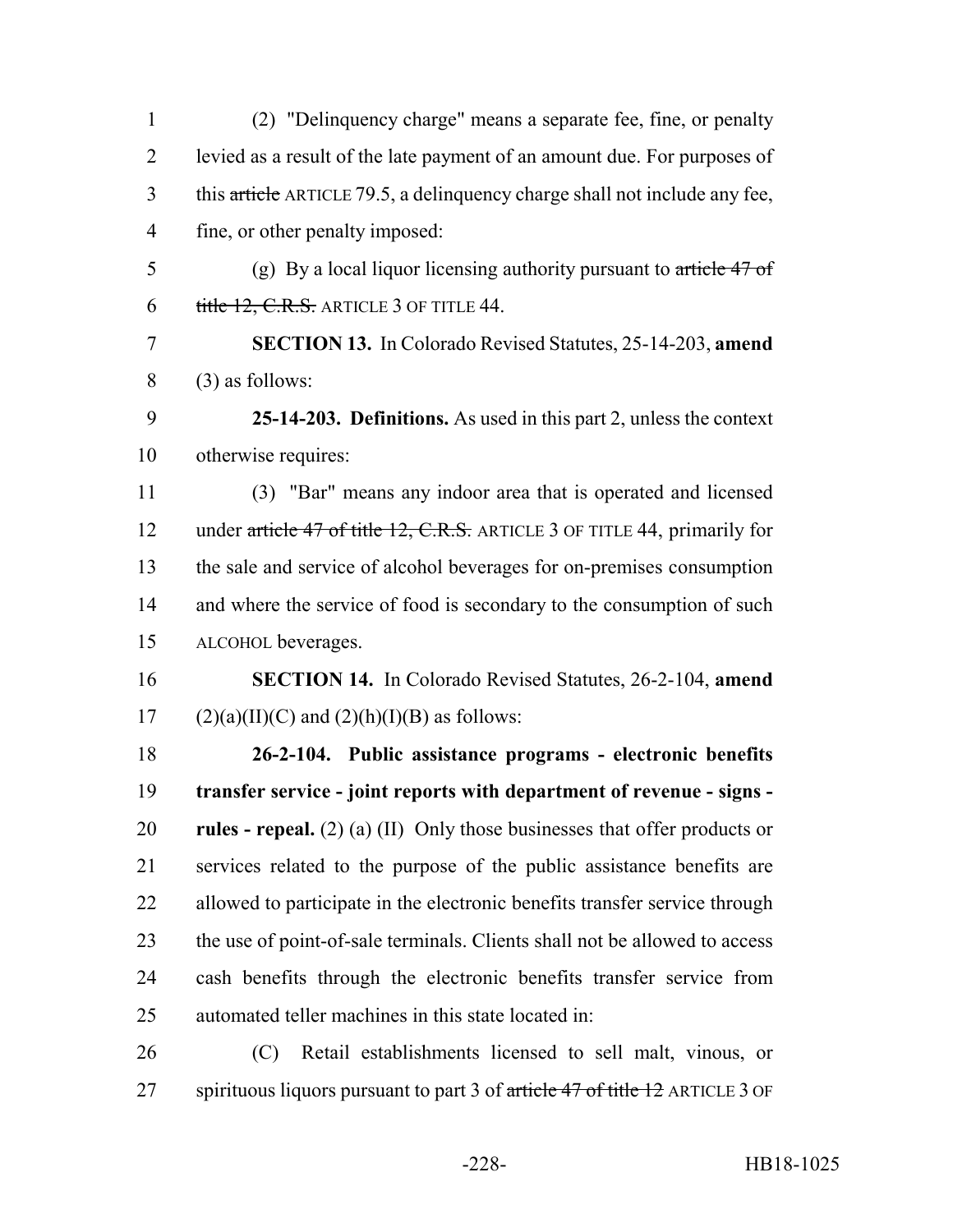1 TITLE 44; except that the prohibition in this subsection  $(2)(a)(II)(C)$  does 2 not apply to establishments licensed as liquor-licensed drugstores under 3 section 12-47-408 SECTION 44-3-410;

 (h) (I) On or before January 1, 2016, the department of revenue shall adopt rules pursuant to the "State Administrative Procedure Act", article 4 of title 24, that relate to a client's use of automated teller machines at locations where such use is prohibited. The rules must apply to the following establishments:

 (B) Retail establishments licensed to sell malt, vinous, or spirituous liquors pursuant to part 3 of article 47 of title 12 ARTICLE 3 OF TITLE 44, excluding establishments licensed as liquor-licensed drugstores 12 under section 12-47-408 SECTION 44-3-410;

 **SECTION 15.** In Colorado Revised Statutes, 26-2-703, **amend** (5.5) as follows:

 **26-2-703. Definitions.** As used in this part 7, unless the context otherwise requires:

 (5.5) "Controlled substance" means a substance, a drug, or an immediate precursor included in schedules I to V of part 2 of article 18 19 of title 18, C.R.S., and any "alcohol beverage" as defined in section  $\frac{12-47-103(2)}{20}$ , C.R.S. SECTION 44-3-103 (2).

 **SECTION 16.** In Colorado Revised Statutes, 27-80-116, **amend** (3) as follows:

 **27-80-116. Fetal alcohol spectrum disorders - legislative declaration - health warning signs.** (3) Each person licensed pursuant 25 to section  $12-47-401$  (1)(h) to (1)(t) or  $12-47-401$  (1)(v), C.R.S., SECTION 26 44-3-401 (1)(h) TO (1)(t) OR 44-3-401 (1)(v) to sell malt, vinous, and 27 spirituous liquors or licensed pursuant to section  $12-46-104(1)(c)$ , C.R.S.,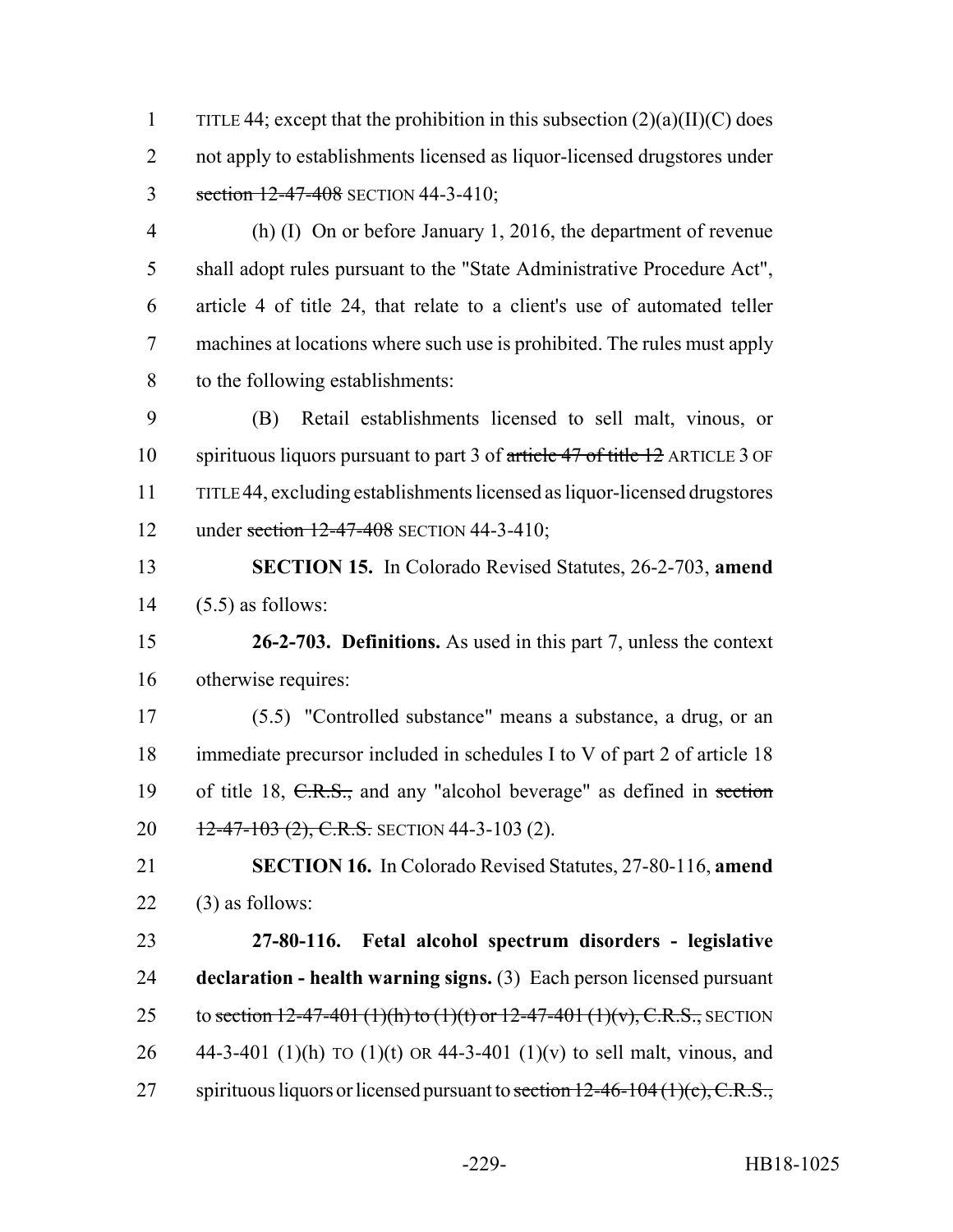| $\mathbf{1}$   | SECTION 44-4-104 $(1)(c)$ to sell fermented malt beverages is hereby          |
|----------------|-------------------------------------------------------------------------------|
| $\overline{2}$ | encouraged to post a health warning sign informing patrons that the           |
| 3              | consumption of alcohol during pregnancy may cause birth defects,              |
| $\overline{4}$ | including fetal alcohol spectrum disorders.                                   |
| 5              | <b>SECTION 17.</b> In Colorado Revised Statutes, 29-1-1101, amend             |
| 6              | $(2)(g)$ as follows:                                                          |
| $\overline{7}$ | 29-1-1101. Definitions. As used in this part 11, unless the context           |
| 8              | otherwise requires:                                                           |
| 9              | (2) "Delinquency charge" means a separate fee, fine, or penalty               |
| 10             | levied as a result of the late payment of an amount due. For purposes of      |
| 11             | this part 11, a delinquency charge shall not include any fee, fine, or other  |
| 12             | penalty imposed:                                                              |
| 13             | (g) By a local liquor licensing authority pursuant to article $47 \text{ of}$ |
| 14             | title 12, C.R.S. ARTICLE 3 OF TITLE 44.                                       |
| 15             | <b>SECTION 18.</b> In Colorado Revised Statutes, 35-29.5-105,                 |
| 16             | <b>amend</b> $(1)$ as follows:                                                |
| 17             | 35-29.5-105. Colorado wine industry development fund - use                    |
| 18             | of money. (1) There is hereby created in the state treasury the Colorado      |
| 19             | wine industry development fund. The fund shall consist of moneys              |
| 20             | MONEY credited thereto pursuant to section $12-47-503$ (1)(b) and (1)(c),     |
| 21             | C.R.S. SECTION 44-3-503 (1)(c) AND (1)(d). All moneys MONEY in such           |
| 22             | THE fund are IS hereby continuously appropriated to the board for the         |
| 23             | expenses of the board in implementing the provisions of this article          |
| 24             | ARTICLE 29.5.                                                                 |
| 25             | <b>SECTION 19.</b> In Colorado Revised Statutes, 39-21-102, amend             |
| 26             | $(1)$ as follows:                                                             |
| 27             | <b>39-21-102. Scope.</b> (1) Unless otherwise indicated, the provisions       |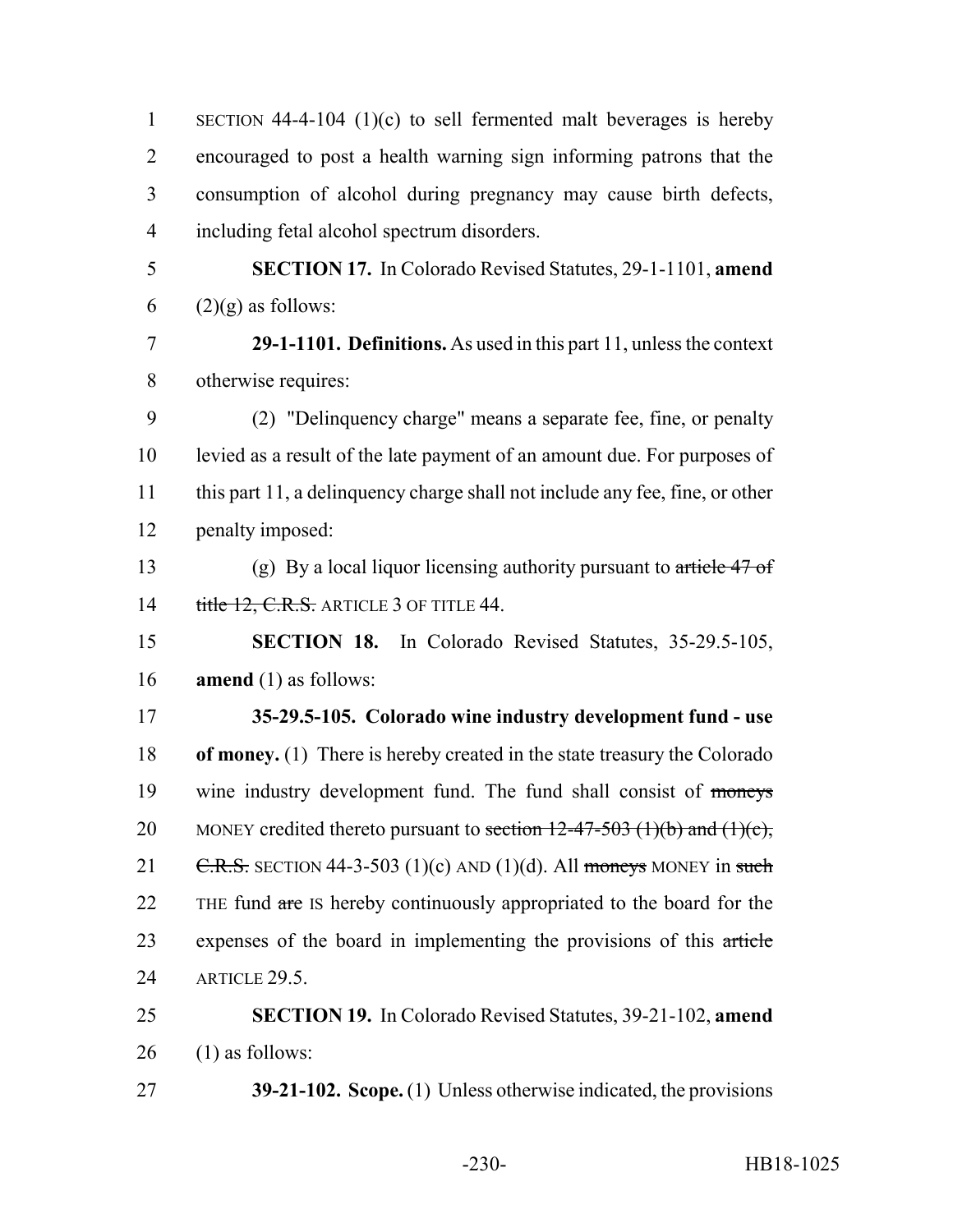| $\mathbf{1}$   | of this article ARTICLE 21 apply to the taxes or fees imposed by articles 22      |
|----------------|-----------------------------------------------------------------------------------|
| $\overline{2}$ | to 35 of this title TITLE 39 and article 60 of title 34, $C.R.S.,$ section 21 of  |
| 3              | article X of the state constitution, article 3 of title 42, part 5 of article 47  |
| $\overline{4}$ | of title 12 ARTICLE 3 OF TITLE 44, articles 11 and 20 of title 30, article 4      |
| 5              | of title 43, article 2 of title 40, and part 2 of article 20 of title 8. $C.R.S.$ |
| 6              | <b>SECTION 20.</b> In Colorado Revised Statutes, 39-22-104, amend                 |
| $\tau$         | $(3)(e)(I)$ as follows:                                                           |
| 8              | 39-22-104. Income tax imposed on individuals, estates, and                        |
| 9              | trusts - single rate - legislative declaration - definitions - repeal.            |
| 10             | (3) There shall be added to the federal taxable income:                           |
| 11             | (e) (I) Any expenses incurred by a taxpayer with respect to                       |
| 12             | expenditures made at, or payments made to, a club licensed pursuant to            |
| 13             | section $12-47-416$ , C.R.S., which SECTION 44-3-418 THAT has a policy to         |
| 14             | restrict membership on the basis of sex, sexual orientation, marital status,      |
| 15             | race, creed, religion, color, ancestry, or national origin. Any such club         |
| 16             | shall provide on each receipt furnished to a taxpayer a printed statement         |
| 17             | as follows:                                                                       |
| 18             | The expenditures covered by this receipt are                                      |
| 19             | nondeductible for state income tax purposes.                                      |
| 20             | <b>SECTION 21.</b> In Colorado Revised Statutes, 39-22-304, amend                 |
| 21             | $(2)(e)(I)$ as follows:                                                           |
| 22             | 39-22-304. Net income of corporation - legislative declaration                    |
| 23             | - definitions - repeal. (2) There shall be added to federal taxable income:       |
| 24             | Any expenses incurred by a taxpayer with respect to<br>$(e)$ (I)                  |
| 25             | expenditures made at, or payments made to, a club licensed pursuant to            |
| 26             | section 12-47-416, C.R.S., which SECTION 44-3-418 THAT has a policy to            |
| 27             | restrict membership on the basis of sex, sexual orientation, marital status,      |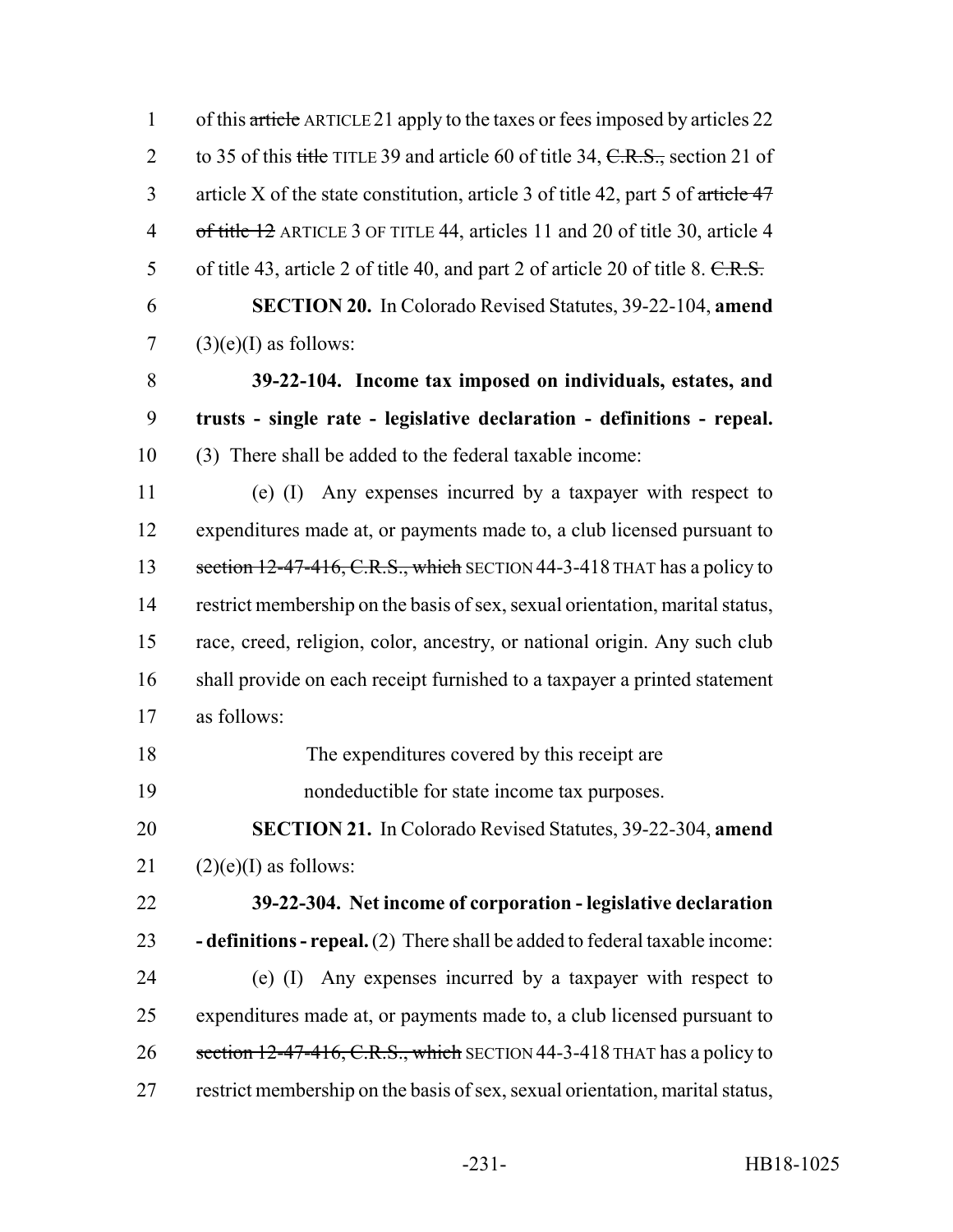| $\mathbf{1}$ | race, creed, religion, color, ancestry, or national origin. Any such club |
|--------------|---------------------------------------------------------------------------|
| 2            | shall provide on each receipt furnished to a taxpayer a printed statement |
|              | 3 as follows:                                                             |

 The expenditures covered by this receipt are nondeductible for state income tax purposes.

 **SECTION 22.** In Colorado Revised Statutes, 42-1-206, **amend** (6) as follows:

 **42-1-206. Records open to inspection - furnishing of copies - rules.** (6) The record of conviction and actions taken by the department for violating section 18-13-122 or 12-47-901 (1)(c), C.R.S. 44-3-901 (1)(d), held by the department of revenue, shall not be a public record after the period of revocation imposed under such sections has been concluded; except that this subsection (6) shall not prevent the department from sharing such information with a criminal justice agency as defined 15 in section 24-72-302 (3). C.R.S.

## **SECTION 23.** In Colorado Revised Statutes, 42-2-125, **amend**  $17 \quad (1)(m)$  as follows:

- **42-2-125. Mandatory revocation of license and permit.** (1) The department shall immediately revoke the license or permit of any driver or minor driver upon receiving a record showing that the driver has:
- 21 (m) (I) Been convicted of violating section  $12-47-901$  (1)(b) or 22  $(\text{H})(c)$  SECTION 44-3-901 (1)(c) OR (1)(d) or 18-13-122 (3) C.R.S., or any counterpart municipal charter or ordinance offense to such sections and having failed to complete an alcohol evaluation or assessment, an alcohol education program, or an alcohol treatment program ordered by the court in connection with such conviction; or
- 27 (II) Been convicted of violating section  $12-47-901$  (1)(b) or (1)(c)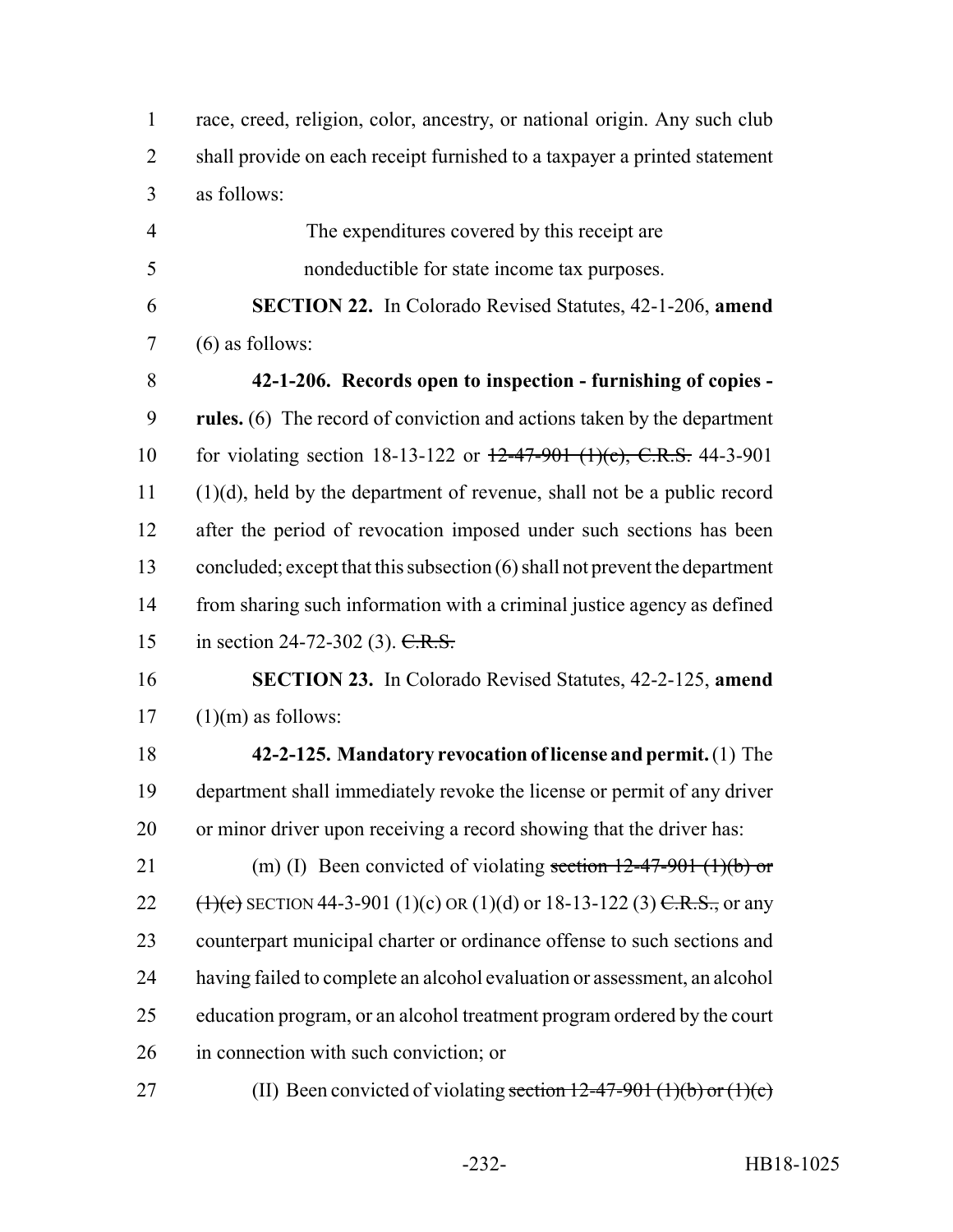1 SECTION 44-3-901 (1)(c) OR (1)(d) or 18-13-122 (3)  $C.R.S.,$  or any counterpart municipal charter or ordinance offense to such sections and has a previous conviction for such offenses;

 **SECTION 24.** In Colorado Revised Statutes, 42-2-127.6, **amend** 5  $(1)(a)$  as follows:

 **42-2-127.6. Authority to suspend license - providing alcohol to an underage person.** (1) (a) Whenever the department receives notice 8 that a person, other than a business licensed pursuant to article 46, 47, or 9 48 of title 12, C.R.S. ARTICLE 3, 4, OR 5 OF TITLE 44, or an employee or agent of the business acting in the scope of his or her employment, has 11 been convicted of an offense pursuant to section  $12-47-901$  (1)(a.5) or  $(\text{1})(k)$ , C.R.S. SECTION 44-3-901 (1)(b) OR (1)(1), the department shall immediately suspend the license of the person for a period of not less than six months.

## **SECTION 25.** In Colorado Revised Statutes, **amend** 42-2-131 as follows:

 **42-2-131. Revocation of license or permit for failing to comply with a court order relating to nondriving alcohol convictions.** Upon a plea of guilty or nolo contendere or a verdict of guilty by the court or a 20 jury to an offense under section  $12-47-901$  (1)(b) or (1)(c) SECTION 21 44-3-901 (1)(c) OR (1)(d) or 18-13-122 (3)  $C.R.S.,$  or any counterpart municipal charter or ordinance offense to such section and upon a failure to complete an alcohol evaluation or assessment, an alcohol education program, or an alcohol treatment program ordered by the court in connection with such plea or verdict, the court shall forward to the 26 department a notice of plea or verdict or such THE failure to complete on the form prescribed by the department. Any revocation pursuant to